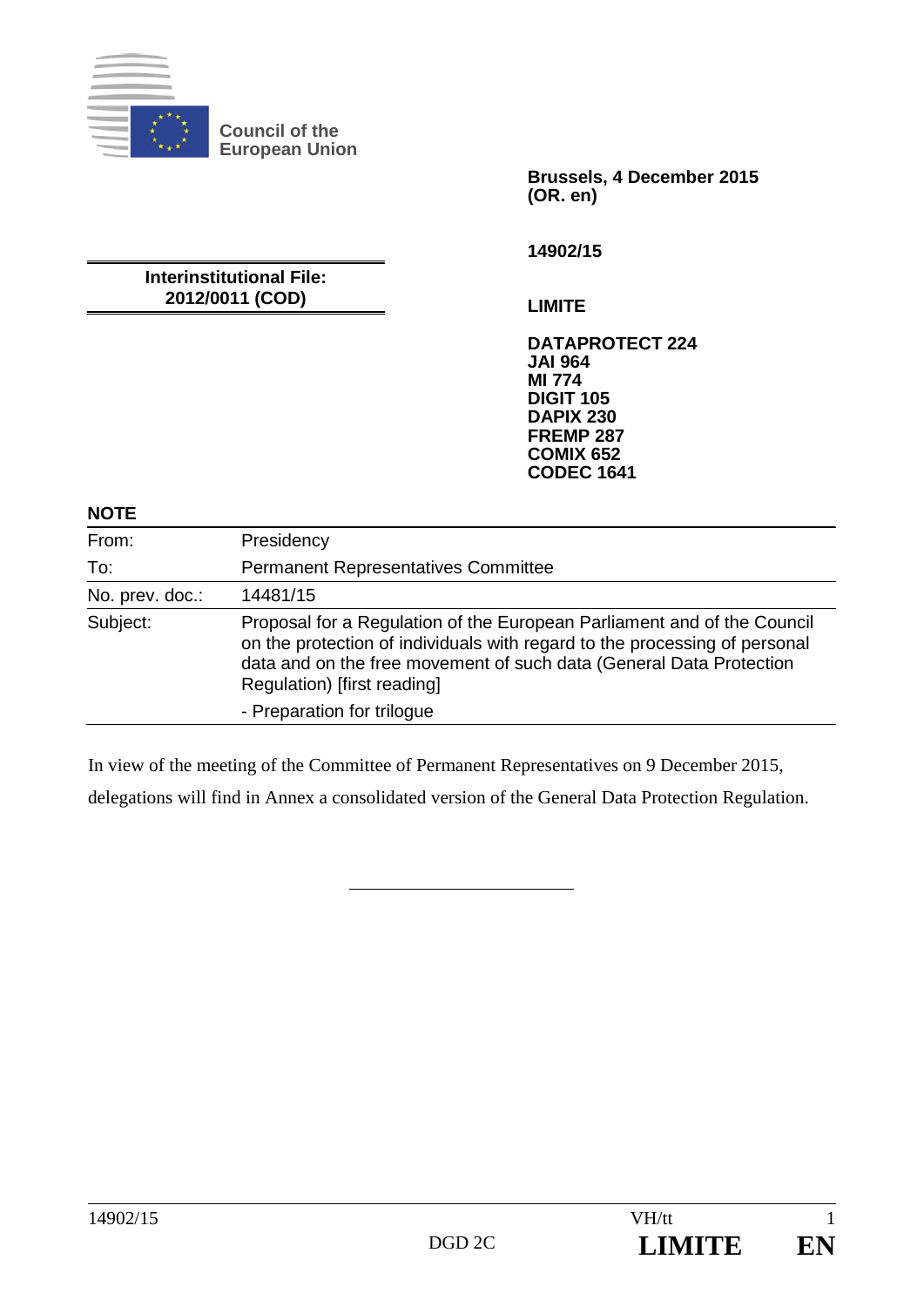- (1) The protection of natural persons in relation to the processing of personal data is a fundamental right. Article 8(1) of the Charter of Fundamental Rights of the European Union and Article 16(1) of the Treaty lay down that everyone has the right to the protection of personal data concerning him or her.
- (2) The principles and rules on the protection of individuals with regard to the processing of their personal data should, whatever the nationality or residence of natural persons, respect their fundamental rights and freedoms, notably their right to the protection of personal data. It should contribute to the accomplishment of an area of freedom, security and justice and of an economic union, to economic and social progress, the strengthening and the convergence of the economies within the internal market, and the well-being of individuals.
- (3) Directive 95/46/EC of the European Parliament and of the Council seeks to harmonise the protection of fundamental rights and freedoms of natural persons in respect of processing activities and to guarantee the free flow of personal data between Member States.
- (3a) The processing of personal data should be designed to serve mankind The right to the protection of personal data is not an absolute right; it must be considered in relation to its function in society and be balanced with other fundamental rights, in accordance with the principle of proportionality. This Regulation respects all fundamental rights and observes the principles recognised in the Charter of Fundamental Rights of the European Union as enshrined in the Treaties, notably the right to respect for private and family life, home and communications, the right to the protection of personal data, the freedom of thought, conscience and religion, the freedom of expression and information, the freedom to conduct a business, the right to an effective remedy and to a fair trial as well as cultural, religious and linguistic diversity.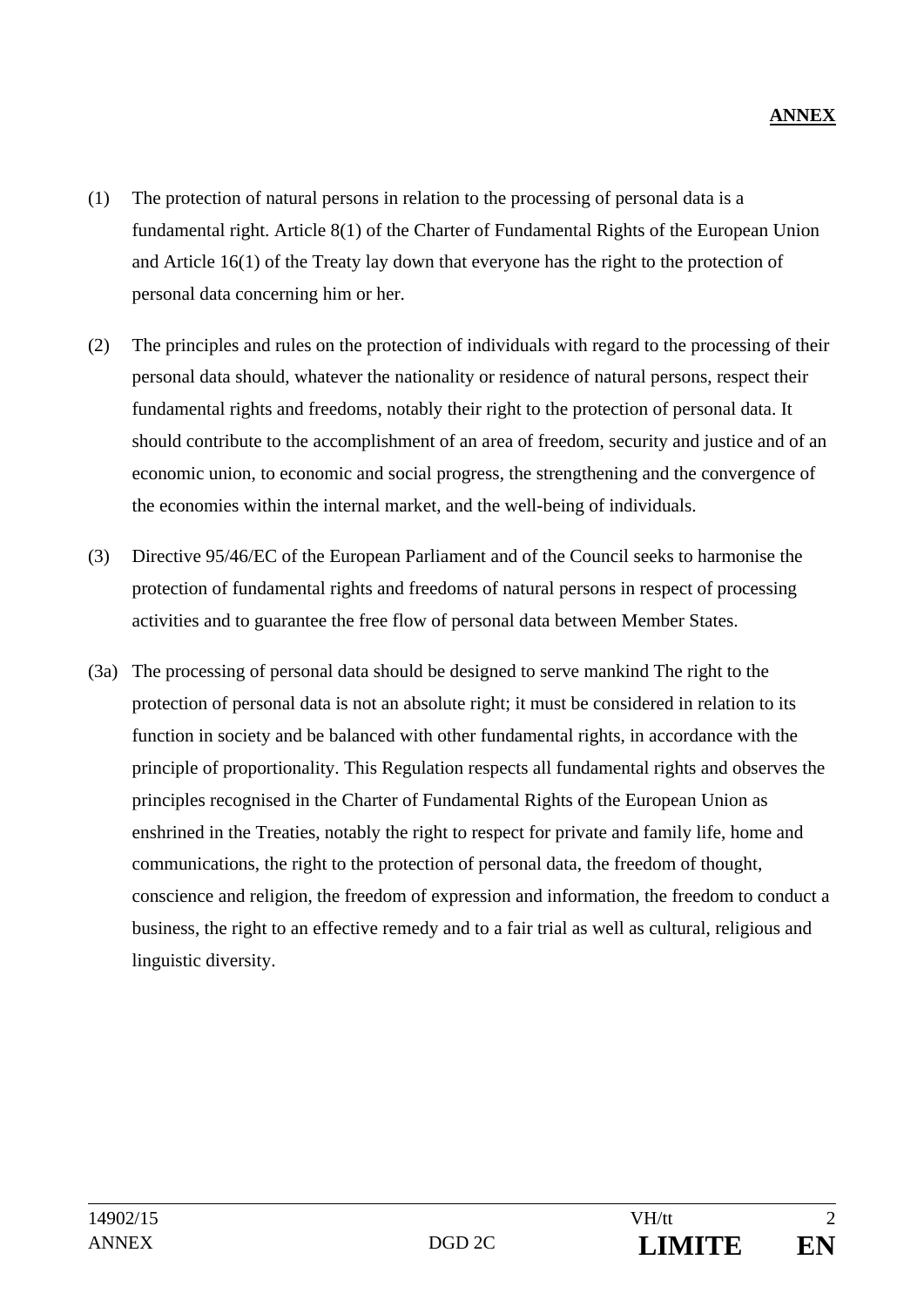- (4) The economic and social integration resulting from the functioning of the internal market has led to a substantial increase in cross-border flows. The exchange of data between public and private actors*,* including individuals, associations and undertakings across the Union has increased. National authorities in the Member States are being called upon by Union law to co-operate and exchange personal data so as to be able to perform their duties or carry out tasks on behalf of an authority in another Member State.
- (5) Rapid technological developments and globalisation have brought new challenges for the protection of personal data. The scale of data sharing and collecting has increased spectacularly. Technology allows both private companies and public authorities to make use of personal data on an unprecedented scale in order to pursue their activities. Individuals increasingly make personal information available publicly and globally. Technology has transformed both the economy and social life, and should further facilitate the free flow of data within the Union and the transfer to third countries and international organisations, while ensuring a high level of the protection of personal data.
- (6) These developments require a strong and more coherent data protection framework in the Union, backed by strong enforcement, given the importance of creating the trust that will allow the digital economy to develop across the internal market. Individuals should have control of their own personal data and legal and practical certainty for individuals, economic operators and public authorities should be reinforced.
- (6a) Where this Regulation provides for specifications or restrictions of its rules by Member State law, Member States may, as far as necessary for the coherence and for making the national provisions comprehensible to the persons to whom they apply, incorporate elements of the Regulation in their respective national law.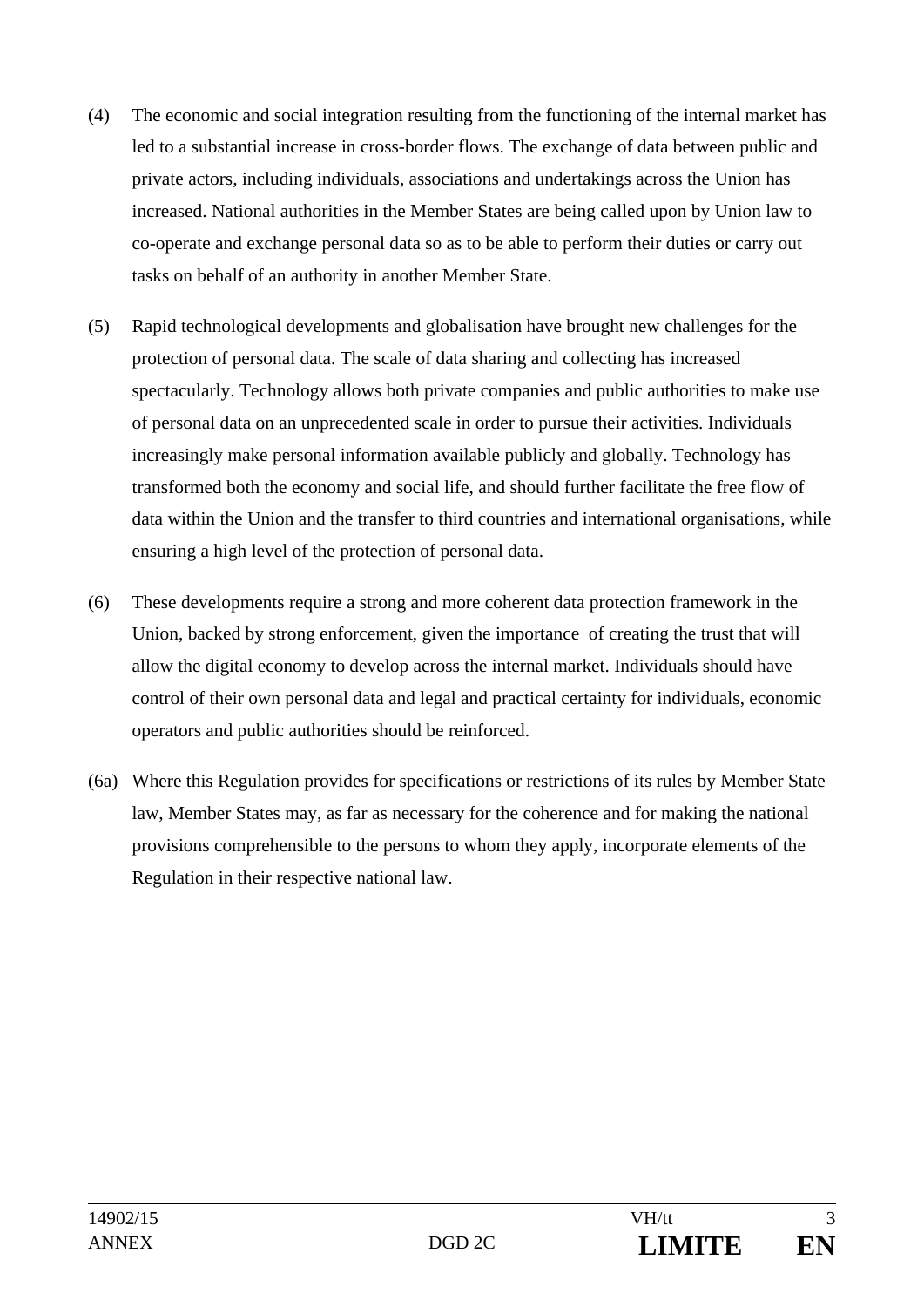- (7) The objectives and principles of Directive 95/46/EC remain sound, but it has not prevented fragmentation in the way data protection is implemented across the Union, legal uncertainty and a widespread public perception that there are significant risks for the protection of individuals associated notably with online activity. Differences in the level of protection of the rights and freedoms of individuals, notably to the right to the protection of personal data, with regard to the processing of personal data afforded in the Member States may prevent the free flow of personal data throughout the Union. These differences may therefore constitute an obstacle to the pursuit of economic activities at the level of the Union, distort competition and impede authorities in the discharge of their responsibilities under Union law. This difference in levels of protection is due to the existence of differences in the implementation and application of Directive 95/46/EC.
- (8) In order to ensure a consistent and high level of protection of individuals and to remove the obstacles to flows of personal data within the Union, the level of protection of the rights and freedoms of individuals with regard to the processing of such data should be equivalent in all Member States. Consistent and homogenous application of the rules for the protection of the fundamental rights and freedoms of natural persons with regard to the processing of personal data should be ensured throughout the Union. Regarding the processing of personal data for compliance with a legal obligation, for the performance of a task carried out in the public interest or in the exercise of official authority vested in the controller, Member States should be allowed to maintain or introduce national provisions to further specify the application of the rules of this Regulation. In conjunction with the general and horizontal law on data protection implementing Directive 95/46/EC Member States have several sector specific laws in areas that need more specific provisions. This Regulation also provides a margin of manoeuvre for Member States to specify its rules, including for processing of sensitive data. To this extent, this Regulation does not exclude Member State law that defines the circumstances of specific processing situations, including determining more precisely the conditions under which processing of personal data is lawful. Within this margin of manoeuvre sector-specific laws that Member States have issued implementing Directive 95/46/EC should be able to be upheld.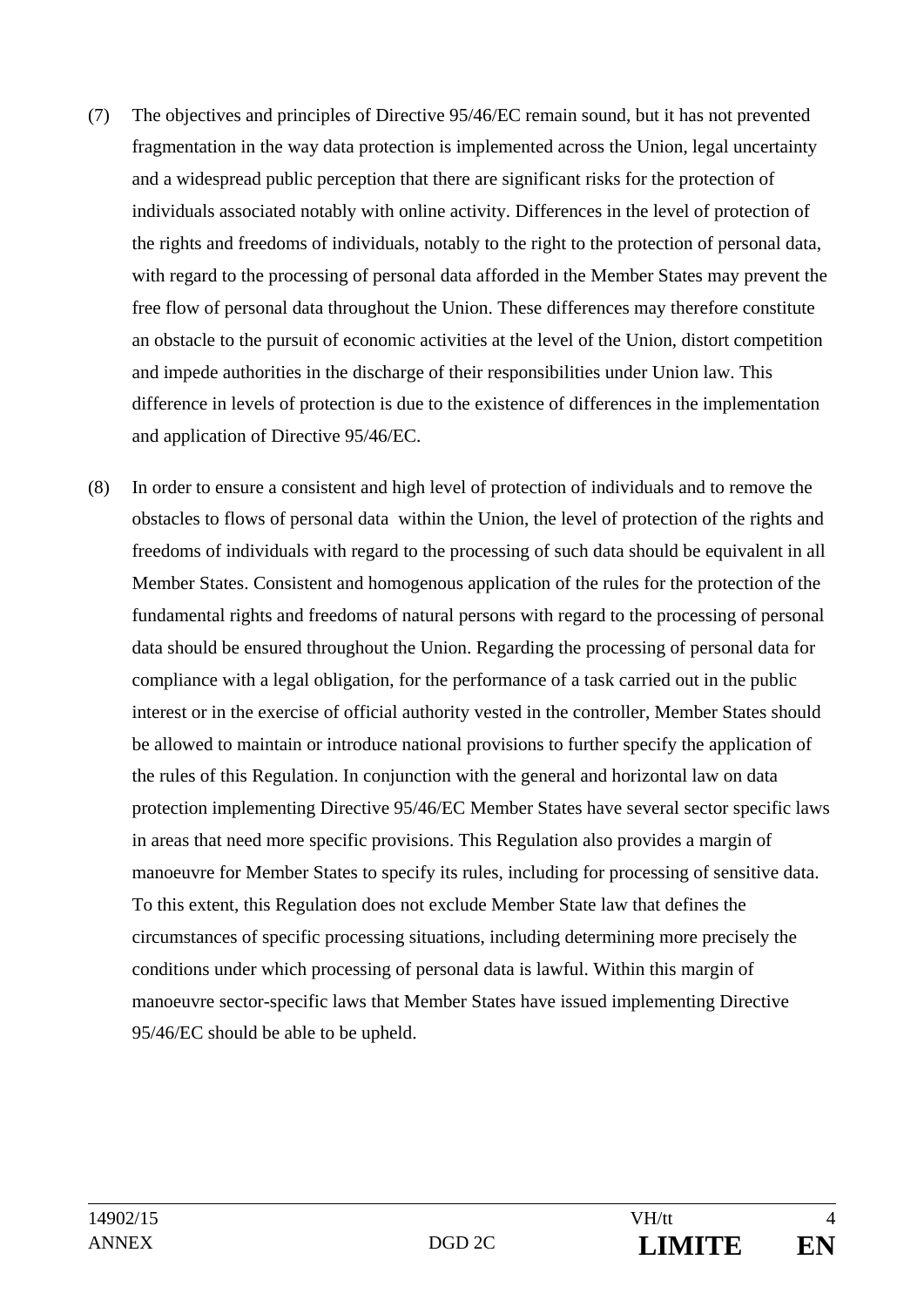- (9) Effective protection of personal data throughout the Union requires strengthening and detailing the rights of data subjects and the obligations of those who process and determine the processing of personal data, but also equivalent powers for monitoring and ensuring compliance with the rules for the protection of personal data and equivalent sanctions for offenders in the Member States.
- (10) Article 16(2) of the Treaty mandates the European Parliament and the Council to lay down the rules relating to the protection of individuals with regard to the processing of personal data and the rules relating to the free movement of personal data.
- (11) In order to ensure a consistent level of protection for individuals throughout the Union and to prevent divergences hampering the free movement of data within the internal market, a Regulation is necessary to provide legal certainty and transparency for economic operators, including micro, small and medium-sized enterprises, and to provide individuals in all Member States with the same level of legally enforceable rights and obligations and responsibilities for controllers and processors, to ensure consistent monitoring of the processing of personal data, and equivalent sanctions in all Member States as well as effective co-operation by the supervisory authorities of different Member States. The proper functioning of the internal market requires that the free movement of personal data within the Union should not be restricted or prohibited for reasons connected with the protection of individuals with regard to the processing of personal data. To take account of the specific situation of micro, small and medium-sized enterprises, this Regulation includes a number of derogations. In addition, the Union institutions and bodies, Member States and their supervisory authorities are encouraged to take account of the specific needs of micro, small and medium-sized enterprises in the application of this Regulation. The notion of micro, small and medium-sized enterprises should draw upon Commission Recommendation 2003/361/EC.
- (12) The protection afforded by this Regulation concerns natural persons, whatever their nationality or place of residence, in relation to the processing of personal data. With regard to the processing of data which concern legal persons and in particular undertakings established as legal persons, including the name and the form of the legal person and the contact details of the legal person, the protection of this Regulation should not be claimed by any person.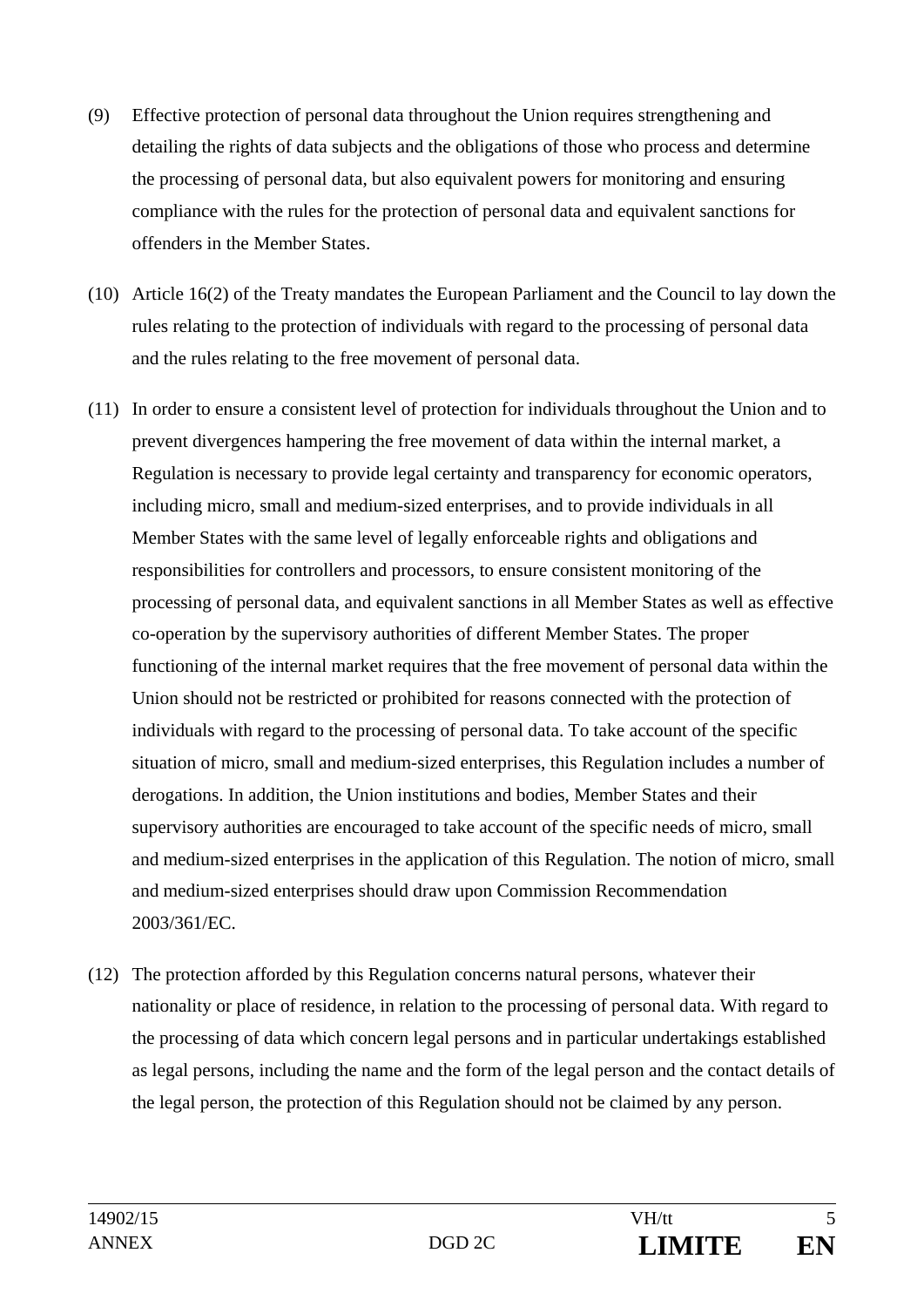- (13) The protection of individuals should be technologically neutral and not depend on the techniques used; otherwise this would create a serious risk of circumvention. The protection of individuals should apply to processing of personal data by automated means as well as to manual processing, if the data are contained or are intended to be contained in a filing system. Files or sets of files as well as their cover pages, which are not structured according to specific criteria, should not fall within the scope of this Regulation.
- (14) This Regulation does not address issues of protection of fundamental rights and freedoms or the free flow of data related to activities which fall outside the scope of Union law, such as activities concerning national security, nor does it cover the processing of personal data by the Member States when carrying out activities in relation to the common foreign and security policy of the Union.
- (14a) Regulation (EC) No 45/2001 applies to the processing of personal data by the Union institutions, bodies, offices and agencies. Regulation (EC) No 45/2001 and other Union legal instruments applicable to such processing of personal data should be adapted to the principles and rules of this Regulation and applied in the light of this Regulation.
- (15) This Regulation should not apply to processing of personal data by a natural person in the course of a purely personal or household activity and thus without a connection with a professional or commercial activity. Personal and household activities could include correspondence and the holding of addresses, or social networking and on-line activity undertaken within the context of such personal and household activities. However, this Regulation should apply to controllers or processors which provide the means for processing personal data for such personal or household activities.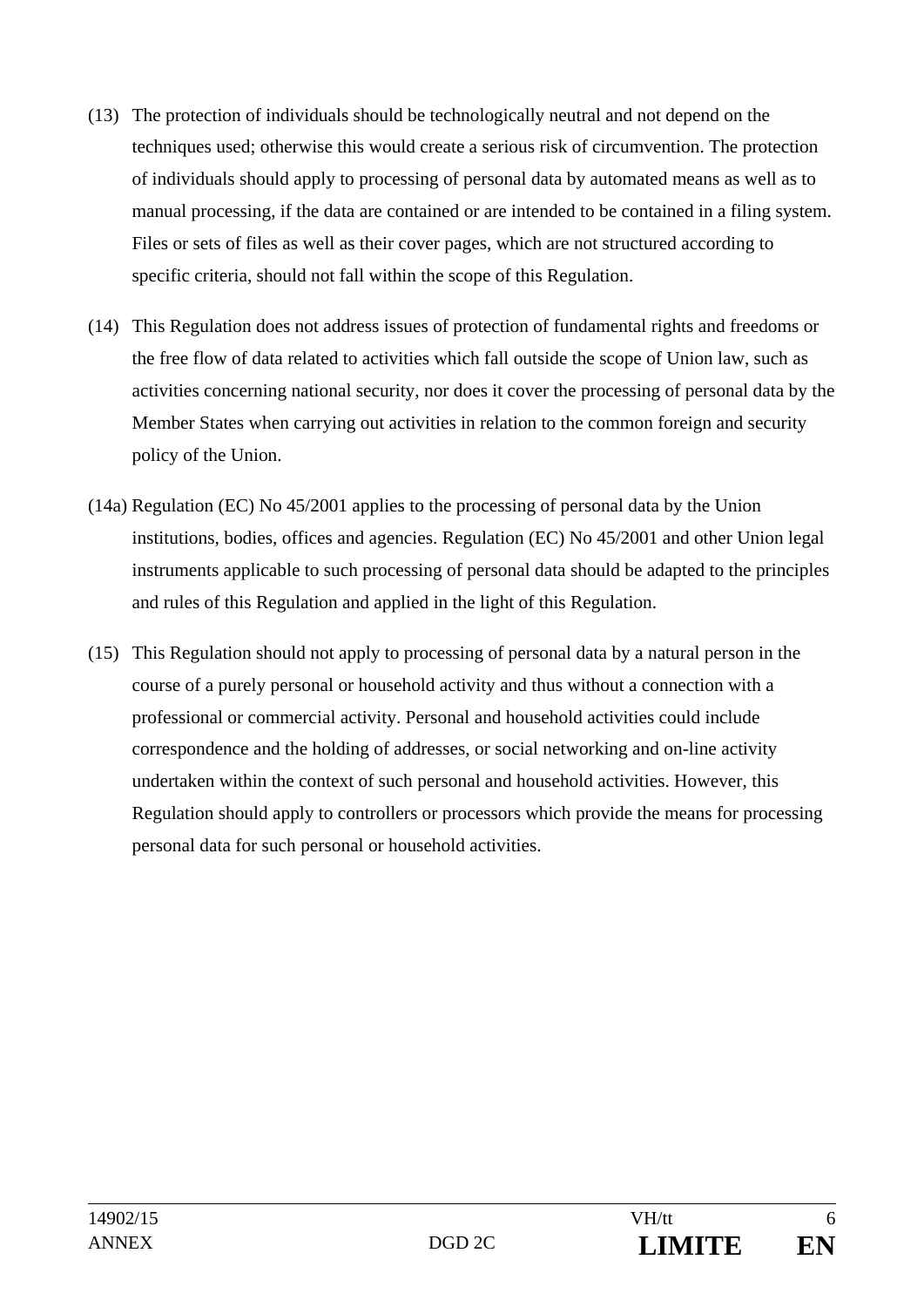(16) The protection of individuals with regard to the processing of personal data [by competent authorities for the purposes of prevention, investigation, detection or prosecution of criminal offences the execution of criminal penalties or the safeguarding against and the prevention of threats to public security, and the free movement of such data] is subject of a specific legal instrument at Union level. Therefore, this Regulation should not apply to the processing activities for those purposes. However, data processed by public authorities under this Regulation when used for the purposes of prevention, investigation, detection or prosecution of criminal offences or the execution of criminal penalties should be governed by the more specific legal instrument at Union level (Directive XX/YYY). Member States may entrust competent authorities within the meaning of Directive XX/YYY with other tasks which are not necessarily carried out for [the purposes of the prevention, investigation, detection or prosecution of criminal offences or the safeguarding against and prevention of threats to public security], so that the processing of personal data for those other purposes, in so far as it is within the scope of Union law, fall within the scope of this Regulation. With regard to the processing of personal data by those competent authorities for purposes falling within scope of the General Data Protection Regulation, Member States may maintain or introduce more specific provisions to adapt the application of the rules of the General Data Protection Regulation. Such provisions may determine more precisely specific requirements for processing of personal data by those competent authorities for those other purposes, taking into account the constitutional, organisational and administrative structure of the respective Member State. When processing of personal data by private bodies falls within the scope of this Regulation, this Regulation should provide for the possibility for Member States under specific conditions to restrict by law certain obligations and rights when such a restriction constitutes a necessary and proportionate measure in a democratic society to safeguard specific important interests including public security and [the prevention, investigation, detection or prosecution of criminal offences or the execution of criminal penalties or the safeguarding against and the prevention of threats to public security]. This is relevant for instance in the framework of anti-money laundering or the activities of forensic laboratories.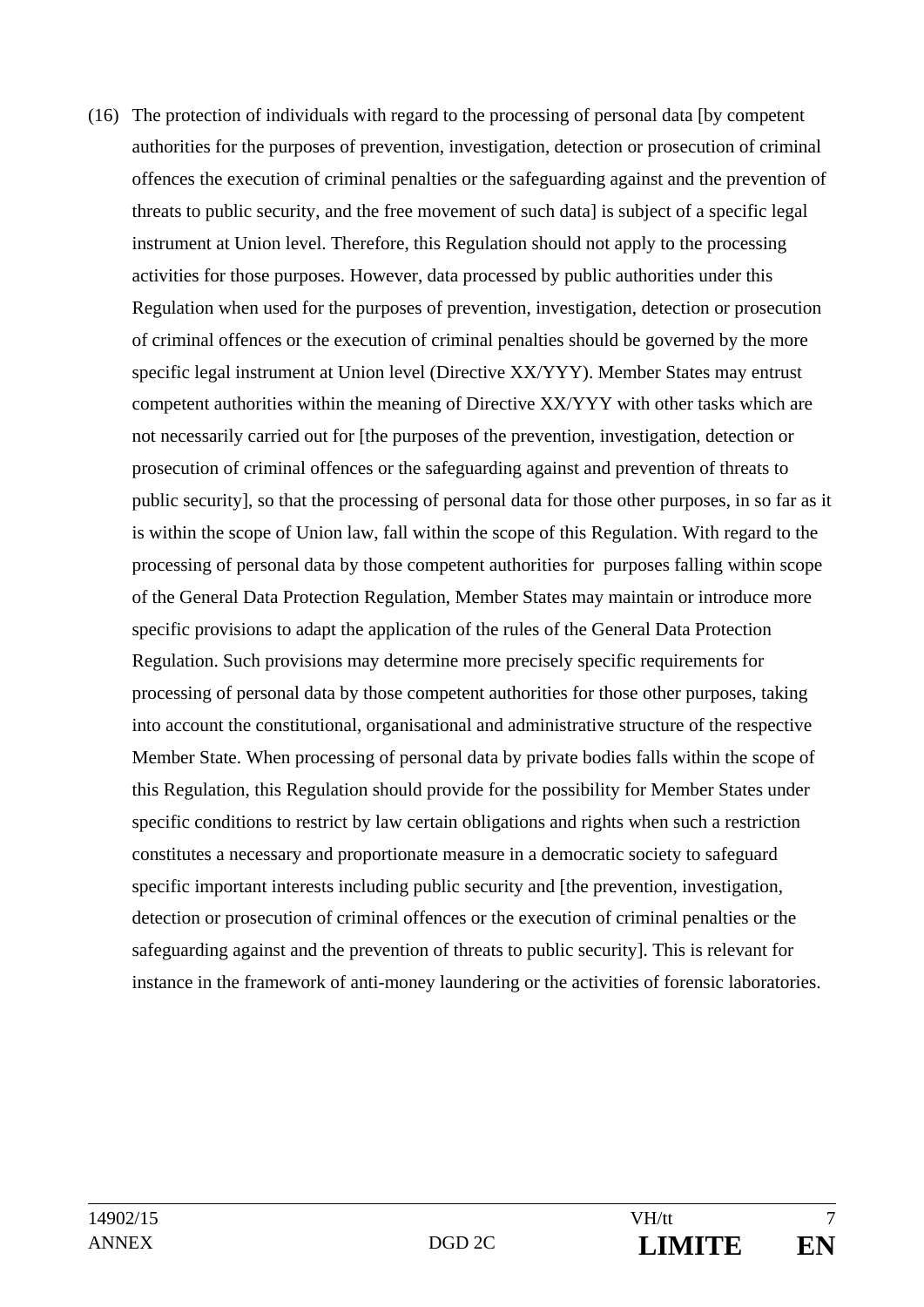- (16a) While this Regulation applies also to the activities of courts and other judicial authorities, Union or Member State law could specify the processing operations and processing procedures in relation to the processing of personal data by courts and other judicial authorities. The competence of the supervisory authorities should not cover the processing of personal data when courts are acting in their judicial capacity, in order to safeguard the independence of the judiciary in the performance of its judicial tasks, including its decisionmaking. Supervision of such data processing operations may be entrusted to specific bodies within the judicial system of the Member State, which should in particular control compliance with the rules of this Regulation, promote the awareness of the judiciary of their obligations under this Regulation and deal with complaints in relation to such processing.
- (17) This Regulation should be without prejudice to the application of Directive 2000/31/EC of the European Parliament and of the Council, in particular of the liability rules of intermediary service providers in Articles 12 to 15 of that Directive. That Directive seeks to contribute to the proper functioning of the internal market by ensuring the free movement of information society services between Member States.
- $(18)$   $(...)$
- (19) Any processing of personal data in the context of the activities of an establishment of a controller or a processor in the Union should be carried out in accordance with this Regulation, regardless of whether the processing itself takes place within the Union or not. Establishment implies the effective and real exercise of activity through stable arrangements. The legal form of such arrangements, whether through a branch or a subsidiary with a legal personality, is not the determining factor in this respect.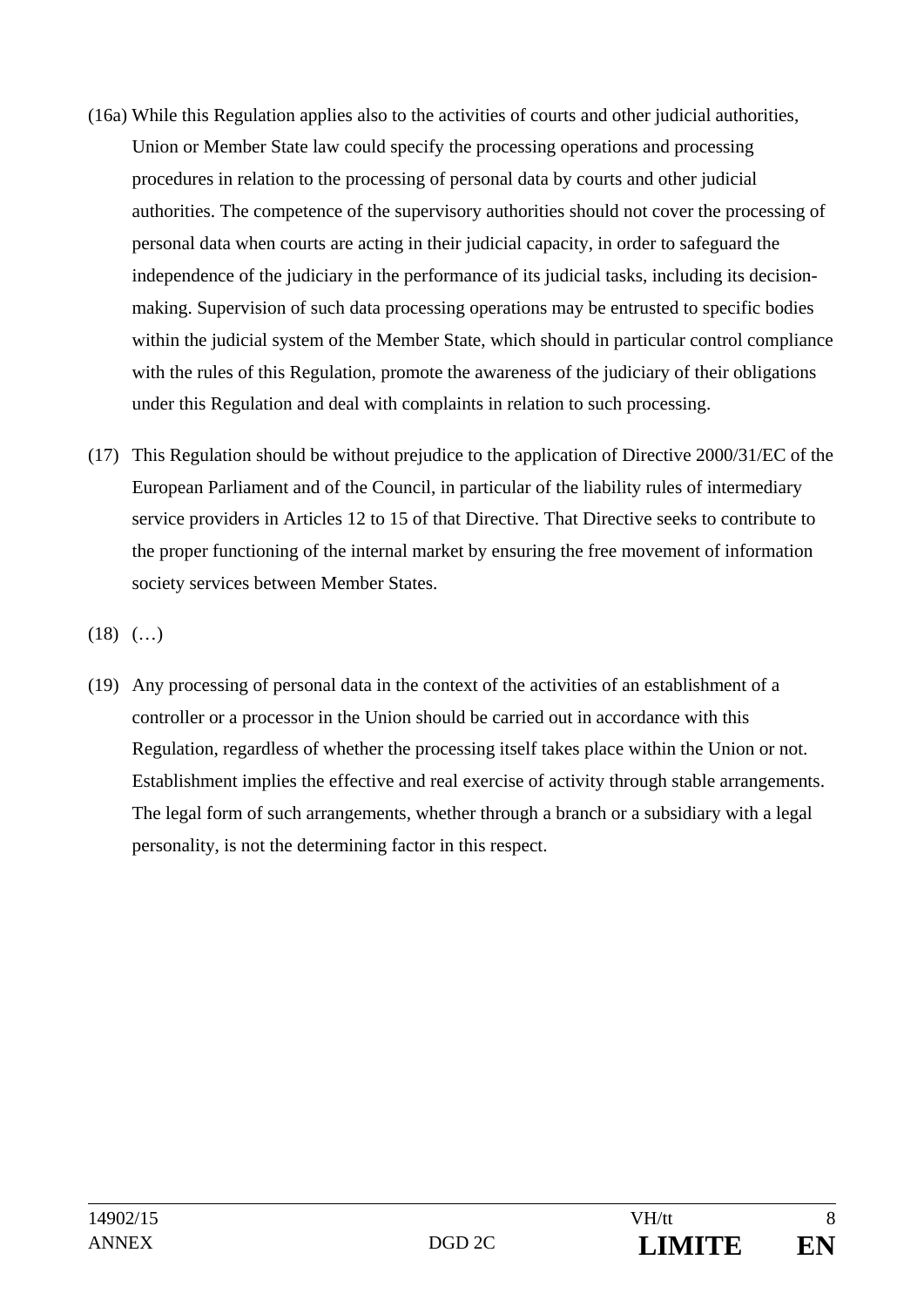- (20) In order to ensure that individuals are not deprived of the protection to which they are entitled under this Regulation, the processing of personal data of data subjects who are in the Union by a controller or a processor not established in the Union should be subject to this Regulation where the processing activities are related to the offering of goods or services to such data subjects irrespective of whether connected to a payment or not. In order to determine whether such a controller or processor is offering goods or services to data subjects who are in the Union, it should be ascertained whether it is apparent that the controller is envisaging the offering of services to data subjects in one or more Member States in the Union. Whereas the mere accessibility of the controller's or an intermediary's website in the Union or of an email address and of other contact details or the use of a language generally used in the third country where the controller is established, is insufficient to ascertain such intention, factors such as the use of a language or a currency generally used in one or more Member States with the possibility of ordering goods and services in that other language, and/or the mentioning of customers or users who are in the Union, may make it apparent that the controller envisages offering goods or services to such data subjects in the Union.
- (21) The processing of personal data of data subjects who are in the Union by a controller or processor not established in the Union should also be subject to this Regulation when it is related to the monitoring of the behaviour of such data subjects as far as their behaviour takes places within the European Union. In order to determine whether a processing activity can be considered to monitor the behaviour of data subjects, it should be ascertained whether individuals are tracked on the Internet including potential subsequent use of data processing techniques which consist of profiling an individual, particularly in order to take decisions concerning her or him or for analysing or predicting her or his personal preferences, behaviours and attitudes.
- (22) Where the national law of a Member State applies by virtue of public international law, this Regulation should also apply to a controller not established in the Union, such as in a Member State's diplomatic mission or consular post.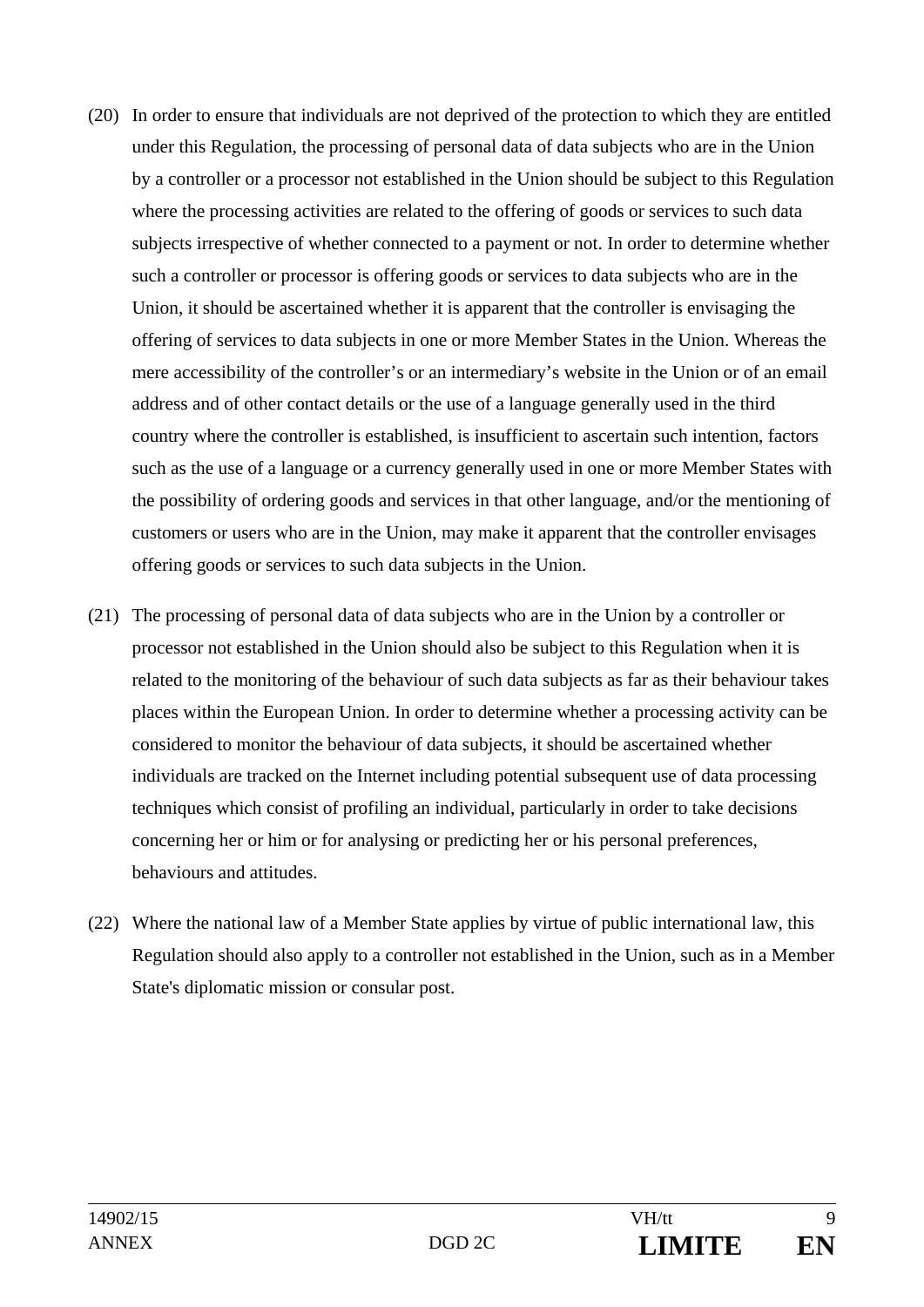- (23) The principles of data protection should apply to any information concerning an identified or identifiable natural person. Data which has undergone pseudonymisation, which could be attributed to a natural person by the use of additional information, should be considered as information on an identifiable natural person. To determine whether a person is identifiable, account should be taken of all the means reasonably likely to be used, such as singling out, either by the controller or by any other person to identify the individual directly or indirectly. To ascertain whether means are reasonable likely to be used to identify the individual, account should be taken of all objective factors, such as the costs of and the amount of time required for identification, taking into consideration both available technology at the time of the processing and technological development. The principles of data protection should therefore not apply to anonymous information, that is information which does not relate to an identified or identifiable natural person or to data rendered anonymous in such a way that the data subject is not or no longer identifiable. This Regulation does therefore not concern the processing of such anonymous information, including for statistical and research purposes.
- (23aa) This Regulation should not apply to data of deceased persons. Member States may provide for rules regarding the processing of data of deceased persons.
- (23a) The application of pseudonymisation to personal data can reduce the risks for the data subjects concerned and help controllers and processors meet their data protection obligations. The explicit introduction of 'pseudonymisation' through the articles of this Regulation is thus not intended to preclude any other measures of data protection.

 $(23b)$  (...)

(23c) In order to create incentives for applying pseudonymisation when processing personal data, measures of pseudonymisation whilst allowing general analysis should be possible within the same controller when the controller has taken technical and organisational measures necessary to ensure , for the respective processing, that the provisions of this Regulation are implemented, taking into account the respective data processing and ensuring that additional information for attributing the personal data to a specific data subject is kept separately. The controller who processes the data shall also refer to authorised persons within the same controller. In such case however the controller shall make sure that the individual(s) performing the pseudonymisation are not referenced in the meta-data.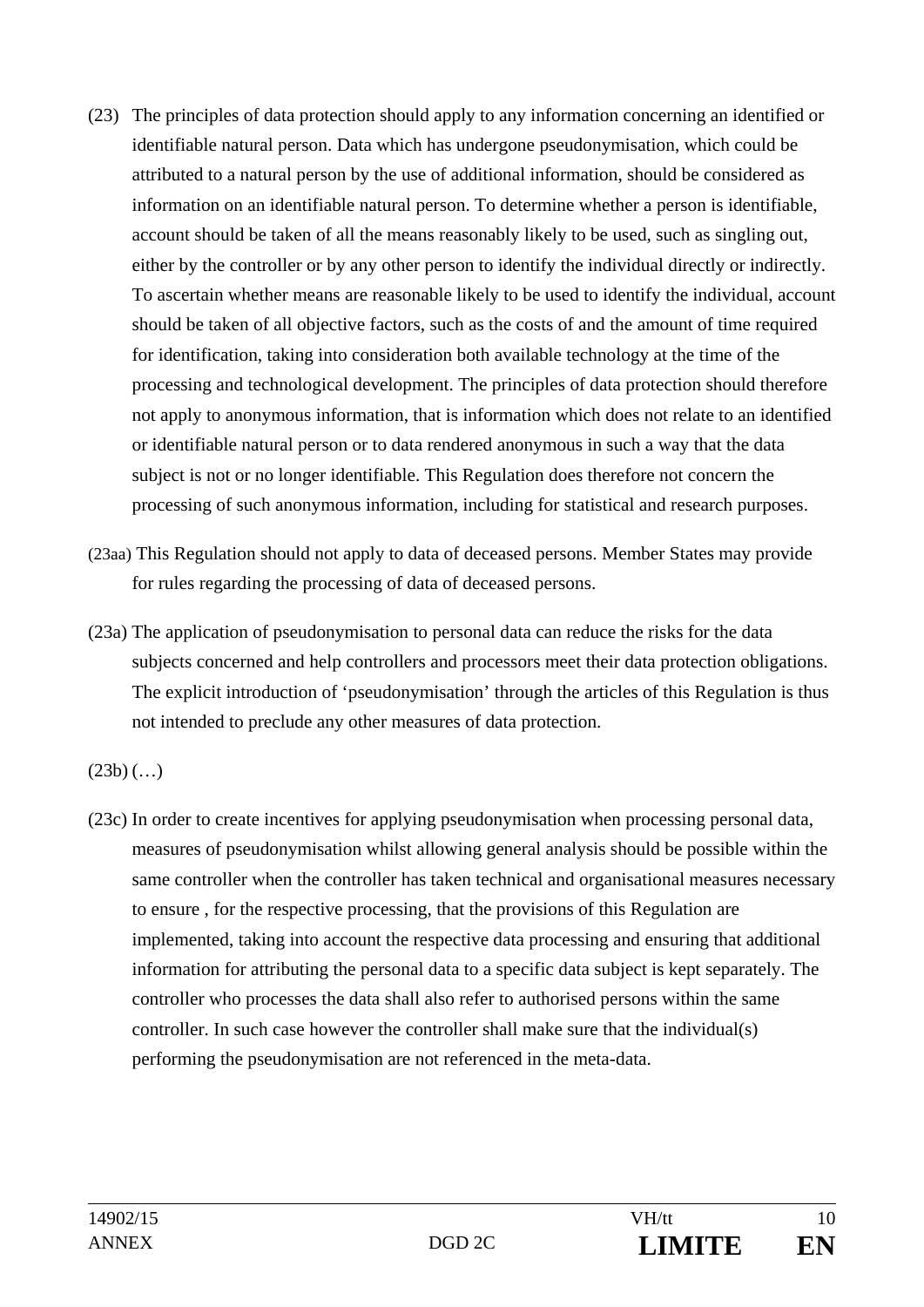- (24) Individuals may be associated with online identifiers provided by their devices, applications, tools and protocols, such as Internet Protocol addresses, cookie identifiers or other identifiers such as Radio Frequency Identification tags. This may leave traces which, in particular when combined with unique identifiers and other information received by the servers, may be used to create profiles of the individuals and identify them. (…)
- (24c new) Public authorities to whom data are disclosed in compliance with a legal obligation for the exercise of their official mission, such as tax and customs authorities, financial investigation units, independent administrative authorities, or financial market authorities, responsible for the regulation and supervision of securities markets, may not be regarded as recipients if they receive data which are necessary to carry out a particular inquiry in the general interest, in accordance with Union or Member State law. The requests for disclosure sent by the public authorities should always be written, reasoned and occasional and should not concern the entirety of a filing system or lead to the interconnection of filing systems. The processing of these data by those public authorities should be in compliance with the applicable data protection rules according to the purposes of the processing.
- (25) Consent should be given unambiguously by any appropriate method enabling a freely given specific and informed indication of the data subject's wishes, either by a written, including electronic, oral statement or, if required by specific circumstances, by any other clear affirmative action by the data subject, signifying his or her agreement to personal data relating to him or her being processed. This could include ticking a box when visiting an Internet website or by any other statement or conduct which clearly indicates in this context the data subject's acceptance of the proposed processing of their personal data. Silence or inactivity should therefore not constitute consent. Where it is technically feasible and effective, the data subject's consent to processing may be given by using the appropriate settings of a browser or other application. In such cases it is sufficient that the data subject receives the information needed to give freely specific and informed consent when starting to use the service. Consent should cover all processing activities carried out for the same purpose or purposes. When the processing has multiple purposes, unambiguous consent should be granted for all of the processing purposes. If the data subject's consent is to be given following an electronic request, the request must be clear, concise and not unnecessarily disruptive to the use of the service for which it is provided.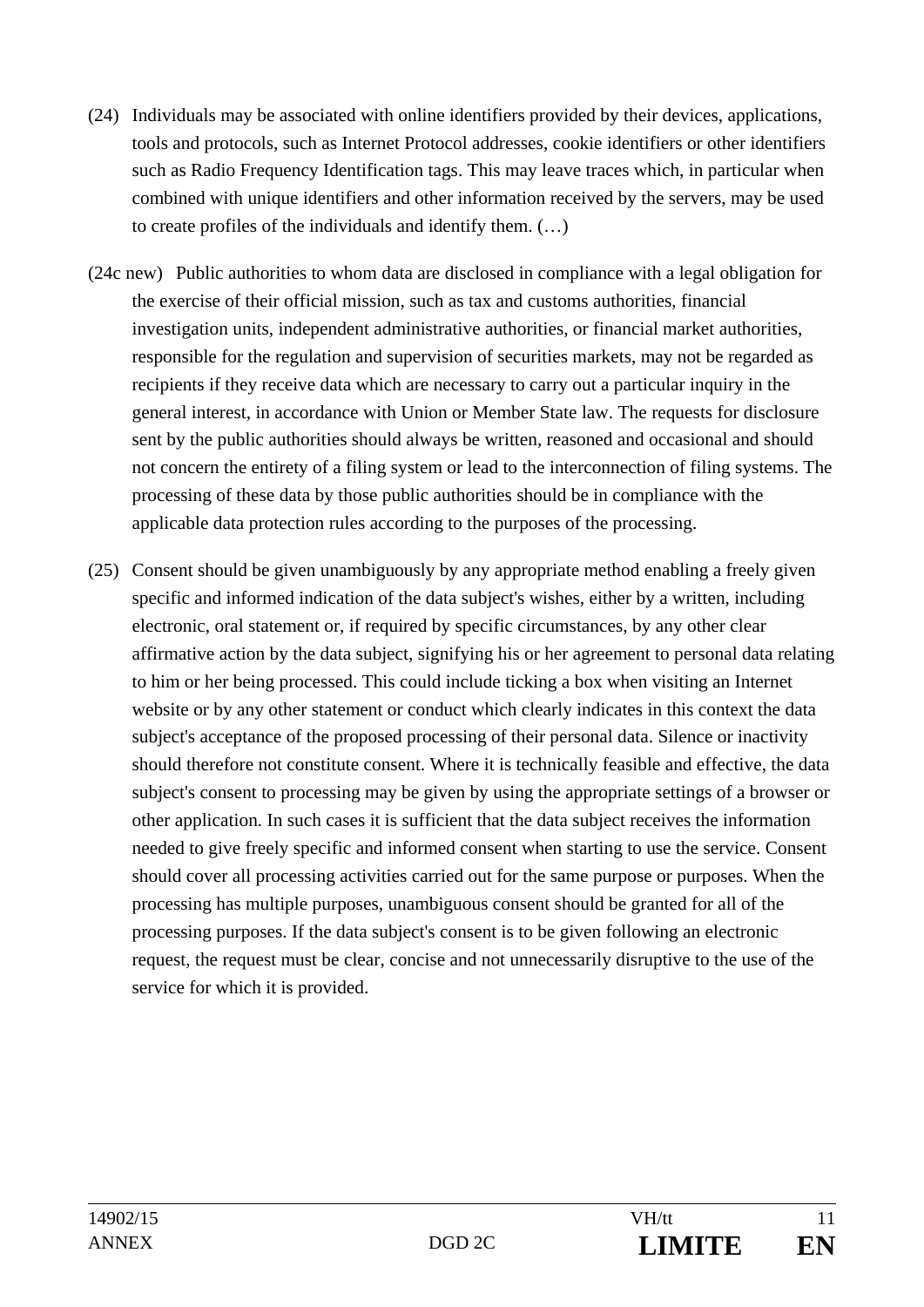- (25aa) It is often not possible to fully identify the purpose of data processing for scientific purposes at the time of data collection. Therefore data subjects should be allowed to give their consent to certain areas of scientific research when in keeping with recognised ethical standards for scientific research. Data subjects should have the opportunity to give their consent only to certain areas of research or parts of research projects to the extent allowed by the intended purpose and provided that this does not involve disproportionate efforts in view of the protective purpose.
- (25a) Genetic data should be defined as personal data relating to the genetic characteristics of an individual which have been inherited or acquired as they result from an analysis of a biological sample from the individual in question, in particular by chromosomal, deoxyribonucleic acid (DNA) or ribonucleic acid (RNA) analysis or analysis of any other element enabling equivalent information to be obtained.
- (26) Personal data concerning health should include all data pertaining to the health status of a data subject which reveal information relating to the past, current or future physical or mental health status of the data subject; including information about the individual collected in the course of the registration for and the provision of health care services as referred to in Directive 2011/24/EU to the individual; a number, symbol or particular assigned to an individual to uniquely identify the individual for health purposes; information derived from the testing or examination of a body part or bodily substance, including genetic data and biological samples; or any information on e.g. a disease, disability, disease risk, medical history, clinical treatment, or the actual physiological or biomedical state of the data subject independent of its source, such as e.g. from a physician or other health professional, a hospital, a medical device, or an in vitro diagnostic test.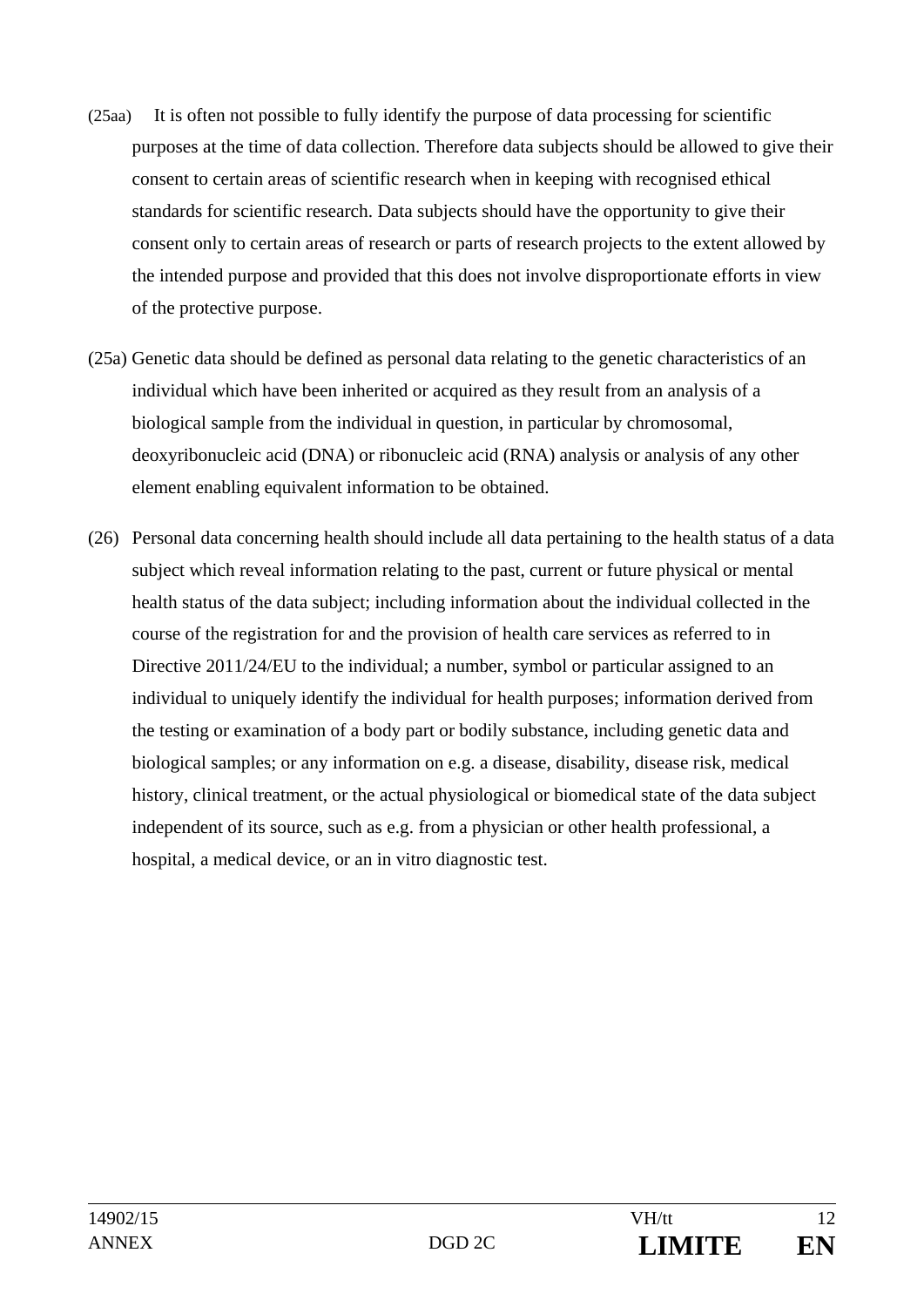- (27) The main establishment of a controller in the Union should be the place of its central administration in the Union, unless the decisions the purposes and means of processing of personal data are taken in another establishment of the controller in the Union. In this case the latter should be considered as the main establishment. The main establishment of a controller in the Union should be determined according to objective criteria and should imply the effective and real exercise of management activities determining the main decisions as to the purposes and means of processing through stable arrangements. This criterion should not depend on whether the processing of personal data is actually carried out at that location; the presence and use of technical means and technologies for processing personal data or processing activities do not, in themselves, constitute such main establishment and are therefore not determining criteria for a main establishment. The main establishment of the processor should be the place of its central administration in the Union and, if it has no central administration in the Union, the place where the main processing activities take place in the Union. In cases involving both the controller and the processor, the competent lead supervisory authority should remain the supervisory authority of the Member State where the controller has its main establishment but the supervisory authority of the processor should be considered as a concerned supervisory authority and participate to the cooperation procedure provided for by this Regulation. In any case, the supervisory authorities of the Member State or Member States where the processor has one or more establishments should not be considered as concerned supervisory authorities when the draft decision concerns only the controller. Where the processing is carried out by a group of undertakings, the main establishment of the controlling undertaking should be considered as the main establishment of the group of undertakings, except where the purposes and means of processing are determined by another undertaking.
- (28) A group of undertakings should cover a controlling undertaking and its controlled undertakings, whereby the controlling undertaking should be the undertaking which can exercise a dominant influence over the other undertakings by virtue, for example, of ownership, financial participation or the rules which govern it or the power to have personal data protection rules implemented. A central undertaking which controls the processing of personal data in undertakings affiliated to it forms together with these undertakings an entity which may be treated as "group of undertakings".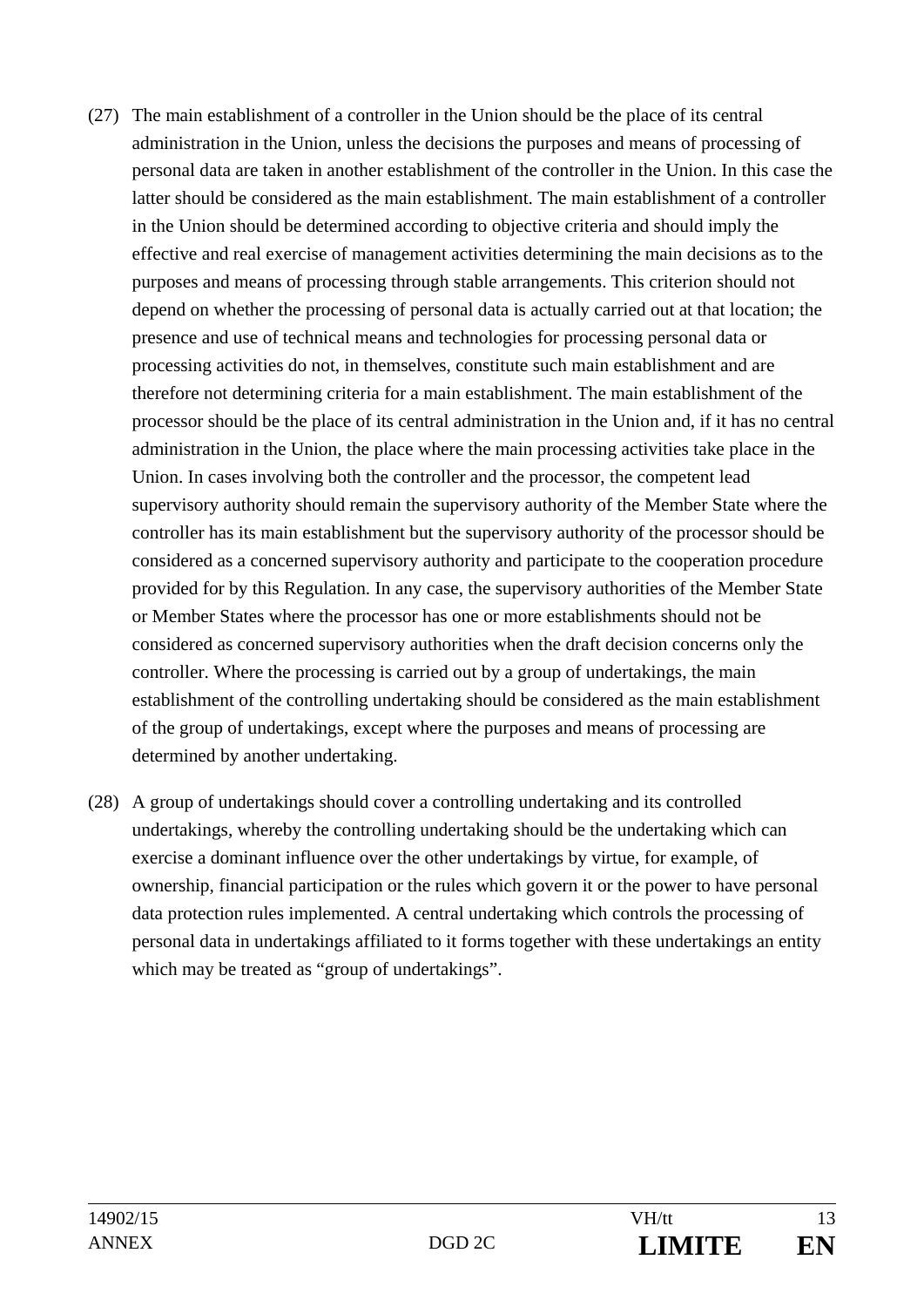- (29) Children deserve specific protection of their personal data, as they may be less aware of risks, consequences, safeguards and their rights in relation to the processing of personal data. This concerns especially the use of personal data of children for the purposes of marketing or creating personality or user profiles and the collection of child data when using services offered directly to a child. The consent of the holder of parental responsibility should not be necessary in the context of preventive or counselling services offered directly to a child.
- (30) Any processing of personal data should be lawful and fair. It should be transparent for the individuals that personal data concerning them are collected, used, consulted or otherwise processed and to which extent the data are processed or will be processed. The principle of transparency requires that any information and communication relating to the processing of those data should be easily accessible and easy to understand, and that clear and plain language is used. This concerns in particular the information of the data subjects on the identity of the controller and the purposes of the processing and further information to ensure fair and transparent processing in respect of the individuals concerned and their right to get confirmation and communication of personal data being processed concerning them. Individuals should be made aware on risks, rules, safeguards and rights in relation to the processing of personal data and how to exercise his or her rights in relation to the processing. In particular, the specific purposes for which the data are processed should be explicit and legitimate and determined at the time of the collection of the data. The data should be adequate, relevant and limited to what is necessary for the purposes for which the data are processed; this requires in particular ensuring that the period for which the data are stored is limited to a strict minimum. Personal data should only be processed if the purpose of the processing could not reasonably be fulfilled by other means. In order to ensure that the data are not kept longer than necessary, time limits should be established by the controller for erasure or for a periodic review. Every reasonable step should be taken to ensure that personal data which are inaccurate are rectified or deleted. Personal data should be processed in a manner that ensures appropriate security and confidentiality of the personal data, including for preventing unauthorised access to or the use of personal data and the equipment used for the processing.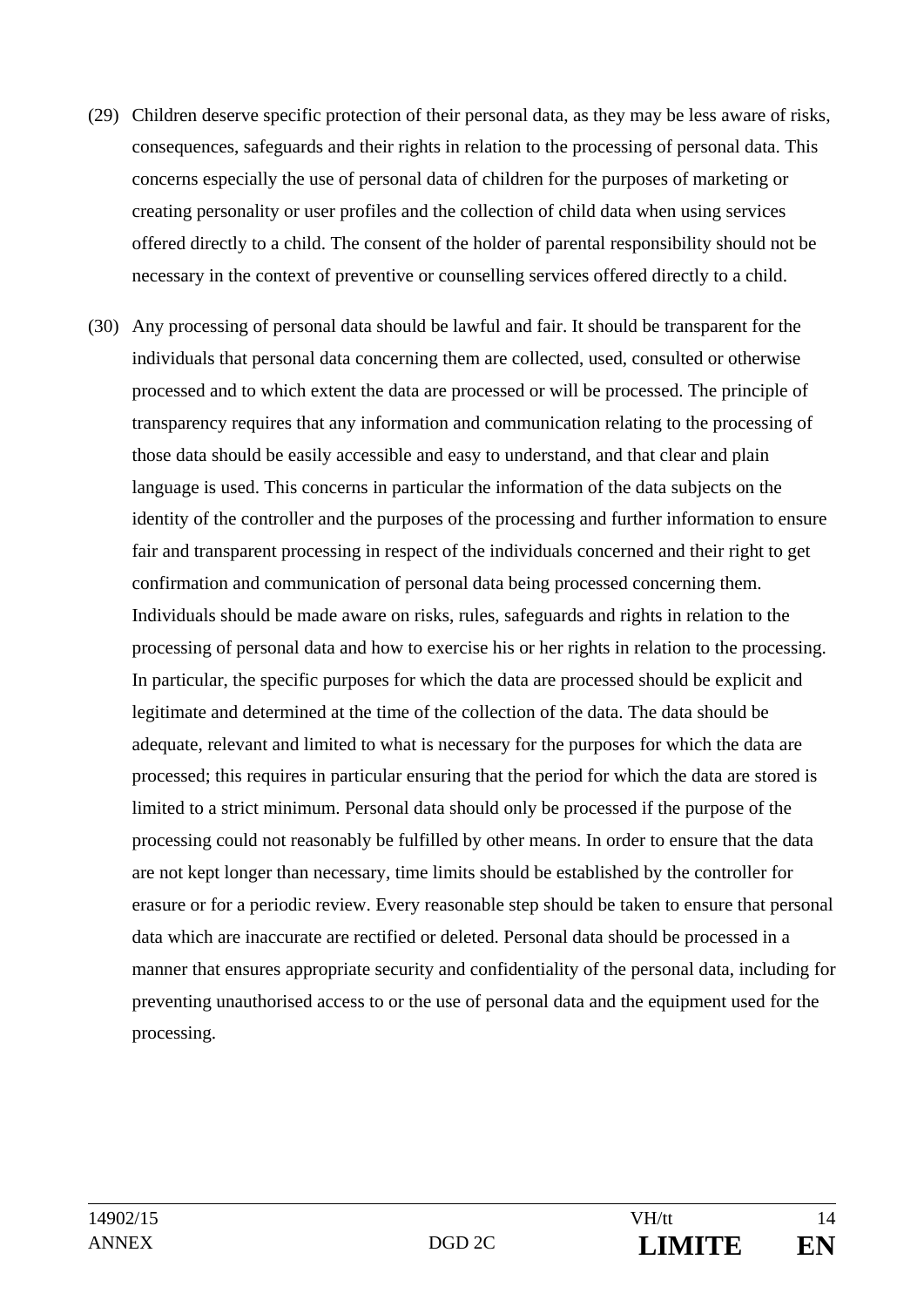- (31) In order for processing to be lawful, personal data should be processed on the basis of the consent of the person concerned or some other legitimate basis, laid down by law, either in this Regulation or in other Union or Member State law as referred to in this Regulation, including the necessity for compliance with the legal obligation to which the controller is subject or the necessity for the performance of a contract to which the data subject is party or in order to take steps at the request of the data subject prior to entering into a contract.
- (31a) Wherever this Regulation refers to a legal basis or a legislative measure, this does not necessarily require a legislative act adopted by a parliament, without prejudice to requirements pursuant the constitutional order of the Member State concerned, however such legal basis or legislative measure should be clear and precise and its application foreseeable for those subject to it as required by the case law of the Court of Justice of the European Union and the European Court of Human Rights.
- (32) Where processing is based on the data subject's consent, the controller should be able to demonstrate that the data subject has given the consent to the processing operation. In particular in the context of a written declaration on another matter, safeguards should ensure that the data subject is aware that and the extent to which consent is given. A declaration of consent pre-formulated by the controller should be provided in an intelligible and easily accessible form, using clear and plain language and its content should not be unusual within the overall context. For consent to be informed, the data subject should be aware at least of the identity of the controller and the purposes of the processing for which the personal data are intended; consent should not be regarded as freely-given if the data subject has no genuine and free choice and is unable to refuse or withdraw consent without detriment.

 $(33)$   $(...)$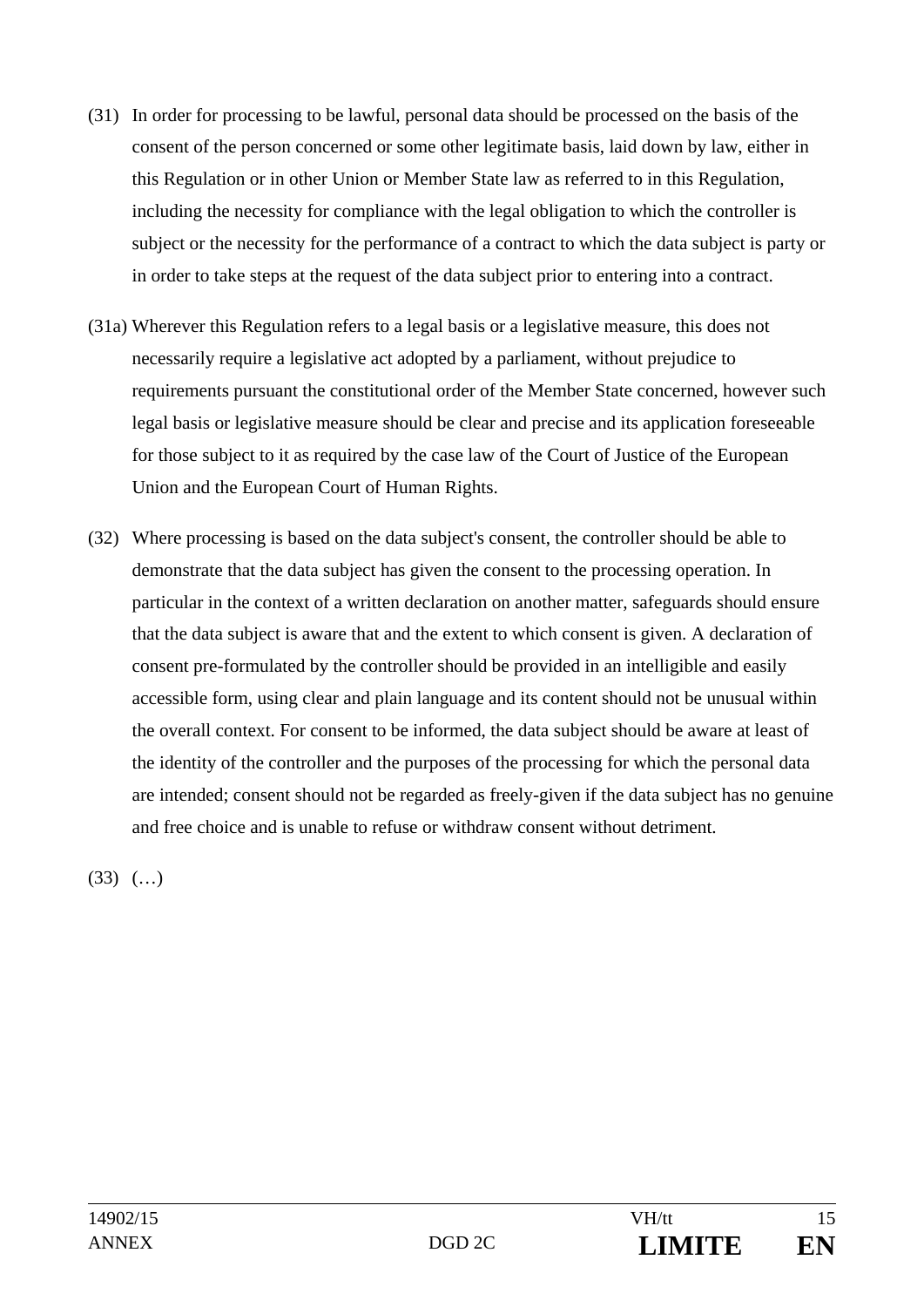- (34) In order to safeguard that consent has been freely-given, consent should not provide a valid legal ground for the processing of personal data in a specific case, where there is a clear imbalance between the data subject and the controller and this makes it unlikely that consent was given freely in all the circumstances of that specific situation. Consent is presumed not to be freely given, if it does not allow separate consent to be given to different data processing operations despite it is appropriate in the individual case, or if the performance of a contract is made dependent on the consent despite this is not necessary for such performance and the data subject cannot reasonably obtain equivalent services from another source without consent.
- (35) Processing should be lawful where it is necessary in the context of a contract or the intended entering into a contract.

## (35a) (…) *moved to recital (8)*

(36) Where processing is carried out in compliance with a legal obligation to which the controller is subject or where processing is necessary for the performance of a task carried out in the public interest or in the exercise of an official authority, the processing should have a basis in Union law, or in the national law of a Member State. This Regulation does not require that a specific law is necessary for each individual processing. A law as a basis for several processing operations based on a legal obligation to which the controller is subject or where processing is necessary for the performance of a task carried out in the public interest or in the exercise of an official authority may be sufficient. It should be also for Union or national law to determine the purpose of processing. Furthermore, this basis could specify the general conditions of the Regulation governing the lawfulness of data processing, determine specifications for determining the controller, the type of data which are subject to the processing, the data subjects concerned, the entities to which the data may be disclosed, the purpose limitations, the storage period and other measures to ensure lawful and fair processing. It should also be for Union or national law to determine whether the controller performing a task carried out in the public interest or in the exercise of official authority should be a public authority or another natural or legal person governed by public law, or by private law such as a professional association, where grounds of public interest so justify including for health purposes, such as public health and social protection and the management of health care services.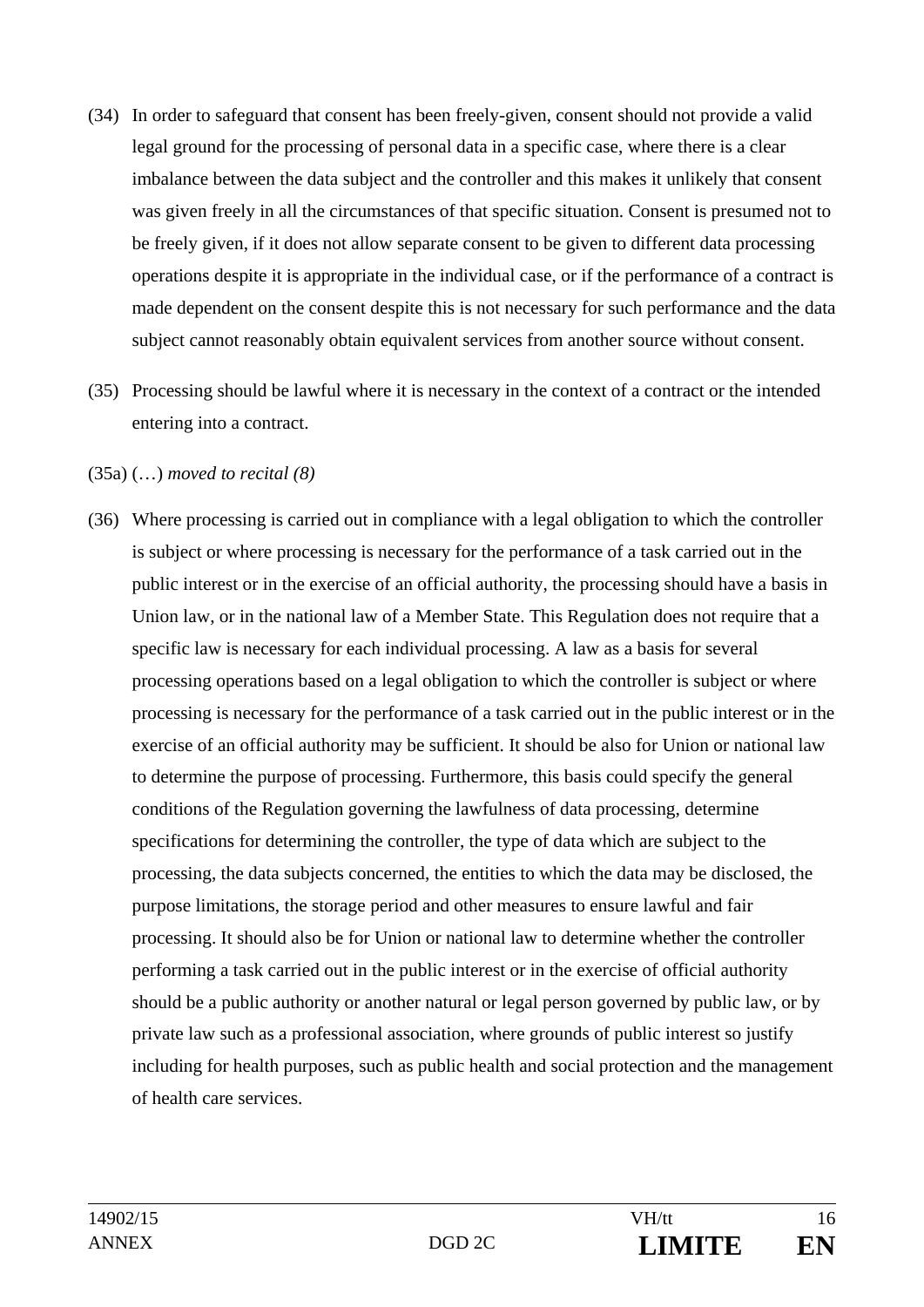- (37) The processing of personal data should equally be regarded as lawful where it is necessary to protect an interest which is essential for the data subject's life or that of another person. Personal data should be processed based on the vital interest of another natural person in principle where the processing cannot be manifestly based on another legal basis. Some types of data processing may serve both important grounds of public interest and the vital interests of the data subject as for instance when processing is necessary for humanitarian purposes, including for monitoring epidemic and its spread or in situations of humanitarian emergencies, in particular in situations of natural and man-made disasters.
- (38) The legitimate interests of a controller, including of a controller to which the data may be disclosed, or of a third party may provide a legal basis for processing, provided that the interests or the fundamental rights and freedoms of the data subject are not overriding, taking into consideration the reasonable expectations of data subjects based on the relationship with the controller. Legitimate interest could exist for example when there is a relevant and appropriate relationship between the data subject and the controller in situations such as the data subject being a client or in the service of the controller. At any rate the existence of a legitimate interest would need careful assessment including whether a data subject can reasonably expect at the time and in the context of the collection of the data that processing for this purpose may take place. The interests and fundamental rights of the data subject could in particular override the interest of the data controller where personal data are processed in circumstances where data subjects do not reasonably expect further processing. Given that it is for the legislator to provide by law the legal basis for public authorities to process data, this legal ground should not apply for the processing by public authorities in the performance of their tasks. The processing of personal data strictly necessary for the purposes of preventing fraud also constitutes a legitimate interest of the data controller concerned. The processing of personal data for direct marketing purposes may be regarded as carried out for a legitimate interest.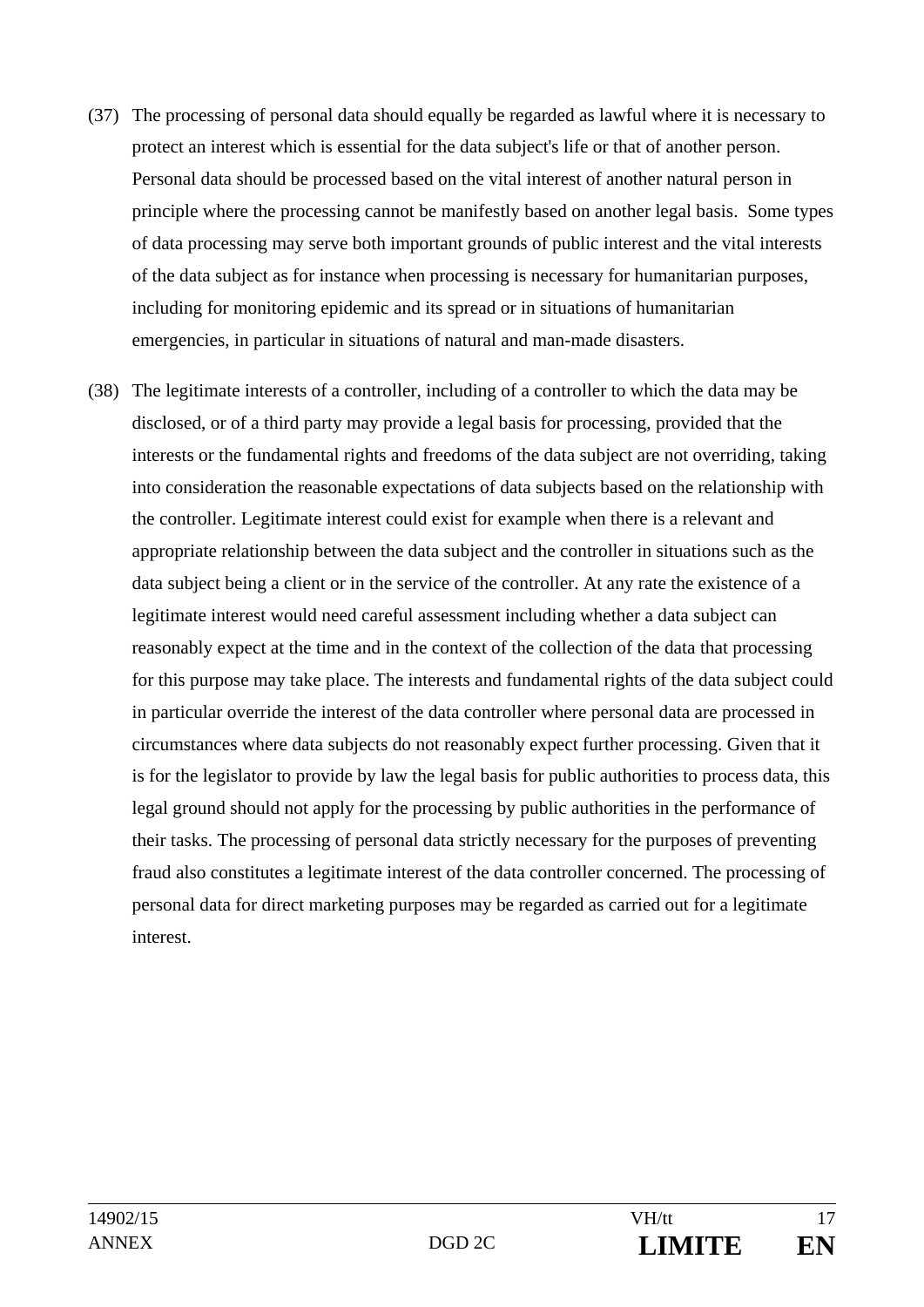- (38a) Controllers that are part of a group of undertakings or institution affiliated to a central body may have a legitimate interest to transmit personal data within the group of undertakings for internal administrative purposes, including the processing of clients' or employees' personal data. The general principles for the transfer of personal data, within a group of undertakings, to an undertaking located in a third country remain unaffected.
- (39) The processing of data to the extent strictly necessary and proportionate for the purposes of ensuring network and information security, i.e. the ability of a network or an information system to resist, at a given level of confidence, accidental events or unlawful or malicious actions that compromise the availability, authenticity, integrity and confidentiality of stored or transmitted data, and the security of the related services offered by, or accessible via, these networks and systems, by public authorities, Computer Emergency Response Teams – CERTs, Computer Security Incident Response Teams – CSIRTs, providers of electronic communications networks and services and by providers of security technologies and services, constitutes a legitimate interest of the data controller concerned. This could, for example, include preventing unauthorised access to electronic communications networks and malicious code distribution and stopping 'denial of service' attacks and damage to computer and electronic communication systems. The processing of personal data strictly necessary for the purposes of preventing fraud also constitutes a legitimate interest of the data controller concerned. The processing of personal data for direct marketing purposes may be regarded as carried out for a legitimate interest.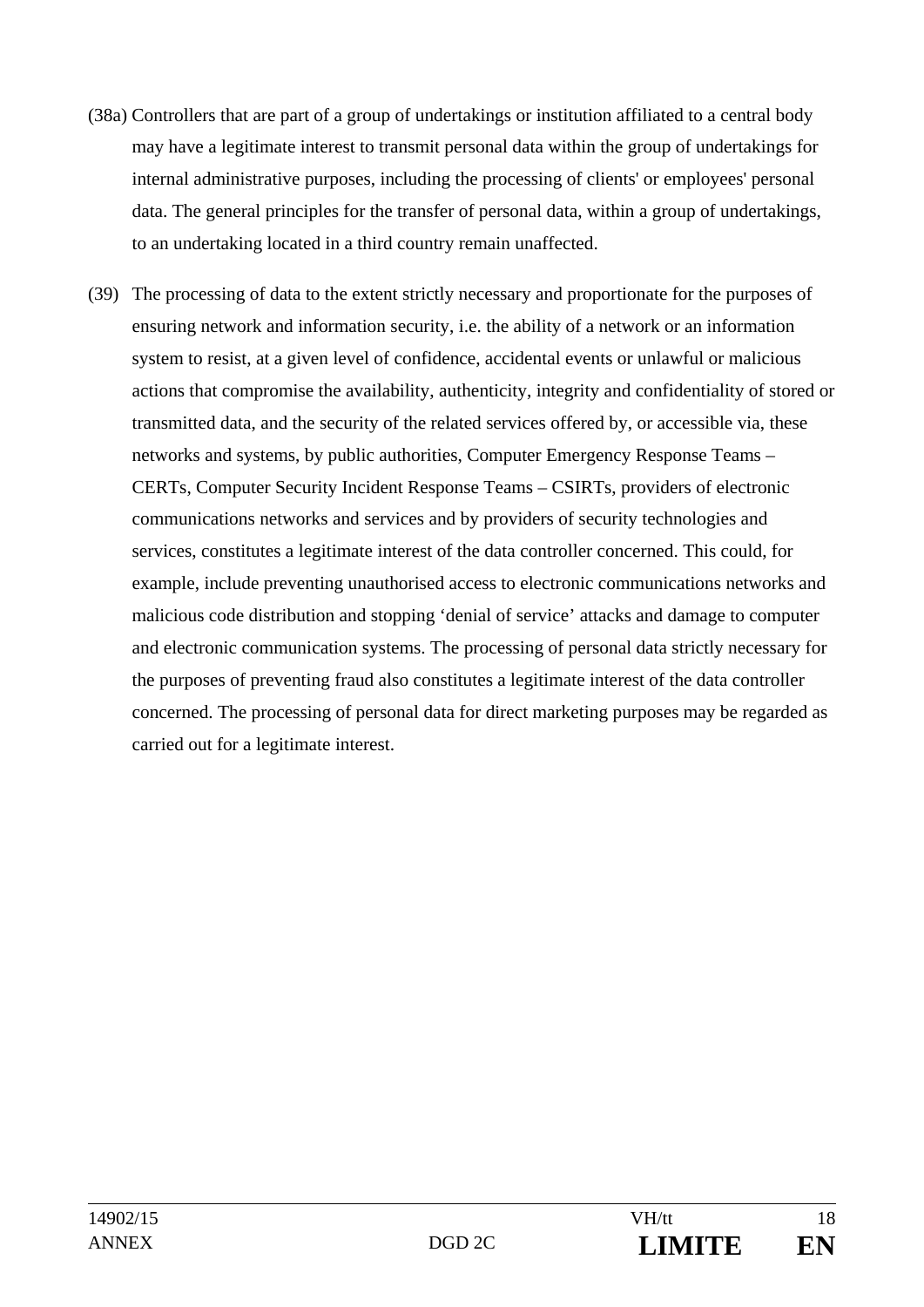(40) The processing of personal data for other purposes than the purposes for which the data have been initially collected should be only allowed where the processing is compatible with those purposes for which the data have been initially collected. In such case no separate legal basis is required other than the one which allowed the collection of the data. If the processing is necessary for the performance of a task carried out in the public interest or in the exercise of official authority vested in the controller, Union law or Member State law may determine and specify the tasks and purposes for which the further processing shall be regarded as lawful. [The further processing for archiving purposes in the public interest, or statistical, scientific or historical purposes should be considered as compatible lawful processing operations.] The legal basis provided by Union or Member State law for the processing of personal data may also provide a legal basis for further processing for other purposes if these purposes are in line with the assigned task and the controller is entitled legally to collect the data for these other purposes. In order to ascertain whether a purpose of further processing is compatible with the purpose for which the data are initially collected, the controller, after having met all the requirements for the lawfulness of the original processing, should take into account inter alia any link between those purposes and the purposes of the intended further processing, the context in which the data have been collected, in particular the reasonable expectations of data subjects based on his/her relationship with the controller as to their further use, the nature of the personal data, the consequences of the intended further processing for data subjects, and the existence of appropriate safeguards in both the original and intended further processing operations. Where the data subject has given consent or the processing is based on Union or Member State law the controller shall be allowed to further process the data irrespective of the compatibility of the purposes. In any case, the application of the principles set out by this Regulation and in particular the information of the data subject on those other purposes and on his or her rights including the right to object, should be ensured. Indicating possible criminal acts or threats to public security by the controller and transmitting these data to a competent authority should be regarded as being in the legitimate interest pursued by the controller. However such transmission in the legitimate interest of the controller or further processing of personal data should be prohibited if the processing is not compatible with a legal, professional or other binding obligation of secrecy.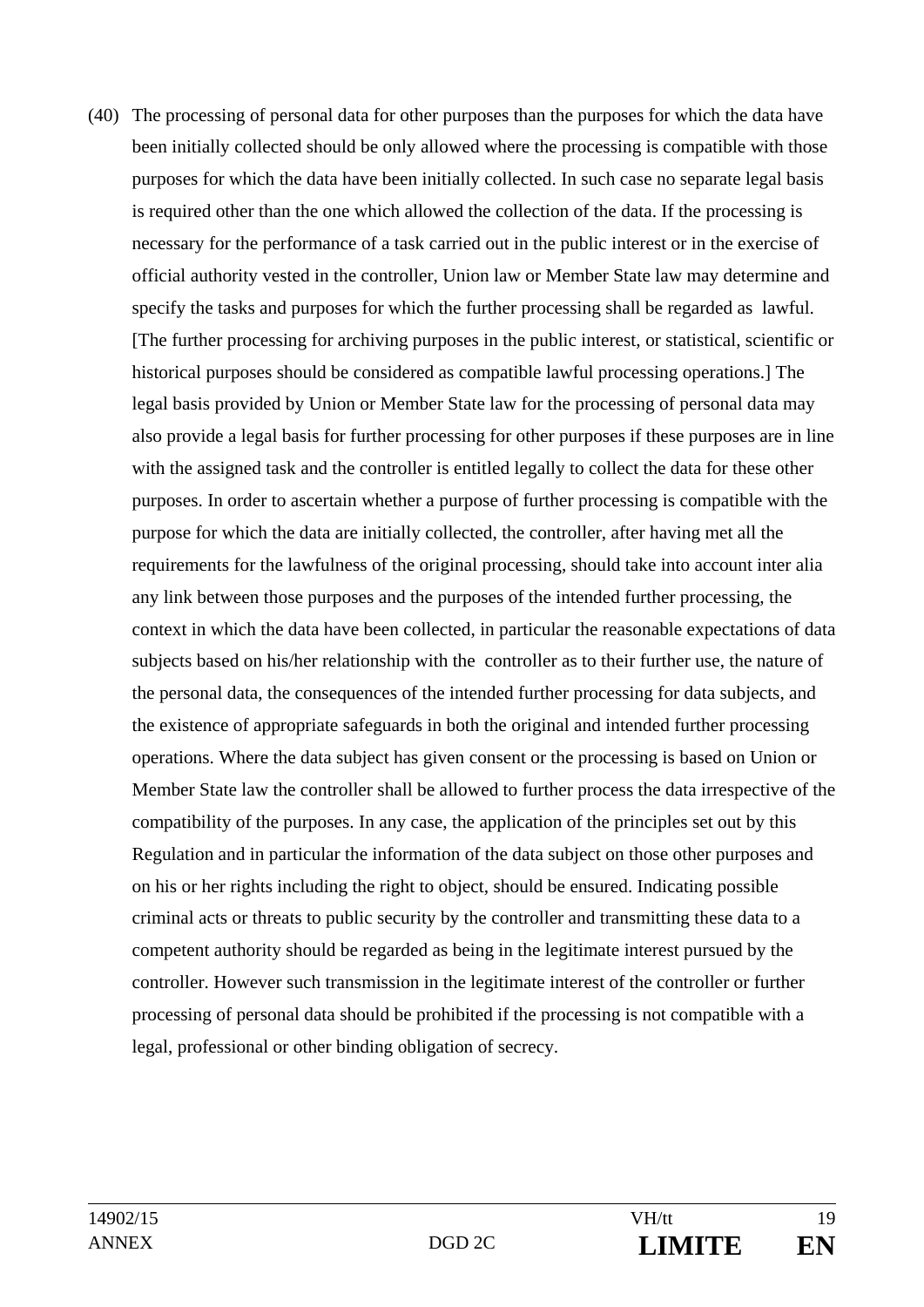- (41) Personal data which are, by their nature, particularly sensitive in relation to fundamental rights and freedoms, deserve specific protection as the context of their processing may create important risks for the fundamental rights and freedoms. These data should also include personal data revealing racial or ethnic origin, whereby the use of the term 'racial origin' in this Regulation does not imply an acceptance by the Union of theories which attempt to determine the existence of separate human races. The processing of photographs will not systematically be a sensitive processing as they will only be covered by the definition of biometric data when being processed through a specific technical mean allowing the unique identification or authentication of an individual. Such data should not be processed, unless processing is allowed in specific cases set out in this Regulation, taking into account that Member States law may lay down specific provisions on data protection in order to adapt the application of the rules of this Regulation for compliance with a legal obligation or for the performance of a task carried out in the public interest or in the exercise of official authority vested in the controller. In addition to the specific requirements for such processing, the general principles and other rules of this Regulation should apply, in particular as regards the conditions for lawful processing. Derogations from the general prohibition for processing such special categories of personal data should be explicitly provided, inter alia where the data subject gives his or her explicit consent or in respect of specific needs in particular where the processing is carried out in the course of legitimate activities by certain associations or foundations the purpose of which is to permit the exercise of fundamental freedoms.
- (42) Derogating from the prohibition on processing sensitive categories of data should also be allowed when provided for in Union or Member State law, and subject to suitable safeguards, so as to protect personal data and other fundamental rights, where grounds of public interest so justify, in particular processing data in the field of employment law, social protection law including pensions and for health security, monitoring and alert purposes, the prevention or control of communicable diseases and other serious threats to health. This may be done for health purposes, including public health and the management of health-care services, especially in order to ensure the quality and cost-effectiveness of the procedures used for settling claims for benefits and services in the health insurance system, [or for archiving in the public interest or historical, statistical and scientific purposes.] A derogation should also allow processing of such data where necessary for the establishment, exercise or defence of legal claims, regardless of whether in a judicial procedure or whether in an administrative or any out-of-court procedure.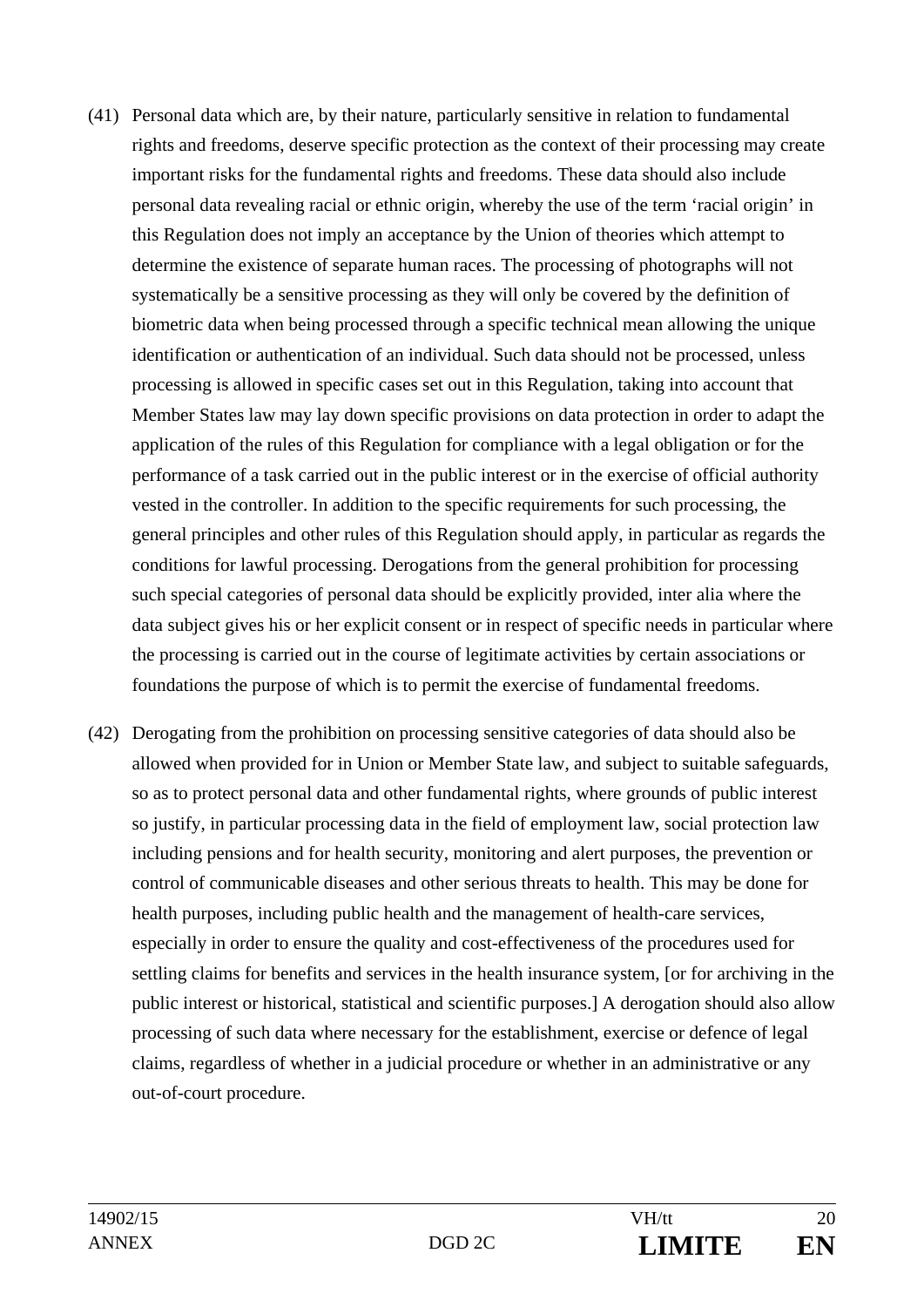- (42a) Special categories of personal data which deserve higher protection, may only be processed for health-related purposes where necessary to achieve those purposes for the benefit of individuals and society as a whole, in particular in the context of the management of health or social care services and systems including the processing by the management and central national health authorities of such data for the purpose of quality control, management information and the general national and local supervision of the health or social care system, and ensuring continuity of health or social care and cross-border healthcare or health security, monitoring and alert purposes [or for archiving purposes in the public interest, for historical, statistical or scientific purposes] as well as for studies conducted in the public interest in the area of public health. Therefore this Regulation should provide for harmonised conditions for the processing of special categories of personal data concerning health, in respect of specific needs, in particular where the processing of these data is carried out for certain health-related purposes by persons subject to a legal obligation of professional secrecy. Union or Member State law should provide for specific and suitable measures so as to protect the fundamental rights and the personal data of individuals.
- (42b) The processing of special categories of personal data may be necessary for reasons of public interest in the areas of public health without consent of the data subject. This processing is subject to suitable and specific measures so as to protect the rights and freedoms of individuals. In that context, 'public health' should be interpreted as defined in Regulation (EC) No 1338/2008 of the European Parliament and of the Council of 16 December 2008 on Community statistics on public health and health and safety at work, meaning all elements related to health, namely health status, including morbidity and disability, the determinants having an effect on that health status, health care needs, resources allocated to health care, the provision of, and universal access to, health care as well as health care expenditure and financing, and the causes of mortality. Such processing of personal data concerning health for reasons of public interest should not result in personal data being processed for other purposes by third parties such as employers, insurance and banking companies.
- (43) Moreover, the processing of personal data by official authorities for achieving aims, laid down in constitutional law or international public law, of officially recognised religious associations is carried out on grounds of public interest.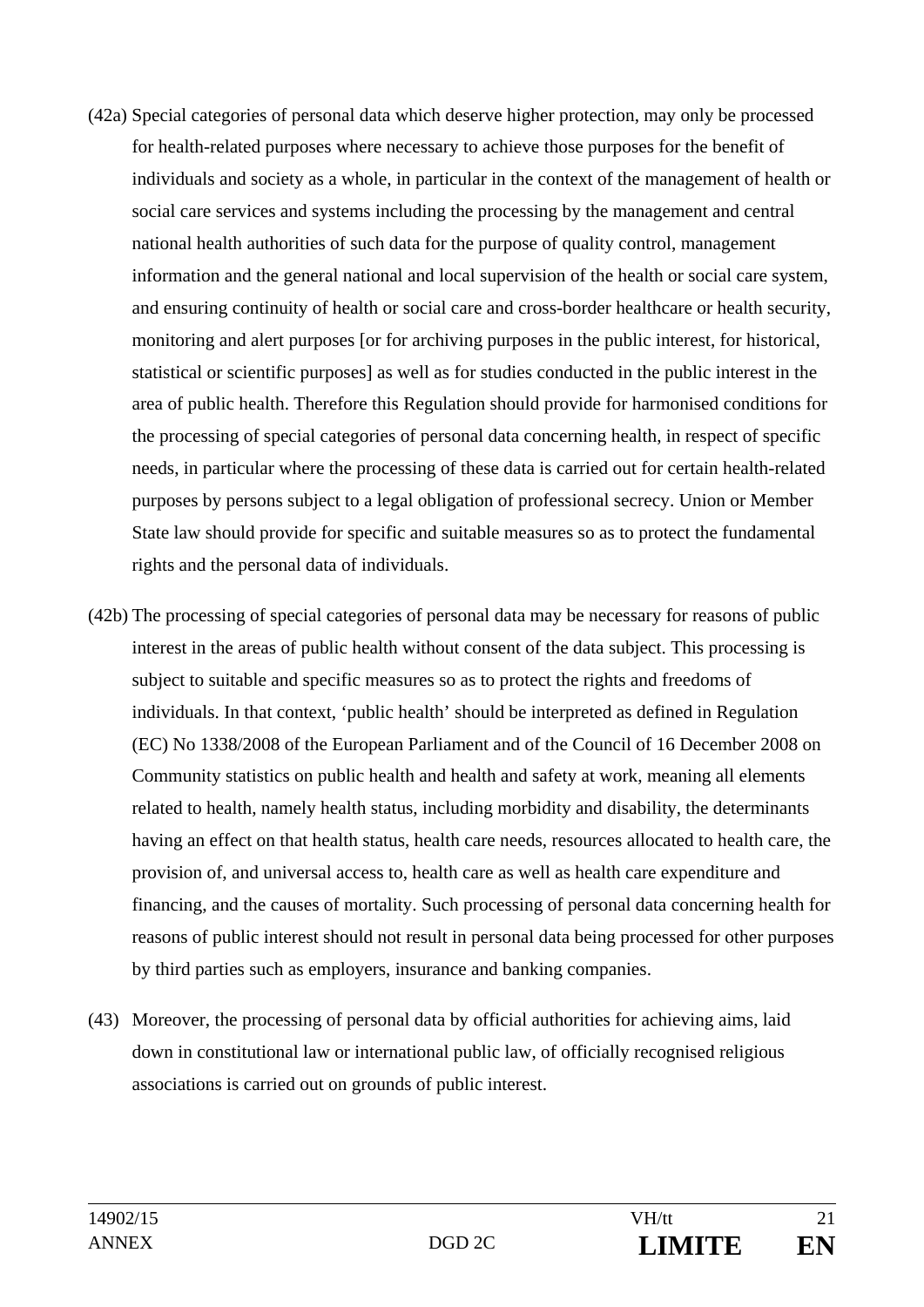- (44) Where in the course of electoral activities, the operation of the democratic system requires in a Member State that political parties compile data on people's political opinions, the processing of such data may be permitted for reasons of public interest, provided that appropriate safeguards are established.
- (45) If the data processed by a controller do not permit the controller to identify a natural person, the data controller should not be obliged to acquire additional information in order to identify the data subject for the sole purpose of complying with any provision of this Regulation. However, the controller should not refuse to take additional information provided by the data subject in order to support the exercise of his or her rights. Identification could include the digital identification of a data subject, for example through authentication mechanism such as the same credentials, used by the data subject to log-into the on-line service offered by the data controller.
- (46) The principle of transparency requires that any information addressed to the public or to the data subject should be concise, easily accessible and easy to understand, and that clear and plain language and, additionally, where appropriate, visualisation is used. This information could be provided in electronic form, for example, when addressed to the public, through a website. This is in particular relevant where in situations, such as online advertising, the proliferation of actors and the technological complexity of practice make it difficult for the data subject to know and understand if personal data relating to him or her are being collected, by whom and for what purpose. Given that children deserve specific protection, any information and communication, where processing is addressed to a child, should be in such a clear and plain language that the child can easily understand.
- (47) Modalities should be provided for facilitating the data subject's exercise of their rights provided by this Regulation, including mechanisms to request, and if applicable, to obtain free of charge, in particular access to data, rectification, erasure and to exercise the right to object. Thus the controller should also provide means for requests to be made electronically, especially where personal data are processed by electronic means. The controller should be obliged to respond to requests of the data subject without undue delay and at the latest within one month and give reasons where the controller, in case he does not intend to comply with the data subject's request.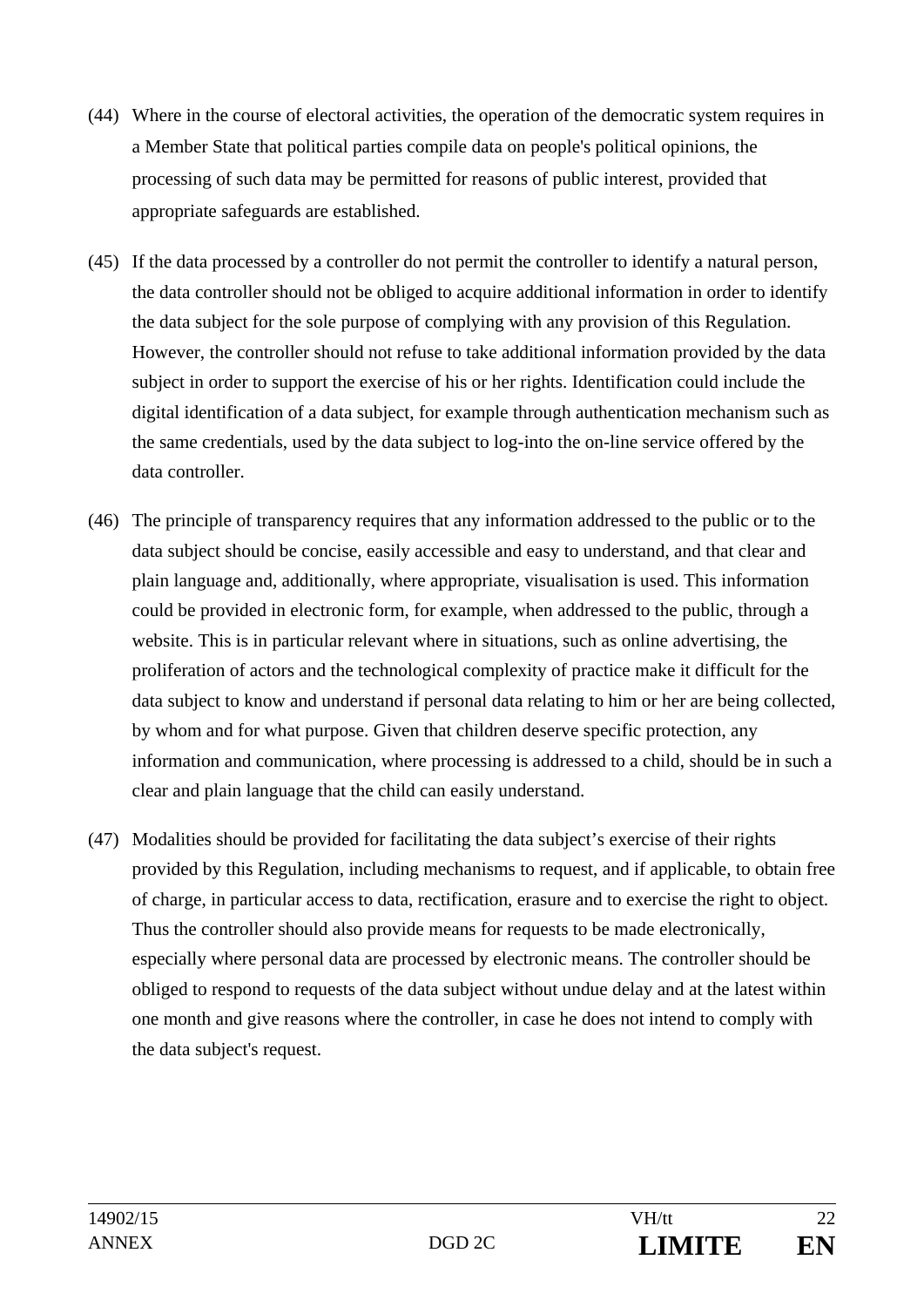- (48) The principles of fair and transparent processing require that the data subject should be informed of the existence of the processing operation and its purposes. The controller should provide the data subject with any further information necessary to guarantee fair and transparent processing having regard to the specific circumstances and context in which the personal data are processed. Furthermore the data subject should be informed about the existence of profiling, and the consequences of such profiling. Where the data are collected from the data subject, the data subject should also be informed whether he or she is obliged to provide the data and of the consequences, in cases he or she does not provide such data.
- (49) The information in relation to the processing of personal data relating to the data subject should be given to him or her at the time of collection, or, where the data are not collected from the data subject, within a reasonable period, depending on the circumstances of the case. Where data can be legitimately disclosed to another recipient, the data subject should be informed when the data are first disclosed to the recipient. Where the controller intends to process the data for a purpose other than the one for which the data were collected the controller should provide the data subject prior to that further processing with information on that other purpose and other necessary information. Where the origin of the data could not be provided to the data subject because various sources have been used, the information should be provided in a general manner.
- (50) However, it is not necessary to impose this obligation where the data subject already possesses this information, or where the recording or disclosure of the data is expressly laid down by law, or where the provision of information to the data subject proves impossible or would involve disproportionate efforts. The latter could be particularly the case where processing is [for archiving purpose in the public interest, for historical, statistical or scientific purposes;] in this regard, the number of data subjects, the age of the data, and any appropriate safeguards adopted may be taken into consideration.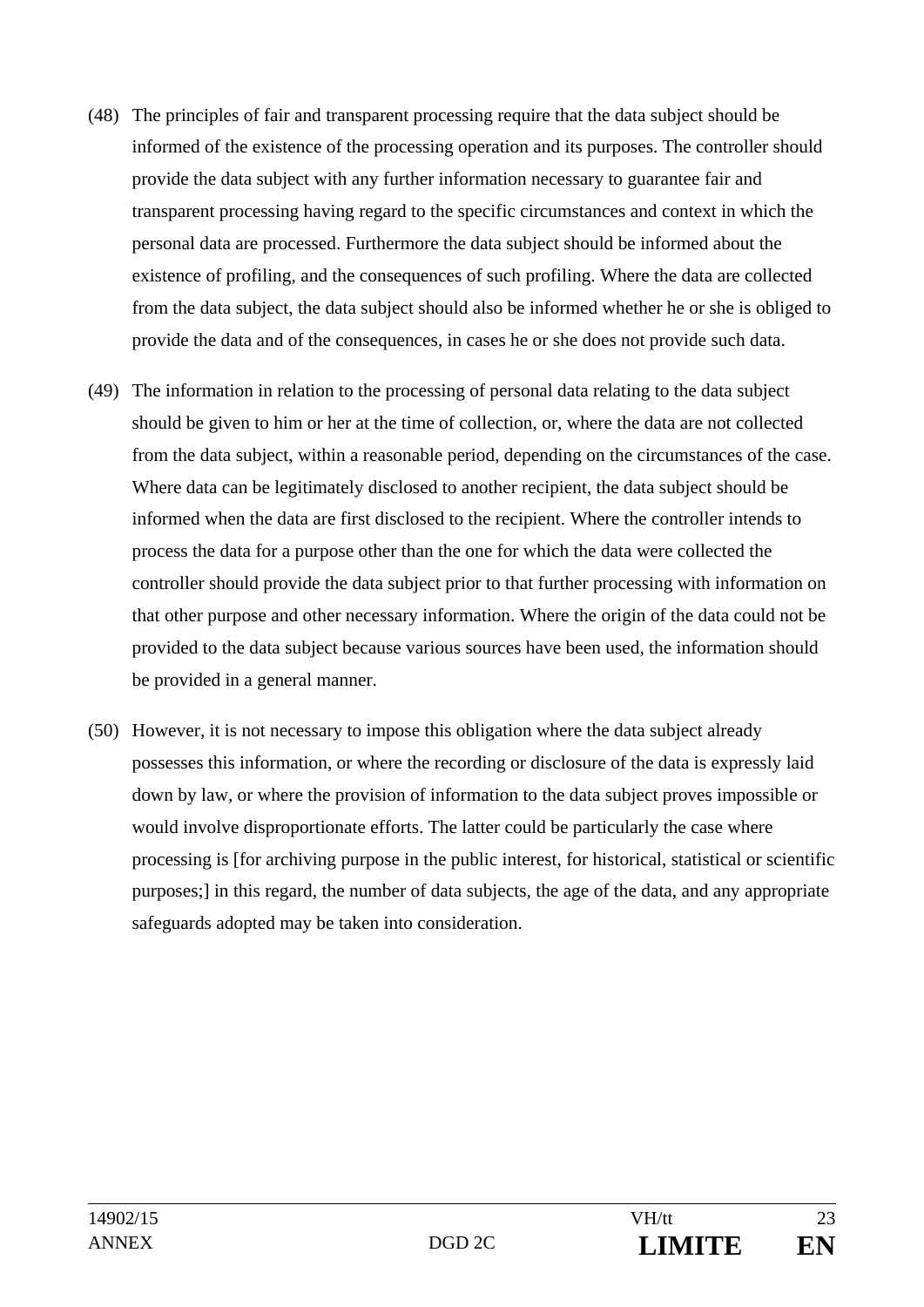- (51) A natural person should have the right of access to data which has been collected concerning him or her, and to exercise this right easily and at reasonable intervals, in order to be aware of and verify the lawfulness of the processing. This includes the right for individuals to have access to their personal data concerning their health, for example the data in their medical records containing such information as diagnosis, examination results, assessments by treating physicians and any treatment or interventions provided. Every data subject should therefore have the right to know and obtain communication in particular for what purposes the data are processed, where possible for what period, which recipients receive the data, what is the logic involved in any automatic data processing and what might be, at least when based on profiling, the consequences of such processing. Where possible, the controller may provide remote access to a secure system which would provide the data subject with direct access to his or her personal data. This right should not adversely affect the rights and freedoms of others, including trade secrets or intellectual property and in particular the copyright protecting the software. However, the result of these considerations should not be that all information is refused to the data subject. Where the controller processes a large quantity of information concerning the data subject, the controller may request that before the information is delivered the data subject specify to which information or to which processing activities the request relates.
- (52) The controller should use all reasonable measures to verify the identity of a data subject who requests access, in particular in the context of online services and online identifiers. Identification should include the digital identification of a data subject, for example through authentication mechanism such as the same credentials, used by the data subject to log-into the on-line service offered by the data controller. A controller should not retain personal data for the sole purpose of being able to react to potential requests.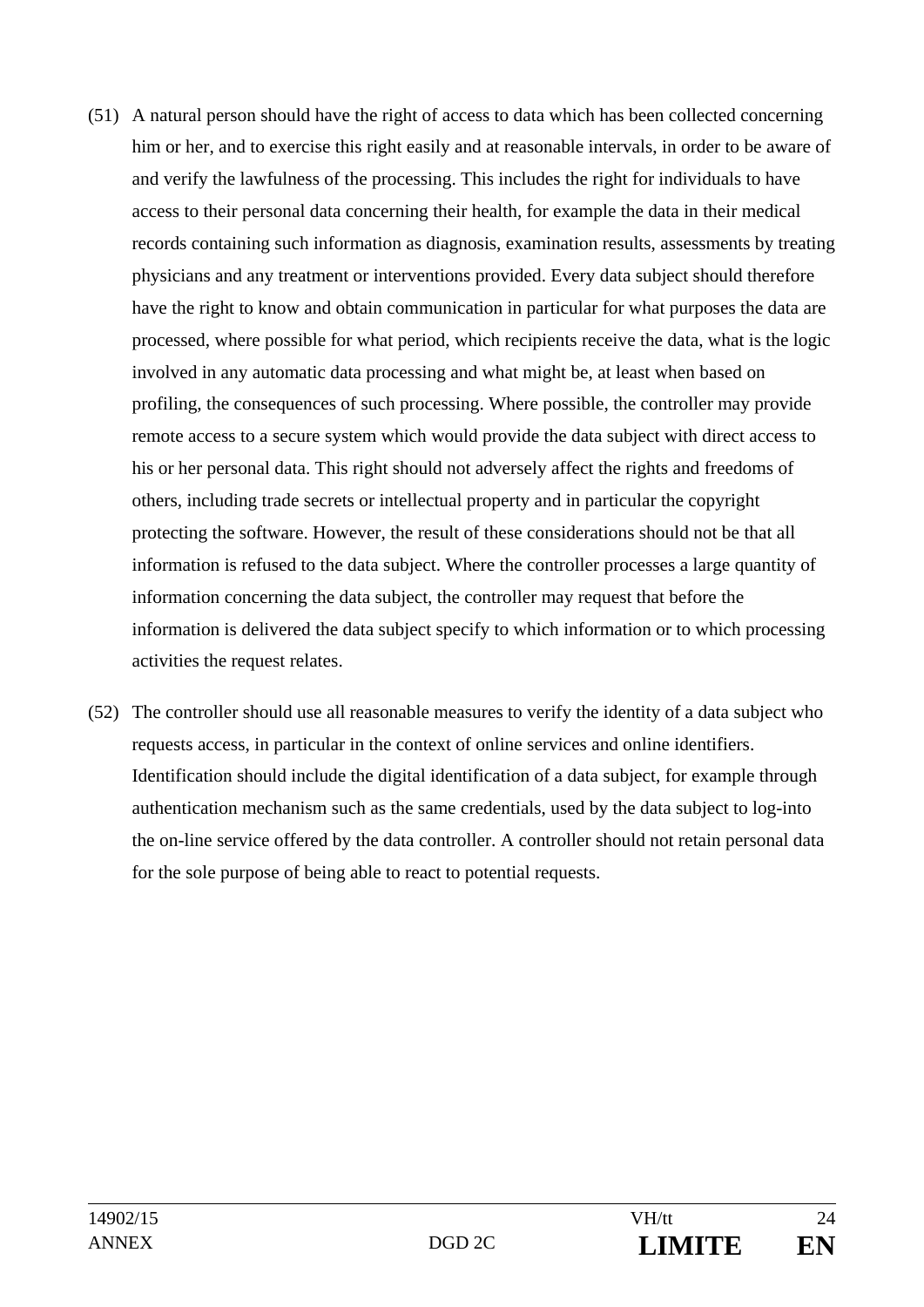- (53) A natural person should have the right to have personal data concerning him or her rectified and a 'right to be forgotten' where the retention of such data is not in compliance with this Regulation or with Union or Member State law to which the controller is subject. In particular, data subjects should have the right that their personal data are erased and no longer processed, where the data are no longer necessary in relation to the purposes for which the data are collected or otherwise processed, where data subjects have withdrawn their consent for processing or where they object to the processing of personal data concerning them or where the processing of their personal data otherwise does not comply with this Regulation. This right is in particular relevant, when the data subject has given his or her consent as a child, when not being fully aware of the risks involved by the processing, and later wants to remove such personal data especially on the Internet. The data subject should be able to exercise this right notwithstanding the fact that he or she is no longer a child. However, the further retention of the data should be lawful where it is necessary, for exercising the right of freedom of expression and information, for compliance with a legal obligation, for the performance of a task carried out in the public interest or in the exercise of official authority vested in the controller, for reasons of public interest in the area of public health, [for archiving purposes in the public interest, for historical, statistical and scientific purposes] or for the establishment, exercise or defence of legal claims.
- (54) To strengthen the 'right to be forgotten' in the online environment, the right to erasure should also be extended in such a way that a controller who has made the personal data public should be obliged to inform the controllers which are processing such data to erase any links to, or copies or replications of that personal data. To ensure the above mentioned information, the controller should take reasonable steps, taking into account available technology and the means available to the controller, including technical measures, to inform the controllers, which are processing the data, of the data subject's request.
- (54a) Methods to restrict processing of personal data could include, inter alia, temporarily moving the selected data to another processing system or making the selected data unavailable to users or temporarily removing published data from a website. In automated filing systems the restriction of processing of personal data should in principle be ensured by technical means; the fact that the processing of personal data is restricted should be indicated in the system in such a way that it is clear that the processing of the personal data is restricted.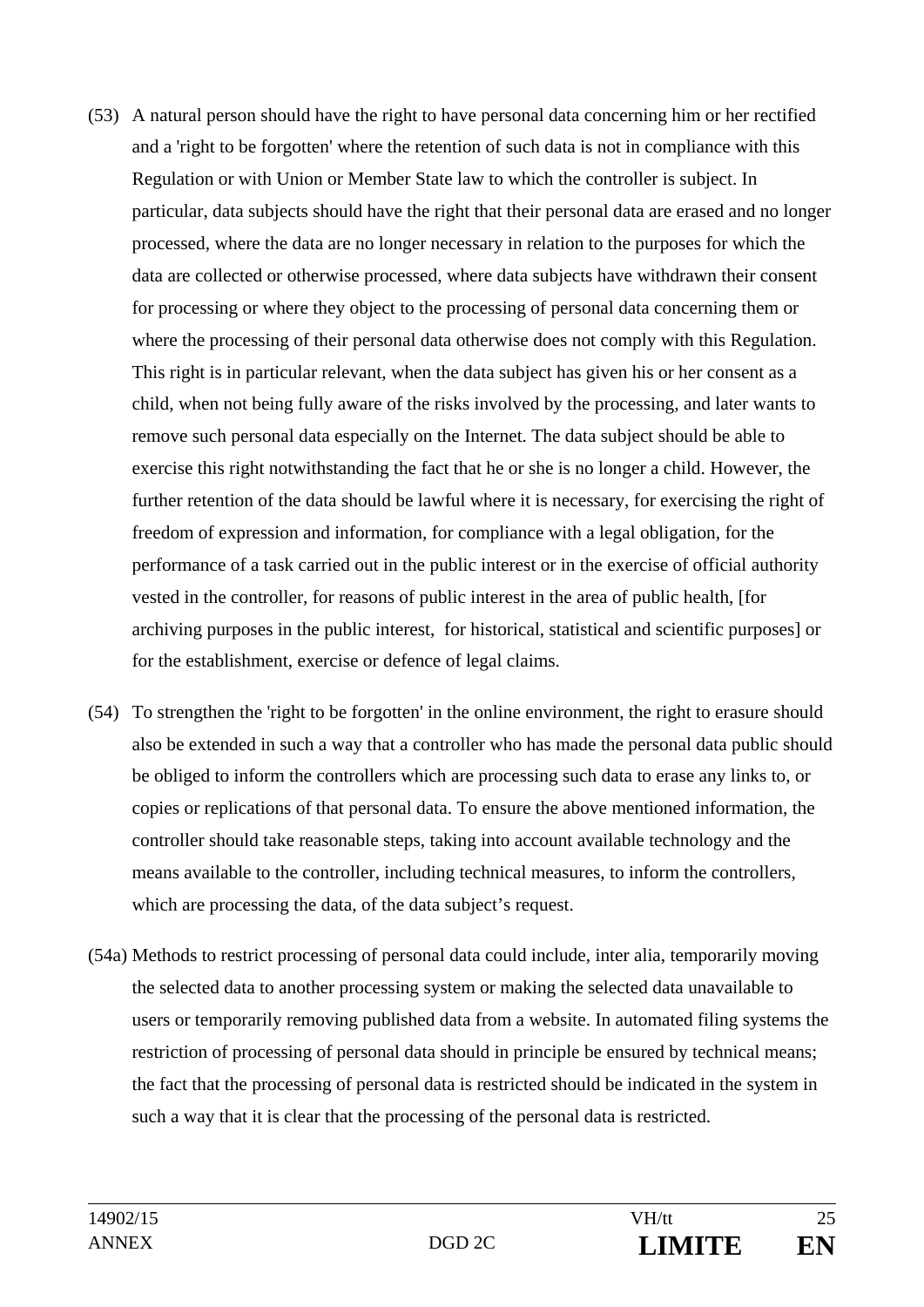- (55) To further strengthen the control over their own data, where the processing of personal data is carried out by automated means, the data subject should also be allowed to receive the personal data concerning him or her, which he or she has provided to a controller, in a structured, commonly used, machine-readable and interoperable format and transmit to another controller. This right should apply where the data subject provided the personal data based on his or her consent or is necessary for the performance of a contract. It should not apply where processing is based on another legal ground other than consent or contract. By its very nature this right should not be exercised against controllers processing data in the exercise of their public duties. It should therefore in particular not apply where processing of the personal data is necessary for compliance with a legal obligation to which the controller is subject or for the performance of a task carried out in the public interest or in the exercise of an official authority vested in the controller. The data subject's right to transmit or receive personal data concerning him or her does not create an obligation for the controllers to adopt or maintain data processing systems which are technically compatible. Where, in a certain set of personal data, more than one data subject is concerned, the right to receive the data should be without prejudice to the requirements on the lawfulness of the processing of personal data related to another data subject in accordance with this Regulation. This right should also not prejudice the right of the data subject to obtain the erasure of personal data and the limitations of that right as set out in this Regulation and should in particular not imply the erasure of personal data concerning the data subject which have been provided by him or her for the performance of a contract, to the extent and as long as the data are necessary for the performance of that contract. Where technically feasible and available, the data may be transmitted from one automated application into another one.
- (56) In cases where personal data might lawfully be processed because processing is necessary for the performance of a task carried out in the public interest or in the exercise of official authority vested in the controller or on grounds of the legitimate interests of a controller or a third party, any data subject should nevertheless be entitled to object to the processing of any data relating to their particular situation. It should be for the controller to demonstrate that their compelling legitimate interests may override the interests or the fundamental rights and freedoms of the data subject.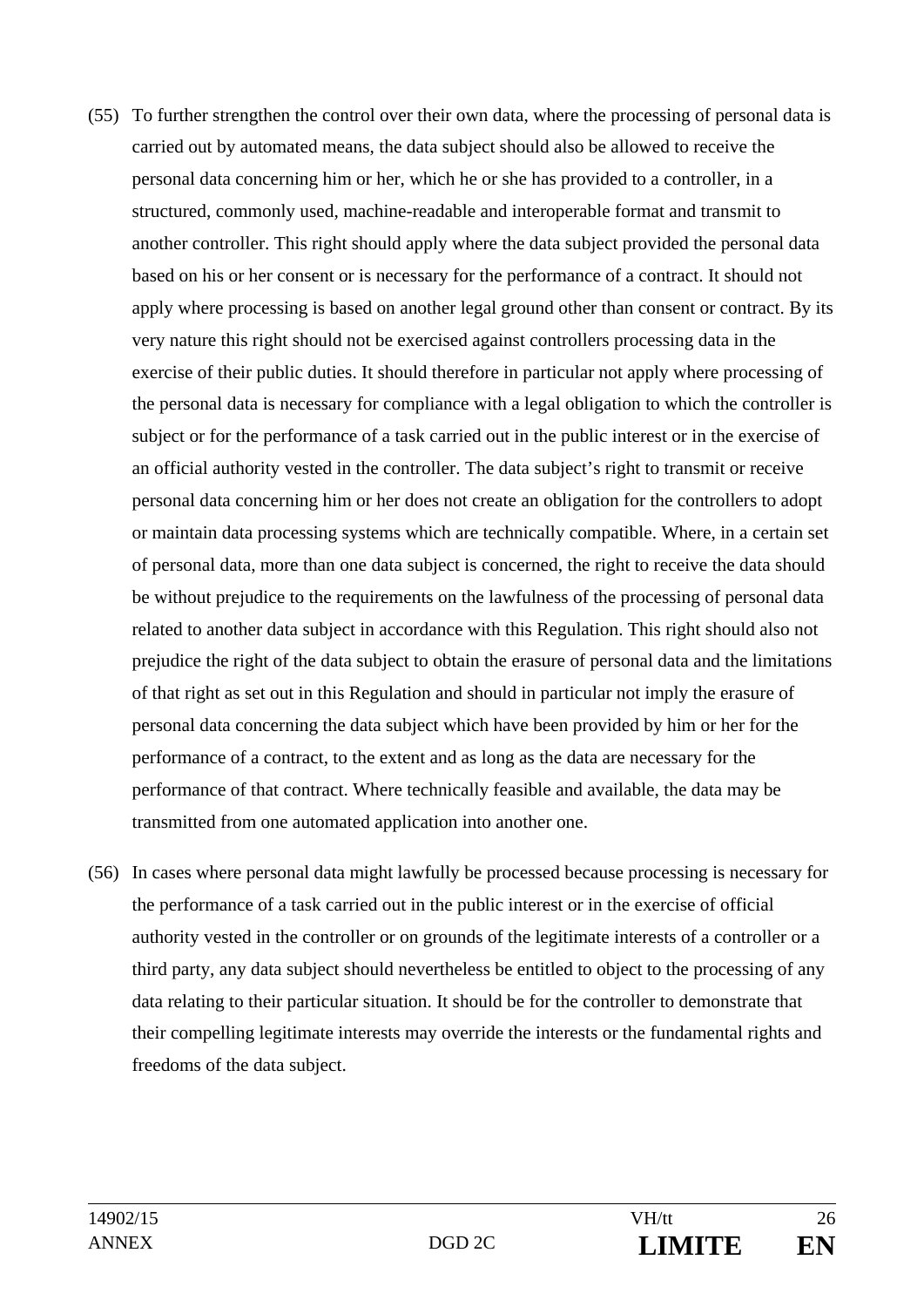- (57) Where personal data are processed for the purposes of direct marketing, the data subject should have the right to object to such processing, whether the initial or further processing, at any time and free of charge. This right shall be explicitly brought to the attention of the data subject and shall be presented clearly and separately from any other information.
- (58) The data subject should have the right not to be subject to a decision evaluating personal aspects relating to him or her which is based solely on automated processing, which produces legal effects concerning him or her or similarly significantly affects him or her, like automatic refusal of an on-line credit application or e-recruiting practices without any human intervention. Such processing includes also 'profiling' consisting in any form of automated processing of personal data evaluating personal aspects relating to a natural person, in particular to analyse or predict aspects concerning performance at work, economic situation, health, personal preferences or interests, reliability or behaviour, location or movements as long as it produces legal effects concerning him or her or similarly significantly affects him or her. However, decision making based on such processing, including profiling, should be allowed when expressly authorised by Union or Member State law, carried out in the course of to which the controller is subject, including for fraud and tax evasion monitoring and prevention purposes conducted in accordance with the regulations, standards and recommendations of EU institutions or national oversight bodies and to ensure the security and reliability of a service provided by the controller, or necessary for the entering or performance of a contract between the data subject and a controller, or when the data subject has given his or her explicit consent. In any case, such processing should be subject to suitable safeguards, including specific information of the data subject and the right to obtain human intervention and that such measure should not concern a child, to express his or her point of view, to get an explanation of the decision reached after such assessment and the right to contest the decision. In order to ensure fair and transparent processing in respect of the data subject, having regard to the specific circumstances and context in which the personal data are processed, the controller should use adequate mathematical or statistical procedures for the profiling, implement technical and organisational measures appropriate to ensure in particular that factors which result in data inaccuracies are corrected and the risk of errors is minimized, secure personal data in a way which takes account of the potential risks involved for the interests and rights of the data subject and which prevents inter alia discriminatory effects against individuals on the basis of race or ethnic origin, political opinions, religion or beliefs, trade union membership, genetic or health status, sexual orientation or that result in measures having such effect. Automated decision making and profiling based on special categories of personal data should only be allowed under specific conditions.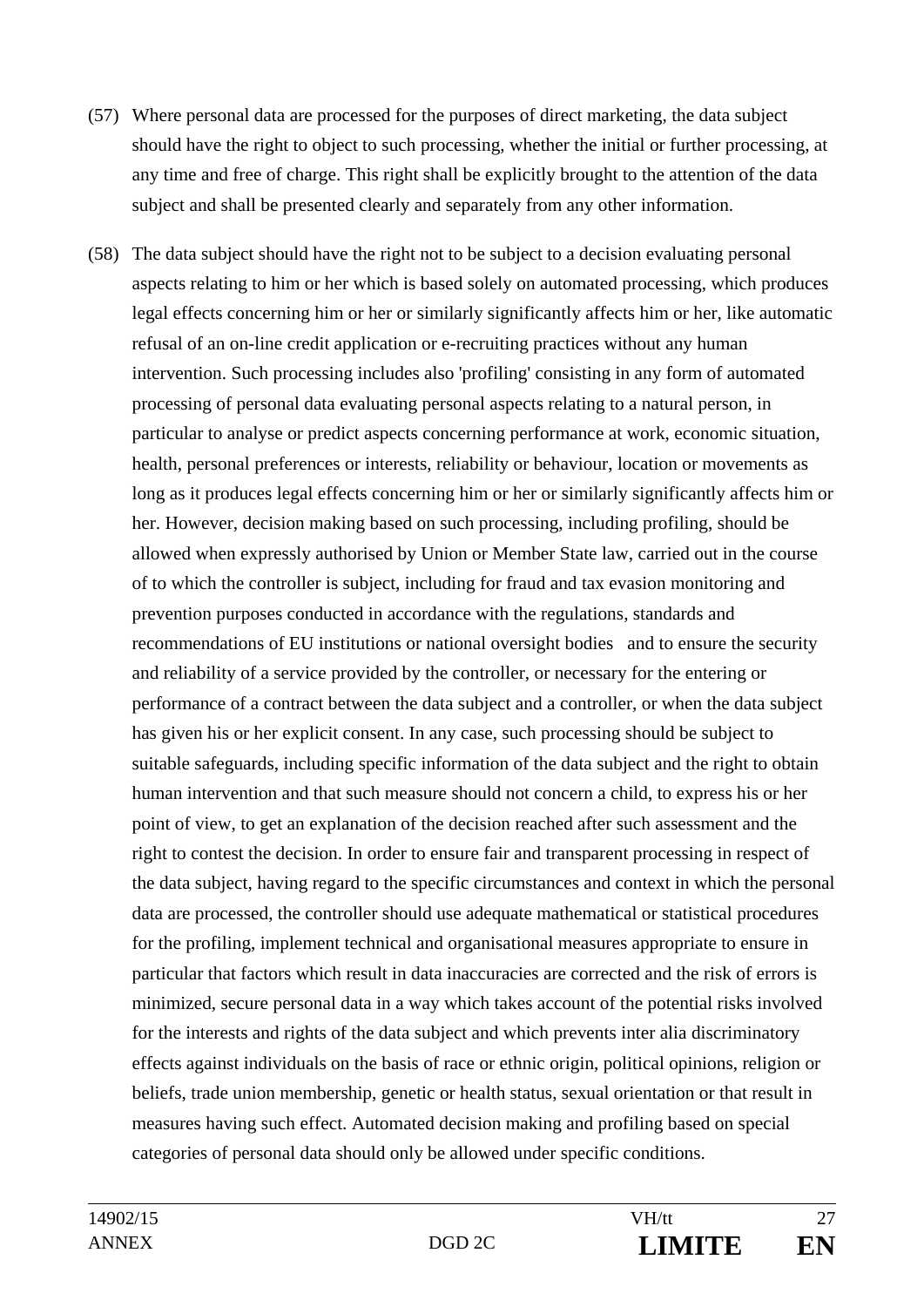- (58a) Profiling as such is subject to the rules of this Regulation governing processing of personal data (legal grounds of processing, data protection principles etc.) with specific safeguards (for instance the obligation to conduct an impact assessment in some cases or provisions concerning specific information to be provided to the concerned individual). The European Data Protection Board should have the possibility to issue guidance in this context.
- (59) Restrictions on specific principles and on the rights of information, access, rectification and erasure or on the right to data portability, the right to object, decisions based on profiling, as well as on the communication of a personal data breach to a data subject and on certain related obligations of the controllers may be imposed by Union or Member State law, as far as necessary and proportionate in a democratic society to safeguard public security, including the protection of human life especially in response to natural or man made disasters, [the prevention, investigation and prosecution of criminal offences or the execution of criminal penalties or the safeguarding against and the prevention of threats to public security,] or of breaches of ethics for regulated professions, other public interests of the Union or of a Member State, in particular an important economic or financial interest of the Union or of a Member State, the keeping of public registers kept for reasons of general public interest, further processing of archived personal data to provide specific information related to the political behaviour under former totalitarian state regimes or the protection of the data subject or the rights and freedoms of others, including social protection, public health and humanitarian purposes, such as the performance of a task incumbent upon the International Red Cross and Red Crescent Movement. Those restrictions should be in compliance with requirements set out by the Charter of Fundamental Rights of the European Union and by the European Convention for the Protection of Human Rights and Fundamental Freedoms.
- (59a) Nothing in this Regulation should derogate from the privilege of non-disclosure of confidential information of the International Committee of the Red Cross under international law, which shall be applicable in judicial and administrative proceedings.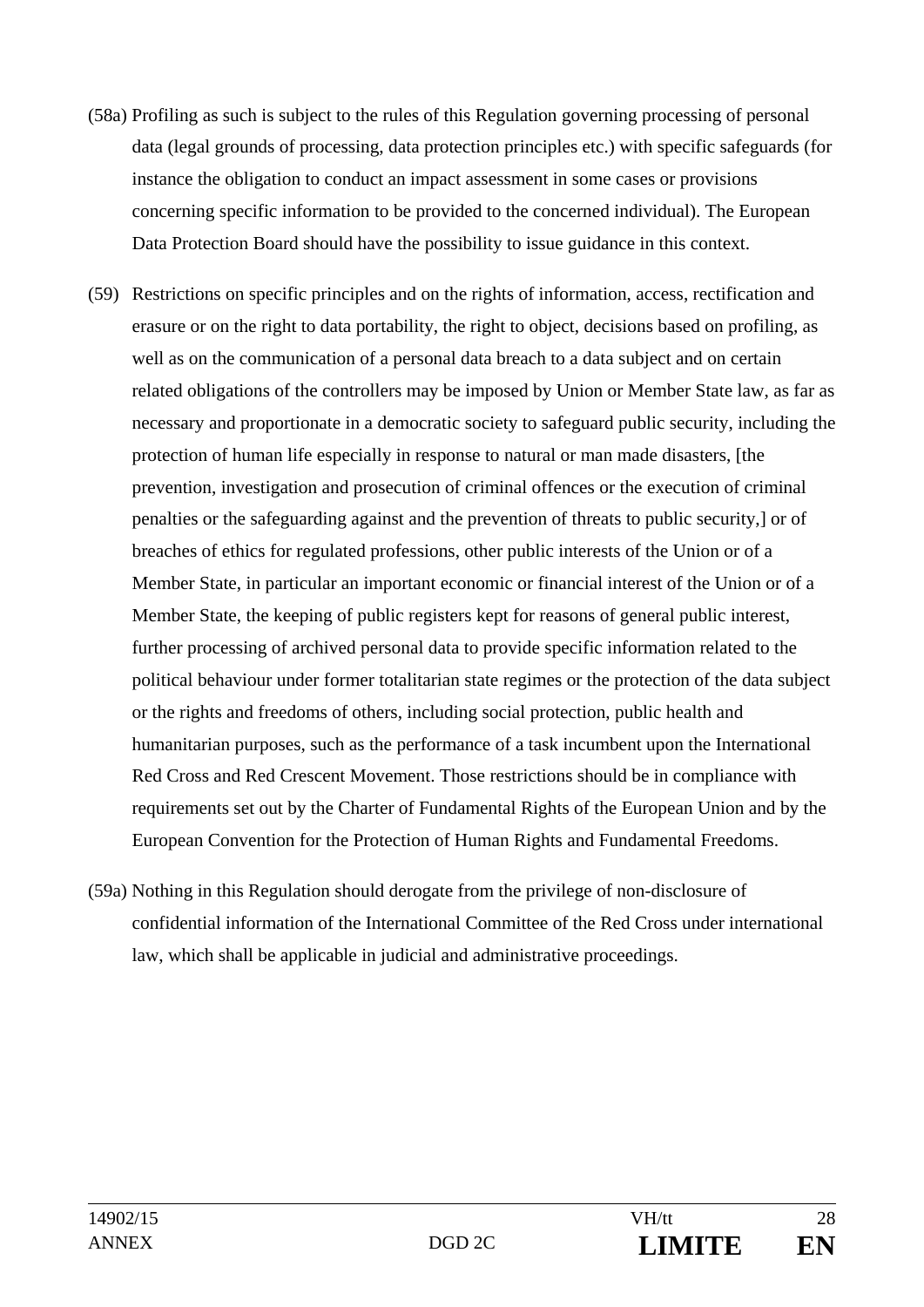- (60) The responsibility and liability of the controller for any processing of personal data carried out by the controller or on the controller's behalf should be established. In particular, the controller should be obliged to implement appropriate and effective measures and be able to demonstrate the compliance of processing activities with this Regulation. These measures should take into account the nature, scope, context and purposes of the processing and the risk for the rights and freedoms of individuals.
- (60a) Such risks, of varying likelihood and severity, may result from data processing which could lead to physical, material or moral damage, in particular where the processing may give rise to discrimination, identity theft or fraud, financial loss, damage to the reputation, loss of confidentiality of data protected by professional secrecy, unauthorized reversal of pseudonymisation, or any other significant economic or social disadvantage; or where data subjects might be deprived of their rights and freedoms or from exercising control over their personal data; where personal data are processed which reveal racial or ethnic origin, political opinions, religion or philosophical beliefs, trade-union membership, and the processing of genetic data or data concerning health or sex life or criminal convictions and offences or related security measures; where personal aspects are evaluated, in particular analysing or prediction of aspects concerning performance at work, economic situation, health, personal preferences or interests, reliability or behaviour, location or movements, in order to create or use personal profiles; where personal data of vulnerable individuals, in particular of children, are processed; where processing involves a large amount of personal data and affects a large number of data subjects.
- (60b) The likelihood and severity of the risk should be determined in function of the nature, scope, context and purposes of the data processing. Risk should be evaluated on an objective assessment, by which it is established whether data processing operations involve a high risk. A high risk is a particular risk of prejudice to the rights and freedoms of individuals.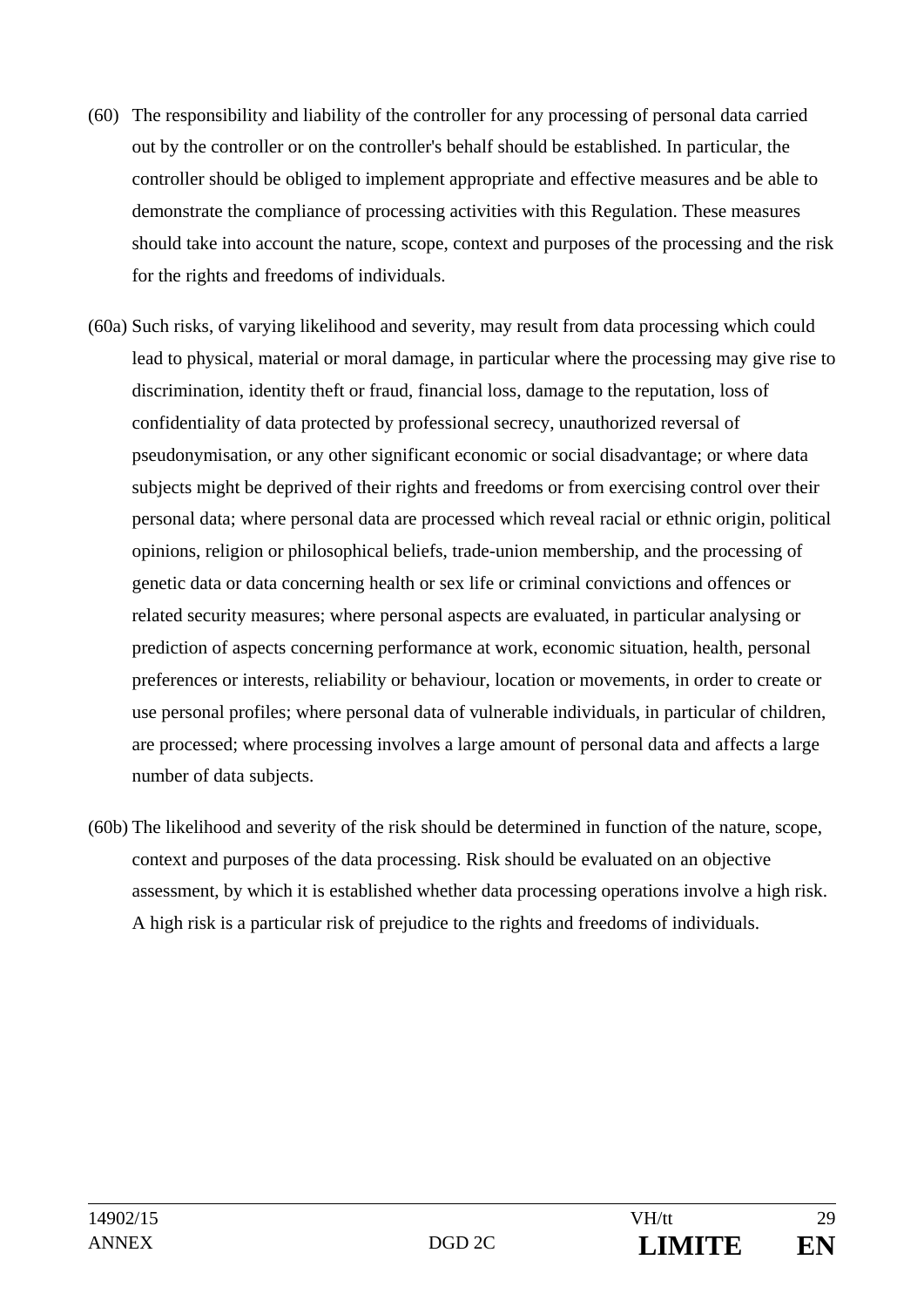- (60c) Guidance for the implementation of appropriate measures, and for demonstrating the compliance by the controller or processor, especially as regards the identification of the risk related to the processing, their assessment in terms of their origin, nature, likelihood and severity, and the identification of best practices to mitigate the risk, could be provided in particular by approved codes of conduct, approved certifications, guidelines of the European Data Protection Board or through the indications provided by a data protection officer. The European Data Protection Board may also issue guidelines on processing operations that are considered to be unlikely to result in a high risk for the rights and freedoms of individuals and indicate what measures may be sufficient in such cases to address such risk.
- (61) The protection of the rights and freedoms of individuals with regard to the processing of personal data require that appropriate technical and organisational measures are taken, to ensure that the requirements of this Regulation are met. In order to be able to demonstrate compliance with this Regulation, the controller should adopt internal policies and implement measures, which meet in particular the principles of data protection by design and data protection by default. Such measures could consist inter alia of minimising the processing of personal data, pseudonymising personal data as soon as possible, transparency with regard to the functions and processing of personal data, enabling the data subject to monitor the data processing, enabling the controller to create and improve security features. When developing, designing, selecting and using applications, services and products that are either based on the processing of personal data or process personal data to fulfil their task, producers of the products, services and applications should be encouraged to take into account the right to data protection when developing and designing such products, services and applications and, with due regard to the state of the art, to make sure that controllers and processors are able to fulfil their data protection obligations.The principles of data protection by design and by default should also be taken into consideration in the context of public tenders.
- (62) The protection of the rights and freedoms of data subjects as well as the responsibility and liability of controllers and processors, also in relation to the monitoring by and measures of supervisory authorities, requires a clear attribution of the responsibilities under this Regulation, including where a controller determines the purposes, and means of the processing jointly with other controllers or where a processing operation is carried out on behalf of a controller.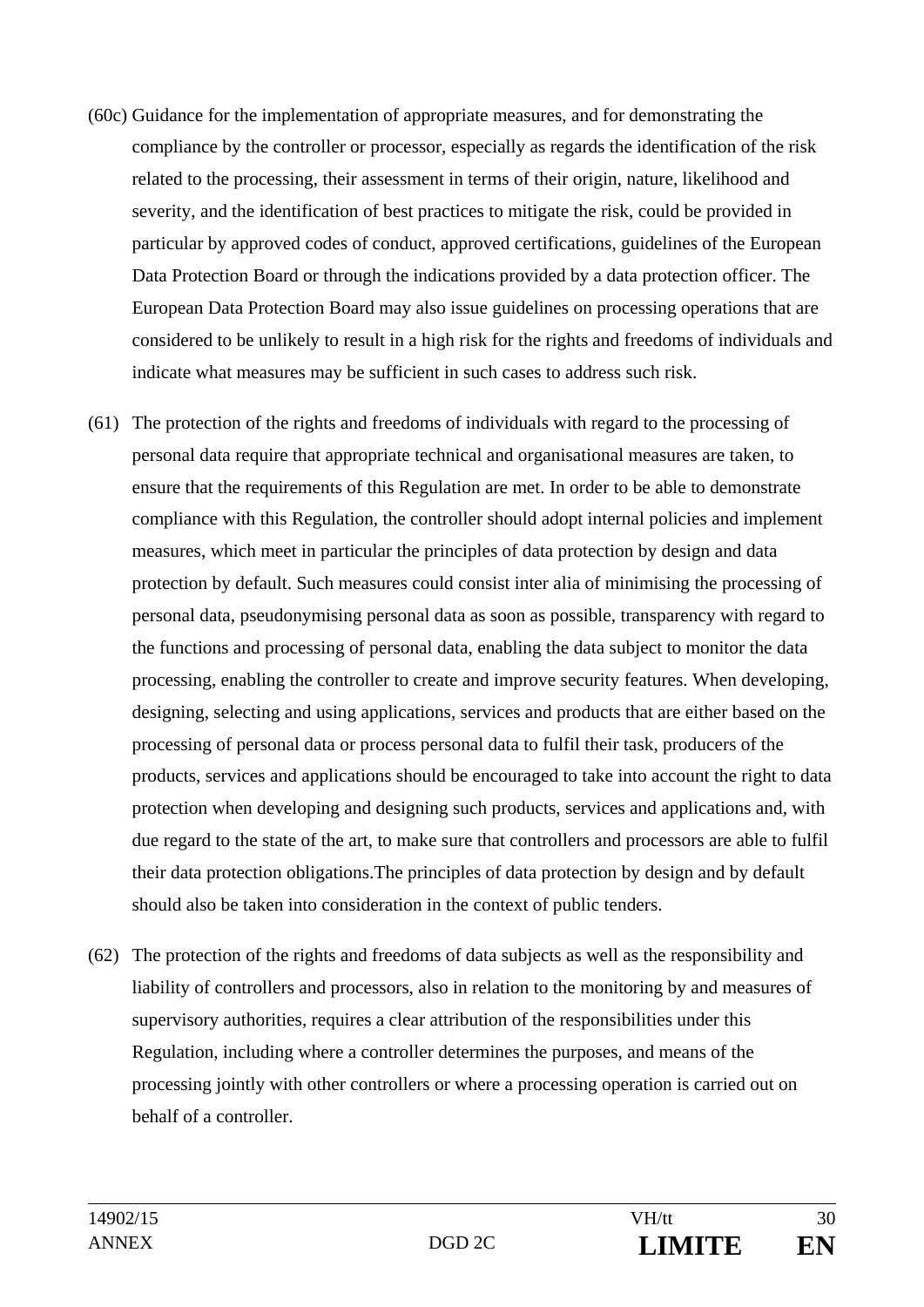(63) Where a controller not established in the Union is processing personal data of data subjects who are in the Union whose processing activities are related to the offering of goods or services, irrespective of whether a payment of the data subject is required, to such data subjects in the Union, or to the monitoring of their behaviour as far as their behaviour takes place within the Union, the controller should designate a representative, unless the processing is occasional, does not include processing of special categories of data as referred to in Article 9(1) or processing of data relating to criminal convictions and offences referred to in Article 9a, and is unlikely to result in a risk for the rights and freedoms of individuals, taking into account the nature, context, scope and purposes of the processing or if the controller is a public authority or body; The representative should act on behalf of the controller and may be addressed by any supervisory authority. The representative should be explicitly designated by a written mandate of the controller to act on its behalf with regard to the latter's obligations under this Regulation. The designation of such representative does not affect the responsibility and liability of the controller under this Regulation. Such representative should perform its tasks according to the received mandate from the controller, including to cooperate with the competent supervisory authorities on any action taken in ensuring compliance with this Regulation. The designated representative should be subjected to enforcement actions in case of non-compliance by the controller.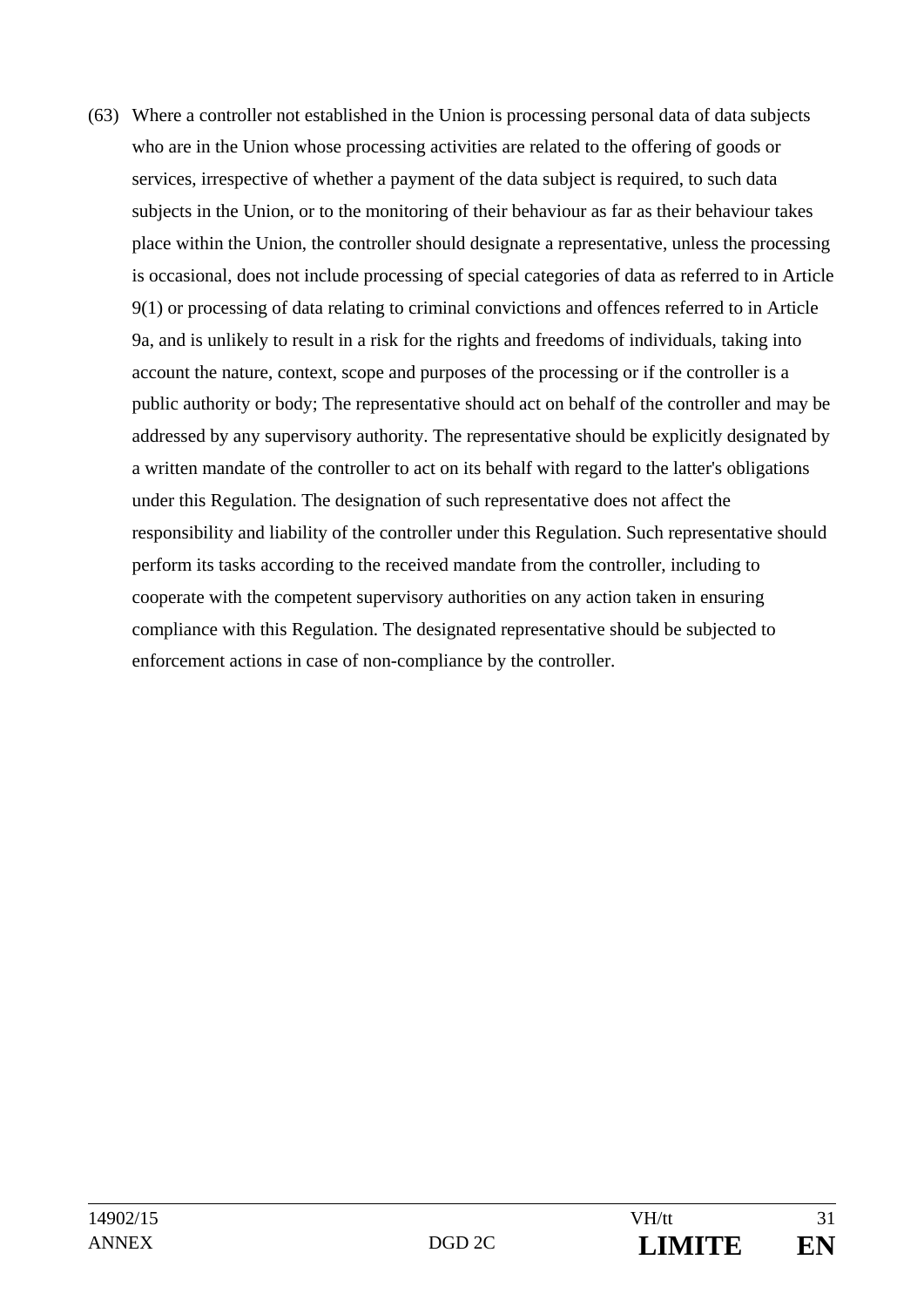(63a) To ensure compliance with the requirements of this Regulation in respect of the processing to be carried out by the processor on behalf of the controller, when entrusting a processor with processing activities, the controller should use only processors providing sufficient guarantees, in particular in terms of expert knowledge, reliability and resources, to implement technical and organisational measures which will meet the requirements of this Regulation, including for the security of processing. Adherence of the processor to an approved code of conduct or an approved certification mechanism may be used as an element to demonstrate compliance with the obligations of the controller. The carrying out of processing by a processor should be governed by a contract or other legal act under Union or Member State law, binding the processor to the controller, setting out the subject-matter and duration of the processing, the nature and purposes of the processing, the type of personal data and categories of data subjects, taking into account the specific tasks and responsibilities of the processor in the context of the processing to be carried out and the risk for the rights and freedoms of the data subject. The controller and processor may choose to use an individual contract or standard contractual clauses which are adopted either directly by the Commission or by a supervisory authority in accordance with the consistency mechanism and then adopted by the Commission, or which are part of a certification granted in the certification mechanism. After the completion of the processing on behalf of the controller, the processor should return or delete the personal data, unless there is a requirement to store the data under Union or Member State law to which the processor is subject.

 $(64)$   $(...)$ 

(65) In order to demonstrate compliance with this Regulation, the controller or processor should maintain records of processing activities under its responsibility. Each controller and processor should be obliged to co-operate with the supervisory authority and make these records, on request, available to it, so that it might serve for monitoring those processing operations.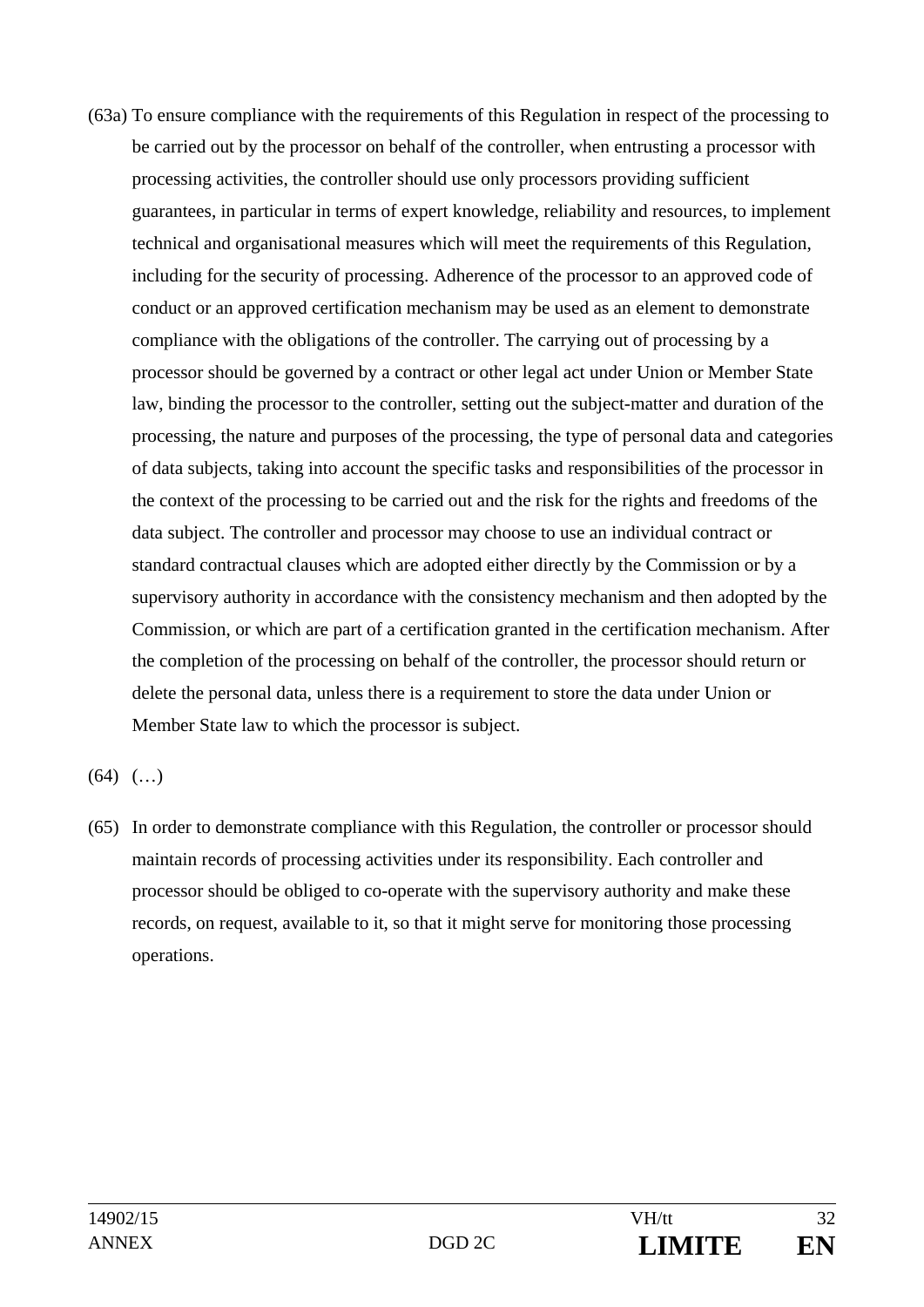- (66) In order to maintain security and to prevent processing in breach of this Regulation, the controller or processor should evaluate the risks inherent to the processing and implement measures to mitigate those risks, such as encryption. These measures should ensure an appropriate level of security including confidentiality, taking into account state of the art and the costs of implementation in relation to the risk and the nature of the personal data to be protected. In assessing data security risk, consideration should be given to the risks that are presented by data processing, such as accidental or unlawful destruction, loss, alteration, unauthorised disclosure of, or access to personal data transmitted, stored or otherwise processed, which may in particular lead to physical, material or moral damage.
- (66a) In order to enhance compliance with this Regulation in cases where the processing operations are likely to result in a high risk for the rights and freedoms of individuals, the controller should be responsible for the carrying out of a data protection impact assessment to evaluate, in particular, the origin, nature, particularity and severity of this risk. The outcome of the assessment should be taken into account when determining the appropriate measures to be taken in order to demonstrate that the processing of personal data is in compliance with this Regulation. Where a data protection impact assessment indicates that processing operations involve a high risk which the controller cannot mitigate by appropriate measures in terms of available technology and costs of implementation, a consultation of the supervisory authority should take place prior to the processing.
- (67) A personal data breach may, if not addressed in an adequate and timely manner, result in physical, material or moral damage to individuals such loss of control over their personal data or limitation of their rights, discrimination, identity theft or fraud, financial loss, unauthorized reversal of pseudonymisation, damage to the reputation, loss of confidentiality of data protected by professional secrecy or any other economic or social disadvantage to the individual concerned. Therefore, as soon as the controller becomes aware that a personal data breach has occurred and that this breach is likely to result in a risk for the rights and freedoms of the data subject, the controller should notify the breach to the supervisory authority without undue delay and, where feasible, within 72 hours. Where this cannot be achieved within 72 hours, an explanation of the reasons for the delay should accompany the notification and information may be provided in phases without undue further delay.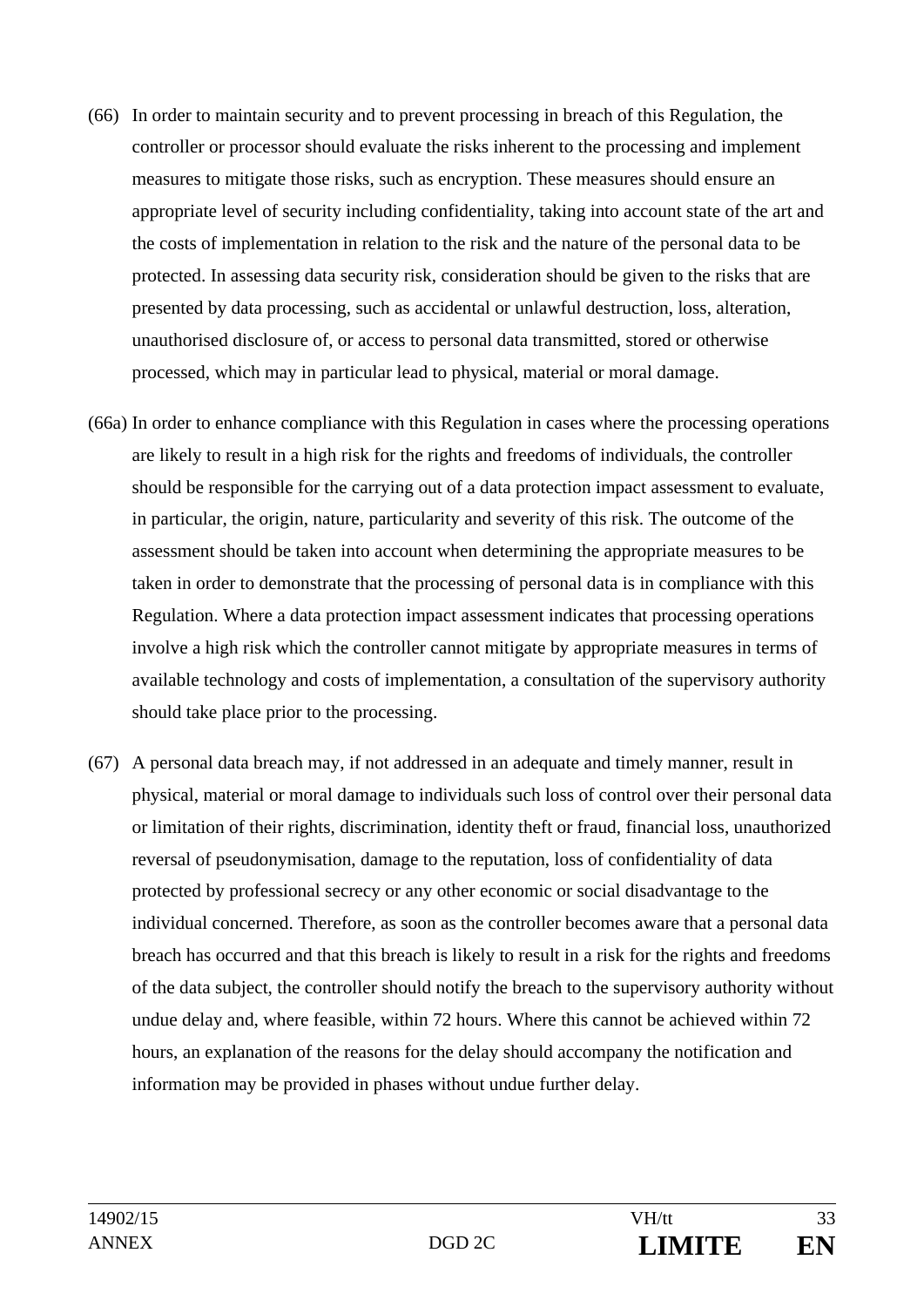- (67a new) The individuals should be notified without undue delay if the personal data breach is likely to result in a high risk for the rights and freedoms of individuals, in order to allow them to take the necessary precautions. The notification should describe the nature of the personal data breach as well as recommendations for the individual concerned to mitigate potential adverse effects. Notifications to data subjects should be made as soon as reasonably feasible, and in close cooperation with the supervisory authority and respecting guidance provided by it or other relevant authorities (e.g. law enforcement authorities). For example, the need to mitigate an immediate risk of damage would call for a prompt notification of data subjects whereas the need to implement appropriate measures against continuing or similar data breaches may justify a longer delay.
- (68) It must be ascertained whether all appropriate technological protection and organisational measures have been implemented to establish immediately whether a personal data breach has taken place and to inform promptly the supervisory authority and the data subject. The fact that the notification was made without undue delay should be established taking into account in particular the nature and gravity of the personal data breach and its consequences and adverse effects for the data subject. Such notification may result in an intervention of the supervisory authority in accordance with its tasks and powers laid down in this Regulation.

## $(68a)$  (...)

(69) In setting detailed rules concerning the format and procedures applicable to the notification of personal data breaches, due consideration should be given to the circumstances of the breach, including whether or not personal data had been protected by appropriate technical protection measures, effectively limiting the likelihood of identity fraud or other forms of misuse. Moreover, such rules and procedures should take into account the legitimate interests of law enforcement authorities in cases where early disclosure could unnecessarily hamper the investigation of the circumstances of a breach.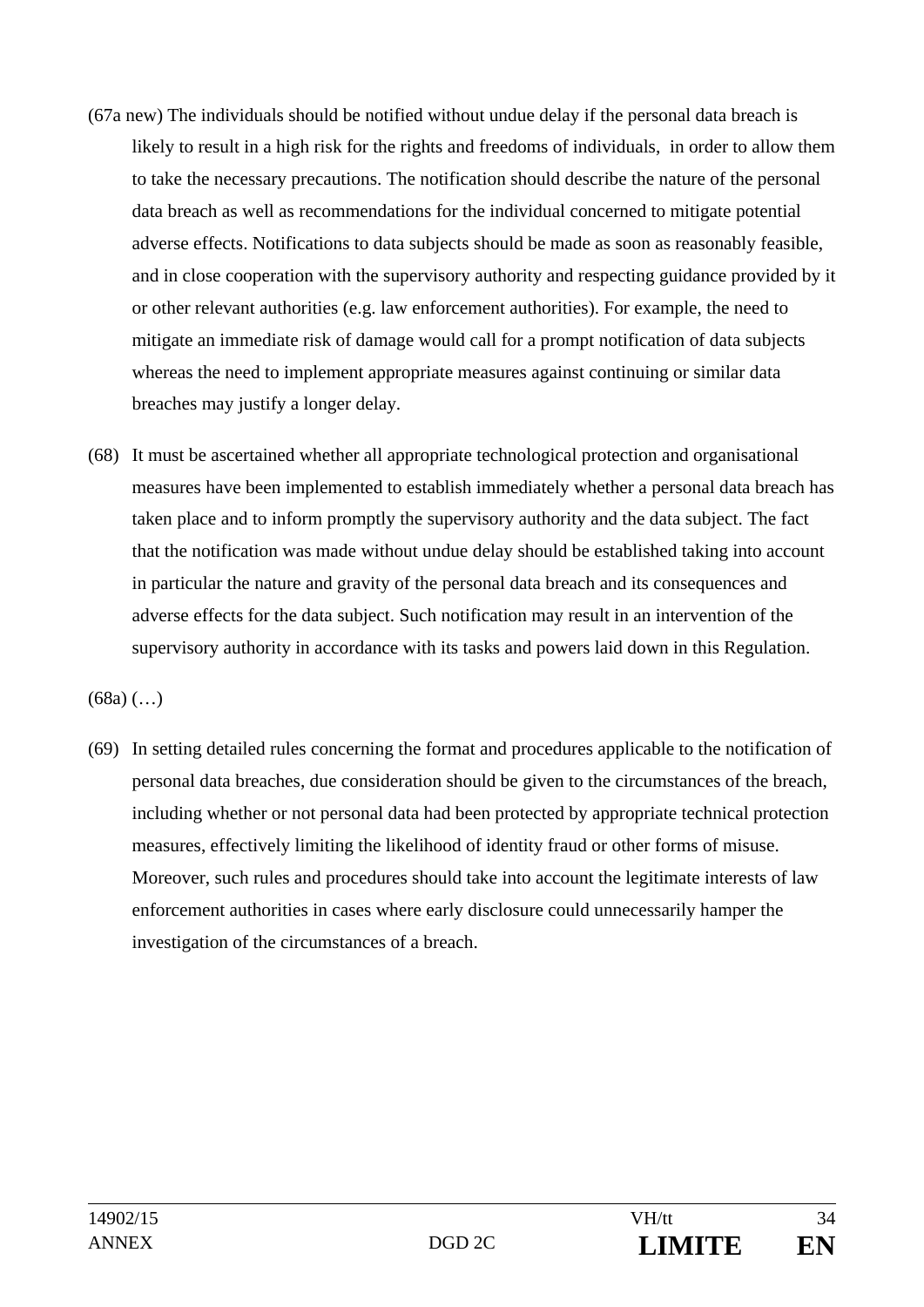- (70) Directive 95/46/EC provided for a general obligation to notify processing of personal data to the supervisory authorities. While this obligation produces administrative and financial burdens, it did not in all cases contribute to improving the protection of personal data. Therefore such indiscriminate general notification obligations should be abolished, and replaced by effective procedures and mechanisms which focus instead on those types of processing operations which are likely to result in a high risk to the rights and freedoms of individuals by virtue of their nature, scope, context and purposes. Such types of processing operations may be those which in particular, involve using new technologies, or are of a new kind and where no data protection impact assessment has been carried out before by the controller, or where they become necessary in the light of the time that has elapsed since the initial processing.
- (70a) In such cases, a data protection impact assessment should be carried out by the controller prior to the processing in order to assess the particular likelihood and severity of the high risk, taking into account the nature, scope, context and purposes of the processing and the sources of the risk, which should include in particular the envisaged measures, safeguards and mechanisms for mitigating that risk and for ensuring the protection of personal data and for demonstrating the compliance with this Regulation.
- (71) This should in particular apply to large-scale processing operations, which aim at processing a considerable amount of personal data at regional, national or supranational level and which could affect a large number of data subjects and which are likely to result in a high risk, for example, on account of their sensitivity, where in accordance with the achieved state of technological knowledge a new technology is used on a large scale as well as to other processing operations which result in a high risk for the rights and freedoms of data subjects, in particular where those operations render it more difficult for data subjects to exercise their rights. A data protection impact assessment should also be made in cases where data are processed for taking decisions regarding specific individuals following any systematic and extensive evaluation of personal aspects relating to natural persons based on profiling those data or following the processing of special categories of personal data, biometric data, or data on criminal convictions and offences or related security measures.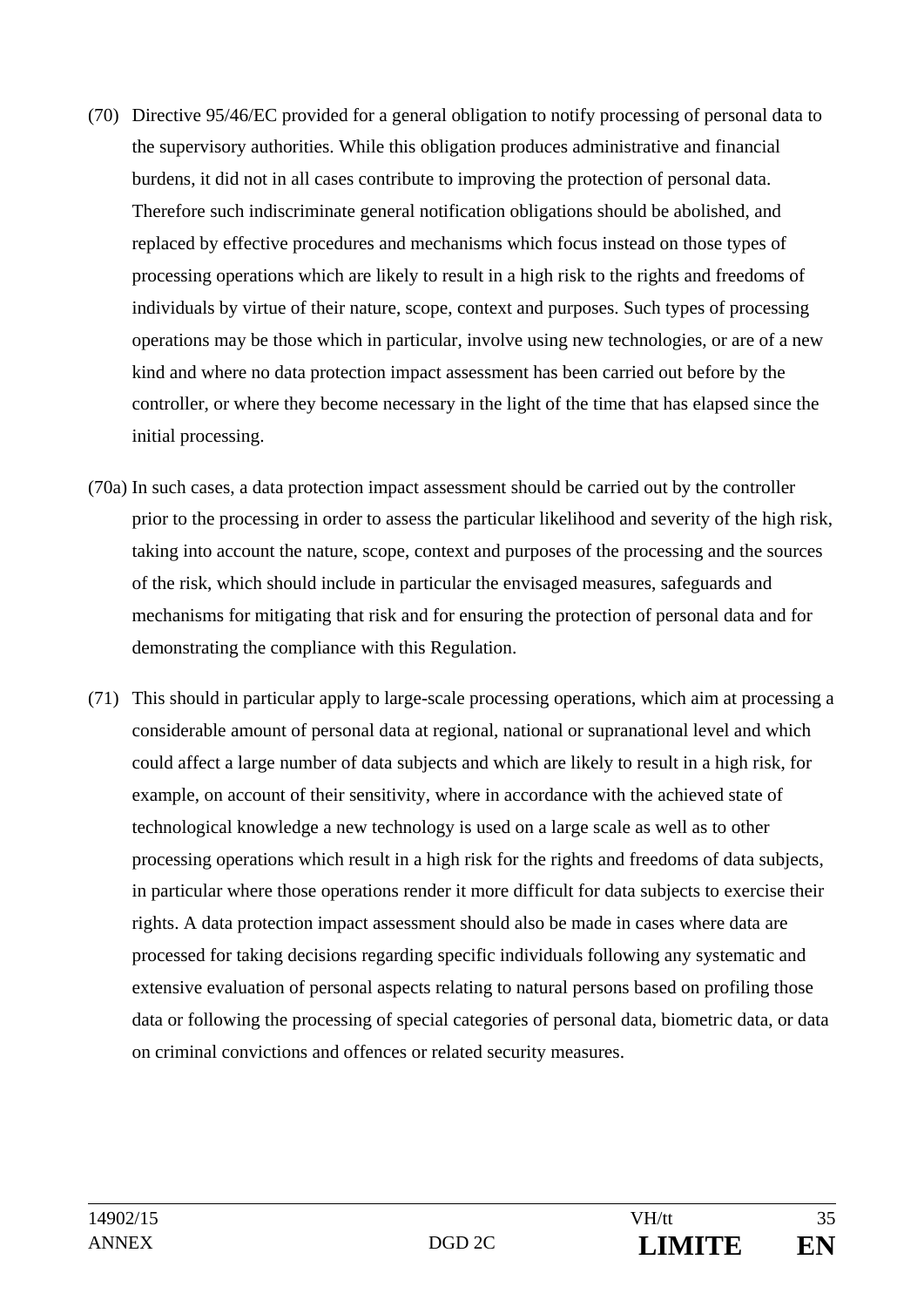A data protection impact assessment is equally required for monitoring publicly accessible areas on a large scale, especially when using optic-electronic devices or for any other operations where the competent supervisory authority considers that the processing is likely to result in a high risk for the rights and freedoms of data subjects, in particular because they prevent data subjects from exercising a right or using a service or a contract, or because they are carried out systematically on a large scale. The processing of personal data irrespective of the volume or the nature of the data, should not be considered as being on a large scale, if the processing of these data is protected by professional secrecy, such as the processing of personal data from patients or clients by an individual doctor, health care professional, hospital or attorney. In these cases a data protection impact assessment should not be mandatory.

- (72) There are circumstances under which it may be sensible and economic that the subject of a data protection impact assessment should be broader than a single project, for example where public authorities or bodies intend to establish a common application or processing platform or where several controllers plan to introduce a common application or processing environment across an industry sector or segment or for a widely used horizontal activity.
- (73) In the context of the adoption of the national law on which the performance of the tasks of the public authority or public body is based and which regulates the specific processing operation or set of operations in question, Member States may deem it necessary to carry out such assessment prior to the processing activities.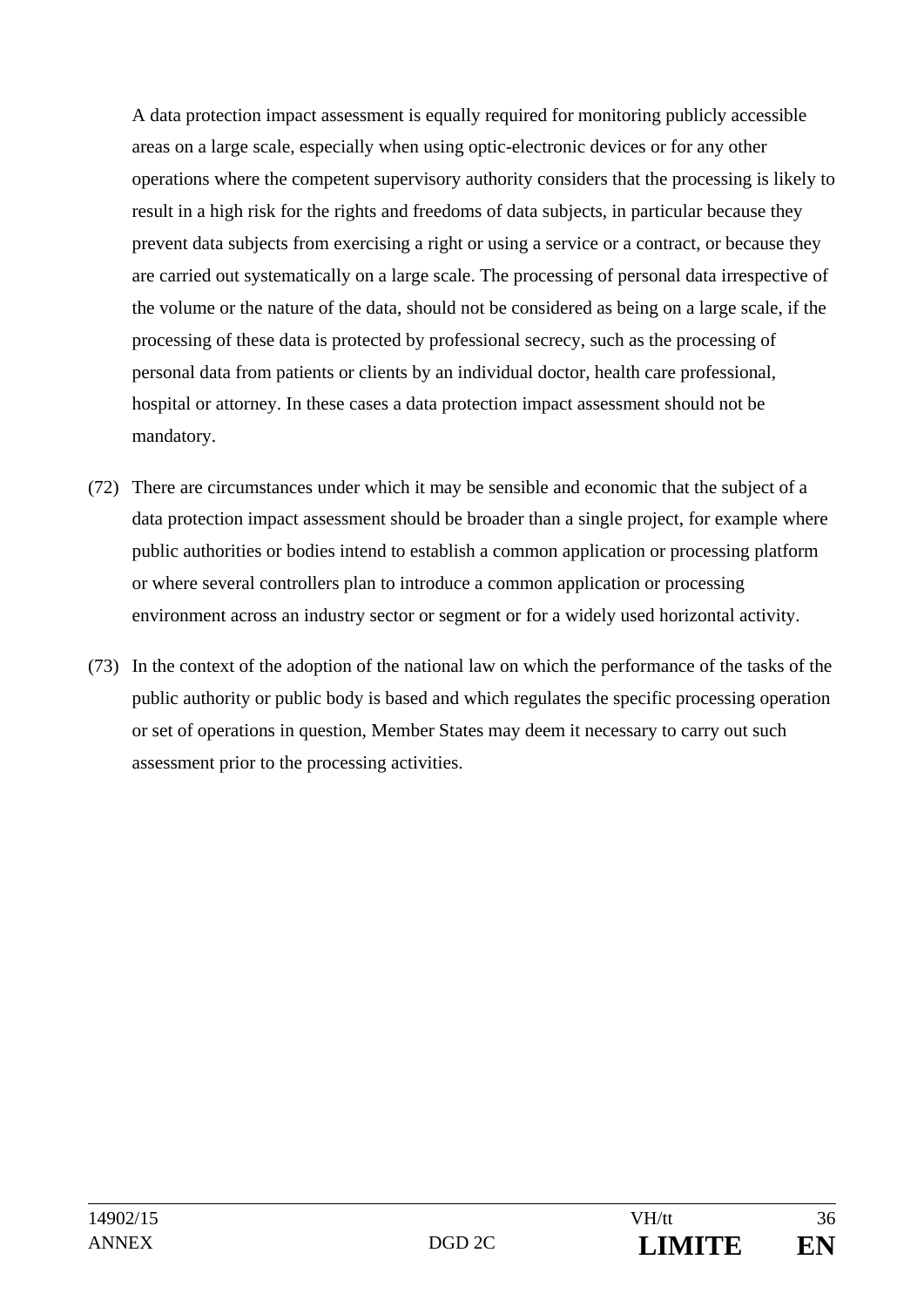- (74) Where a data protection impact assessment indicates that the processing would, in the absence of envisaged safeguards, security measures and mechanisms to mitigate the risk, result in a high risk to the rights and freedoms of individuals and the controller is of the opinion that the risk cannot be mitigated by reasonable means in terms of available technologies and costs of implementation, the supervisory authority should be consulted, prior to the start of processing activities. Such high risk is likely to result from certain types of data processing and the extent and frequency of processing, which may result also in a realisation of damage or interference with the rights and freedoms of the individual. The supervisory authority should respond to the request for consultation in a defined period. However, the absence of a reaction of the supervisory authority within this period should be without prejudice to any intervention of the supervisory authority in accordance with its tasks and powers laid down in this Regulation, including the power to prohibit processing operations. As part of this consultation process, the outcome of a data protection impact assessment carried out with regard to the processing at issue pursuant to Article 33 may be submitted to the supervisory authority, in particular the measures envisaged to mitigate the risk for the rights and freedoms of individuals.
- (74a) The processor should assist the controller, where necessary and upon request, in ensuring compliance with the obligations deriving from the carrying out of data protection impact assessments and from prior consultation of the supervisory authority.
- (74b) A consultation with the supervisory authority should also take place in the course of the preparation of a legislative or regulatory measure which provides for the processing of personal data, in order to ensure the compliance of the intended processing with this Regulation and in particular to mitigate the risk involved for the data subject.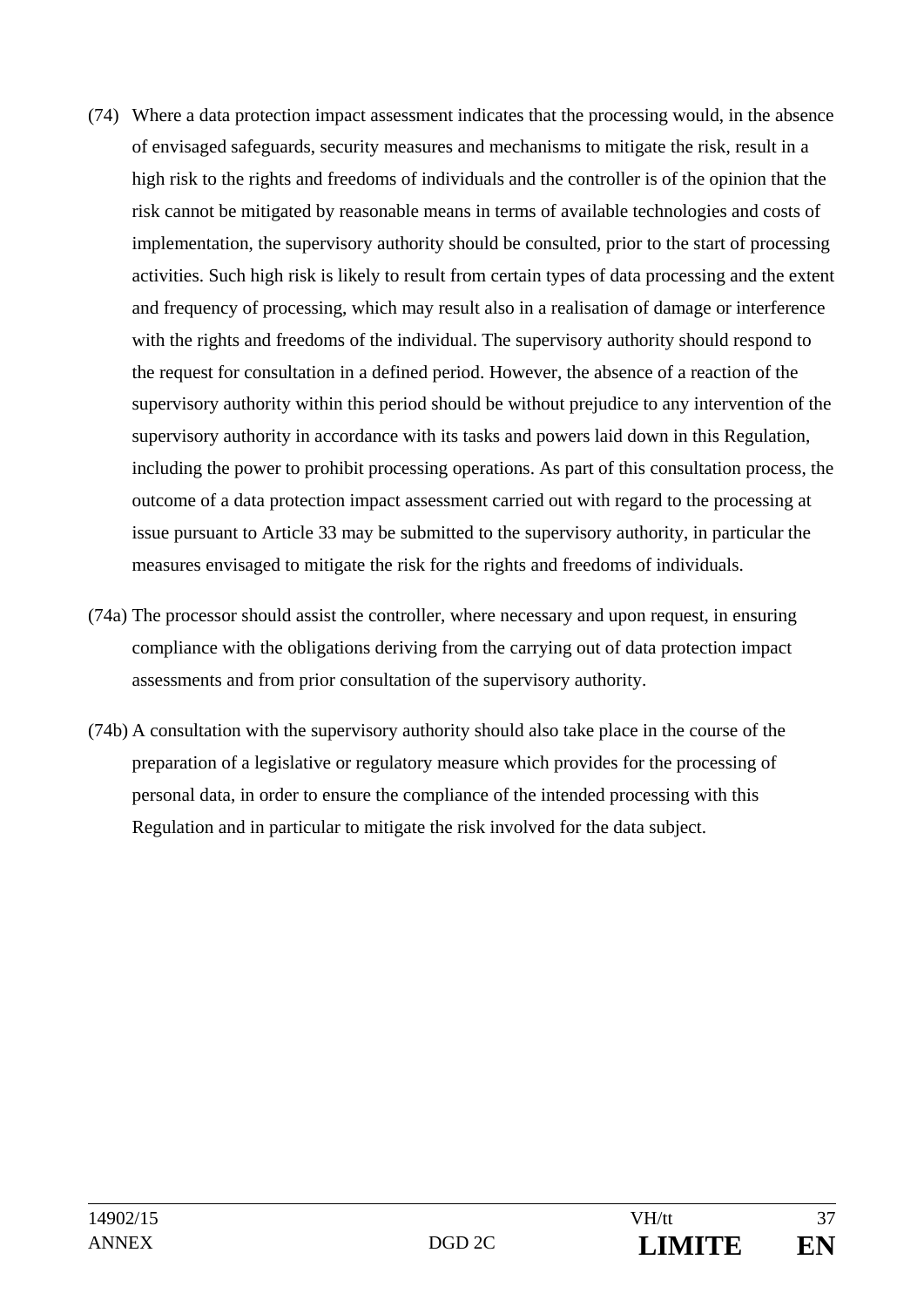- (75) Where the processing is carried out by a public authority, except for courts or independent judicial authorities when acting in their judicial capacity, or where, in the private sector, processing is carried out by an enterprise whose core activities consist of processing operations that require regular and systematic monitoring of the data subjects, a person with expert knowledge of data protection law and practices should assist the controller or processor to monitor internal compliance with this Regulation. The necessary level of expert knowledge should be determined in particular according to the data processing operations carried out and the protection required for the personal data processed by the controller or the processor. Such data protection officers, whether or not an employee of the controller, should be in a position to perform their duties and tasks in an independent manner.
- (76) Associations or other bodies representing categories of controllers or processors should be encouraged to draw up codes of conduct, within the limits of this Regulation, so as to facilitate the effective application of this Regulation, taking account of the specific characteristics of the processing carried out in certain sectors and the specific needs of micro, small and medium enterprises. In particular such codes of conduct could calibrate the obligations of controllers and processors, taking into account the risk likely to result from the processing for the rights and freedoms of individuals.
- (76a) When drawing up a code of conduct, or when amending or extending such a code, associations and other bodies representing categories of controllers or processors should consult with relevant stakeholders, including data subjects where feasible, and have regard to submissions received and views expressed in response to such consultations.
- (77) In order to enhance transparency and compliance with this Regulation, the establishment of certification mechanisms, data protection seals and marks should be encouraged, allowing data subjects to quickly assess the level of data protection of relevant products and services.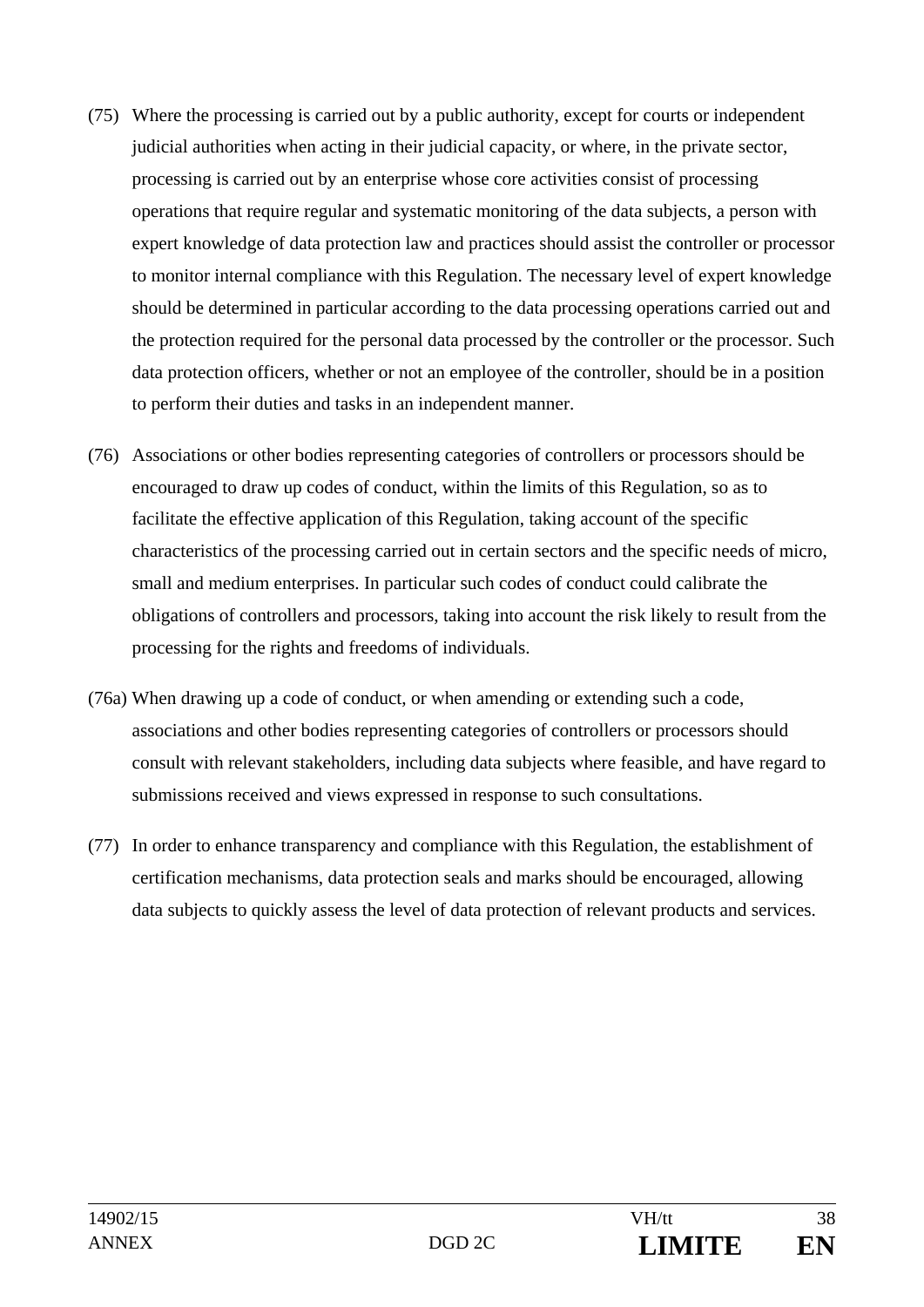- (78) Cross-border flows of personal data to and from countries outside the Union and international organisations are necessary for the expansion of international trade and international cooperation. The increase in these flows has raised new challenges and concerns with respect to the protection of personal data. However, when personal data are transferred from the Union to controllers, processors or other recipients in third countries or to international organisations, the level of protection of individuals guaranteed in the Union by this Regulation should not be undermined, including in cases of onward transfers of personal data from the third country or international organisation to controllers, processors in the same or another third country or international organisation. In any event, transfers to third countries and international organisations may only be carried out in full compliance with this Regulation. A transfer may only take place if, subject to the other provisions of this Regulation, the conditions laid down in Chapter V are complied with by the controller or processor.
- (79) This Regulation is without prejudice to international agreements concluded between the Union and third countries regulating the transfer of personal data including appropriate safeguards for the data subjects. Member States may conclude international agreements which involve the transfer of personal data to third countries or international organisations, as far as such agreements do not affect this Regulation or any other provisions of EU law and include an appropriate level of protection for the fundamental rights of the data subjects.
- (80) The Commission may decide with effect for the entire Union that certain third countries, or a territory or a specified sector within a third country, or an international organisation, offer an adequate level of data protection, thus providing legal certainty and uniformity throughout the Union as regards the third countries or international organisations which are considered to provide such level of protection. In these cases, transfers of personal data to these countries may take place without needing to obtain any further authorisation. The Commission may also decide, having given notice and a complete justification to the third country, to revoke such a decision.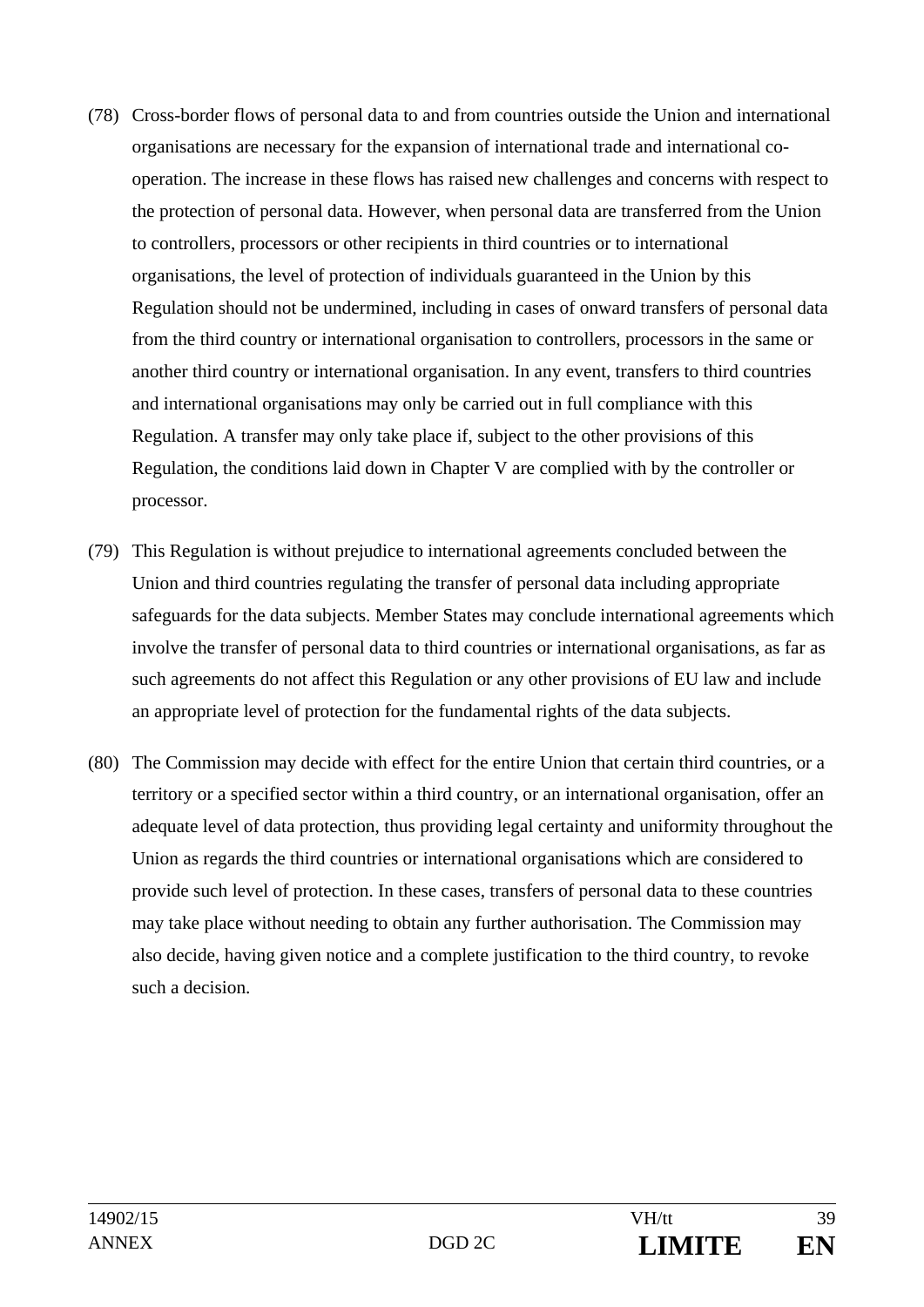- (81) In line with the fundamental values on which the Union is founded, in particular the protection of human rights, the Commission should, in its assessment of the third country, or of a territory or of a specified sector within a third country, take into account how a given third country respects the rule of law, access to justice as well as international human rights norms and standards and its general and sectoral law, including legislation concerning public security, defence and national security as well as public order and criminal law. The adoption of an adequacy decision to a territory or a specified sector in a third country should take into account clear and objective criteria, such as specific processing activities and the scope of applicable legal standards and legislation in force in the third country. The third country should offer guarantees that ensure an adequate level of protection essentially equivalent to that guaranteed within the Union, in particular when data are processed in one or several specific sectors. In particular, the third country should ensure effective independent data protection supervision and should provide for cooperation mechanisms with the European data protection authorities, and the data subjects should be provided with effective and enforceable rights and effective administrative and judicial redress.
- (81a) Apart from the international commitments the third country or international organisation has entered into, the Commission should also take account of obligations arising from the third country's or international organisation's participation in multilateral or regional systems in particular in relation to the protection of personal data, as well as the implementation of such obligations. In particular the third country's accession to the Council of Europe Convention of 28 January 1981 for the Protection of Individuals with regard to the Automatic Processing of Personal Data and its Additional Protocol should be taken into account. The Commission should consult with the European Data Protection Board when assessing the level of protection in third countries or international organisations.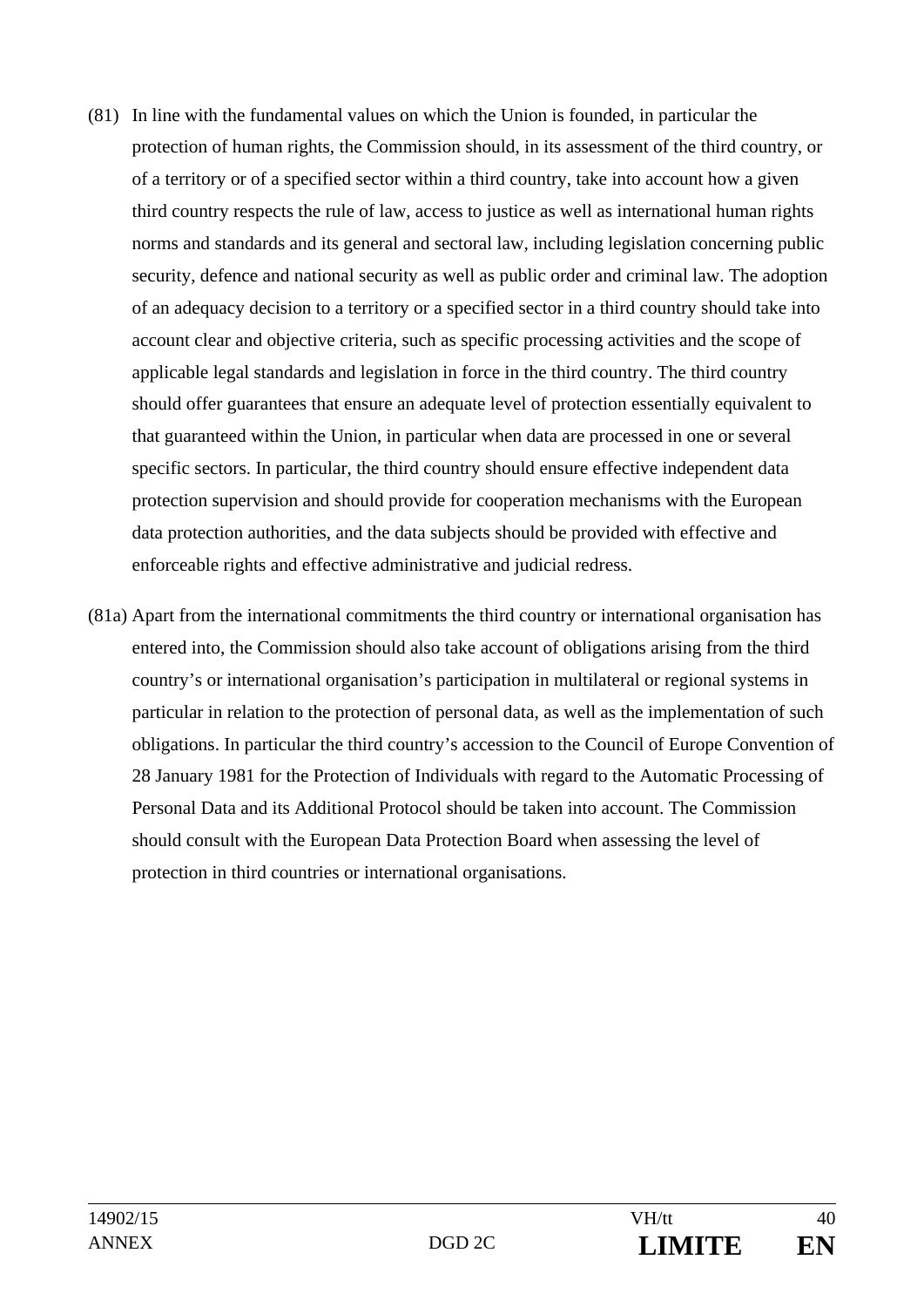- (81b) The Commission should monitor the functioning of decisions on the level of protection in a third country or a territory or specified sector within a third country, or an international organisation, including decisions adopted on the basis of Article 25(6) or Article 26 (4) of Directive 95/46/EC. In its adequacy decisions, the Commission should provide for a periodic review mechanism of their functioning. This periodic review should be made in consultation with the third country or international organisation in question and take into account all relevant developments in the third country or international organisation. For the purposes of monitoring and of carrying out the periodic reviews, the Commission should take into consideration the views and findings of the European Parliament and the Council as well as other relevant bodies and sources. The Commission should evaluate, within a reasonable time, the functioning of the latter decisions and report any relevant findings to the Committee within the meaning of Regulation (EU) No 182/2011 as established under this Regulation to the European Parliament, and to the Council.
- (82) The Commission may recognise that a third country, or a territory or a specified sector within a third country, or an international organisation no longer ensures an adequate level of data protection. Consequently the transfer of personal data to that third country or international organisation should be prohibited, unless the requirements of Articles 42 to 44 are fulfilled. In that case, provision should be made for consultations between the Commission and such third countries or international organisations. The Commission should, in a timely manner, inform the third country or international organisation of the reasons and enter into consultations with it in order to remedy the situation.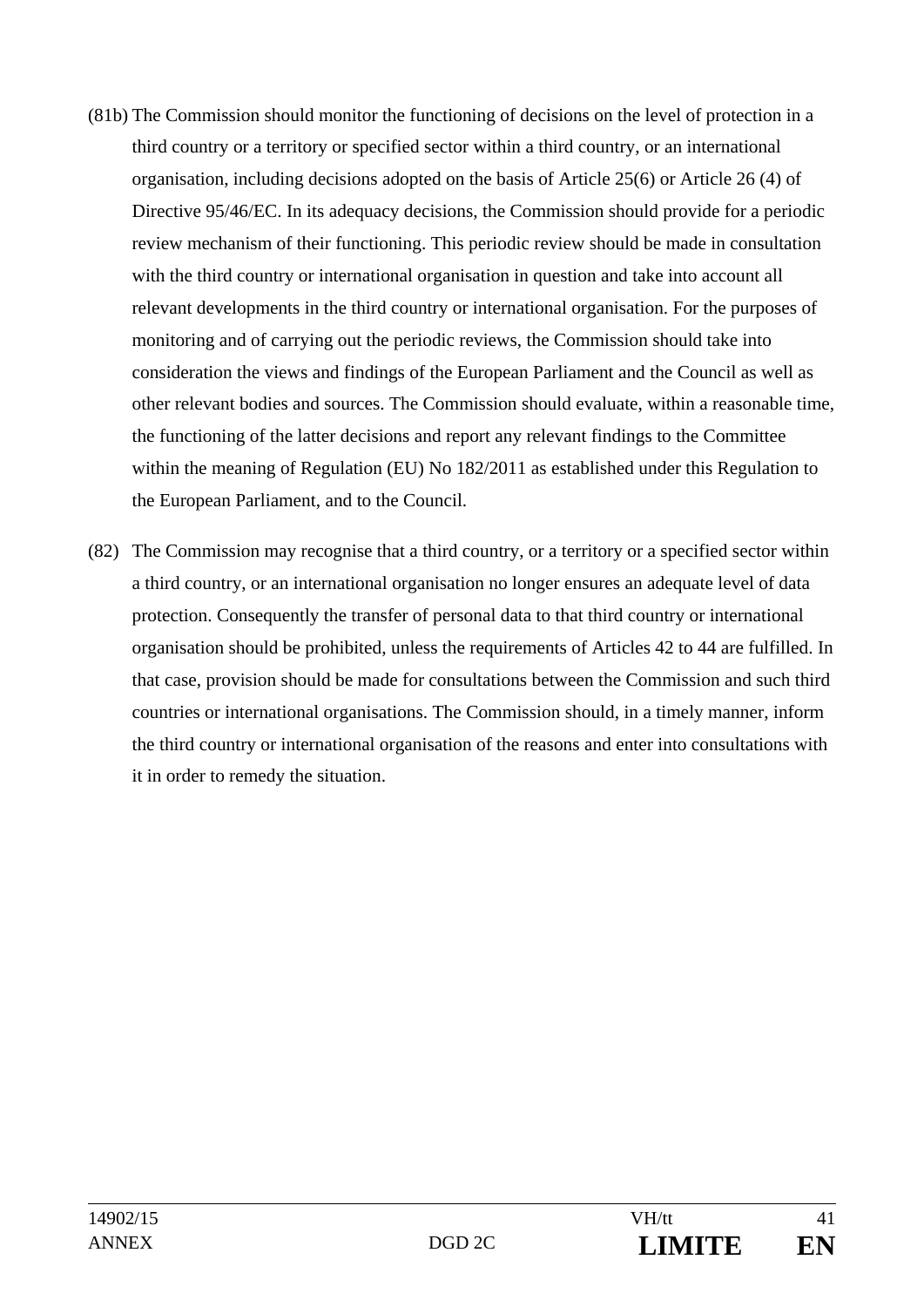- (83) In the absence of an adequacy decision, the controller or processor should take measures to compensate for the lack of data protection in a third country by way of appropriate safeguards for the data subject. Such appropriate safeguards may consist of making use of binding corporate rules, standard data protection clauses adopted by the Commission, standard data protection clauses adopted by a supervisory authority or contractual clauses authorised by a supervisory authority. Those safeguards should ensure compliance with data protection requirements and the rights of the data subjects appropriate to intra-EU processing, including the availability of enforceable data subject rights and of effective legal remedies, including to obtain effective administrative or judicial redress and to claim compensation. They should relate in particular to compliance with the general principles relating to personal data processing, the principles of data protection by design and by default. Transfers may be carried out also by public authorities or bodies with public authorities or bodies in third countries or with international organisations with corresponding duties or functions, including on the basis of provisions to be inserted into administrative arrangements, such as a memorandum of understanding, providing for enforceable and effective rights for data subjects. The authorisation of the competent supervisory authority should be obtained when the safeguards are adduced in non legally binding administrative arrangements.
- (84) The possibility for the controller or processor to use standard data protection clauses adopted by the Commission or by a supervisory authority should neither prevent the possibility for controllers or processors to include the standard data protection clauses in a wider contract, including in a contract between the processor and another processor, nor to add other clauses or additional safeguards as long as they do not contradict, directly or indirectly, the standard contractual clauses adopted by the Commission or by a supervisory authority or prejudice the fundamental rights or freedoms of the data subjects. Controllers and processors should be encouraged to provide additional safeguards via contractual commitments that supplement standard protection clauses.
- (85) A corporate group or a group of enterprises engaged in a joint economic activity should be able to make use of approved binding corporate rules for its international transfers from the Union to organisations within the same corporate group of undertakings or group of enterprises, as long as such corporate rules include all essential principles and enforceable rights to ensure appropriate safeguards for transfers or categories of transfers of personal data.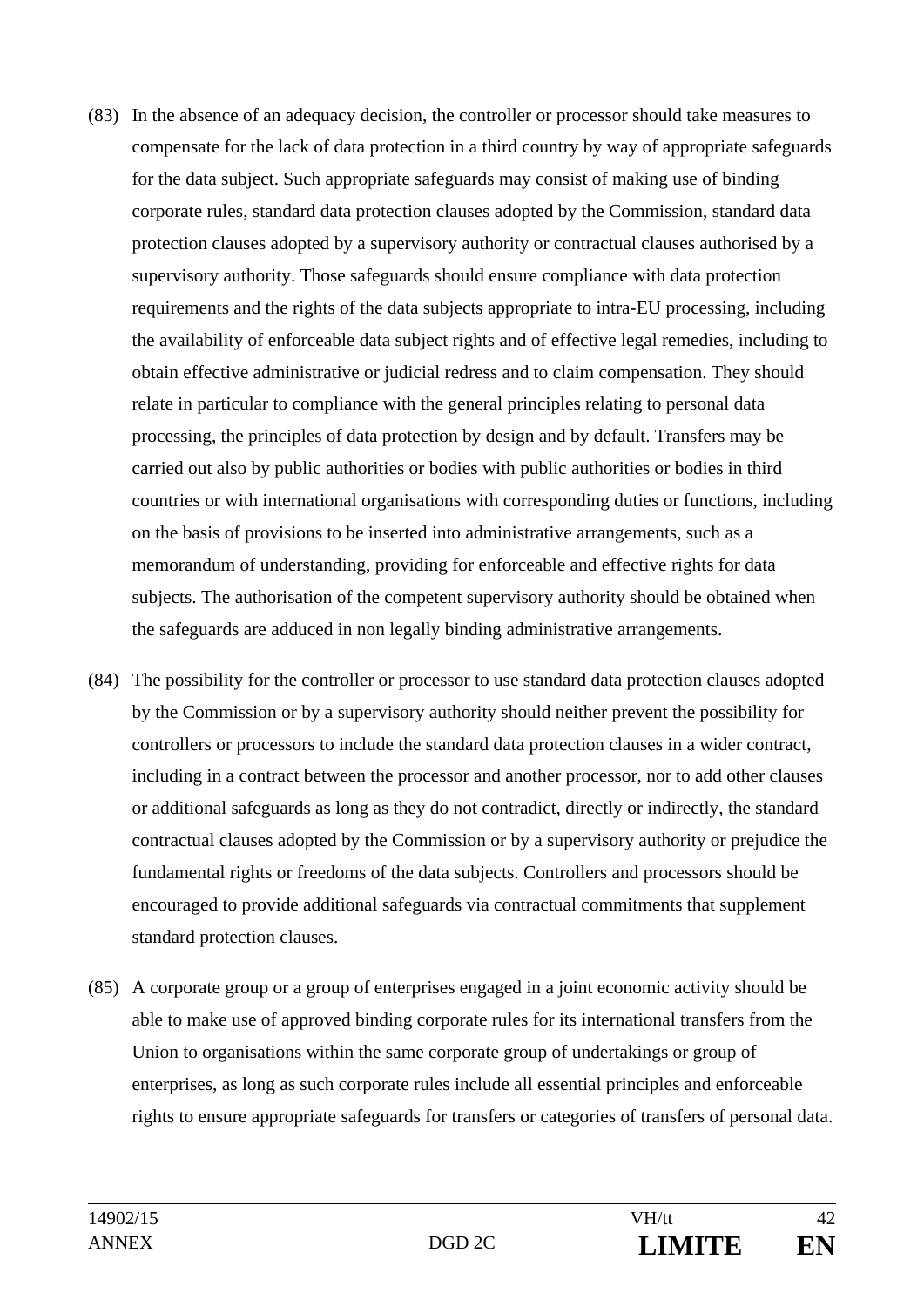- (86) Provisions should be made for the possibility for transfers in certain circumstances where the data subject has given his explicit consent, where the transfer is occasional and necessary in relation to a contract or a legal claim, regardless of whether in a judicial procedure or whether in an administrative or any out-of-court procedure, including procedures before regulatory bodies. Provision should also be made for the possibility for transfers where important grounds of public interest laid down by Union or Member State law so require or where the transfer is made from a register established by law and intended for consultation by the public or persons having a legitimate interest. In this latter case such a transfer should not involve the entirety of the data or entire categories of the data contained in the register and, when the register is intended for consultation by persons having a legitimate interest, the transfer should be made only at the request of those persons or if they are to be the recipients, taking into full account the interests and fundamental rights of the data subject.
- (87) These derogations should in particular apply to data transfers required and necessary for important reasons of public interest, for example in cases of international data exchange between competition authorities, tax or customs administrations, between financial supervisory authorities, between services competent for social security matters, or for public health, for example in case of contact tracing for contagious diseases or in order to reduce and/or eliminate doping in sport. A transfer of personal data should equally be regarded as lawful where it is necessary to protect an interest which is essential for the data subject's or another person's vital interests, including physical integrity or life, if the data subject is incapable of giving consent. In the absence of an adequacy decision, Union law or Member State law may, for important reasons of public interest, expressly set limits to the transfer of specific categories of data to a third country or an international organization. Member States should notify such provisions to the Commission. Any transfer to an international humanitarian organisation of personal data of a data subject who is physically or legally incapable of giving consent, with the view to accomplishing a task incumbent under the Geneva Conventions and/or to work for the faithful application of international humanitarian law applicable in armed conflicts could be considered as necessary for an important reason of public interest or being in the vital interest of the data subject.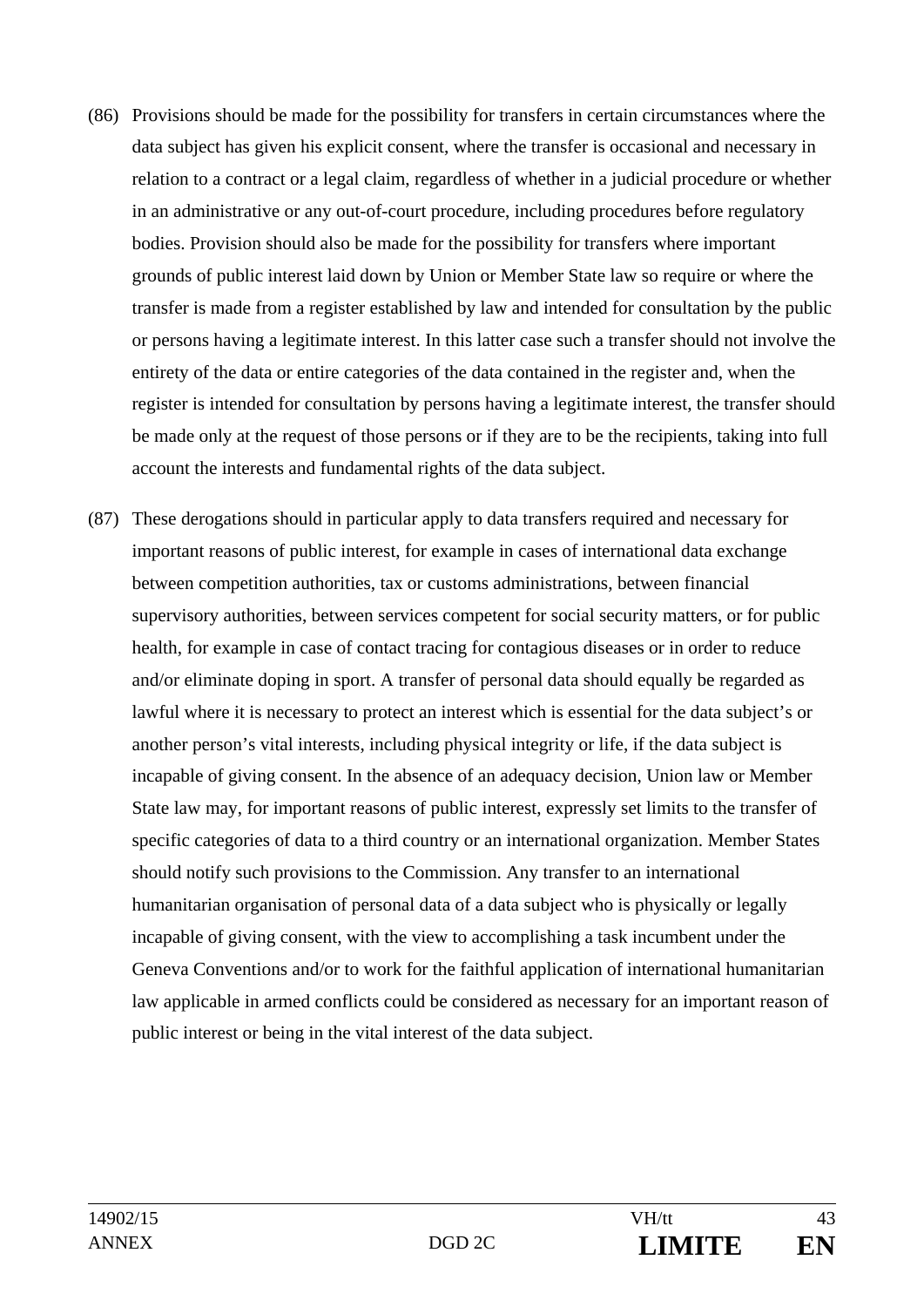- (88) Transfers which can be qualified as not repetitive and that only concern a limited number of data subjects, could also be possible for the purposes of the compelling legitimate interests pursued by the controller, when those interests are not overridden by the interests or rights and freedoms of the data subject and when the controller has assessed all the circumstances surrounding the data transfer. The controller should give particular consideration to the nature of the data, the purpose and duration of the proposed processing operation or operations, as well as the situation in the country of origin, the third country and the country of final destination, and adduced suitable safeguards to protect fundamental rights and freedoms of natural persons with respect to processing of their personal data. Such transfers should only be possible in residual cases where none of the other grounds for transfer are applicable. [For the purposes of processing for historical, statistical and scientific research purposes, the legitimate expectations of society for an increase of knowledge should be taken into consideration]. The controller shall inform the supervisory authority and the data subject about the transfer.
- (89) In any case, where the Commission has taken no decision on the adequate level of data protection in a third country, the controller or processor should make use of solutions that provide data subjects with enforceable and effective rights as regards processing of their data in the Union once this data has been transferred so that that they will continue to benefit from fundamental rights and safeguards.
- (90) Some third countries enact laws, regulations and other legislative instruments which purport to directly regulate data processing activities of natural and legal persons under the jurisdiction of the Member States. This may include judgments of courts or tribunals or decisions of administrative authorities in third countries requiring a controller or processor to transfer or disclose personal data, and which are not based on an international agreement, such as a mutual legal assistance treaty, in force between the requesting third country and the Union or a Member State. The extraterritorial application of these laws, regulations and other legislative instruments may be in breach of international law and may impede the attainment of the protection of individuals guaranteed in the Union by this Regulation. Transfers should only be allowed where the conditions of this Regulation for a transfer to third countries are met. This may inter alia be the case where the disclosure is necessary for an important ground of public interest recognised in Union law or in a Member State law to which the controller is subject.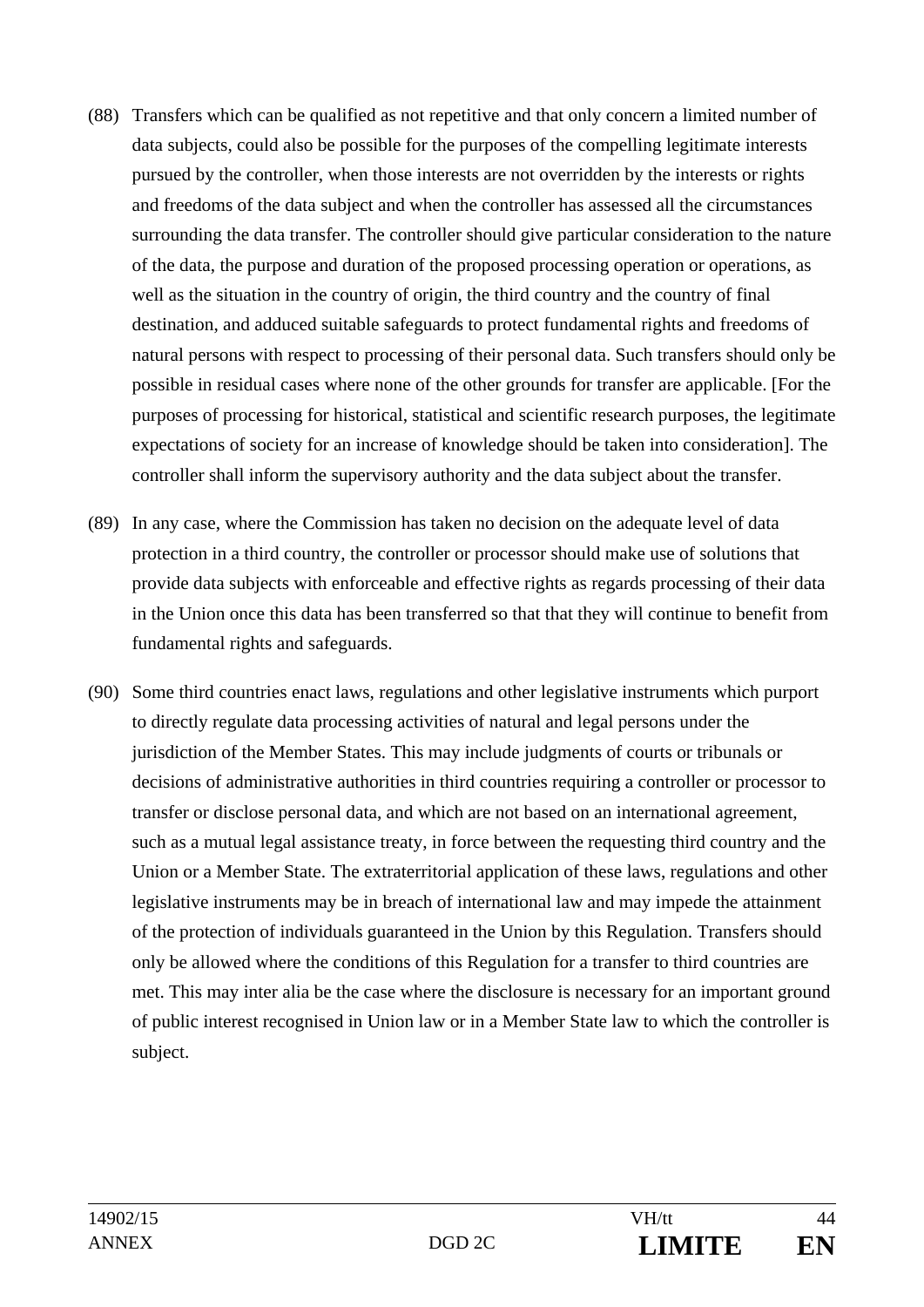- (91) When personal data moves across borders outside the Union it may put at increased risk the ability of individuals to exercise data protection rights in particular to protect themselves from the unlawful use or disclosure of that information. At the same time, supervisory authorities may find that they are unable to pursue complaints or conduct investigations relating to the activities outside their borders. Their efforts to work together in the cross-border context may also be hampered by insufficient preventative or remedial powers, inconsistent legal regimes, and practical obstacles like resource constraints. Therefore, there is a need to promote closer co-operation among data protection supervisory authorities to help them exchange information and carry out investigations with their international counterparts. For the purposes of developing international co-operation mechanisms to facilitate and provide international mutual assistance for the enforcement of legislation for the protection of personal data, the Commission and the supervisory authorities should exchange information and cooperate in activities related to the exercise of their powers with competent authorities in third countries, based on reciprocity and in compliance with the provisions of this Regulation, including those laid down in Chapter V.
- (92) The establishment of supervisory authorities in Member States, empowered to perform their tasks and exercise their powers with complete independence, is an essential component of the protection of individuals with regard to the processing of their personal data. Member States may establish more than one supervisory authority, to reflect their constitutional, organisational and administrative structure.
- (92a) The independence of supervisory authorities should not mean that the supervisory authorities cannot be subjected to control or monitoring mechanism regarding their financial expenditure. Neither does it imply that supervisory authorities cannot be subjected to judicial review.
- (93) Where a Member State establishes several supervisory authorities, it should establish by law mechanisms for ensuring the effective participation of those supervisory authorities in the consistency mechanism. That Member State should in particular designate the supervisory authority which functions as a single contact point for the effective participation of those authorities in the mechanism, to ensure swift and smooth co-operation with other supervisory authorities, the European Data Protection Board and the Commission.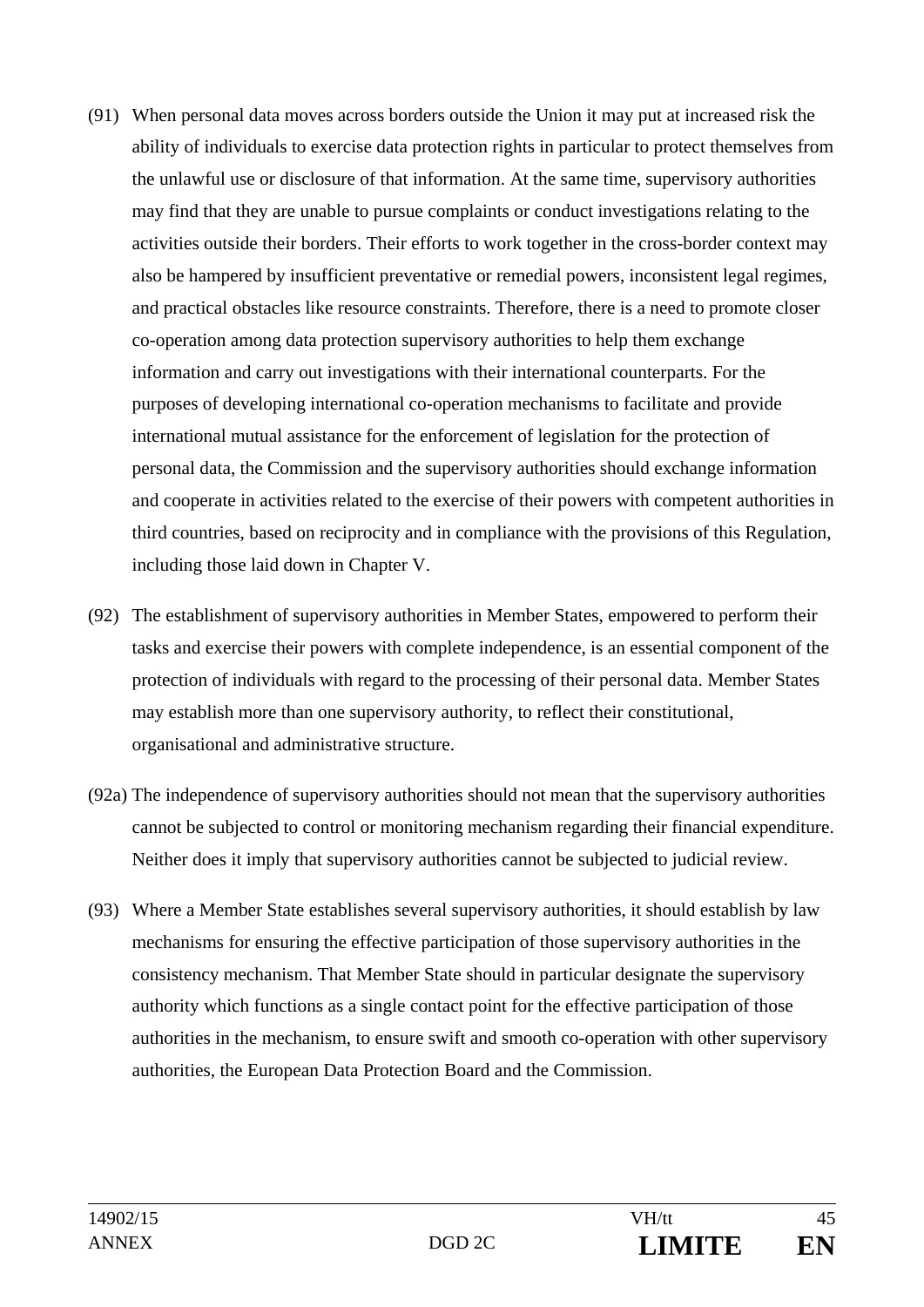- (94) Each supervisory authority should be provided with the financial and human resources, premises and infrastructure, which are necessary for the effective performance of their tasks, including for the tasks related to mutual assistance and co-operation with other supervisory authorities throughout the Union. Each supervisory authority should have a separate, public annual budget, which may be part of the overall state or national budget.
- (95) The general conditions for the member or members of the supervisory authority should be laid down by law in each Member State and should in particular provide that those members should be either appointed by the parliament and/or the government or the head of State of the Member State based on a proposal from the government or a member of the government, or the parliament or its chamber, or by an independent body entrusted by Member State law with the appointment by means of a transparent procedure. In order to ensure the independence of the supervisory authority, the member or members should act with integrity, refrain from any action incompatible with their duties and should not, during their term of office, engage in any incompatible occupation, whether gainful or not. In order to ensure the independence of the supervisory authority, the staff should be chosen by the supervisory authority which may include an intervention by an independent body entrusted by Member State law.
- (95a) Each supervisory authority should be competent on the territory of its own Member State to exercise the powers and to perform the tasks conferred on it in accordance with this Regulation. This should cover in particular the processing in the context of the activities of an establishment of the controller or processor on the territory of its own Member State, the processing of personal data carried out by public authorities or private bodies acting in the public interest, processing affecting data subjects on its territory or processing carried out by a controller or processor not established in the European Union when targeting data subjects residing in its territory. This should include dealing with complaints lodged by a data subject, conducting investigations on the application of the Regulation, promoting public awareness of the risks, rules, safeguards and rights in relation to the processing of personal data.
- (96) The supervisory authorities should monitor the application of the provisions pursuant to this Regulation and contribute to its consistent application throughout the Union, in order to protect natural persons in relation to the processing of their personal data and to facilitate the free flow of personal data within the internal market. For that purpose, this Regulation should oblige and empower the supervisory authorities to co-operate with each other and the Commission, without the need for any agreement between Member States on the provision of mutual assistance or on such cooperation.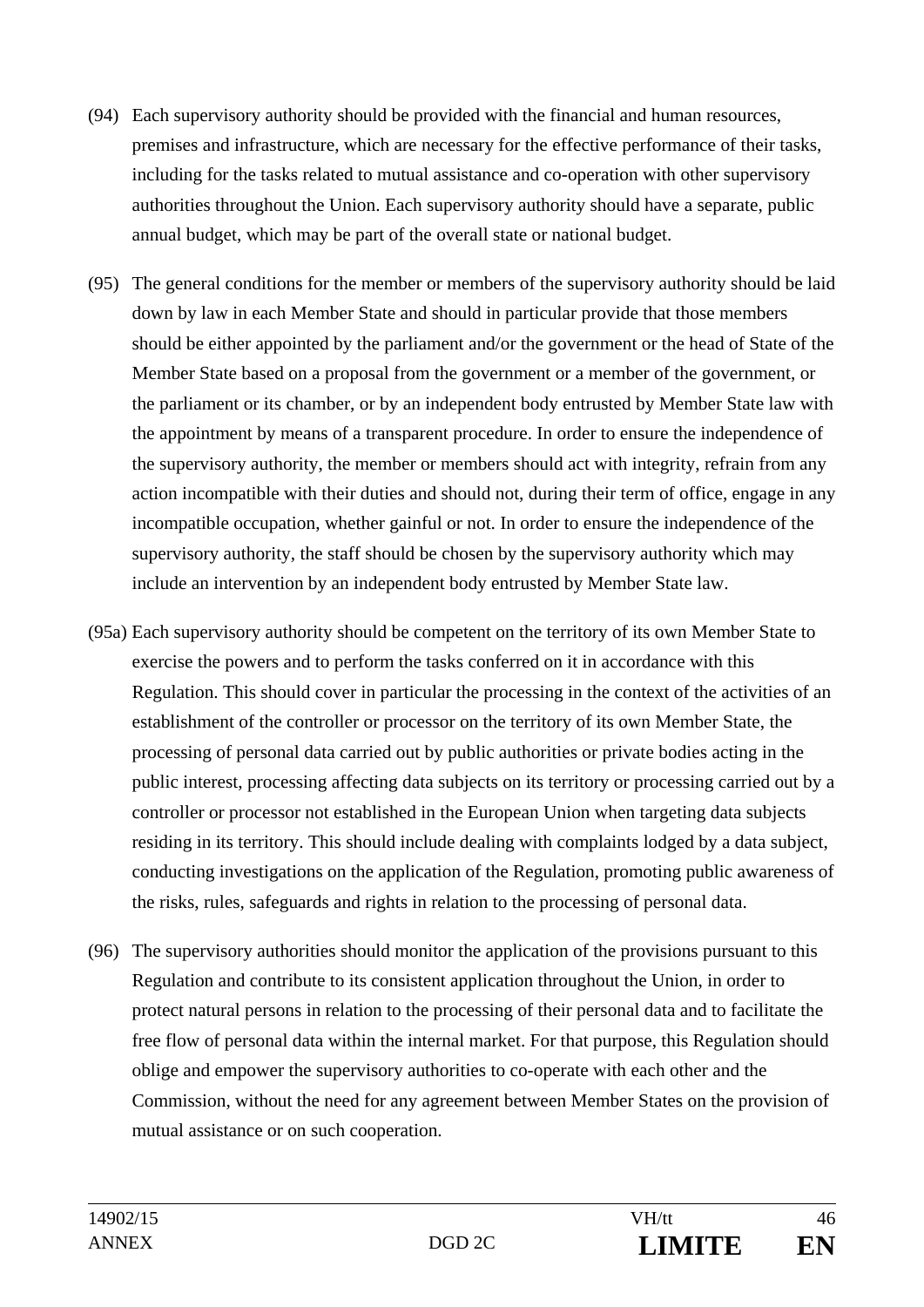- (97) Where the processing of personal data takes place in the context of the activities of an establishment of a controller or a processor in the Union and the controller or processor is established in more than one Member State, or where processing taking place in the context of the activities of a single establishment of a controller or processor in the Union substantially affects or is likely to substantially affect data subjects in more than one Member State, the supervisory authority for the main establishment of the controller or processor or for the single establishment of the controller or processor should act as lead authority. It should cooperate with the other authorities that are concerned, because the controller or processor has an establishment on the territory of their Member State, because data subjects residing on their territory are substantially affected, or because a complaint has been lodged with them. Also where a data subject not residing in that Member State has lodged a complaint, the supervisory authority to which such complaint has been lodged should also be a concerned supervisory authority. Within its tasks to issue guidelines on any question covering the application of this Regulation, the European Data Protection Board may issue guidelines in particular on the criteria to be taken into account in order to ascertain whether the processing in question substantially affects data subjects in more than one Member State and on what constitutes a relevant and reasoned objection.
- (97a) The lead authority should be competent to adopt binding decisions regarding measures applying the powers conferred on it in accordance with the provisions of this Regulation. In its capacity as lead authority, the supervisory authority should closely involve and coordinate the concerned supervisory authorities in the decision-making process. In cases where the decisions is to reject the complaint by the data subject in whole or in part that decision should be adopted by the supervisory authority at which the complaint has been lodged.
- (97b) The decision should be agreed jointly by the lead supervisory authority and the concerned supervisory authorities and should be directed towards the main or single establishment of the controller or processor and be binding on the controller and processor. The controller or processor should take the necessary measures to ensure the compliance with this Regulation and the implementation of the decision notified by the lead supervisory authority to the main establishment of the controller or processor as regards the processing activities in the Union.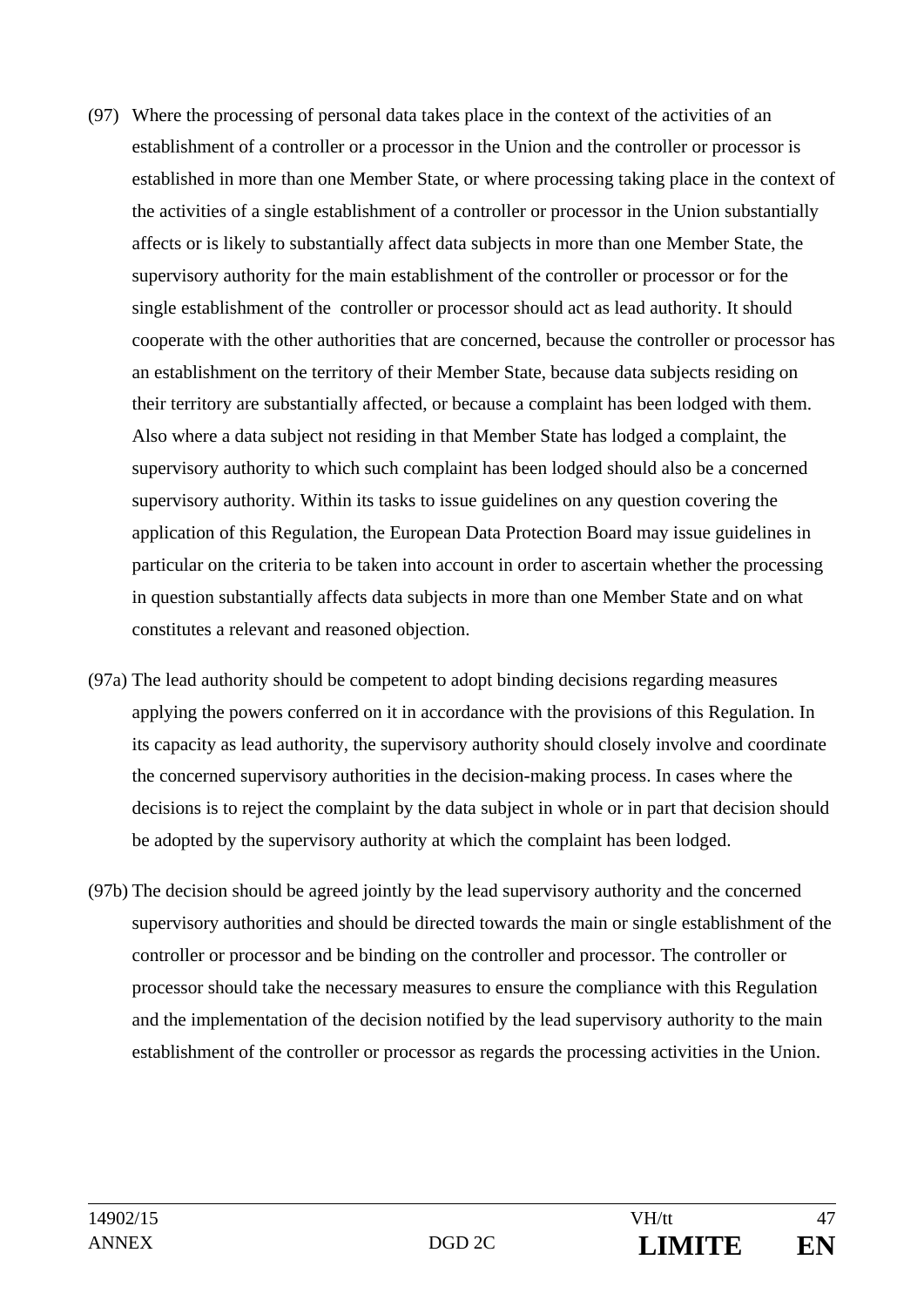- (97c) Each supervisory authority not acting as lead supervisory authority should be competent to deal with local cases where the controller or processor is established in more than one Member State, but the subject matter of the specific processing concerns only processing carried out in a single Member State and involving only data subjects in that single Member State, for example, where the subject matter concerns the processing of employees data in the specific employment context of a Member State. In such cases, the supervisory authority should inform the lead supervisory authority without delay on this matter. After being informed, the lead supervisory authority should decide, whether it will deal with the case within the one-stop-shop mechanism or whether the supervisory authority which informed it should deal with the case at local level. When deciding whether it will deal with the case, the lead supervisory authority should take into account, whether there is an establishment of the controller or processor in the Member State of the supervisory authority which informed it, in order to ensure effective enforcement of a decision vis-à-vis the controller or processor. Where the lead supervisory authority decides to deal with the case, the supervisory authority which informed it should have the possibility to submit a draft for a decision, of which the lead supervisory authority should take utmost account when preparing its draft decision in the one-stop-shop mechanism.
- (98) The rules on the lead supervisory authority and the one-stop-shop mechanism, should not apply where the processing is carried out by public authorities or private bodies in the public interest. In such cases the only supervisory authority competent to exercise the powers conferred to it in accordance with this Regulation should be the supervisory authority of the Member State where the public authority or private body is established.

 $(99)$   $($ ...)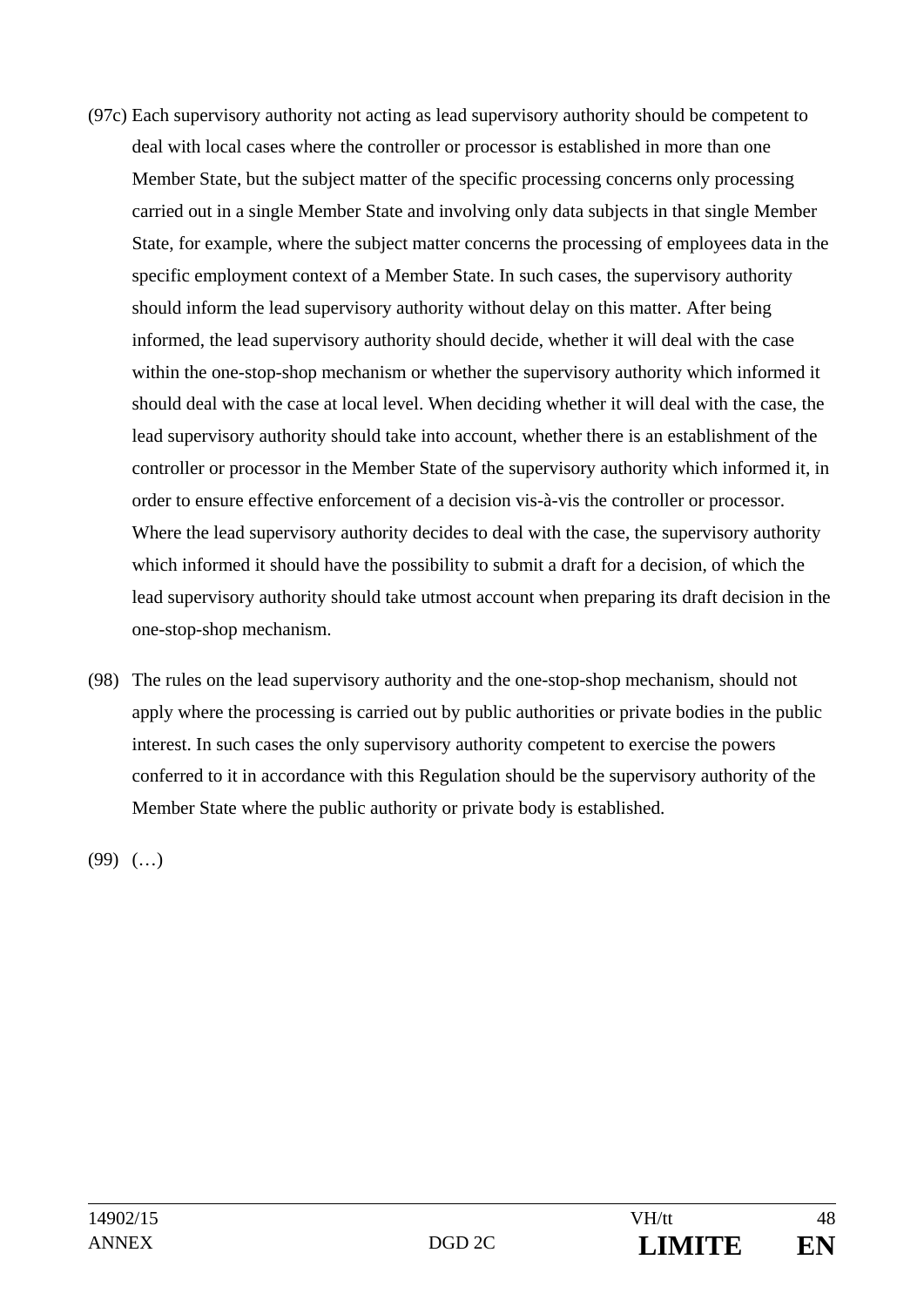(100) In order to ensure consistent monitoring and enforcement of this Regulation throughout the Union, the supervisory authorities should have in each Member State the same tasks and effective powers, including powers of investigation, corrective powers and sanctions, and authorisation and advisory powers, particularly in cases of complaints from individuals, and without prejudice to the powers of prosecutorial authorities under national law, to bring infringements of this Regulation to the attention of the judicial authorities and/or engage in legal proceedings. Such powers should also include the power to forbid the processing on which the authority is consulted. Member States may specify other tasks related to the protection of personal data under this Regulation. The powers of supervisory authorities should be exercised in conformity with appropriate procedural safeguards set out in Union law and national law, impartially, fairly and within a reasonable time. In particular each measure should be appropriate, necessary and proportionate in view of ensuring compliance with this Regulation, taking into account the circumstances of each individual case, respect the right of every person to be heard before any individual measure which would affect him or her adversely is taken and avoid superfluous costs and excessive inconveniences for the persons concerned. Investigatory powers as regards access to premises should be exercised in accordance with specific requirements in national procedural law, such as the requirement to obtain a prior judicial authorisation. Each legally binding measure of the supervisory authority should be in writing, be clear and unambiguous, indicate the supervisory authority which has issued the measure, the date of issue of the measure, bear the signature of the head, or a member of the supervisory authority authorised by him or her, give the reasons for the measure, and refer to the right of an effective remedy. This should not preclude additional requirements pursuant to national procedural law. The adoption of such legally binding decision implies that it may give rise to judicial review in the Member State of the supervisory authority that adopted the decision.

 $(101)$  (...)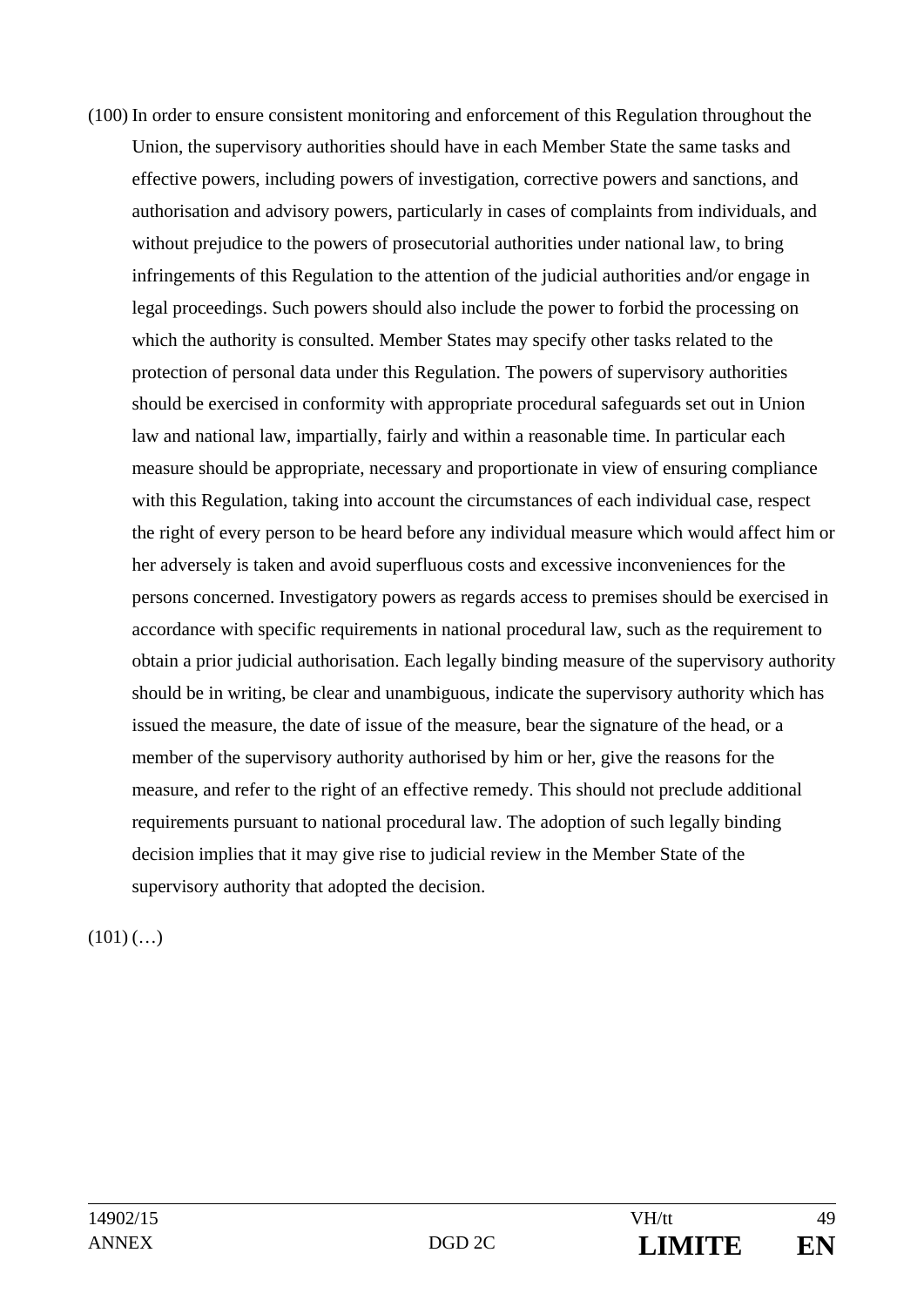- (101a)Where the supervisory authority to which the complaint has been lodged is not the lead supervisory authority, the lead supervisory authority should closely co-operate with the supervisory authority to which the complaint has been lodged according to the provisions on co-operation and consistency laid down in this Regulation. In such cases, the lead supervisory authority should, when taking measures intended to produce legal effects, including the imposition of administrative fines, take utmost account of the view of the supervisory authority to which the complaint has been lodged and which should remain competent to carry out any investigation on the territory of its own Member State in liaison with the competent supervisory authority.
- (101b)The supervisory authority receiving a complaint or detecting or being informed otherwise of situations that entail possible infringements of the Regulation should seek an amicable settlement and, if this proves unsuccessful, exercise its full range of powers in cases where another supervisory authority should act as a lead supervisory authority for the processing activities of the controller or processor but the concrete subject matter of a complaint or the possible infringement concerns only processing activities of the controller or processor in the Member State where the complaint has been lodged or the possible infringement detected and the matter does not substantially affect or is not likely to substantially affect data subjects in other Member States. This should include specific processing carried out in the territory of the Member State of the supervisory authority or with regard to data subjects on the territory of that Member State; or to processing that is carried out in the context of an offer of goods or services specifically aimed at data subjects in the territory of the Member State of the supervisory authority; or that has to be assessed taking into account relevant legal obligations under national law.
- (102) Awareness raising activities by supervisory authorities addressed to the public should include specific measures directed at controllers and processors, including micro, small and mediumsized enterprises, as well as individuals in particular in the educational context.
- (103) The supervisory authorities should assist each other in performing their tasks and provide mutual assistance, so as to ensure the consistent application and enforcement of this Regulation in the internal market.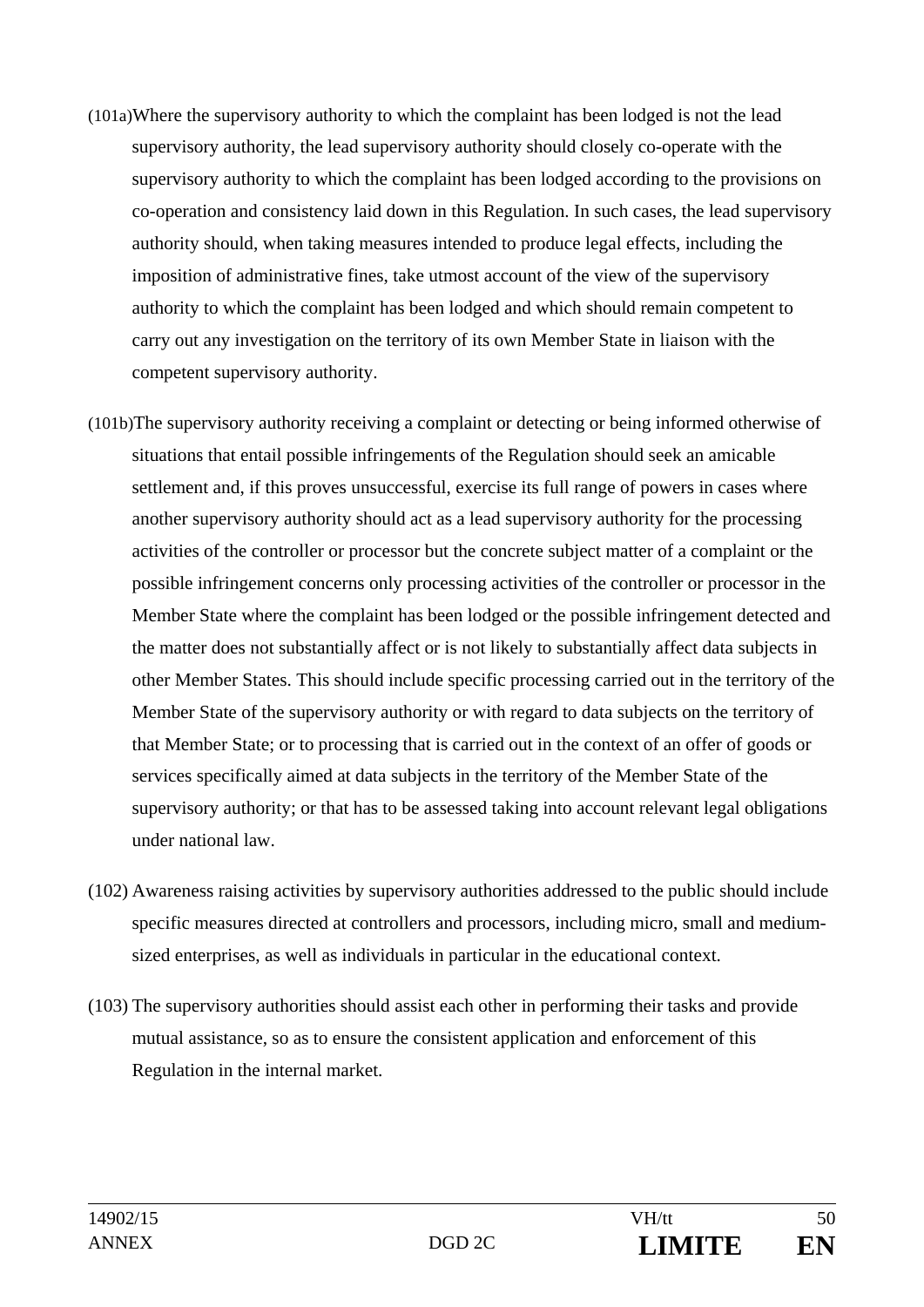- (104) Each supervisory authority should participate in joint operations between supervisory authorities, where appropriate. The requested supervisory authority should be obliged to respond to the request in a defined time period.
- (105) In order to ensure the consistent application of this Regulation throughout the Union, a consistency mechanism for co-operation between the supervisory authorities should be established. This mechanism should in particular apply where a supervisory authority intends to adopt a measure intended to produce legal effects as regards processing operations which substantially affect a significant number of data subjects in several Member States. It should also apply where any concerned supervisory authority or the Commission requests that such matter should be dealt with in the consistency mechanism. This mechanism should be without prejudice to any measures that the Commission may take in the exercise of its powers under the Treaties.
- (106) In application of the consistency mechanism, the European Data Protection Board should, within a determined period of time, issue an opinion, if a majority of its members so decides or if so requested by any concerned supervisory authority concerned or the Commission. The European Data Protection Board should also be empowered to adopt legally binding decisions in case of disputes between supervisory authorities. For that purposes it should issue, in principle with a two-third majority of its members, legally binding decisions in clearly defined cases where there are conflicting views among supervisory authorities in particular in the cooperation mechanism between the lead supervisory authority and concerned supervisory authorities on the merits of the case, notably whether there is an infringement of this Regulation or not.

## $(107)$  (...)

(108) There may be an urgent need to act in order to protect the rights and freedoms of data subjects, in particular when the danger exists that the enforcement of a right of a data subject could be considerably impeded. Therefore, a supervisory authority should be able to adopt provisional measures on its territory with a specified period of validity which should not exceed three months.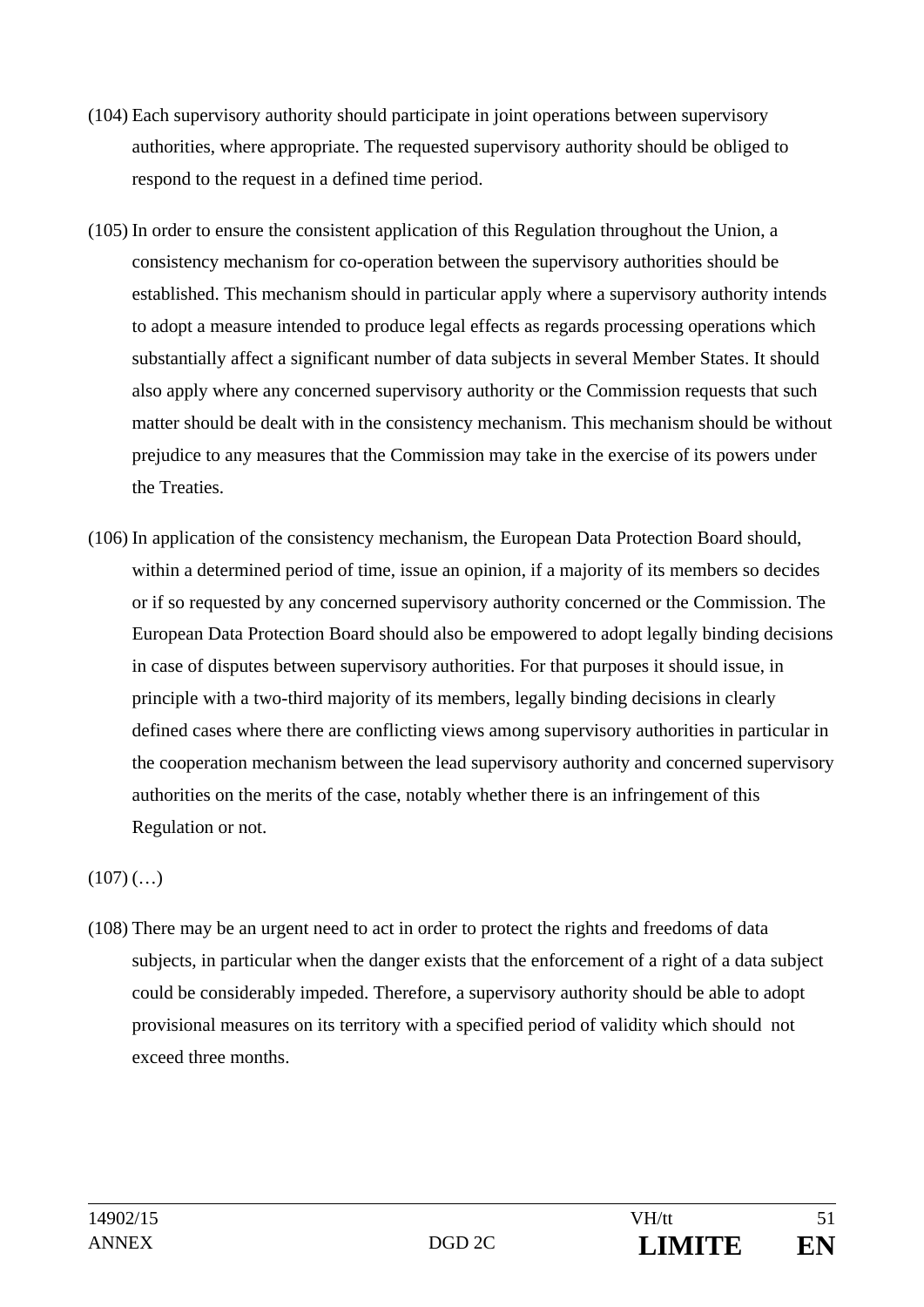- (109) The application of this mechanism should be a condition for the lawfulness of a measure intended to produce legal effects by a supervisory authority in those cases where its application is mandatory. In other cases of cross-border relevance, the co-operation mechanism between the lead supervisory authority and concerned supervisory authorities should be applied and mutual assistance and joint operations might be carried out between the concerned supervisory authorities on a bilateral or multilateral basis without triggering the consistency mechanism.
- (110) In order to promote the consistent application of this Regulation, the European Data Protection Board should be set up as an independent body of the Union. To fulfil its objectives, the European Data Protection Board should have legal personality. The European Data Protection Board should be represented by its Chair. It should replace the Working Party on the Protection of Individuals with Regard to the Processing of Personal Data established by Directive 95/46/EC. It should consist of a head of a supervisory authority of each Member State or his or her representative. The Commission and the European Data Protection Supervisor should participate in its activities without voting rights for the Commission and specific voting rights for the European Data Protection Supervisor. The European Data Protection Board should contribute to the consistent application of this Regulation throughout the Union, including by advising the Commission, in particular on the level of protection in third countries or international organisations, and promoting cooperation of the supervisory authorities throughout the Union. The European Data Protection Board should act independently when exercising its tasks.
- (110a)The European Data Protection Board should be assisted by a secretariat provided by the European Data Protection Supervisor. The staff of the European Data Protection Supervisor involved in carrying out the tasks conferred on the European Data Protection Board by this Regulation should perform its tasks exclusively under the instructions of, and report to the Chair of the European Data Protection Board.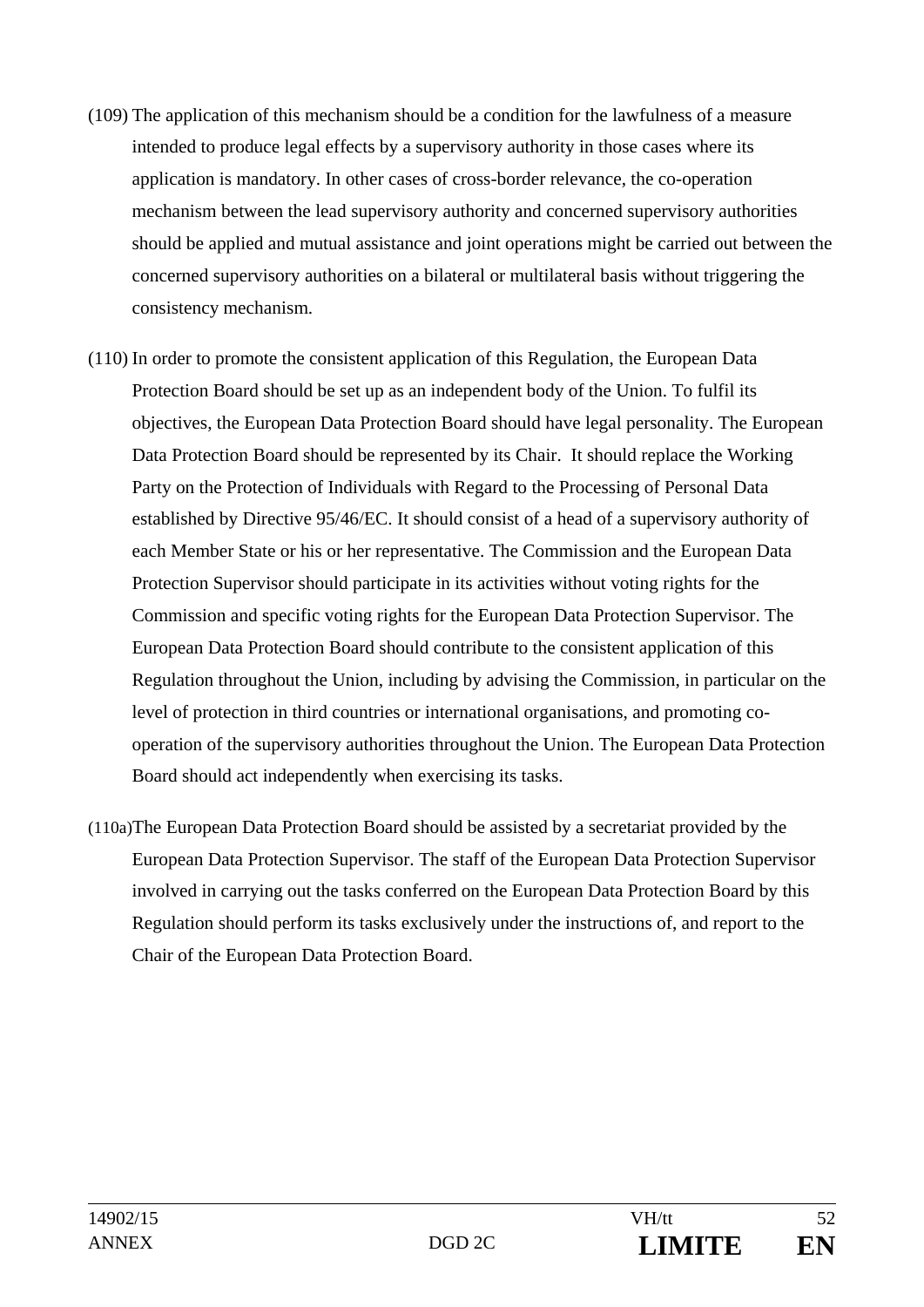- (111) Every data subject should have the right to lodge a complaint with a single supervisory authority, in particular in the Member State of his or her habitual residence, and have the right to an effective judicial remedy in accordance with Article 47 of the Charter of Fundamental Rights if the data subject considers that his or her rights under this Regulation are infringed or where the supervisory authority does not act on a complaint, partially or wholly rejects or dismisses a complaint or does not act where such action is necessary to protect the rights of the data subject. The investigation following a complaint should be carried out, subject to judicial review, to the extent that is appropriate in the specific case. The supervisory authority should inform the data subject of the progress and the outcome of the complaint within a reasonable period. If the case requires further investigation or coordination with another supervisory authority, intermediate information should be given to the data subject. In order to facilitate the submission of complaints, each supervisory authority should take measures such as providing a complaint submission form which can be completed also electronically, without excluding other means of communication.
- (112) Where a data subject considers that his or her rights under this Regulation are infringed, he or she should have the right to mandate a body, organisation or association which is of nonprofit making character, which aims to protect the rights and interests of data subjects in relation to the protection of their data and is constituted according to the law of a Member State to lodge a complaint on his or her behalf with a supervisory authority, exercise the right to a judicial remedy on behalf of data subjects or exercise the right to receive compensation on behaf of data subjects if provided for in Member State law. Member States may provide that such a body, organisation or association should have the right to lodge, independently of a data subject's mandate, in such Member State a complaint, and/or have the right to an effective judicial remedy where it has reasons to considers that the rights of a data subject have been infringed as a result of the processing of personal data which is not in compliance with this Regulation. This body, organisation or association may not be allowed to claim compensation on a data subject's behalf.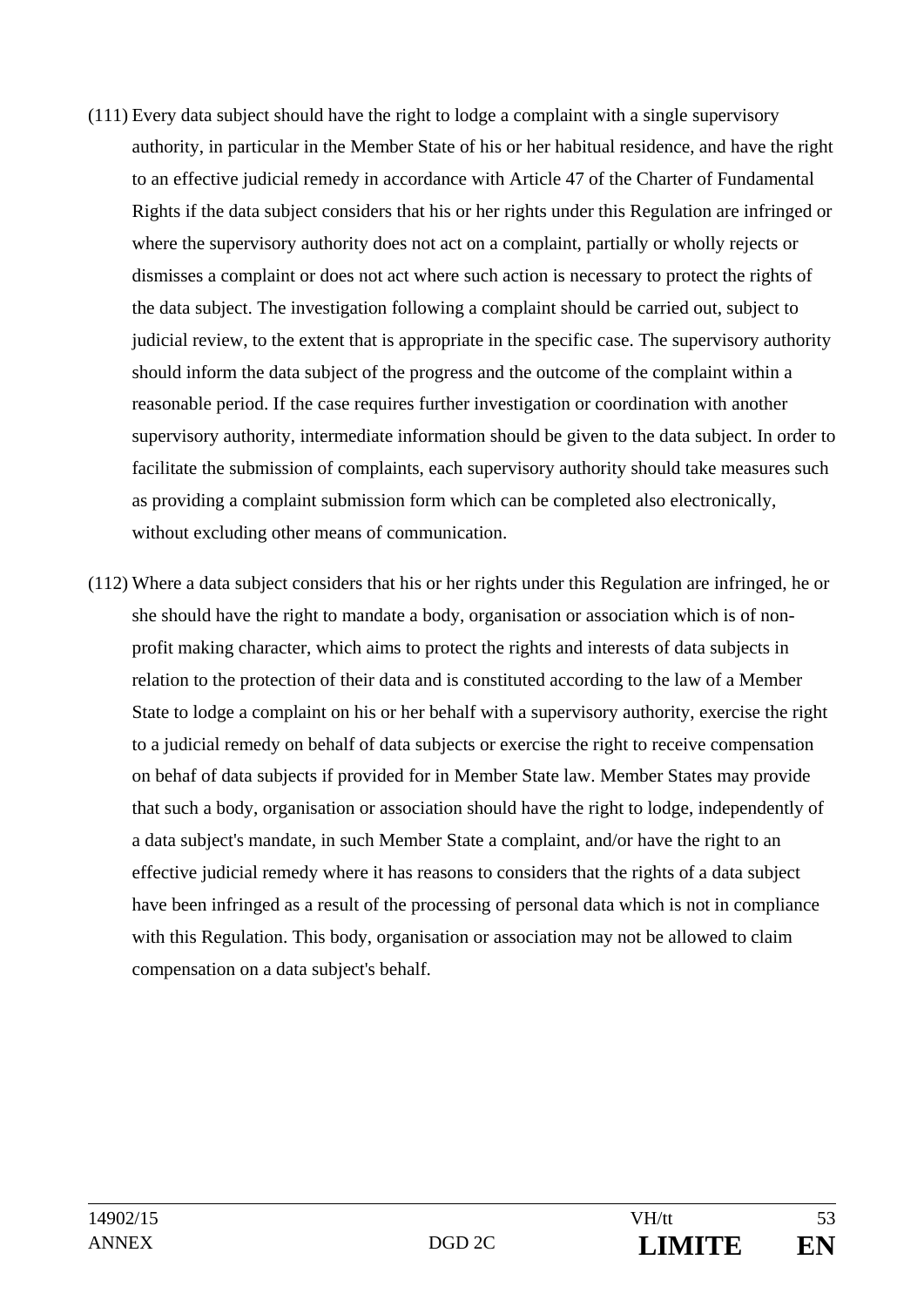(113) Any natural or legal person has the right to bring an action for annulment of decisions of the European Data Protection Board before the Court of Justice of the European Union (the "Court of Justice") under the conditions provided for in Article 263 TFEU. As addressees of such decisions, the concerned supervisory authorities who wish to challenge them, have to bring action within two months of their notification to them, in accordance with Article 263 TFEU. Where decisions of the European Data Protection Board are of direct and individual concern to a controller, processor or the complainant, the latter may bring an action for annulment against those decisions and they should do so within two months of their publication on the website of the European Data Protection Board, in accordance with Article 263 TFEU. Without prejudice to this right under Article 263 TFEU, each natural or legal person should have an effective judicial remedy before the competent national court against a decision of a supervisory authority which produces legal effects concerning this person. Such a decision concerns in particular the exercise of investigative, corrective and authorisation powers by the supervisory authority or the dismissal or rejection of complaints. However, this right does not encompass other measures of supervisory authorities which are not legally binding, such as opinions issued by or advice provided by the supervisory authority. Proceedings against a supervisory authority should be brought before the courts of the Member State, where the supervisory authority is established and should be conducted in accordance with the national procedural law of that Member State. Those courts should exercise full jurisdiction which should include jurisdiction to examine all questions of fact and law relevant to the dispute before it. Where a complaint has been rejected or dismissed by a supervisory authority, the complainant may bring proceedings to the courts in the same Member State. In the context of judicial remedies relating to the application of this Regulation, national courts which consider a decision on the question necessary to enable them to give judgment, may, or in the case provided for in Article 267 TFEU, must, request the Court of Justice to give a preliminary ruling on the interpretation of Union law including this Regulation.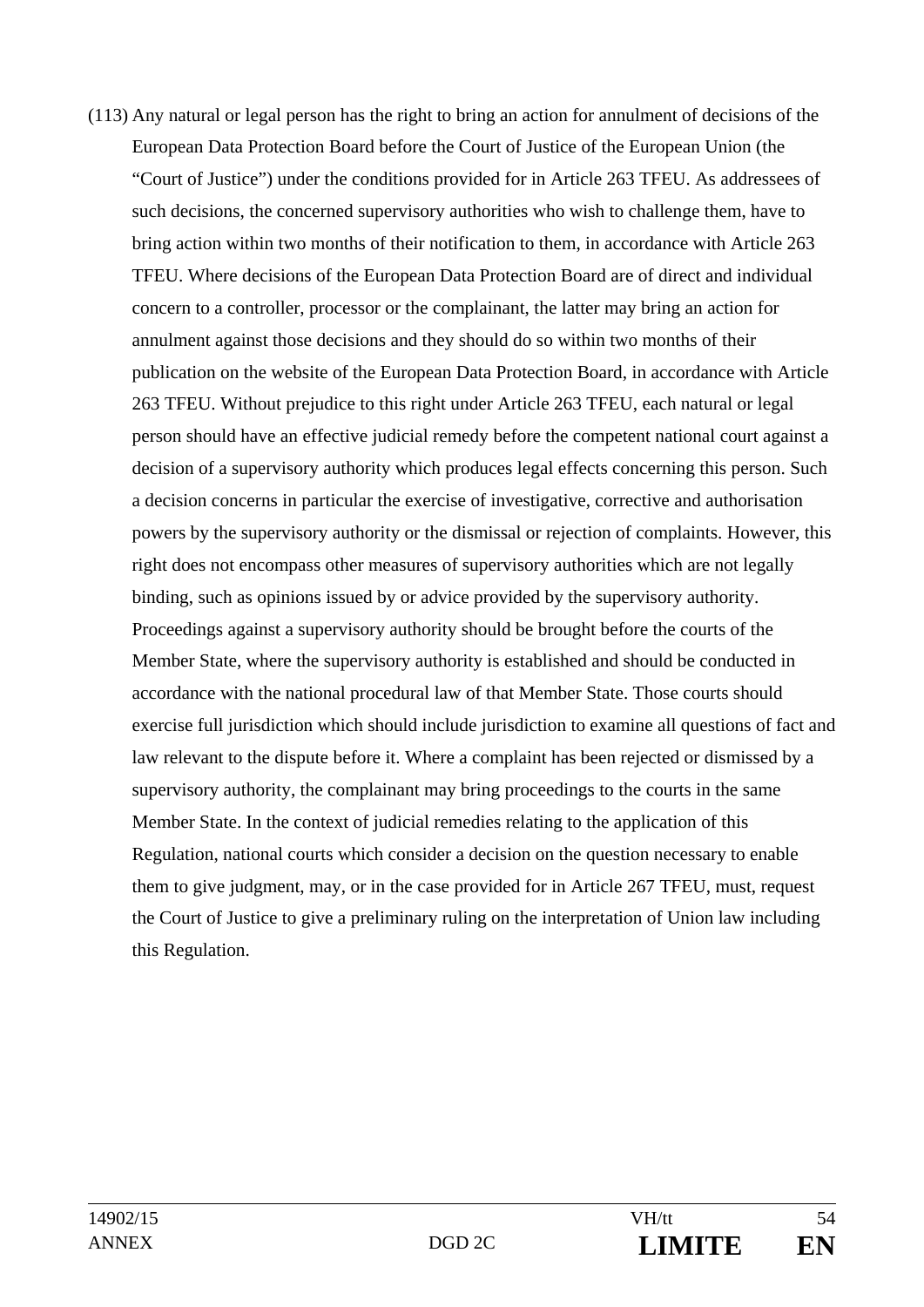Furthermore, where a decision of a supervisory authority implementing a decision of the European Data Protection Board is challenged before a national court and the validity of the decision of the European Data Protection Board is at issue, that national court does not have the power to declare the European Data Protection Board's decision invalid but must refer the question of validity to the Court of Justice in accordance with Article 267 TFEU as interpreted by the Court of Justice in the Foto-frost case<sup>1</sup>, whenever it considers the decision invalid. However, a national court may not refer a question on the validity of the decision of the European Data Protection Board at the request of a natural or legal person which had the opportunity to bring an action for annulment of that decision, in particular if it was directly and individually concerned by that decision, but had not done so within the period laid down by Article 263 TFEU.

(113a)Where a court seized with a proceeding against a decision of a supervisory authority has reason to believe that proceedings concerning the same processing such as the same subject matter as regards processing of the same controller or processor activities or the same cause of action are brought before a competent court in another Member State, it should contact that court in order to confirm the existence of such related proceedings. If related proceedings are pending before a court in another Member State, any court other than the court first seized may stay its proceedings or may, on request of one of the parties, decline jurisdiction in favour of the court first seized if the latter has jurisdiction over the proceedings in question and its law permits the consolidation of such related proceedings. Proceedings are deemed to be related where they are so closely connected that it is expedient to hear and determine them together to avoid the risk of irreconcilable judgments resulting from separate proceedings.

 $(114)$  (...)

 $(115)$  (...)

**1**

Case C-314/85.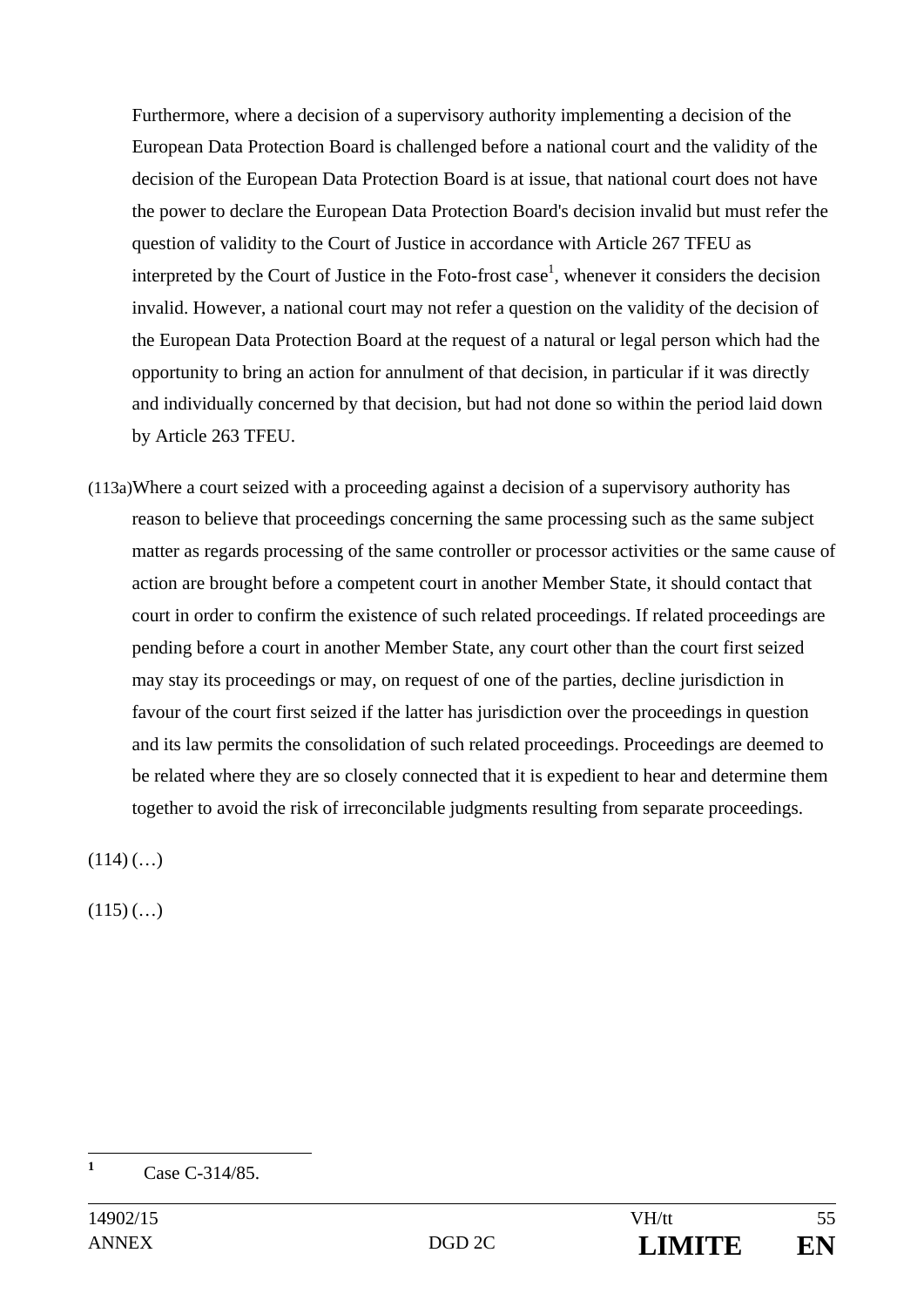(116) For proceedings against a controller or processor, the plaintiff should have the choice to bring the action before the courts of the Member States where the controller or processor has an establishment or where the data subject resides, unless the controller is a public authority acting in the exercise of its public powers.

 $(117)(...)$ 

- (118) Any damage which a person may suffer as a result of processing that is not in compliance with this Regulation should be compensated by the controller or processor, who should be exempted from liability if they prove that they are not in any way responsible for the damage, except in cases where one or more of the other controllers or processors responsible for the event giving rise to the damage have factually disappeared or ceased to exist in law or have become insolvent. The concept of damage should be broadly interpreted in the light of the case law of the Court of Justice of the European Union in a manner which fully reflects the objectives of this Regulation. This is without prejudice to any claims for damage deriving from the violation of other rules in Union or Member State law. When reference is made to a processing that is not in compliance with this Regulation it also covers processing that is not in compliance with delegated and implementing acts adopted in accordance with this Regulation and national law specifying rules of this Regulation. Data subjects should receive full and effective compensation for the damage they have suffered. Where controllers or processors are involved in the same processing each controller or processor should be held liable for the entire damage. However, where they are joined to the same judicial proceedings, in accordance with national law, compensation may be apportioned according to the responsibility of each controller or processor for the damage caused by the processing, provided that full and effective compensation of the data subject who suffered the damage is ensured. Any controller or processor who has paid full compensation, may subsequently institute recourse proceedings against other controllers or processors involved in the same processing.
- (118a)Where specific rules on jurisdiction are contained in this Regulation, in particular as regards proceedings seeking a judicial remedy including compensation, against a controller or processor, general jurisdiction rules such as those of Regulation (EU) No 1215/2012 should not prejudice the application of such specific rules.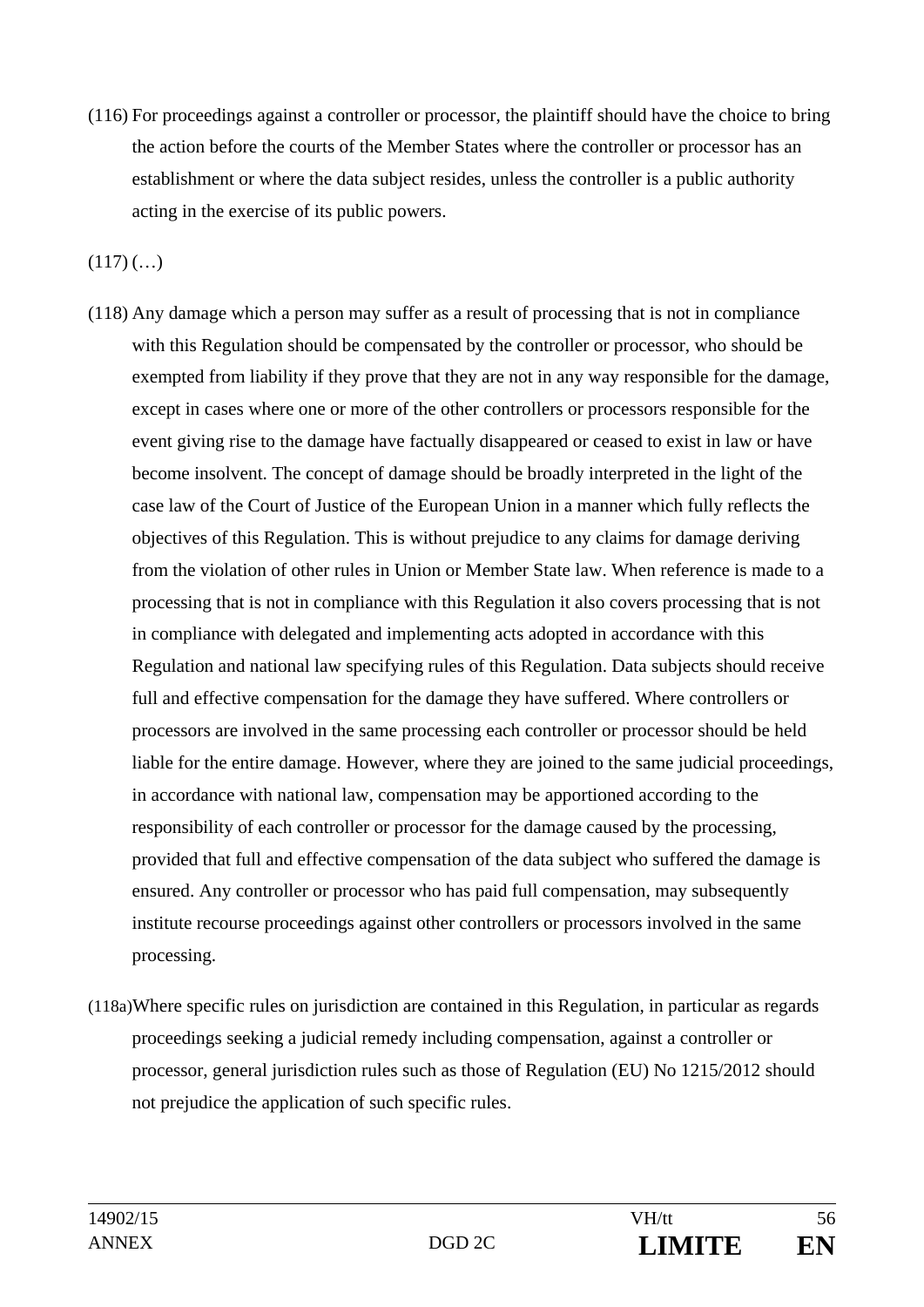- (118b)In order to strengthen the enforcement of the rules of this Regulation, penalties and administrative fines may be imposed for any infringement of the Regulation, in addition to, or instead of appropriate measures imposed by the supervisory authority pursuant to this Regulation. In a case of a minor infringement or if the fine likely to be imposed would constitute a disproportionate burden to a natural person, a reprimand may be issued instead of a fine. Due regard should however be given to the nature, gravity and duration of the infringement, the intentional character of the infringement, actions taken to mitigate the damage suffered, degree of responsibility or any relevant previous infringements, the manner in which the infringement became known to the supervisory authority, compliance with measures ordered against the controller or processor, adherence to a code of conduct and any other aggravating or mitigating factor. The imposition of penalties and administrative fines should be subject to adequate procedural safeguards in conformity with general principles of Union law and the Charter of Fundamental Rights, including effective judicial protection and due process.
- (119) Member States may lay down the rules on criminal sanctions for infringements of this Regulation, including for infringements of national rules adopted pursuant to and within the limits of this Regulation. These criminal sanctions may also allow for the deprivation of the profits obtained through infringements of this Regulation. However, the imposition of criminal sanctions for infringements of such national rules and of administrative sanctions not lead to the breach of the principle of ne bis in idem, as interpreted by the Court of Justice of the European Union.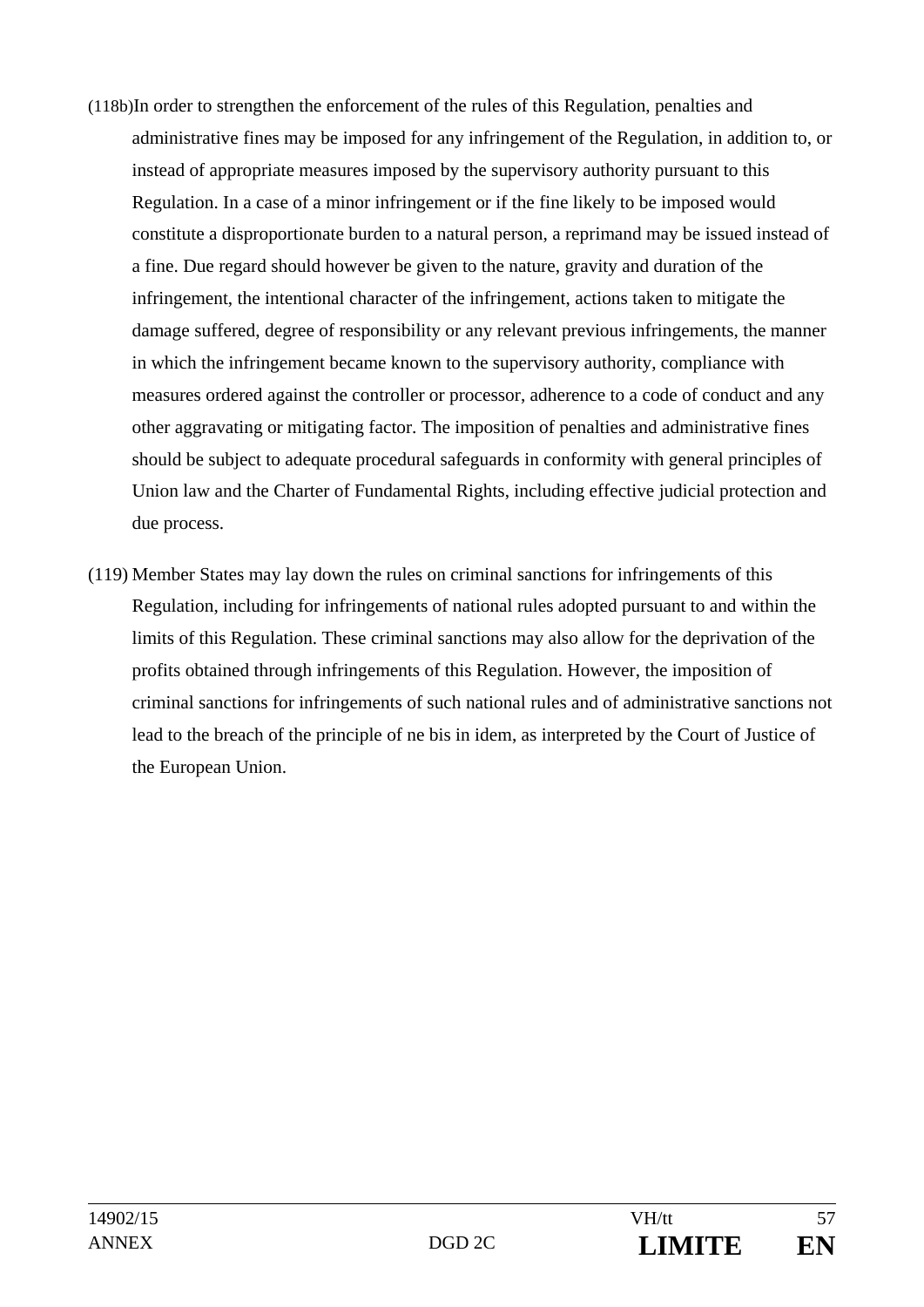(120) In order to strengthen and harmonise administrative penalties against infringements of this Regulation, each supervisory authority should have the power to impose administrative fines. This Regulation should indicate offences, the upper limit and criteria for fixing the related administrative fines, which should be determined by the competent supervisory authority in each individual case, taking account all relevant circumstances of the specific situation, with due regard in particular to the nature, gravity and duration of the breach and of its consequences and the measures taken to ensure compliance with the obligations under the Regulation and to prevent or mitigate the consequences of the infringement. Where the fines are imposed on persons that are not a commercial undertaking, the supervisory authority should take account of the general level of income in the Member State in considering the appropriate amount of fine. The consistency mechanism may also be used to promote a consistent application of administrative fines. It should be for the Member States to determine whether and to which extent public authorities should be subject to administrative fines. Imposing an administrative fine or giving a warning does not affect the application of other powers of the supervisory authorities or of other sanctions under the Regulation.

(120a) (new) The legal systems of Denmark and Estonia do not allow for administrative fines as set out in this Regulation. The rules on administrative fines may be applied in such a manner that in Denmark, the fine is imposed by competent national courts as a criminal sanction and in Estonia, the fine is imposed by the supervisory authority in the framework of a misdemeanor procedure, provided that such an application of the rules in those Member States has an equivalent effect to administrative fines imposed by supervisory authorities. Therefore the competent national courts should take into account the recommendation by the supervisory authority initiating the fine. In any event, the fines imposed should be effective, proportionate and dissuasive.

(120a)Where this Regulation does not harmonise administrative penalties or where necessary in other cases, for example in cases of serious infringements of the Regulation, Member States should implement a system which provides for effective, proportionate and dissuasive penalties. The nature of such penalties (criminal or administrative) should be determined by national law.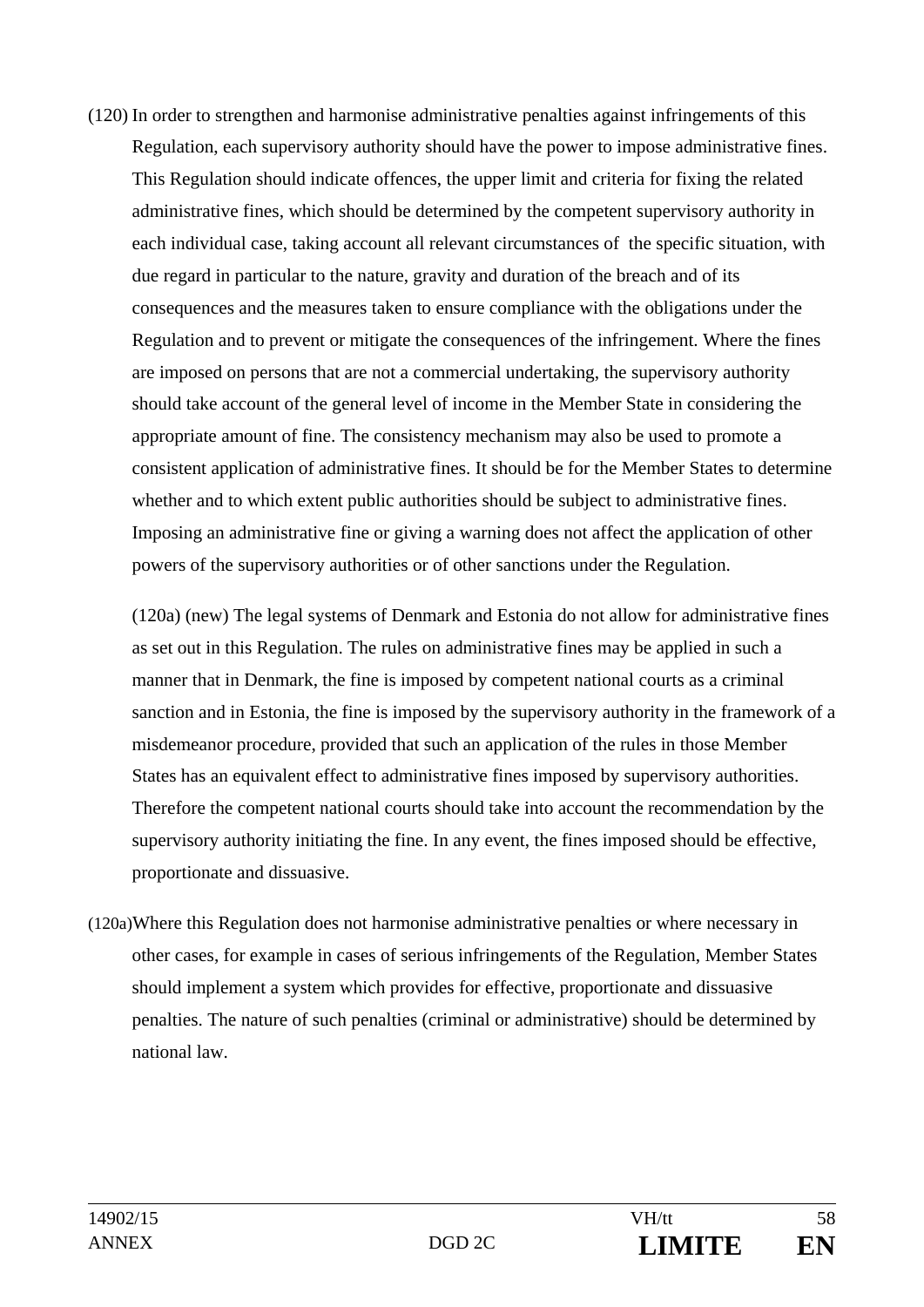(121) Member States law should reconcile the rules governing freedom of expression and information, including journalistic, academic, artistic and or literary expression with the right to the protection of personal data pursuant to this Regulation. The processing of personal data solely for journalistic purposes, or for the purposes of academic, artistic or literary expression should be subject to derogations or exemptions from certain provisions of this Regulation if necessary to reconcile the right to the protection of personal data, with the right to freedom of expression and information, as guaranteed by Article 11 of the Charter of Fundamental Rights of the European Union. This should apply in particular to processing of personal data in the audiovisual field and in news archives and press libraries. Therefore, Member States should adopt legislative measures, which should lay down exemptions and derogations which are necessary for the purpose of balancing these fundamental rights. Such exemptions and derogations should be adopted by the Member States on general principles, on the rights of the data subject, on controller and processor, on the transfer of data to third countries or international organisations, on the independent supervisory authorities, on co-operation and consistency and on specific data processing situations. In case these exemptions or derogations differ from one Member State to another, the national law of the Member State to which the controller is subject should apply. In order to take account of the importance of the right to freedom of expression in every democratic society, it is necessary to interpret notions relating to that freedom, such as journalism, broadly.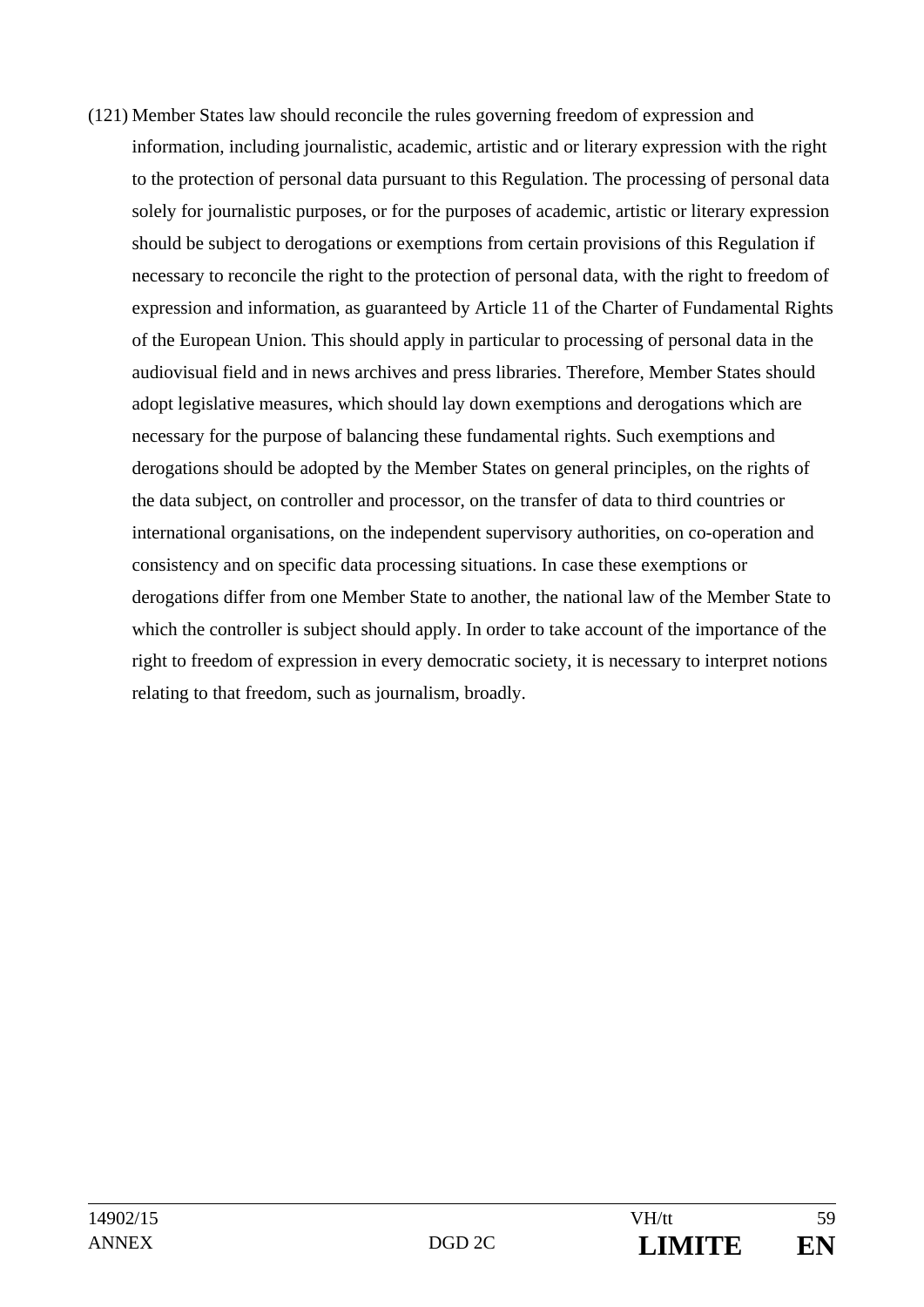(121a)This Regulation allows the principle of public access to official documents to be taken into account when applying the provisions set out in this Regulation. Public access to official documents may be considered as a public interest. Personal data in documents held by a public authority or a public body should be able to be publicly disclosed by this authority or body if the disclosure is provided for by Union law or Member State law to which the public authority or public body is subject. Such laws should reconcile public access to official documents and the reuse of public sector information with the right to the protection of personal data and may therefore provide for the necessary reconciliation with the right to the protection of personal data pursuant to this Regulation. The reference to public authorities and bodies should in this context include all authorities or other bodies covered by Member State law on public access to documents. Directive 2003/98/EC of the European Parliament and of the Council of 17 November 2003 on the re-use of public sector information leaves intact and in no way affects the level of protection of individuals with regard to the processing of personal data under the provisions of Union and national law, and in particular does not alter the obligations and rights set out in this Regulation. In particular, that Directive should not apply to documents access to which is excluded or restricted by virtue of the access regimes on the grounds of protection of personal data, and parts of documents accessible by virtue of those regimes which contain personal data the re-use of which has been defined by law as being incompatible with the law concerning the protection of individuals with regard to the processing of personal data.

 $(122)$  (...)

 $(123)$  (...)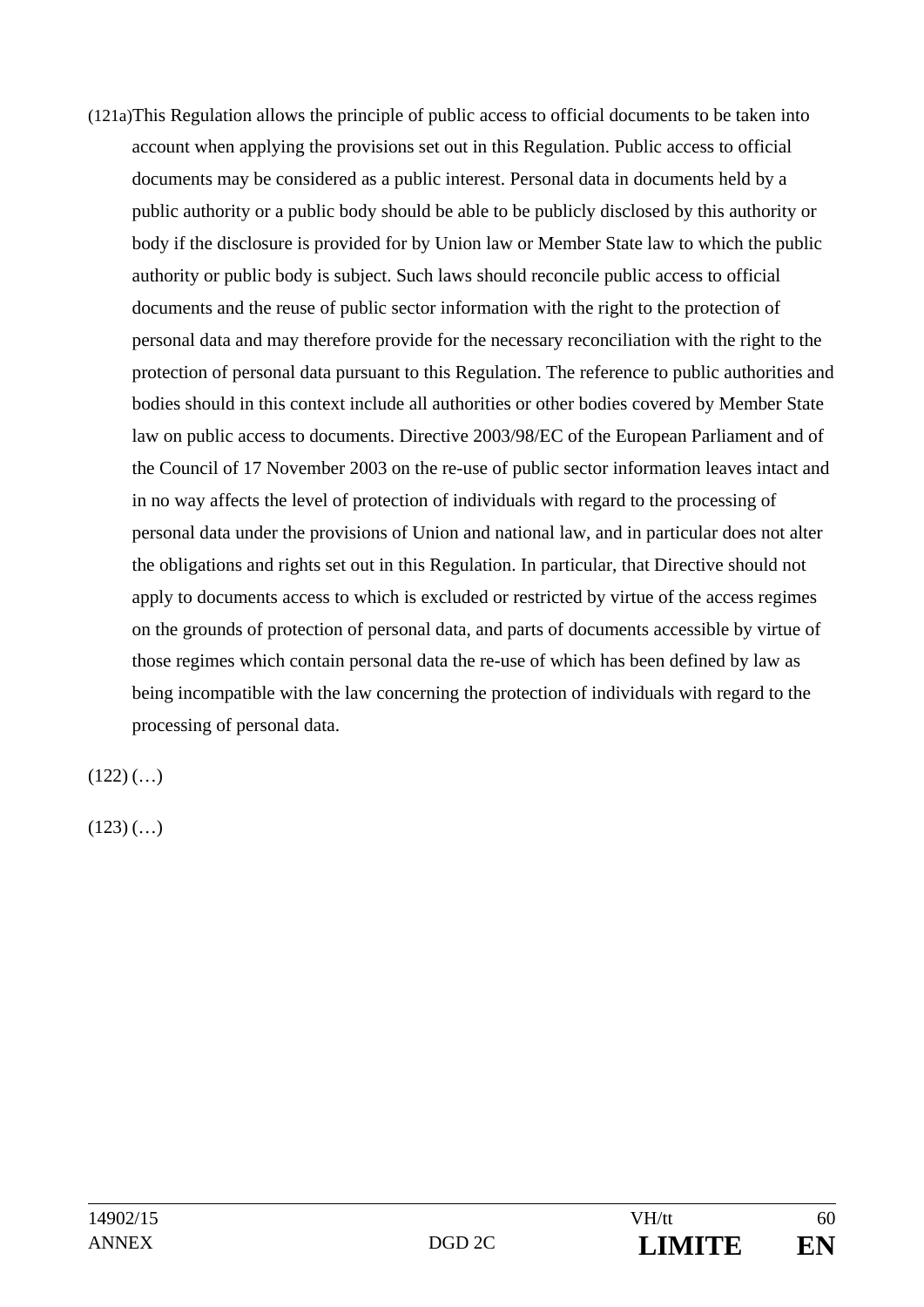- (124) National law or collective agreements (including 'works agreements') may provide for specific rules on the processing of employees' personal data in the employment context, in particular for the purposes of the recruitment, the performance of the contract of employment, including discharge of obligations laid down by law or by collective agreements, management, planning and organisation of work, equality and diversity in the workplace, health and safety at work, and for the purposes of the exercise and enjoyment, on an individual or collective basis, of rights and benefits related to employment, and for the purpose of the termination of the employment relationship.
- (125) [The processing of personal data for the purposes of historical, statistical or scientific purposes and for archiving purposes in the public interest should, in addition to the general principles and specific rules of this Regulation, in particular as regards the conditions for lawful processing, also comply with respect to other relevant legislation such as on clinical trials. The further processing of personal data for historical, statistical and scientific purposes and for archiving purposes in the public interest should not be considered incompatible with the purposes for which the data are initially collected and may be processed for those purposes for a longer period than necessary for that initial purpose. Member States should provide for appropriate safeguard to the processing of personal data for historical, statistical and scientific purposes and for archiving purposes in the public interest. Member States should be authorised to provide, under specific conditions and in the presence of appropriate safeguards for data subjects, specifications and derogations to the information requirements, rectification, erasure, to be forgotten, restriction of processing and on the right to data portability and the right to object when processing personal data for historical, statistical or scientific purposes and for archiving purposes. The conditions and safeguards in question may entail specific procedures for data subjects to exercise those rights if this is appropriate in the light of the purposes sought by the specific processing along with technical and organisational measures aimed at minimising the processing of personal data in pursuance of the proportionality and necessity principles.]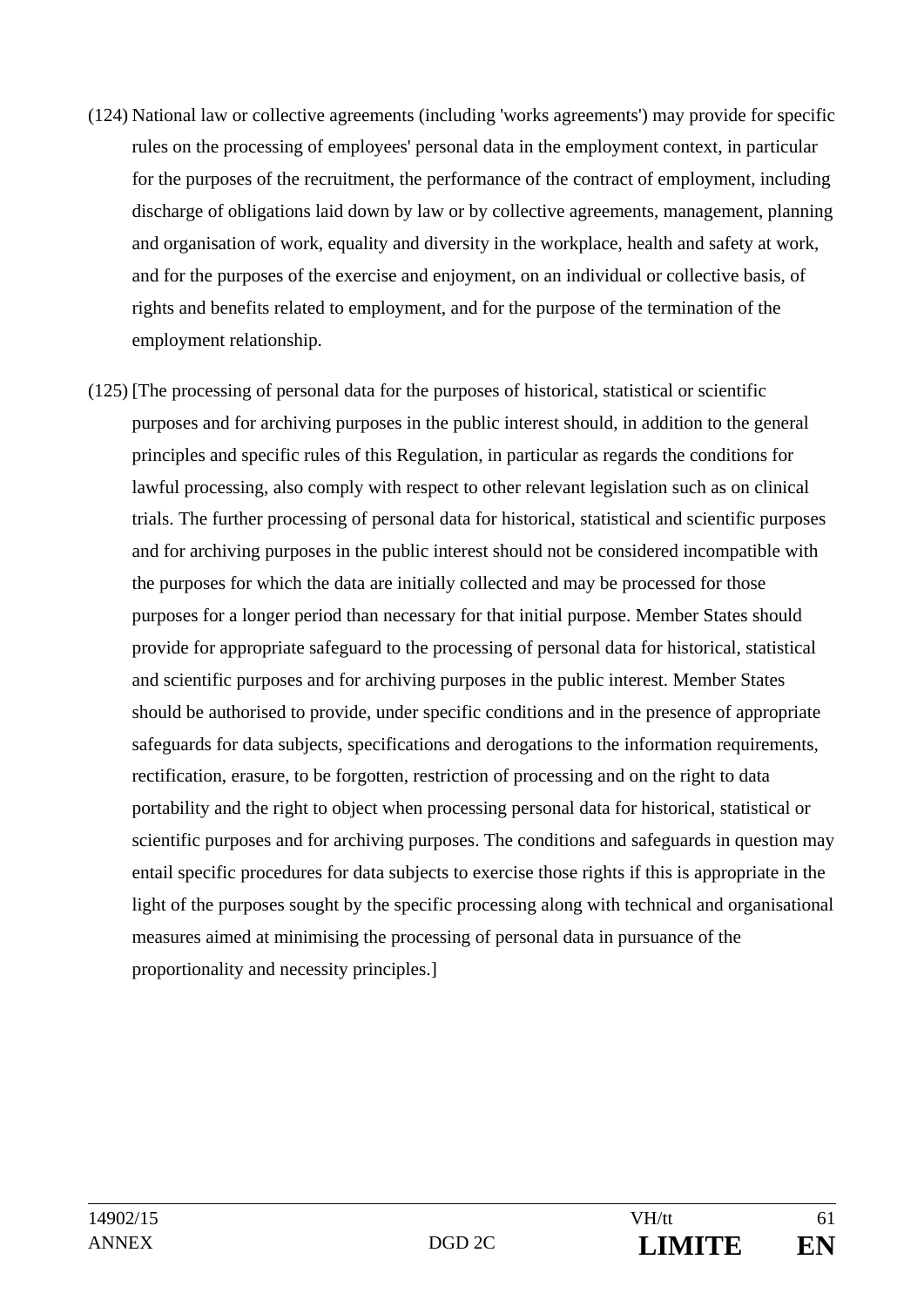#### $(125a)(...)$

- (125aa) By coupling information from registries, researchers can obtain new knowledge of great value when it comes to e.g. widespread diseases as cardiovascular disease, cancer, depression etc. On the basis of registries, research results can be enhanced, as they draw on a larger population. Within social science, research on the basis of registries enables researchers to obtain essential knowledge about long-term impact of a number of social conditions e.g. unemployment, education, and the coupling of this information to other life conditions. Research results obtained on the basis of registries provide solid, high quality knowledge, which can provide the basis for the formulation and implementation of knowledge-based policy, improve the quality of life for a number of people, and improve the efficiency of social services etc. In order to facilitate scientific research, personal data can be processed for scientific purposes subject to appropriate conditions and safeguards set out in Member State or Union law. Hence consent from the data subject should not be necessary for each further processing for scientific purposes.
- (125b)Where personal data are processed for archiving purposes, this Regulation should also apply to that processing, bearing in mind that this Regulation should not apply to deceased persons. Public authorities or public or private bodies that hold records of public interest should be services which, pursuant to Union or Member State law, have a legal obligation to acquire, preserve, appraise, arrange, describe, communicate, promote, disseminate and provide access to records of enduring value for general public interest. Member States should also be authorised to provide that personal data may be further processed for archiving purposes, for example with a view to providing specific information related to the political behaviour under former totalitarian state regimes, genocide, crimes against humanity, in particular the Holocaust, or war crimes.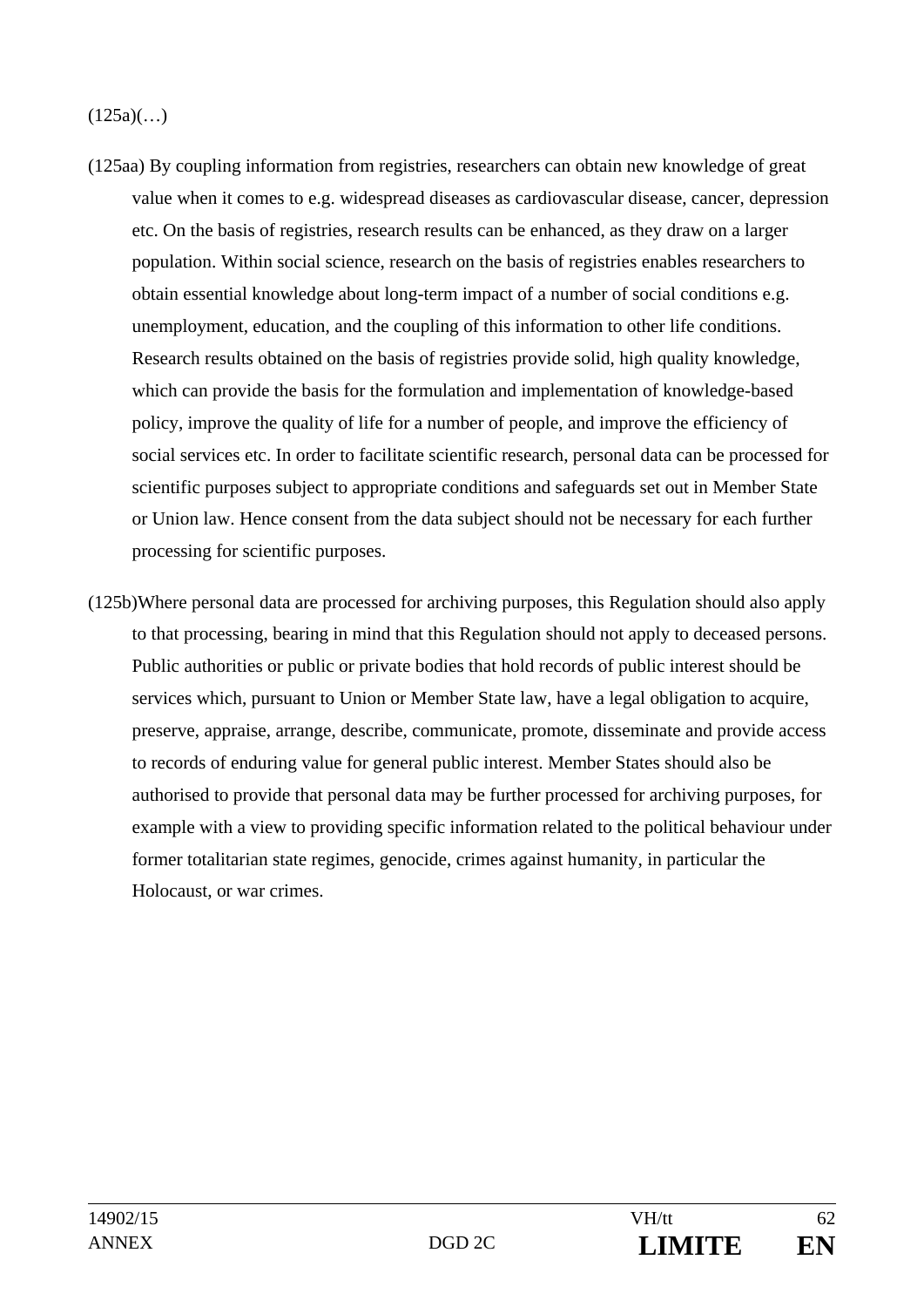- (126) Where personal data are processed for scientific purposes**,** this Regulation should also apply to that processing. For the purposes of this Regulation, processing of personal data for scientific purposes should include fundamental research, applied research, privately funded research and in addition should take into account the Union's objective under Article 179(1) of the Treaty on the Functioning of the European Union of achieving a European Research Area. Scientific purposes should also include studies conducted in the public interest in the area of public health. To meet the specificities of processing personal data for scientific purposes specific conditions should apply in particular as regards the publication or otherwise disclosure of personal data in the context of scientific purposes. If the result of scientific research in particular in the health context gives reason for further measures in the interest of the data subject, the general rules of this Regulation should apply in view of those measures.
- (126a)Where personal data are processed for historical purposes, this Regulation should also apply to that processing. This should also include historical research and research for genealogical purposes, bearing in mind that this Regulation should not apply to deceased persons.
- (126b)For the purpose of consenting to the participation in scientific research activities in clinical trials the relevant provisions of Regulation (EU) No. 536/2014 of the European Parliament and of the Council should apply.
- (126c)Where personal data are processed for statistical purposes, this Regulation should apply to that processing. Union law or Member State law should, within the limits of this Regulation, determine statistical content, control of access, specifications for the processing of personal data for statistical purposes and appropriate measures to safeguard the rights and freedoms of the data subject and for guaranteeing statistical confidentiality.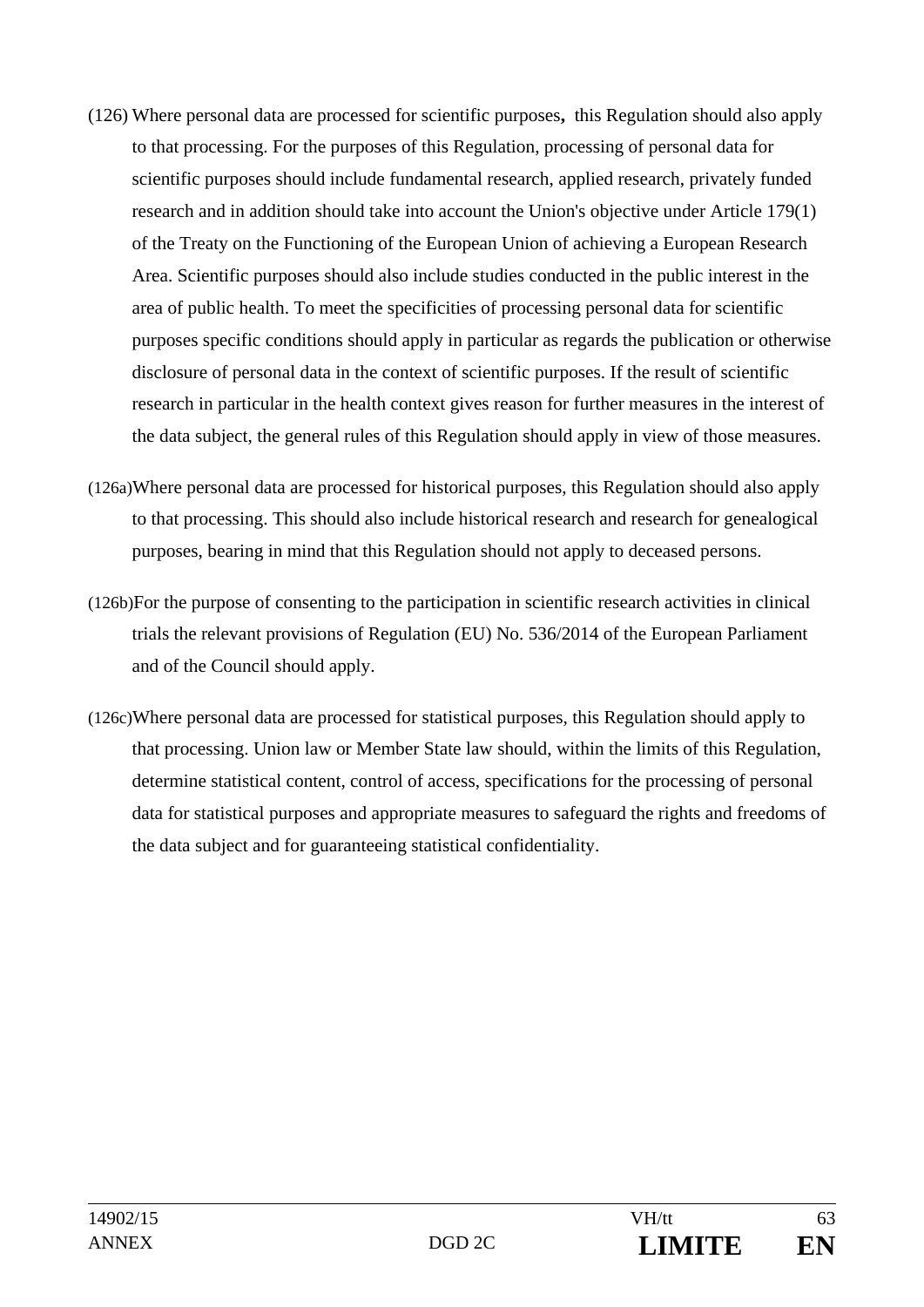- (126d)The confidential information which the Union and national statistical authorities collect for the production of official European and official national statistics should be protected. European statistics should be developed, produced and disseminated in conformity with the statistical principles as set out in Article 338(2) of the Treaty of the Functioning of the European Union, while national statistics should also comply with national law. Regulation (EC) No 223/2009 of the European Parliament and of the Council of 11 March 2009 on European statistics and repealing Regulation (EC, Euratom) No 1101/2008 of the European Parliament and of the Council on the transmission of data subject to statistical confidentiality to the Statistical Office of the European Communities, Council Regulation (EC) No 322/97 on Community Statistics, and Council Decision 89/382/EEC, Euratom establishing a Committee on the Statistical Programmes of the European Communities provides further specifications on statistical confidentiality for European statistics.
- (127) As regards the powers of the supervisory authorities to obtain from the controller or processor access to personal data and access to their premises, Member States may adopt by law, within the limits of this Regulation, specific rules in order to safeguard the professional or other equivalent secrecy obligations, in so far as necessary to reconcile the right to the protection of personal data with an obligation of professional secrecy. This is without prejudice to existing Member State obligations to adopt professional secrecy where required by Union law.
- (128) This Regulation respects and does not prejudice the status under existing constitutional law of churches and religious associations or communities in the Member States, as recognised in Article 17 of the Treaty on the Functioning of the European Union.
- (129) In order to fulfil the objectives of this Regulation, namely to protect the fundamental rights and freedoms of natural persons and in particular their right to the protection of personal data and to ensure the free movement of personal data within the Union, the power to adopt acts in accordance with Article 290 of the Treaty on the Functioning of the European Union should be delegated to the Commission. In particular, delegated acts should be adopted in respect of criteria and requirements for certification mechanisms. It is of particular importance that the Commission carry out appropriate consultations during its preparatory work, including at expert level. The Commission, when preparing and drawing-up delegated acts, should ensure a simultaneous, timely and appropriate transmission of relevant documents to the European Parliament and Council.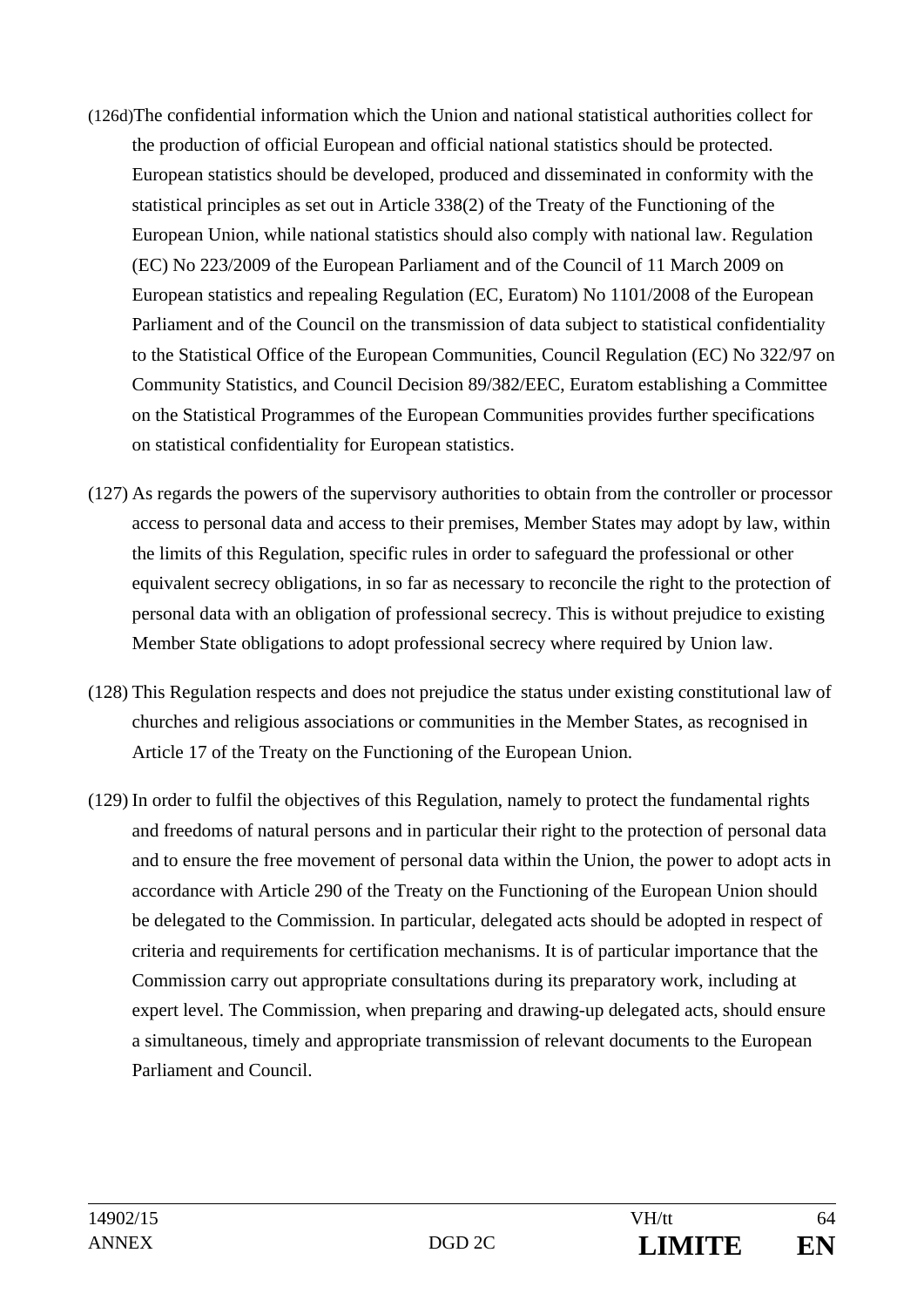- (130) In order to ensure uniform conditions for the implementation of this Regulation, implementing powers should be conferred on the Commission when provided for by this Regulation. Those powers should be exercised in accordance with Regulation (EU) No 182/2011 of the European Parliament and of the Council of 16 February 2011 laying down the rules and general principles concerning mechanisms for control by the Member States of the Commission's exercise of implementing powers2. In this context, the Commission should consider specific measures for micro, small and medium-sized enterprises.
- (131) The examination procedure should be used for the adoption of implementing acts on standard contractual clauses between controllers and processors and between processors; codes of conduct; technical standards and mechanisms for certification; the adequate level of protection afforded by a third country or a territory or a processing sector within that third country or an international organisation; adopt standard protection clauses; formats and procedures for the exchange of information by electronic means between controllers, processors and supervisory authorities for binding corporate rules; mutual assistance; the arrangements for the exchange of information by electronic means between supervisory authorities, and between supervisory authorities and the European Data Protection Board given that those acts are of general scope.
- (132) The Commission should adopt immediately applicable implementing acts where, in duly justified cases relating to a third country or a territory or a processing sector within that third country or an international organisation which does not ensure an adequate level of protection and relating to matters communicated by supervisory authorities under the consistency mechanism, imperative grounds of urgency so require.

 *2 Regulation (EU) No 182/2011 of the European Parliament and of the Council of 16 February 2011 laying down the rules and general principles concerning mechanisms for control by Member States of the Commission's exercise of implementing powers, OJ L 55, 28.2.2011, p. 13.*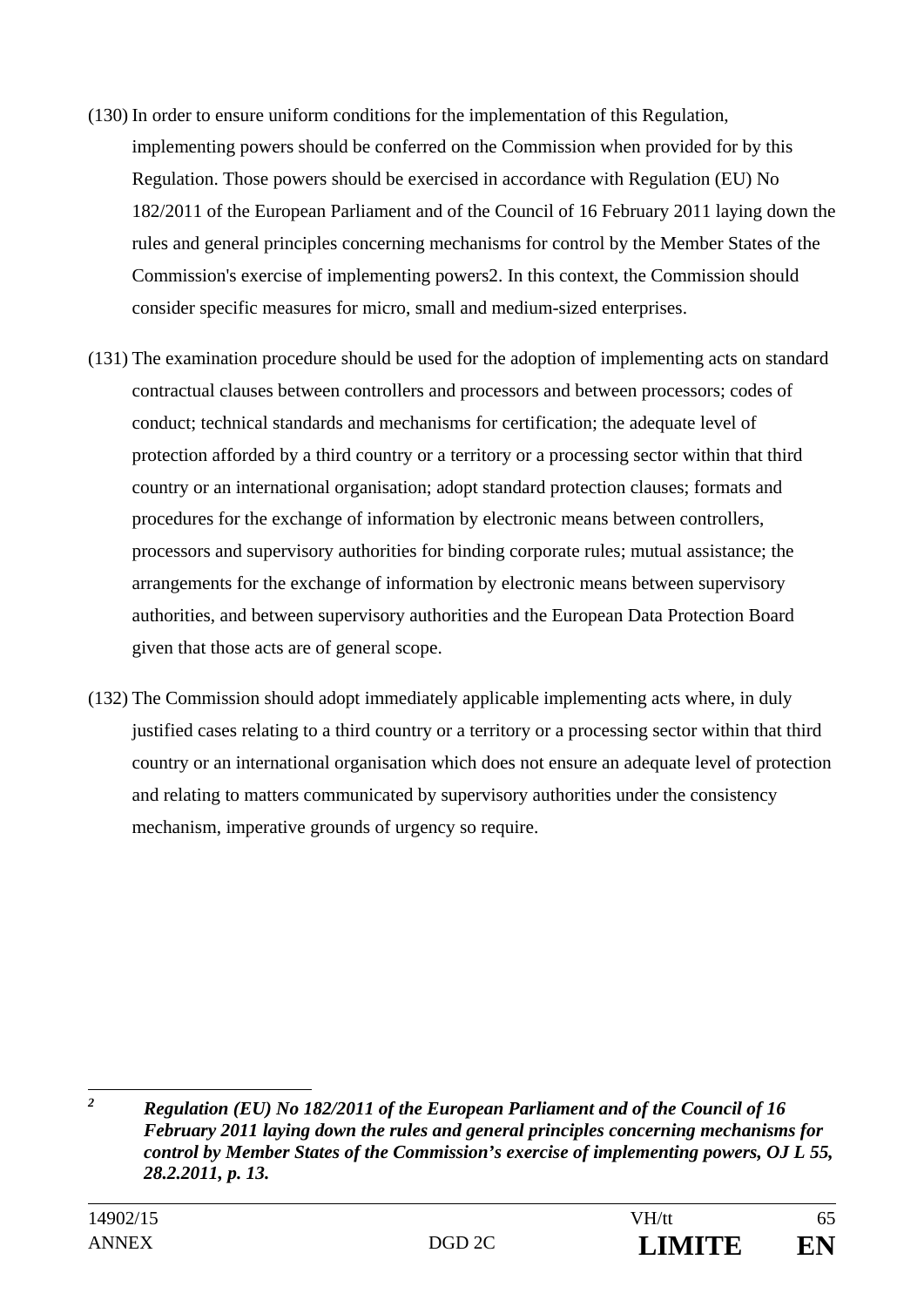- (133) Since the objectives of this Regulation, namely to ensure an equivalent level of protection of individuals and the free flow of data throughout the Union, cannot be sufficiently achieved by the Member States and can therefore, by reason of the scale or effects of the action, be better achieved at Union level, the Union may adopt measures, in accordance with the principle of subsidiarity as set out in Article 5 of the Treaty on European Union. In accordance with the principle of proportionality as set out in that Article, this Regulation does not go beyond what is necessary in order to achieve that objective.
- (134) Directive 95/46/EC should be repealed by this Regulation. Processing already under way on the date of application of this Regulation should be brought into conformity with this Regulation within the period of two years after which this Regulation enters into force. However, where such processing is in compliance with Directive 95/46/EC, the requirements of this Regulation concerning the carrying out of data protection impact assessments and the prior consultation of the supervisory authority should not apply to the processing operations already under way prior to the entry into force of this Regulation, given that these requirements, by their very nature, are to be met prior to the processing. Where such processing is in compliance with Directive 95/46/EC, it is also not necessary for the data subject to give his or her consent again so as to allow the controller to continue such processing after the data of application of this Regulation. Commission decisions adopted and authorisations by supervisory authorities based on Directive 95/46/EC remain in force until amended, replaced or repealed.
- (135) This Regulation should apply to all matters concerning the protection of fundamental rights and freedom vis-à-vis the processing of personal data, which are not subject to specific obligations with the same objective set out in Directive 2002/58/EC, including the obligations on the controller and the rights of individuals. In order to clarify the relationship between this Regulation and Directive 2002/58/EC, the latter Directive should be amended accordingly. Once this Regulation is adopted, Directive 2002/58/EC should be reviewed in particular in order to ensure consistency with this Regulation.

 $(136)$  (...)

 $(137)$  (...)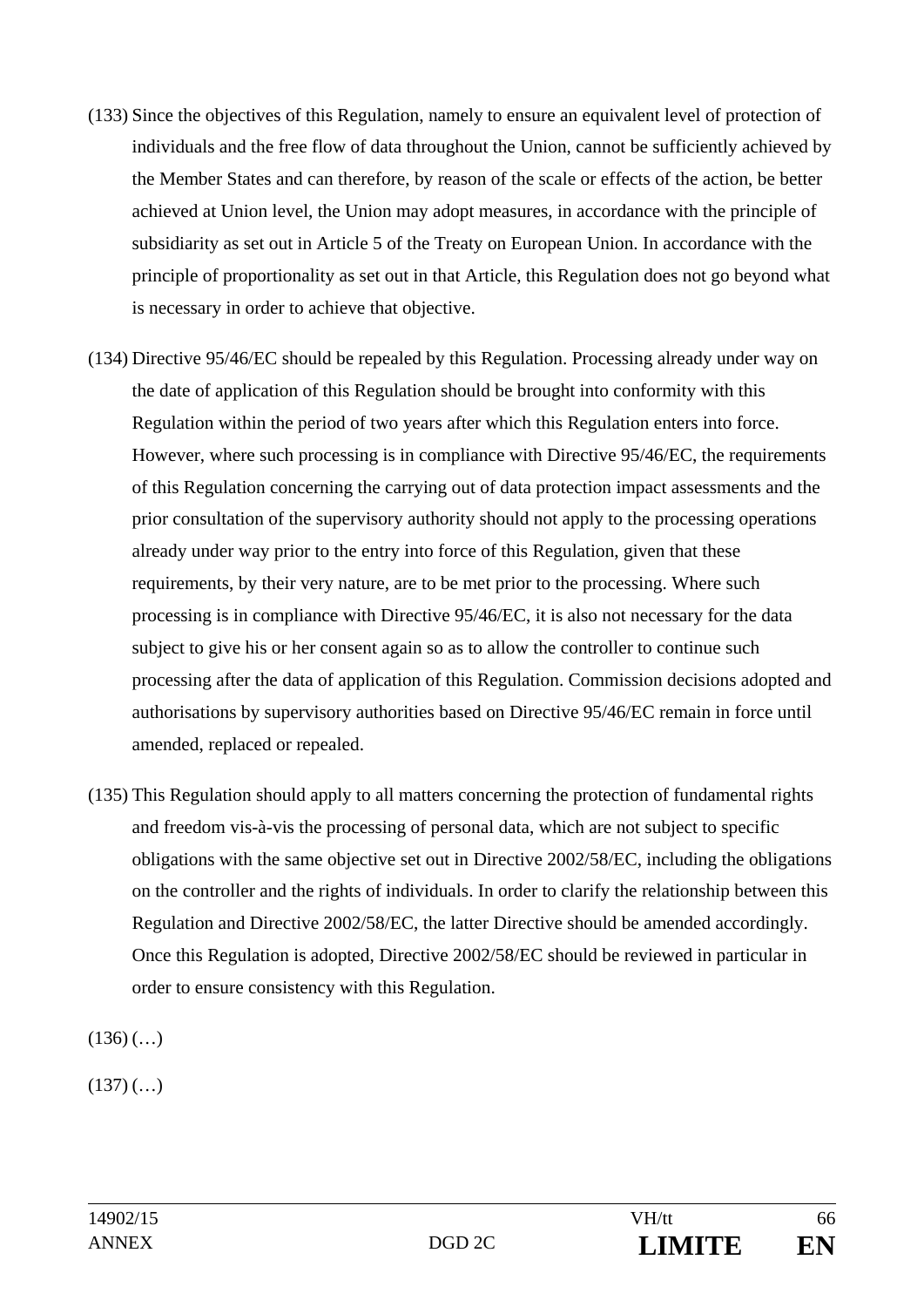$(138)$  (...)

 $(139)$  (...)

## **CHAPTER I**

## **GENERAL PROVISIONS**

#### *Article 1*

### *Subject matter and objectives*

- 1. This Regulation lays down rules relating to the protection of individuals with regard to the processing of personal data and rules relating to the free movement of personal data.
- 2. This Regulation protects fundamental rights and freedoms of natural persons, and in particular their right to the protection of personal data.
- $2a.$   $($ ... $)$
- 3. The free movement of personal data within the Union shall neither be restricted nor prohibited for reasons connected with the protection of individuals with regard to the processing of personal data.

#### *Article 2*

## *Material scope*

1. This Regulation applies to the processing of personal data wholly or partly by automated means, and to the processing other than by automated means of personal data which form part of a filing system or are intended to form part of a filing system.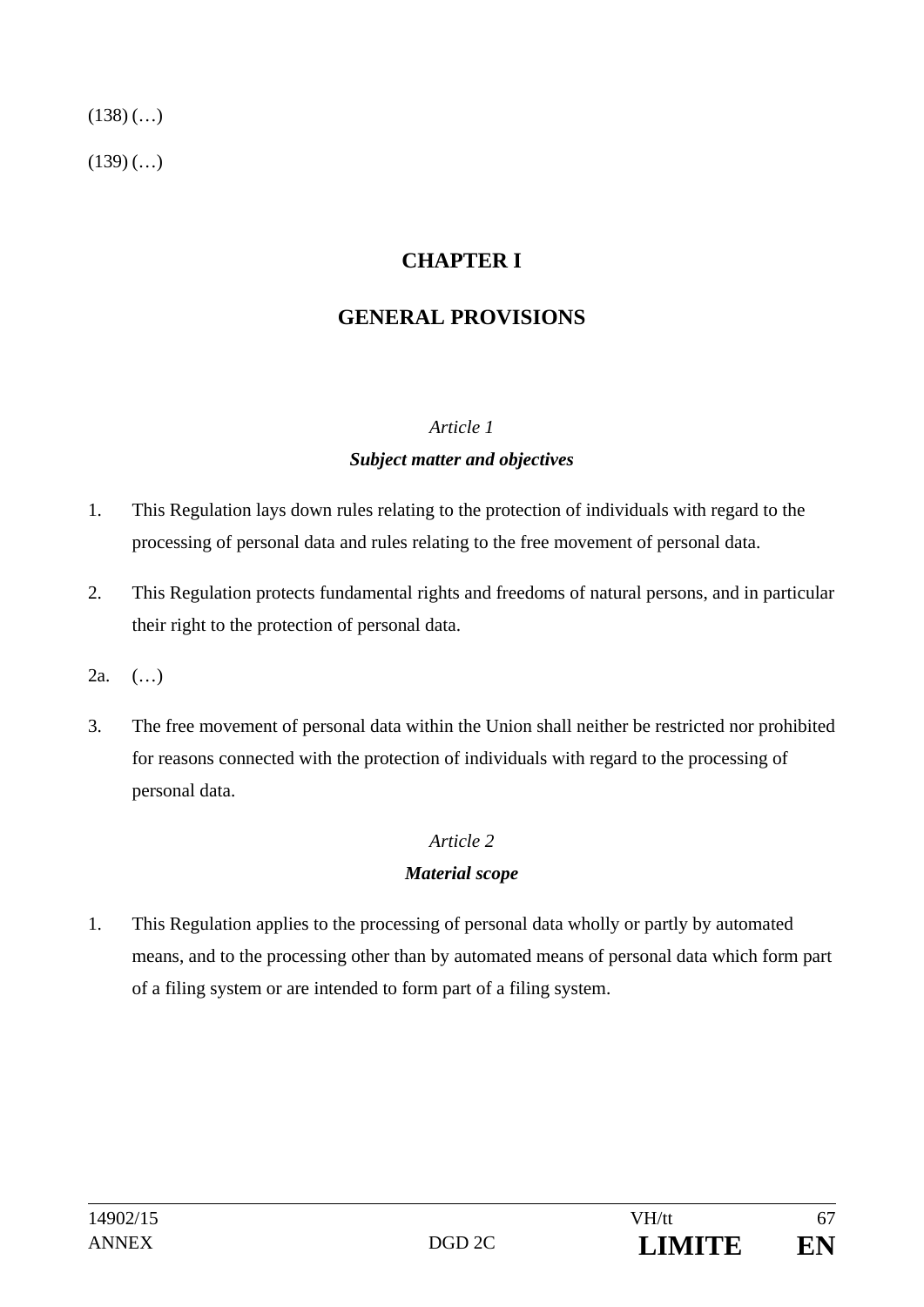- 2. This Regulation does not apply to the processing of personal data:
	- (a) in the course of an activity which falls outside the scope of Union law;
	- (b)  $($ ...)
	- (c) by the Member States when carrying out activities which fall within the scope of Chapter 2 of Title V of the Treaty on European Union;
	- (d) by a natural person in the course of a purely personal or household activity;
	- [(e) by competent authorities for the purposes of prevention, investigation, detection or prosecution of criminal offences, the execution of criminal penalties or the safeguarding against and the prevention of threats to public security.]
- 2a. For the processing of personal data by the Union institutions, bodies, offices and agencies, Regulation (EC) No 45/2001 applies. Regulation (EC) No 45/2001 and other Union legal instruments applicable to such processing of personal data shall be adapted to the principles and rules of this Regulation in accordance with Article 90a.
- 3. This Regulation shall be without prejudice to the application of Directive 2000/31/EC, in particular of the liability rules of intermediary service providers in Articles 12 to 15 of that **Directive**

## *Article 3*

## *Territorial scope*

1. This Regulation applies to the processing of personal data in the context of the activities of an establishment of a controller or a processor in the Union, regardless of whether the processing takes place in the Union or not.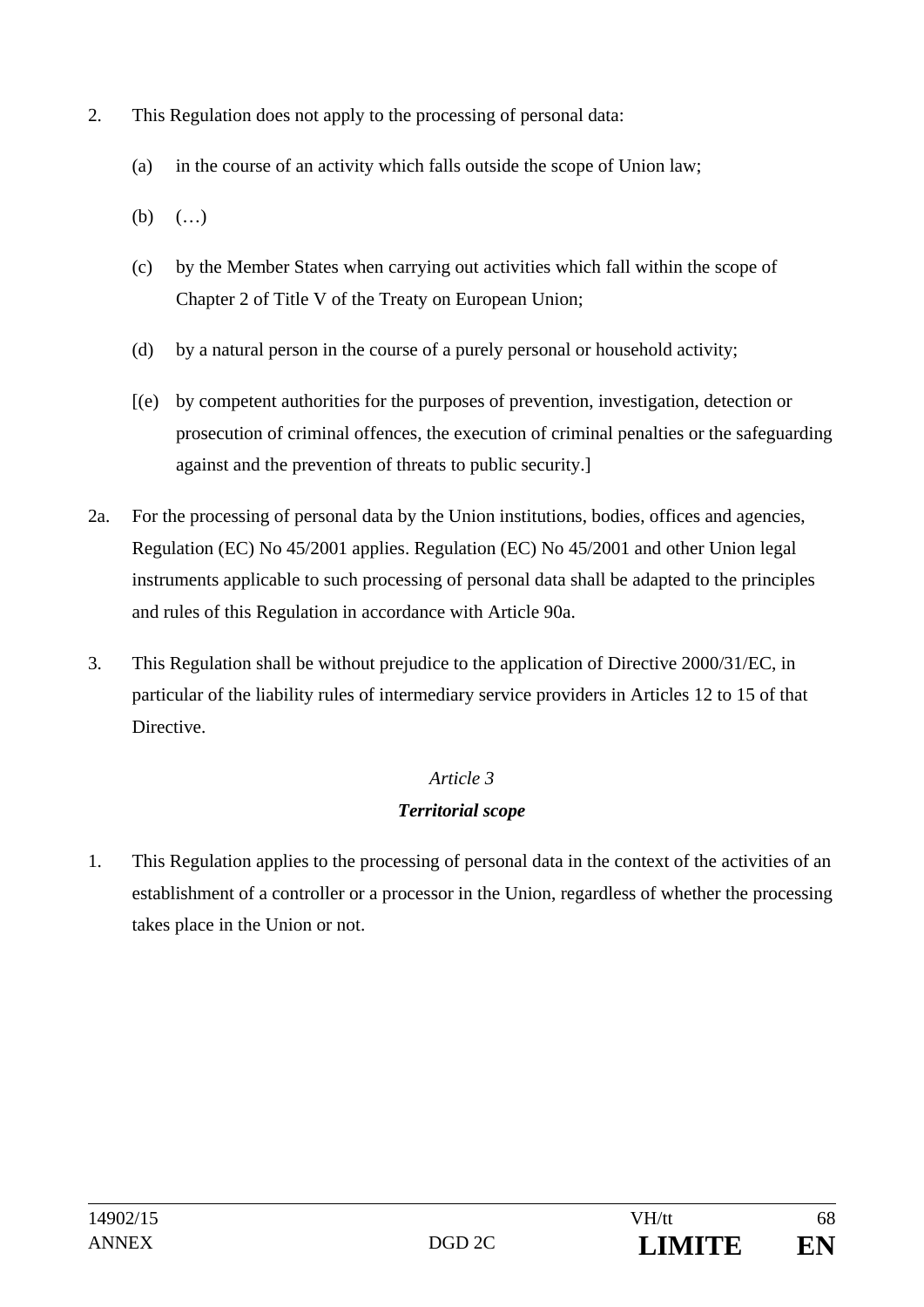- 2. This Regulation applies to the processing of personal data of data subjects who are in the Union by a controller or processor not established in the Union, where the processing activities are related to:
	- (a) the offering of goods or services, irrespective of whether a payment of the data subject is required, to such data subjects in the Union; or
	- (b) the monitoring of their behaviour as far as their behaviour takes place within the European Union.
- 3. This Regulation applies to the processing of personal data by a controller not established in the Union, but in a place where the national law of a Member State applies by virtue of public international law.

# *Article 4 Definitions*

For the purposes of this Regulation:

- (1) 'personal data' means any information relating to an identified or identifiable natural person 'data subject'; an identifiable person is one who can be identified, directly or indirectly, in particular by reference to an identifier such as a name, an identification number, location data, online identifier or to one or more factors specific to the physical, physiological, genetic, mental, economic, cultural or social identity of that person;
- $(2)$   $($ ...)
- (3) 'processing' means any operation or set of operations which is performed upon personal data or sets of personal data, whether or not by automated means, such as collection, recording, organization, structuring, storage, adaptation or alteration, retrieval, consultation, use, disclosure by transmission, dissemination or otherwise making available, alignment or combination, restriction, erasure or destruction;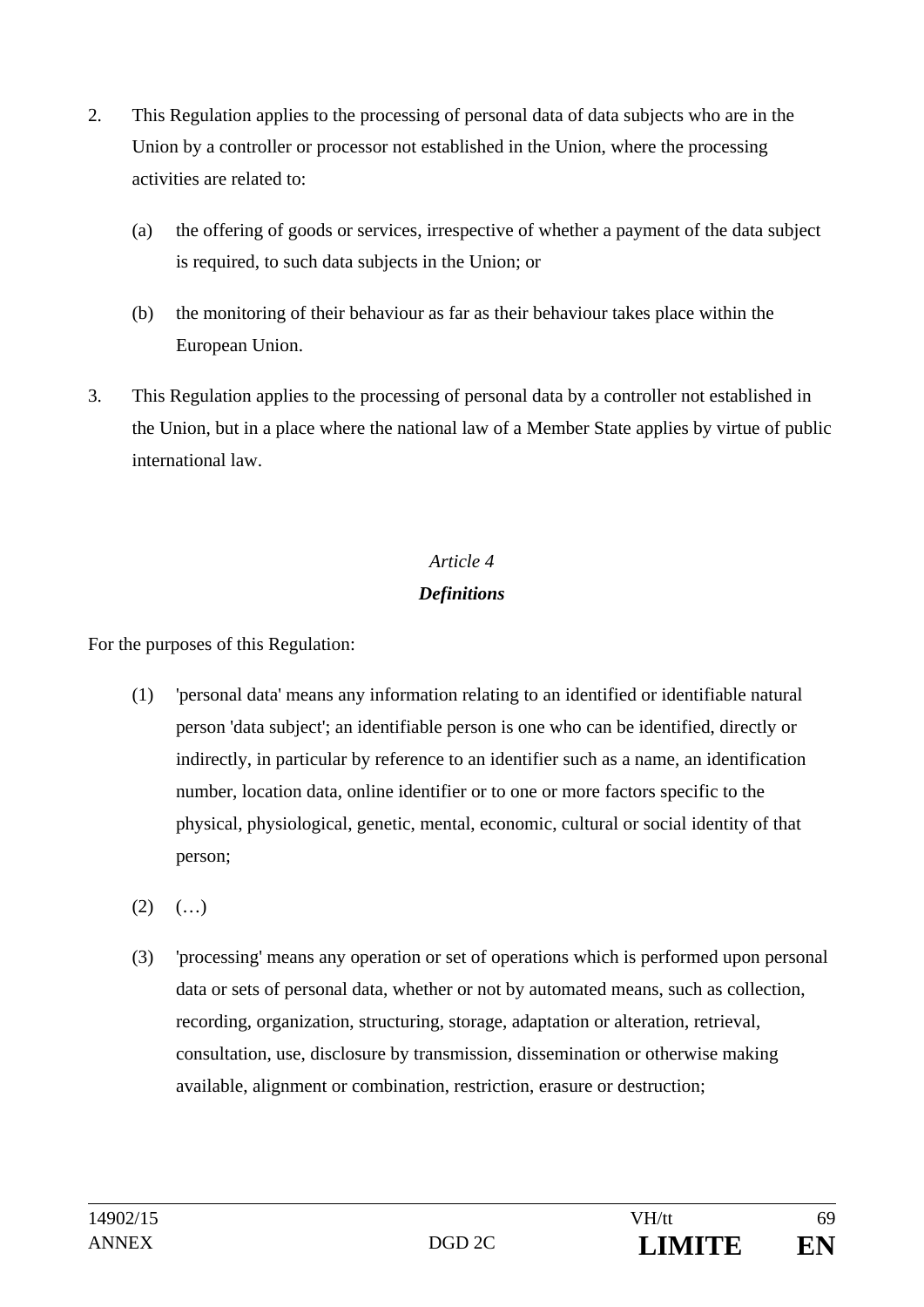- (3a) 'restriction of processing' means the marking of stored personal data with the aim of limiting their processing in the future;
- (3aa) 'profiling' means any form of automated processing of personal data consisting of using those data to evaluate certain personal aspects relating to a natural person, in particular to analyse or predict aspects concerning that natural person's performance at work, economic situation, health, personal preferences, interests, reliability, behaviour, location or movements;
- (3b) 'pseudonymisation' means the processing of personal data in such a way that the data can no longer be attributed to a specific data subject without the use of additional information, as long as such additional information is kept separately and subject to technical and organisational measures to ensure non-attribution to an identified or identifiable person;
- (4) 'filing system' means any structured set of personal data which are accessible according to specific criteria, whether centralized, decentralized or dispersed on a functional or geographical basis;
- (5) 'controller' means the natural or legal person, public authority, agency or any other body which alone or jointly with others determines the purposes and means of the processing of personal data; where the purposes and means of processing are determined by Union law or Member State law, the controller or the specific criteria for his nomination may be designated by Union law or by Member State law;
- (6) 'processor' means a natural or legal person, public authority, agency or any other body which processes personal data on behalf of the controller;
- (7) 'recipient' means a natural or legal person, public authority, agency or any other body, to which the personal data are disclosed, whether a third party or not. However, public authorities which may receive data in the framework of a particular inquiry in accordance with national law shall not be regarded as recipients; the processing of these data by those public authorities shall be in compliance with the applicable data protection rules according to the purposes of the processing.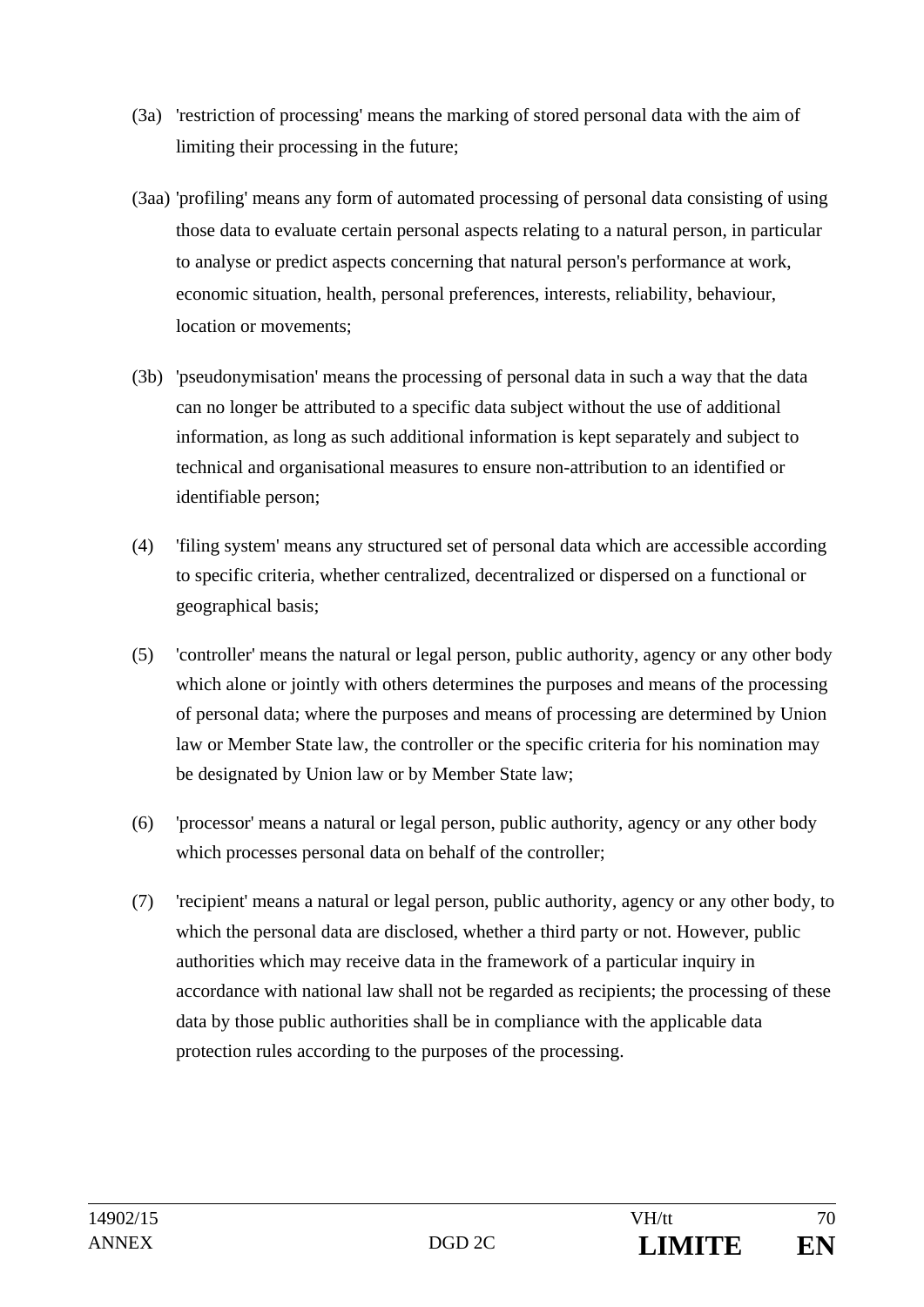- (7a) 'third party' means any natural or legal person, public authority, agency or any other body other than the data subject, the controller, the processor and the persons who, under the direct authority of the controller or the processor, are authorized to process the data;
- (8) 'the data subject's consent' means any freely given, specific and informed indication of his or her wishes by which the data subject, either by a statement or by a clear affirmative action, signifies agreement to personal data relating to them being processed;
- (9) 'personal data breach' means a breach of security leading to the accidental or unlawful destruction, loss, alteration, unauthorised disclosure of, or access to, personal data transmitted, stored or otherwise processed;
- (10) 'genetic data' means all personal data relating to the genetic characteristics of an individual that have been inherited or acquired, which give unique information about the physiology or the health of that individual, resulting in particular from an analysis of a biological sample from the individual in question;
- (11) 'biometric data' means any personal data resulting from specific technical processing relating to the physical, physiological or behavioural characteristics of an individual which allows or confirms the unique identification of that individual, such as facial images, or dactyloscopic data;
- (12) 'data concerning health' means personal data related to the physical or mental health of an individual, including the provision of health care services, which reveal information about his or her health status."

 $(12a)$   $(...)$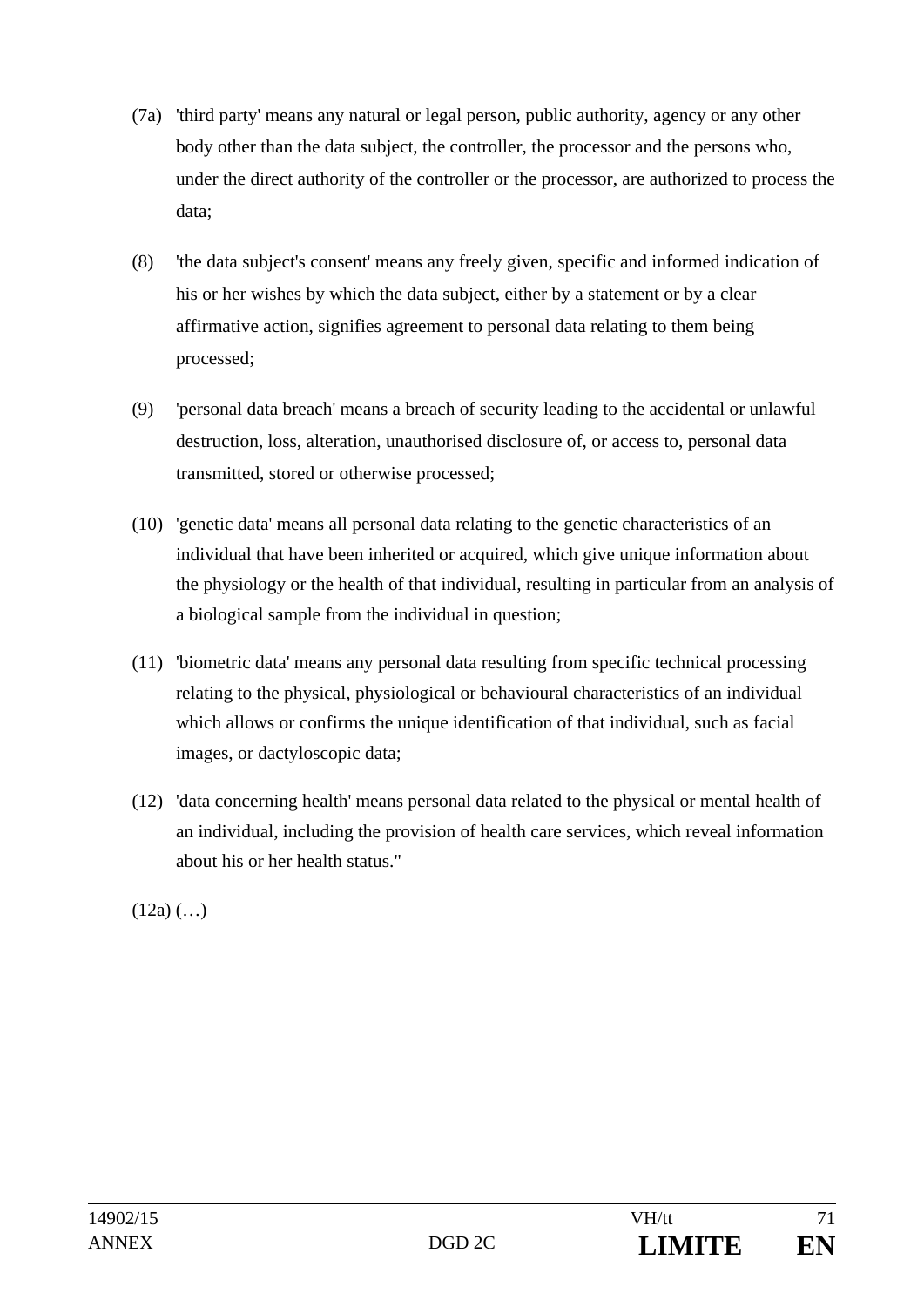- (13) 'main establishment' means:
	- (a) as regards a controller with establishments in more than one Member State, the place of its central administration in the Union, unless the decisions on the purposes and means of the processing of personal data are taken in another establishment of the controller in the Union and the latter establishment has the power to have such decisions implemented, in this case the establishment having taken such decisions shall be considered as the main establishment;.
	- (b) as regards a processor with establishments in more than one Member State, the place of its central administration in the Union, and, if the processor has no central administration in the Union, the establishment of the processor in the Union where the main processing activities in the context of the activities of an establishment of the processor take place to the extent that the processor is subject to specific obligations under this Regulation;
- (14) 'representative' means any natural or legal person established in the Union who, designated by the controller or processor in writing pursuant to Article 25, represents the controller or processor, with regard to their respective obligations under this Regulation;
- (15) 'enterprise' means any natural or legal person engaged in an economic activity, irrespective of its legal form, including partnerships or associations regularly engaged in an economic activity;
- (16) 'group of undertakings' means a controlling undertaking and its controlled undertakings;
- (17) 'binding corporate rules' means personal data protection policies which are adhered to by a controller or processor established on the territory of a Member State of the Union for transfers or a set of transfers of personal data to a controller or processor in one or more third countries within a group of undertakings or group of enterprises engaged in a joint economic activity;

 $(18)$   $(...)$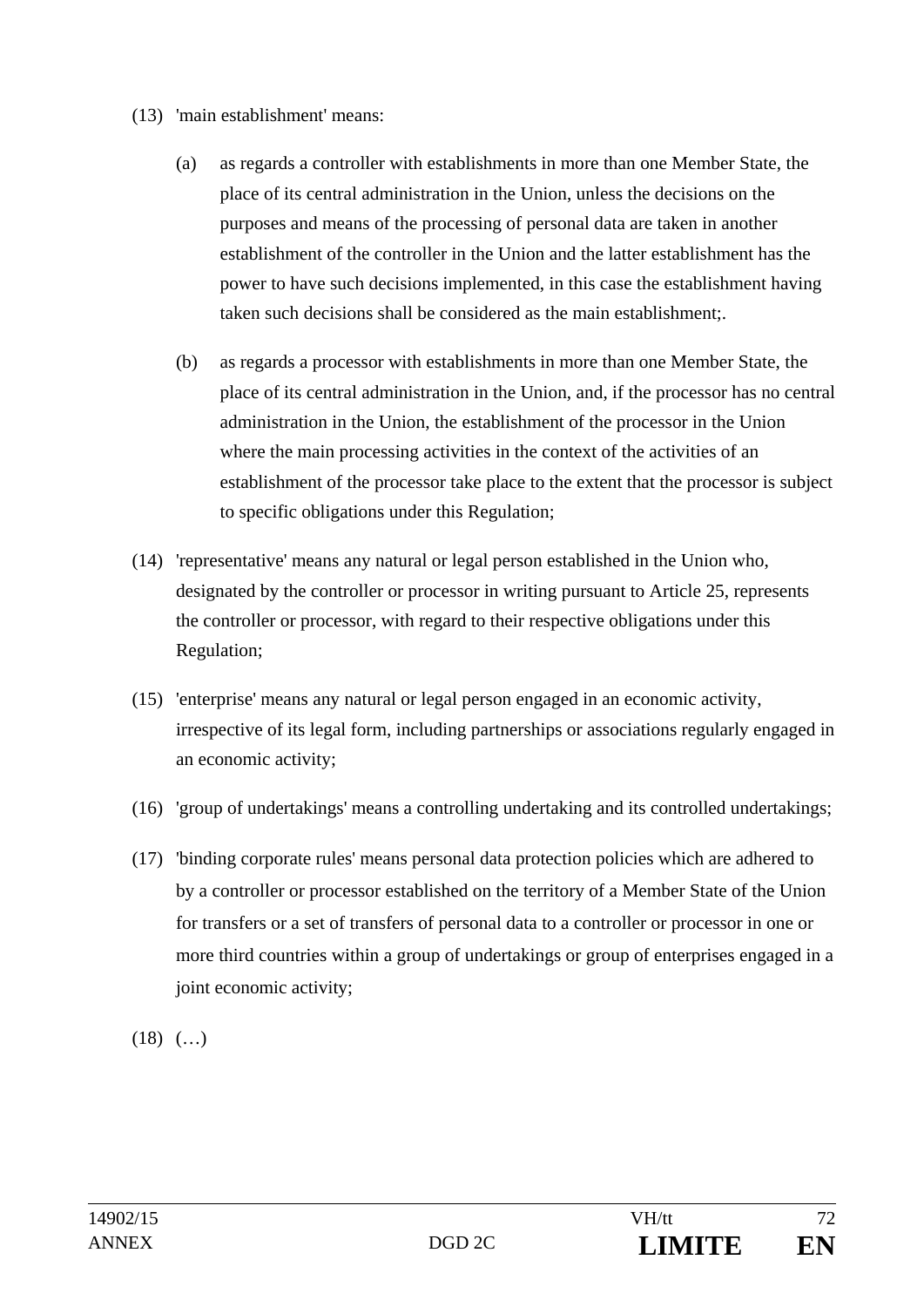- (19) 'supervisory authority' means an independent public authority which is established by a Member State pursuant to Article 46;
- (19a) 'supervisory authority concerned' means a supervisory authority which is concerned by the processing, because:
	- (a) the controller or processor is established on the territory of the Member State of that supervisory authority;
	- (b) data subjects residing in this Member State are substantially affected or likely to be substantially affected by the processing; or
	- (c) a complaint has been lodged to that supervisory authority.

(19b) 'cross-border processing of personal data' means either:

- (a) processing which takes place in the context of the activities of establishments in more than one Member State of a controller or a processor in the Union and the controller or processor is established in more than one Member State; or
- (b) processing which takes place in the context of the activities of a single establishment of a controller or processor in the Union but which substantially affects or is likely to substantially affect data subjects in more than one Member State.
- (19c) 'relevant and reasoned objection' means:

 an objection as to whether there is an infringement of this Regulation or not, or, as the case may be, whether the envisaged action in relation to the controller or processor is in conformity with the Regulation. The objection shall clearly demonstrate the significance of the risks posed by the draft decision as regards the fundamental rights and freedoms of data subjects and where applicable, the free flow of personal data within the Union;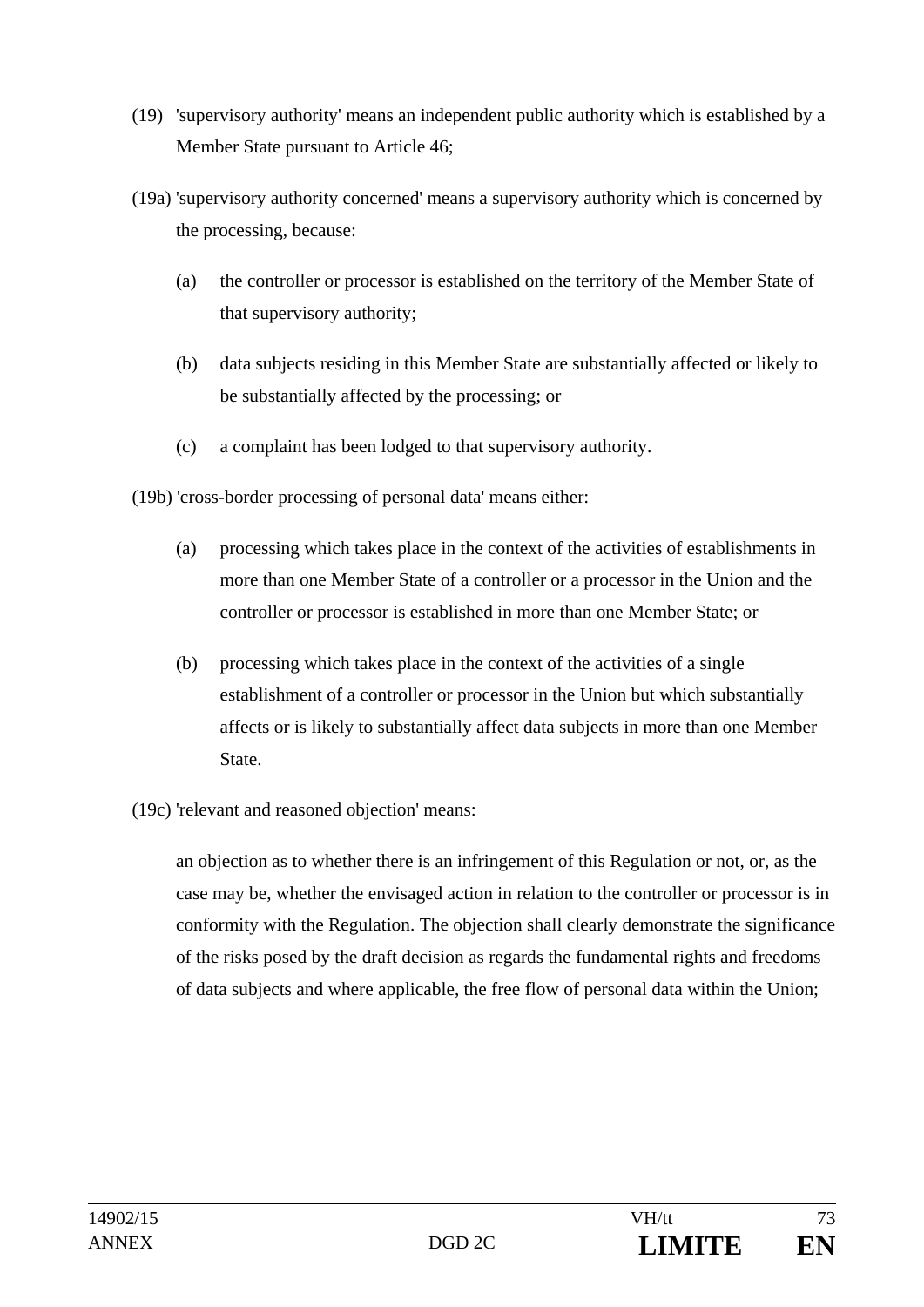- (20) 'Information Society service' means any service as defined by Article 1 (2) of Directive 98/34/EC of the European Parliament and of the Council of 22 June 1998 laying down a procedure for the provision of information in the field of technical standards and regulations and of rules on Information Society services;
- (21) 'international organisation' means an organisation and its subordinate bodies governed by public international law or any other body which is set up by, or on the basis of, an agreement between two or more countries.

## **CHAPTER II**

## **PRINCIPLES**

## *Article 5*

## *Principles relating to personal data processing*

- 1. Personal data must be:
	- (a) processed lawfully, fairly and in a transparent manner in relation to the data subject ("lawfulness, fairness and transparency");
	- (b) collected for specified, explicit and legitimate purposes and not further processed in a way incompatible with those purposes; [further processing of personal data for archiving purposes in the public interest or scientific, statistical or historical purposes shall in accordance with Article 6(2) not be considered incompatible with the initial purposes;] ("purpose limitation");
	- (c) adequate, relevant and limited to what is necessary in relation to the purposes for which they are processed ("data minimisation");
	- (d) accurate and, where necessary, kept up to date; every reasonable step must be taken to ensure that personal data that are inaccurate, having regard to the purposes for which they are processed, are erased or rectified without delay ("accuracy");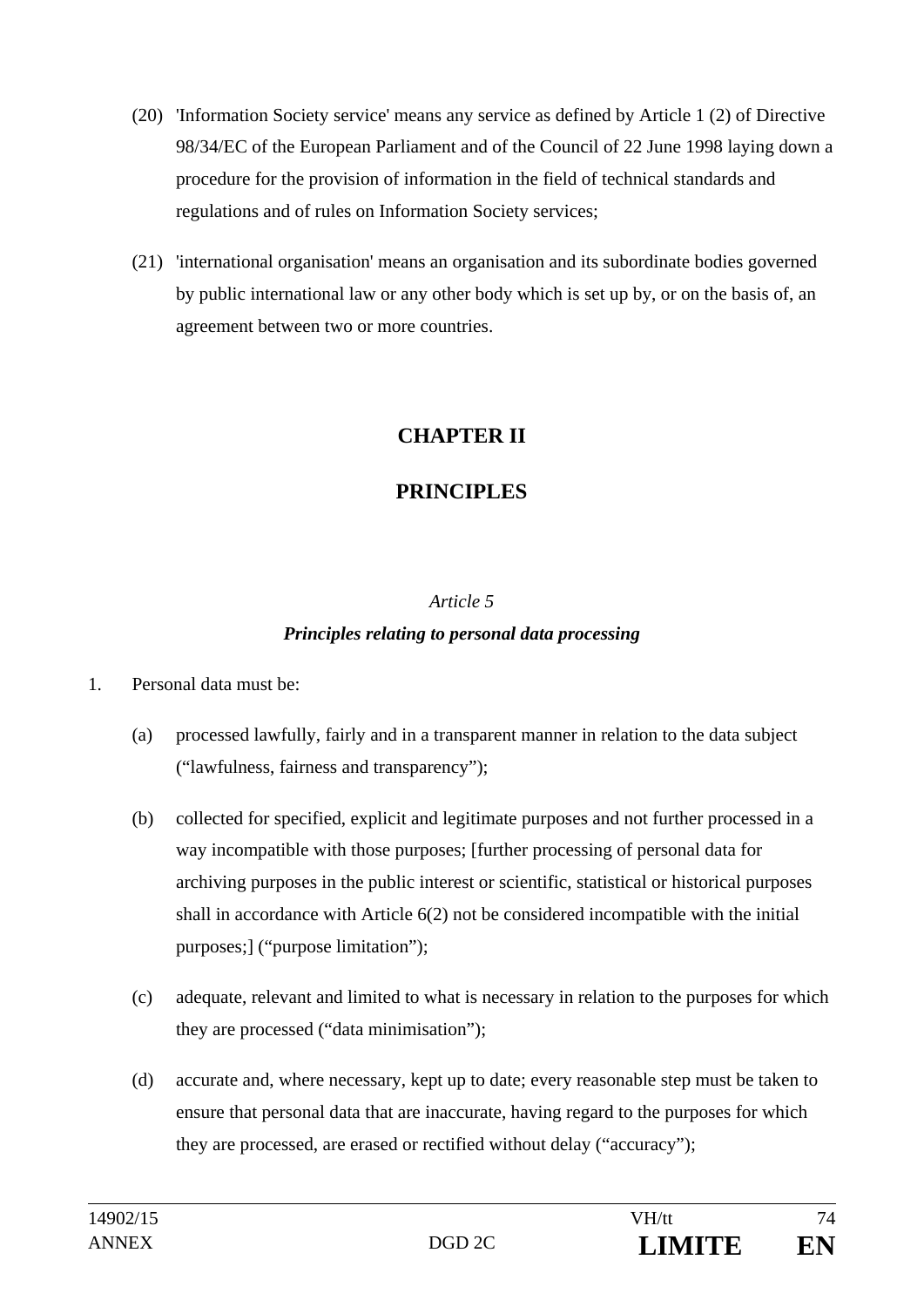- (e) kept in a form which permits identification of data subjects for no longer than is necessary for the purposes for which the personal data are processed; [personal data may be stored for longer periods insofar as the data will be processed [solely] for archiving purposes in the public interest, or scientific, statistical, or historical purposes in accordance with Article 6(2) subject to implementation of the appropriate technical and organisational measures required by the Regulation in order to safeguard the rights and freedoms of the data subject] ("storage limitation");
- (eb) processed in a way that protects against unauthorised or unlawful processing and against accidental loss, destruction or damage, using appropriate technical or organisational measures ("integrity and confidentiality");
- (ee) (…)
- $(f)$   $($ ...)
- 2. The controller shall be responsible for and be able to demonstrate compliance with paragraph 1 ("accountability").

## *Article 6 Lawfulness of processing*

- 1. Processing of personal data shall be lawful only if and to the extent that at least one of the following applies:
	- (a) the data subject has given [unambiguous] consent to the processing of their personal data for one or more specific purposes;
	- (b) processing is necessary for the performance of a contract to which the data subject is party or in order to take steps at the request of the data subject prior to entering into a contract;
	- (c) processing is necessary for compliance with a legal obligation to which the controller is subject;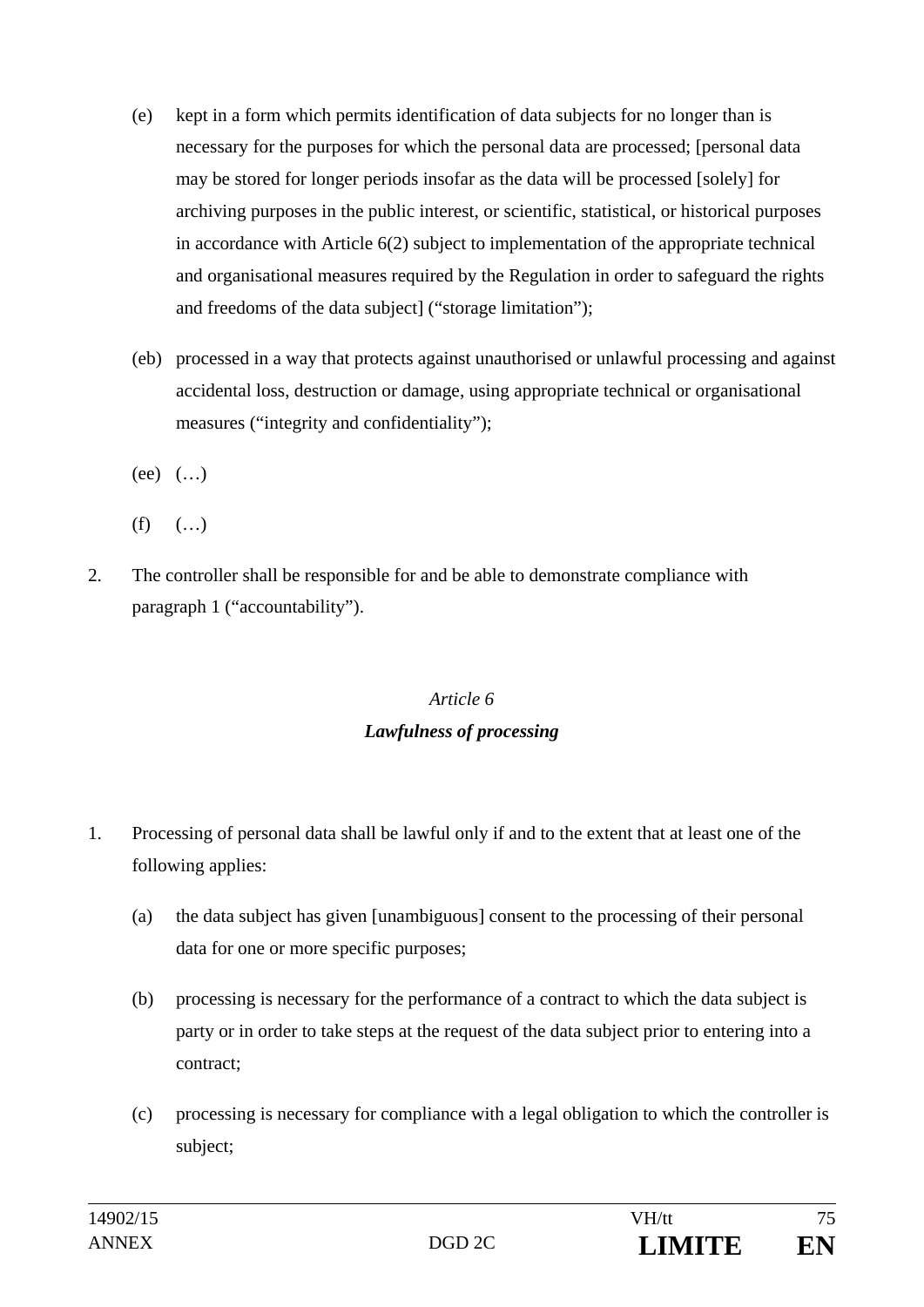- (d) processing is necessary in order to protect the vital interests of the data subject or of another natural person;
- (e) processing is necessary for the performance of a task carried out in the public interest or in the exercise of official authority vested in the controller;
- (f) processing is necessary for the purposes of the legitimate interests pursued by the controller or by a third party, except where such interests are overridden by the interests or fundamental rights and freedoms of the data subject which require protection of personal data, in particular where the data subject is a child. This shall not apply to processing carried out by public authorities in the performance of their tasks.
- 2. [Processing of personal data which is necessary for archiving purposes in the public interest, for scientific, statistical or historical purposes shall be subject to appropriate safeguards for the rights and freedoms of the data subject. These safeguards shall ensure that technical and organisational measures pursuant to this Regulation are in place in particular in order to ensure the respect of the principle of data minimisation and include processing which does not permit or not any longer permit the identification of data subjects, such as pseudonymisation, as long as these purposes can be fulfilled in this manner.]
- 2a. (new) Member States may maintain or introduce more specific provisions to adapt the application of the rules of this Regulation with regard to the processing of personal data for compliance with Article 6(1)(c) and (e) by determining more precisely specific requirements for the processing and other measures to ensure lawful and fair processing including for other specific processing situations as provided for in Chapter IX.
- 3. The basis for the processing referred to in point (c) and (e) of paragraph 1 must be laid down by:
	- (a) Union law, or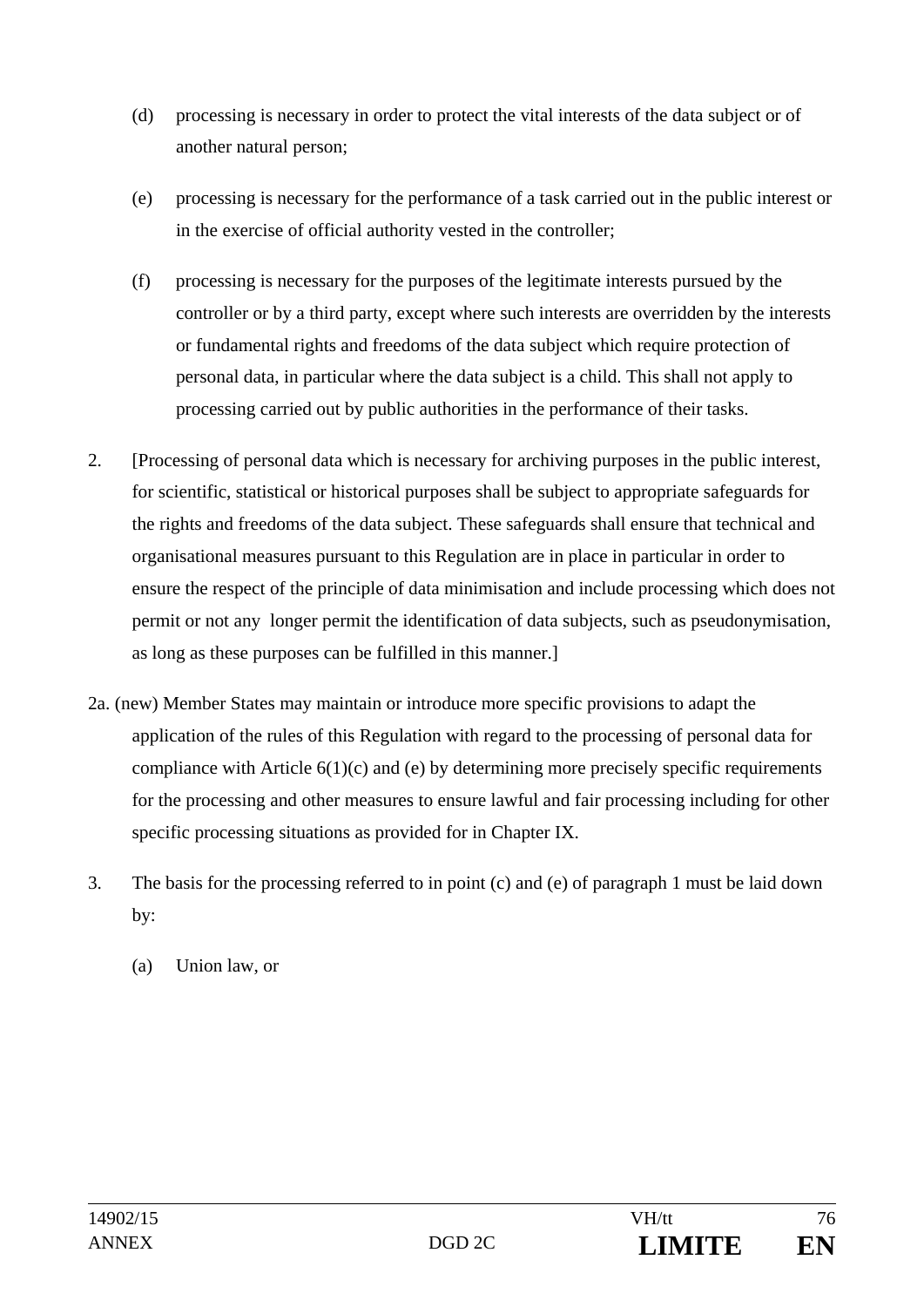(b) Member State law to which the controller is subject.

 The purpose of the processing shall be determined in this legal basis or as regards the processing referred to in point (e) of paragraph 1, be necessary for the performance of a task carried out in the public interest or in the exercise of official authority vested in the controller. This legal basis may contain specific provisions to adapt the application of rules of this Regulation, inter alia the general conditions governing the lawfulness of data processing by the controller, the type of data which are subject to the processing, the data subjects concerned; the entities to, and the purposes for which the data may be disclosed; the purpose limitation; storage periods and processing operations and processing procedures, including measures to ensure lawful and fair processing, including for other specific processing situations as provided for in Chapter IX.

- 3a. Where the processing for another purpose than the one for which the data have been collected is not based on the data subject's consent or on a Union or Member State law which constitutes a necessary and proportionate measure in a democratic society to safeguard the objectives referred to in points (aa) to (g) of Article 21(1), the controller shall, in order to ascertain whether processing for another purpose is compatible with the purpose for which the data are initially collected, take into account, inter alia:
	- (a) any link between the purposes for which the data have been collected and the purposes of the intended further processing;
	- (b) the context in which the data have been collected, in particular regarding the relationship between data subjects and the controller;
	- (c) the nature of the personal data, in particular whether special categories of personal data are processed, pursuant to Article 9 or whether data related to criminal convictions and offences are processed, pursuant to Article 9a;
	- (d) the possible consequences of the intended further processing for data subjects;
	- (e) the existence of appropriate safeguards, which may include encryption or pseudonymisation.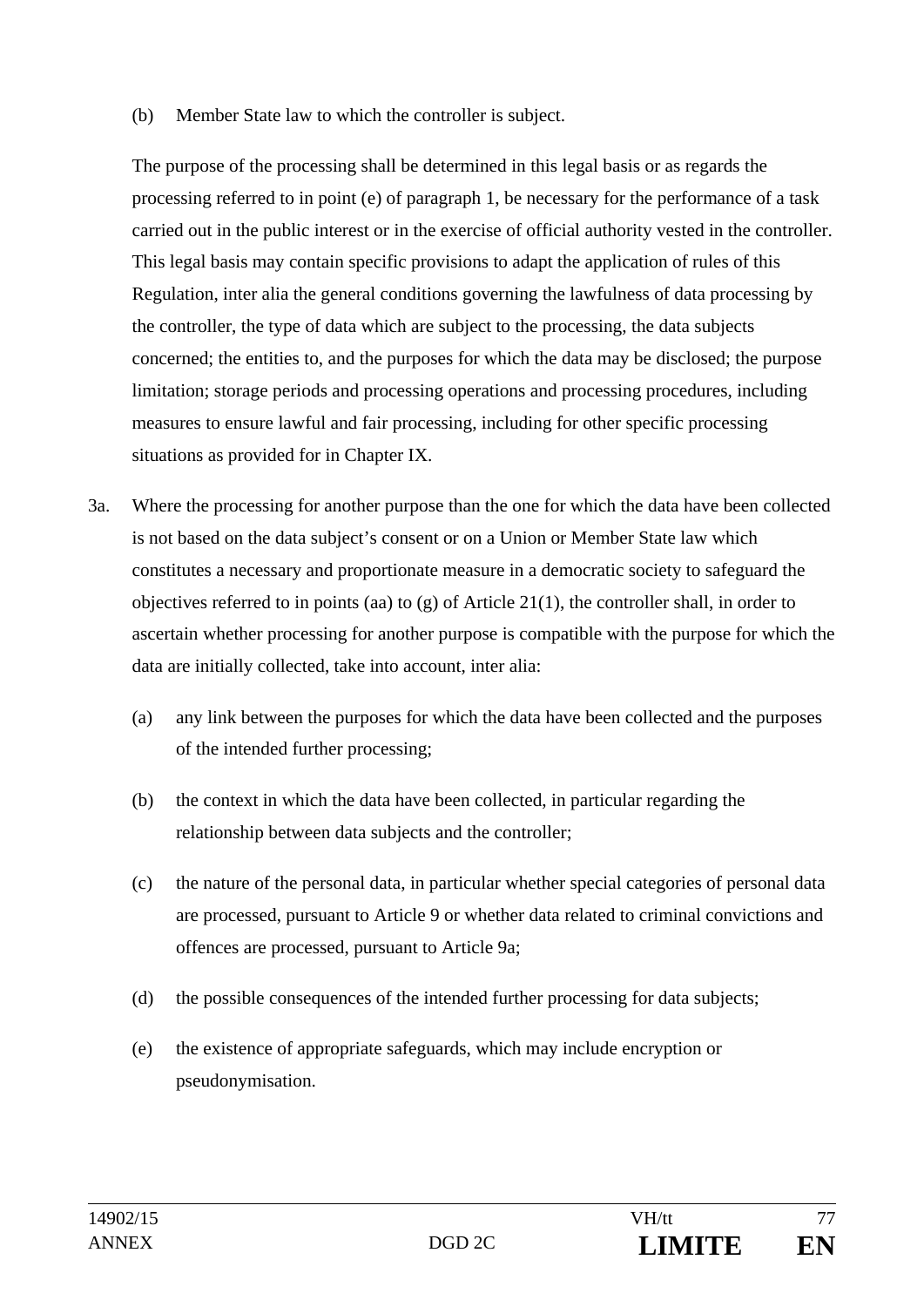- 4. (…)
- 5. (…)

## *Article 7*

### *Conditions for consent*

1. Where processing is based on consent, the controller shall be able to demonstrate that consent was given by the data subject to the processing of their personal data.

1a. (…)

- 2. If the data subject's consent is given in the context of a written declaration which also concerns other matters, the requirement for consent must be presented in a manner which is clearly distinguishable from the other matters, in an intelligible and easily accessible form, using clear and plain language. Any part of the declaration which constitutes an infringement of this Regulation that the data subject has given consent to shall not be binding.
- 3. The data subject shall have the right to withdraw his or her consent at any time. The withdrawal of consent shall not affect the lawfulness of processing based on consent before its withdrawal**.** Prior to giving consent, the data subject shall be informed thereof. It shall be as easy to withdraw consent as to give it.
- 4. When assessing whether consent is freely given, account shall be taken of the fact whether, among others, the performance of a contract, including the provision of a service, is made conditional on the consent to the processing of data that is not necessary for the performance of this contract.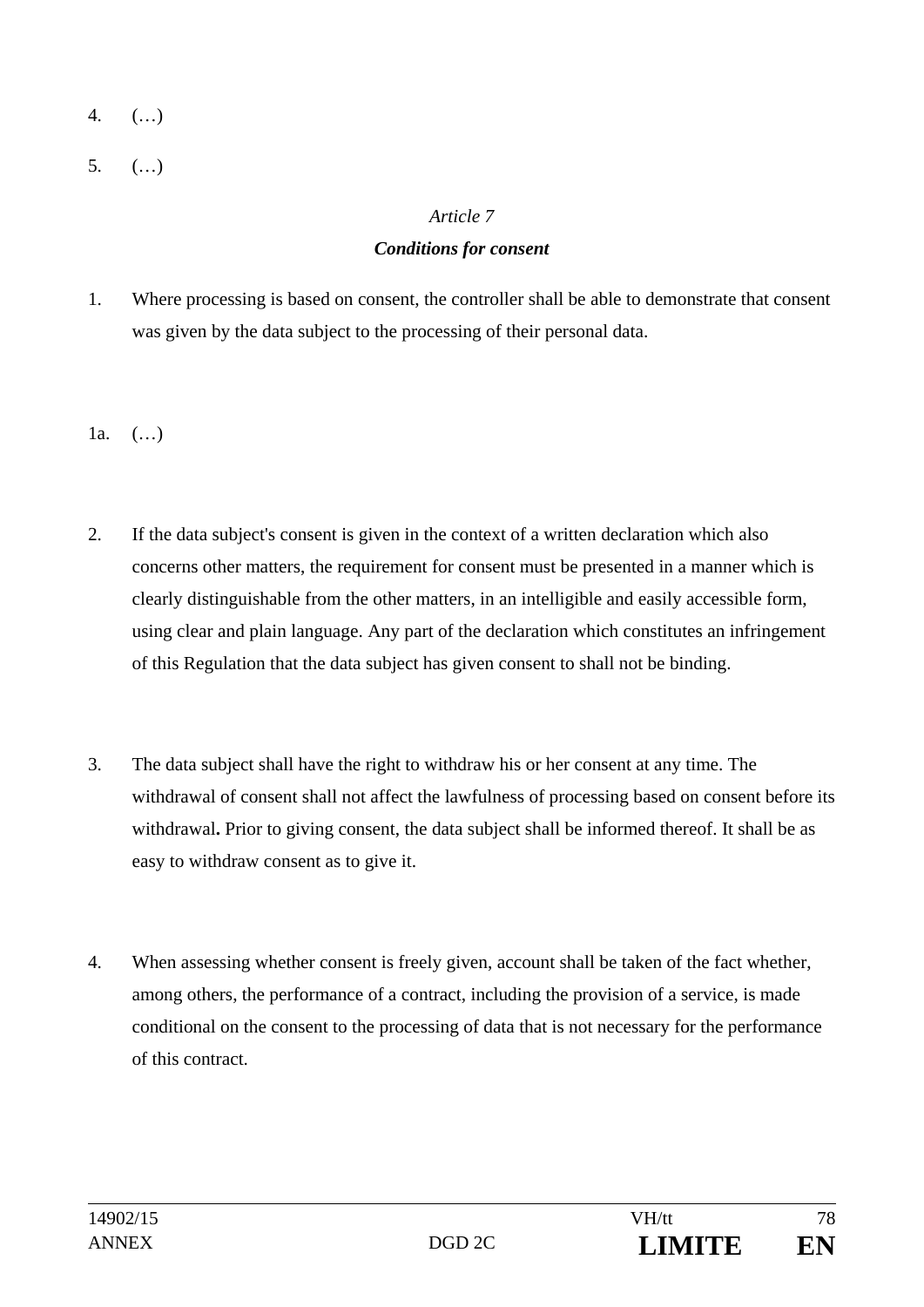#### *Article 8*

## *Conditions applicable to child's consent in relation to information society services*

- 1. Where Article 6 (1)(a) applies, in relation to the offering of information society services directly to a child, the processing of personal data of a child below the age of 16 years shall only be lawful if and to the extent that such consent is given or authorised by the holder of parental responsibility over the child.
- 1a. The controller shall make reasonable efforts to verify in such cases that consent is given or authorised by the holder of parental responsibility over the child, taking into consideration available technology.
- 2. Paragraph 1 shall not affect the general contract law of Member States such as the rules on the validity, formation or effect of a contract in relation to a child.
- 3. (…)
- 4. (…).

## *Article 9*

## *Processing of special categories of personal data*

1. The processing of personal data, revealing racial or ethnic origin, political opinions, religious or philosophical beliefs, trade-union membership, and the processing of genetic data, biometric data specifically processed to uniquely identify a person or data concerning health or sex life and sexual orientation shall be prohibited.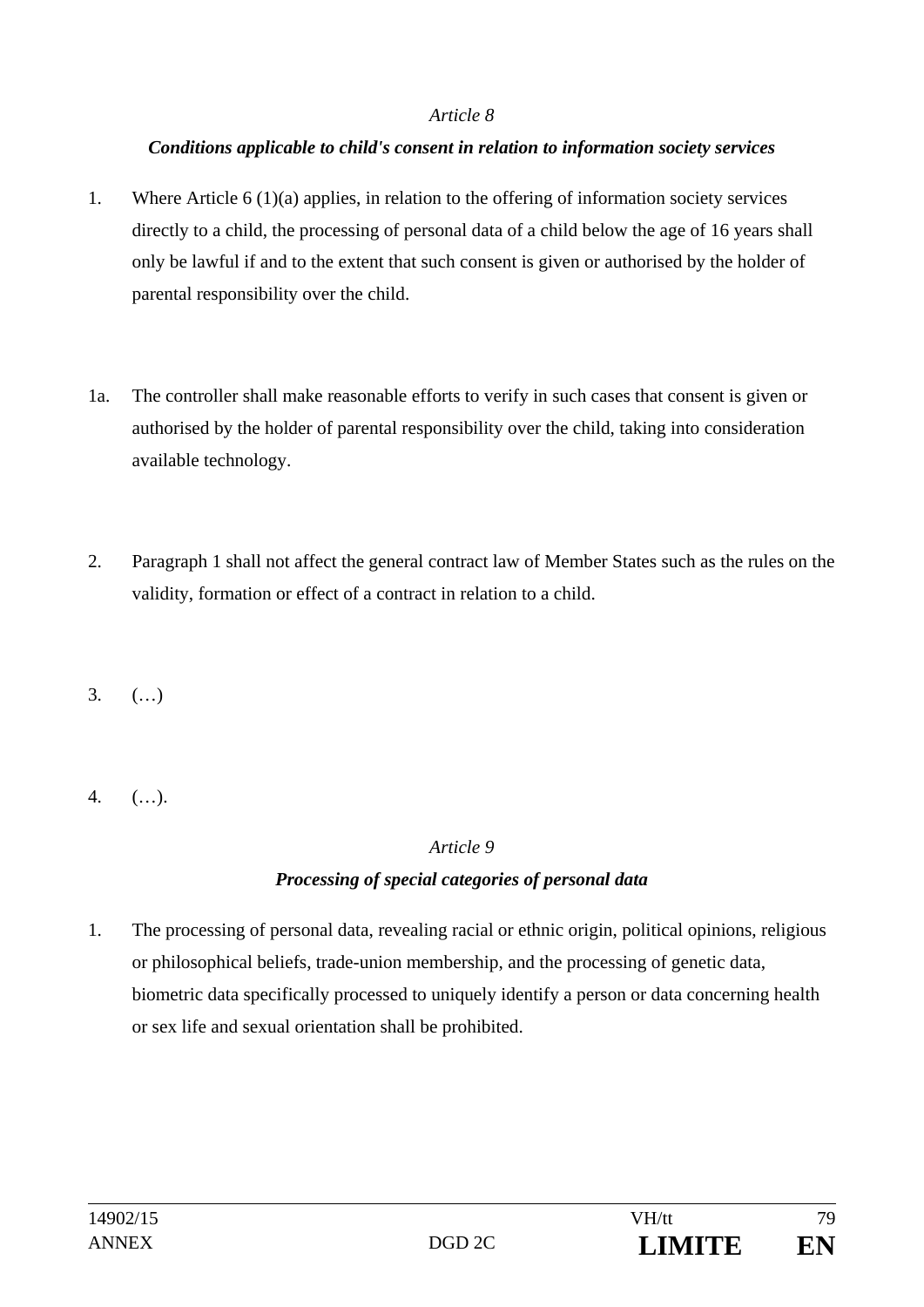- 2. Paragraph 1 shall not apply if one of the following applies:
	- (a) the data subject has given explicit consent to the processing of those personal data, except where Union law or Member State law provide that the prohibition referred to in paragraph 1 may not be lifted by the data subject; or
	- (b) processing is necessary for the purposes of carrying out the obligations and exercising specific rights of the controller or of the data subject in the field of employment and social security and social protection law in so far as it is authorised by Union law or Member State law or a collective agreement pursuant to Member State law providing for adequate safeguards for the fundamental rights and the interests of the data subject; or
	- (c) processing is necessary to protect the vital interests of the data subject or of another person where the data subject is physically or legally incapable of giving consent; or
	- (d) processing is carried out in the course of its legitimate activities with appropriate safeguards by a foundation, association or any other non-profit-seeking body with a political, philosophical, religious or trade-union aim and on condition that the processing relates solely to the members or to former members of the body or to persons who have regular contact with it in connection with its purposes and that the data are not disclosed outside that body without the consent of the data subjects; or
	- (e) the processing relates to personal data which are manifestly made public by the data subject; or
	- (f) processing is necessary for the establishment, exercise or defence of legal claims or whenever courts are acting in their judicial capacity; or
	- (g) processing is necessary for reasons of substantial public interest, on the basis of Union law or Member State law which shall be proportionate to the aim pursued, respect the essence of the right to data protection and provide for suitable and specific measures to safeguard the data subject's legitimate interests; or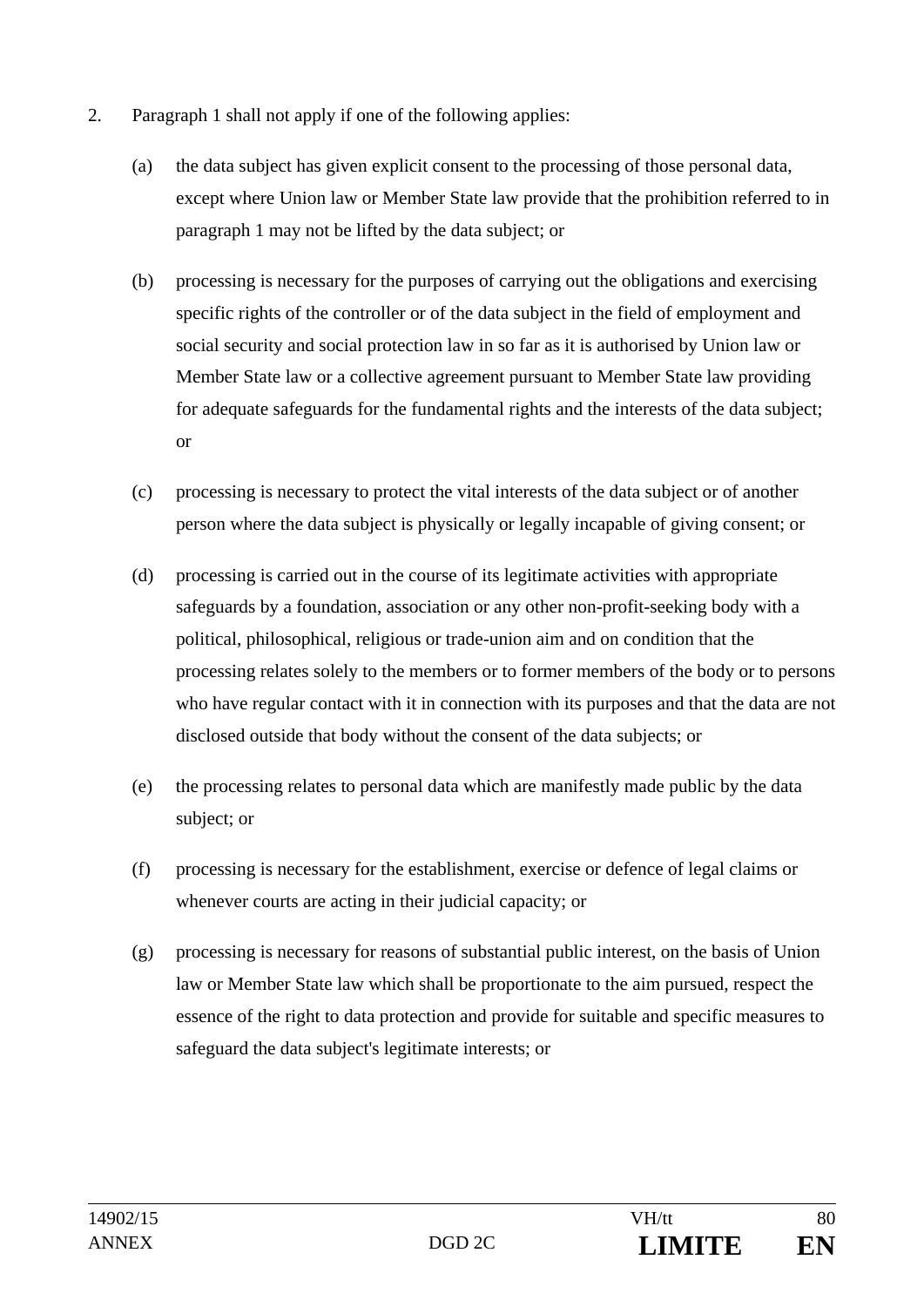- (h) processing is necessary for the purposes of preventive or occupational medicine, for the assessment of the working capacity of the employee, medical diagnosis, the provision of health or social care or treatment or the management of health or social care systems and services on the basis of Union law or Member State law or pursuant to contract with a health professional and subject to the conditions and safeguards referred to in paragraph 4; or
- (hb) processing is necessary for reasons of public interest in the area of public health, such as protecting against serious cross-border threats to health or ensuring high standards of quality and safety of health care and of medicinal products or medical devices, on the basis of Union law or Member State law which provides for suitable and specific measures to safeguard the rights and freedoms of the data subject, such as professional secrecy; or
- (i) [processing is necessary for archiving purposes in the public interest, for scientific, statistical or historical purposes as referred to in Article 6(2) and subject to the conditions and safeguards laid down in Union or Member State law which shall be proportionate to the aim pursued, respect the essence of the right to data protection and provide for suitable and specific measures to safeguard the fundamental rights and the interests of the data subject.]

## $(i)$   $(...)$

- $3.$  (...)
- 4. Personal data referred to in paragraph 1 may be processed for the purposes referred to in point (h) of paragraph 2 when those data are processed by or under the responsibility of a professional subject to the obligation of professional secrecy under Union or Member State law or rules established by national competent bodies or by another person also subject to an obligation of secrecy under Union or Member State law or rules established by national competent bodies.
- 5. Member States may maintain or introduce further conditions, including limitations, with regard to the processing of genetic data, biometric data or health data.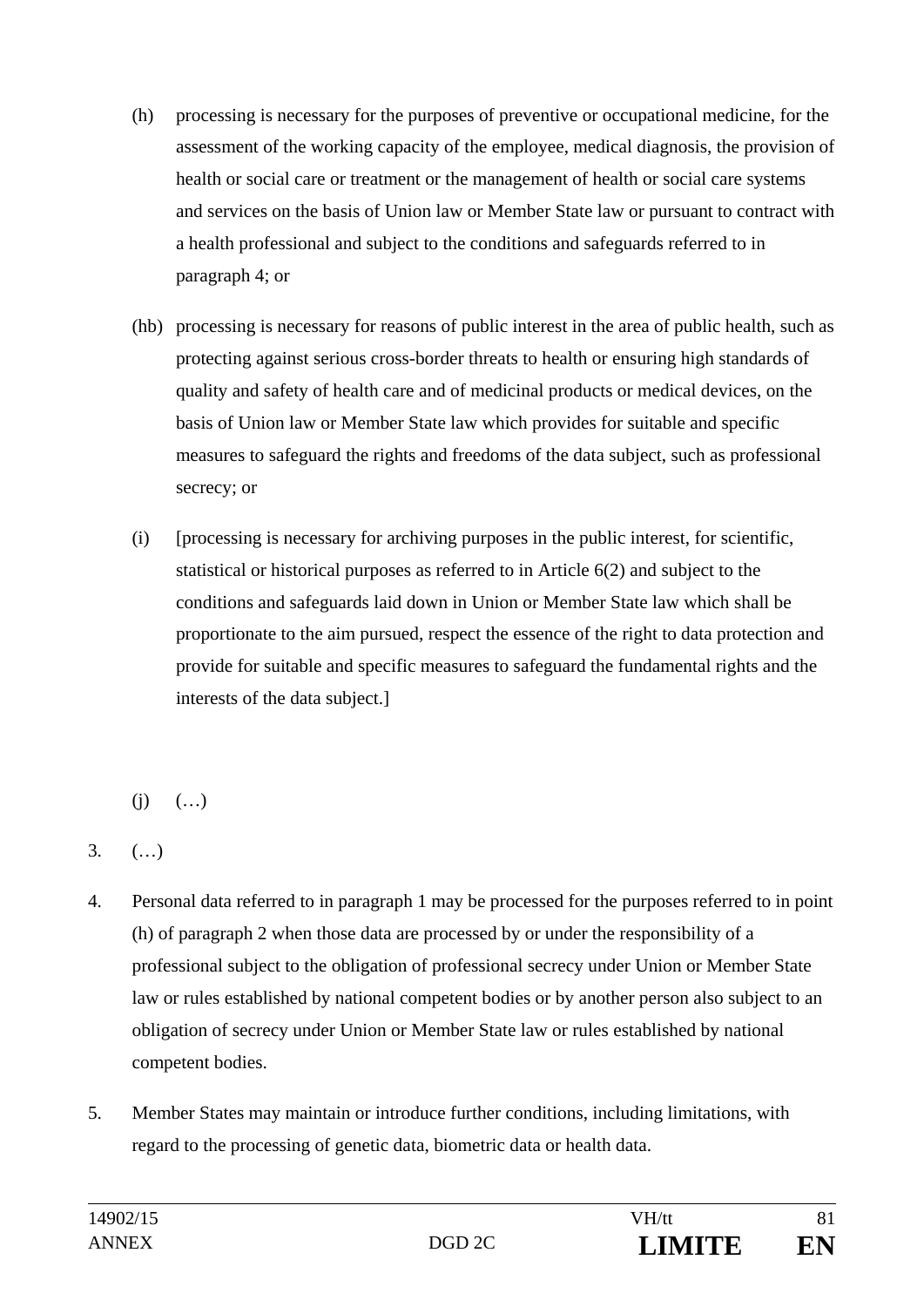#### *Article 9a*

### *Processing of data relating to criminal convictions and offences*

 Processing of personal data relating to criminal convictions and offences or related security measures based on Article 6(1) may only be carried out either under the control of official authority or when the processing is authorised by Union law or Member State law providing for adequate safeguards for the rights and freedoms of data subjects. Any comprehensive register of criminal convictions may be kept only under the control of official authority.

# *Article 10 Processing not requiring identification*

- 1. If the purposes for which a controller processes personal data do not or do no longer require the identification of a data subject by the controller, the controller shall not be obliged to maintain, acquire or process additional information in order to identify the data subject for the sole purpose of complying with this Regulation.
- 2. Where, in such cases the controller is able to demonstrate that it is not in a position to identify the data subject, the controller shall inform the data subject accordingly, if possible. In such cases, Articles 15 to 18 do not apply except where the data subject, for the purpose of exercising his or her rights under these articles, provides additional information enabling his or her identification.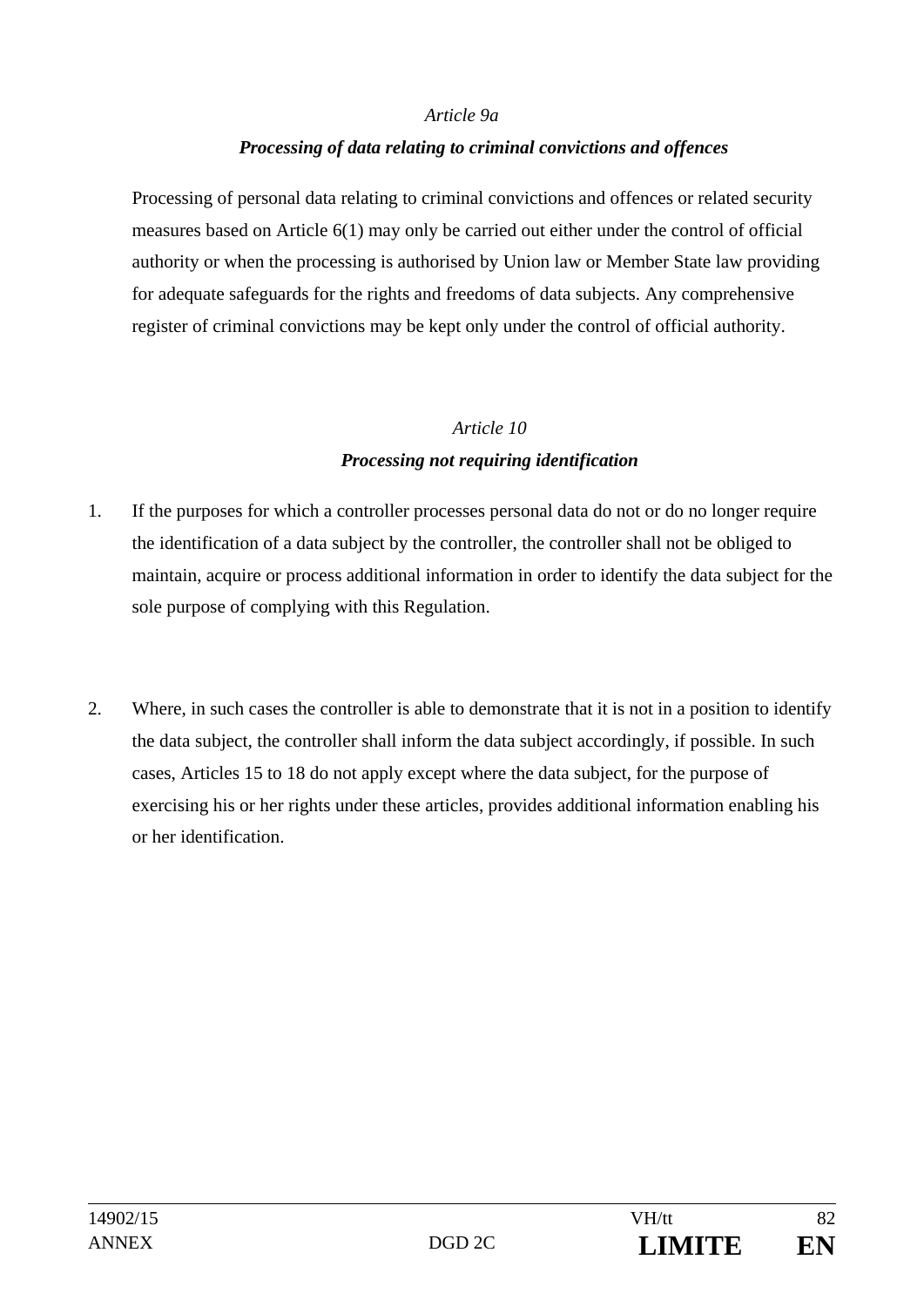# **CHAPTER III RIGHTS OF THE DATA SUBJECT**

### **SECTION 1**

## **TRANSPARENCY AND MODALITIES**

## *Article 11*

## *Transparent information and communication*

- $1. (...)$
- 2.  $( ...)$

## *Article 12*

## *Transparent information, communication and modalities for exercising the rights of the data subject*

1. The controller shall take appropriate measures to provide any information referred to in Article 14 and 14a and any communication under Articles 15 to 19, and 32 relating to the processing of personal data to the data subject in a concise, transparent, intelligible and easily accessible form, using clear and plain language, in particular for any information addressed specifically to a child. The information shall be provided in writing, or by other means, where appropriately in electronic form. When requested by the data subject, the information may be given orally provided that the identity of the data subject is proven by other means.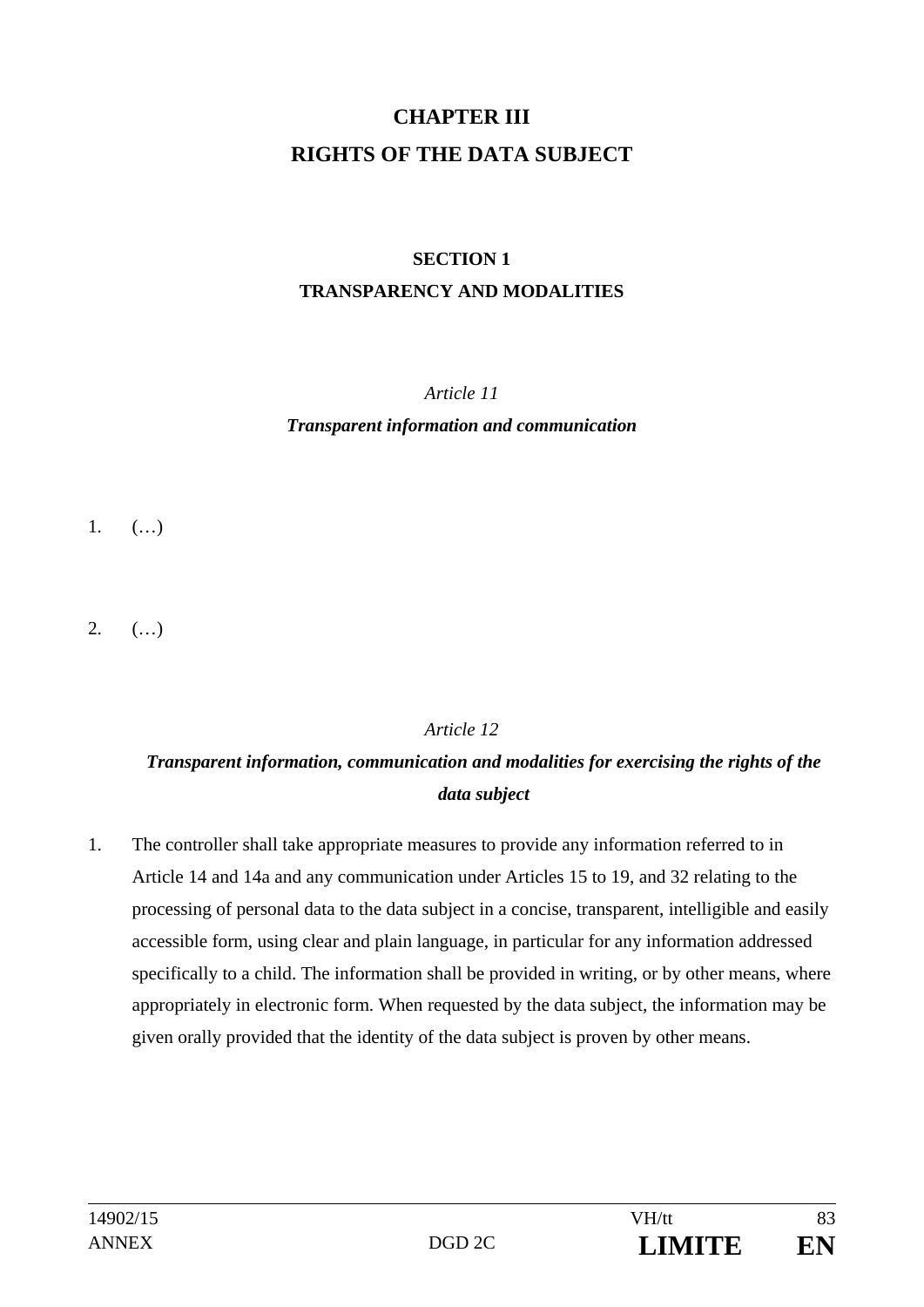- 1a. The controller shall facilitate the exercise of data subject rights under Articles 15 to 20. In cases referred to in Article 10(2) the controller shall not refuse to act on the request of the data subject for exercising his/her rights under Articles 15 to 19, unless the controller demonstrates that he/she is not in a position to identify the data subject.
- 2. The controller shall provide information on action taken on a request under Articles 15 to 20 to the data subject without undue delay and, at the latest within one month of receipt of the request. This period may be extended for a maximum of two further months when necessary, taking into account the complexity of the request and the number of the requests. Where the extended period applies, the data subject shall be informed within one month of receipt of the request of the reasons for the delay. Where the data subject makes the request in electronic form, the information shall be provided in electronic form where possible, unless otherwise requested by the data subject.
- 3. If the controller does not take action on the request of the data subject, the controller shall inform the data subject without delay and at the latest within one month of receipt of the request of the reasons for not taking action and on the possibility of lodging a complaint to a supervisory authority and seeking a judicial remedy.
- 4. Information provided under Articles 14 and 14a and any communication and any actions taken under Articles 15 to [19/20] and 32 shall be provided free of charge. Where requests from a data subject are manifestly unfounded or excessive, in particular because of their repetitive character, the controller may charge a reasonable fee taking into account the administrative costs for providing the information or the communication or taking the action requested, or the controller may refuse to act on the request. In these cases, the controller shall bear the burden of demonstrating the manifestly unfounded or excessive character of the request.
- 4a. Without prejudice to Article 10, where the controller has reasonable doubts concerning the identity of the individual making the request referred to in Articles 15 to 19, the controller may request the provision of additional information necessary to confirm the identity of the data subject.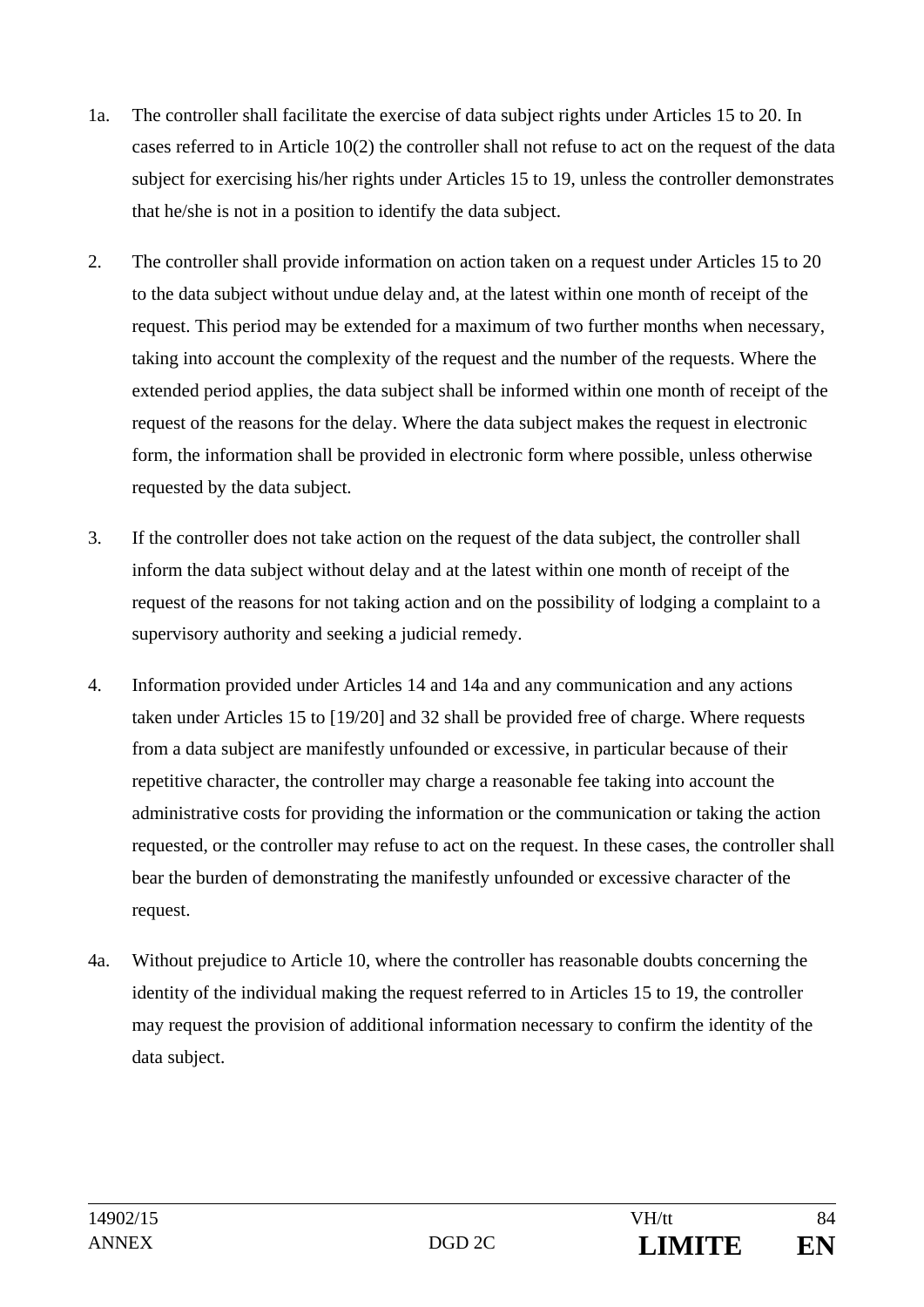- 4b. The information to be provided to data subjects pursuant to Article 14 and 14a may be provided in combination with standardised icons in order to give in an easily visible, intelligible and clearly legible way a meaningful overview of the intended processing. Where the icons are presented electronically they shall be machine-readable.
- 4c. The Commission shall be empowered to adopt delegated acts in accordance with Article 86 for the purpose of determining the information to be presented by the icons and the procedures for providing standardised icons.
- 5. (…)
- 6.  $($ ...).

# *Article 13 Rights in relation to recipients*

*(…)* 

## **SECTION 2 INFORMATION AND ACCESS TO DATA**

#### *Article 14*

### *Information to be provided where the data are collected from the data subject*

- 1. Where personal data relating to a data subject are collected from the data subject, the controller shall, at the time when personal data are obtained, provide the data subject with the following information:
	- (a) the identity and the contact details of the controller and, if any, of the controller's representative; the controller shall also include the contact details of the data protection officer, if any;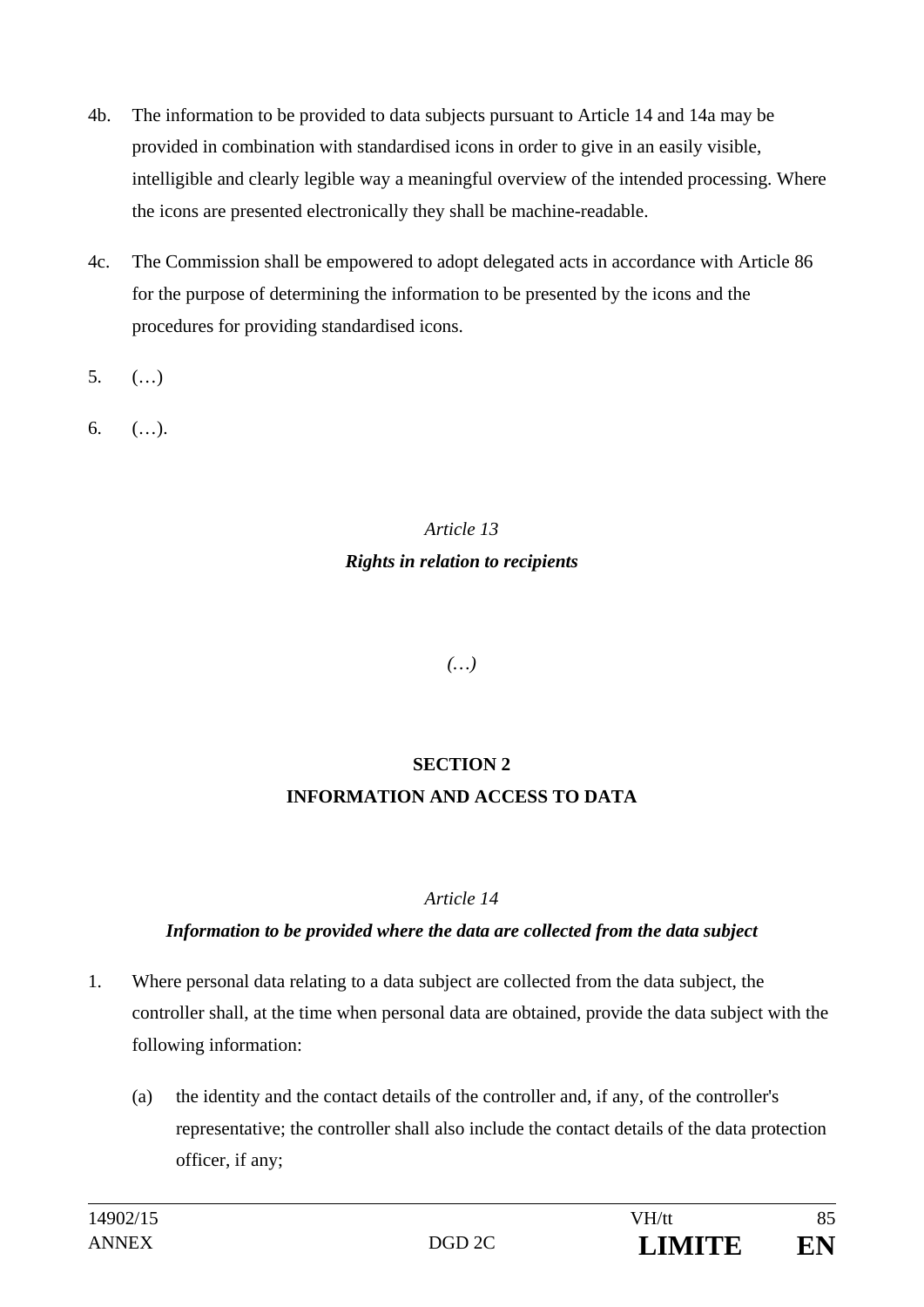- (b) the purposes of the processing for which the personal data are intended as well as the legal basis of the processing.
- (c) where the processing is based on point (f) of Article 6(1), the legitimate interests pursued by the controller or by a third party;
- (d) where applicable, the recipients or categories of recipients of the personal data;
- (e) where applicable, that the controller intends to transfer personal data to a third country or international organisation and the existence or absence of an adequacy decision by the Commission, or in case of transfers referred to in Article 42 or 43, or point (h) of Article 44(1), reference to the appropriate or suitable safeguards and the means to obtain a copy of them or where they have been made available;
- 1a. In addition to the information referred to in paragraph 1, the controller shall, at the time when personal data are obtained, provide the data subject with the following further information necessary to ensure fair and transparent processing:
- (a) the period for which the personal data will be stored, or if this is not possible, the criteria used to determine this period;
- (b) …
- $(c)$  ...
- (d) …
- (e) the existence of the right to request from the controller access to and rectification or erasure of the personal data or restriction of processing of personal data concerning the data subject or to object to the processing of such personal data as well as the right to data portability;
- (ea) where the processing is based on point (a) of Article 6(1) or point (a) of Article 9(2), the existence of the right to withdraw consent at any time, without affecting the lawfulness of processing based on consent before its withdrawal;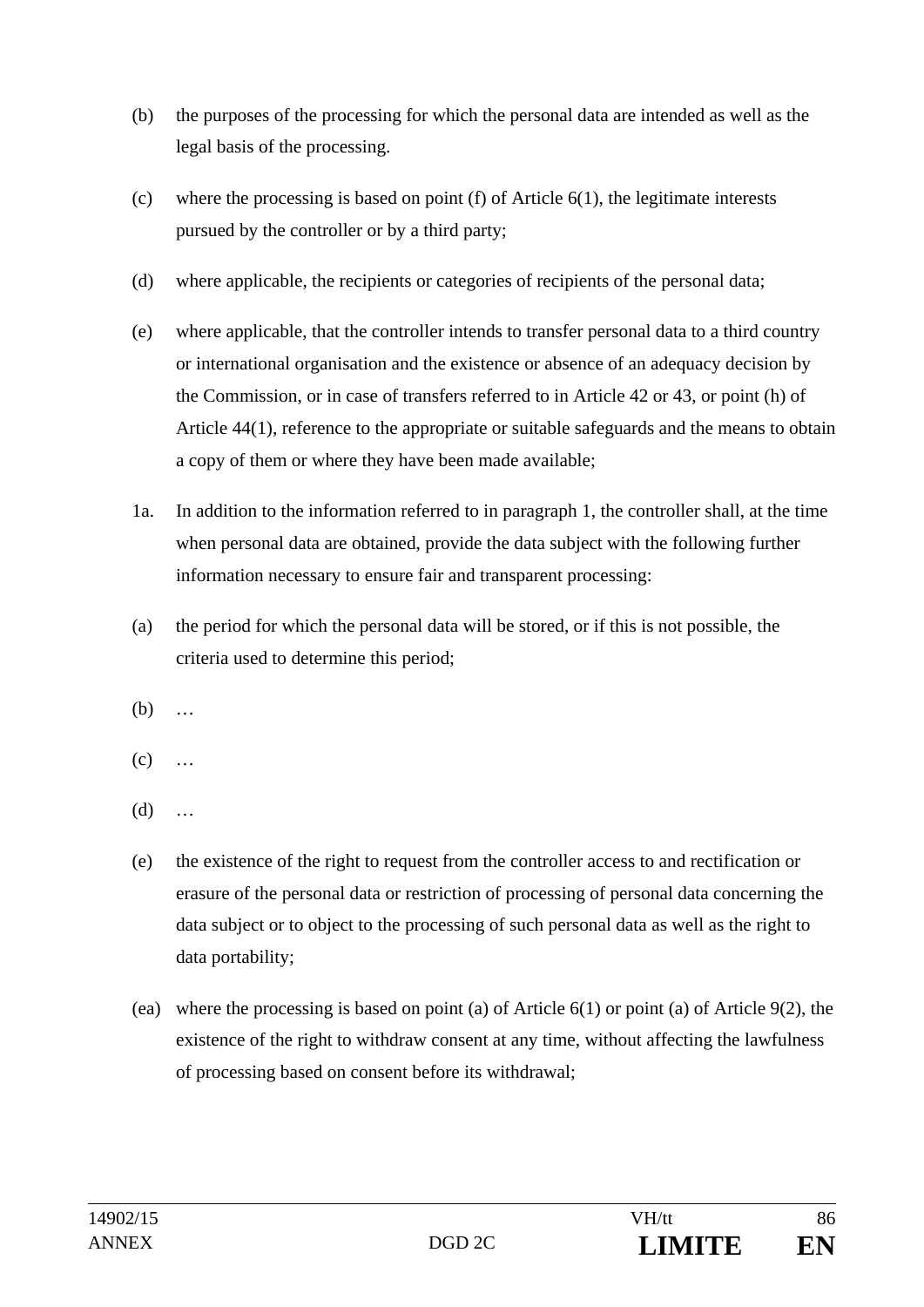- (f) the right to lodge a complaint to a supervisory authority;
- (g) whether the provision of personal data is a statutory or contractual requirement, or a requirement necessary to enter into a contract, as well as whether the data subject is obliged to provide the data and of the possible consequences of failure to provide such data;
- (h) the existence of automated decision making including profiling referred to in Article 20(1) and (3) and at least in those cases, meaningful information about the logic involved, as well as the significance and the envisaged consequences of such processing for the data subject.
- 1b. Where the controller intends to process the data for another purpose than the one for which the data were collected the controller shall provide the data subject prior to that processing with information on that other purpose and with any relevant further information as referred to in paragraph 1a.
- 2. (…)
- 3. (…)
- 4. (…)
- 5. Paragraphs 1, 1a and 1b shall not apply where and insofar as the data subject already has the information.
- 6. (…)
- 7. (…)
- 8. (…).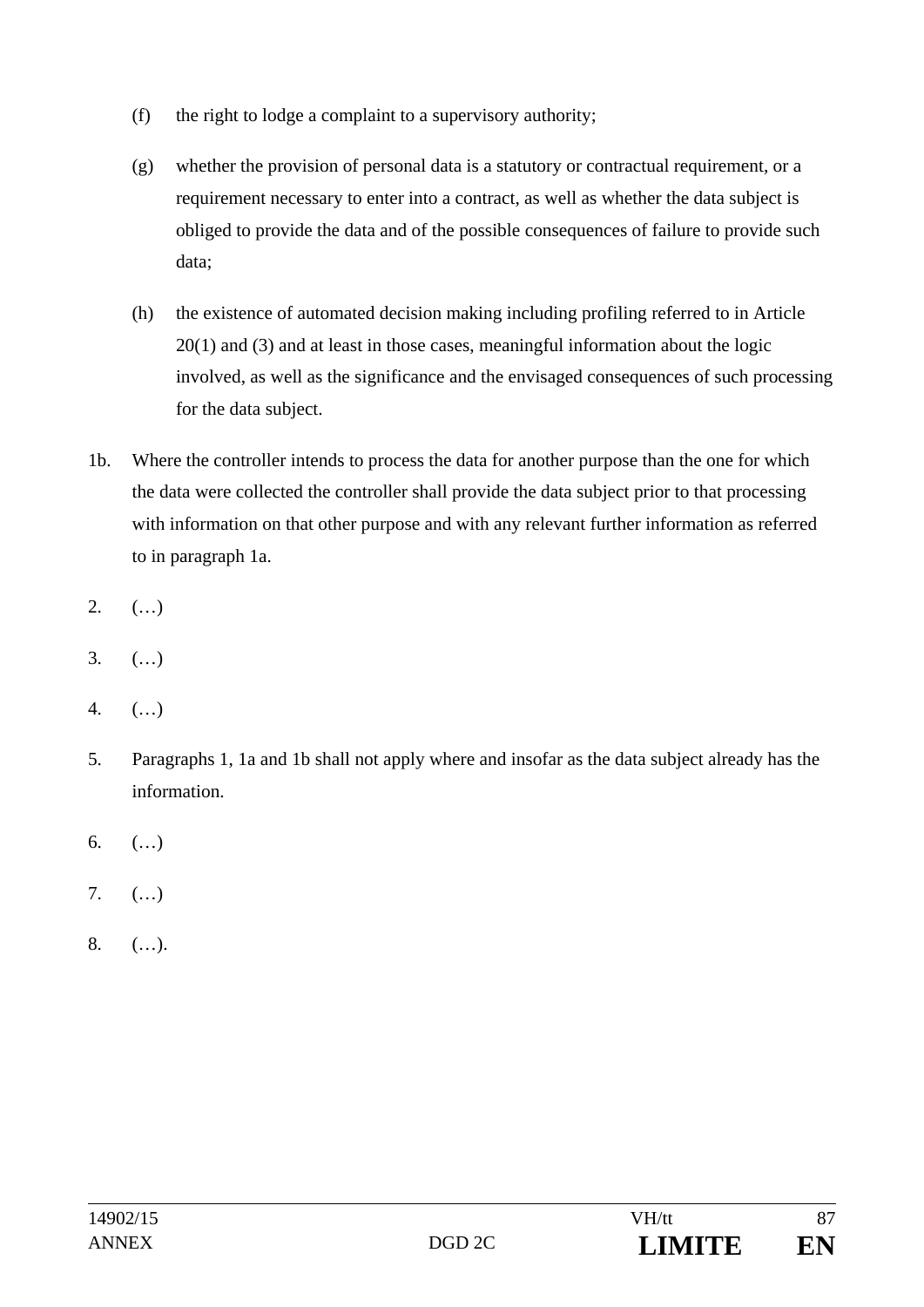#### *Article 14a*

### *Information to be provided where the data have not been obtained from the data subject*

- 1. Where personal data have not been obtained from the data subject, the controller shall provide the data subject with the following information:
	- (a) the identity and the contact details of the controller and, if any, of the controller's representative; the controller shall also include the contact details of the data protection officer, if any;
	- (b) the purposes of the processing for which the personal data are intended as well as the legal basis of the processing;
	- (c) where the processing is based on point  $(f)$  of Article  $6(1)$ , the legitimate interests pursued by the controller or by a third party;
	- (d) where applicable, the recipients or categories of recipients of the personal data;
	- (da) where applicable, that the controller intends to transfer personal data to a third country or international organisation and the existence or absence of an adequacy decision by the Commission, or in case of transfers referred to in Article 42 or 43, or point (h) of Article 44(1), reference to the appropriate or suitable safeguards and the means to obtain a copy of them or where they have been made available;
- 2. In addition to the information referred to in paragraph 1, the controller shall provide the data subject with the following information necessary to ensure fair and transparent processing in respect of the data subject:
	- (a) the categories of personal data concerned;
	- (b) the period for which the personal data will be stored, or if this is not possible, the criteria used to determine this period;
	- $(d)$   $(...)$

 $(da)$   $(...)$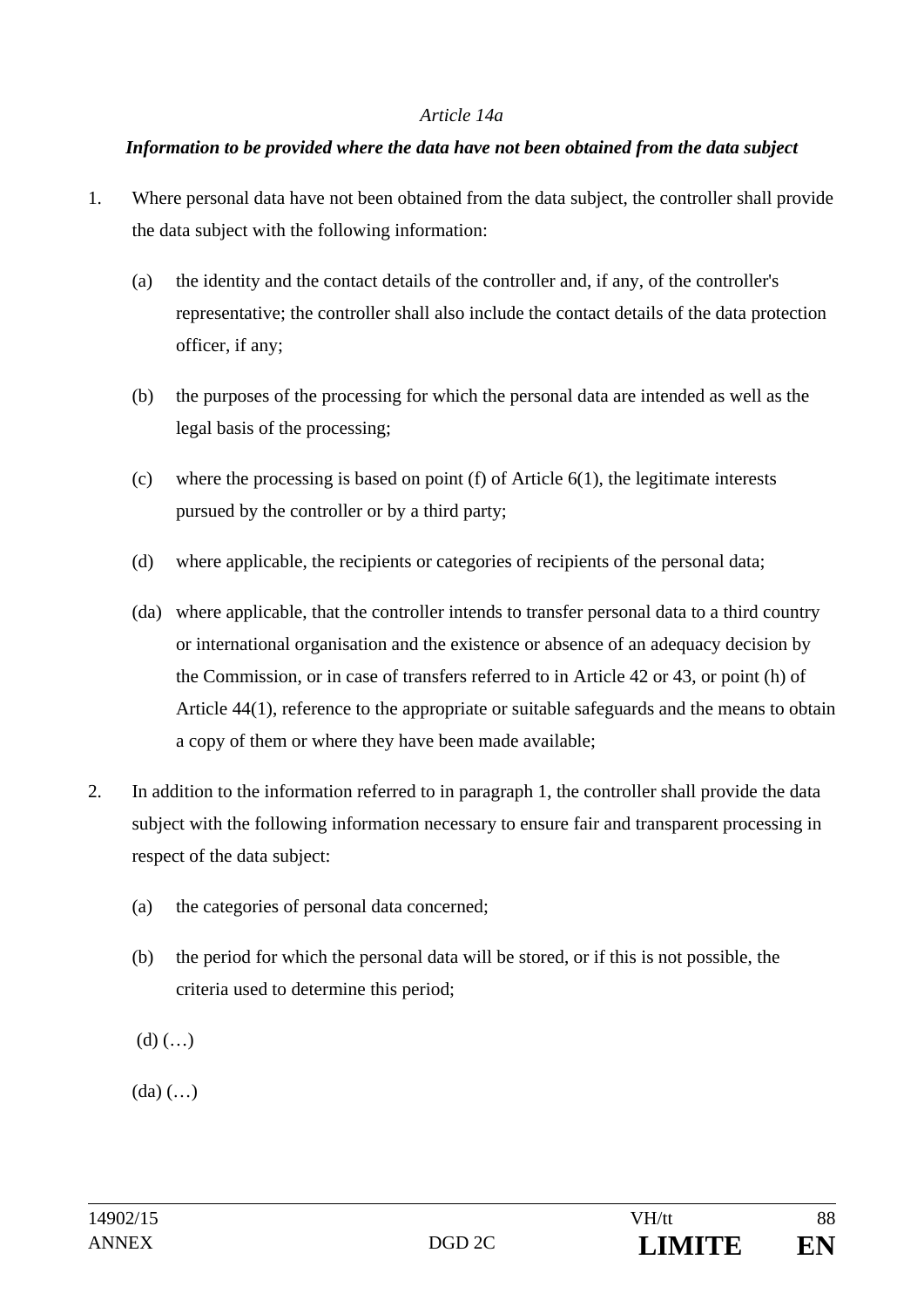- (e) the existence of the right to request from the controller access to and rectification or erasure of the personal data or restriction of processing of personal data concerning the data subject and to object to the processing of such personal data as well as the right to data portability;
- (ea) where the processing is based on point (a) of Article 6(1) or point (a) of Article 9(2), the existence of the right to withdraw consent at any time, without affecting the lawfulness of processing based on consent before its withdrawal;
- (f) the right to lodge a complaint to a supervisory authority;
- (g) from which source the personal data originate, and if applicable, whether it came from publicly accessible sources;
- (h) the existence of automated decision making including profiling referred to in Article  $20[(1)$  and  $(3)]$  and at least in those cases, meaningful information about the logic involved, as well as the significance and the envisaged consequences of such processing for the data subject.
- 3. The controller shall provide the information referred to in paragraphs 1 and 2:
	- (a) within a reasonable period after obtaining the data, but at the latest within one month, having regard to the specific circumstances in which the data are processed; or
	- (b) if the data are to be used for communication with the data subject, at the latest at the time of the first communication to that data subject; or
	- (c) if a disclosure to another recipient is envisaged, at the latest when the data are first disclosed.
- 3a. Where the controller intends to process the data for another purpose other than the one for which the data were obtained, the controller shall provide the data subject prior to that processing with information on that other purpose and with any relevant further information as referred to in paragraph 2.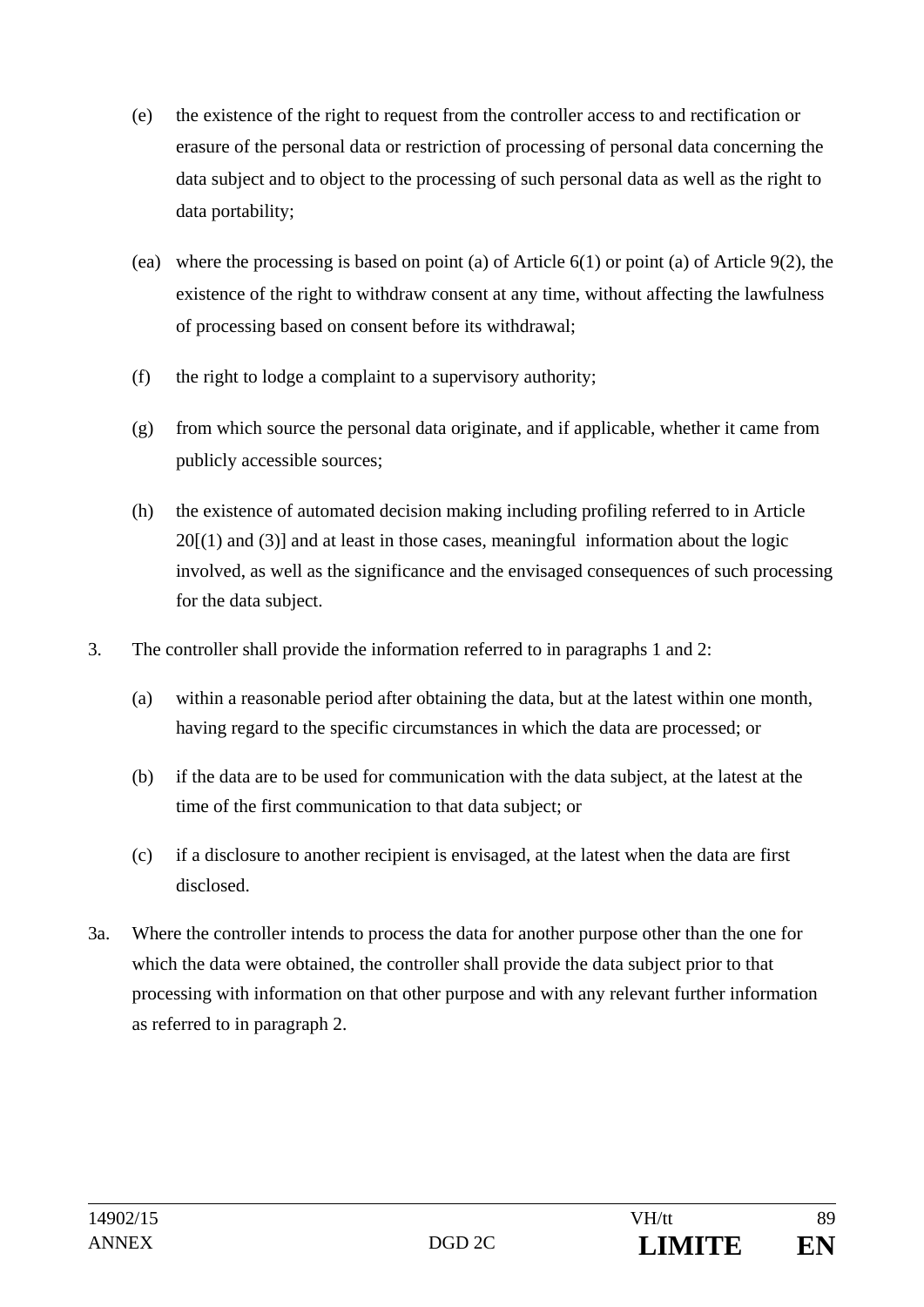- 4. Paragraphs 1 to 3a shall not apply where and insofar as:
	- (a) the data subject already has the information; or
	- (b) the provision of such information proves impossible or would involve a disproportionate effort; in particular for processing [for archiving purposes or for historical, statistical or scientific purposes subject to the conditions and safeguards referred to in Articles 6(2)]; in such cases the controller shall take appropriate measures to protect the data subject's rights and freedoms and legitimate interests, including making the information publicly available; or
	- (c) obtaining or disclosure is expressly laid down by Union or Member State law to which the controller is subject, which provides appropriate measures to protect the data subject's legitimate interests; or
	- (d) where the data must remain confidential subject to an obligation of professional secrecy regulated by Union or Member State law, including a statutory obligation of secrecy.

## *Article 15 Right of access for the data subject*

- 1. The data subject shall have the right to obtain from the controller confirmation as to whether or not personal data concerning him or her are being processed, and where such personal data are being processed, access to the data and the following information:
	- (a) the purposes of the processing;
	- (b) the categories of personal data concerned;
	- (c) the recipients or categories of recipients to whom the personal data have been or will be disclosed, in particular to recipients in third countries or international organisations;
	- (d) the period for which the personal data will be stored, or if this is not possible, the criteria used to determine this period;
	- (e) the existence of the right to request from the controller rectification or erasure of personal data or restriction of the processing of personal data concerning the data subject or to object to the processing of such personal data;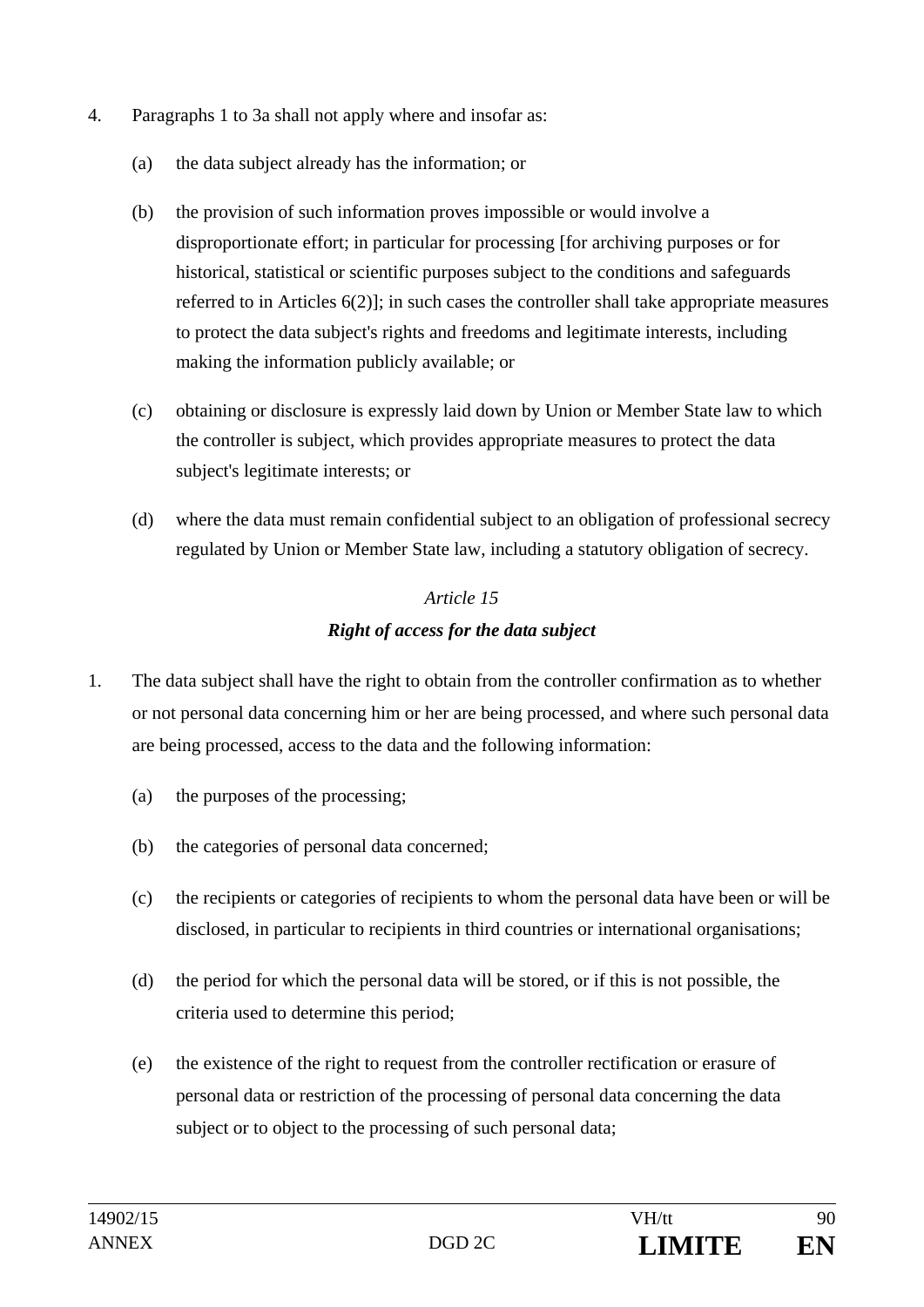- (f) the right to lodge a complaint to a supervisory authority;
- (g) where the personal data are not collected from the data subject, any available information as to their source;
- (h) the existence of automated decision making including profiling referred to in Article 20(1) and (3) and at least in those cases, meaningful information about the logic involved, as well as the significance and the envisaged consequences of such processing for the data subject.
- 1a. Where personal data are transferred to a third country or to an international organisation, the data subject shall have the right to be informed of the appropriate safeguards pursuant to Article 42 relating to the transfer.
- 1b. The controller shall provide a copy of the personal data undergoing processing. For any further copies requested by the data subject, the controller may charge a reasonable fee based on administrative costs. Where the data subject makes the request in electronic form, and unless otherwise requested by the data subject, the information shall be provided in an electronic form, which is commonly used.
- $2. \quad (\ldots)$
- 2a. The right to obtain a copy referred to in paragraph 1b shall not adversely affect the rights and freedoms of others.
- 3. (…)
- 4. (…).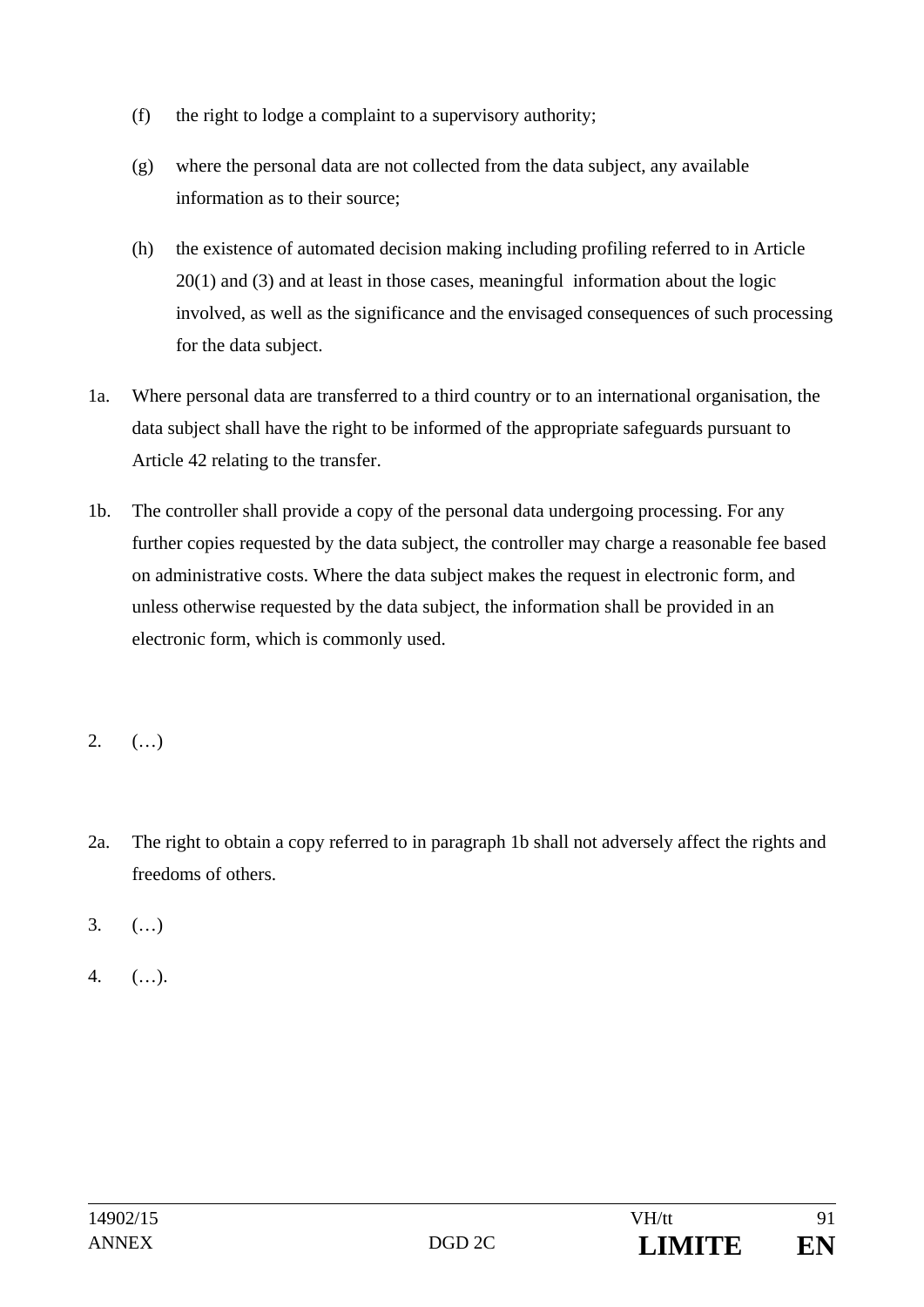### **SECTION 3**

#### **RECTIFICATION AND ERASURE**

#### *Article 16*

#### *Right to rectification*

The data subject shall have the right to obtain from the controller without undue delay the rectification of personal data concerning him or her which are inaccurate. Having regard to the purposes for which data were processed, the data subject shall have the right to obtain completion of incomplete personal data, including by means of providing a supplementary statement.

# *Article 17 Right to erasure ("to be forgotten")*

1. The data subject shall have the right to obtain from the controller the erasure of personal data concerning him or her without undue delay and the controller shall have the obligation to erase personal data without undue delay where one of the following grounds applies: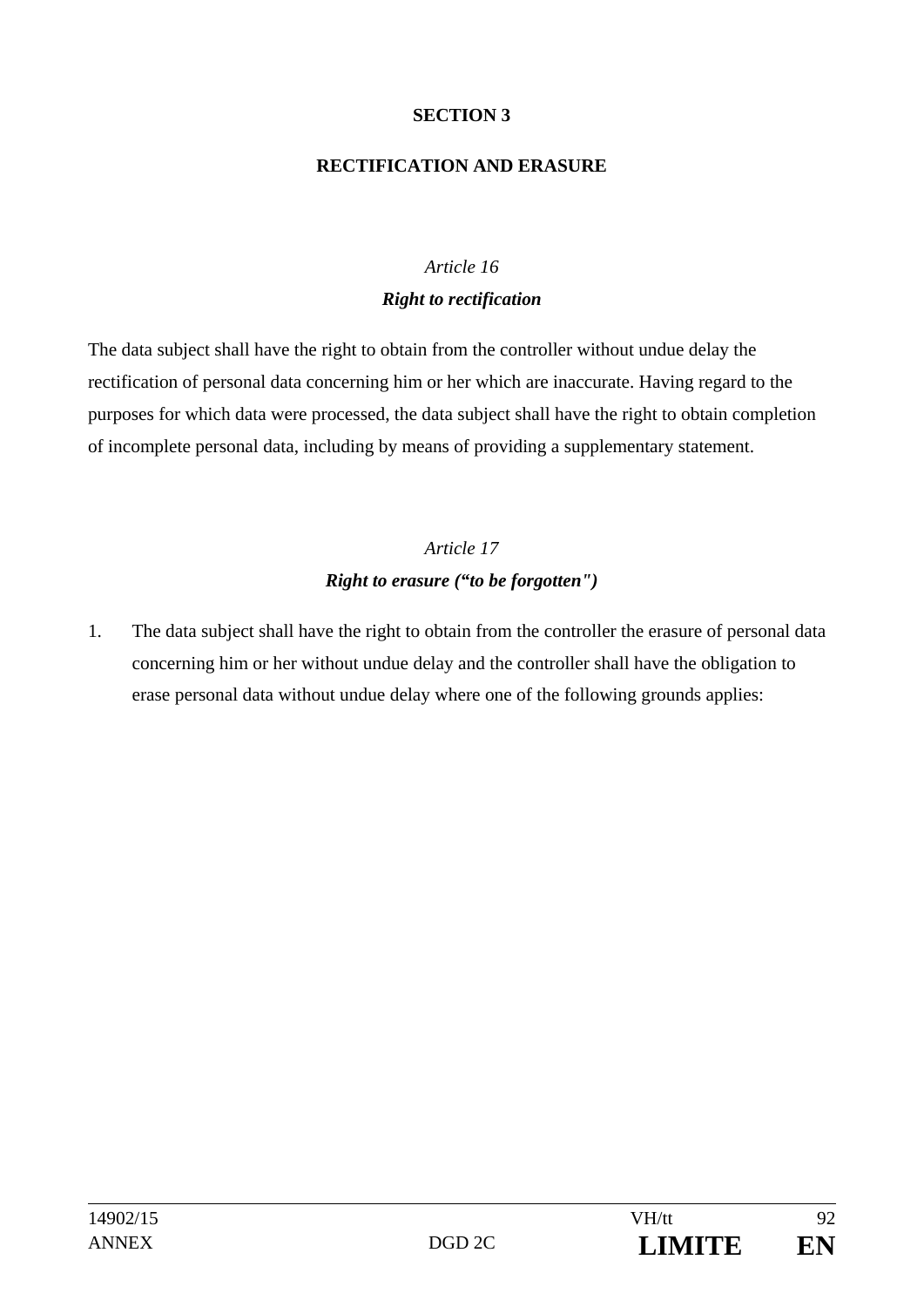- (a) the data are no longer necessary in relation to the purposes for which they were collected or otherwise processed;
- (b) the data subject withdraws consent on which the processing is based according to point (a) of Article 6(1), or point (a) of Article 9(2), and where there is no other legal ground for the processing of the data;
- (c) the data subject objects to the processing of personal data pursuant to Article 19(1) and there are no overriding legitimate grounds for the processing, or the data subject objects to the processing of personal data pursuant to Article 19(2);
- (d) they have been unlawfully processed;
- (e) the data have to be erased for compliance with a legal obligation in Union or Member State law to which the controller is subject;
- (f) the data have been collected in relation to the offering of information society services referred to in Article 8(1).

1a. (…)

- 2.  $( ...)$
- 2a. Where the controller has made the personal data public and is obliged pursuant to paragraph 1 to erase the data, the controller, taking account of available technology and the cost of implementation, shall take reasonable steps, including technical measures, to inform controllers which are processing the data, that the data subject has requested the erasure by such controllers of any links to, or copy or replication of that personal data.
- 3. Paragraphs 1 and 2 shall not apply to the extent that processing of the personal data is necessary:
	- (a) for exercising the right of freedom of expression and information;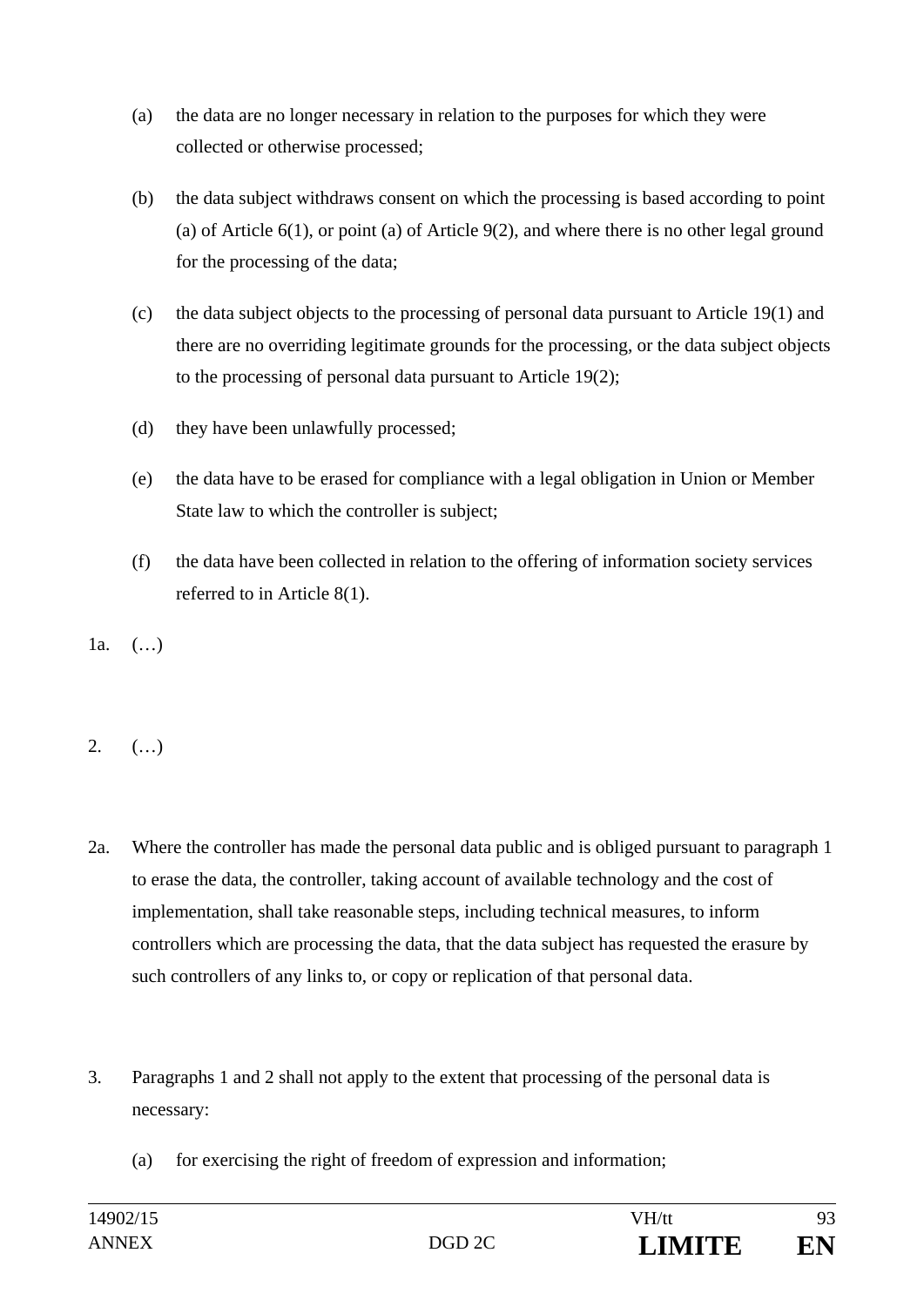- (b) for compliance with a legal obligation which requires processing of personal data by Union or Member State law to which the controller is subject or for the performance of a task carried out in the public interest or in the exercise of official authority vested in the controller;
- (c) for reasons of public interest in the area of public health in accordance with Article  $9(2)(h)$  and (hb) as well as Article  $9(4)$ ;
- [(d) for archiving purposes in the public interest or for scientific, historical, statistical and historical purposes in accordance with Article 6(2);
- (e) for the establishment, exercise or defence of legal claims.
- 4. (…)
- 5. (…)
- 6.  $($ ...)
- 7. (…)
- 8. (…)
- 9. (…)

## *Article 17a*

## *Right to restriction of processing*

- 1. The data subject shall have the right to obtain from the controller the restriction of the processing of personal data where:
	- (a) the accuracy of the data is contested by the data subject, for a period enabling the controller to verify the accuracy of the data;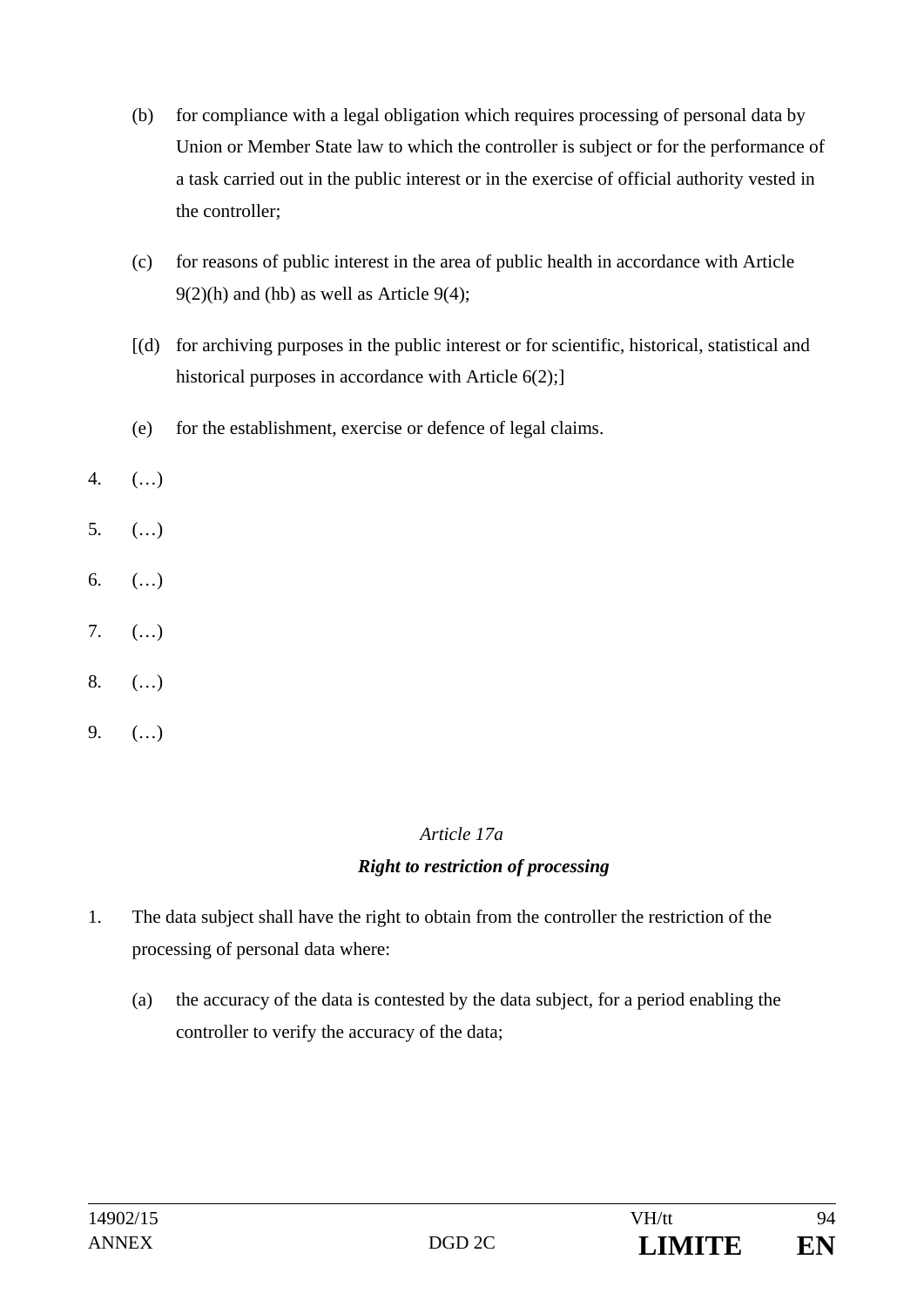- (ab) the processing is unlawful and the data subject opposes the erasure of the data and requests the restriction of their use instead;
- (b) the controller no longer needs the personal data for the purposes of the processing, but they are required by the data subject for the establishment, exercise or defence of legal claims; or
- (c) he or she has objected to processing pursuant to Article 19(1) pending the verification whether the legitimate grounds of the controller override those of the data subject.
- 2. Where processing of personal data has been restricted under paragraph 1, such data may, with the exception of storage, only be processed with the data subject's consent or for the establishment, exercise or defence of legal claims or for the protection of the rights of another natural or legal person or for reasons of important public interest of the Union or of a Member State.
- 3. A data subject who obtained the restriction of processing pursuant to paragraph 1 shall be informed by the controller before the restriction of processing is lifted.

### *Article 17b*

## *Notification obligation regarding rectification, erasure or restriction*

The controller shall communicate any rectification, erasure or restriction of processing carried out in accordance with Articles 16, 17(1) and 17a to each recipient to whom the data have been disclosed, unless this proves impossible or involves disproportionate effort. The controller shall inform the data subject about those recipients if the data subject requests this.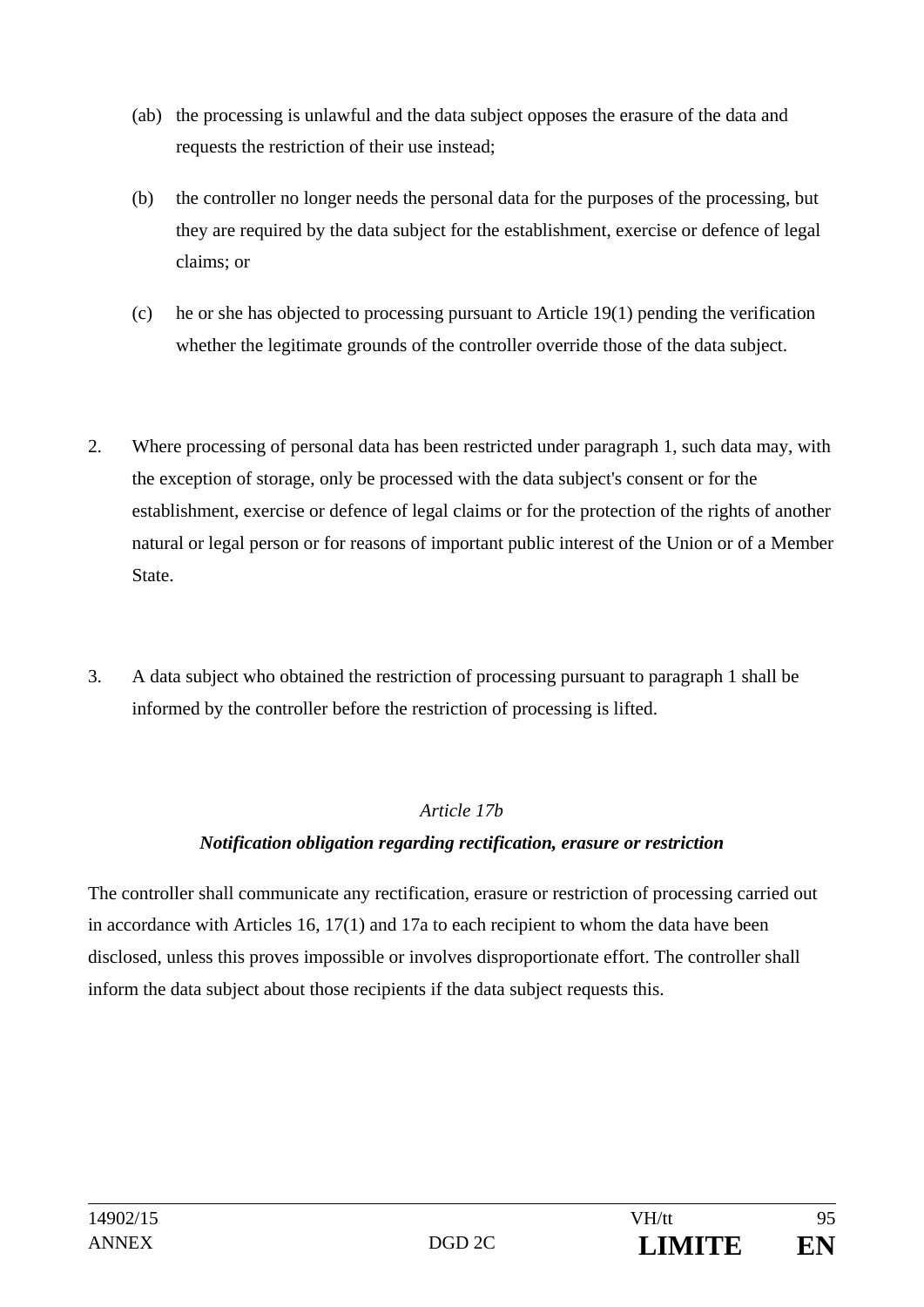## *Article 18 Right to data portability*

 $1.$   $($ ...)

- 2. The data subject shall have the right to receive the personal data concerning him or her, which he or she has provided to a controller, in a structured and commonly used and machinereadable format and have the right to transmit those data to another controller without hindrance from the controller to which the data have been provided, where:
	- (a) the processing is based on consent pursuant to point (a) of Article  $6(1)$  or point (a) of Article 9 (2) or on a contract pursuant to point (b) of Article 6 (1); and
	- (b) the processing is carried out by automated means.
- 2a. (new) [In exercising his or her right to data portability pursuant to paragraph 1, the data subject has the right to obtain that the data is transmitted directly from controller to controller where technically feasible.]
- 2a. The exercise of this right shall be without prejudice to Article 17. The right referred to in paragraph 2 shall not apply to processing necessary for the performance of a task carried out in the public interest or in the exercise of official authority vested in the controller.
- 2aa. The right referred to in paragraph 2 shall not adversely affect the rights and freedoms of others.
- 3. (…)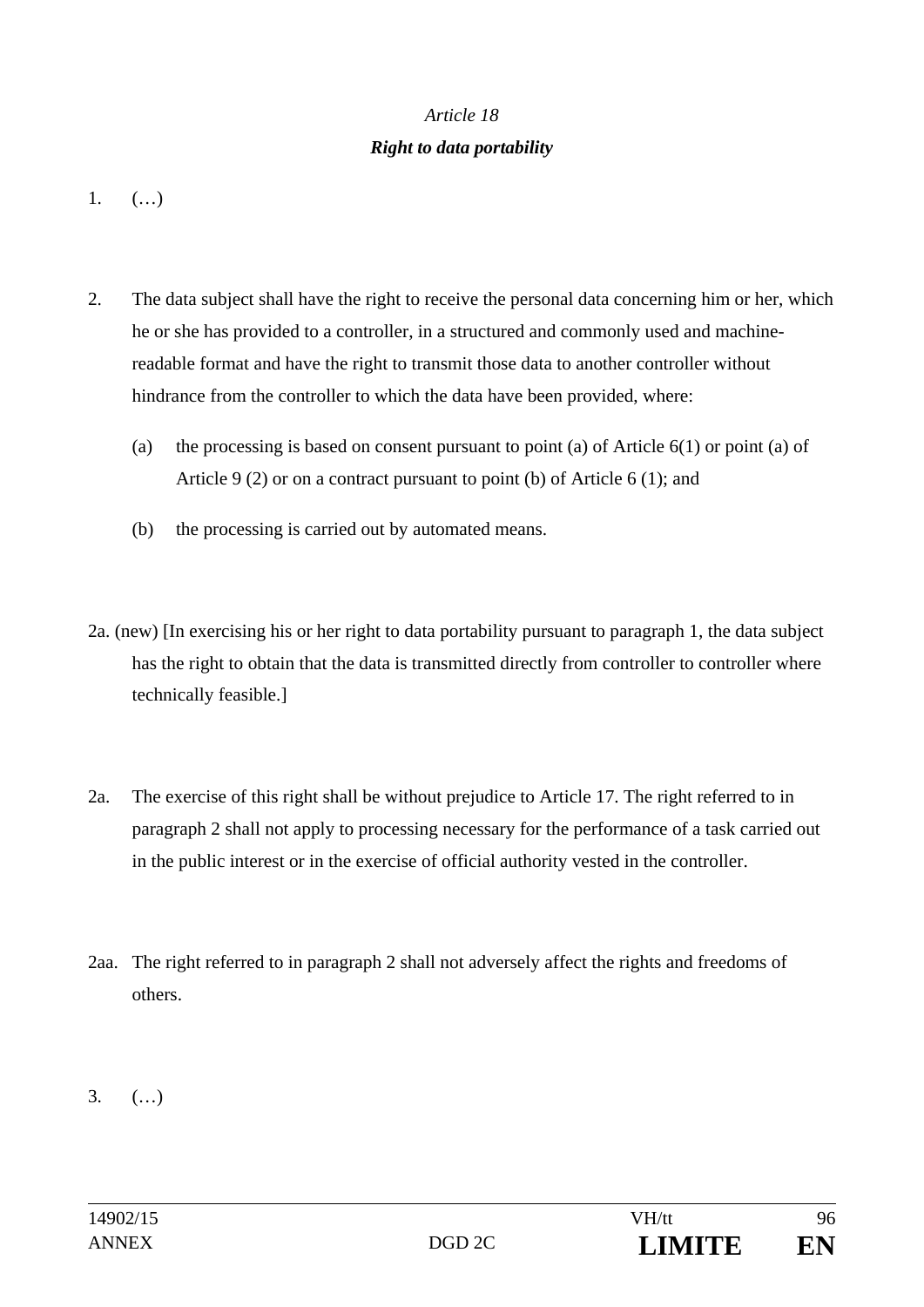#### **SECTION 4**

#### **RIGHT TO OBJECT AND AUTOMATED INDIVIDUAL DECISION MAKING**

## *Article 19 Right to object*

- 1. The data subject shall have the right to object, on grounds relating to his or her particular situation, at any time to the processing of personal data concerning him or her which is based on points (e) or (f) of Article 6(1), including profiling based on these provisions. The controller shall no longer process the personal data unless the controller demonstrates compelling legitimate grounds for the processing which override the interests, rights and freedoms of the data subject or for the establishment, exercise or defence of legal claims.
- 2. Where personal data are processed for direct marketing purposes, the data subject shall have the right to object at any time to the processing of personal data concerning him or her for such marketing, which includes profiling to the extent that it is related to such direct marketing.
- 2a. Where the data subject objects to the processing for direct marketing purposes, the personal data shall no longer be processed for such purposes.
- 2b. (new) [At the latest at the time of the first communication with the data subject, the right referred to in paragraphs 1 and 2 shall be explicitly brought to the attention of the data subject and shall be presented clearly and separately from any other information.]
- 2b. In the context of the use of information society services, and notwithstanding Directive 2002/58/EC, the data subject may exercise his or her right to object by automated means using technical specifications.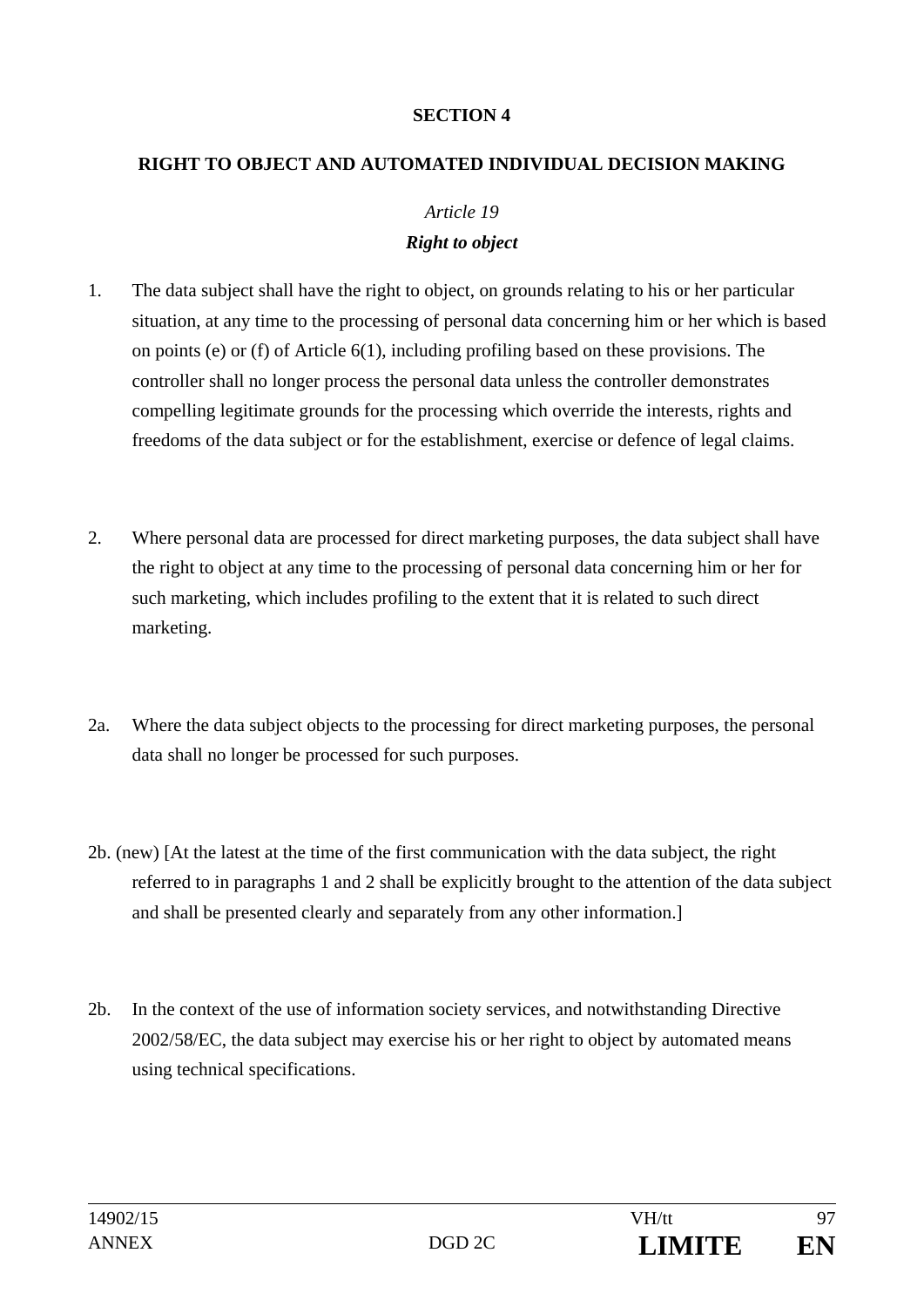- [2aa. Where personal data are processed for historical, statistical or scientific purposes pursuant to Article 6(2) the data subject, on grounds relating to his or her particular situation, shall have the right to object to processing of personal data concerning him or her, unless the processing is necessary for the performance of a task carried out for reasons of public interest.]
- 3. (…).

## *Article 20*

## *Automated individual decision making, including profiling*

- 1. The data subject shall have the right not to be subject to a decision based solely on automated processing, including profiling, which produces legal effects concerning him or her or similarly significantly affects him or her.
- 1a. Paragraph 1 shall not apply if the decision:
	- (a) is necessary for entering into, or performance of, a contract between the data subject and a data controller ; or
	- (b) is authorized by Union or Member State law to which the controller is subject and which also lays down suitable measures to safeguard the data subject's rights and freedoms and legitimate interests; or
	- (c) is based on the data subject's explicit consent.
- 1b. In cases referred to in paragraph 1a (a) and (c) the data controller shall implement suitable measures to safeguard the data subject's rights and freedoms and legitimate interests, at least the right to obtain human intervention on the part of the controller, to express his or her point of view and to contest the decision.
- 2. (…)
- 3. Decisions referred to in paragraph 1a shall not be based on special categories of personal data referred to in Article 9(1), unless points (a) or (g) of Article 9(2) apply and suitable measures to safeguard the data subject's rights and freedoms and legitimate interests are in place.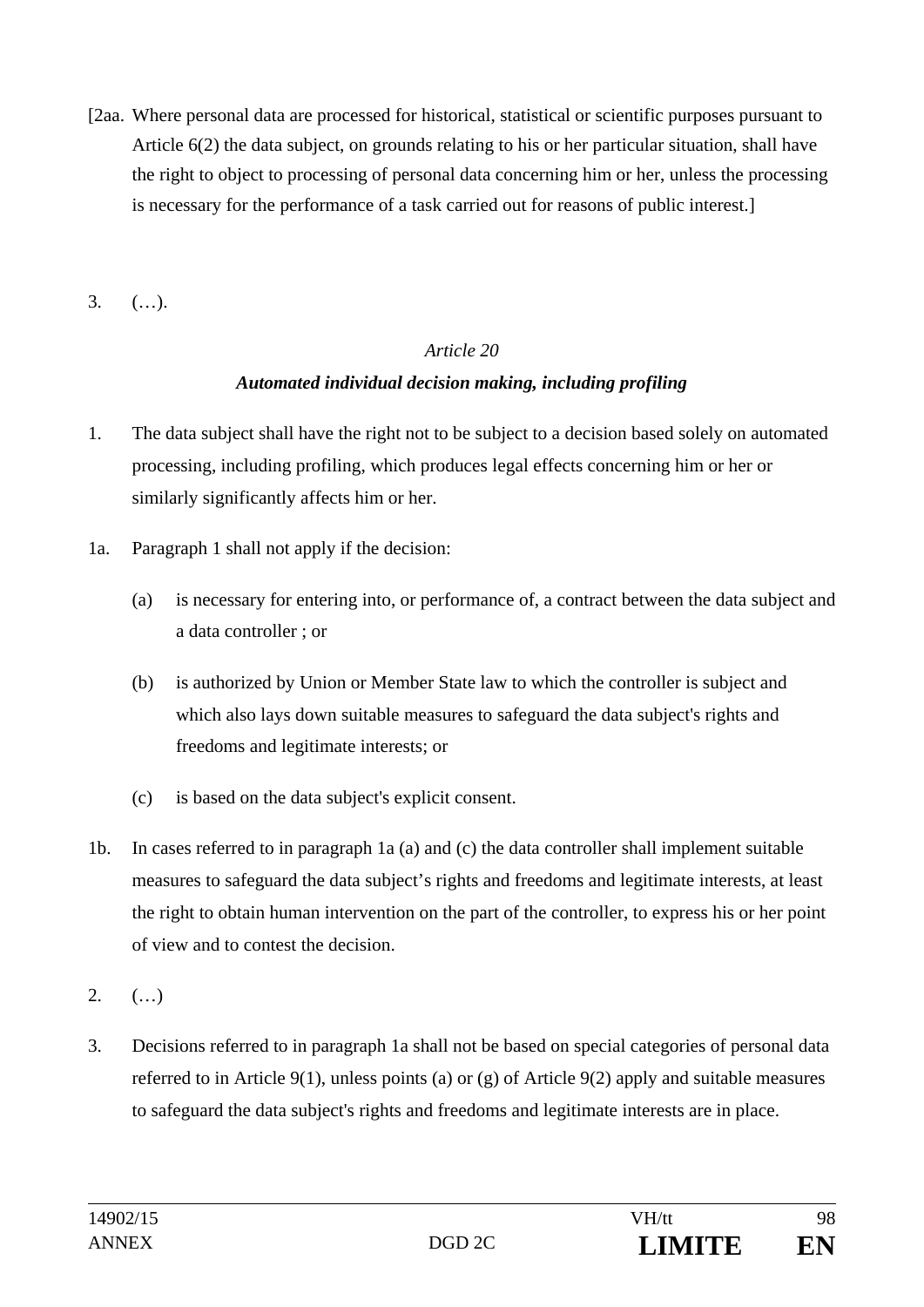- 4. (…)
- 5. (…)

## **SECTION 5 Restrictions**

## *Article 21*

### *Restrictions*

- 1. Union or Member State law to which the data controller or processor is subject may restrict by way of a legislative measure the scope of the obligations and rights provided for in Articles 12 to 20 and Article 32, as well as Article 5 in so far as its provisions correspond to the rights and obligations provided for in Articles 12 to 20, when such a restriction respects the essence of the right to protection of personal data and constitutes a necessary and proportionate measure in a democratic society to safeguard:
	- (aa) national security;
	- (ab) defence;
	- (a) public security;
	- [(b) the prevention, investigation, detection or prosecution of criminal offences or the execution of criminal penalties or the safeguarding against and the prevention of threats to public security;]
	- (c) other important objectives of general public interests of the Union or of a Member State, in particular an important economic or financial interest of the Union or of a Member State, including monetary, budgetary and taxation a matters, public health and social security;
	- (ca) the protection of judicial independence and judicial proceedings;
	- (d) the prevention, investigation, detection and prosecution of breaches of ethics for regulated professions;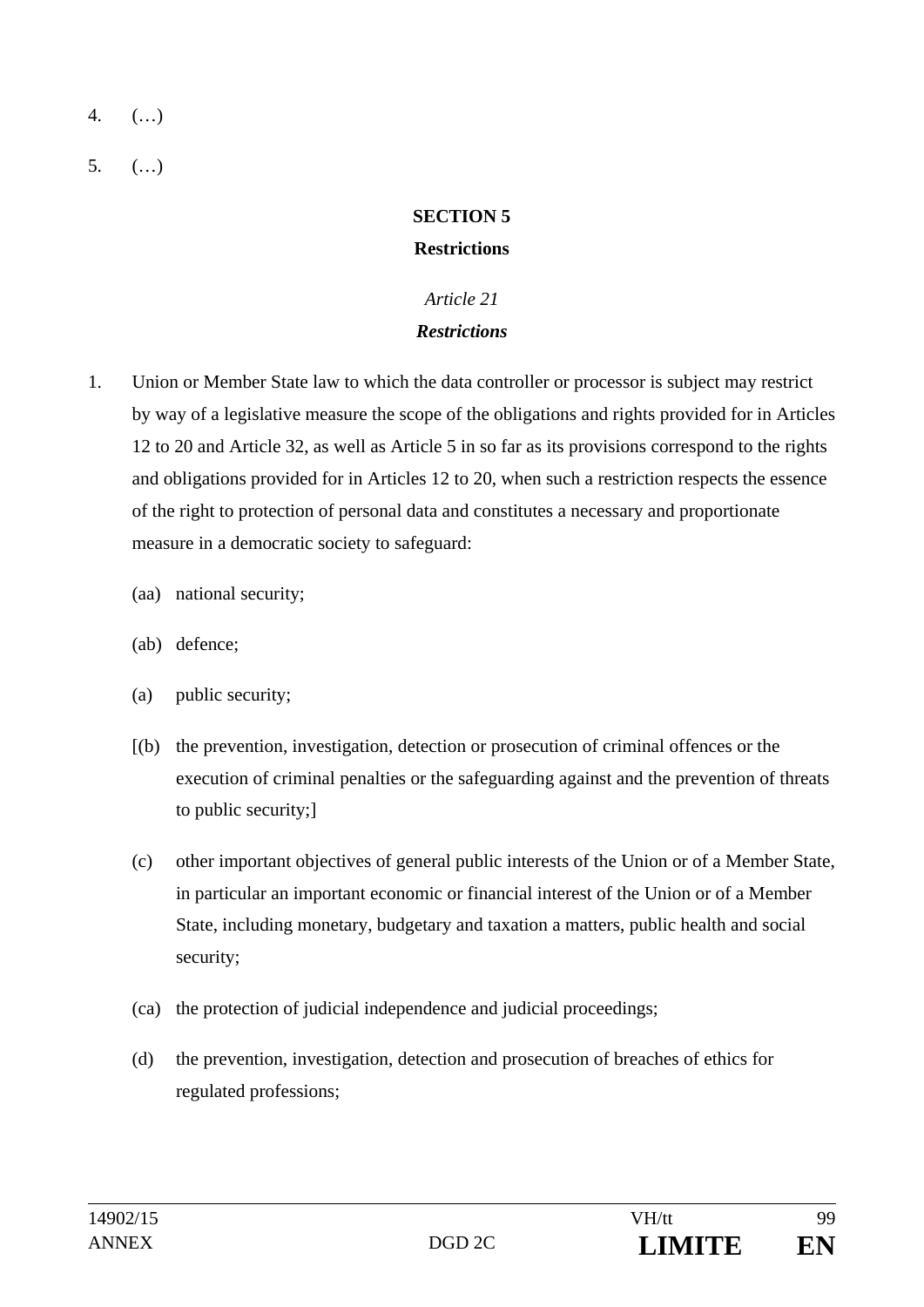- (e) a monitoring, inspection or regulatory function connected, even occasionally, to the exercise of official authority in cases referred to in (aa), (ab), (a), (b), (c) and (d);
- (f) the protection of the data subject or the rights and freedoms of others;
- (g) the enforcement of civil law claims.
- 2. In particular, any legislative measure referred to in paragraph 1 shall contain specific provisions at least, where relevant, as to:
	- the purposes of the processing or categories of processing,
	- the categories of personal data,
	- the scope of the restrictions introduced,
	- the safeguards to prevent abuse or unlawful access or transfer;
	- the specification of the controller or categories of controllers,
	- the storage periods and the applicable safeguards taking into account the nature, scope and purposes of the processing or categories of processing and
	- the risks for the rights and freedoms of data subjects;
	- the right for data subjects to have a general indication about the restriction, unless this may be prejudicial to the purpose of the restriction.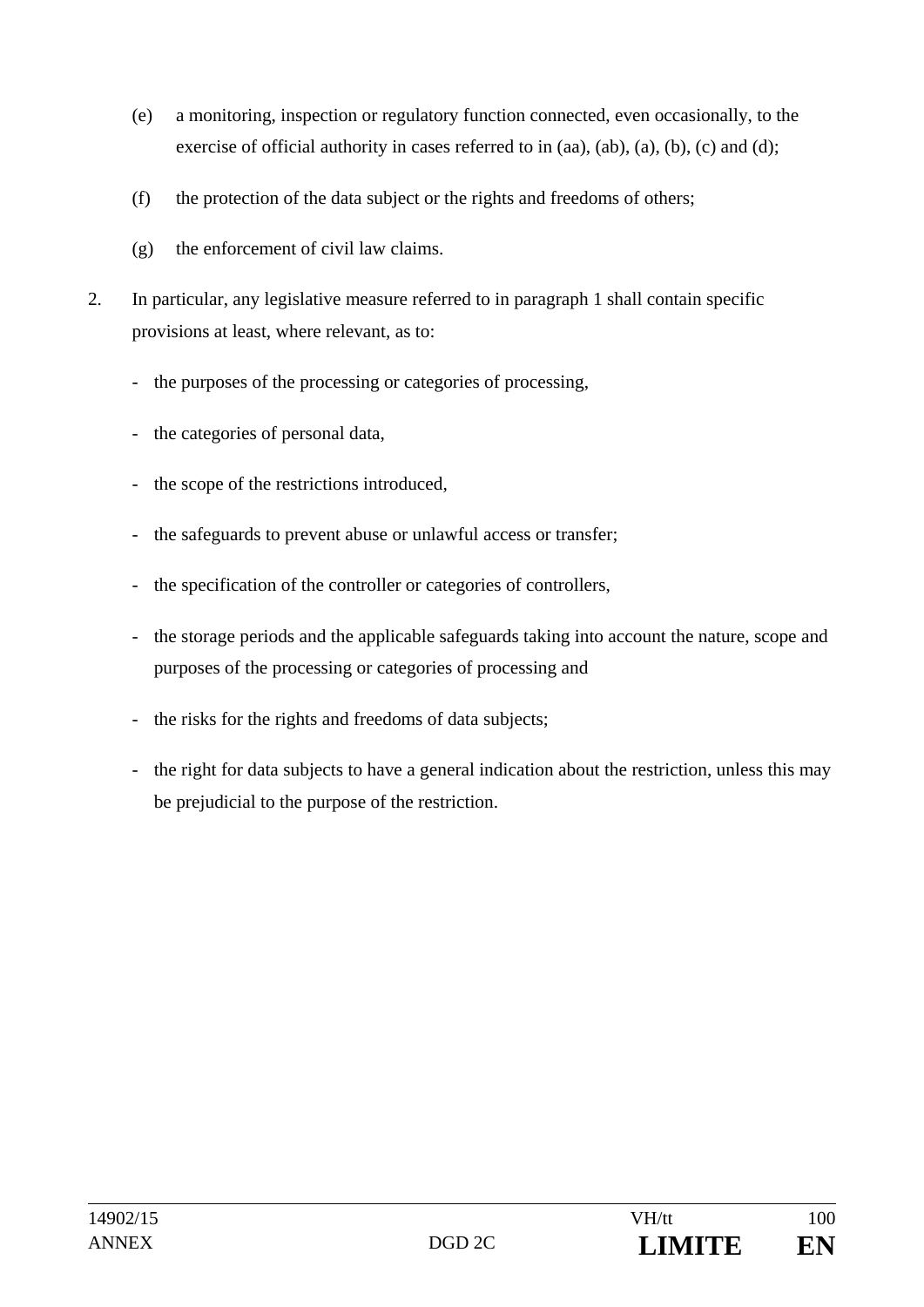## **CHAPTER IV**

## **CONTROLLER AND PROCESSOR**

# **SECTION 1 GENERAL OBLIGATIONS**

## *Article 22*

## *Responsibility of the controller*

1. Taking into account the nature, scope, context and purposes of the processing as well as the risks of varying likelihood and severity for the rights and freedoms of individuals, the controller shall implement appropriate technical and organisational measures to ensure and be able to demonstrate that the processing of personal data is performed in compliance with this Regulation. These measures shall be reviewed and updated where necessary.

2.  $(...)$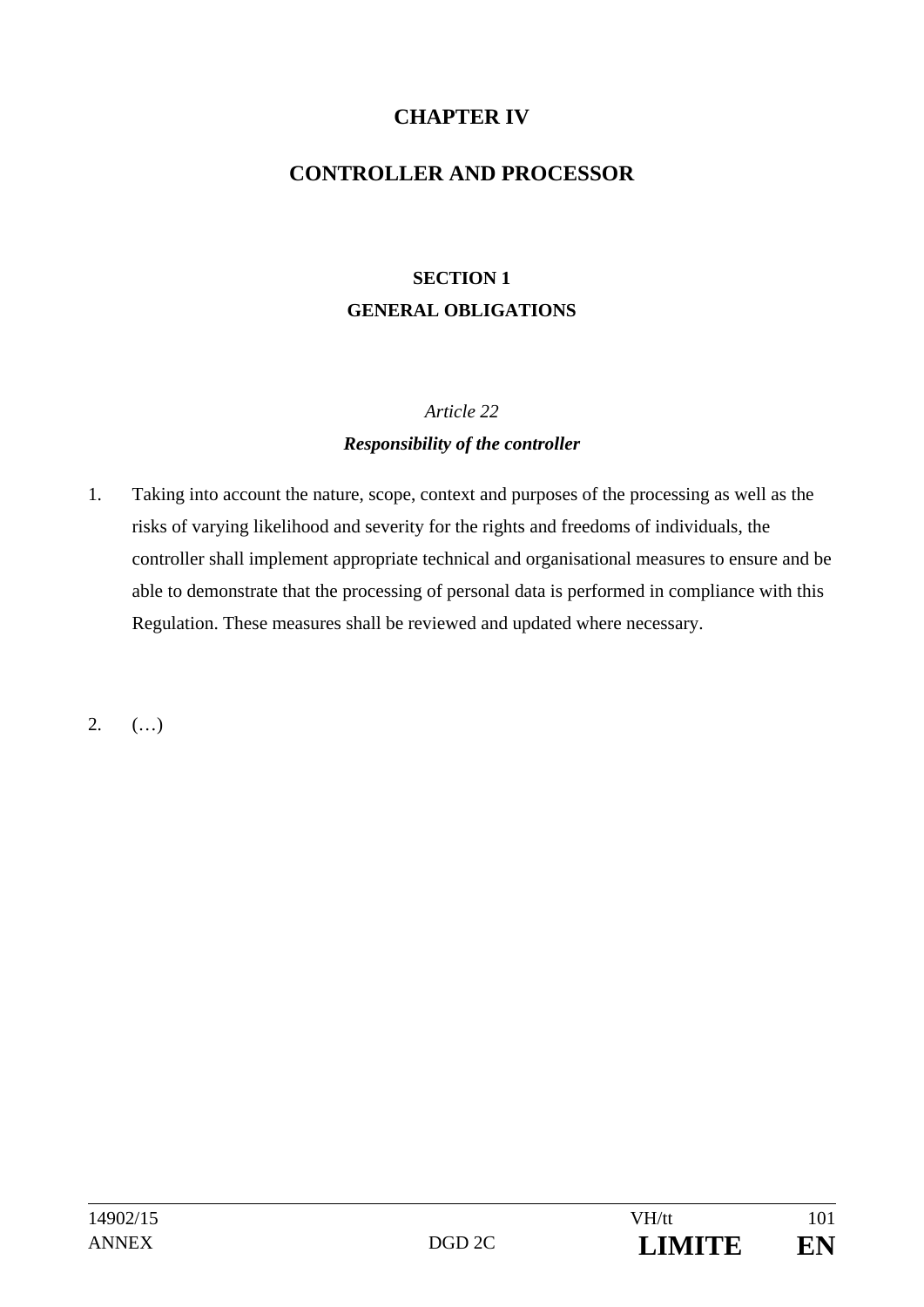- 2a. Where proportionate in relation to the processing activities, the measures referred to in paragraph 1 shall include the implementation of appropriate data protection policies by the controller.
- 2b. Adherence to approved codes of conduct pursuant to Article 38 or an approved certification mechanism pursuant to Article 39 may be used as an element to demonstrate compliance with the obligations of the controller.

3. (…)

4. (…)

## *Article 23 Data protection by design and by default*

1. Having regard to the state of the art and the cost of implementation and taking account of the nature, scope, context and purposes of the processing as well as the risks of varying likelihood and severity for rights and freedoms of individuals posed by the processing, the controller shall, both at the time of the determination of the means for processing and at the time of the processing itself, implement appropriate technical and organisational measures, such as pseudonymisation, which are designed to implement data protection principles, such as data minimisation, in an effective way and to integrate the necessary safeguards into the processing in order to meet the requirements of this Regulation and protect the rights of data subjects.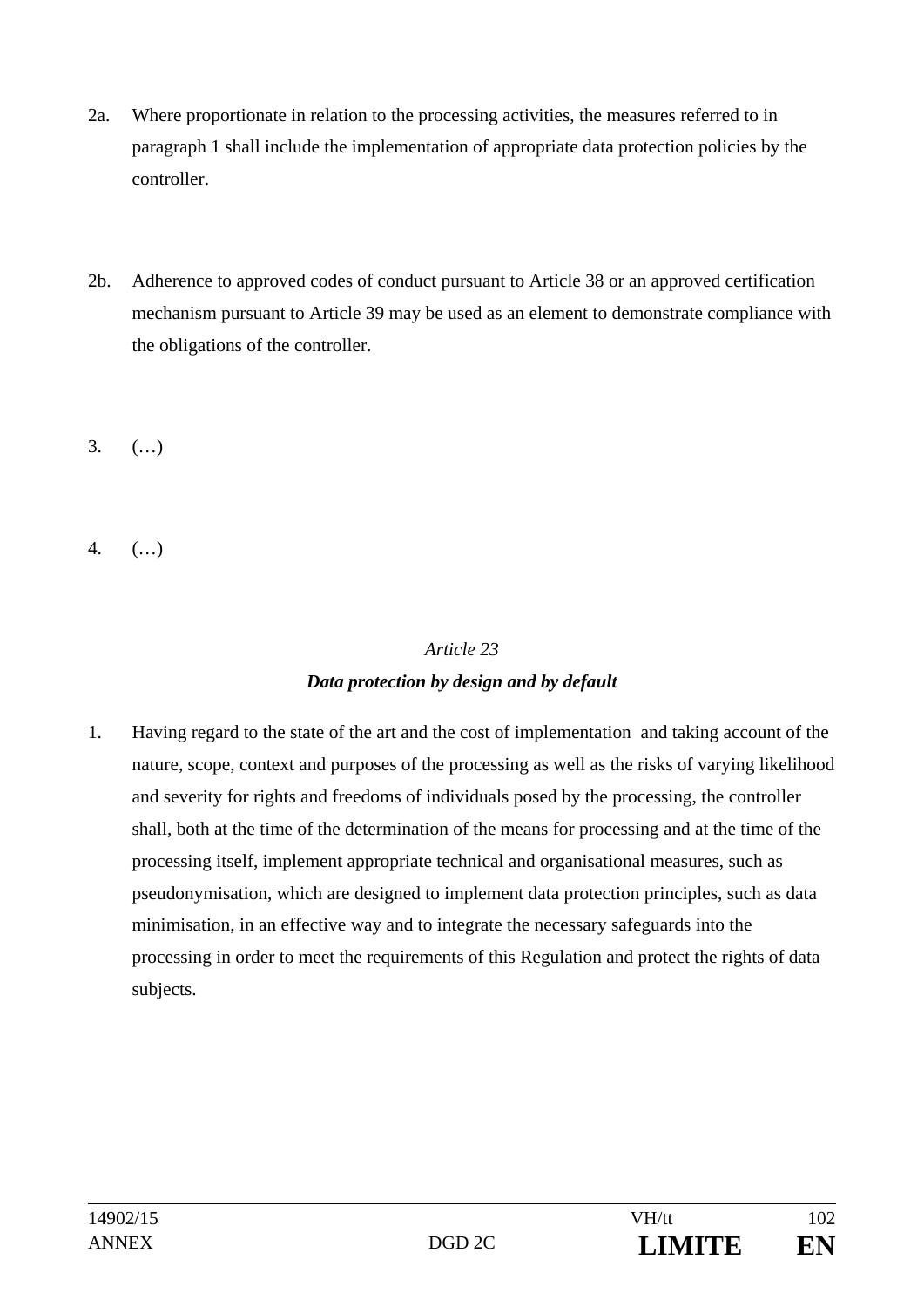- 2. The controller shall implement appropriate technical and organisational measures for ensuring that, by default, only personal data which are necessary for each specific purpose of the processing are processed; this applies to the amount of data collected, the extent of their processing*,* the period of their storage and their accessibility. In particular, such measures shall ensure that by default personal data are not made accessible without the individual's intervention to an indefinite number of individuals.
- 2a. An approved certification mechanism pursuant to Article 39 may be used as an element to demonstrate compliance with the requirements set out in paragraphs 1 and 2.
- 3. (…)
- 4. (…)

### *Article 24*

#### *Joint controllers*

- 1. Where two or more controllers jointly determine the purposes and means of the processing of personal data, they are joint controllers. They shall in a transparent manner determine their respective responsibilities for compliance with the obligations under this Regulation, in particular as regards the exercising of the rights of the data subject and their respective duties to provide the information referred to in Articles 14 and 14a, by means of an arrangement between them unless, and in so far as, the respective responsibilities of the controllers are determined by Union or Member State law to which the controllers are subject. The arrangement may designate a point of contact for data subjects.
- 2. Irrespective of the terms of the arrangement referred to in paragraph 1, the data subject may exercise his or her rights under this Regulation in respect of and against each of the controllers.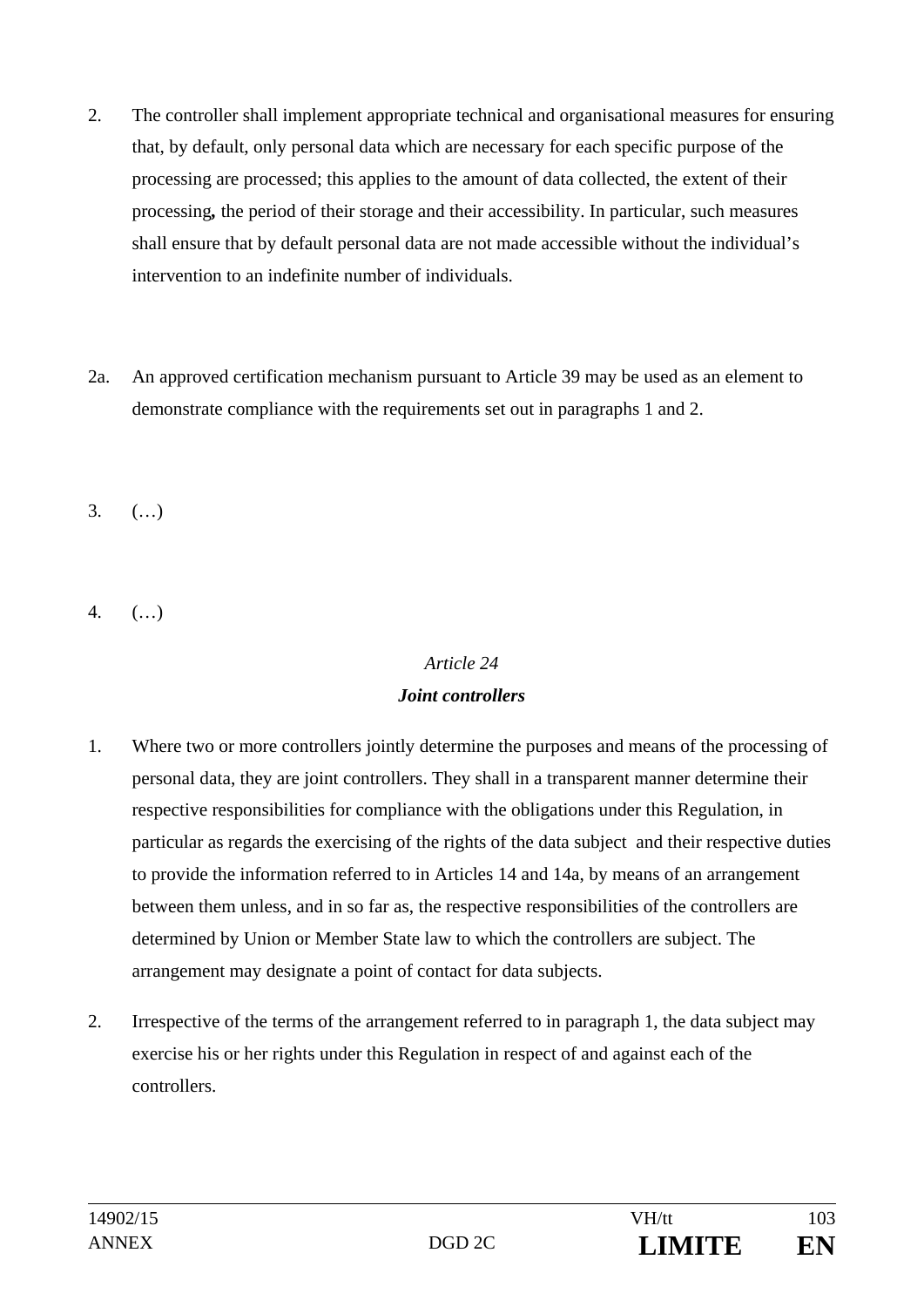3. The arrangement shall duly reflect the joint controllers' respective effective roles and relationships vis-à-vis data subjects, and the essence of the arrangement shall be made available for the data subject.

### *Article 25*

## *Representatives of controllers not established in the Union*

- 1. Where Article 3(2) applies, the controller or the processor shall designate in writing a representative in the Union.
- 2. This obligation shall not apply to:
	- (a)  $(...);$
	- (b) processing which is occasional, does not include, on a large scale, processing of special categories of data as referred to in Article 9(1) or processing of data relating to criminal convictions and offences referred to in Article 9a, and is unlikely to result in a risk for the rights and freedoms of individuals, taking into account the nature, context, scope and purposes of the processing; or
	- (c) a public authority or body.
	- $(d)$   $($ ... $)$
- 3. The representative shall be established in one of those Member States where the data subjects are and whose personal data are processed in relation to the offering of goods or services to them, or whose behaviour is monitored.
- 3a. The representative shall be mandated by the controller or the processor to be addressed in addition to or instead of the controller or the processor by, in particular, supervisory authorities and data subjects, on all issues related to the processing of personal data, for the purposes of ensuring compliance with this Regulation.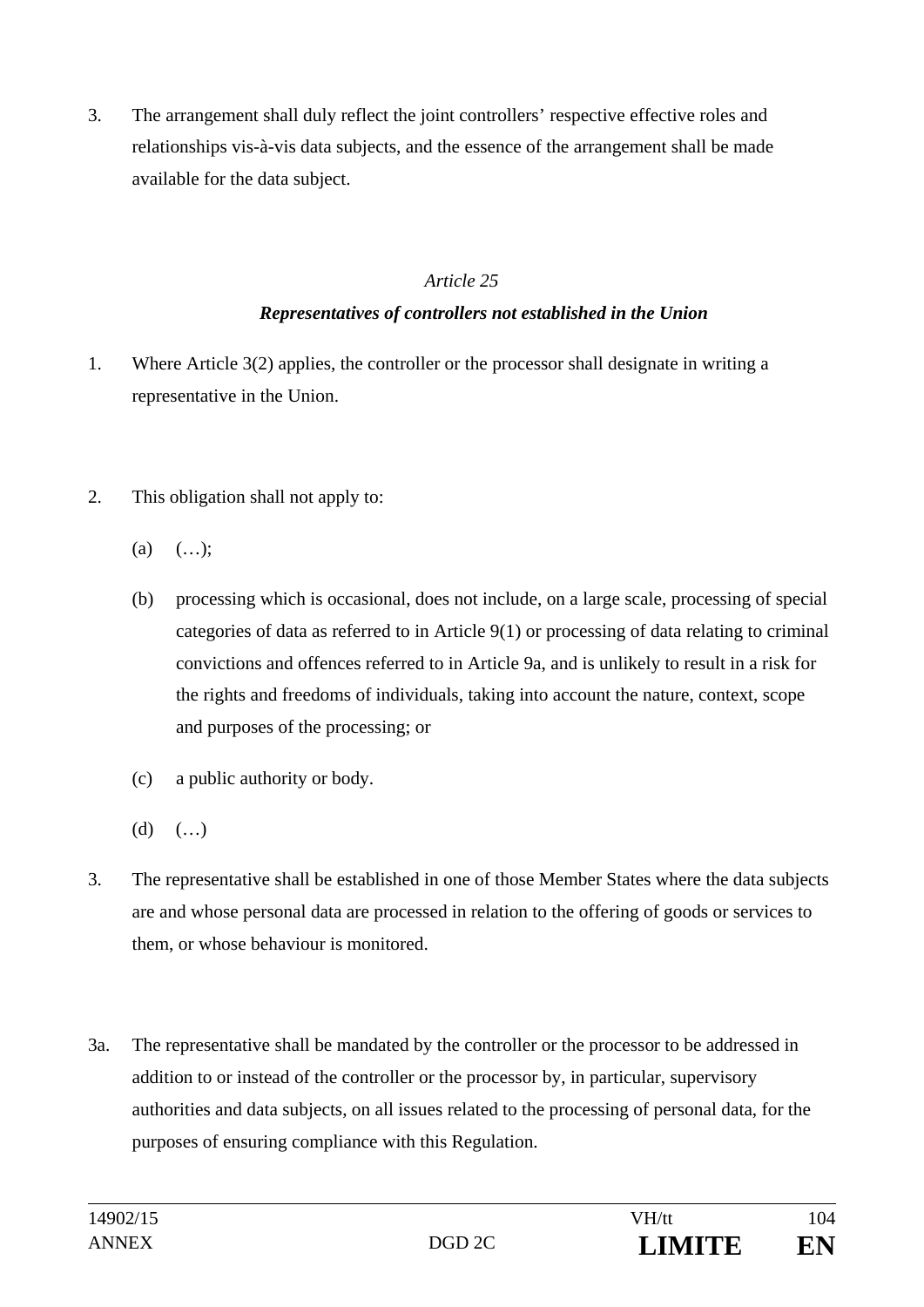4. The designation of a representative by the controller or the processor shall be without prejudice to legal actions which could be initiated against the controller or the processor themselves.

## *Article 26 Processor*

- 1. Where a processing is to be carried out on behalf of a controller, the controller shall use only processors providing sufficient guarantees to implement appropriate technical and organisational measures in such a way that the processing will meet the requirements of this Regulation and ensure the protection of the rights of the data subject.
- 1a. The processor shall not enlist another processor without the prior specific or general written consent of the controller. In the latter case, the processor should always inform the controller on any intended changes concerning the addition or replacement of other processors, thereby giving the opportunity to the controller to object to such changes.
- 2. The carrying out of processing by a processor shall be governed by a contract or other legal act under Union or Member State law, binding the processor to the controller, setting out the subject-matter and duration of the processing, the nature and purpose of the processing, the type of personal data and categories of data subjects, the obligations and rights of the controller and stipulating in particular that the processor shall:
	- (a) process the personal data only on documented instructions from the controller, including with regard to transfers of personal data to a third country or an international organisation, unless required to do so by Union or Member State law to which the processor is subject; in such a case, the processor shall inform the controller of that legal requirement before processing the data, unless that law prohibits such information on important grounds of public interest;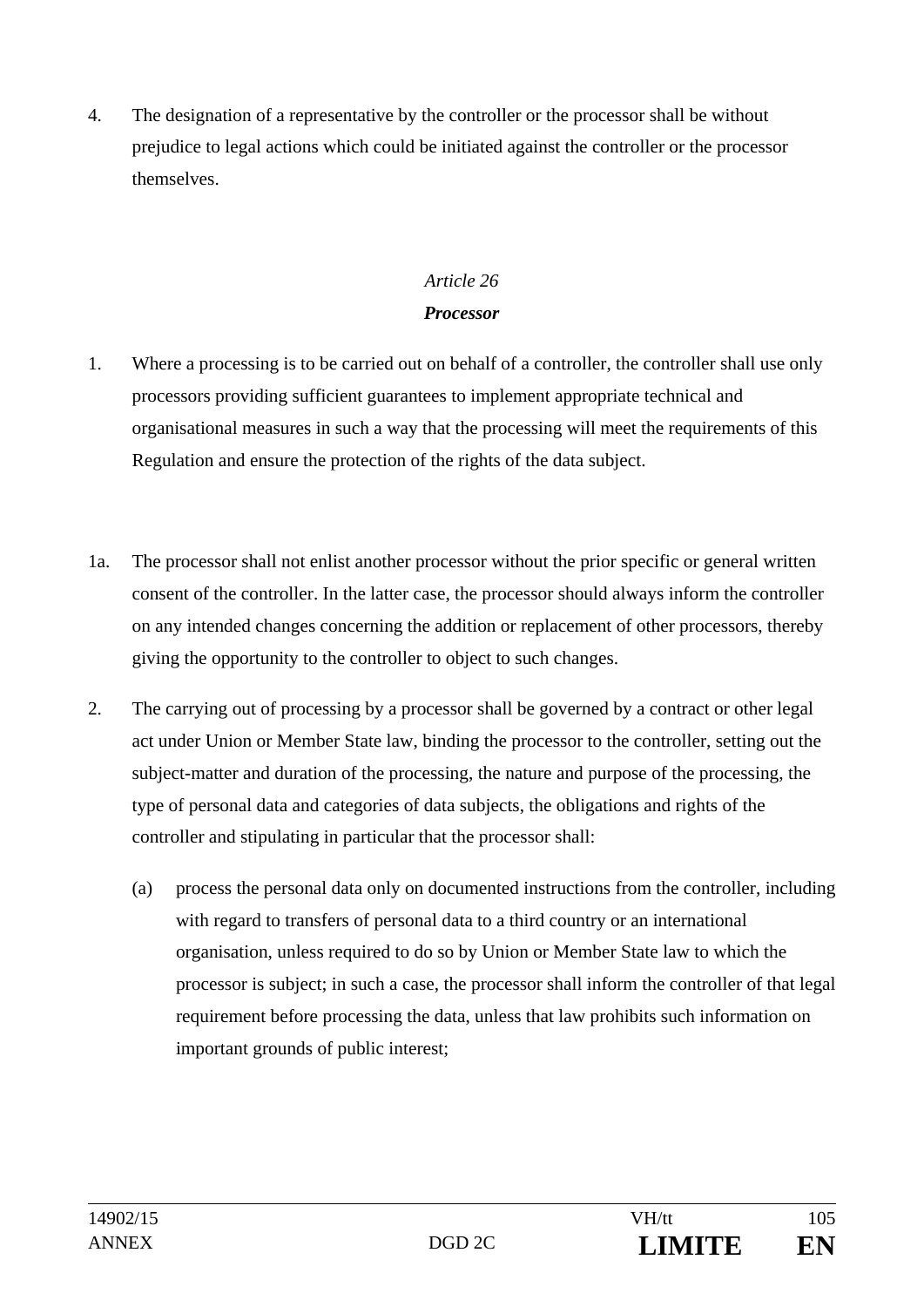- (b) ensure that persons authorised to process the personal data have committed themselves to confidentiality or are under an appropriate statutory obligation of confidentiality;
- (c) take all measures required pursuant to Article 30;
- (d) respect the conditions referred to in paragraphs 1a and 2a for enlisting another processor;
- (e) taking into account the nature of the processing, assist the controller by appropriate technical and organisational measures, insofar as this is possible, for the fulfilment of the controller's obligation to respond to requests for exercising the data subject's rights laid down in Chapter III;
- (f) assist the controller in ensuring compliance with the obligations pursuant to Articles 30 to 34 taking into account the nature of processing and the information available to the processor;
- (g) at the choice of the controller, delete or return all the personal data to the controller after the end of the provision of data processing services, and delete existing copies unless Union or Member State law requires storage of the data;
- (h) make available to the controller all information necessary to demonstrate compliance with the obligations laid down in this Article and allow for and contribute to audits, including inspections, conducted by the controller or another auditor mandated by the controller. The processor shall immediately inform the controller if, in his opinion, an instruction breaches this Regulation or Union or Member State data protection provisions.
- 2a. Where a processor enlists another processor for carrying out specific processing activities on behalf of the controller, the same data protection obligations as set out in the contract or other legal act between the controller and the processor as referred to in paragraph 2 shall be imposed on that other processor by way of a contract or other legal act under Union or Member State law, in particular providing sufficient guarantees to implement appropriate technical and organisational measures in such a way that the processing will meet the requirements of this Regulation. Where that other processor fails to fulfil its data protection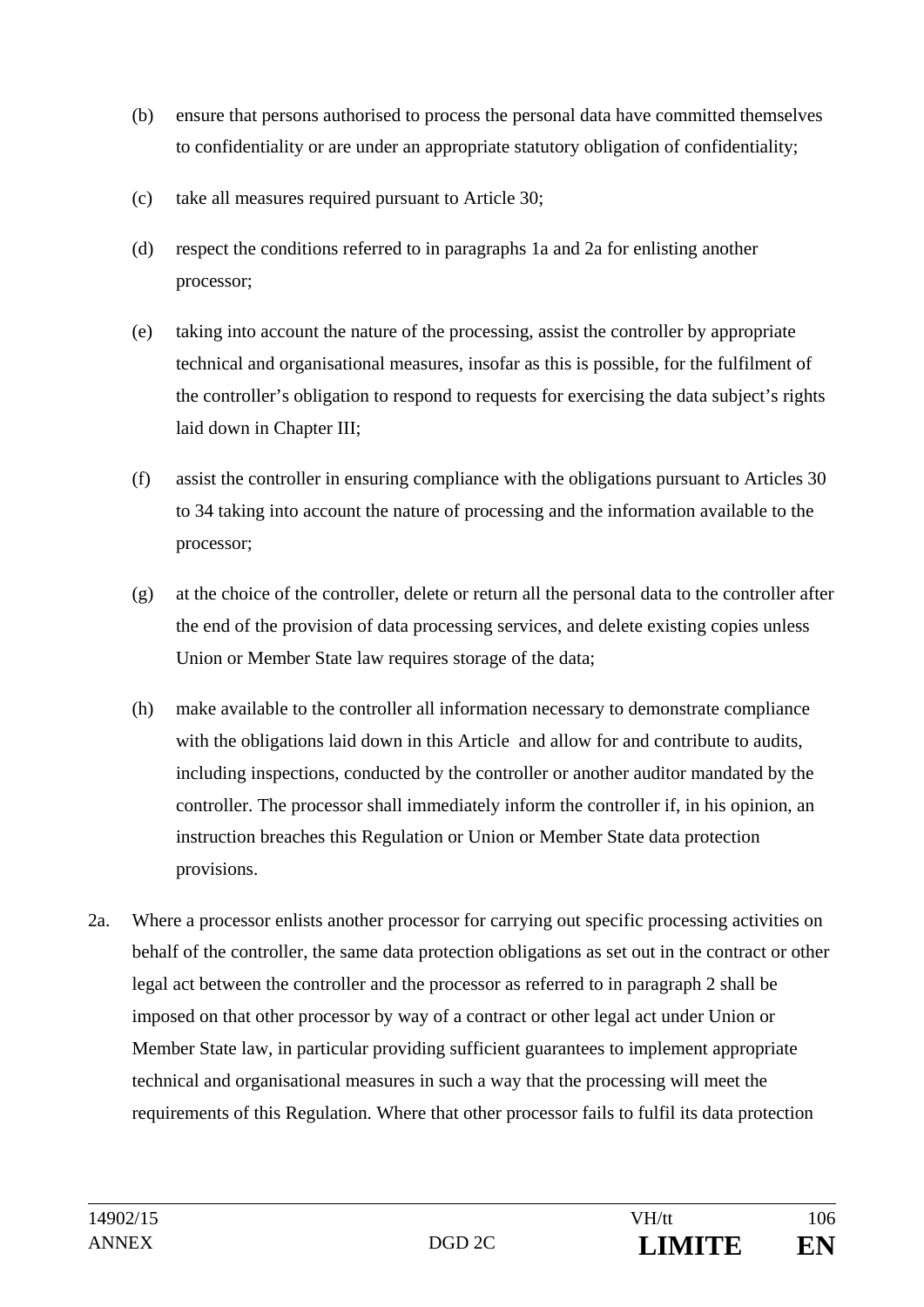obligations, the initial processor shall remain fully liable to the controller for the performance of that other processor's obligations.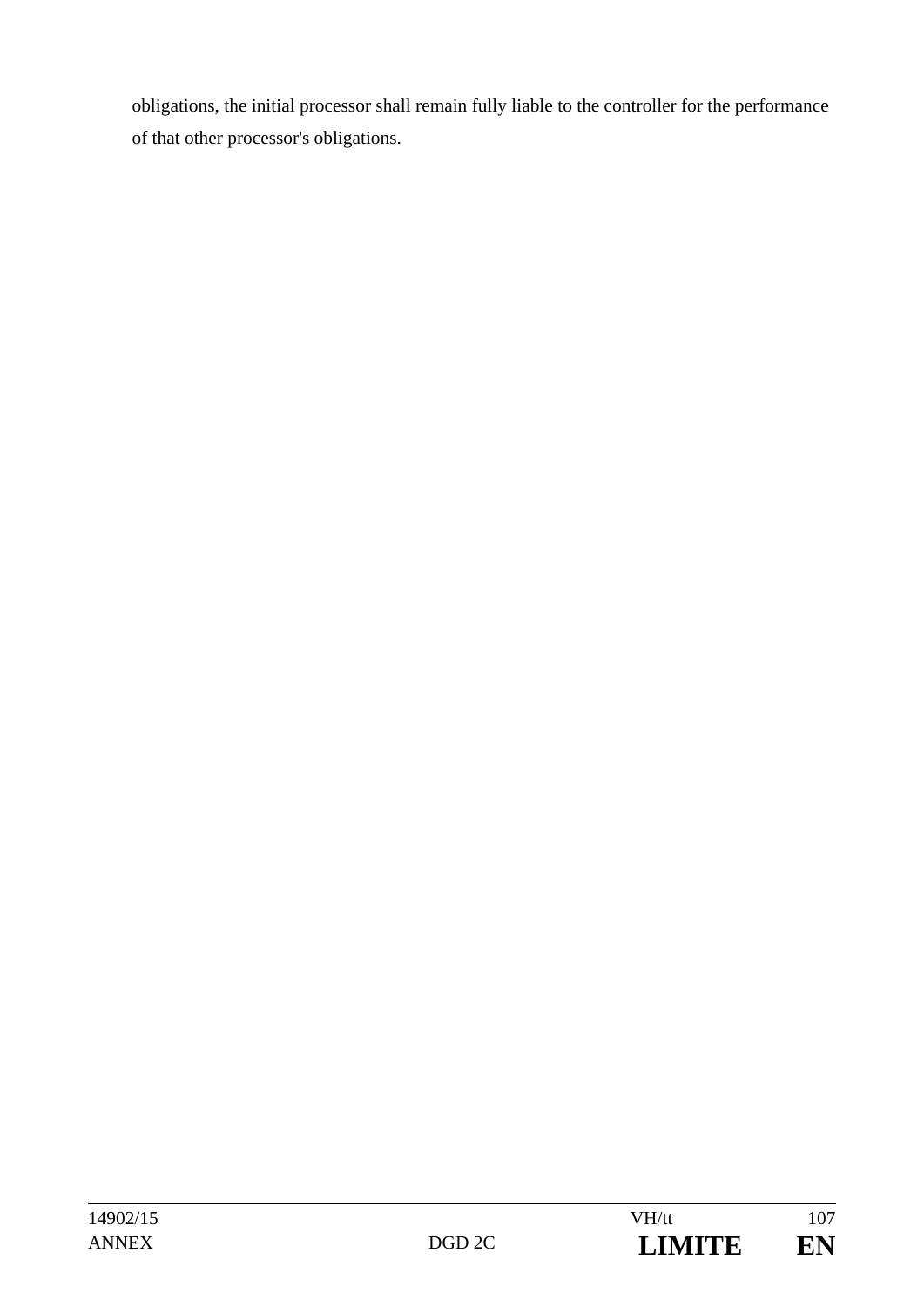- 2aa. Adherence of the processor to an approved code of conduct pursuant to Article 38 or an approved certification mechanism pursuant to Article 39 may be used as an element to demonstrate sufficient guarantees referred to in paragraphs 1 and 2a.
- 2ab. Without prejudice to an individual contract between the controller and the processor, the contract or the other legal act referred to in paragraphs 2 and 2a may be based, in whole or in part, on standard contractual clauses referred to in paragraphs 2b and 2c or on standard contractual clauses which are part of a certification granted to the controller or processor pursuant to Articles 39 and 39a.
- 2b. The Commission may lay down standard contractual clauses for the matters referred to in paragraph 2 and 2a and in accordance with the examination procedure referred to in Article 87(2).
- 2c. A supervisory authority may adopt standard contractual clauses for the matters referred to in paragraph 2 and 2a and in accordance with the consistency mechanism referred to in Article 57.
- 3. The contract or the other legal act referred to in paragraphs 2 and 2a shall be in writing, including in an electronic form.
- 4. Without prejudice to Articles 77, 79 and 79b, if a processor in breach of this Regulation determines the purposes and means of data processing, the processor shall be considered to be a controller in respect of that processing.
- 5. (…).

## *Article 27*

## *Processing under the authority of the controller and processor*

The processor and any person acting under the authority of the controller or of the processor who has access to personal data shall not process them except on instructions from the controller, unless required to do so by Union or Member State law.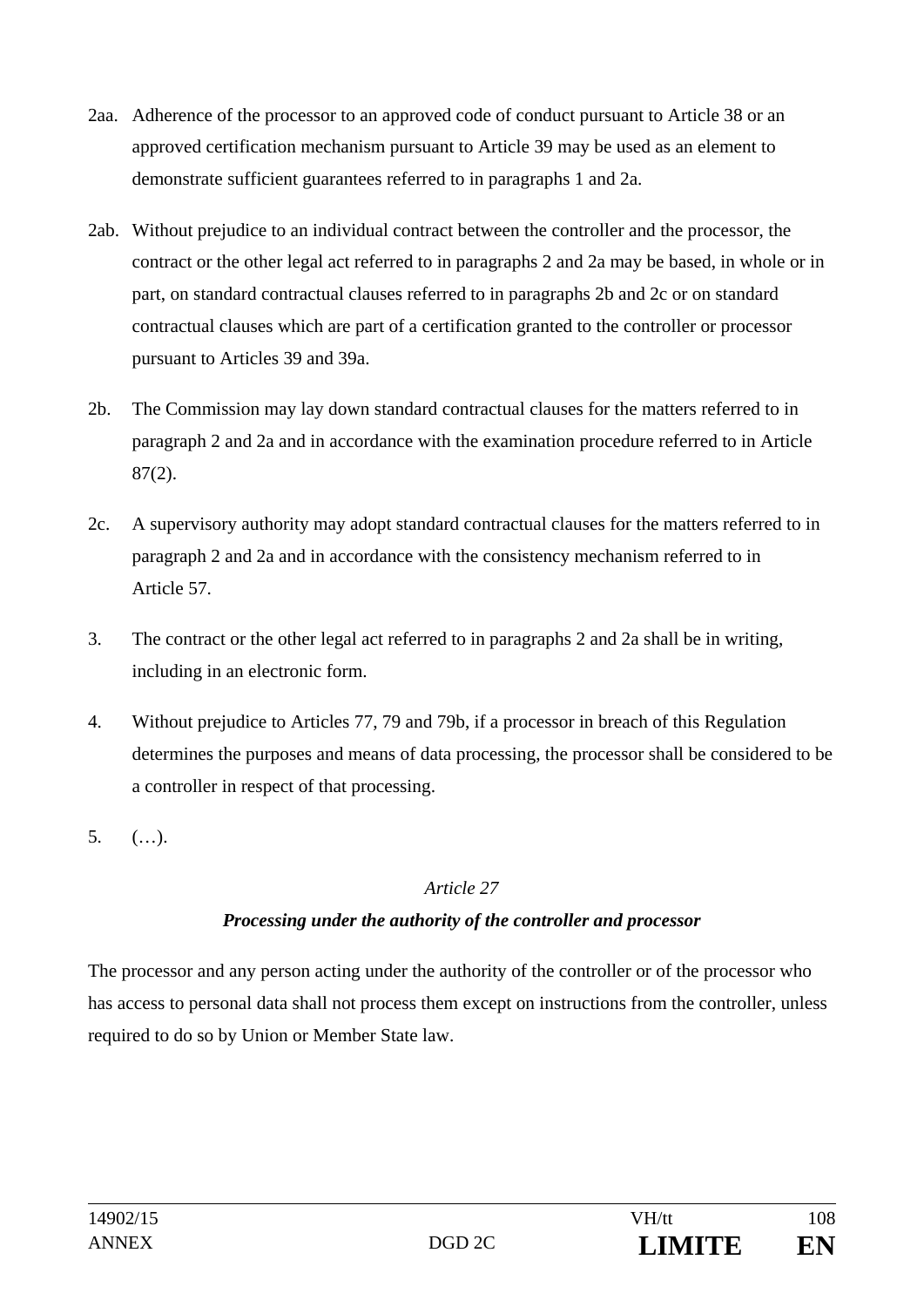### *Records of processing activities*

- 1. Each controller and, if any, the controller's representative, shall maintain a record of processing activities under its responsibility. This record shall contain the following information:
	- (a) the name and contact details of the controller and any joint controller, the controller's representative and the data protection officer, if any;
	- (b) (…)
	- (c) the purposes of the processing;
	- (d) a description of categories of data subjects and of the categories of personal data;
	- (e) the categories of recipients to whom the personal data have been or will be disclosed including recipients in third countries;
	- (f) where applicable, transfers of data to a third country or an international organisation, including the identification of that third country or international organisation and, in case of transfers referred to in point (h) of Article 44(1), the documentation of appropriate safeguards;
	- (g) where possible, the envisaged time limits for erasure of the different categories of data;
	- (h) where possible, a general description of the technical and organisational security measures referred to in Article 30(1).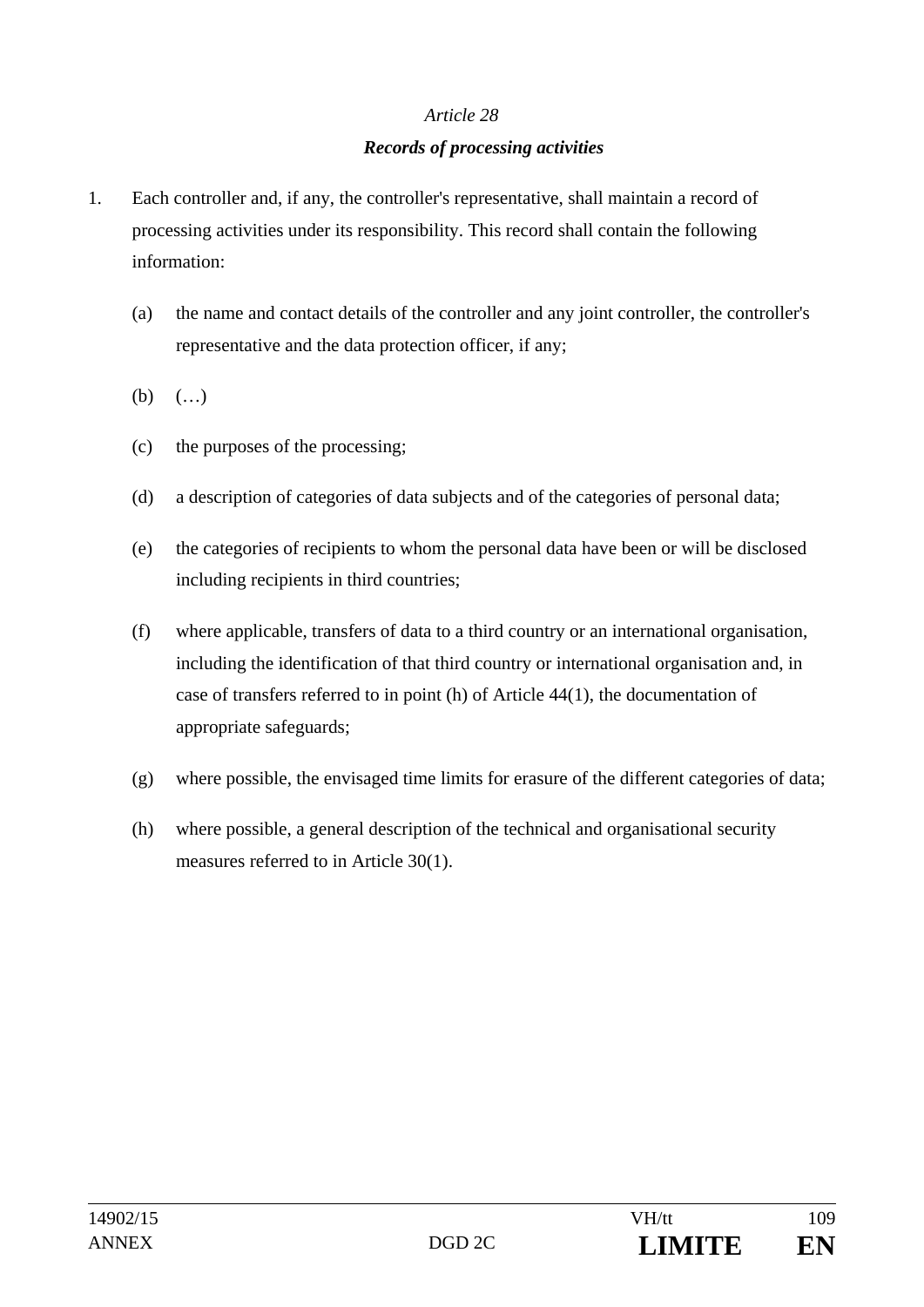- 2a. Each processor and, if any, the processor's representative shall maintain a record of all categories of personal data processing activities carried out on behalf of a controller, containing:
	- (a) the name and contact details of the processor or processors and of each controller on behalf of which the processor is acting, and of the controller's or the processor's representative, and the data protection officer, if any;
	- (b) (…)
	- (c) the categories of processing carried out on behalf of each controller;
	- (d) where applicable, transfers of data to a third country or an international organisation, including the identification of that third country or international organisation and, in case of transfers referred to in point (h) of Article 44(1), the documentation of appropriate safeguards;
	- (e) where possible, a general description of the technical and organisational security measures referred to in Article 30(1).
- 3a. The records referred to in paragraphs 1 and 2a shall be in writing, including in an electronic form.
- 3. Upon request, the controller and the processor and, if any, the controller's or the processor's representative, shall make the record available to the supervisory authority.
- 4. The obligations referred to in paragraphs 1 and 2a shall not apply to:
	- $(a)$   $(...)$
	- (b) an enterprise or an organisation employing fewer than 250 persons unless the processing it carries out is likely to result in a risk for the rights and freedoms of data subject, the processing is not occasional, or the processing includes special categories of data as referred to in Article 9(1) or processing of data relating to criminal convictions and offences referred to in Article 9a.
- 5. (…)
- 6.  $($ ...).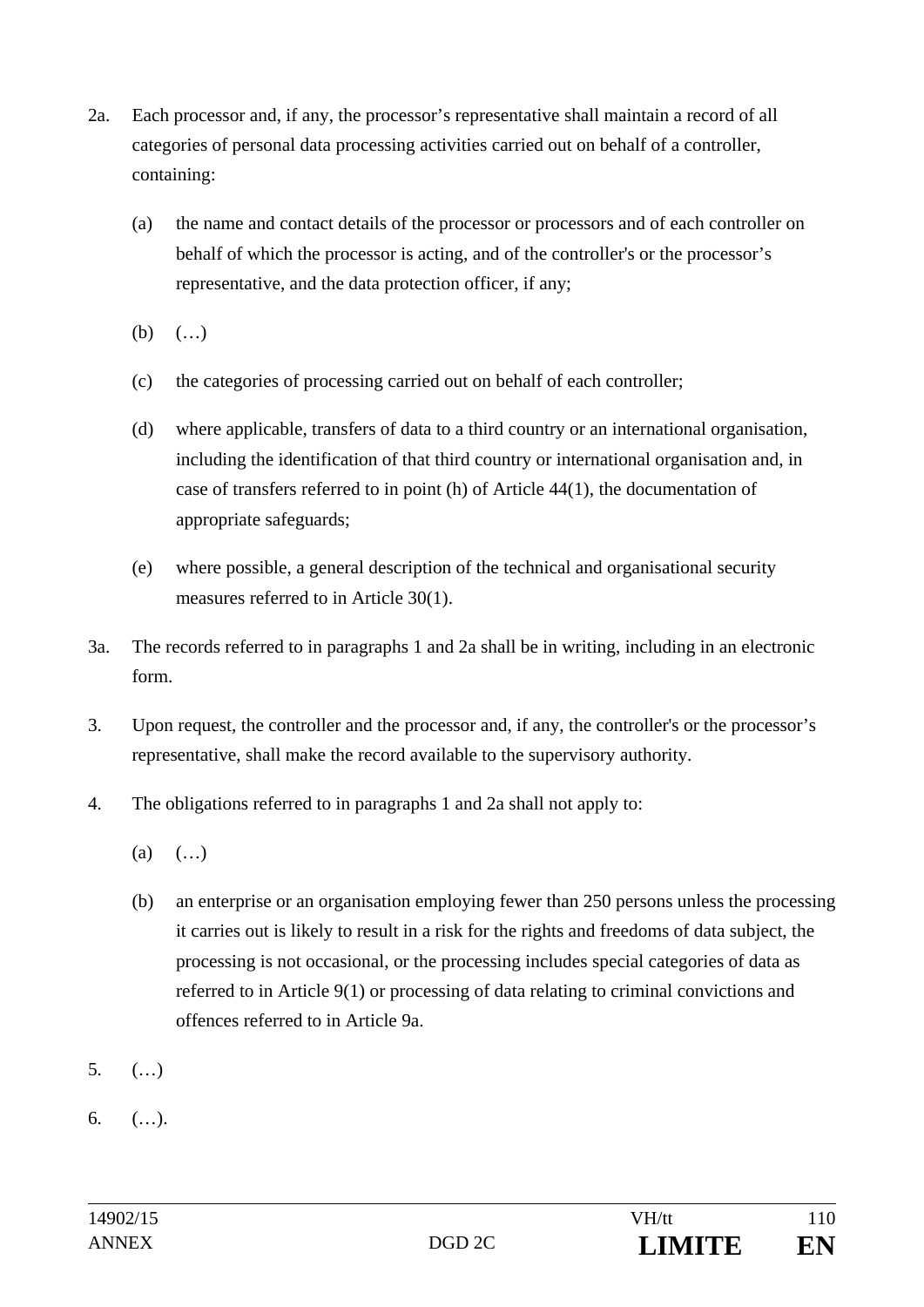#### *Co-operation with the supervisory authority*

- 1. The controller and the processor and, if any, the representative of the controller or the processor, shall co-operate, on request, with the supervisory authority in the performance of its tasks.
- 2. (…).

# **SECTION 2 DATA SECURITY**

# *Article 30 Security of processing*

- 1. Having regard to the state of the art and the costs of implementation and taking into account the nature, scope, context and purposes of the processing as well as the risk of varying likelihood and severity for the rights and freedoms of individuals, the controller and the processor shall implement appropriate technical and organisational measures, to ensure a level of security appropriate to the risk, including inter alia, as appropriate:
	- (a) the pseudonymisation and encryption of personal data;
	- (b) the ability to ensure the ongoing confidentiality, integrity, availability and resilience of systems and services processing personal data;
	- (c) the ability to restore the availability and access to data in a timely manner in the event of a physical or technical incident;
	- (d) a process for regularly testing, assessing and evaluating the effectiveness of technical and organisational measures for ensuring the security of the processing.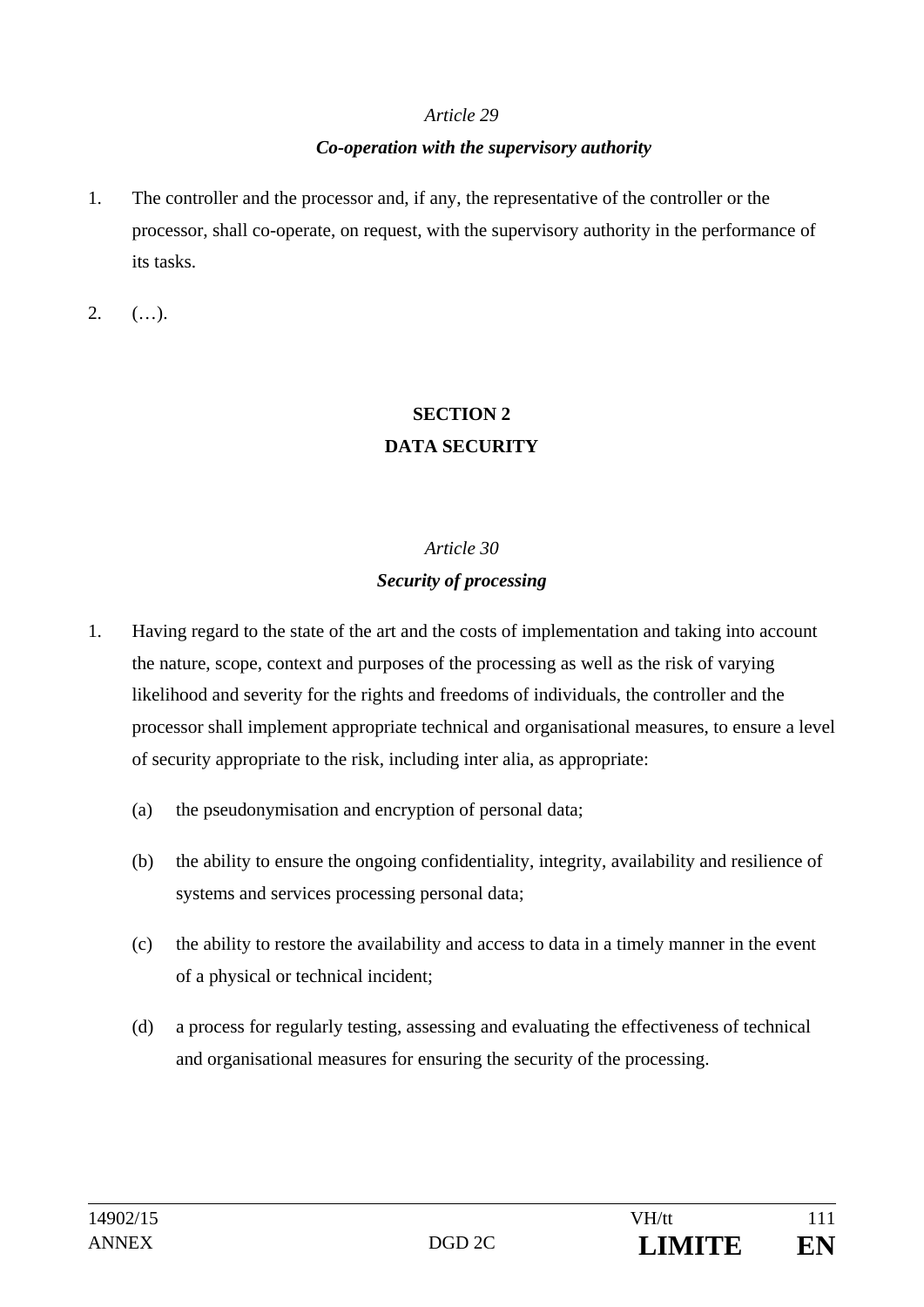- 1a. In assessing the appropriate level of security account shall be taken in particular of the risks that are presented by data processing, in particular from accidental or unlawful destruction, loss, alteration, unauthorised disclosure of, or access to personal data transmitted, stored or otherwise processed.
- $2.$   $($ ...)
- 2a. Adherence to an approved code of conduct pursuant to Article 38 or an approved certification mechanism pursuant to Article 39 may be used as an element to demonstrate compliance with the requirements set out in paragraph 1.
- 2b. The controller and processor shall take steps to ensure that any person acting under the authority of the controller or the processor who has access to personal data shall not process them except on instructions from the controller, unless he or she is required to do so by Union or Member State law.
- 3. (…)
- 4. (…).

### *Notification of a personal data breach to the supervisory authority*

1. In the case of a personal data breach, the controller shall without undue delay and, where feasible, not later than 72 hours after having become aware of it, notify the personal data breach to the supervisory authority competent in accordance with Article 51, unless the personal data breach is unlikely to result in a risk for the rights and freedoms of individuals. The notification to the supervisory authority shall be accompanied by a reasoned justification in cases where it is not made within 72 hours.

1a. (…)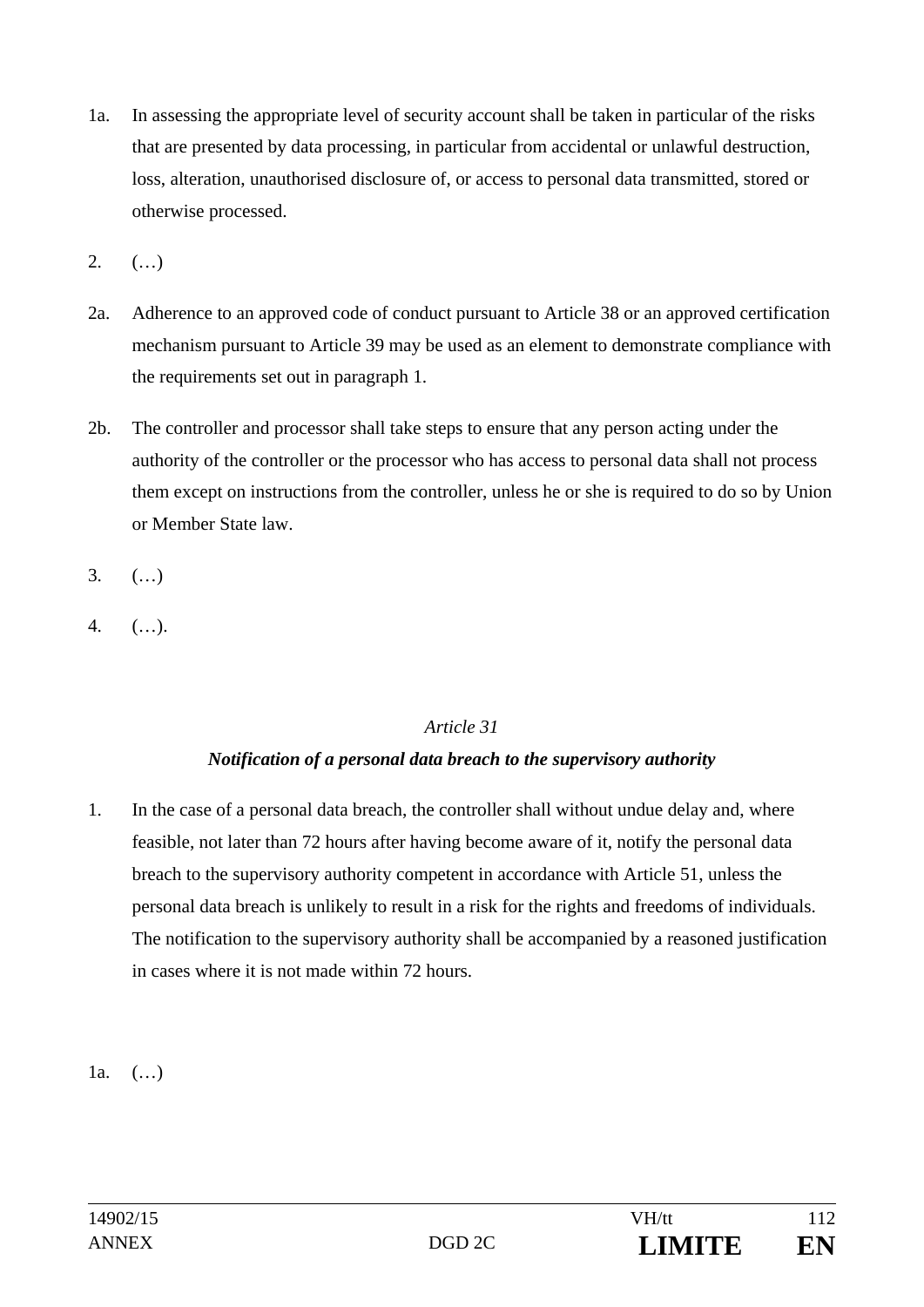- 2. The processor shall notify the controller without undue delay after becoming aware of a personal data breach.
- 3. The notification referred to in paragraph 1 must at least:
	- (a) describe the nature of the personal data breach including where possible, the categories and approximate number of data subjects concerned and the categories and approximate number of data records concerned;
	- (b) communicate the name and contact details of the data protection officer or other contact point where more information can be obtained;
	- $(c)$   $($ ...)
	- (d) describe the likely consequences of the personal data breach;
	- (e) describe the measures taken or proposed to be taken by the controller to address the personal data breach, including, where appropriate, to mitigate its possible adverse effects.
	- $(f)$   $(...)$
- 3a. Where, and in so far as, it is not possible to provide the information at the same time, the information may be provided in phases without undue further delay.
- 4. The controller shall document any personal data breaches comprising the facts surrounding the breach, its effects and the remedial action taken. This documentation must enable the supervisory authority to verify compliance with this Article.
- 5. (…)
- 6. (…)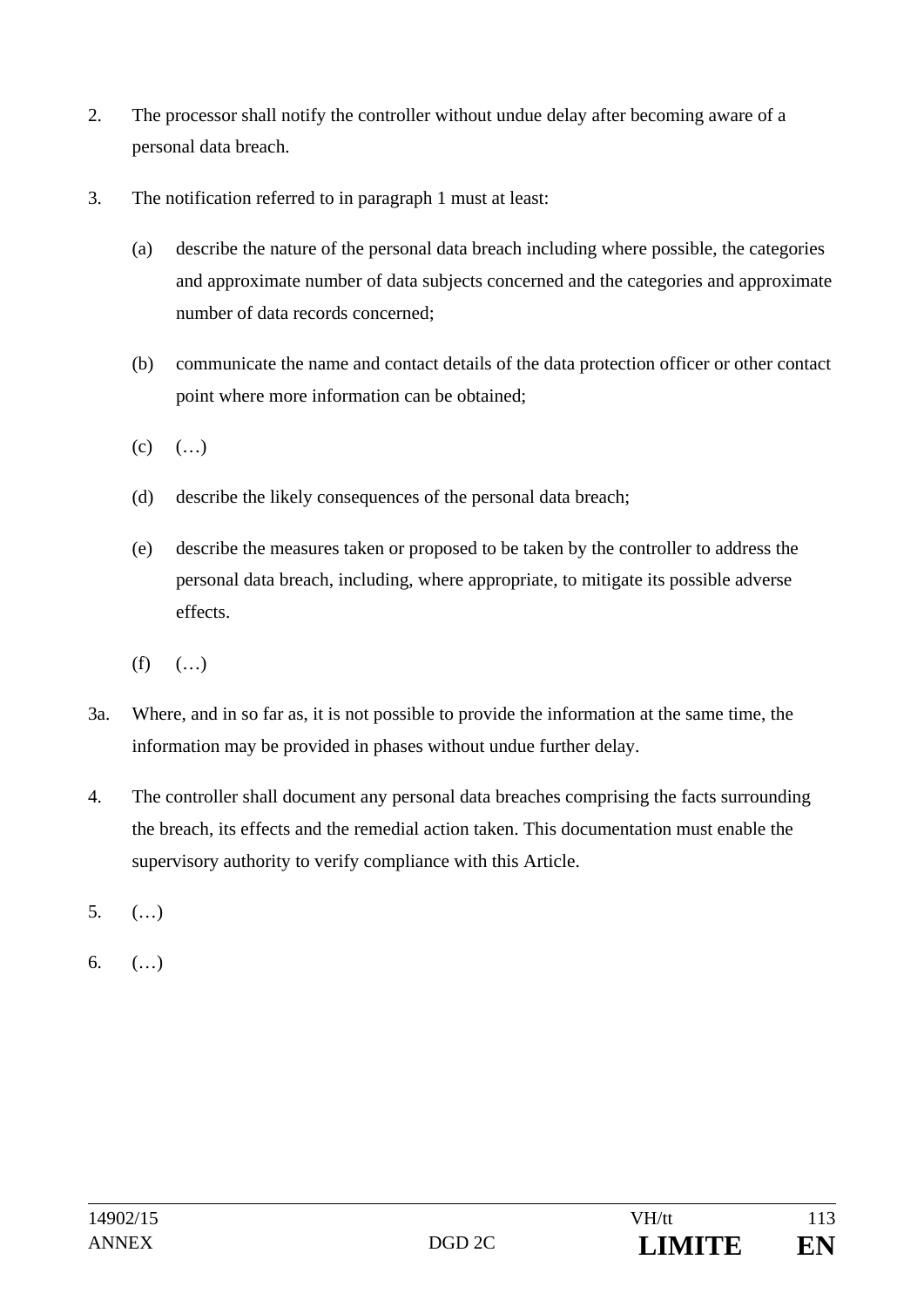#### *Communication of a personal data breach to the data subject*

- 1. When the personal data breach is likely to result in a high risk for the rights and freedoms of individuals the controller shall communicate the personal data breach to the data subject without undue delay.
- 2. The communication to the data subject referred to in paragraph 1 shall describe in clear and plain language the nature of the personal data breach and contain at least the information and the recommendations provided for in points (b), (d) and (e) of Article 31(3).
- 3. The communication to the data subject referred to in paragraph 1 shall not be required if:
	- (a) the controller has implemented appropriate technical and organisational protection measures, and that those measures were applied to the data affected by the personal data breach, in particular those that render the data unintelligible to any person who is not authorised to access it, such as encryption; or
	- (b) the controller has taken subsequent measures which ensure that the high risk for the rights and freedoms of data subjects referred to in paragraph 1 is no longer likely to materialise; or
	- (c) it would involve disproportionate effort. In such case, there shall instead be a public communication or similar measure whereby the data subjects are informed in an equally effective manner.
- 4. If the controller has not already communicated the personal data breach to the data subject, the supervisory authority, having considered the likely adverse effects of the breach, may require it to do so or may decide that any of the conditions referred to in paragraph 3 are met.
- 5. (…)
- 6.  $($ ...).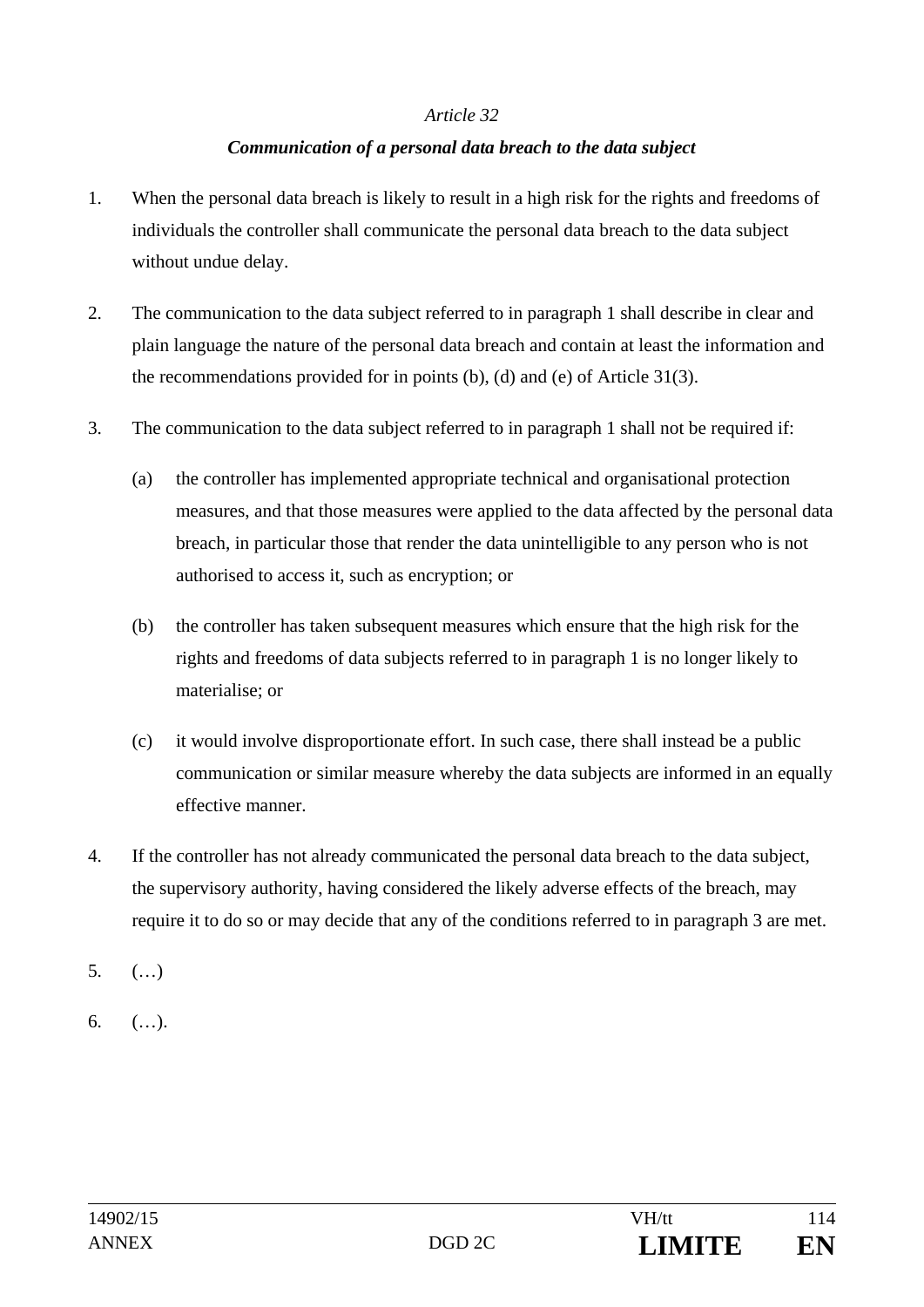#### **SECTION 3**

#### **DATA PROTECTION IMPACT ASSESSMENT AND PRIOR CONSULTATION**

#### *Article 33*

#### *Data protection impact assessment*

- 1. Where a type of processing in particular using new technologies, and taking into account the nature, scope, context and purposes of the processing, is likely to result in a high risk for the rights and freedoms of individuals, the controller shall, prior to the processing, carry out an assessment of the impact of the envisaged processing operations on the protection of personal data. A single assessment may address a set of similar processing operations that present similar high risks.
- 1a. The controller shall seek the advice of the data protection officer, where designated, when carrying out a data protection impact assessment.
- 2. A data protection impact assessment referred to in paragraph 1 shall in particular be required in the following cases:
	- (a) a systematic and extensive evaluation of personal aspects relating to natural persons which is based on automated processing, including profiling, and on which decisions are based that produce legal effects concerning the individual or significantly affect the individual;
	- (b) processing on a large scale of special categories of data referred to in Article 9(1), of data relating to criminal convictions and offences referred to in Article 9a, or of biometric data;
	- (c) a systematic monitoring of a publicly accessible area on a large scale.
	- $(d)$   $(...)$
	- $(e)$   $(...)$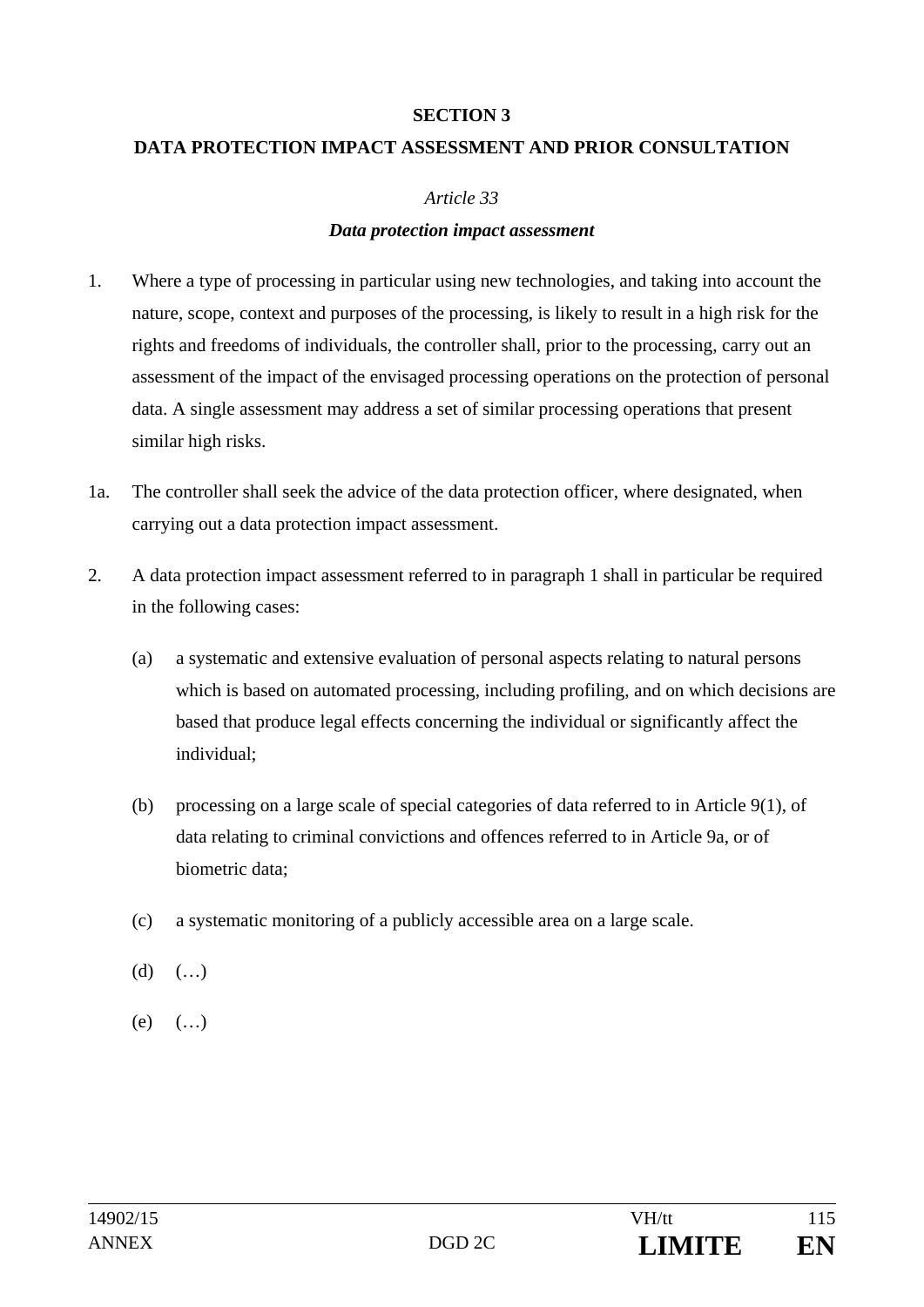- 2a. The supervisory authority shall establish and make public a list of the kind of processing operations which are subject to the requirement for a data protection impact assessment pursuant to paragraph 1. The supervisory authority shall communicate those lists to the European Data Protection Board.
- 2b. The supervisory authority may also establish and make public a list of the kind of processing operations for which no data protection impact assessment is required. The supervisory authority shall communicate those lists to the European Data Protection Board.
- 2c. Prior to the adoption of the lists referred to in paragraphs 2a and 2b the competent supervisory authority shall apply the consistency mechanism referred to in Article 57 where such lists involve processing activities which are related to the offering of goods or services to data subjects or to the monitoring of their behaviour in several Member States, or may substantially affect the free movement of personal data within the Union.
- 3. The assessment shall contain at least:
	- (a) a systematic description of the envisaged processing operations, the purposes of the processing, including where applicable the legitimate interest pursued by the controller;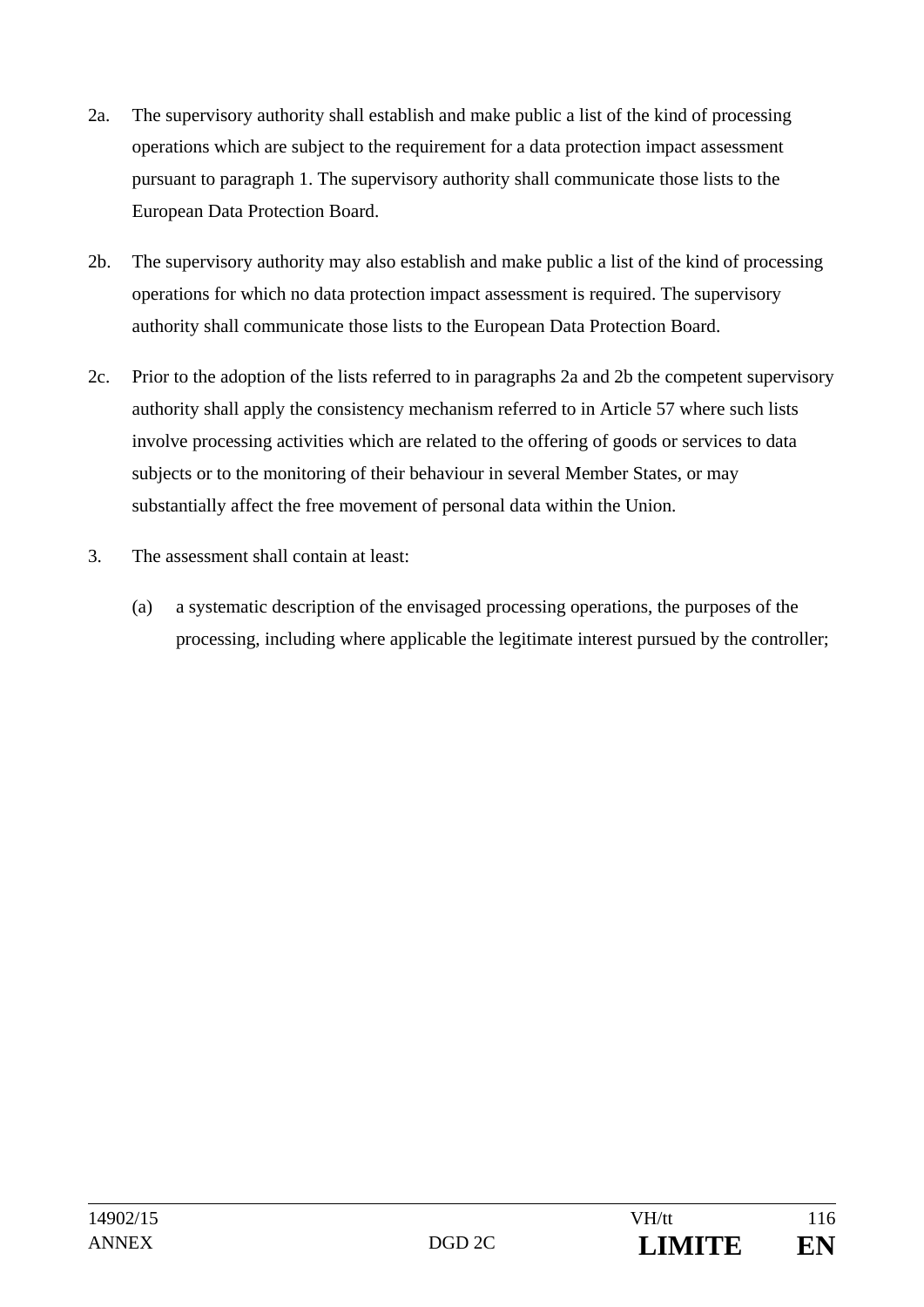- (b) an assessment of the necessity and proportionality of the processing operations in relation to the purposes;
- (c) an assessment of the risks to the rights and freedoms of data subjects referred to in paragraph 1;
- (d) the measures envisaged to address the risks, including safeguards, security measures and mechanisms to ensure the protection of personal data and to demonstrate compliance with this Regulation taking into account the rights and legitimate interests of data subjects and other persons concerned.
- 3a. Compliance with approved codes of conduct referred to in Article 38 by the relevant controllers or processors shall be taken into due account in assessing lawfulness and impact of the processing operations performed by such controllers or processors, in particular for the purposes of a data protection impact assessment.
- 4. Where appropriate, the controller shall seek the views of data subjects or their representatives on the intended processing, without prejudice to the protection of commercial or public interests or the security of the processing operations.
- 5. Where the processing pursuant to point (c) or (e) of Article 6(1) has a legal basis in Union law, or the law of the Member State to which the controller is subject, and such law regulates the specific processing operation or set of operations in question, paragraphs 1 to 3 shall not apply, unless Member States deem it necessary to carry out such assessment prior to the processing activities.
- 6.  $($ ...)
- 7. (…)
- 8. Where necessary, the controller shall carry out a review to assess if the processing of personal data is performed in compliance with the data protection impact assessment at least when there is a change of the risk represented by the processing operations.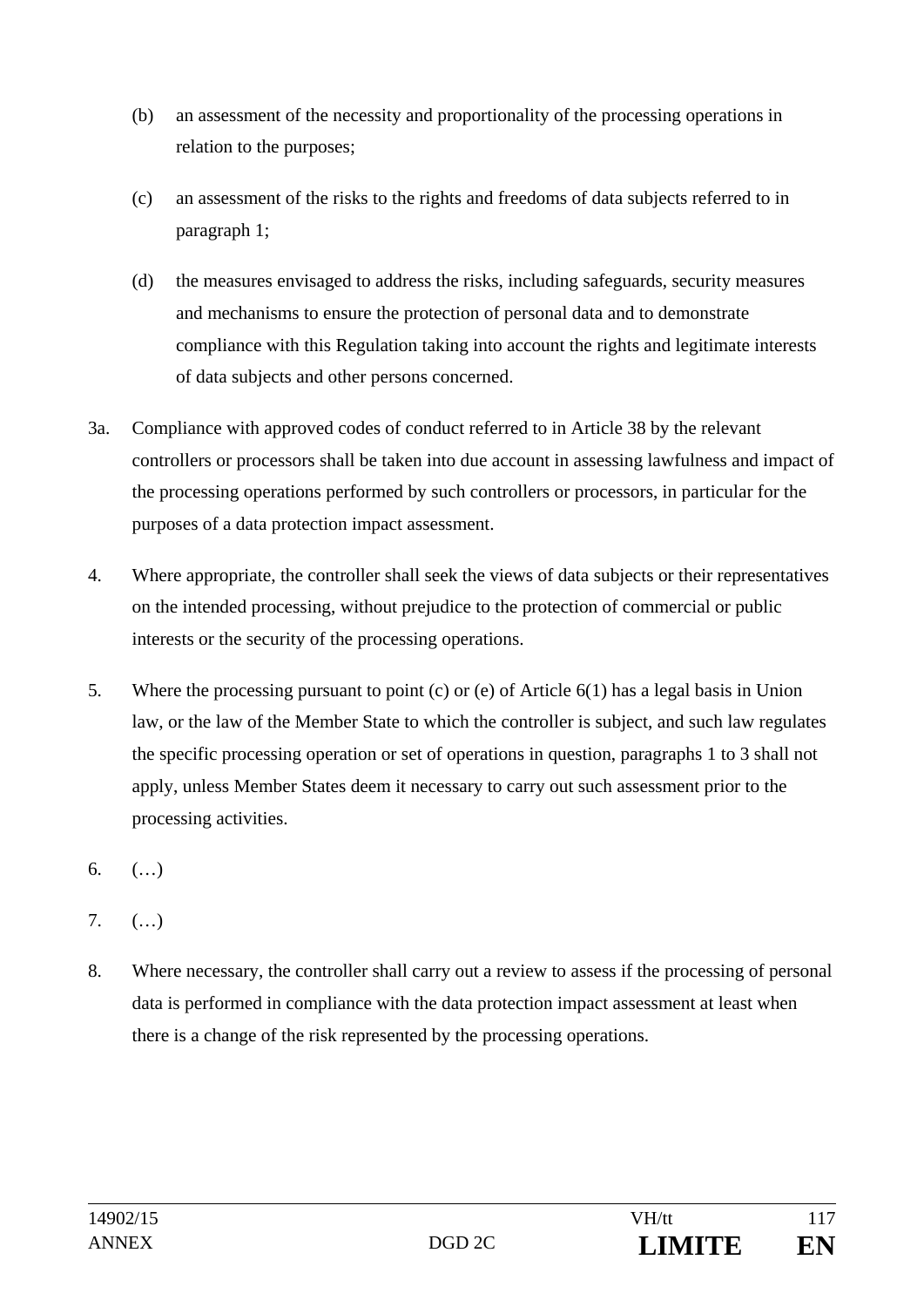### *Article 34 Prior consultation*

 $1. (...)$ 

- 2. The controller shall consult, the supervisory authority prior to the processing of personal data where a data protection impact assessment as provided for in Article 33 indicates that the processing would result in a high risk in the absence of measures taken by the controller to mitigate the risk.
- 3. Where the supervisory authority is of the opinion that the intended processing referred to in paragraph 2 would not comply with this Regulation, in particular where the controller has insufficiently identified or mitigated the risk, it shall within a maximum period of eight weeks following the request for consultation give advice to the data controller, and where applicable the processor in writing, and may use any of its powers referred to in Article 53. This period may be extended for a further six weeks, taking into account the complexity of the intended processing. Where the extended period applies, the controller, and where applicable the processor shall be informed within one month of receipt of the request including of the reasons for the delay. These periods may be suspended until the supervisory authority has obtained any information it may have requested for the purposes of the consultation.
- 4. (…)
- 5. (…)
- 6. When consulting the supervisory authority pursuant to paragraph 2, the controller shall provide the supervisory authority, with
	- (a) where applicable, the respective responsibilities of controller, joint controllers and processors involved in the processing, in particular for processing within a group of undertakings;
	- (b) the purposes and means of the intended processing;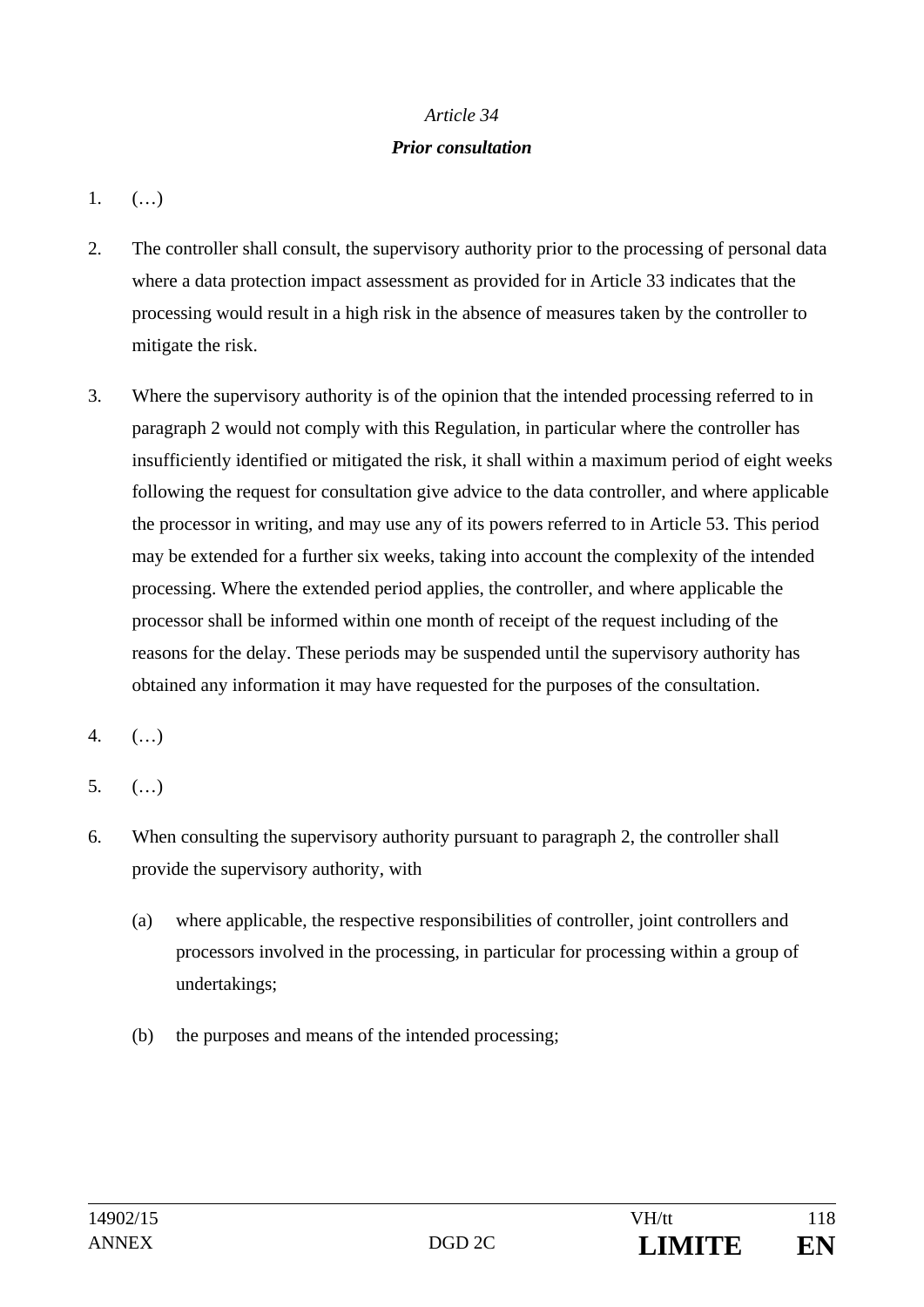- (c) the measures and safeguards provided to protect the rights and freedoms of data subjects pursuant to this Regulation;
- (d) where applicable, the contact details of the data protection officer;
- (e) the data protection impact assessment provided for in Article 33; and
- (f) any other information requested by the supervisory authority.
- 7. Member States shall consult the supervisory authority during the preparation of a proposal for a legislative measure to be adopted by a national parliament or of a regulatory measure based on such a legislative measure, which relates to the processing of personal data.
- 7a. Notwithstanding paragraph 2, Member States' law may require controllers to consult with, and obtain prior authorisation from, the supervisory authority in relation to the processing of personal data by a controller for the performance of a task carried out by the controller in the public interest, including the processing of such data in relation to social protection and public health.
- 8. (…)
- 9. (…).

# **SECTION 4 DATA PROTECTION OFFICER**

### *Article 35*

### *Designation of the data protection officer*

- 1. The controller and the processor shall designate a data protection officer in any case where:
	- (a) the processing is carried out by a public authority or body, except for courts acting in their judicial capacity; or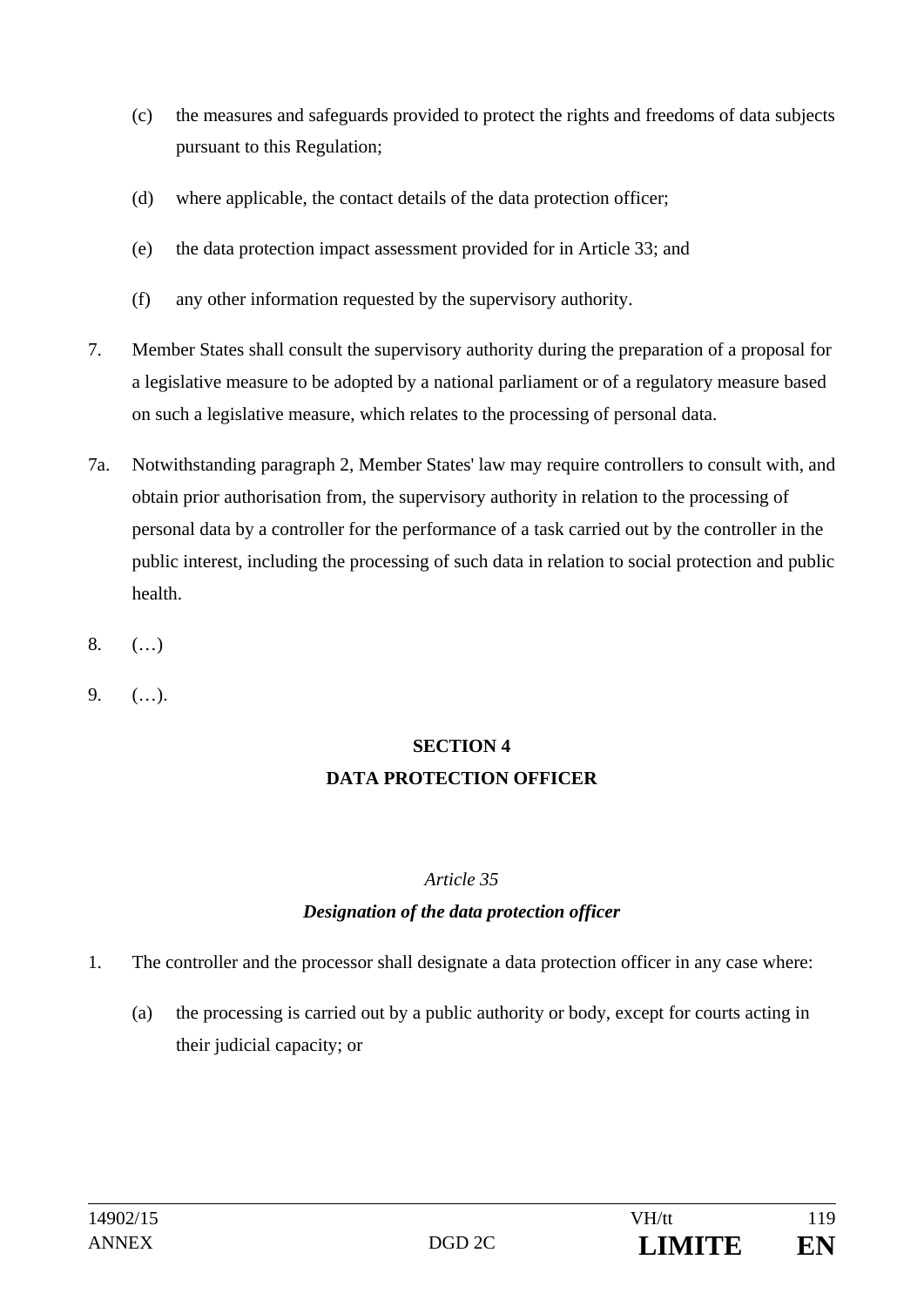- (b) the core activities of the controller or the processor consist of processing operations which, by virtue of their nature, their scope and/or their purposes, require regular and systematic monitoring of the data subjects on a large scale; or
- (c) the core activities of the controller or the processor consist of processing on a large scale of special categories of data pursuant to Article 9 and data relating to criminal convictions and offences referred to in Article 9a.
- 2. A group of undertakings may appoint a single data protection officer.
- 3. Where the controller or the processor is a public authority or body, a single data protection officer may be designated for several such authorities or bodies, taking account of their organisational structure and size.
- 4. In cases other than those referred to in paragraph 1, the controller or processor or associations and other bodies representing categories of controllers or processors may or, where required by Union or Member State law shall, designate a data protection officer. The data protection officer may act for the associated controllers or processors.
- 5. The data protection officer shall be designated on the basis of professional qualities and, in particular, expert knowledge of data protection law and practices and ability to fulfil the tasks referred to in Article 37.
- 6.  $($ ...)
- 7. During their term of office, the data protection officer may, apart from serious grounds under the law of the Member State concerned which justify the dismissal of an employee or civil servant, be dismissed only if the data protection officer no longer fulfils the conditions required for the performance of his or her tasks pursuant to Article 37.
- 8. The data protection officer may be a staff member of the controller or processor, or fulfil the tasks on the basis of a service contract.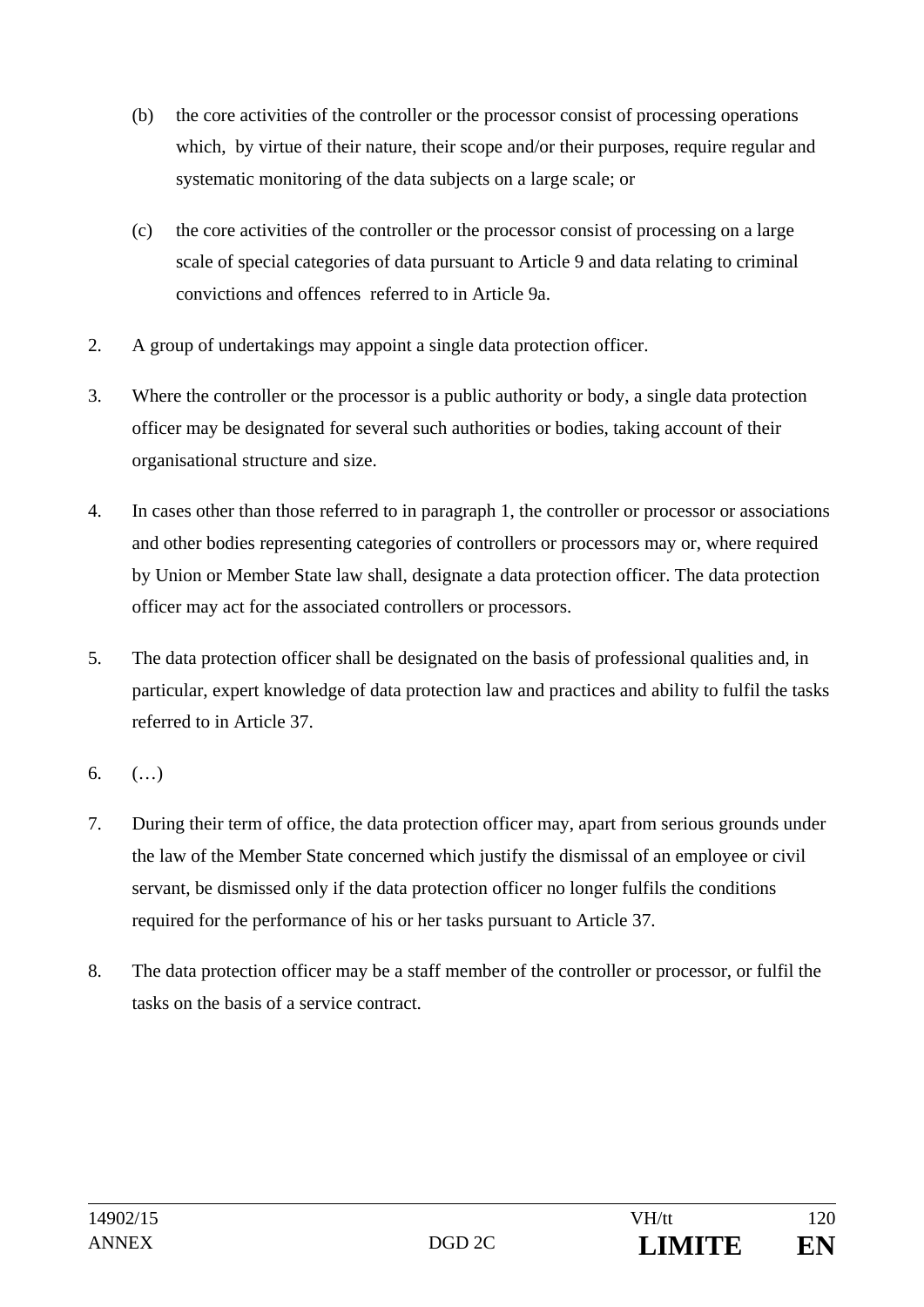- 9. The controller or the processor shall publish the contact details of the data protection officer and communicate these to the supervisory authority.
- $10.$   $($ ...)
- $11.$   $($ ...).

#### *Position of the data protection officer*

- 1. The controller or the processor shall ensure that the data protection officer is properly and in a timely manner involved in all issues which relate to the protection of personal data.
- 2. The controller or processor shall support the data protection officer in performing the tasks referred to in Article 37 by providing resources necessary to carry out these tasks as well as access to personal data and processing operations, and to maintain his or her expert knowledge.
- 2a. (new) Data subjects may contact the data protection officer on all issues related to the processing of the data subject's data and the exercise of their rights under this Regulation.
- 3. The controller or processor shall ensure that the data protection officer does not receive any instructions regarding the exercise of these tasks. He or she shall not be dismissed or penalised by the controller or the processor for performing his tasks. The data protection officer shall directly report to the highest management level of the controller or the processor.
- 4. Data protection officer shall be bound by secrecy or confidentiality concerning the performance of his or her tasks, in accordance with Union or Member State law.
- 4a. The data protection officer may fulfil other tasks and duties. The controller or processor shall ensure that any such tasks and duties do not result in a conflict of interests.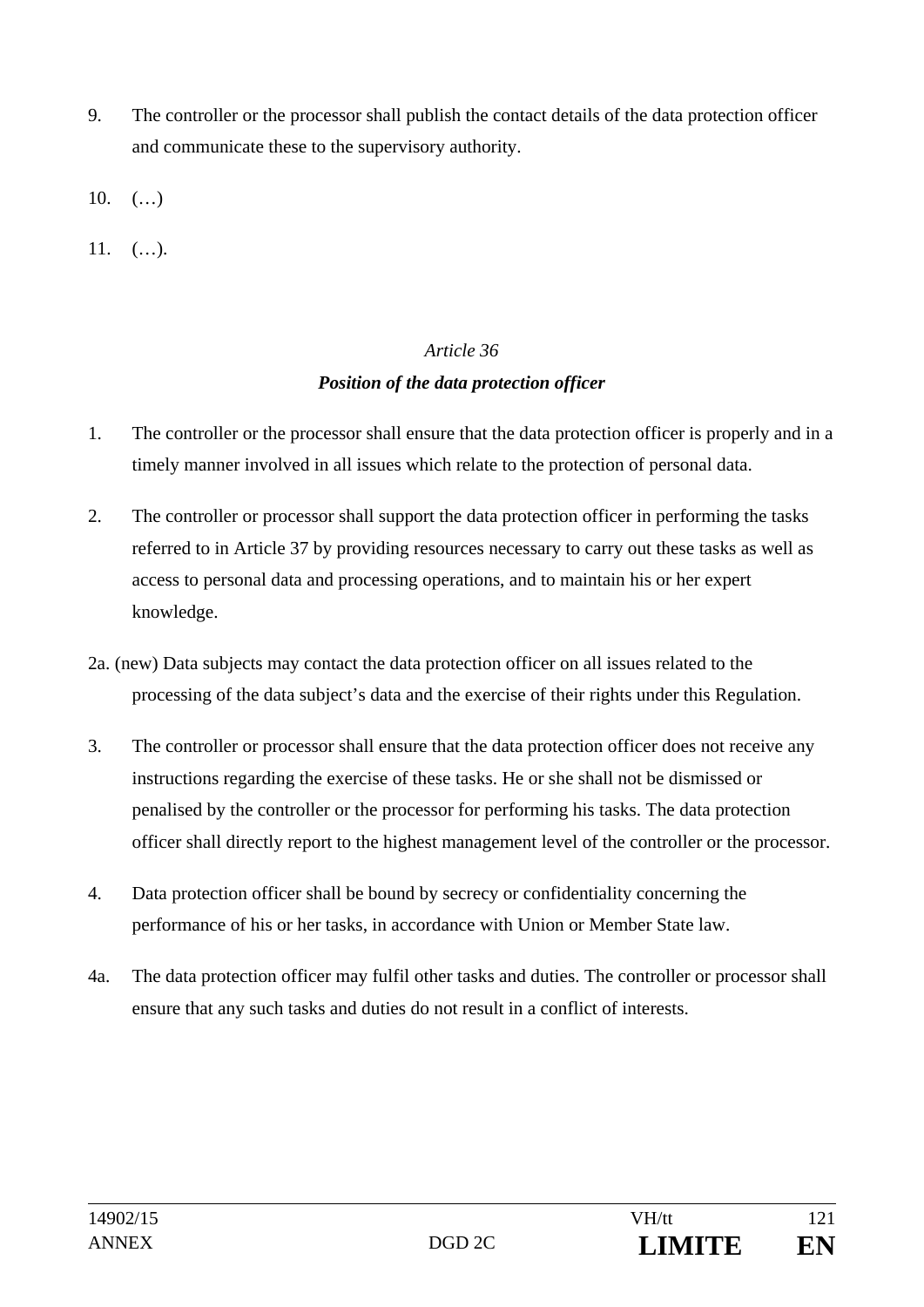### *Tasks of the data protection officer*

- 1. The data protection officer shall have at least the following tasks:
	- (a) to inform and advise the controller or the processor and the employees who are processing personal data of their obligations pursuant to this Regulation and to other Union or Member State data protection provisions;
	- (b) to monitor compliance with this Regulation, with other Union or Member State data protection provisions and with the policies of the controller or processor in relation to the protection of personal data, including the assignment of responsibilities, awarenessraising and training of staff involved in the processing operations, and the related audits;
	- $(c)$   $(...)$
	- $(d)$   $($ ...)
	- $(e)$   $(...)$
	- (f) to provide advice where requested as regards the data protection impact assessment and monitor its performance pursuant to Article 33;
	- (g) to monitor responses to requests from the supervisory authority, and, within the sphere of the data protection officer's competence, to cooperate with the supervisory authority;
	- (h) to act as the contact point for the supervisory authority on issues related to the processing of personal data, including the prior consultation referred to in Article 34, and consult, as appropriate, on any other matter.
- $2. (...)$
- 2a. The data protection officer shall in the performance of his or her tasks have due regard to the risk associated with the processing operations, taking into account the nature, scope, context and purposes of the processing.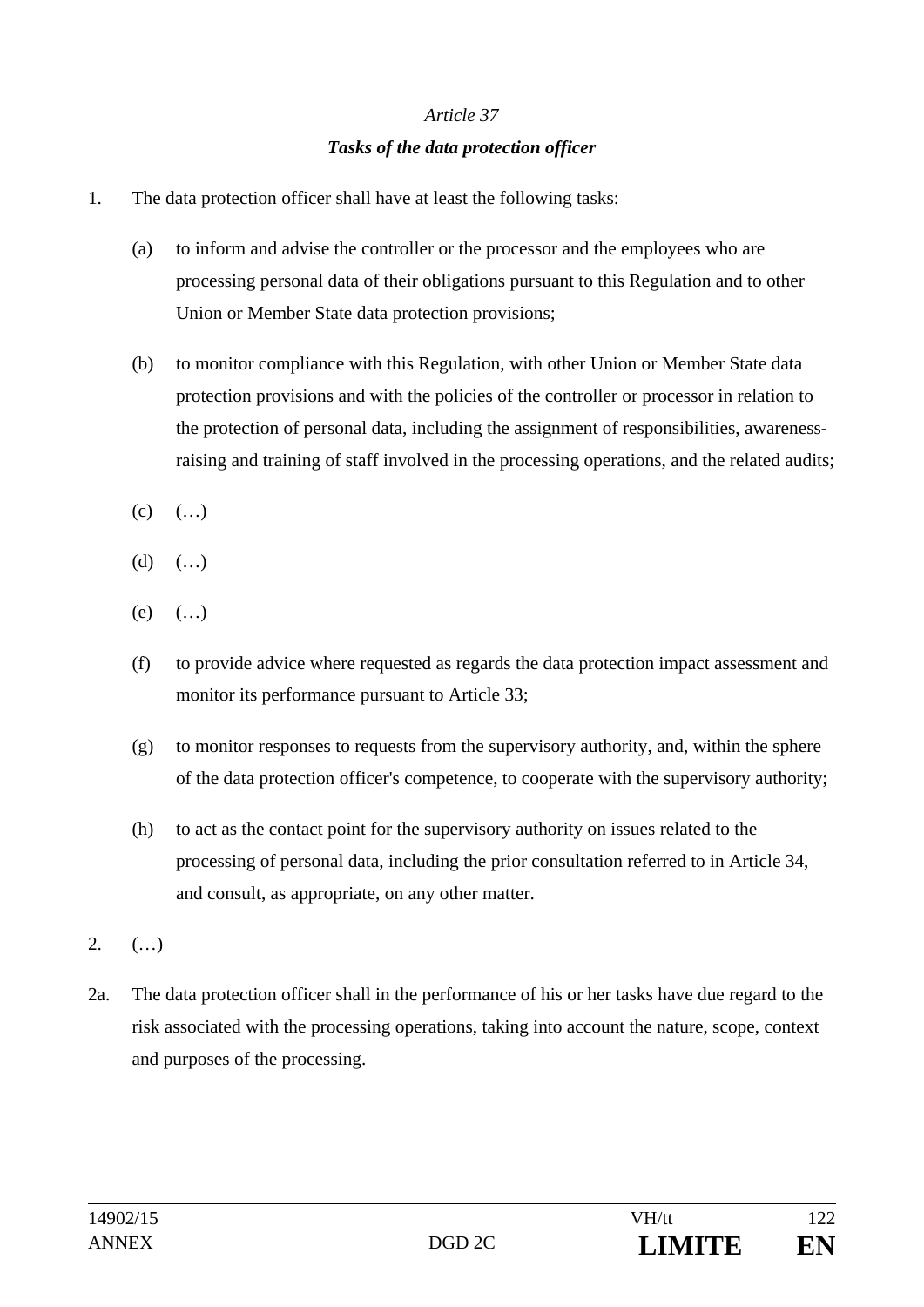# **SECTION 5 CODES OF CONDUCT AND CERTIFICATION**

#### *Article 38*

#### *Codes of conduct*

- 1. The Member States, the supervisory authorities, the European Data Protection Board and the Commission shall encourage the drawing up of codes of conduct intended to contribute to the proper application of this Regulation, taking account of the specific features of the various data processing sectors and the specific needs of micro, small and medium-sized enterprises.
- 1a. Associations and other bodies representing categories of controllers or processors may prepare codes of conduct, or amend or extend such codes, for the purpose of specifying the application of provisions of this Regulation, such as:
	- (a) fair and transparent data processing;
	- (aa) the legitimate interests pursued by controllers in specific contexts;
	- (b) the collection of data;
	- (bb) the pseudonymisation of personal data;
	- (c) the information of the public and of data subjects;
	- (d) the exercise of the rights of data subjects;
	- (e) information and protection of children and the way to collect the consent of the holder of parental responsibility over the child;
	- (ee) measures and procedures referred to in Articles 22 and 23 and measures to ensure security of processing referred to in Article 30;
	- (ef) notification of personal data breaches to supervisory authorities and communication of such breaches to data subjects;
	- (f) transfer of data to third countries or international organisations;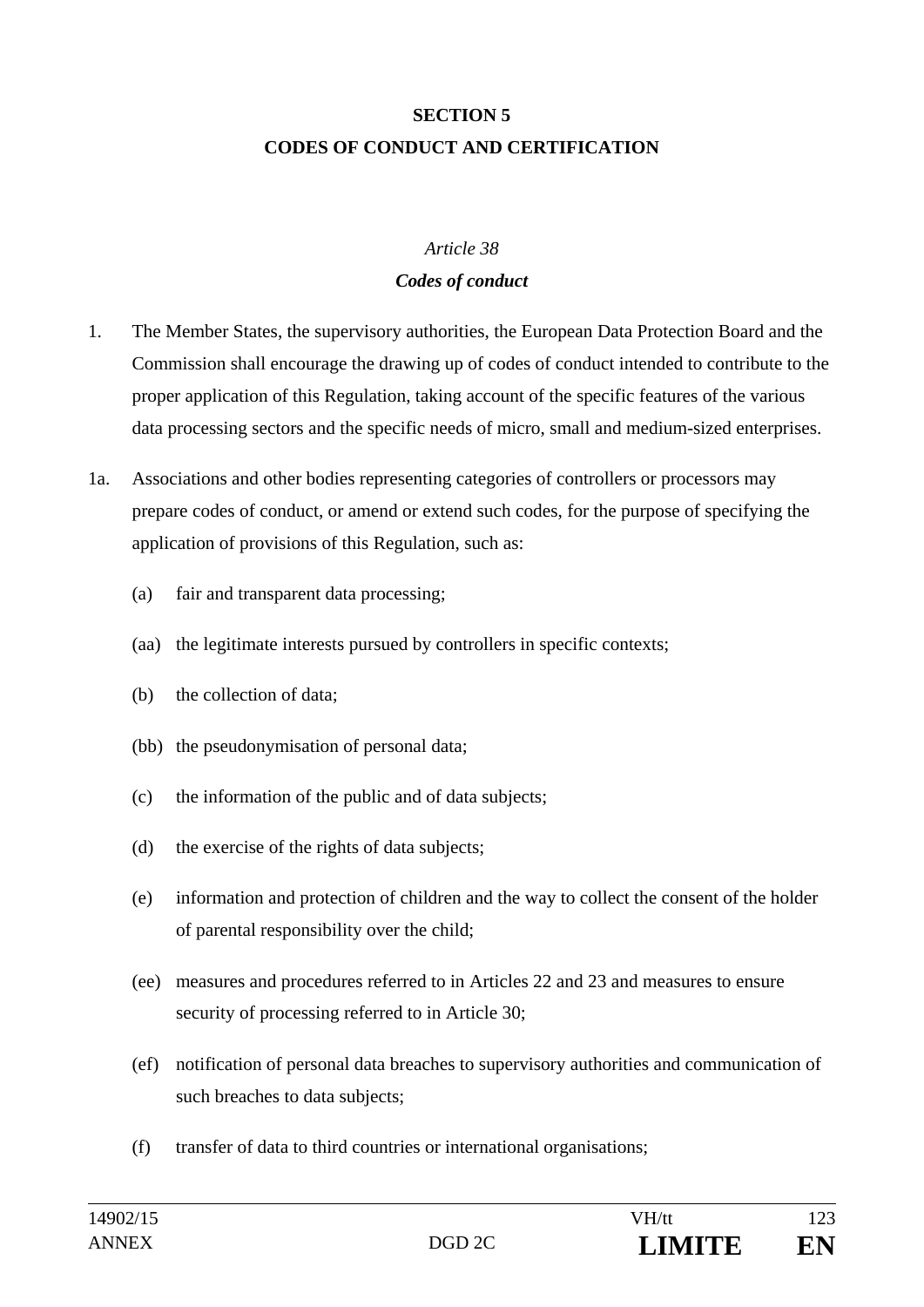- $(g)$   $(...)$
- (h) out-of-court proceedings and other dispute resolution procedures for resolving disputes between controllers and data subjects with respect to the processing of personal data, without prejudice to the rights of the data subjects pursuant to Articles 73 and 75.
- 1ab. In addition to adherence by controller or processor subject to the regulation, codes of conduct approved pursuant to paragraph 2 and having general validity pursuant to paragraph 4 may also be adhered to by controllers or processors that are not subject to this Regulation according to Article 3 in order to provide appropriate safeguards within the framework of personal data transfers to third countries or international organisations under the terms referred to in Article 42(2)(d). Such controllers or processors shall make binding and enforceable commitments, via contractual instruments or otherwise, to apply those appropriate safeguards including as regards data subjects' rights.
- 1b. Such a code of conduct pursuant to paragraph 1a shall contain mechanisms which enable the body referred to in paragraph 1 of article 38a to carry out the mandatory monitoring of compliance with its provisions by the controllers or processors which undertake to apply it, without prejudice to the tasks and powers of the supervisory authority which is competent pursuant to Article 51 or 51a.
- 2. Associations and other bodies referred to in paragraph 1a which intend to prepare a code of conduct or to amend or extend an existing code, shall submit the draft code to the supervisory authority which is competent pursuant to Article 51. The supervisory authority shall give an opinion on whether the draft code, or amended or extended code is in compliance with this Regulation and shall approve such draft, amended or extended code if it finds that it provides sufficient appropriate safeguards.
- 2a. Where the opinion referred to in paragraph 2 confirms that the code of conduct, or amended or extended code, is in compliance with this Regulation and the code is approved, and if the code of conduct does not relate to processing activities in several Member States, the supervisory authority shall register and publish the code.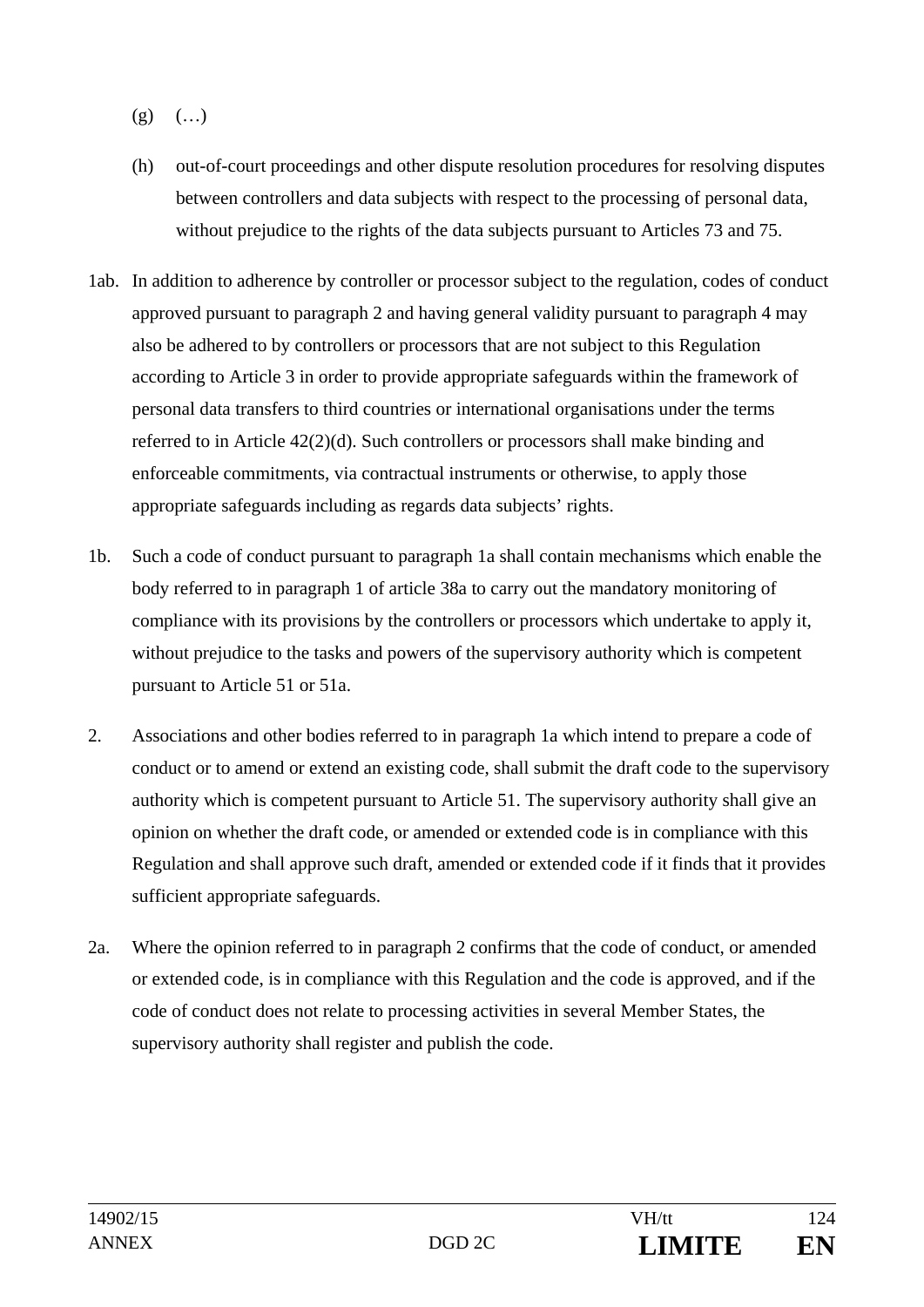- 2b. Where the draft code of conduct relates to processing activities in several Member States, the supervisory authority competent pursuant to Article 51 shall, before approval, submit it in the procedure referred to in Article 57 to the European Data Protection Board which shall give an opinion on whether the draft code, or amended or extended code, is in compliance with this Regulation or, in the situation referred to in paragraph 1ab, provides appropriate safeguards.
- 3. Where the opinion referred to in paragraph 2b confirms that the codes of conduct, or amended or extended codes, is in compliance with this Regulation, or, in the situation referred to in paragraph 1ab, provides appropriate safeguards, the European Data Protection Board shall submit its opinion to the Commission.
- 4. The Commission may adopt implementing acts for deciding that the approved codes of conduct and amendments or extensions to existing approved codes of conduct submitted to it pursuant to paragraph 3 have general validity within the Union. Those implementing acts shall be adopted in accordance with the examination procedure set out in Article 87(2).
- 5. The Commission shall ensure appropriate publicity for the approved codes which have been decided as having general validity in accordance with paragraph 4.
- 5a. The European Data Protection Board shall collect all approved codes of conduct and amendments thereto in a register and shall make them publicly available through any appropriate means.

# *Article 38a Monitoring of approved codes of conduct*

1. Without prejudice to the tasks and powers of the competent supervisory authority under Articles 52 and 53, the monitoring of compliance with a code of conduct pursuant to Article 38, may be carried out by a body which has an appropriate level of expertise in relation to the subject-matter of the code and is accredited for this purpose by the competent supervisory authority.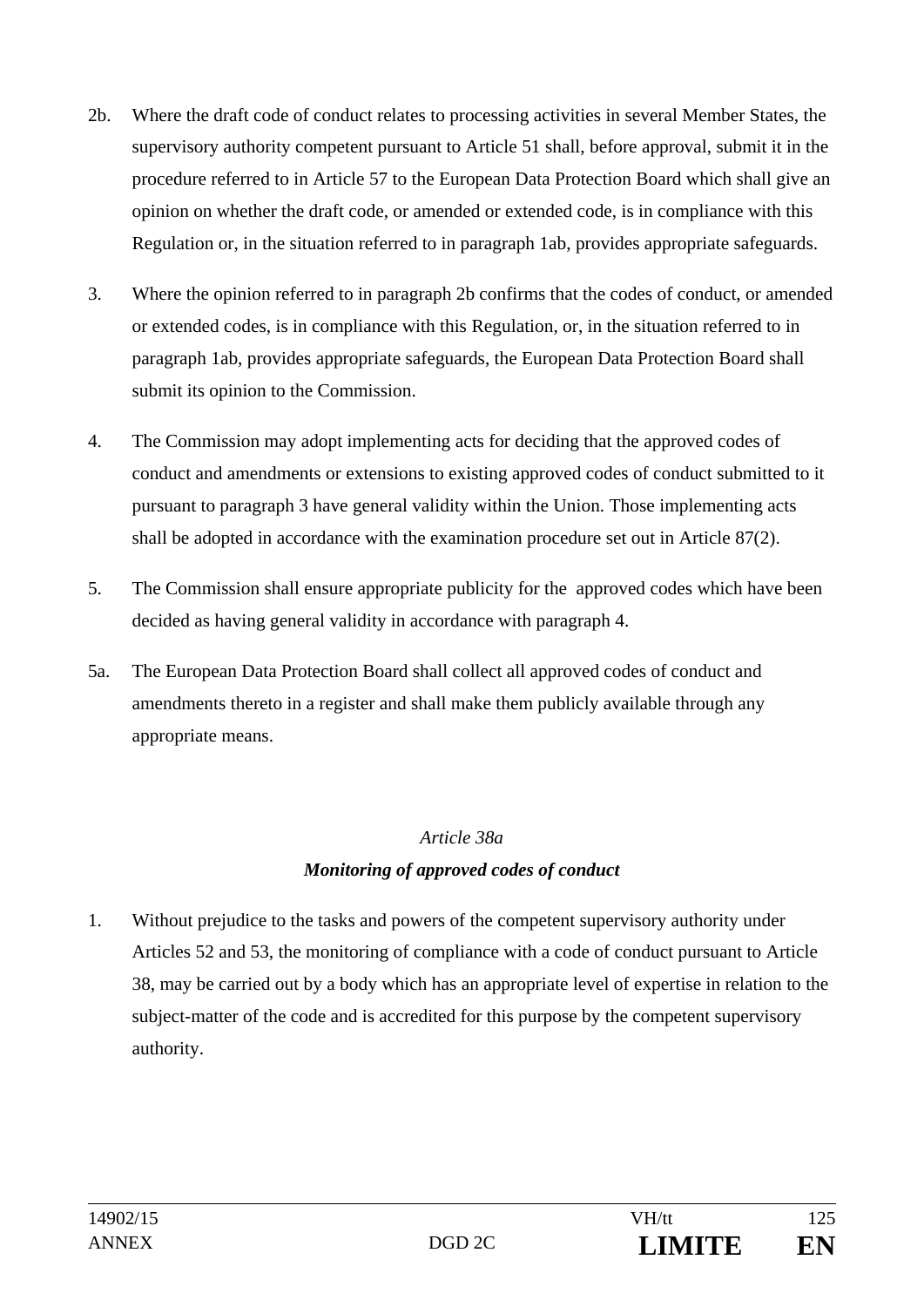- 2. A body referred to in paragraph 1 may be accredited for this purpose if:
	- (a) it has demonstrated its independence and expertise in relation to the subject-matter of the code to the satisfaction of the competent supervisory authority;
	- (b) it has established procedures which allow it to assess the eligibility of controllers and processors concerned to apply the code, to monitor their compliance with its provisions and to periodically review its operation;
	- (c) it has established procedures and structures to deal with complaints about infringements of the code or the manner in which the code has been, or is being, implemented by a controller or processor, and to make these procedures and structures transparent to data subjects and the public;
	- (d) it demonstrates to the satisfaction of the competent supervisory authority that its tasks and duties do not result in a conflict of interests.
- 3. The competent supervisory authority shall submit the draft criteria for accreditation of a body referred to in paragraph 1 to the European Data Protection Board pursuant to the consistency mechanism referred to in Article 57.
- 4. Without prejudice to the tasks and powers of the competent supervisory authority and the provisions of Chapter VIII, a body referred to in paragraph 1 shall, subject to adequate safeguards, take appropriate action in cases of infringement of the code by a controller or processor, including suspension or exclusion of the controller or processor concerned from the code. It shall inform the competent supervisory authority of such actions and the reasons for taking them.
- 5. The competent supervisory authority shall revoke the accreditation of a body referred to in paragraph 1 if the conditions for accreditation are not, or no longer, met or actions taken by the body are not in compliance with this Regulation.
- 6. This article shall not apply to the processing of personal data carried out by public authorities and bodies.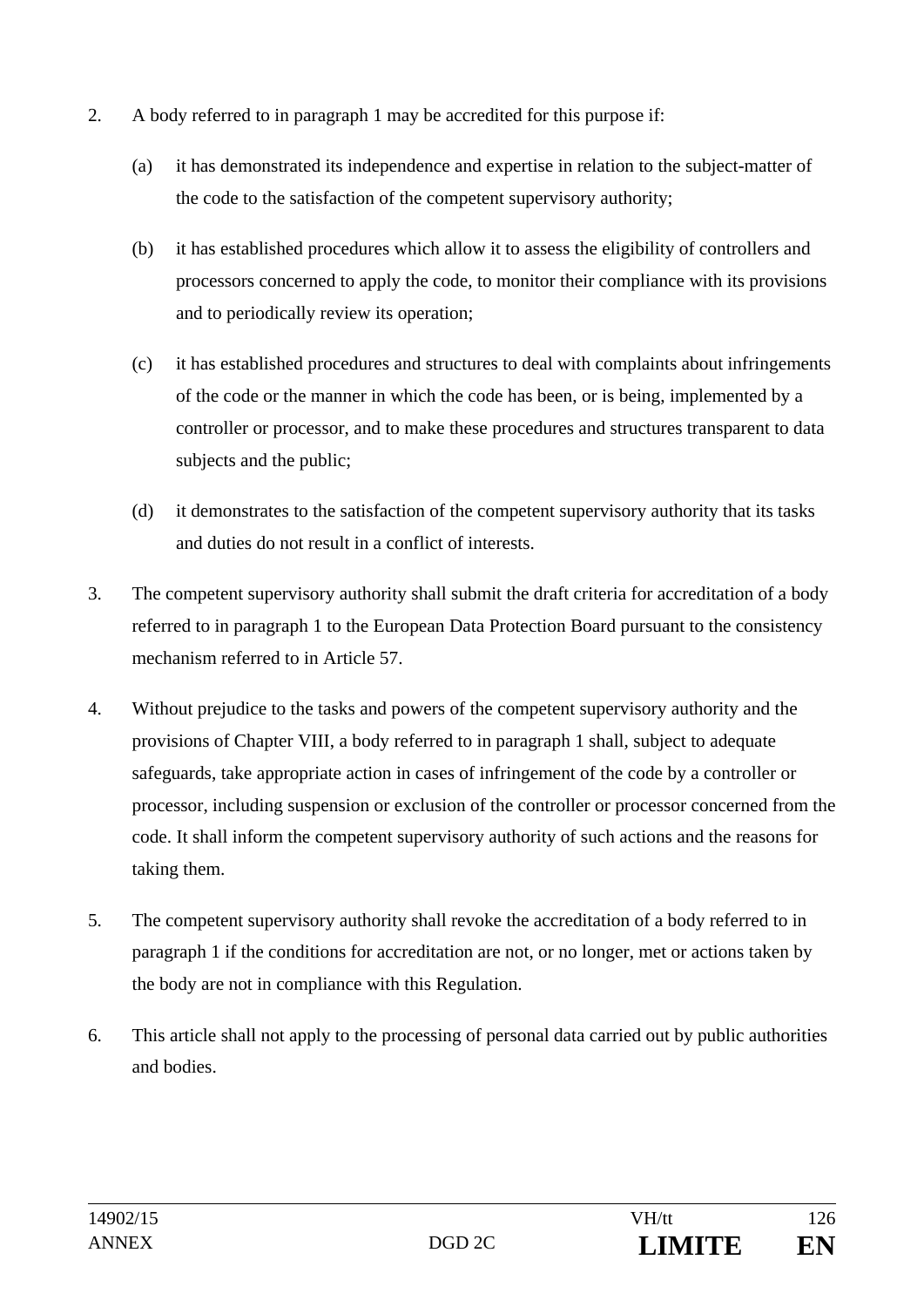#### *Certification*

- 1. The Member States, the supervisory authorities, the European Data Protection Board and the Commission shall encourage, in particular at Union level, the establishment of data protection certification mechanisms and of data protection seals and marks, for the purpose of demonstrating compliance with this Regulation of processing operations carried out by controllers and processors. The specific needs of micro, small and medium-sized enterprises shall be taken into account.
- 1a. In addition to adherence by controllers or processors subject to this Regulation, data protection certification mechanisms, seals or marks approved pursuant to paragraph 2a may also be established for the purpose of demonstrating the existence of appropriate safeguards provided by controllers or processors that are not subject to this Regulation according to Article 3 within the framework of personal data transfers to third countries or international organisations under the terms referred to in Article 42(2)(e). Such controllers or processors shall make binding and enforceable commitments, via contractual instruments or otherwise, to apply those appropriate safeguards, including as regards data subjects' rights.
- 1b. The certification shall be voluntary and available via a process that is transparent.
- 2. A certification pursuant to this Article does not reduce the responsibility of the controller or the processor for compliance with this Regulation and is without prejudice to the tasks and powers of the supervisory authority which is competent pursuant to Article 51 or 51a.
- 2a. A certification pursuant to this Article shall be issued by the certification bodies referred to in Article 39a, or where applicable, by the competent supervisory authority on the basis of the criteria approved by the competent supervisory authority or, pursuant to Article 57, the European Data Protection Board. In the latter case, the criteria approved by the European Data Protection Board may result in a common certification, the European Data Protection Seal.
- 3. (…)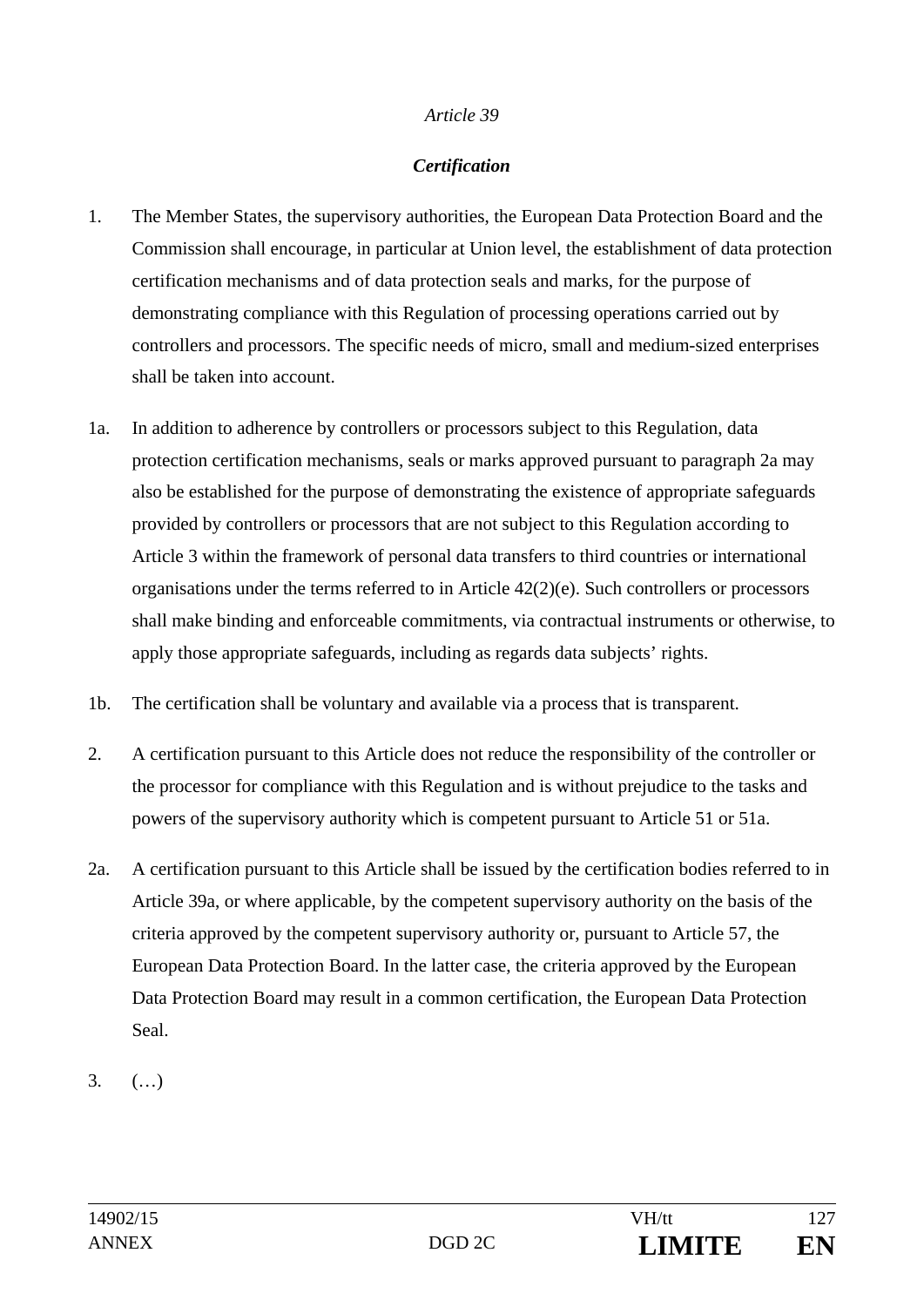- 3 (new). The controller or processor which submits its processing to the certification mechanism shall provide the certification body referred to in Article 39a, or where applicable, the competent supervisory authority, with all information and access to its processing activities which are necessary to conduct the certification procedure.
- 4. The certification shall be issued to a controller or processor for a maximum period of 3 years and may be renewed under the same conditions as long as the relevant requirements continue to be met. It shall be withdrawn by the certification bodies referred to in Article 39a, or where applicable, by the competent supervisory authority where the requirements for the certification are not or no longer met.
- 5. The European Data Protection Board shall collect all certification mechanisms and data protection seals and marks in a register and shall make them publicly available through any appropriate means.

# *Article 39a Certification body and procedure*

- 1. Without prejudice to the tasks and powers of the competent supervisory authority under Articles 52 and 53, the certification shall be issued and renewed after informing the supervisory authority by a certification body which has an appropriate level of expertise in relation to data protection. Each Member State shall provide whether these certification bodies are accredited by:
	- (a) the supervisory authority which is competent according to Article 51 or 51a; and/or
	- (b) the National Accreditation Body named in accordance with Regulation (EC) 765/2008 of the European Parliament and the Council of 9 July 2008 setting out the requirements for accreditation and market surveillance relating to the marketing of products in compliance with EN-ISO/IEC 17065/2012 and with the additional requirements established by the supervisory authority which is competent according to Article 51 or 51a.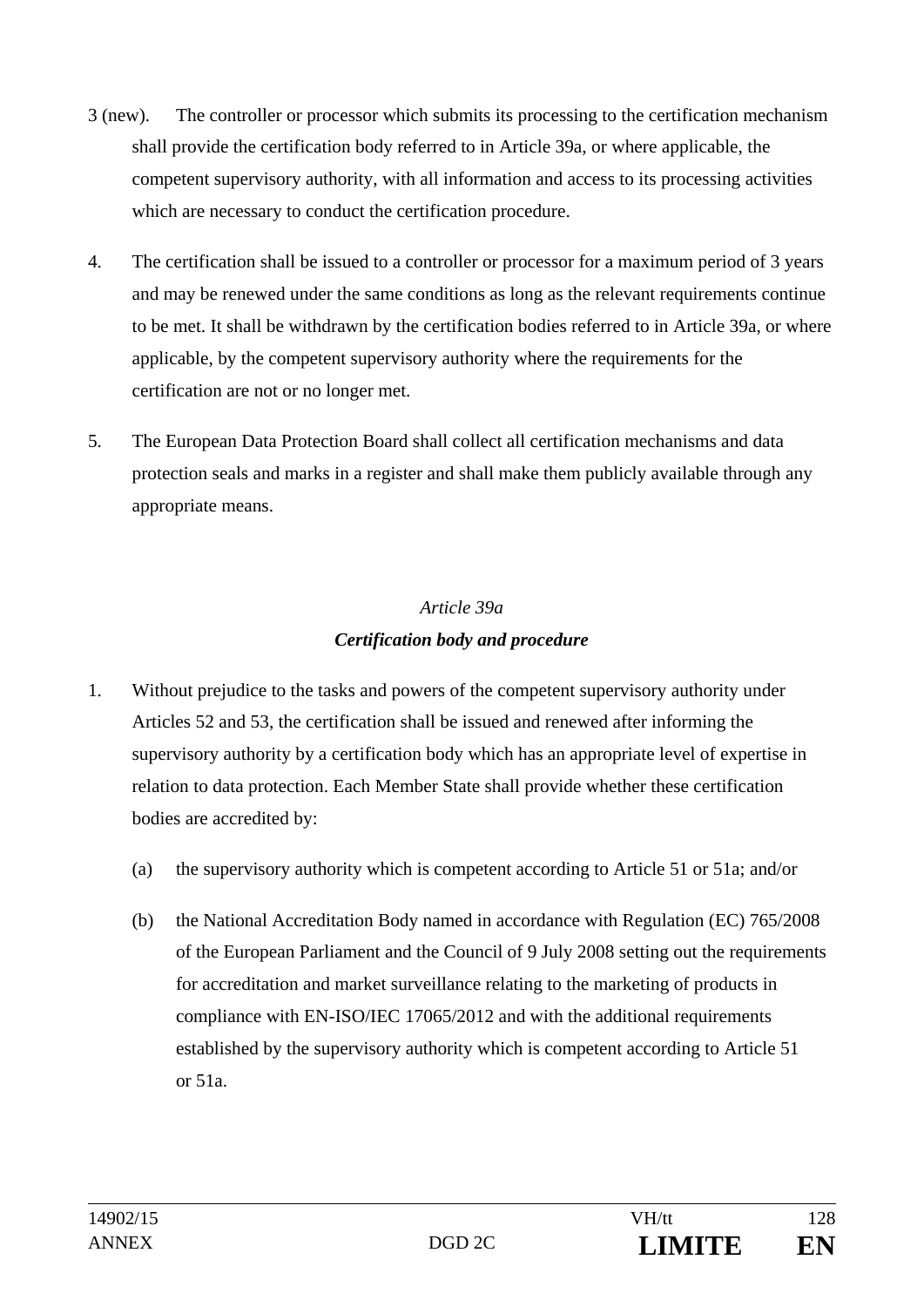- 2. The certification body referred to in paragraph 1 may be accredited for this purpose only if:
	- (a) it has demonstrated its independence and expertise in relation to the subject-matter of the certification to the satisfaction of the competent supervisory authority;
	- (aa) it has undertaken to respect the criteria referred to in paragraph 2a of Article 39 and approved by the supervisory authority which is competent according to Article 51 or 51a or, pursuant to Article 57, the European Data Protection Board;
	- (b) it has established procedures for the issuing, periodic review and withdrawal of data protection certification, seals and marks;
	- (c) it has established procedures and structures to deal with complaints about infringements of the certification or the manner in which the certification has been, or is being, implemented by the controller or processor, and to make these procedures and structures transparent to data subjects and the public;
	- (d) it demonstrates to the satisfaction of the competent supervisory authority that its tasks and duties do not result in a conflict of interests.
- 3. The accreditation of the certification bodies referred to in paragraph 1 shall take place on the basis of criteria approved by the supervisory authority which is competent according to Article 51 or 51a or, pursuant to Article 57, the European Data Protection Board. In case of an accreditation pursuant to point (b) of paragraph 1, these requirements complement those envisaged in Regulation 765/2008 and the technical rules that describe the methods and procedures of the certification bodies.
- 4. The certification body referred to in paragraph 1 shall be responsible for the proper assessment leading to the certification or the withdrawal of such certification without prejudice to the responsibility of the controller or processor for compliance with this Regulation. The accreditation is issued for a maximum period of five years and can be renewed in the same conditions as long as the body meets the requirements.
- 5. The certification body referred to in paragraph 1 shall provide the competent supervisory authority with the reasons for granting or withdrawing the requested certification.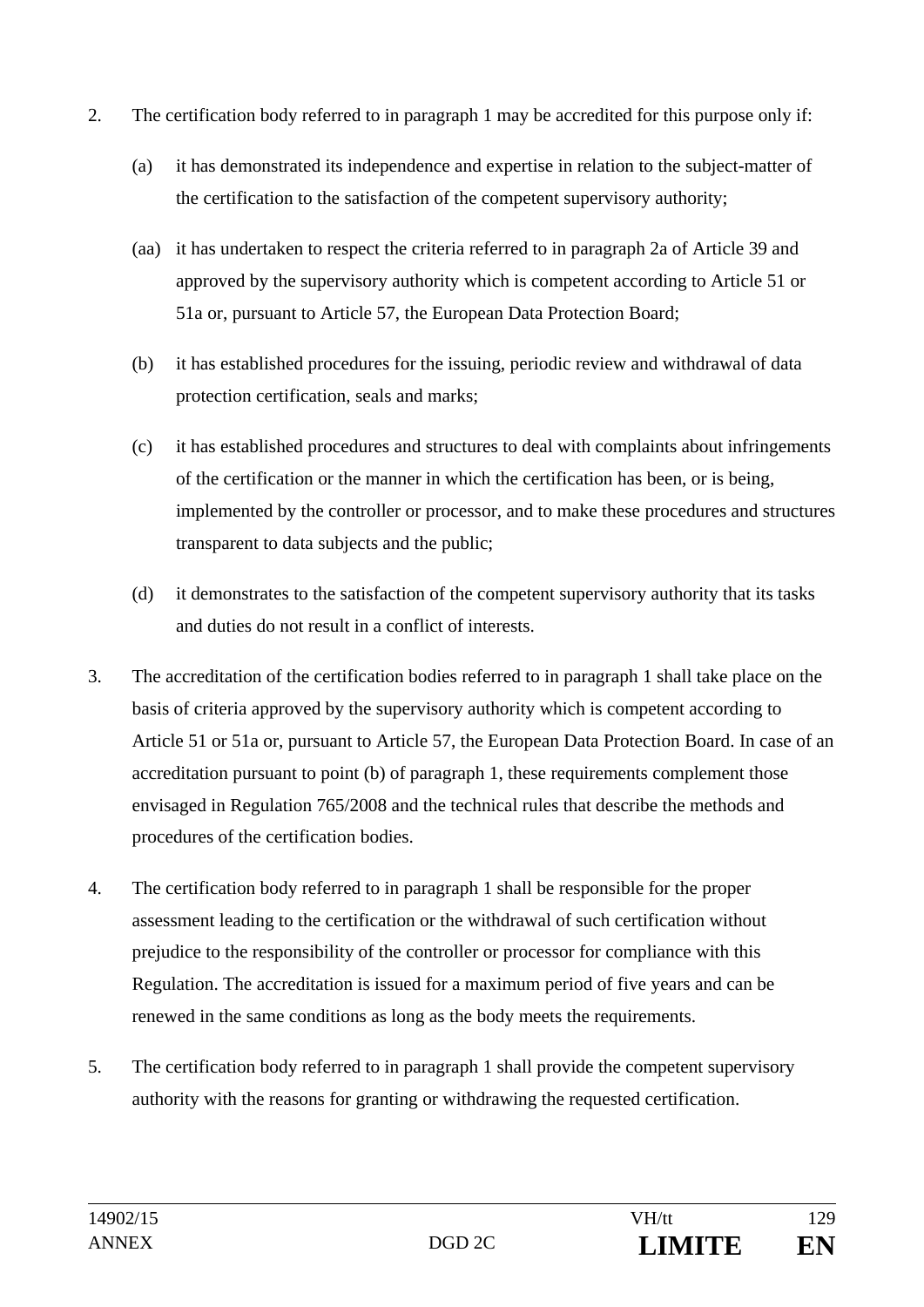- 6. The requirements referred to in paragraph 3 and the criteria referred to in paragraph 2a of Article 39 shall be made public by the supervisory authority in an easily accessible form. The supervisory authorities shall also transmit these to the European Data Protection Board. The European Data Protection Board shall collect all certification mechanisms and data protection seals in a register and shall make them publicly available through any appropriate means.
- 6a. Without prejudice to the provisions of Chapter VIII, the competent supervisory authority or the National Accreditation Body shall revoke the accreditation it granted to a certification body referred to in paragraph 1 if the conditions for accreditation are not, or no longer, met or actions taken by the body are not in compliance with this Regulation.
- 7. The Commission shall be empowered to adopt delegated acts in accordance with Article 86, for the purpose of specifying the requirements to be taken into account for the data protection certification mechanisms referred to in paragraph 1 of Article 39.

7a. (…)

8. The Commission may lay down technical standards for certification mechanisms and data protection seals and marks and mechanisms to promote and recognize certification mechanisms and data protection seals and marks. Those implementing acts shall be adopted in accordance with the examination procedure set out in Article 87(2)*.*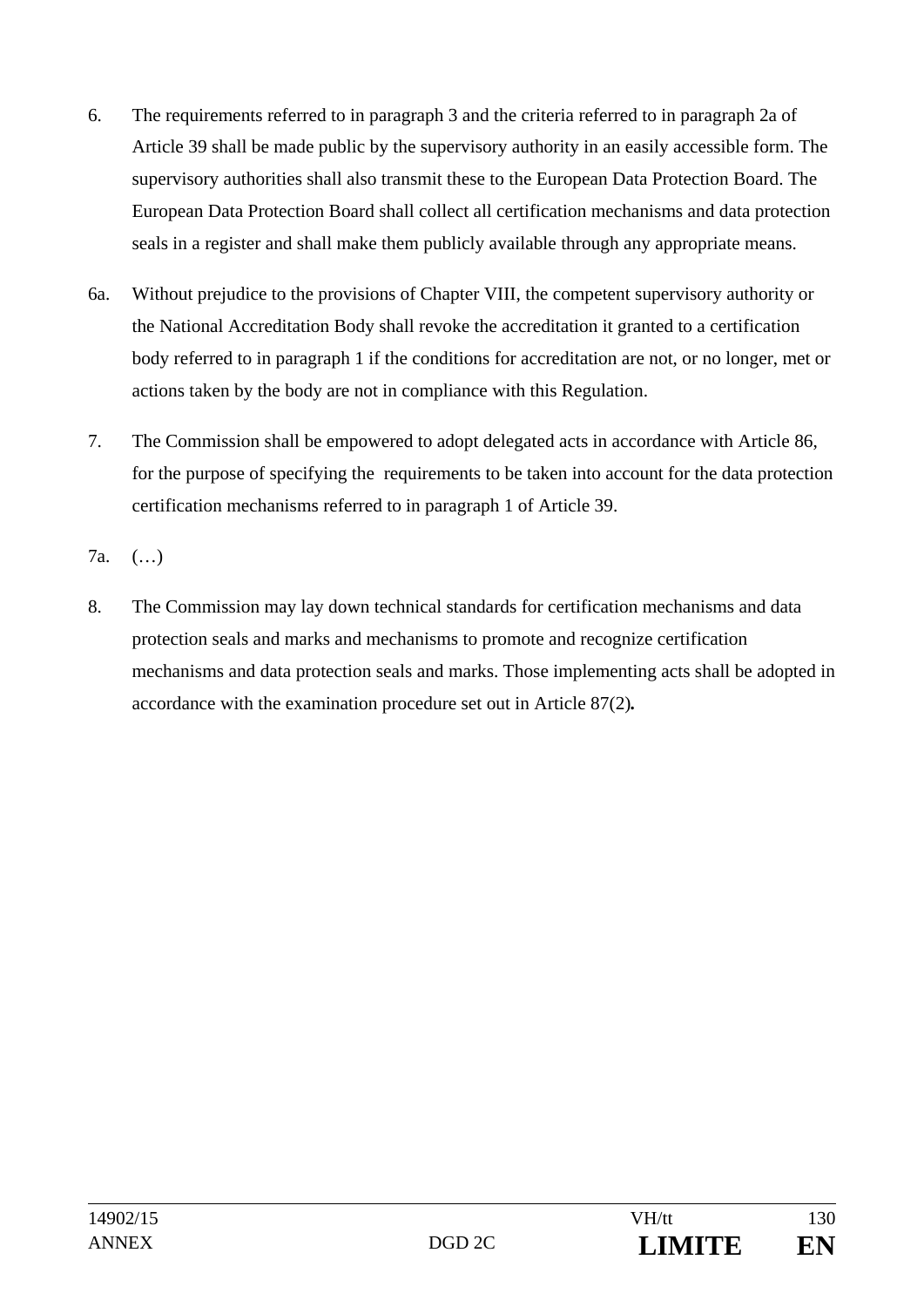# **CHAPTER V TRANSFER OF PERSONAL DATA TO THIRD COUNTRIES OR INTERNATIONAL ORGANISATIONS**

### *Article 40*

#### *General principle for transfers*

Any transfer of personal data which are undergoing processing or are intended for processing after transfer to a third country or to an international organisation may only take place if, subject to the other provisions of this Regulation, the conditions laid down in this Chapter are complied with by the controller and processor, including for onward transfers of personal data from the third country or an international organisation to another third country or to another international organisation. All provisions in this Chapter shall be applied in order to ensure that the level of protection of individuals guaranteed by this Regulation shall not be undermined.

# *Article 41 Transfers with an adequacy decision*

1. A transfer of personal data to a third country or an international organisation may take place where the Commission has decided that the third country, or a territory or one or more specified sectors within that third country, or the international organisation in question ensures an adequate level of protection. Such transfer shall not require any specific authorisation.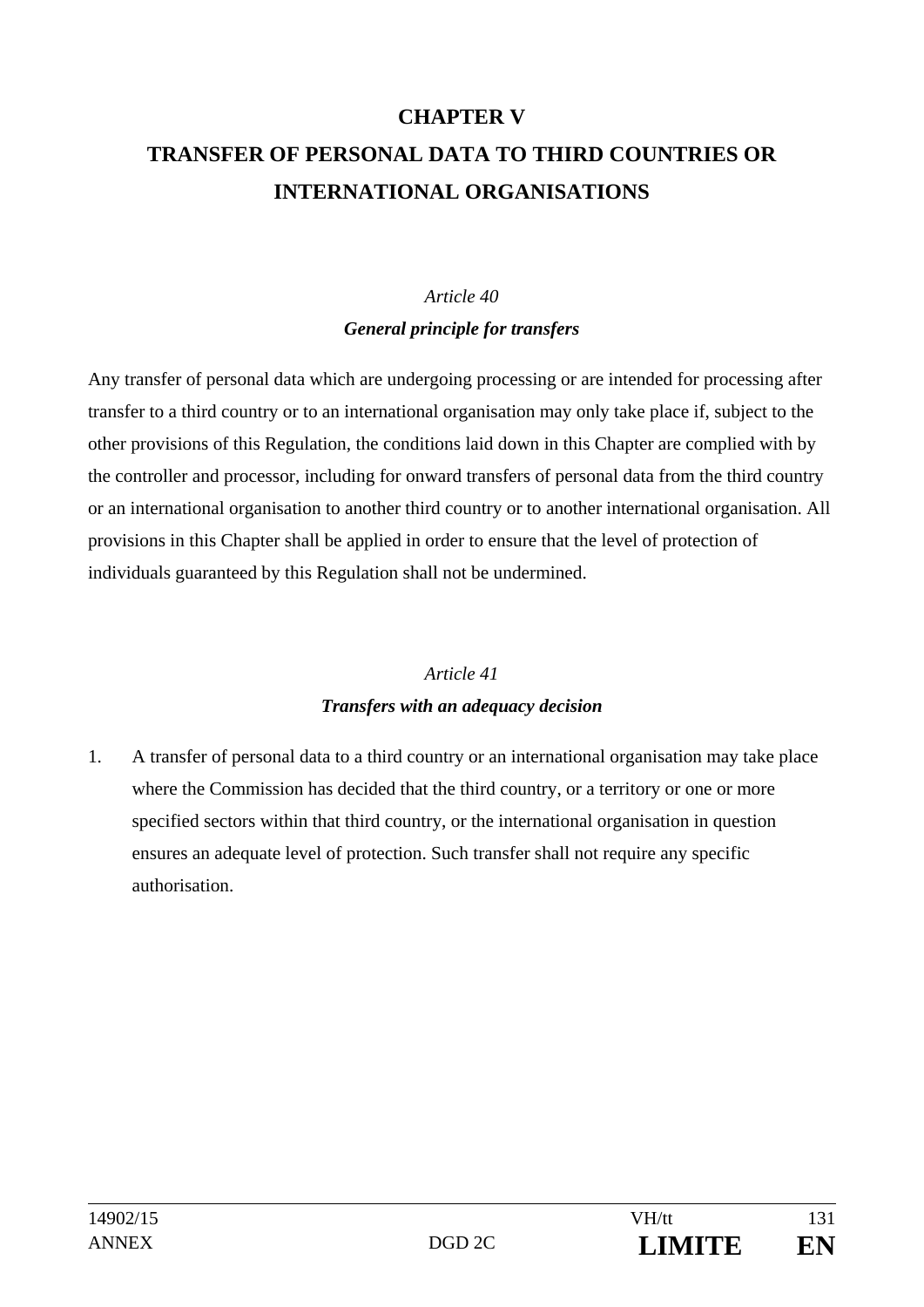- 2. When assessing the adequacy of the level of protection, the Commission shall, in particular, take account of the following elements:
	- (a) the rule of law, respect for human rights and fundamental freedoms, relevant legislation, both general and sectoral, as well as the implementation of this legislation, data protection rules including concerning public security, defence, national security and criminal law and the access of public authorities to personal data, professional rules and security measures, including rules for onward transfer of personal data to another third country or international organisation, which are complied with in that country or international organisation, jurisprudential precedents, as well as effective and enforceable data subject rights and effective administrative and judicial redress for the data subjects whose personal data are being transferred;
	- (b) the existence and effective functioning of one or more independent supervisory authorities in the third country or to which an international organisation is subject, with responsibility for ensuring and enforcing compliance with the data protection rules, including adequate sanctioning powers for assisting and advising the data subjects in exercising their rights and for assisting and advising the data subjects in exercising their rights and for co-operation with the supervisory authorities of the Member States; and
	- (c) the international commitments the third country or international organisation concerned has entered into, or other obligations arising from legally binding conventions or instruments as well as from its participation in multilateral or regional systems, in particular in relation to the protection of personal data.
- 3. The Commission, after assessing the adequacy of the level of protection, may decide that a third country, or a territory or one or more specified sectors within that third country, or an international organisation ensures an adequate level of protection within the meaning of paragraph 2. The implementing act shall provide for a mechanism for a periodic review, at least every four years, which shall take into account all relevant developments in the third country or international organisation. The implementing act shall specify its territorial and sectoral application and, where applicable, identify the supervisory authority or authorities mentioned in point(b) of paragraph 2. The implementing act shall be adopted in accordance with the examination procedure referred to in Article 87(2).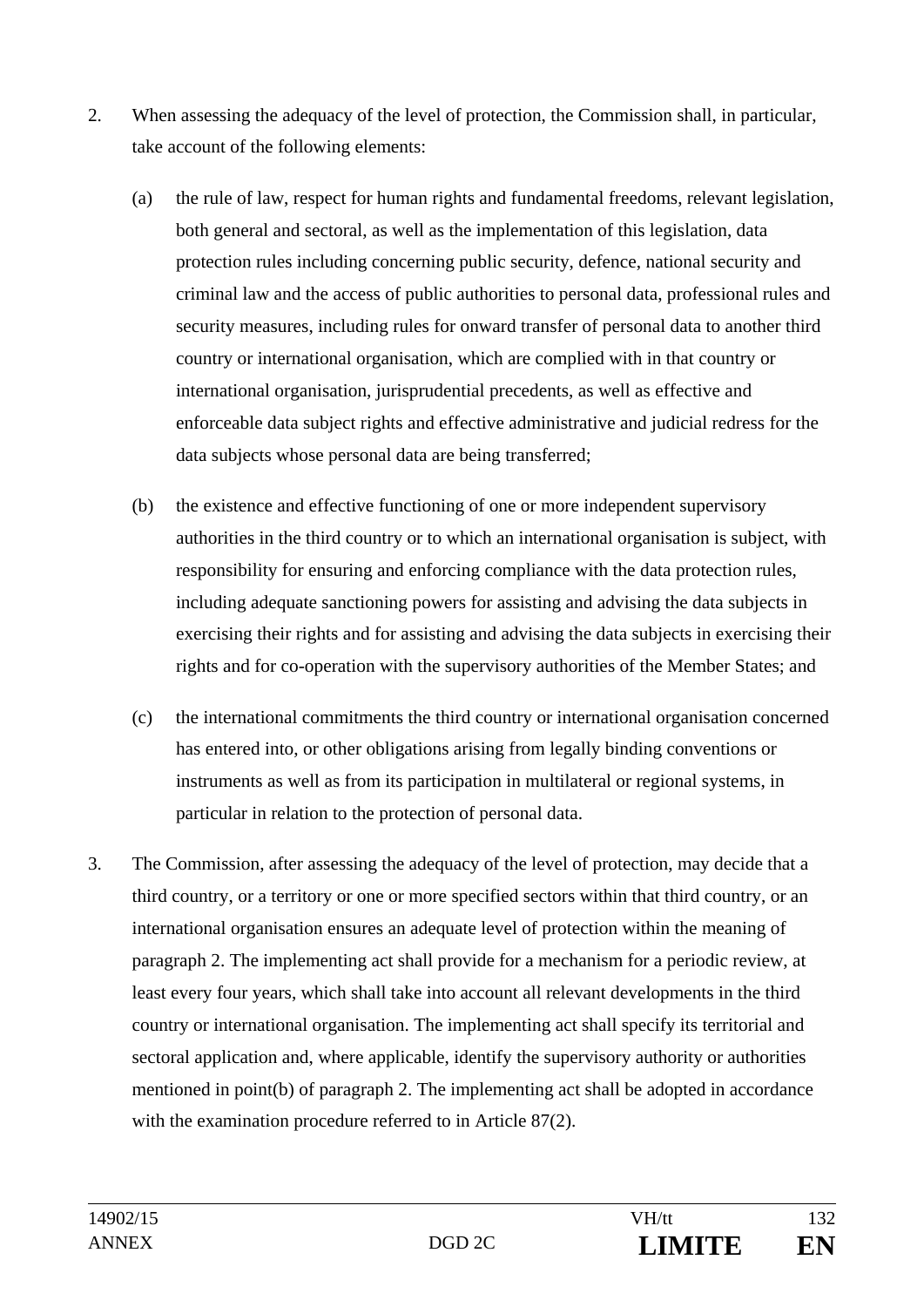3a. (…)

4. (…)

- 4a. The Commission shall, on an on-going basis, monitor developments in third countries and international organisations that could affect the functioning of decisions adopted pursuant to paragraph 3 and decisions adopted on the basis of Article 25(6) of Directive 95/46/EC.
- 5. The Commission may, in particular following the review referred to in paragraph 3, decide that a third country, or a territory or a specified sector within that third country, or an international organisation no longer ensures an adequate level of protection within the meaning of paragraph 2 and, to the extent necessary, repeal, amend or suspend the decision referred to in paragraph 3 without retro-active effect. The implementing act shall be adopted in accordance with the examination procedure referred to in Article 87(2), or, in cases of extreme urgency, in accordance with the procedure referred to in Article 87(3).
- 5a. The Commission shall enter into consultations with the third country or international organisation with a view to remedying the situation giving rise to the decision made pursuant to paragraph 5.
- 6. A decision pursuant to paragraph 5 is without prejudice to transfers of personal data to the third country, or the territory or specified sector within that third country, or the international organisation in question pursuant to Articles 42 to 44.
- 7. The Commission shall publish in the *Official Journal of the European Union* and on its website a list of those third countries, territories and specified sectors within a third country and international organisations where it has decided that an adequate level of protection is or is no longer ensured.
- 8. Decisions adopted by the Commission on the basis of Article 25(6) of Directive 95/46/EC shall remain in force until amended, replaced or repealed by a Commission Decision adopted in accordance with paragraph 3 or 5.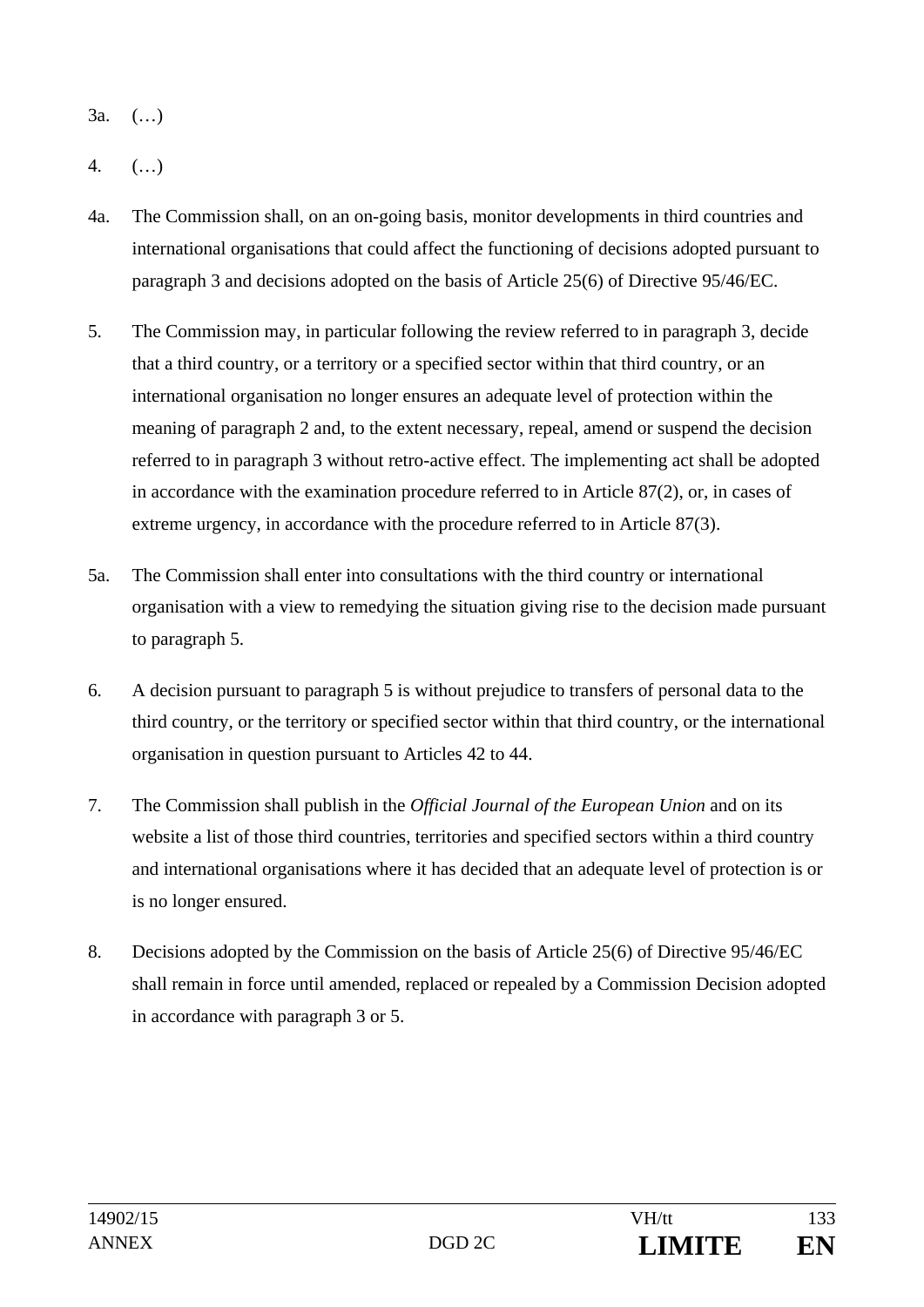### *Transfers by way of appropriate safeguards*

- 1. In the absence of a decision pursuant to paragraph 3 of Article 41, a controller or processor may transfer personal data to a third country or an international organisation only if the controller or processor has adduced appropriate safeguards, and on condition that enforceable data subject rights and effective legal remedies for data subjects are available.
- 2. The appropriate safeguards referred to in paragraph 1 may be provided for, without requiring any specific authorisation from a supervisory authority, by:
	- (oa) a legally binding and enforceable instrument between public authorities or bodies; or
	- (a) binding corporate rules in accordance with Article 43; or
	- (b) standard data protection clauses adopted by the Commission in accordance with the examination procedure referred to in Article 87(2); or
	- (c) standard data protection clauses adopted by a supervisory authority and approved by the Commission pursuant to the examination procedure referred to in Article 87(2); or
	- (d) an approved code of conduct pursuant to Article 38 together with binding and enforceable commitments of the controller or processor in the third country to apply the appropriate safeguards, including as regards data subjects' rights; or
	- (e) an approved certification mechanism pursuant to Article 39 together with binding and enforceable commitments of the controller or processor in the third country to apply the appropriate safeguards, including as regards data subjects' rights.
- 2a. Subject to the authorisation from the competent supervisory authority, the appropriate safeguards referred to in paragraph 1 may also be provided for, in particular, by:
	- (a) contractual clauses between the controller or processor and the controller, processor or the recipient of the data in the third country or international organisation; or
	- (b) provisions to be inserted into administrative arrangements between public authorities or bodies which include enforceable and effective data subject rights.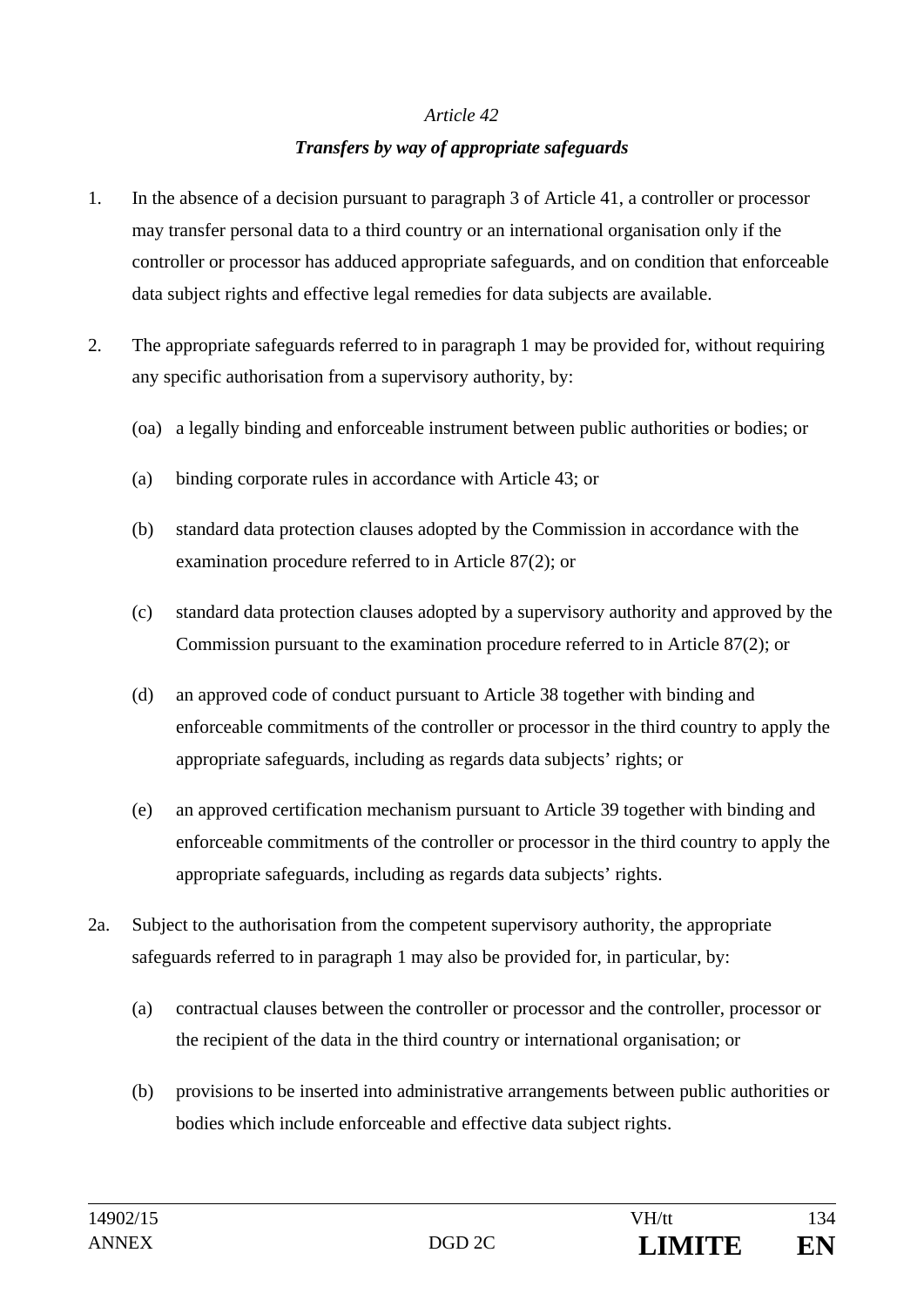- 3. (…)
- 4. (…)
- 5. (…)
- 5a. The supervisory authority shall apply the consistency mechanism referred to in Article 57 in the cases referred to in paragraph 2a.
- 5b. Authorisations by a Member State or supervisory authority on the basis of Article 26(2) of Directive 95/46/EC shall remain valid until amended, replaced or repealed, if necessary, by that supervisory authority. Decisions adopted by the Commission on the basis of Article 26(4) of Directive 95/46/EC shall remain in force until amended, replaced or repealed, if necessary, by a Commission Decision adopted in accordance with paragraph 2.

## *Article 43 Transfers by way of binding corporate rules*

- 1. The competent supervisory authority shall approve binding corporate rules in accordance with the consistency mechanism set out in Article 57, provided that they:
	- (a) are legally binding and apply to and are enforced by every member concerned of the group of undertakings or groups of enterprises engaged in a joint economic activity, including their employees;
	- (b) expressly confer enforceable rights on data subjects with regard to the processing of their personal data;
	- (c) fulfil the requirements laid down in paragraph 2.
- 2. The binding corporate rules referred to in paragraph 1 shall specify at least:
	- (a) the structure and contact details of the concerned group and of each of its members;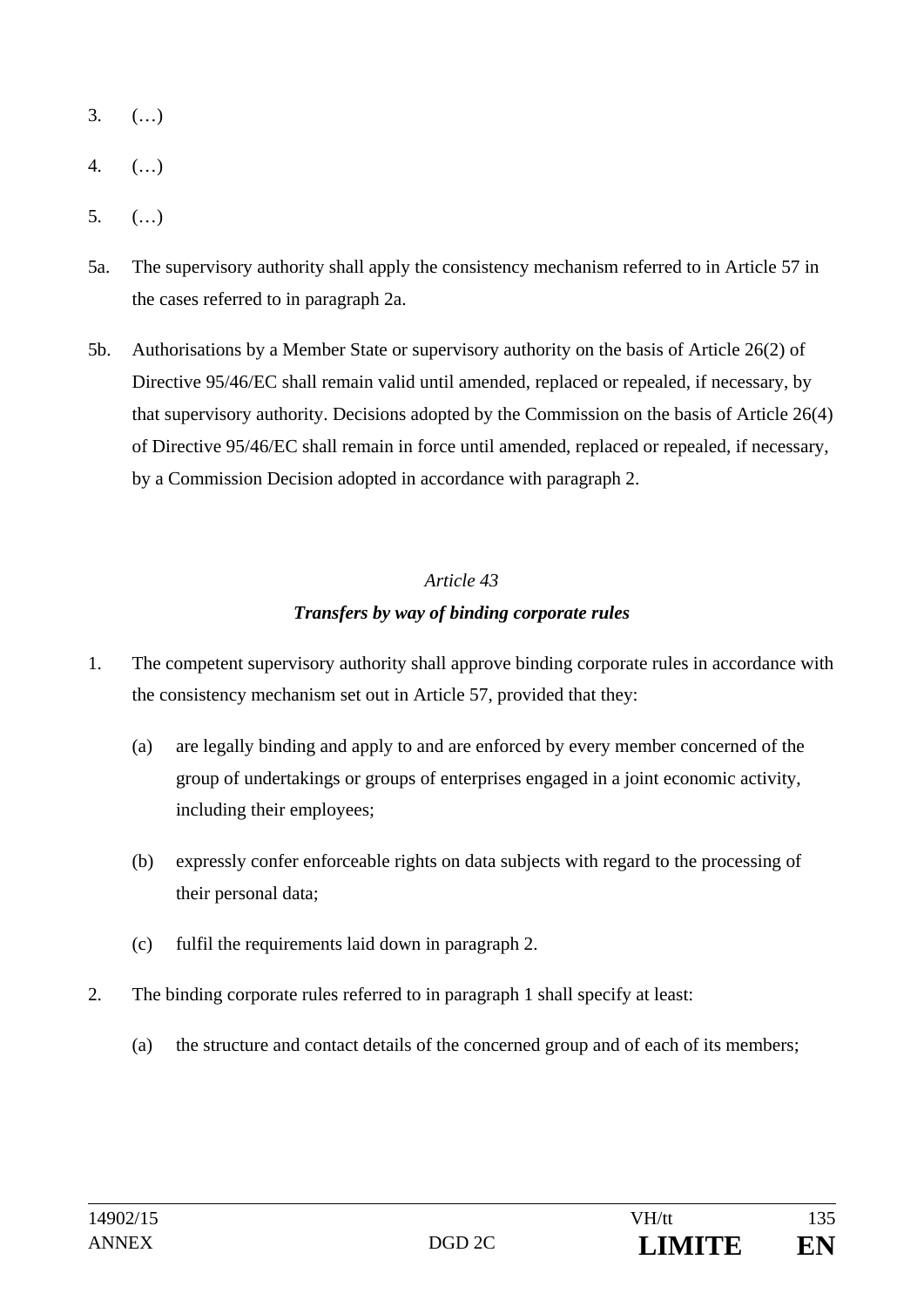- (b) the data transfers or set of transfers, including the categories of personal data, the type of processing and its purposes, the type of data subjects affected and the identification of the third country or countries in question;
- (c) their legally binding nature, both internally and externally;
- (d) the application of the general data protection principles, in particular purpose limitation, data minimisation, limited storage periods, data quality, data protection by design and by default, legal basis for the processing, processing of special categories of personal data, measures to ensure data security, and the requirements in respect of onward transfers to bodies not bound by the binding corporate rules;
- (e) the rights of data subjects in regard to the processing of their personal data and the means to exercise these rights, including the right not to be subject to decisions based solely on automated processing, including profiling in accordance with Article 20, the right to lodge a complaint before the competent supervisory authority and before the competent courts of the Member States in accordance with Article 75, and to obtain redress and, where appropriate, compensation for a breach of the binding corporate rules;
- (f) the acceptance by the controller or processor established on the territory of a Member State of liability for any breaches of the binding corporate rules by any member concerned not established in the Union; the controller or the processor may only be exempted from this liability, in whole or in part, on proving that that member is not responsible for the event giving rise to the damage;
- (g) how the information on the binding corporate rules, in particular on the provisions referred to in points (d), (e) and (f) of this paragraph is provided to the data subjects in addition to Articles 14 and 14a;
- (h) the tasks of any data protection officer designated in accordance with Article 35 or any other person or entity in charge of the monitoring compliance with the binding corporate rules within the group, as well as monitoring the training and complaint handling;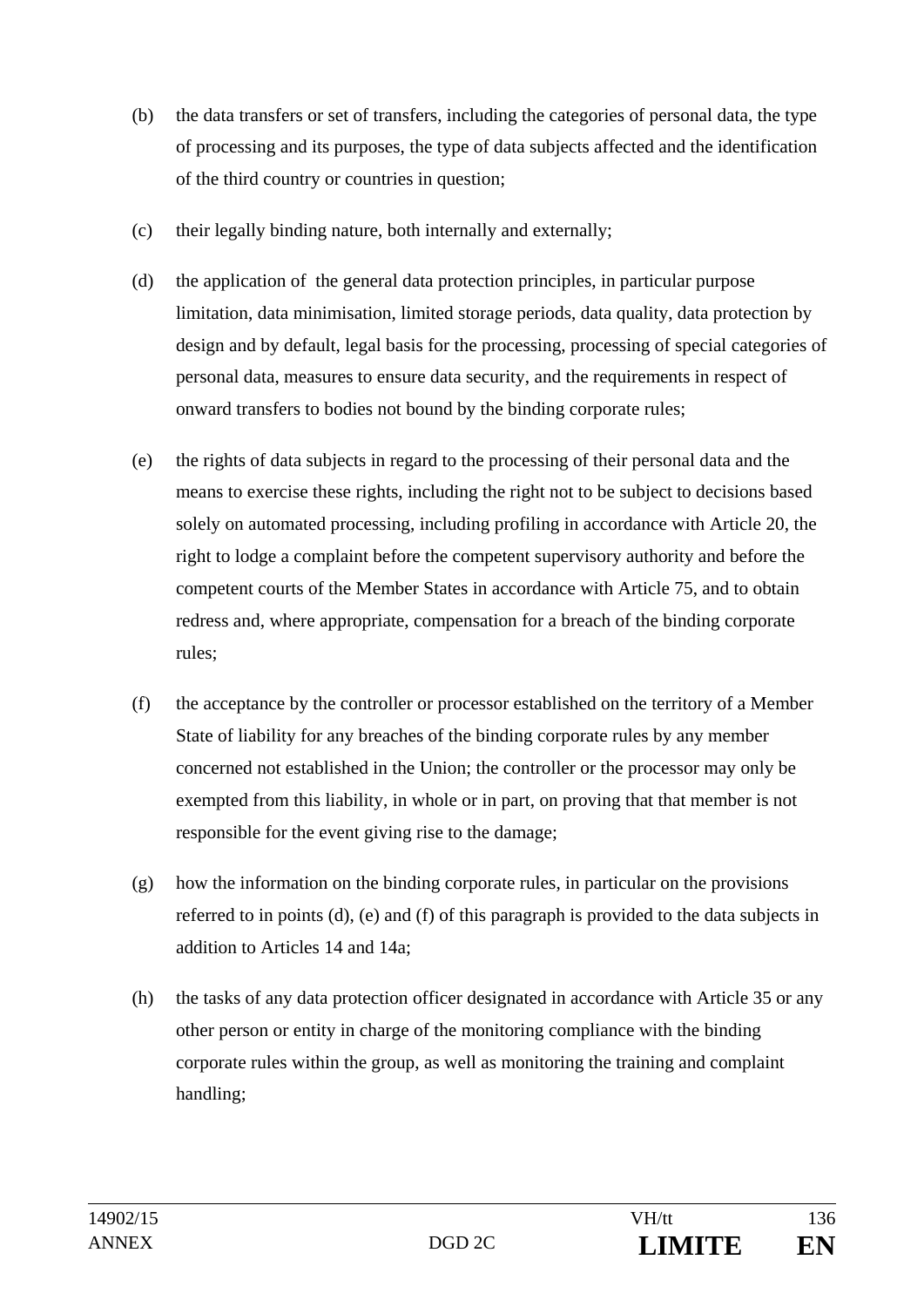- (hh) the complaint procedures;
- (i) the mechanisms within the group for ensuring the verification of compliance with the binding corporate rules. Such mechanisms shall include data protection audits and methods for ensuring corrective actions to protect the rights of the data subject. Results of such verification should be communicated to the person or entity referred under point (h) and to the board of the controlling undertaking or of the group of enterprises, and should be available upon request to the competent supervisory authority;
- (j) the mechanisms for reporting and recording changes to the rules and reporting these changes to the supervisory authority;
- (k) the co-operation mechanism with the supervisory authority to ensure compliance by any member of the group, in particular by making available to the supervisory authority the results of verifications of the measures referred to in point (i) of this paragraph;
- (l) the mechanisms for reporting to the competent supervisory authority any legal requirements to which a member of the group is subject in a third country which are likely to have a substantial adverse effect on the guarantees provided by the binding corporate rules; and
- (m) the appropriate data protection training to personnel having permanent or regular access to personal data.
- $2a.$   $($ ... $)$
- 3. (…)
- 4. The Commission may specify the format and procedures for the exchange of information between controllers, processors and supervisory authorities for binding corporate rules within the meaning of this Article. Those implementing acts shall be adopted in accordance with the examination procedure set out in Article 87(2).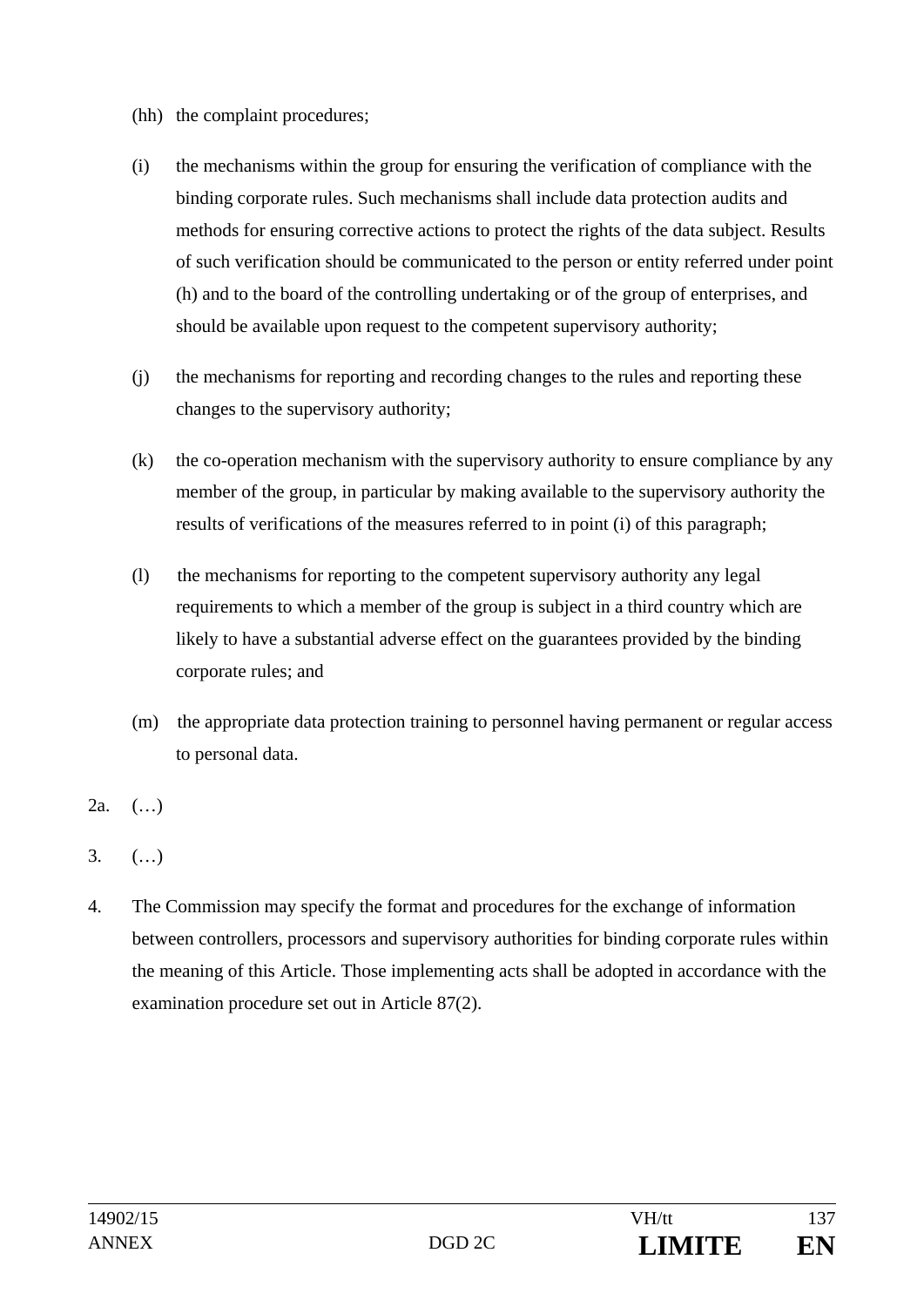#### *Article 43a (new)*

#### *Transfers or disclosures not authorised by Union law*

 Any judgment of a court or tribunal and any decision of an administrative authority of a third country requiring a controller or processor to transfer or disclose personal data may only be recognised or enforceable in any manner if based on an international agreement, such as a mutual legal assistance treaty, in force between the requesting third country and the Union or a Member State, without prejudice to other grounds for transfer pursuant to this Chapter.

# *Article 44 Derogations for specific situations*

- 1. In the absence of an adequacy decision pursuant to paragraph 3 of Article 41, or of appropriate safeguards pursuant to Article 42, including binding corporate rules, a transfer or a set of transfers of personal data to a third country or an international organisation may take place only on condition that:
	- (a) the data subject has explicitly consented to the proposed transfer, after having been informed of the possible risks of such transfers for the data subject due to the absence of an adequacy decision and appropriate safeguards; or
	- (b) the transfer is necessary for the performance of a contract between the data subject and the controller or the implementation of pre-contractual measures taken at the data subject's request; or
	- (c) the transfer is necessary for the conclusion or performance of a contract concluded in the interest of the data subject between the controller and another natural or legal person; or
	- (d) the transfer is necessary for important reasons of public interest; or
	- (e) the transfer is necessary for the establishment, exercise or defence of legal claims; or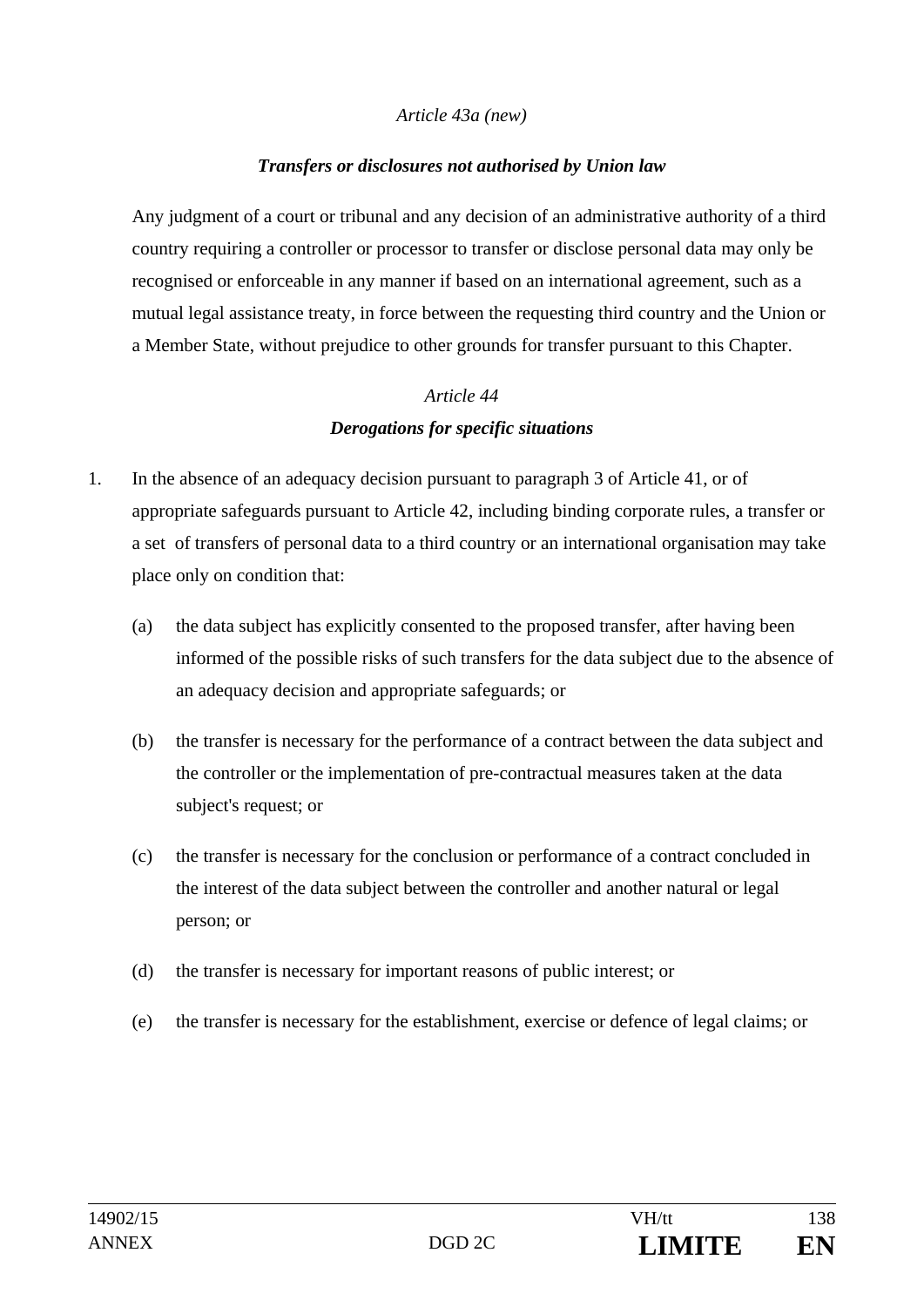- (f) the transfer is necessary in order to protect the vital interests of the data subject or of other persons, where the data subject is physically or legally incapable of giving consent; or
- (g) the transfer is made from a register which according to Union or Member State law is intended to provide information to the public and which is open to consultation either by the public in general or by any person who can demonstrate a legitimate interest, but only to the extent that the conditions laid down in Union or Member State law for consultation are fulfilled in the particular case; or
- (h) Where a transfer could not be based on a provision in Articles 41 or 42, including binding corporate rules, and none of the derogations for a specific situation pursuant to points (a) to (g) is applicable, a transfer to a third country or an international organisation may take place only if the transfer is not repetitive, concerns only a limited number of data subjects, is necessary for the purposes of compelling legitimate interests pursued by the controller which are not overridden by the interests or rights and freedoms of the data subject, where the controller has assessed all the circumstances surrounding the data transfer and based on this assessment adduced suitable safeguards with respect to the protection of personal data. The controller shall inform the supervisory authority of the transfer. The controller shall in addition to the information referred to in Article 14 and Article 14a, inform the data subject about the transfer and on the compelling legitimate interests pursued by the controller.
- 2. A transfer pursuant to point (g) of paragraph 1 shall not involve the entirety of the personal data or entire categories of the personal data contained in the register. When the register is intended for consultation by persons having a legitimate interest, the transfer shall be made only at the request of those persons or if they are to be the recipients.

3. (…)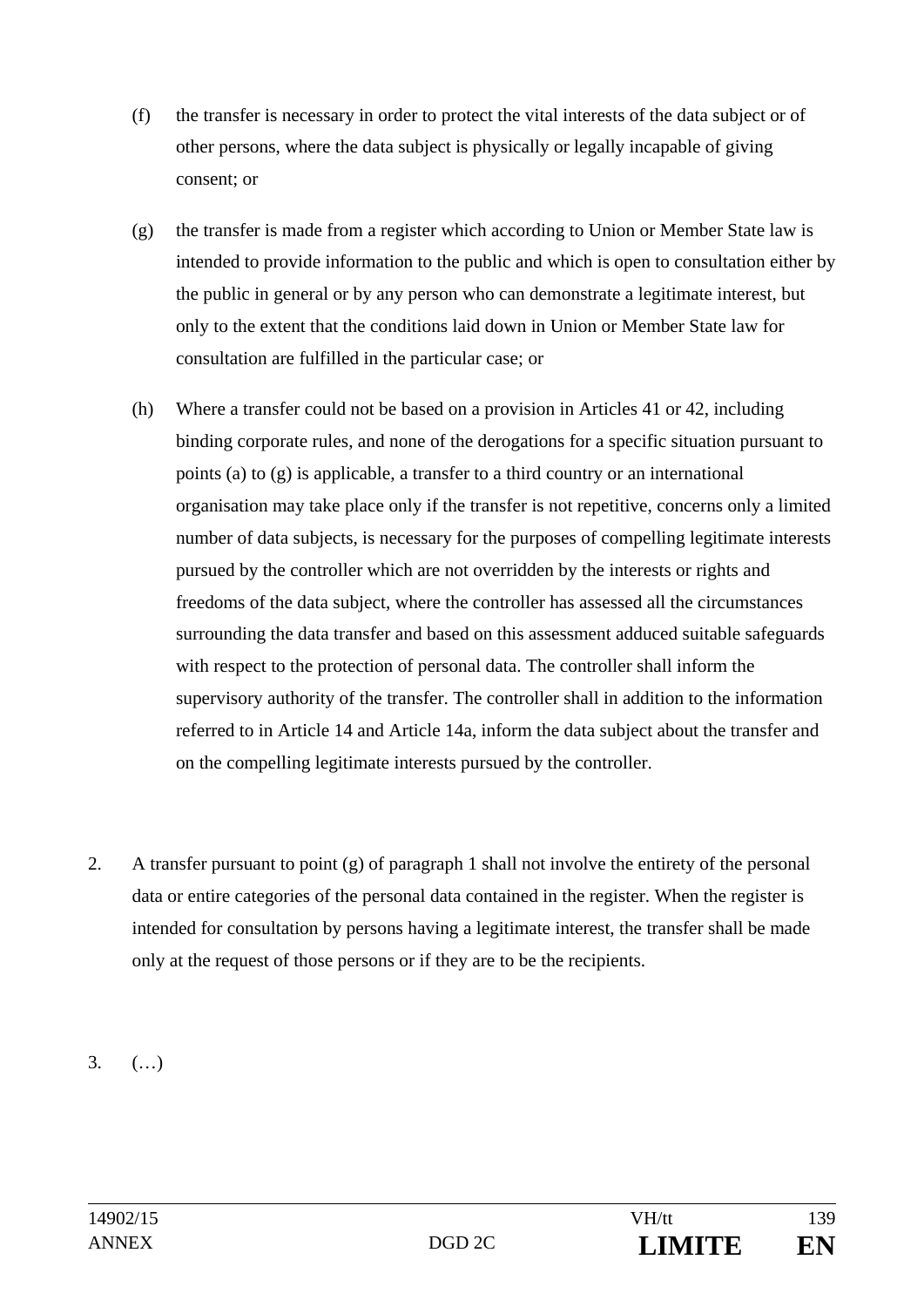- 4. Points (a), (b), (c) and (h) of paragraph 1 shall not apply to activities carried out by public authorities in the exercise of their public powers.
- 5. The public interest referred to in point (d) of paragraph 1 must be recognised in Union law or in the law of the Member State to which the controller is subject.
- 5a. In the absence of an adequacy decision, Union law or Member State law may, for important reasons of public interest, expressly set limits to the transfer of specific categories of personal data to a third country or an international organisation. Member States shall notify such provisions to the Commission.
- 6. The controller or processor shall document the assessment as well as the suitable safeguards referred to in point (h) of paragraph 1 in the records referred to in Article 28.
- 7. (…).

### *International co-operation for the protection of personal data*

- 1. In relation to third countries and international organisations, the Commission and supervisory authorities shall take appropriate steps to:
	- (a) develop international co-operation mechanisms to facilitate the effective enforcement of legislation for the protection of personal data;
	- (b) provide international mutual assistance in the enforcement of legislation for the protection of personal data, including through notification, complaint referral, investigative assistance and information exchange, subject to appropriate safeguards for the protection of personal data and other fundamental rights and freedoms;
	- (c) engage relevant stakeholders in discussion and activities aimed at furthering international co-operation in the enforcement of legislation for the protection of personal data;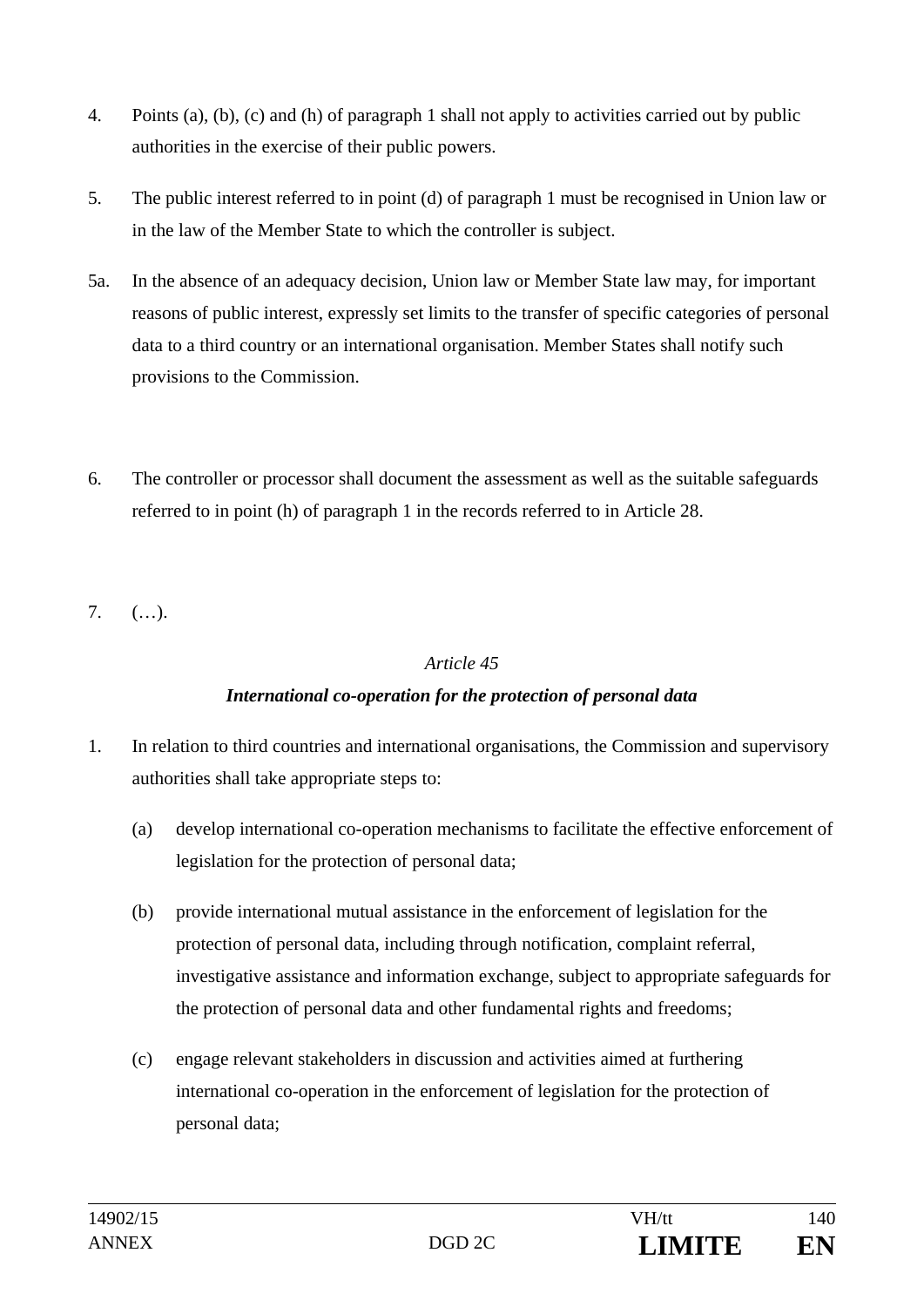(d) promote the exchange and documentation of personal data protection legislation and practice, including on jurisdictional conflicts with third countries.

 $2. (...)$ 

# **CHAPTER VI INDEPENDENT SUPERVISORY AUTHORITIES**

# **SECTION 1 INDEPENDENT STATUS**

# *Article 46 Supervisory authority*

- 1. Each Member State shall provide that one or more independent public authorities are responsible for monitoring the application of this Regulation, in order to protect the fundamental rights and freedoms of natural persons in relation to the processing of their personal data and to facilitate the free flow of personal data within the Union.
- 1a. Each supervisory authority shall contribute to the consistent application of this Regulation throughout the Union. For this purpose, the supervisory authorities shall co-operate with each other and the Commission in accordance with Chapter VII.
- 2. Where in a Member State more than one supervisory authority are established, that Member State shall designate the supervisory authority which shall represent those authorities in the European Data Protection Board and shall set out the mechanism to ensure compliance by the other authorities with the rules relating to the consistency mechanism referred to in Article 57.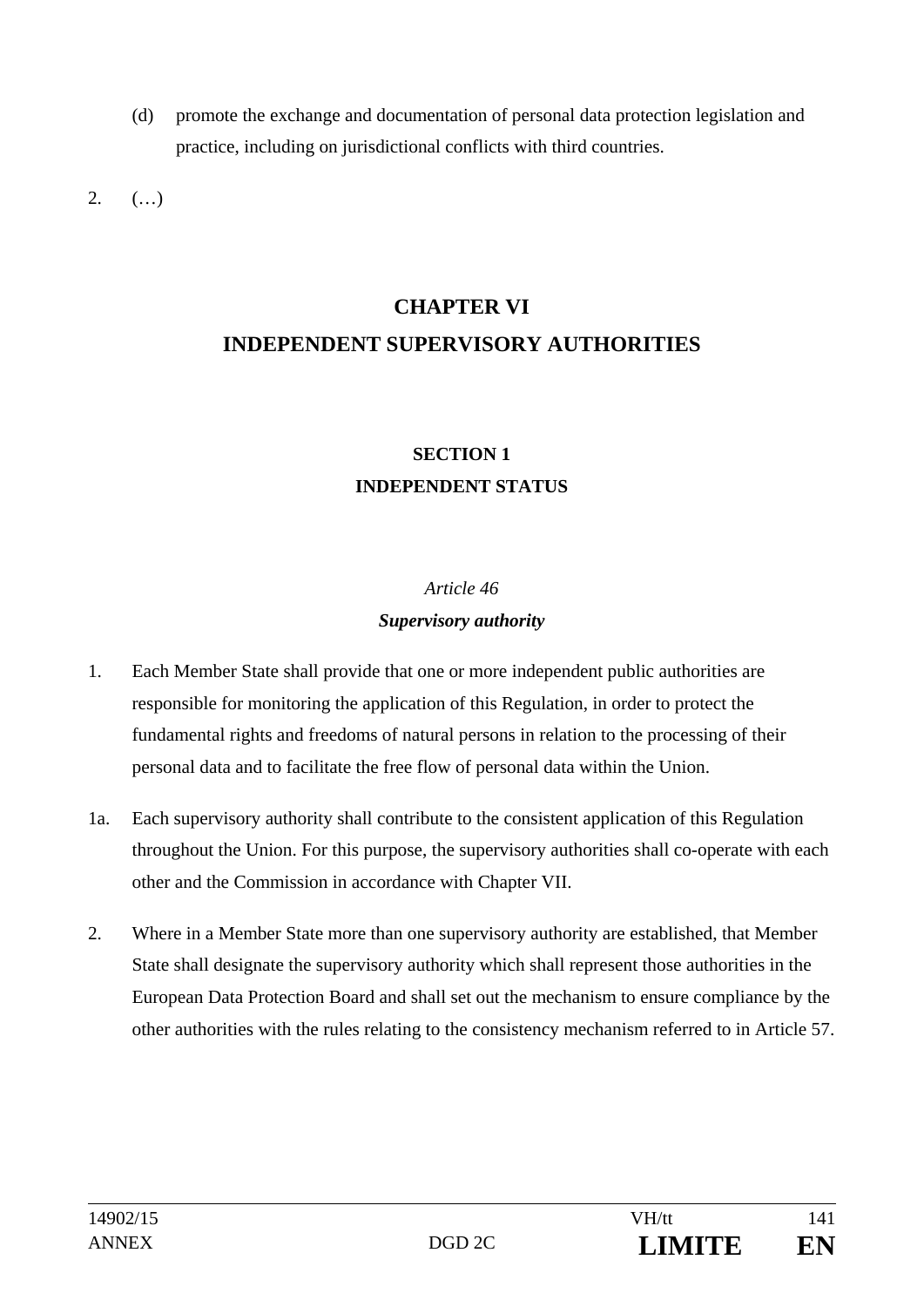3. Each Member State shall notify to the Commission those provisions of its law which it adopts pursuant to this Chapter, by the date specified in Article 91(2) at the latest and, without delay, any subsequent amendment affecting them.

# *Article 47 Independence*

- 1. Each supervisory authority shall act with complete independence in performing the tasks and exercising the powers entrusted to it in accordance with this Regulation.
- 2. The member or members of each supervisory authority shall, in the performance of their tasks and exercise of their powers in accordance with this Regulation, remain free from external influence, whether direct or indirect and neither seek nor take instructions from anybody.
- 3. Members of the supervisory authority shall refrain from any action incompatible with their duties and shall not, during their term of office, engage in any incompatible occupation, whether gainful or not.
- 4. (…)
- 5. Each Member State shall ensure that each supervisory authority is provided with the human, technical and financial resources, premises and infrastructure necessary for the effective performance of its tasks and exercise of its powers, including those to be carried out in the context of mutual assistance, co-operation and participation in the European Data Protection Board.
- 6. Each Member State shall ensure that each supervisory authority chooses and has its own staff which shall be subject to the exclusive direction of the member or members of the supervisory authority.
- 7. Member States shall ensure that each supervisory authority is subject to financial control which shall not affect its independence. Member States shall ensure that each supervisory authority has separate, public, annual budgets, which may be part of the overall state or national budget.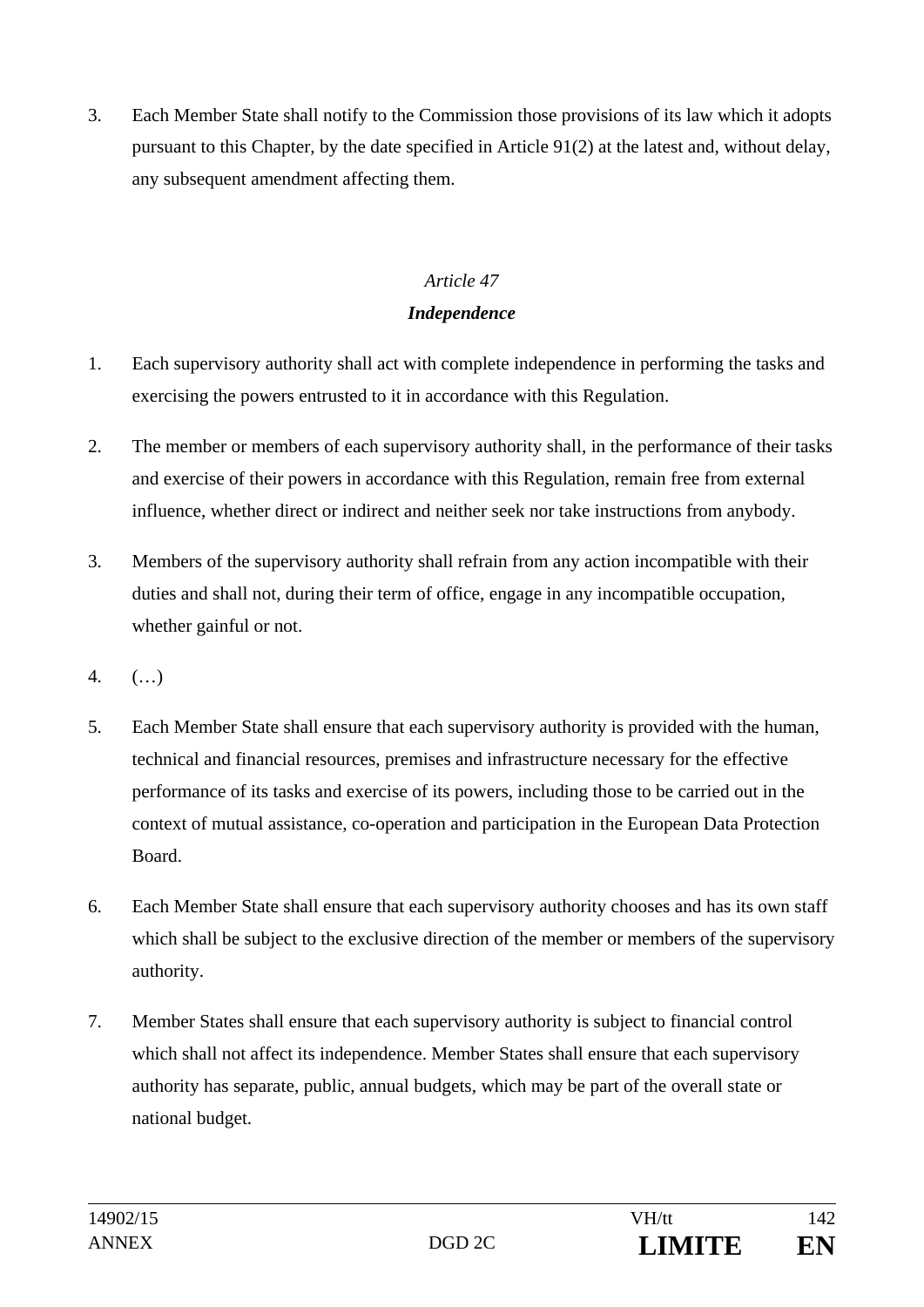#### *General conditions for the members of the supervisory authority*

- 1. Member States shall provide that each member of a supervisory authority must be appointed by means of a transparent procedure either:
	- by the parliament; or
	- the government; or
	- the head of State of the Member State concerned; or
	- by an independent body entrusted by Member State law with the appointment.
- 2. The member or members shall have the qualifications, experience and skills, in particular in the area of protection of personal data, required to perform their duties and exercise their powers.
- 3. The duties of a member shall end in the event of the expiry of the term of office, resignation or compulsory retirement in accordance with the law of the Member State concerned.
- 4. A member may only be dismissed in cases of serious misconduct or if the member no longer fulfils the conditions required for the performance of the duties.
- 5. (…)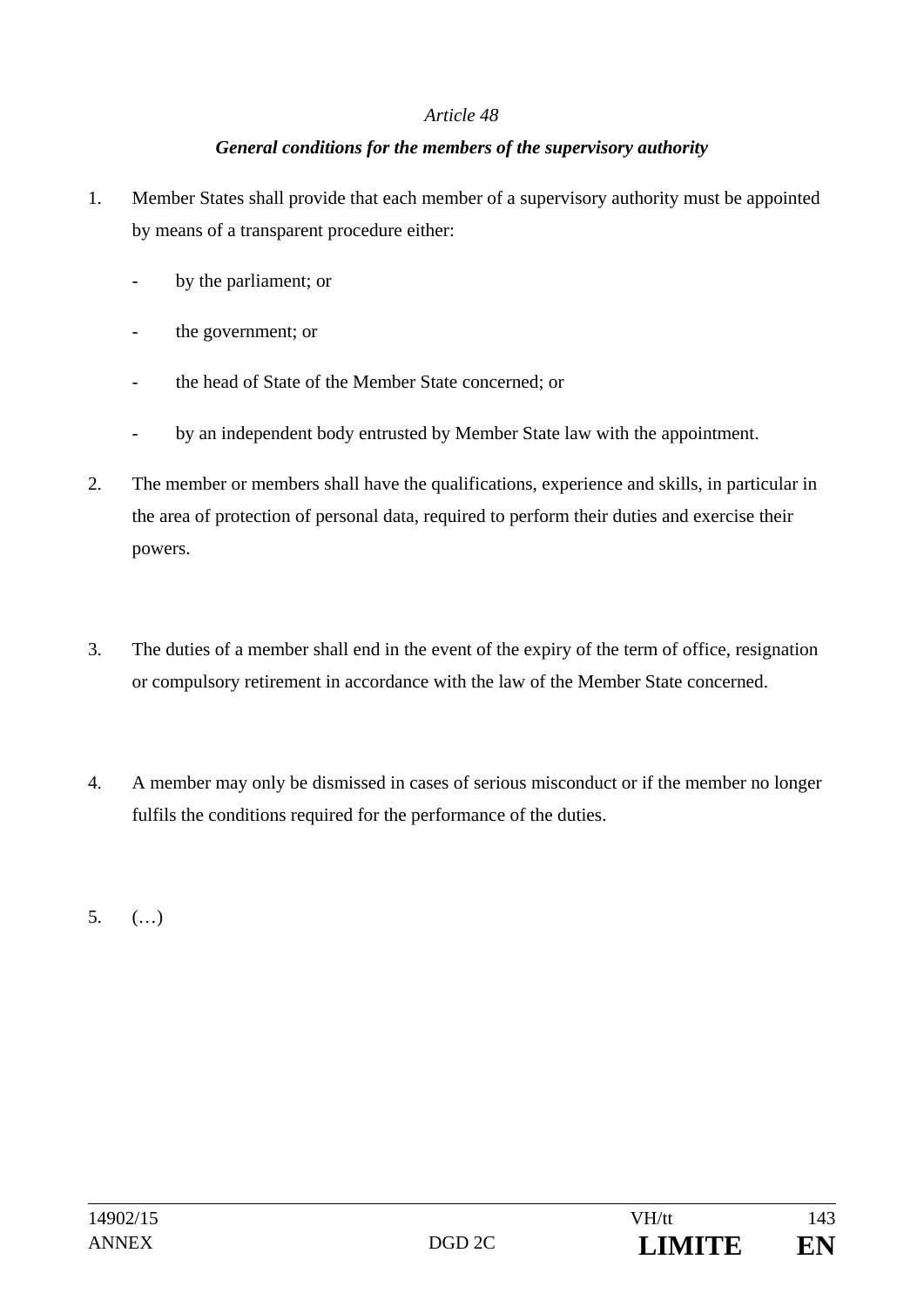#### *Rules on the establishment of the supervisory authority*

- 1. Each Member State shall provide by law for:
	- (a) the establishment of each supervisory authority;
	- (b) the qualifications and eligibility conditions required to be appointed as member of each supervisory authority;
	- (c) the rules and procedures for the appointment of the members of each supervisory authority;
	- (d) the duration of the term of the member or members of each supervisory authority which shall not be less than four years, except for the first appointment after entry into force of this Regulation, part of which may take place for a shorter period where this is necessary to protect the independence of the supervisory authority by means of a staggered appointment procedure;
	- (e) whether and, if so, for how many terms the member or members of each supervisory authority shall be eligible for reappointment;
	- (f) the conditions governing the obligations of the member or members and staff of each supervisory authority, prohibitions on actions, occupations and benefits incompatible therewith during and after the term of office and rules governing the cessation of employment.
	- $(g)$   $(...)$
- 2. The member or members and the staff of each supervisory authority shall, in accordance with Union or Member State law, be subject to a duty of professional secrecy both during and after their term of office, with regard to any confidential information which has come to their knowledge in the course of the performance of their duties or exercise of their powers. During their term of office, this duty of professional secrecy shall in particular apply to reporting of infringements of this Regulation.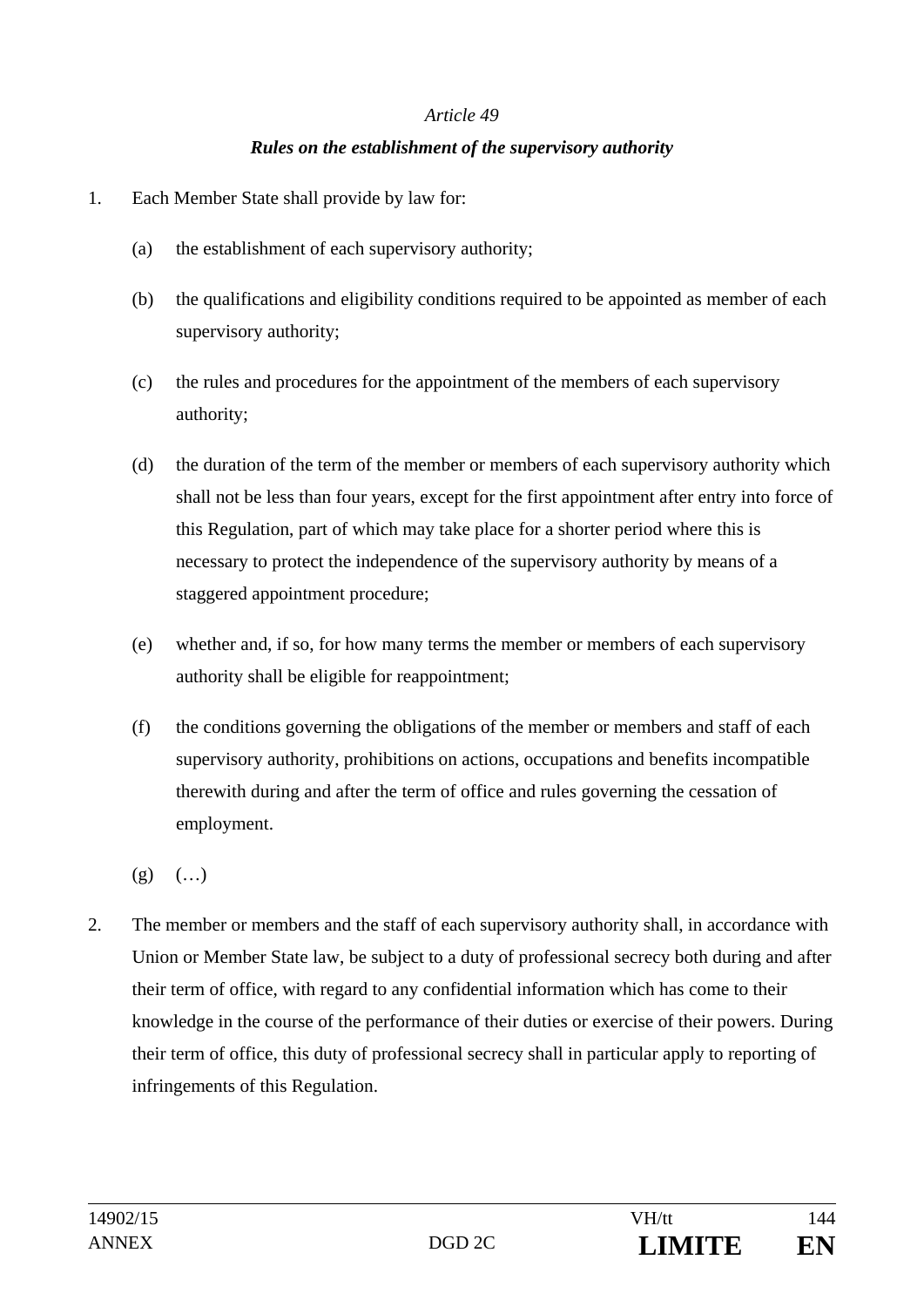### *Professional secrecy*

(…)

# **SECTION 2 COMPETENCE, TASKS AND POWERS**

#### *Article 51*

#### *Competence*

- 1. Each supervisory authority shall be competent to perform the tasks and exercise the powers conferred on it in accordance with this Regulation on the territory of its own Member State.
- 2. Where the processing is carried out by public authorities or private bodies acting on the basis of points (c) or (e) of Article 6(1), the supervisory authority of the Member State concerned shall be competent. In such cases Article 51a does not apply.
- 3. Supervisory authorities shall not be competent to supervise processing operations of courts acting in their judicial capacity.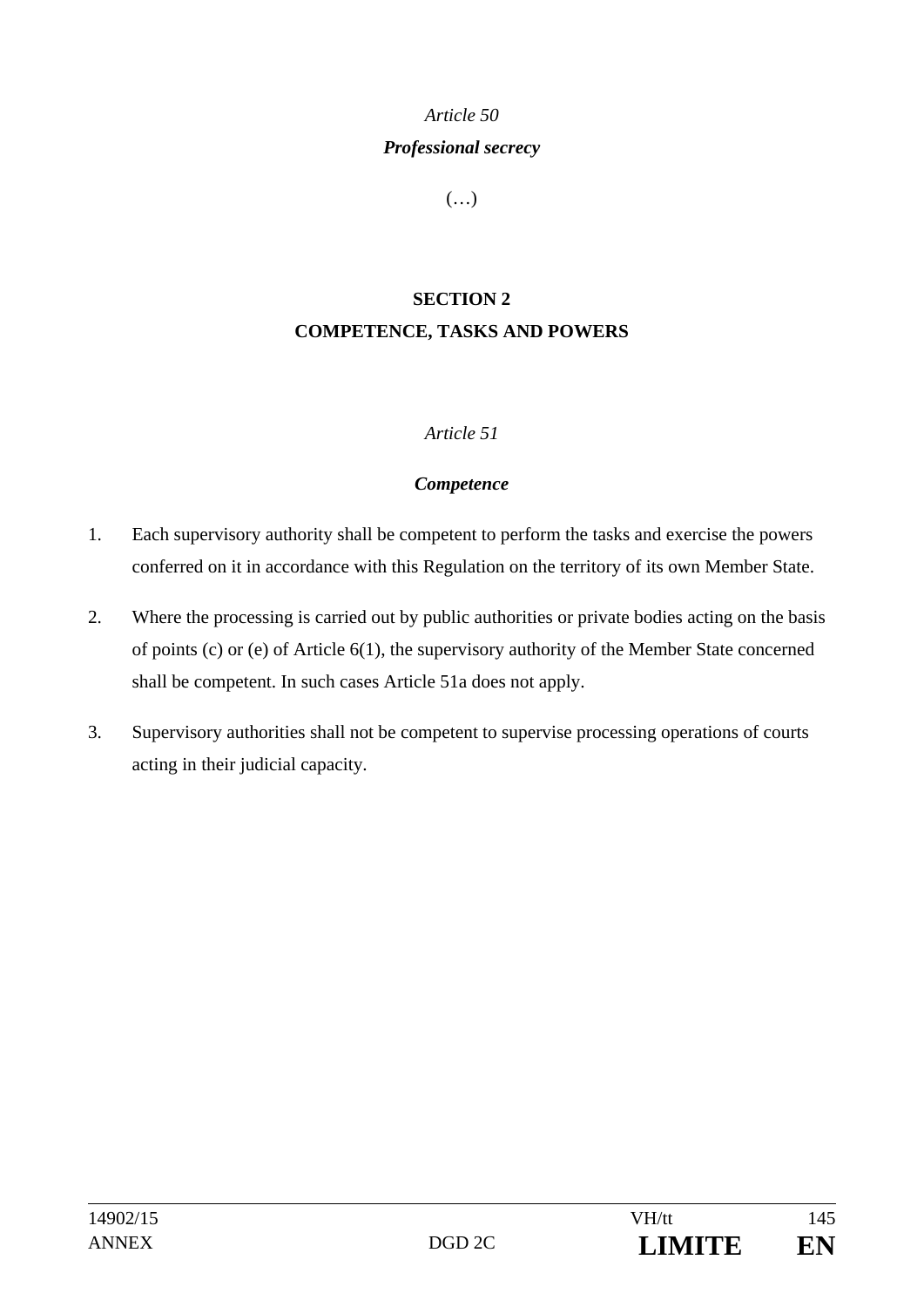#### *Article 51a*

#### *Competence of the lead supervisory authority*

- 1. Without prejudice to Article 51, the supervisory authority of the main establishment or of the single establishment of the controller or processor shall be competent to act as lead supervisory authority for the cross-border processing of this controller or processor in accordance with the procedure provided in Article 54a.
- 2a. By derogation from paragraph 1, each supervisory authority shall be competent to deal with a complaint lodged with it or to deal with a possible infringement of this Regulation, if the subject matter relates only to an establishment in its Member State or substantially affects data subjects only in its Member State.
- 2b. In the cases referred to in paragraph 2a, the supervisory authority shall inform the lead supervisory authority without delay on this matter. Within a period of three weeks after being informed the lead supervisory authority shall decide whether or not it will deal with the case in accordance with the procedure provided in Article 54a, taking into account whether or not there is an establishment of the controller or processor in the Member State of which the supervisory authority informed it.
- 2c. Where the lead supervisory authority decides to deal with the case, the procedure provided in Article 54a shall apply. The supervisory authority which informed the lead supervisory authority may submit to the lead supervisory authority a draft for a decision. The lead supervisory authority shall take utmost account of that draft when preparing the draft decision referred to in paragraph 2 of Article 54a.
- 2d. In case the lead supervisory authority decides not to deal with it, the supervisory authority which informed the lead supervisory authority shall deal with the case according to Articles 55 and 56.
- 3. The lead supervisory authority shall be the sole interlocutor of the controller or processor for the cross-border processing of that controller or processor.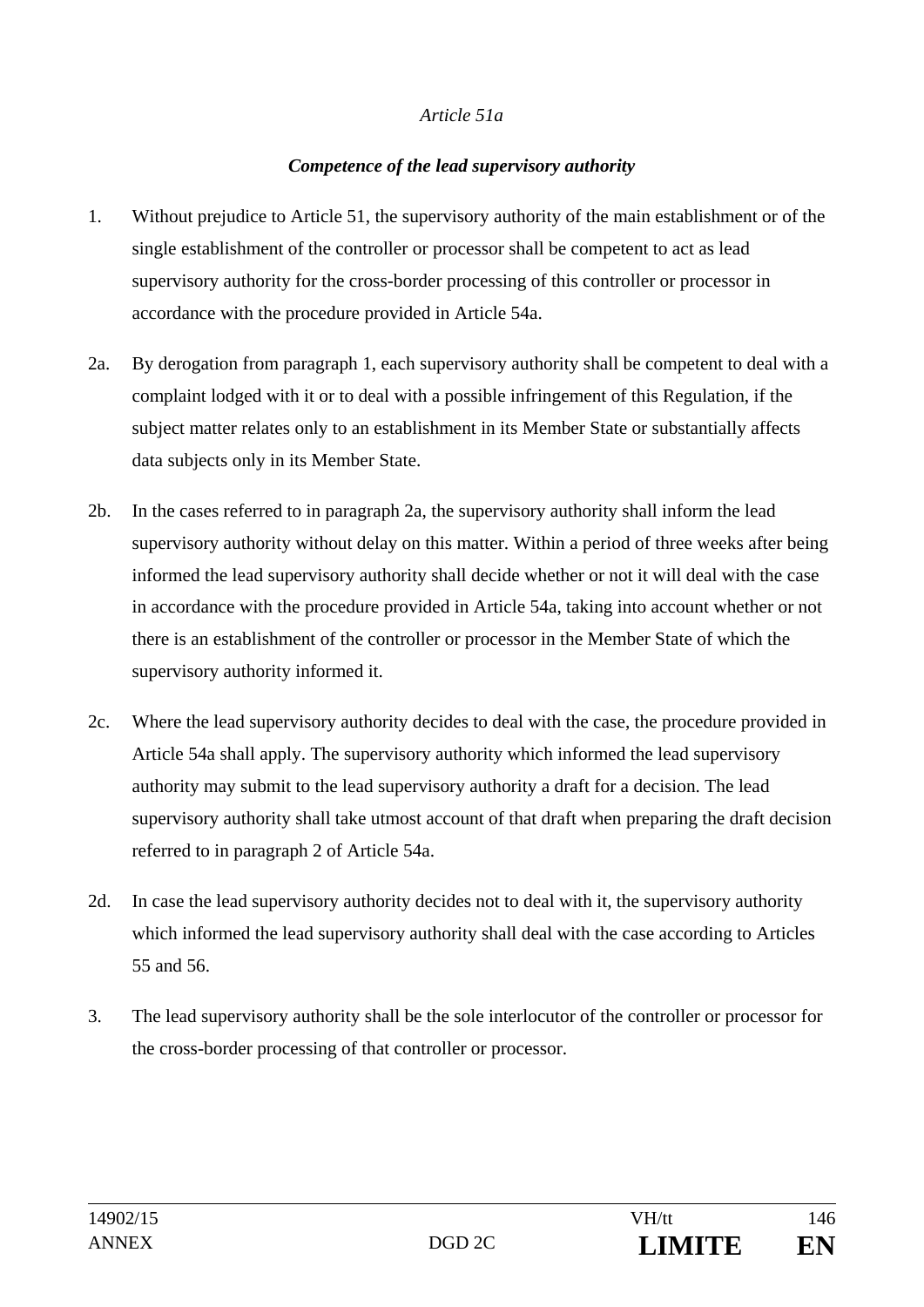#### *Article 51b*

#### *Identification of the supervisory authority competent for the main establishment*

(…)

# *Article 51c One-stop shop register*

(…)

#### *Article 52*

#### *Tasks*

- 1. Without prejudice to other tasks set out under this Regulation, each supervisory authority shall on its territory:
	- (a) monitor and enforce the application of this Regulation;
	- (aa) promote public awareness and understanding of the risks, rules, safeguards and rights in relation to the processing of personal data. Activities addressed specifically to children shall receive specific attention;
	- (ab) advise, in accordance with national law, the national parliament, the government, and other institutions and bodies on legislative and administrative measures relating to the protection of individuals' rights and freedoms with regard to the processing of personal data;
	- (ac) promote the awareness of controllers and processors of their obligations under this Regulation;
	- (ad) upon request, provide information to any data subject concerning the exercise of their rights under this Regulation and, if appropriate, co-operate with the supervisory authorities in other Member States to this end;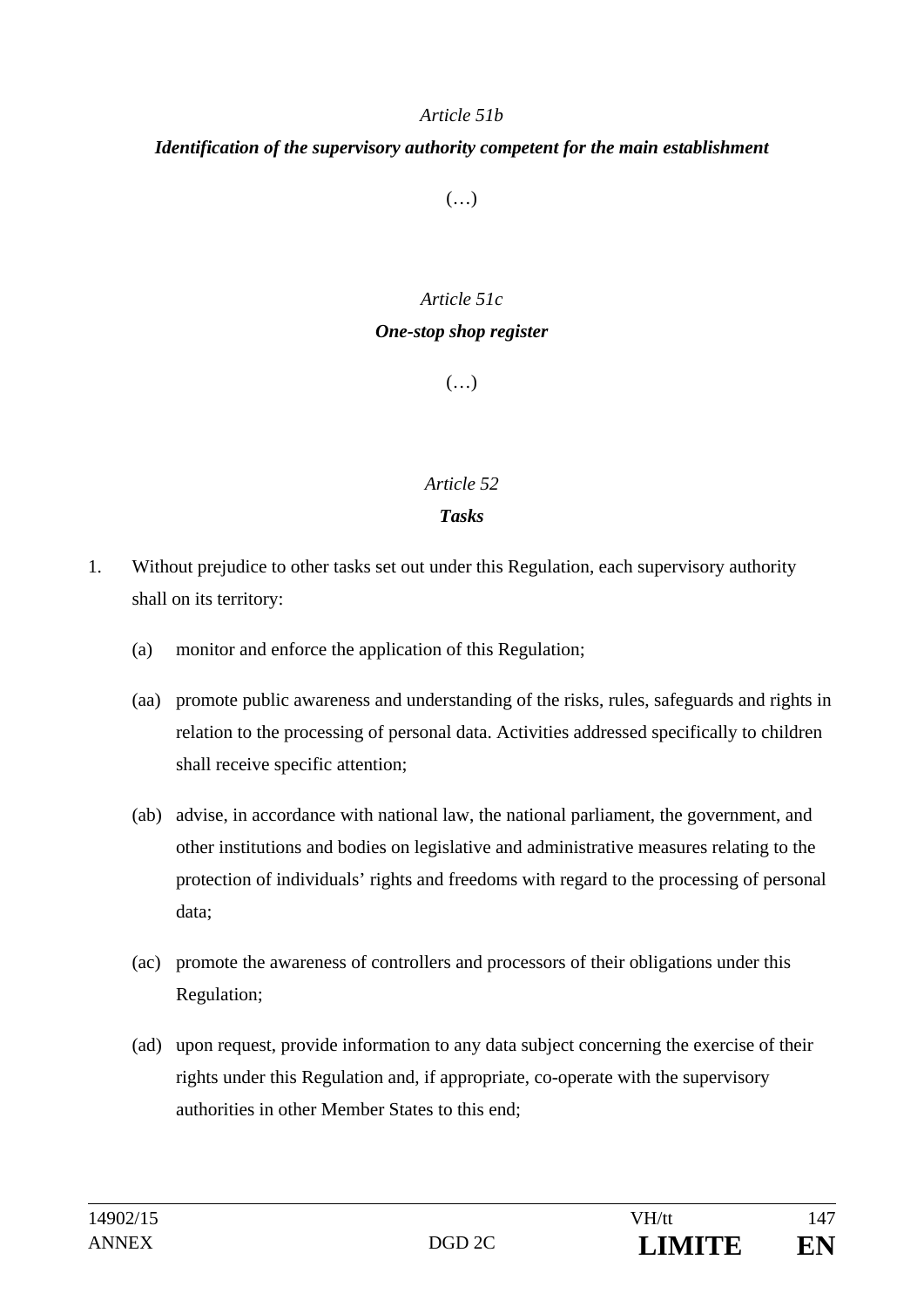- (b) deal with complaints lodged by a data subject, or by a body, organisation or association in accordance with Article 76, and investigate, to the extent appropriate, the subject matter of the complaint and inform the complainant of the progress and the outcome of the investigation within a reasonable period, in particular if further investigation or coordination with another supervisory authority is necessary;
- (c) cooperate with, including sharing information and provide mutual assistance to other supervisory authorities with a view to ensuring the consistency of application and enforcement of this Regulation;
- (d) conduct investigations on the application of this Regulation, including on the basis of information received from another supervisory authority or other public authority;
- (e) monitor relevant developments, insofar as they have an impact on the protection of personal data, in particular the development of information and communication technologies and commercial practices;
- (f) adopt standard contractual clauses referred to in Article 26(2c) and  $42(2)(c)$ ;
- (fa) establish and maintain a list in relation to the requirement for data protection impact assessment pursuant to Article 33(2a);
- (g) give advice on the processing operations referred to in Article  $34(3)$ ;
- (ga) encourage the drawing up of codes of conduct pursuant to Article 38 and give an opinion and approve such codes of conduct which provide sufficient safeguards, pursuant to Article 38 (2);
- (gb) encourage the establishment of data protection certification mechanisms and of data protection seals and marks pursuant to Article 39(1), and approve the criteria of certification pursuant to Article 39 (2a);
- (gc) where applicable, carry out a periodic review of certifications issued in accordance with Article 39(4);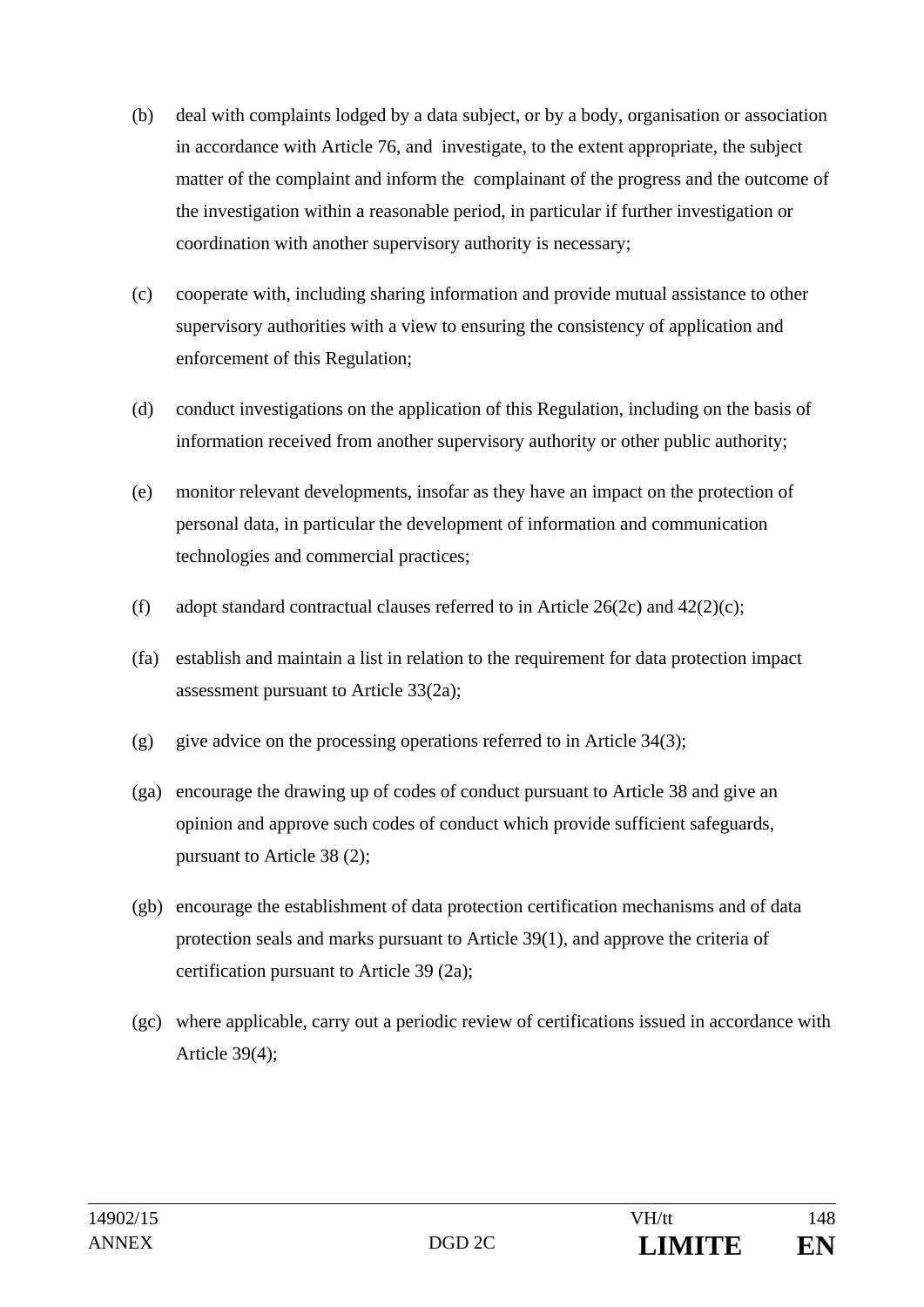- (h) draft and publish the criteria for accreditation of a body for monitoring codes of conduct pursuant to Article 38 a and of a certification body pursuant to Article 39a;
- (ha) conduct the accreditation of a body for monitoring codes of conduct pursuant to Article 38a and of a certification body pursuant to Article 39a;
- (hb) authorise contractual clauses and provisions referred to in Article  $42(2a)$ ;
- (i) approve binding corporate rules pursuant to Article 43;
- (j) contribute to the activities of the European Data Protection Board;
- (jb) to keep internal records of breaches of this Regulation and of measures taken, in particular warnings issued and sanctions imposed;
- (k) fulfil any other tasks related to the protection of personal data.
- $2.$   $($ ...)
- 3. (…)
- 4. Each supervisory authority shall facilitate the submission of complaints referred to in point (b) of paragraph 1, by measures such as providing a complaint submission form, which can be completed also electronically, without excluding other means of communication.
- 5. The performance of the tasks of each supervisory authority shall be free of charge for the data subject and for the data protection officer, if any.
- 6. Where requests are manifestly unfounded or excessive, in particular because of their repetitive character, the supervisory authority may charge a reasonable fee based on administrative costs, or refuse to act on the request. The supervisory authority shall bear the burden of demonstrating the manifestly unfounded or excessive character of the request.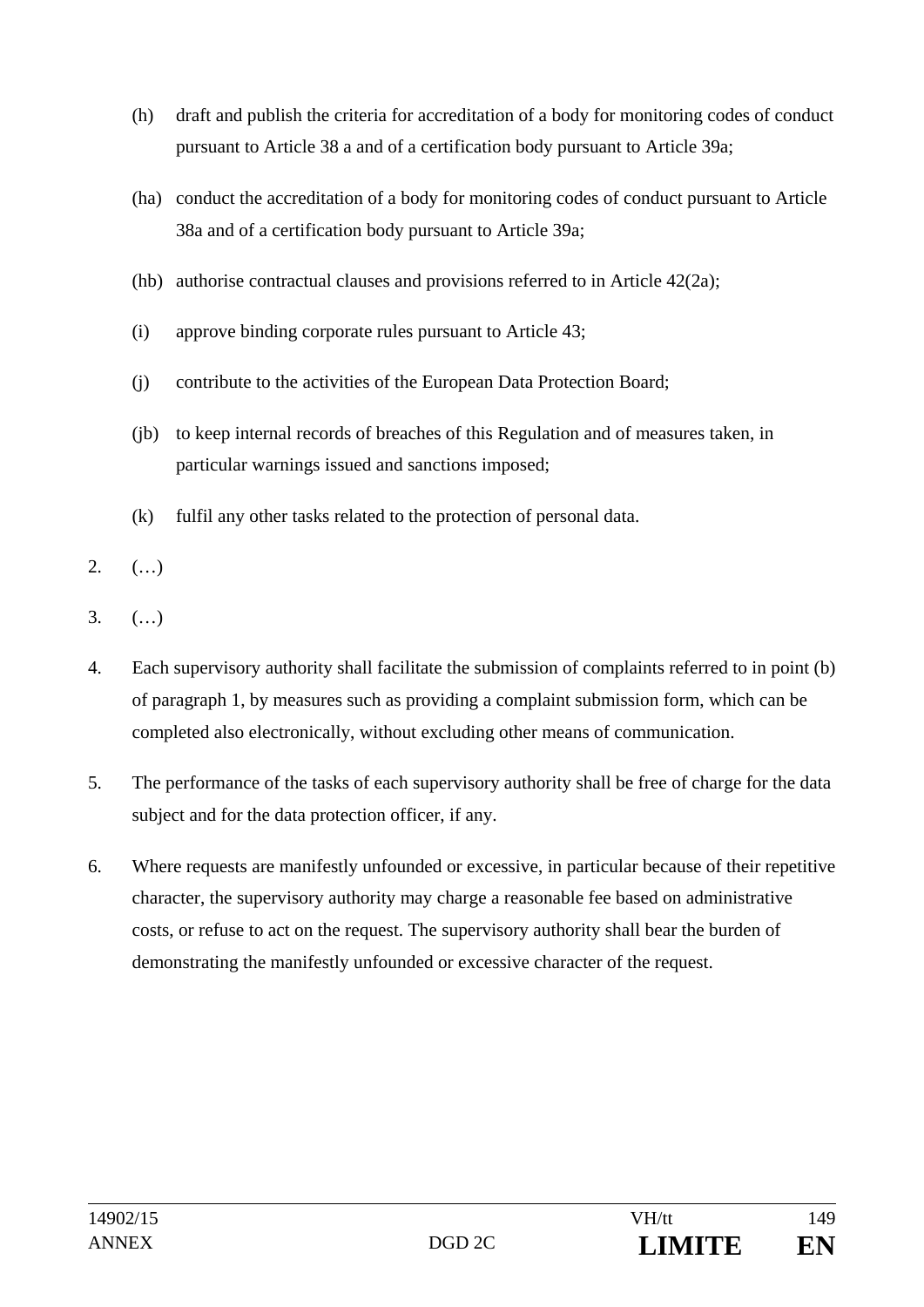#### *Powers*

- 1. Each supervisory authority shall have at least the following investigative powers:
	- (a) to order the controller and the processor, and, where applicable, the controller's or the processor's representative to provide any information it requires for the performance of its tasks;
	- (aa) to carry out investigations in the form of data protection audits;
	- (ab) to carry out a review on certifications issued pursuant to Article 39(4);
	- (b)  $( ...)$
	- $(c)$   $($ ...)
	- (d) to notify the controller or the processor of an alleged infringement of this Regulation;
	- (da) to obtain, from the controller and the processor, access to all personal data and to all information necessary for the performance of its tasks;
	- (db) to obtain access to any premises of the controller and the processor, including to any data processing equipment and means, in conformity with Union law or Member State procedural law.
- 1b. Each supervisory authority shall have at least the following corrective powers:
	- (a) to issue warnings to a controller or processor that intended processing operations are likely to infringe provisions of this Regulation;
	- (b) to issue reprimands to a controller or a processor where processing operations have infringed provisions of this Regulation;
	- (ca) to order the controller or the processor to comply with the data subject's requests to exercise his or her rights pursuant to this Regulation;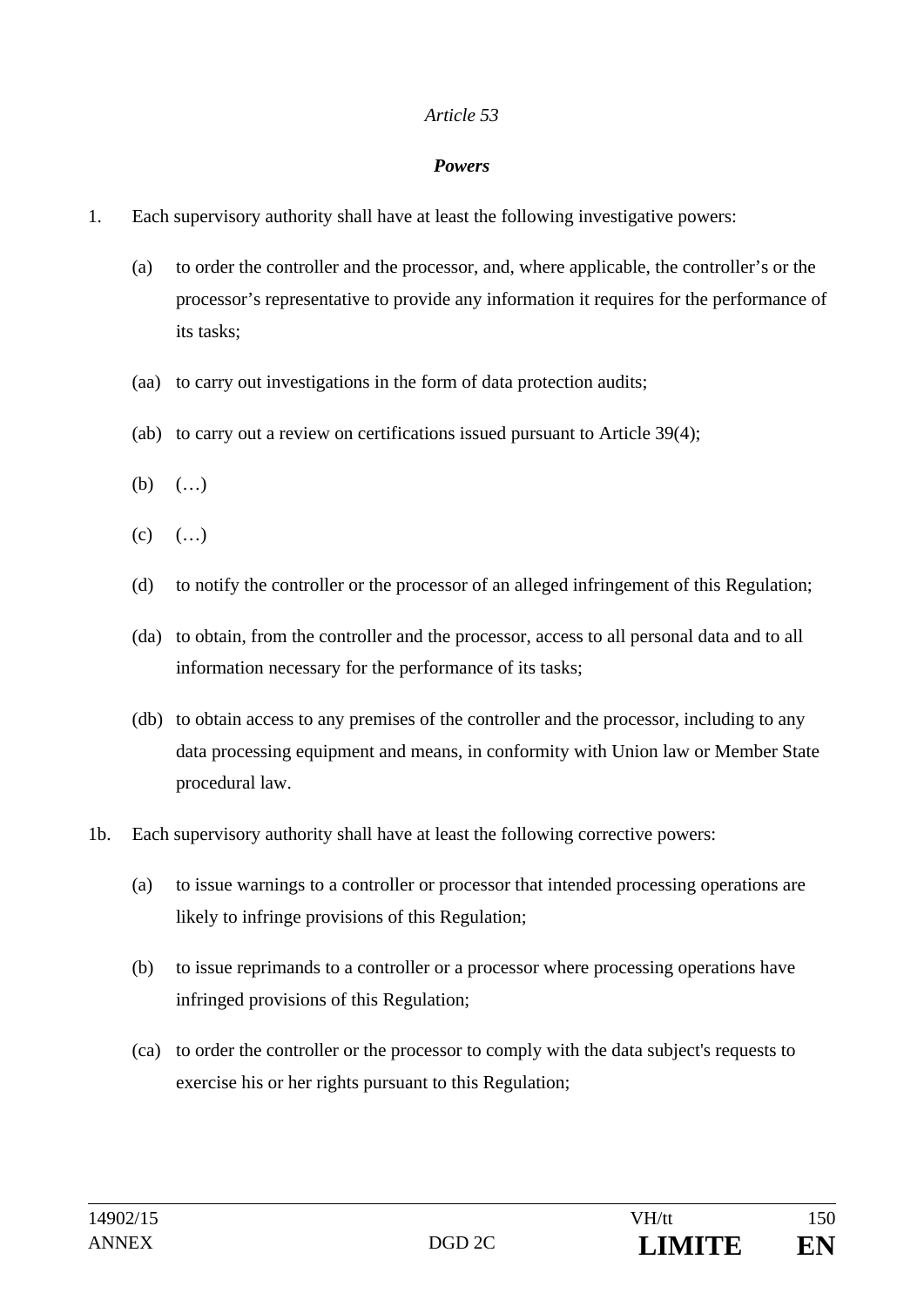- (d) to order the controller or processor to bring processing operations into compliance with the provisions of this Regulation, where appropriate, in a specified manner and within a specified period;
- (da) to order the controller to communicate a personal data breach to the data subject;
- (e) to impose a temporary or definitive limitation including a ban on processing;
- (f) to order the rectification, restriction or erasure of data pursuant to Articles 16, 17 and 17a and the notification of such actions to recipients to whom the data have been disclosed pursuant to Articles 17(2a) and 17b;
- (fa) (new) to order the certification body to withdraw a certification issued pursuant to Article 39 and 39a, or to order the certification body not to issue certification if the requirements for the certification are not or no longer met;
- (g) to impose an administrative fine pursuant to Articles 79, in addition to, or instead of measures referred to in this paragraph, depending on the circumstances of each individual case;
- (h) to order the suspension of data flows to a recipient in a third country or to an international organisation.
- $(i)$   $(...)$
- $(i)$   $(...)$

1c. Each supervisory authority shall have at least the following authorisation and advisory powers:

- (a) to advise the controller in accordance with the prior consultation procedure referred to in Article 34;
- (aa) to issue, on its own initiative or on request, opinions to the national parliament, the Member State government or, in accordance with national law, to other institutions and bodies as well as to the public on any issue related to the protection of personal data;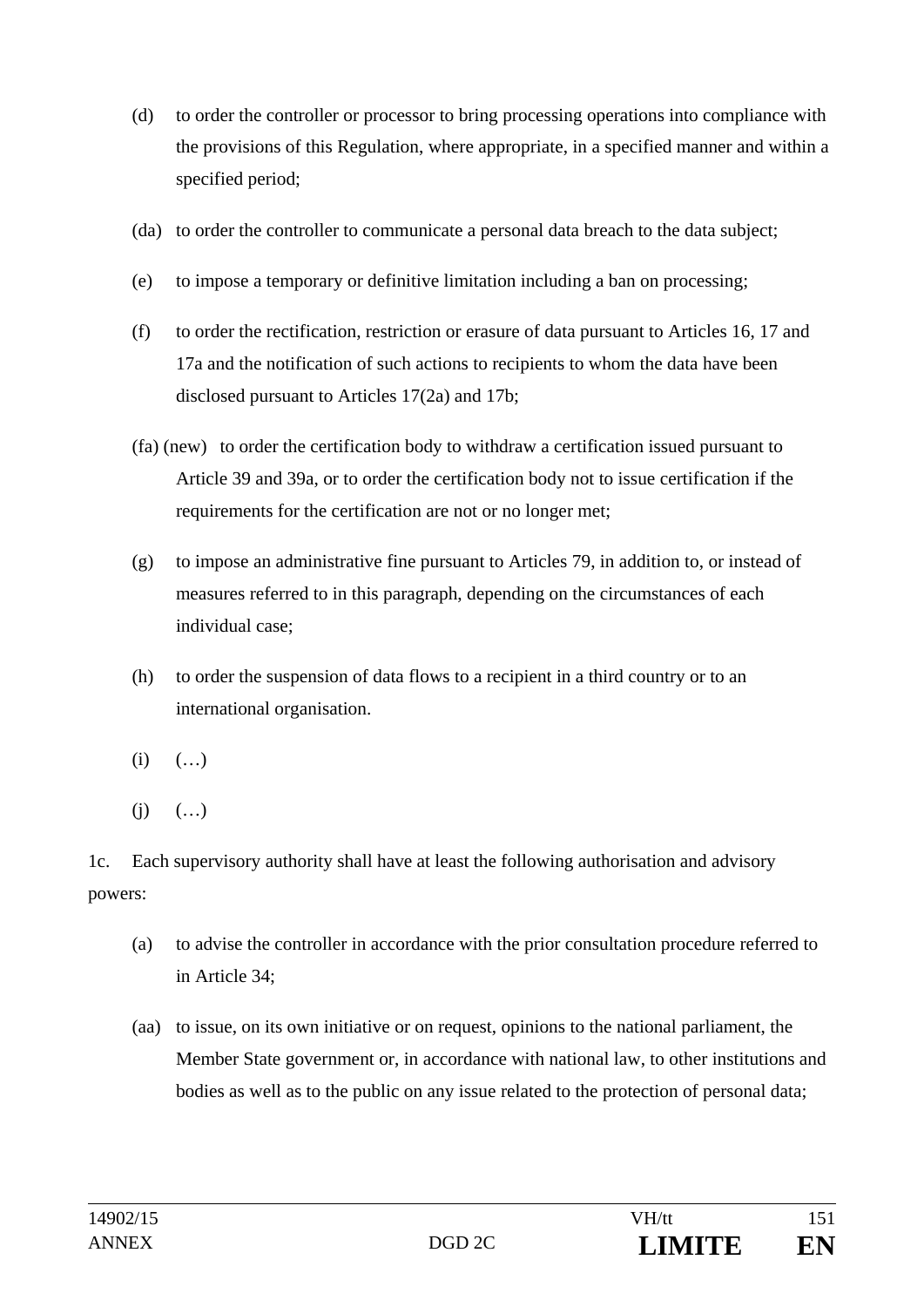- (ab) to authorise processing referred to in Article 34(7a), if the law of the Member State requires such prior authorisation;
- (ac) to issue an opinion and approve draft codes of conduct pursuant to Article 38(2);
- (ad) to accredit certification bodies under the terms of Article 39a;
- (ae) to issue certifications and approve criteria of certification in accordance with Article 39(2a);
- (b) to adopt standard data protection clauses referred to in point (c) of Article 42(2) and paragraph (2c) of Article 26;
- (c) to authorise contractual clauses referred to in point (a) of Article  $42(2a)$ ;
- (ca) to authorise administrative agreements referred to in point (d) of Article 42(2a);
- (d) to approve binding corporate rules pursuant to Article 43.
- 2. The exercise of the powers conferred on the supervisory authority pursuant to this Article shall be subject to appropriate safeguards, including effective judicial remedy and due process, set out in Union and Member State law in accordance with the Charter of Fundamental Rights of the European Union.
- 3. Each Member State shall provide by law that its supervisory authority shall have the power to bring infringements of this Regulation to the attention of the judicial authorities and where appropriate, to commence or engage otherwise in legal proceedings, in order to enforce the provisions of this Regulation.
- 4. (…)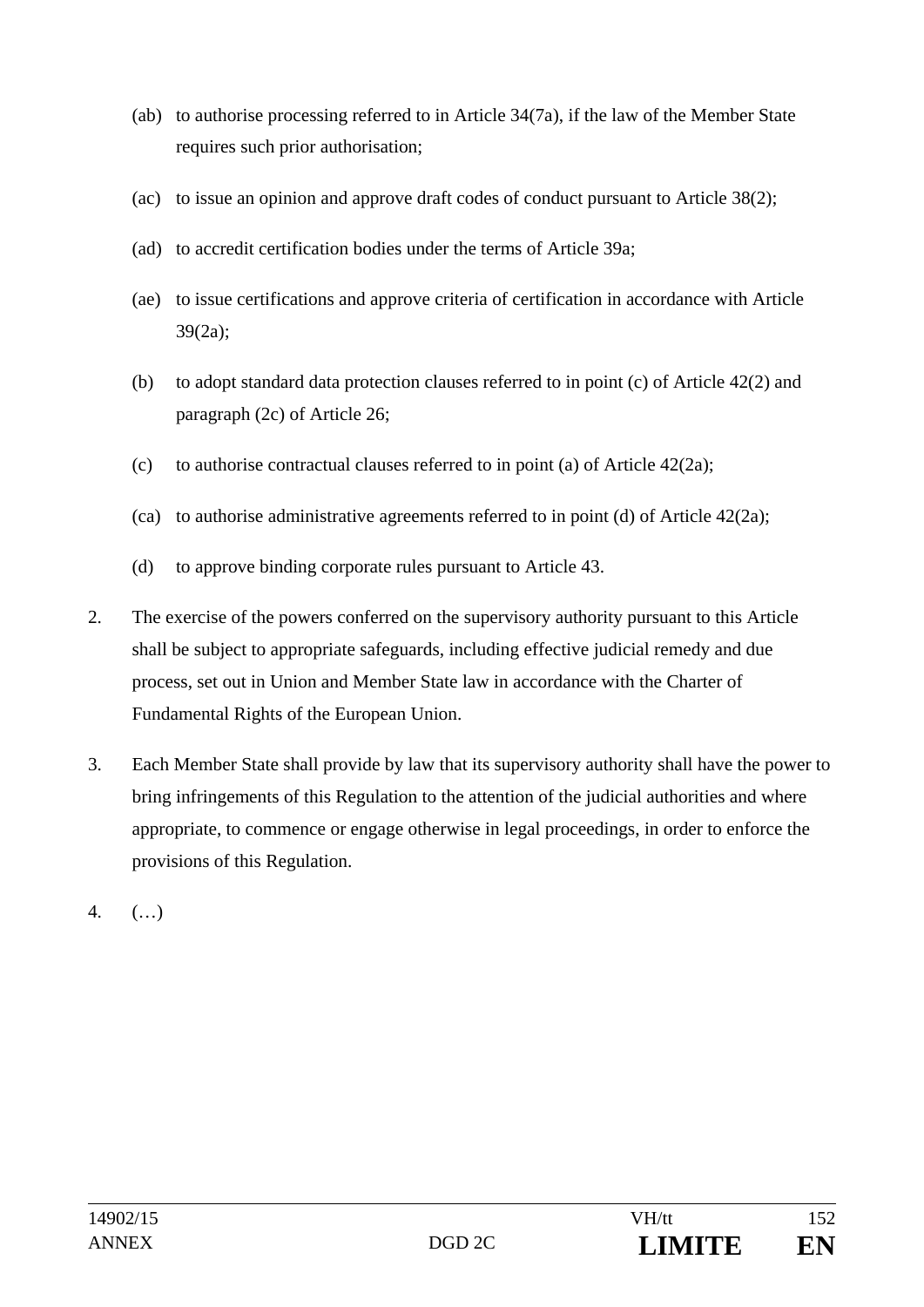#### *Activity Report*

Each supervisory authority shall draw up an annual report on its activities, which may include a list of types of notified breaches and types of imposed sanctions. The report shall be transmitted to the national Parliament, the government and other authorities as designated by national law. It shall be made available to the public, the Commission and the European Data Protection Board.

# **CHAPTER VII**

# **CO-OPERATION AND CONSISTENCY**

## **SECTION 1**

## **CO-OPERATION**

### *Article 54a*

#### *Cooperation between the lead supervisory authority and other concerned supervisory authorities*

- 1. The lead supervisory authority shall cooperate with the other concerned supervisory authorities in accordance with this article in an endeavour to reach consensus. The lead supervisory authority and the concerned supervisory authorities shall exchange all relevant information with each other.
- 1a. The lead supervisory authority may request at any time other concerned supervisory authorities to provide mutual assistance pursuant to Article 55 and may conduct joint operations pursuant to Article 56, in particular for carrying out investigations or for monitoring the implementation of a measure concerning a controller or processor established in another Member State.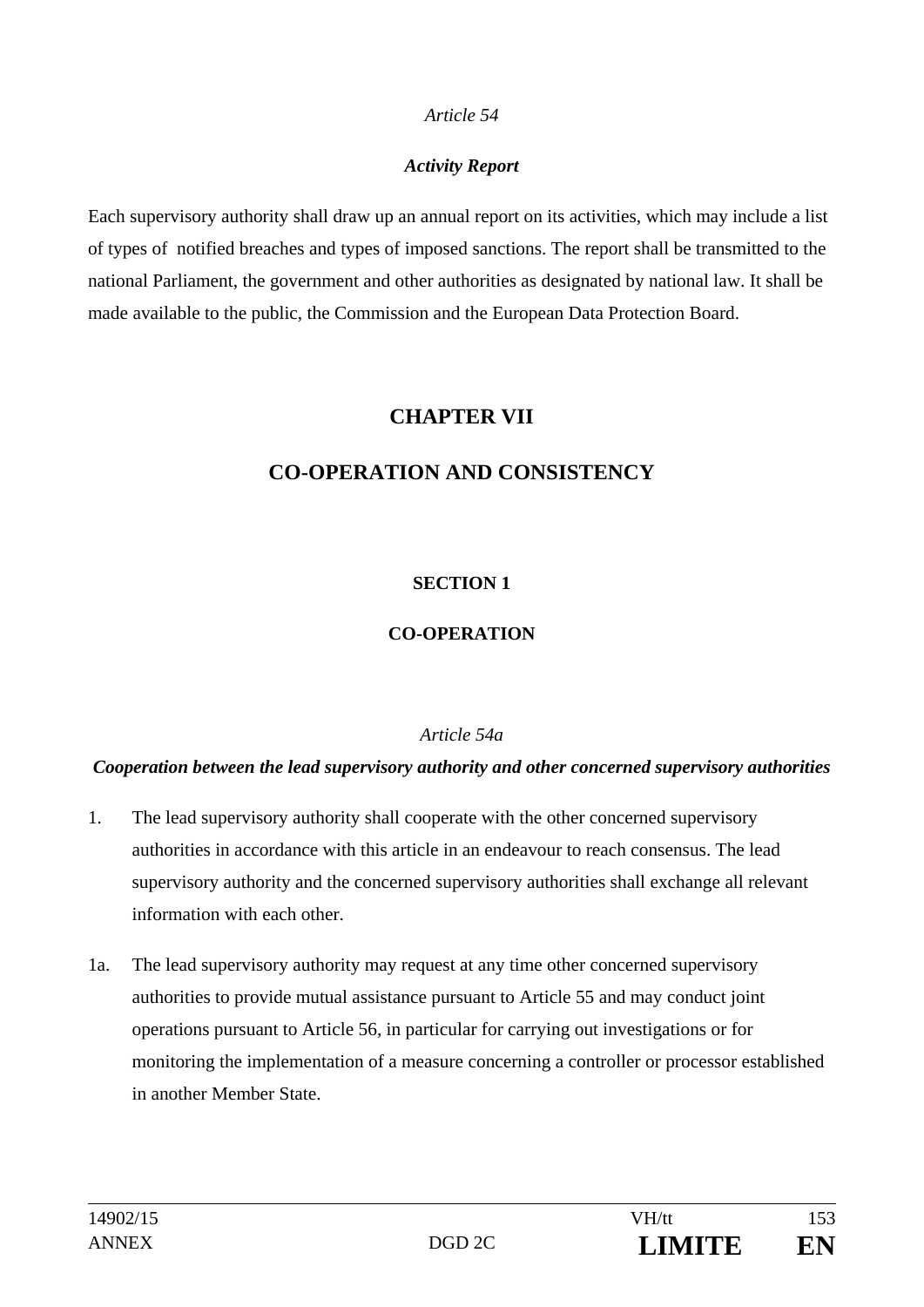- 2. The lead supervisory authority shall, without delay communicate the relevant information on the matter to the other concerned supervisory authorities. It shall without delay submit a draft decision to the other concerned supervisory authorities for their opinion and take due account of their views.
- 3. Where any of the other concerned supervisory authorities within a period of four weeks after having been consulted in accordance with paragraph 2, expresses a relevant and reasoned objection to the draft decision, the lead supervisory authority shall, if it does not follow the objection or is of the opinion it is not relevant and reasoned, submit the matter to the consistency mechanism referred to in Article 57.
- 3a. Where the lead supervisory authority intends to follow the objection made, it shall submit to the other concerned supervisory authorities a revised draft decision for their opinion. This revised draft decision shall be subject to the procedure referred to in paragraph 3 within a period of two weeks.
- 4. Where none of the other concerned supervisory authority has objected to the draft decision submitted by the lead supervisory authority within the period referred to in paragraphs 3 and 3a, the lead supervisory authority and the concerned supervisory authorities shall be deemed to be in agreement with this draft decision and shall be bound by it.
- 4a. The lead supervisory authority shall adopt and notify the decision to the main establishment or single establishment of the controller or processor, as the case may be and inform the other concerned supervisory authorities and the European Data Protection Board of the decision in question including a summary of the relevant facts and grounds. The supervisory authority to which a complaint has been lodged shall inform the complainant on the decision.
- 4b. By derogation from paragraph 4a, where a complaint is dismissed or rejected, the supervisory authority to which the complaint was lodged shall adopt the decision and notify it to the complainant and shall inform the controller thereof.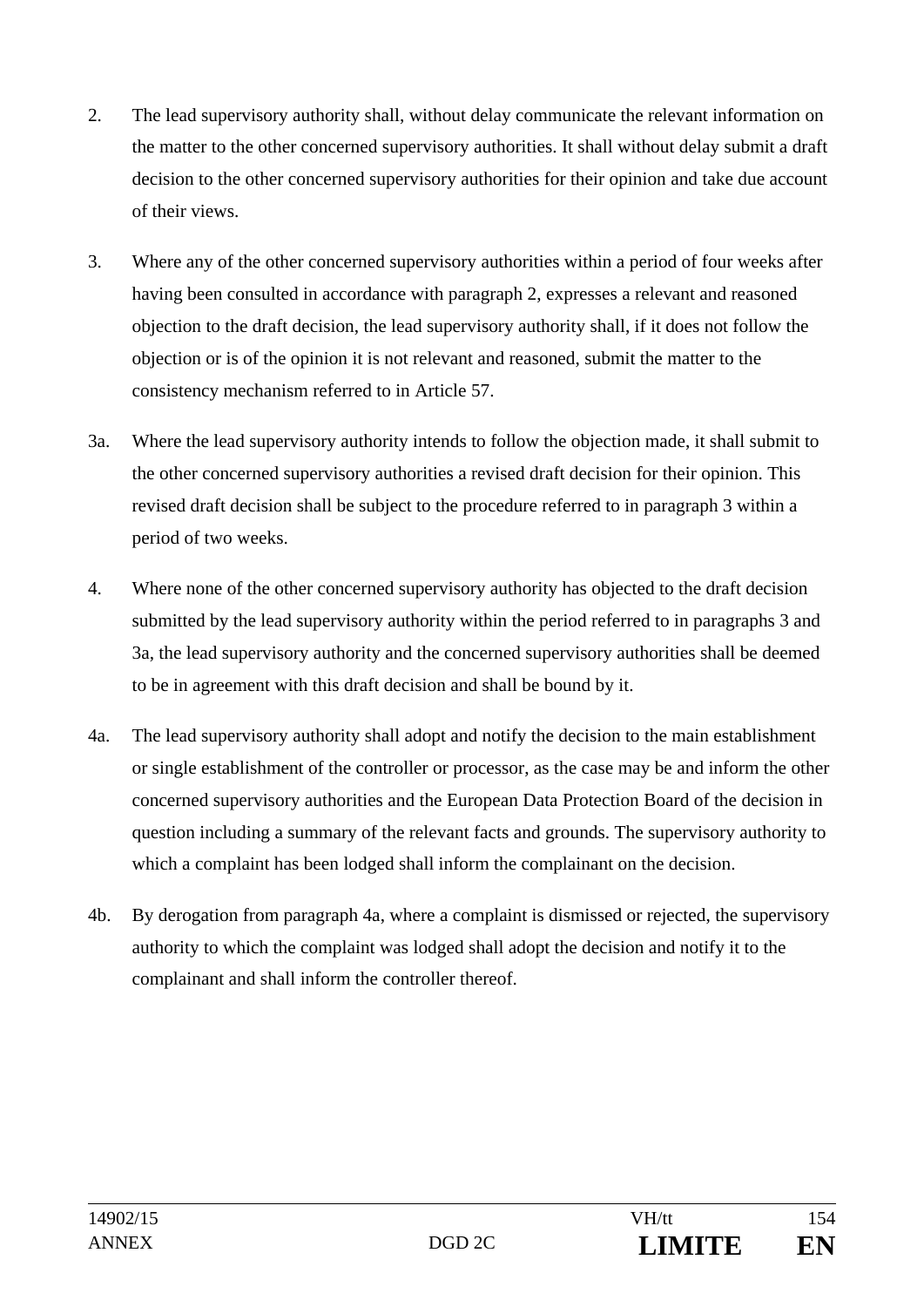- 4bb. Where the lead supervisory authority and the concerned supervisory authorities are in agreement to dismiss or reject parts of a complaint and to act on other parts of that complaint, a separate decision shall be adopted for each of those parts of the matter.The lead supervisory authority shall adopt the decision for the part concerning actions in relation to the controller and notify it to the main establishment or single establishment of the controller or processor on the territory of its Member State and shall inform the complainant thereof, while the supervisory authority of the complainant shall adopt the decision for the part concerning dismissal or rejection of that complaint and notify it on that complainant and shall inform the controller or processor thereof.
- 4c. After being notified of the decision of the lead supervisory authority pursuant to paragraph 4a and 4bb, the controller or processor shall take the necessary measures to ensure compliance with the decision as regards the processing activities in the context of all its establishments in the Union. The controller or processor shall notify the measures taken for complying with the decision to the lead supervisory authority, which shall inform the other concerned supervisory authorities.
- 4d. Where, in exceptional circumstances, a concerned supervisory authority has reasons to consider that there is an urgent need to act in order to protect the interests of data subjects, the urgency procedure referred to in Article 61 shall apply.
- 5. The lead supervisory authority and the other concerned supervisory authorities shall supply the information required under this Article to each other by electronic means, using a standardised format.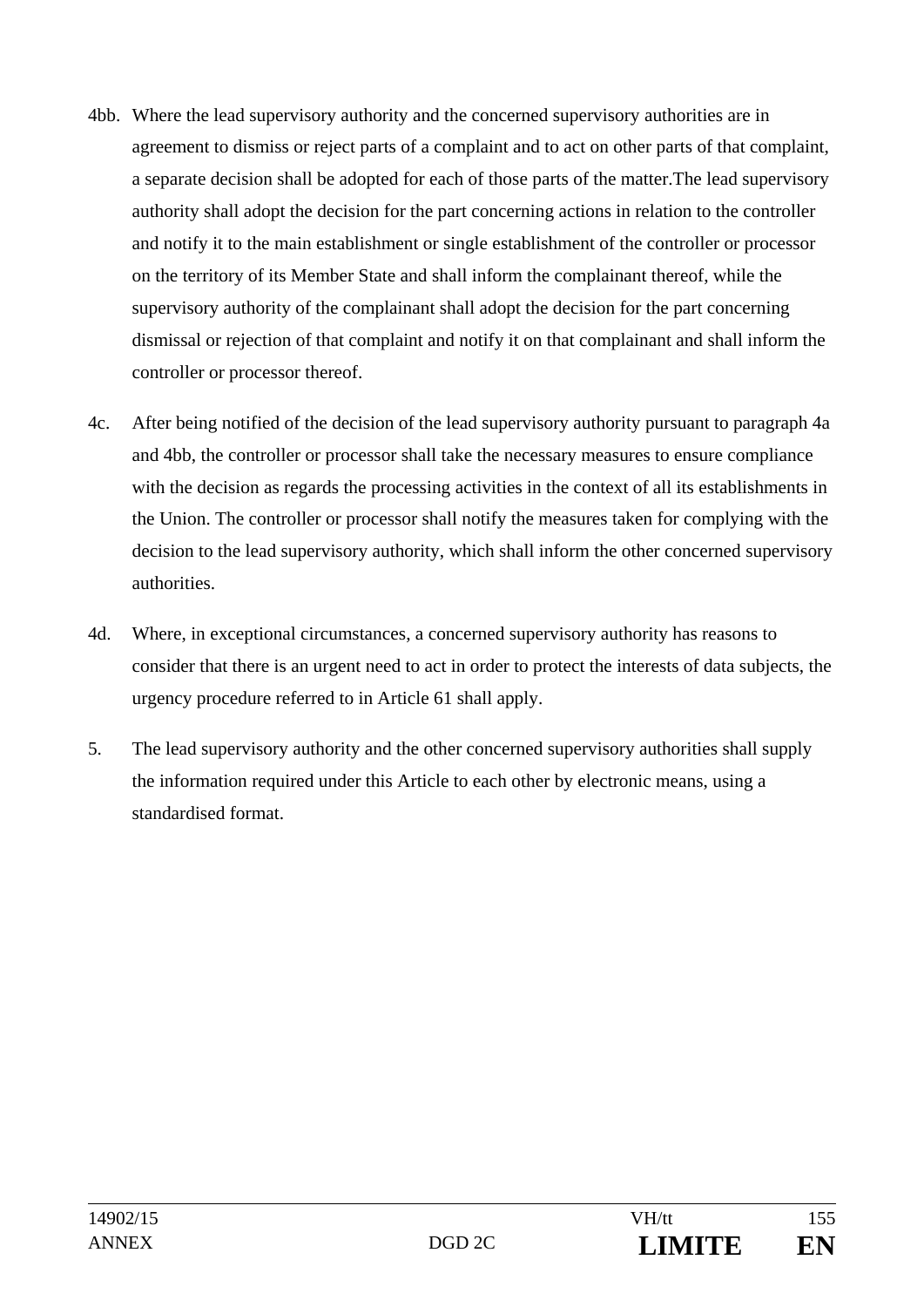#### *Article 54b*

# *Cooperation between the lead supervisory authority and the other supervisory authorities concerned in individual cases of possible non-compliance with the Regulation*

(…)

# *Article 55 Mutual assistance*

- 1. Supervisory authorities shall provide each other with relevant information and mutual assistance in order to implement and apply this Regulation in a consistent manner, and shall put in place measures for effective co-operation with one another. Mutual assistance shall cover, in particular, information requests and supervisory measures, such as requests to carry out prior authorisations and consultations, inspections and investigations.
- 2. Each supervisory authority shall take all appropriate measures required to reply to the request of another supervisory authority without undue delay and no later than one month after having received the request. Such measures may include, in particular, the transmission of relevant information on the conduct of an investigation.
- 3. The request for assistance shall contain all the necessary information, including the purpose of the request and reasons for the request. Information exchanged shall be used only for the purpose for which it was requested.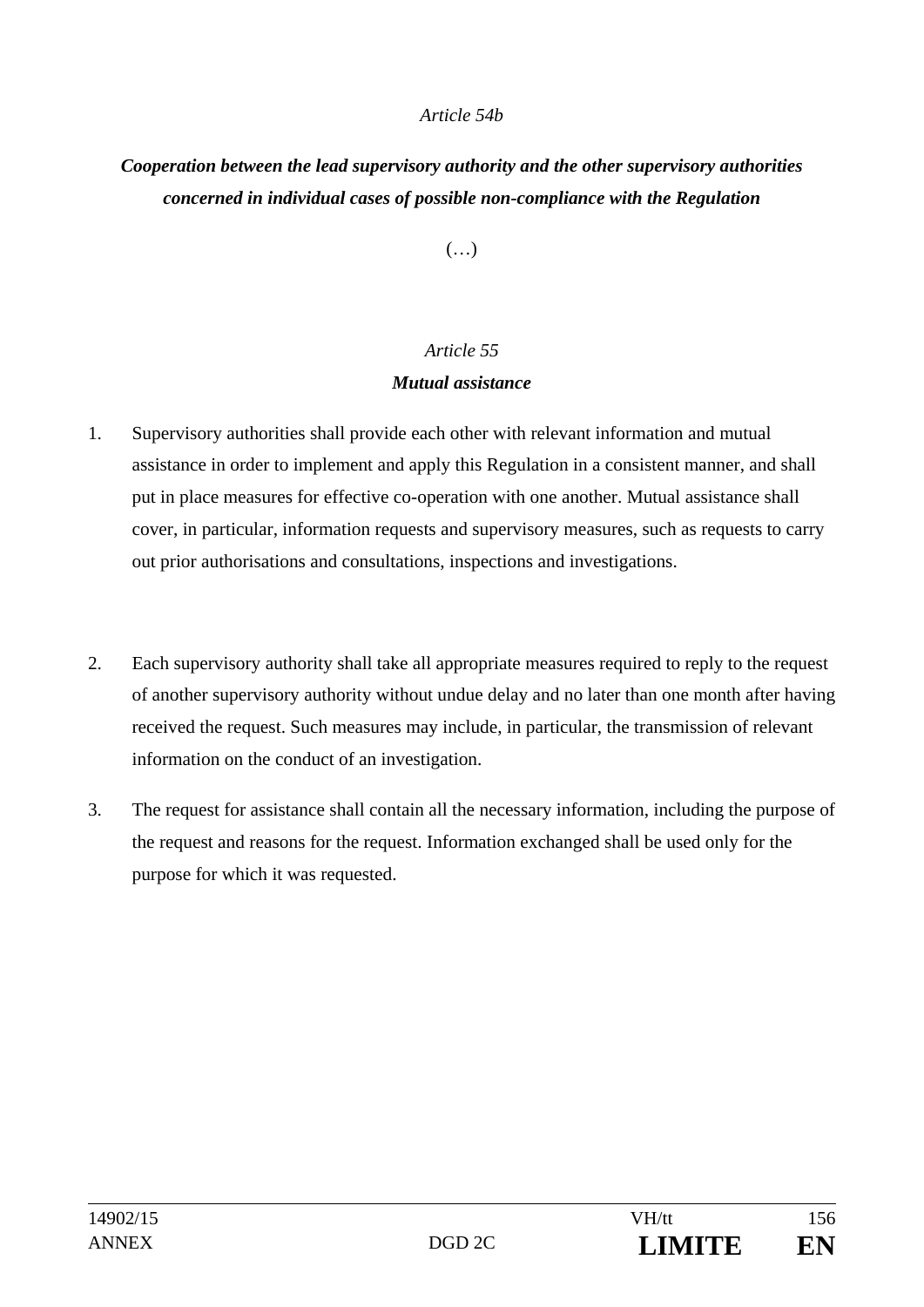- 4. A supervisory authority to which a request for assistance is addressed may not refuse to comply with it unless:
	- (a) it is not competent for the subject-matter of the request or for the measures it is requested to execute; or
	- (b) compliance with the request would be incompatible with the provisions of this Regulation or with Union or Member State law to which the supervisory authority receiving the request is subject.
- 5. The requested supervisory authority shall inform the requesting supervisory authority of the results or, as the case may be, of the progress or the measures taken in order to respond to the request. In cases of a refusal under paragraph 4, it shall explain its reasons for refusing the request.
- 6. Supervisory authorities shall, as a rule, supply the information requested by other supervisory authorities by electronic means, using a standardised format.
- 7. No fee shall be charged for any action taken following a request for mutual assistance. Supervisory authorities may agree with other supervisory authorities rules for indemnification by other supervisory authorities for specific expenditure arising from the provision of mutual assistance in exceptional circumstances.
- 8. Where a supervisory authority does not provide the information referred to in paragraph 5 within one month of receiving the request of another supervisory authority, the requesting supervisory authorit*y* may adopt a provisional measure on the territory of its Member State in accordance with Article 51(1). In this case, the urgent need to act under Article 61(1) will be presumed to be met and require an urgent binding decision from the European Data Protection Board pursuant to Article 61(2).
- 9. (…)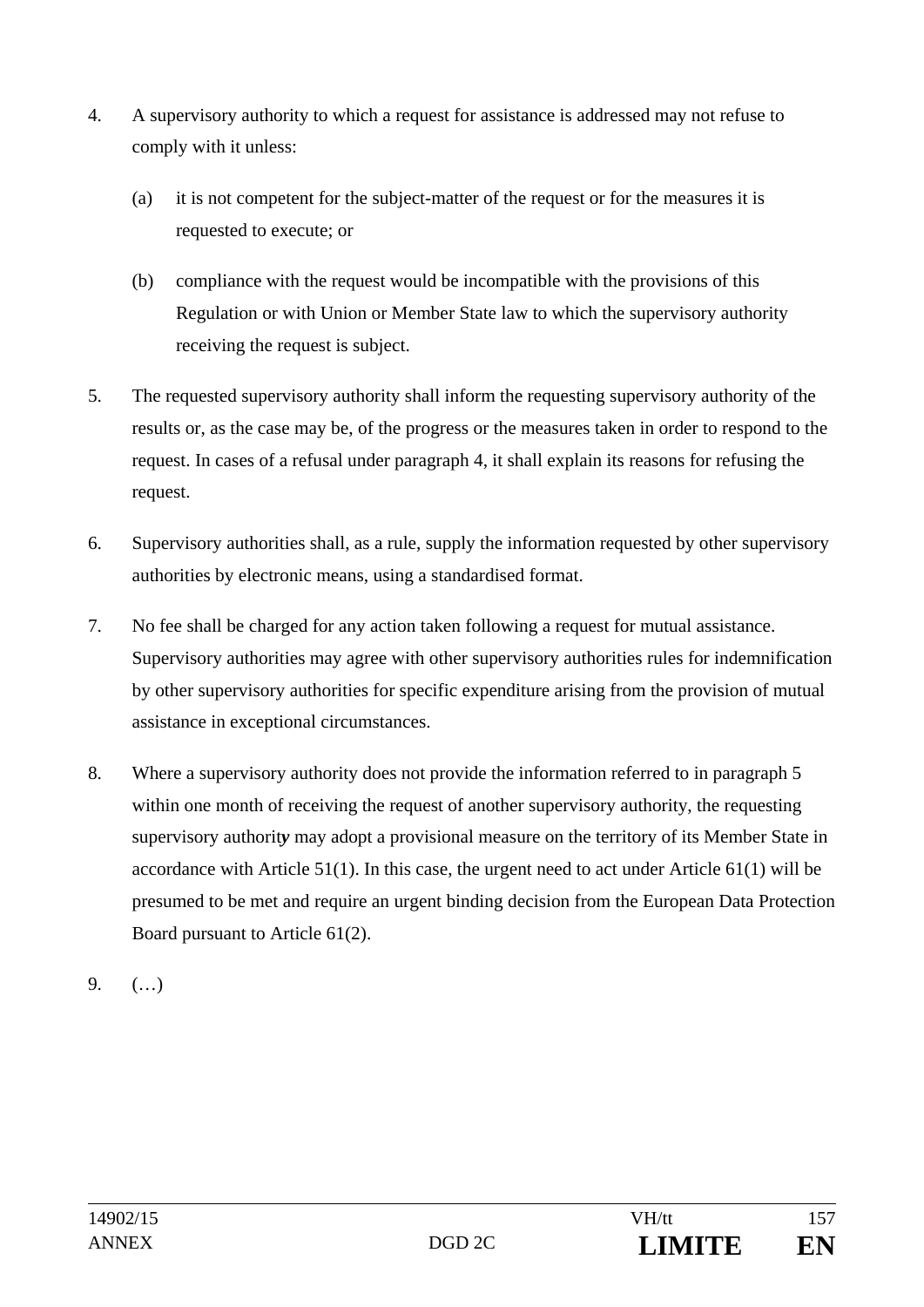10. The Commission may specify the format and procedures for mutual assistance referred to in this article and the arrangements for the exchange of information by electronic means between supervisory authorities, and between supervisory authorities and the European Data Protection Board, in particular the standardised format referred to in paragraph 6. Those implementing acts shall be adopted in accordance with the examination procedure referred to in Article 87(2).

#### *Article 56*

#### *Joint operations of supervisory authorities*

- 1. The supervisory authorities shall, where appropriate, conduct joint operations including joint investigations and joint enforcement measures in which members or staff from other Member States' supervisory authorities are involved.
- 2. In cases where the controller or processor has establishments in several Member States or where a significant number of data subjects in more than one Member States are likely to be substantially affected by processing operations, a supervisory authority of each of those Member States shall have the right to participate in the joint operations, as appropriate. The competent supervisory authority in accordance with Article 51a (1) or 51a(2c) shall invite the supervisory authority of each of those Member States to take part in the joint operations concerned and respond without delay to the request of a supervisory authority to participate.
- 3. A supervisory authority may, in compliance with its own Member State law, and with the seconding supervisory authority's authorisation, confer powers, including investigative powers on the seconding supervisory authority's members or staff involved in joint operations or, in so far as the law of the Member State of the host supervisory authority permits, allow the seconding supervisory authority's members or staff to exercise their investigative powers in accordance with the law of the Member State of the seconding supervisory authority. Such investigative powers may be exercised only under the guidance and in the presence of members or staff of the host supervisory authority. The seconding supervisory authority's members or staff shall be subject to the host supervisory authority's national law.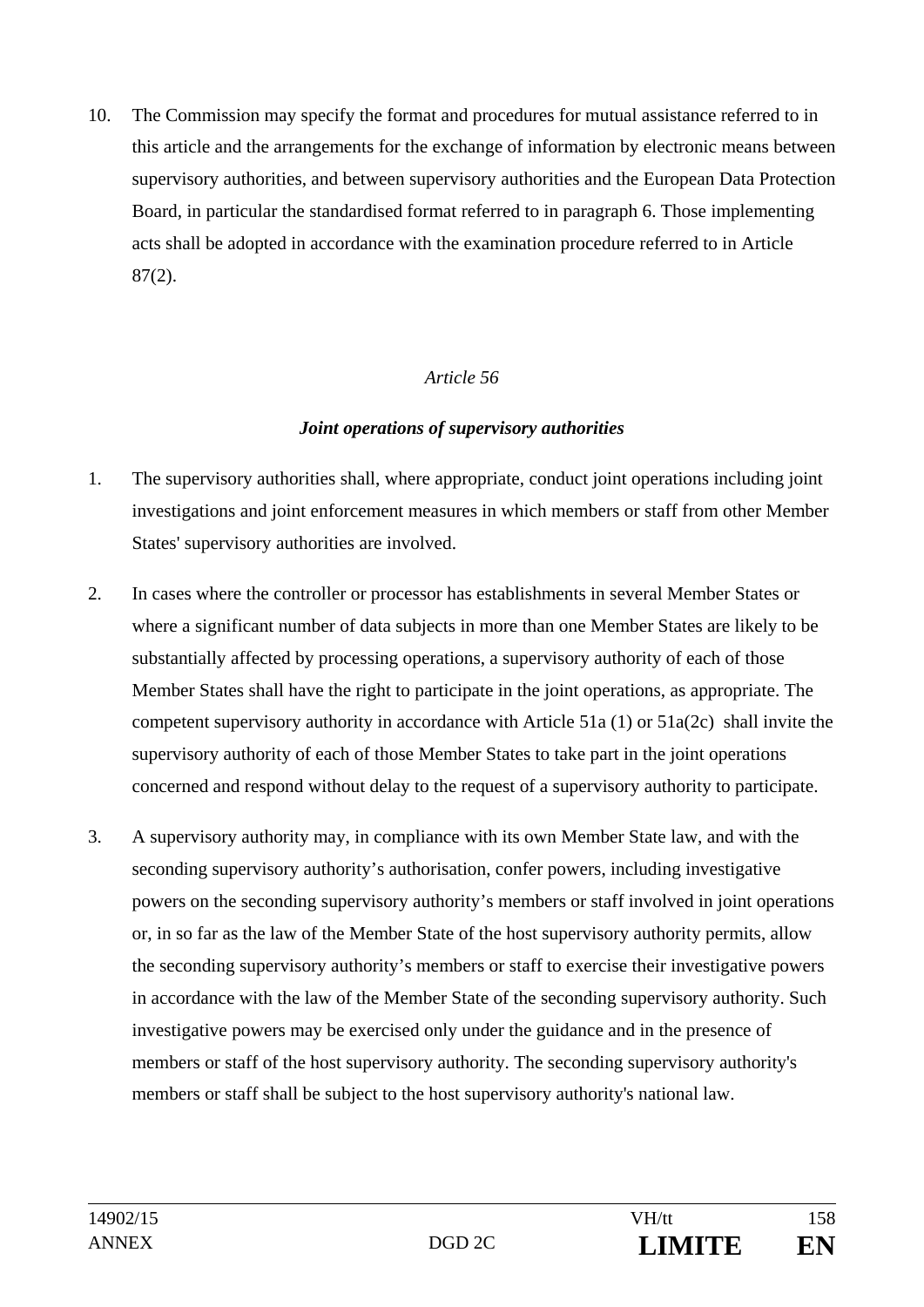- 3a. Where, in accordance with paragraph 1, staff of a seconding supervisory authority are operating in another Member State, the Member State of the host supervisory authority shall assume responsibility for their actions, including liability, for any damage caused by them during their operations, in accordance with the law of the Member State in whose territory they are operating.
- 3b. The Member State in whose territory the damage was caused shall make good such damage under the conditions applicable to damage caused by its own staff. The Member State of the seconding supervisory authority whose staff has caused damage to any person in the territory of another Member State shall reimburse the latter in full any sums it has paid to the persons entitled on their behalf.
- 3c. Without prejudice to the exercise of its rights vis-à-vis third parties and with the exception of paragraph 3b, each Member State shall refrain, in the case provided for in paragraph 1, from requesting reimbursement of damages it has sustained from another Member State.
- 4. (…)
- 5. Where a joint operation is intended and a supervisory authority does not comply within one month with the obligation laid down in the second sentence of paragraph 2, the other supervisory authorities may adopt a provisional measure on the territory of its Member State in accordance with Article 51. In this case, the urgent need to act under Article 61(1) will be presumed to be met and require an opinion or an urgent binding decision from the European Data Protection Board pursuant to Article 61(2).

6. (…)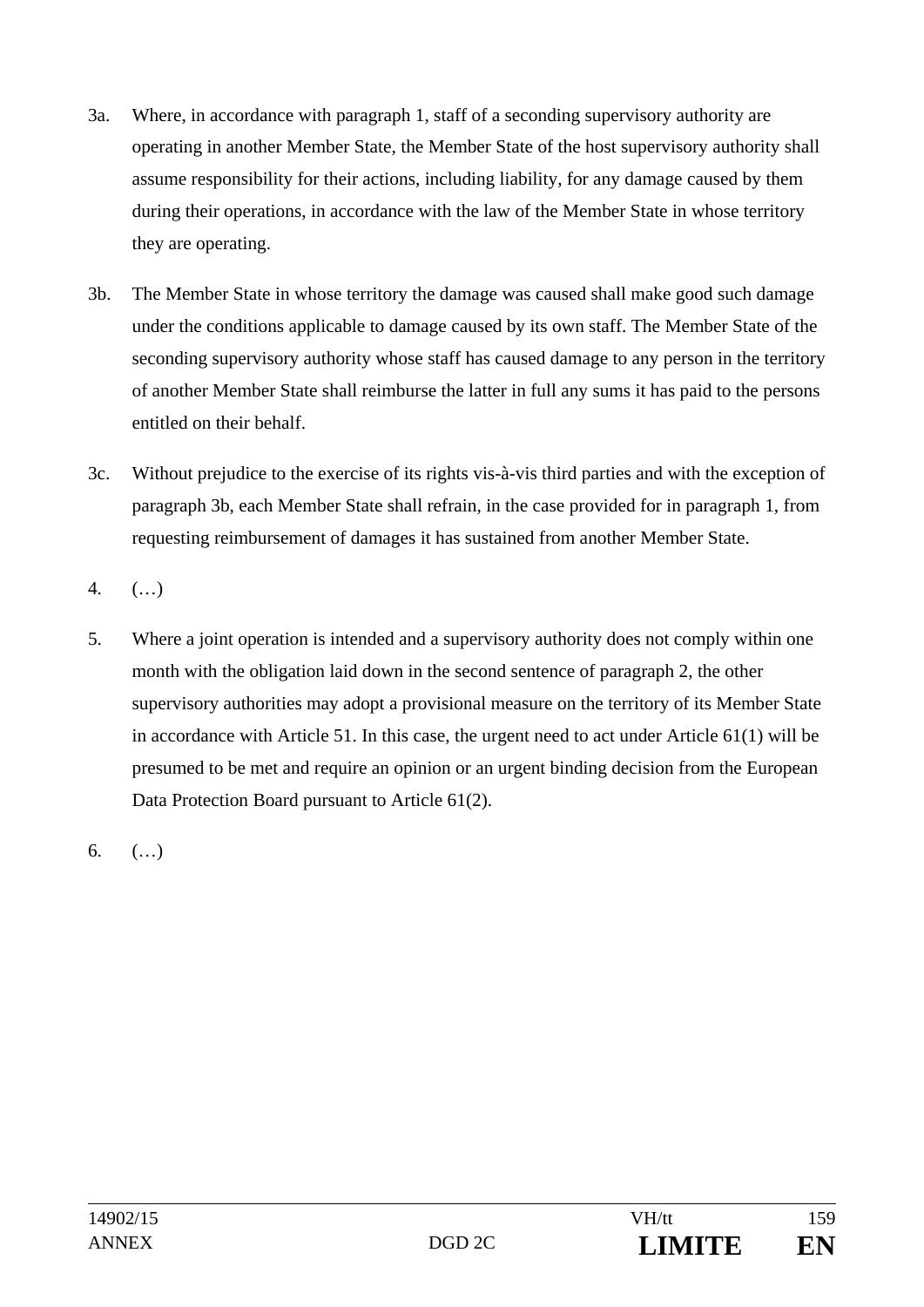#### **SECTION 2**

#### **CONSISTENCY**

#### *Article 57*

#### *Consistency mechanism*

1. In order to contribute to the consistent application of this Regulation throughout the Union, the supervisory authorities shall co-operate with each other and, where relevant, with the Commission, through the consistency mechanism as set out in this section.

## *Article 58*

#### *Opinion by the European Data Protection Board*

- 1. The European Data Protection Board shall issue an opinion whenever a competent supervisory authority intends to adopt any of the measures below. To that end, the competent supervisory authority shall communicate the draft decision to the European Data Protection Board, when it:
	- c) aims at adopting a list of the processing operations subject to the requirement for a data protection impact assessment pursuant to Article 33(2a); or
	- (ca) concerns a matter pursuant to Article 38(2b) whether a draft code of conduct or an amendment or extension to a code of conduct is in compliance with this Regulation; or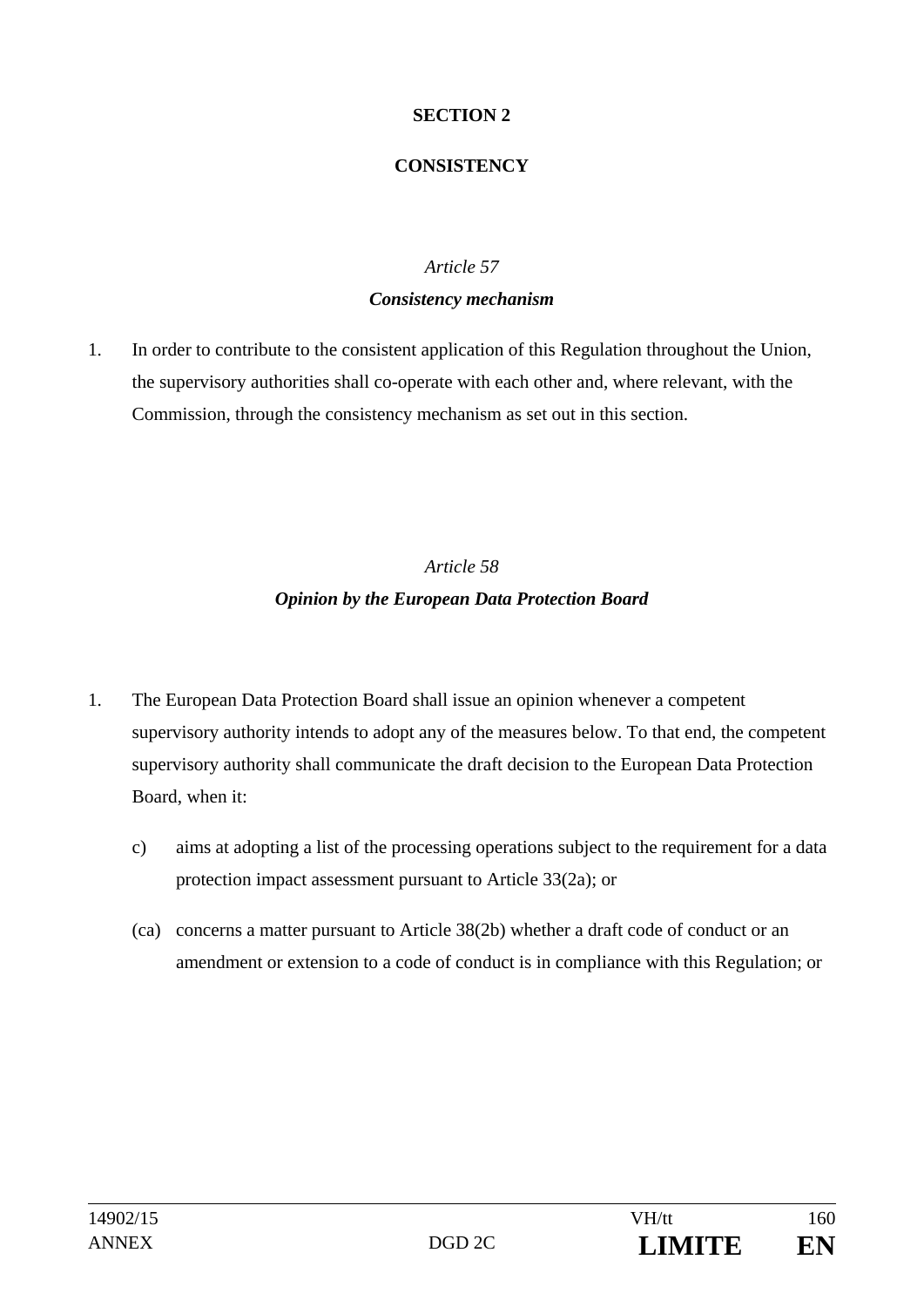- (cb) aims at approving the criteria for accreditation of a body pursuant to paragraph 3 of Article 38a or a certification body pursuant to paragraph 3 of Article 39a; or
- (d) aims at determining standard data protection clauses referred to in point (c) of Article 42(2) and paragraph (2c) of Article 26; or
- (e) aims to authorising contractual clauses referred to in Article  $42(2a(a))$ ; or
- (f) aims at approving binding corporate rules within the meaning of Article 43.
- 2. Any supervisory authority, the Chair of the European Data Protection Board or the Commission may request that any matter of general application or producing effects in more than one Member State be examined by the European Data Protection Board with a view to obtaining an opinion, in particular where a competent supervisory authority does not comply with the obligations for mutual assistance in accordance with Article 55 or for joint operations in accordance with Article 56.
- 3. In the cases referred to in paragraphs 1 and 2, the European Data Protection Board shall issue an opinion on the matter submitted to it provided that it has not already issued an opinion on the same matter. This opinion shall be adopted within eight weeks by simple majority of the members of the European Data Protection Board. This period may be extended by a further six weeks, taking into account the complexity of the subject matter. Regarding the draft decision referred to in paragraph 1 circulated to the members of the Board in accordance with paragraph 6, a member which has not objected within a reasonable period indicated by the Chair, shall be deemed to be in agreement with the draft decision.
- 4. (…)
- 5. Supervisory authorities and the Commission shall without undue delay electronically communicate to the European Data Protection Board, using a standardised format any relevant information, including as the case may be a summary of the facts, the draft decision, the grounds which make the enactment of such measure necessary, and the views of other concerned supervisory authorities.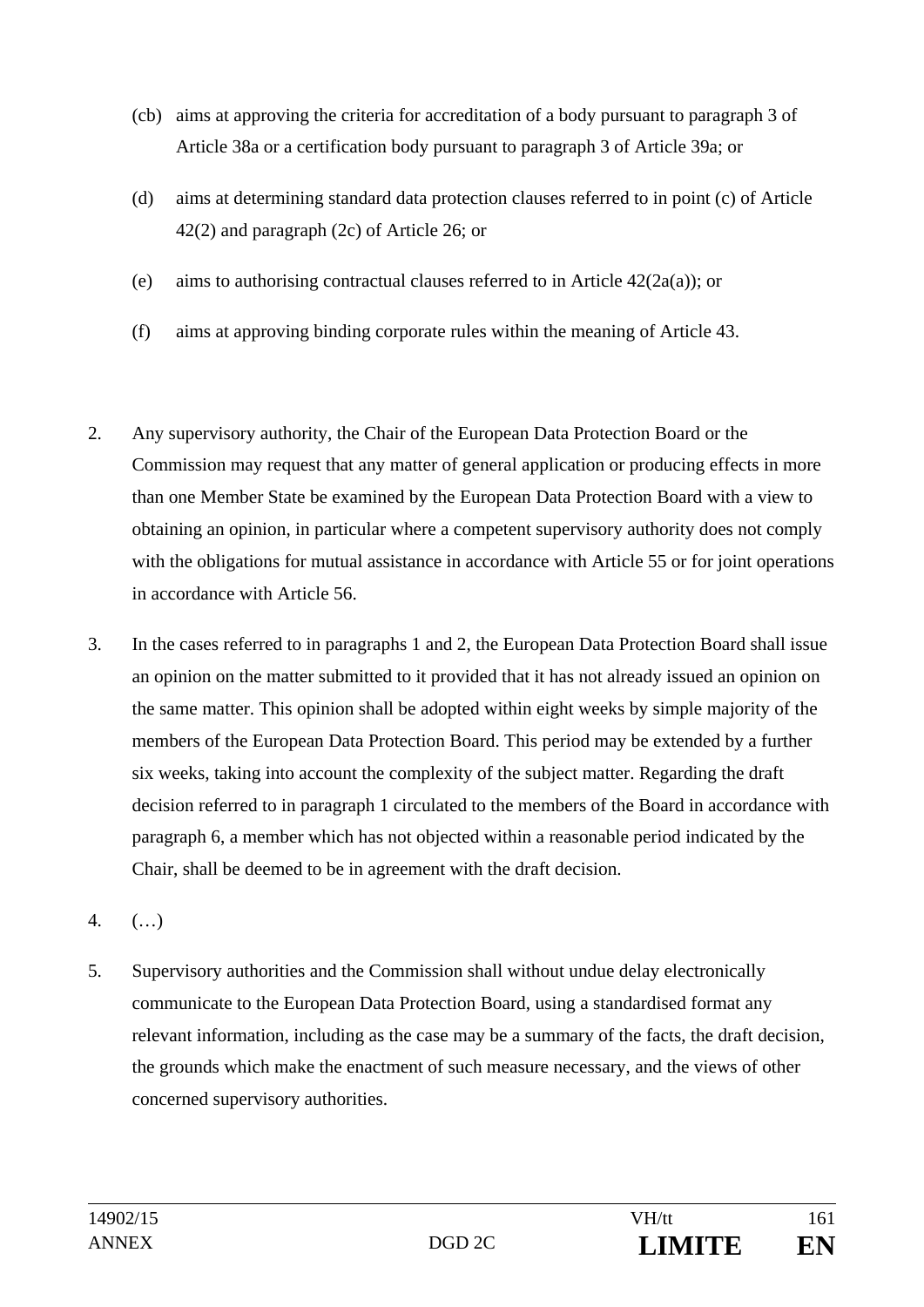- 6. The chair of the European Data Protection Board shall without undue delay electronically inform:
	- (a) the members of the European Data Protection Board and the Commission of any relevant information which has been communicated to it using a standardised format. The secretariat of the European Data Protection Board shall, where necessary, provide translations of relevant information.
	- (b) the supervisory authority referred to, as the case may be, in paragraphs 1 and 2, and the Commission of the opinion and make it public.
- 7. (…)
- 7a. Within the period referred to in paragraph 3 the competent supervisory authority shall not adopt its draft decision referred to in paragraph 1.
- 7b. (…)
- 8. The supervisory authority referred to in paragraph 1 shall take utmost account of the opinion of the European Data Protection Board and shall within two weeks after receiving the opinion, electronically communicate to the chair of the European Data Protection Board whether it maintains or will amend its draft decision and, if any, the amended draft decision, using a standardised format.
- 9. Where the concerned supervisory authority informs the chair of the European Data Protection Board within the period referred to in paragraph 8 that it does not intend to follow the opinion of the Board, in whole or in part, providing the relevant grounds, paragraph 1 of Article 58a shall apply.

## *Article 58a*

## *Dispute Resolution by the European Data Protection Board*

1. In order to ensure the correct and consistent application of this Regulation in individual cases, the European Data Protection Board shall adopt a binding decision in the following cases: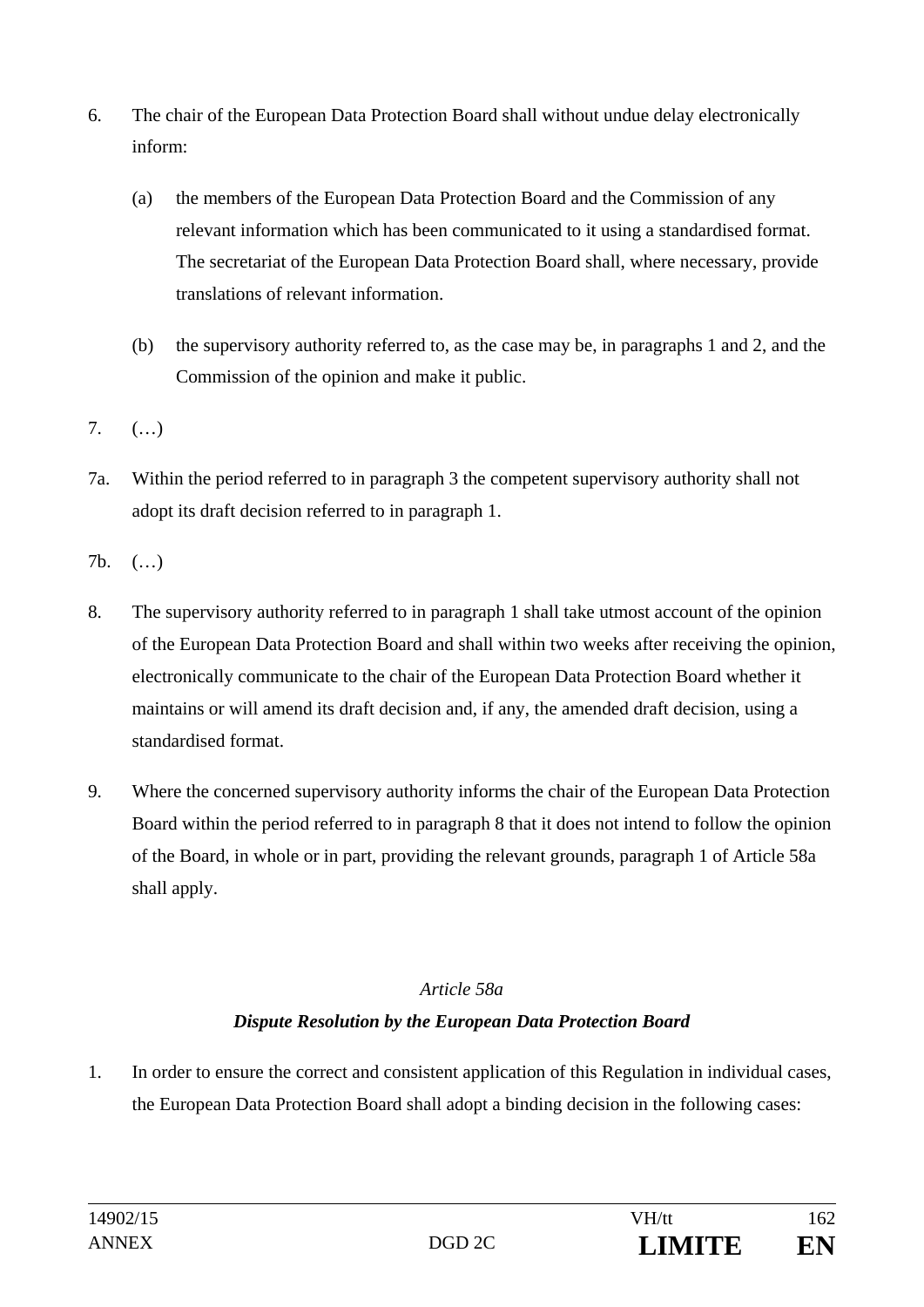- (a) Where, in a case referred to in paragraph 3 of Article 54a, a concerned supervisory authority has expressed a relevant and reasoned objection to a draft decision of the lead authority or the lead authority has rejected an objection as being not relevant and/or reasoned. The binding decision shall concern all the matters which are the subject of the relevant and reasoned objection, in particular whether there is an infringement of the Regulation;
- (b) Where there are conflicting views on which of the concerned supervisory authorities is competent for the main establishment;
- (d) Where a competent supervisory authority does not request the opinion of the European Data Protection Board in the cases mentioned in paragraph 1 of Article 58, or does not follow the opinion of the European Data Protection Board issued Article 58. In that case, any concerned supervisory authority or the Commission may communicate the matter to the European Data Protection Board.
- 2. The decision referred to in paragraph 1 shall be adopted within one month from the referral of the subject-matter by a two-third majority of the members of the Board. This period may be extended by a further month on account of the complexity of the subject-matter. The decision referred to in paragraph 1 shall be reasoned and addressed to the lead supervisory authority and all the concerned supervisory authorities and binding on them.
- 3. In case the Board has been unable to adopt a decision within the periods referred to in paragraph 2, it shall adopt its decision within two weeks following the expiration of the second month referred to in paragraph 2 by a simple majority of the members of the Board. In case the members of the Board are split, the decision shall by adopted by the vote of its Chair.
- 4. The concerned supervisory authorities shall not adopt a decision on the subject matter submitted to the Board under paragraph 1 during the periods referred to in paragraphs 2 and 3.
- 5. (…)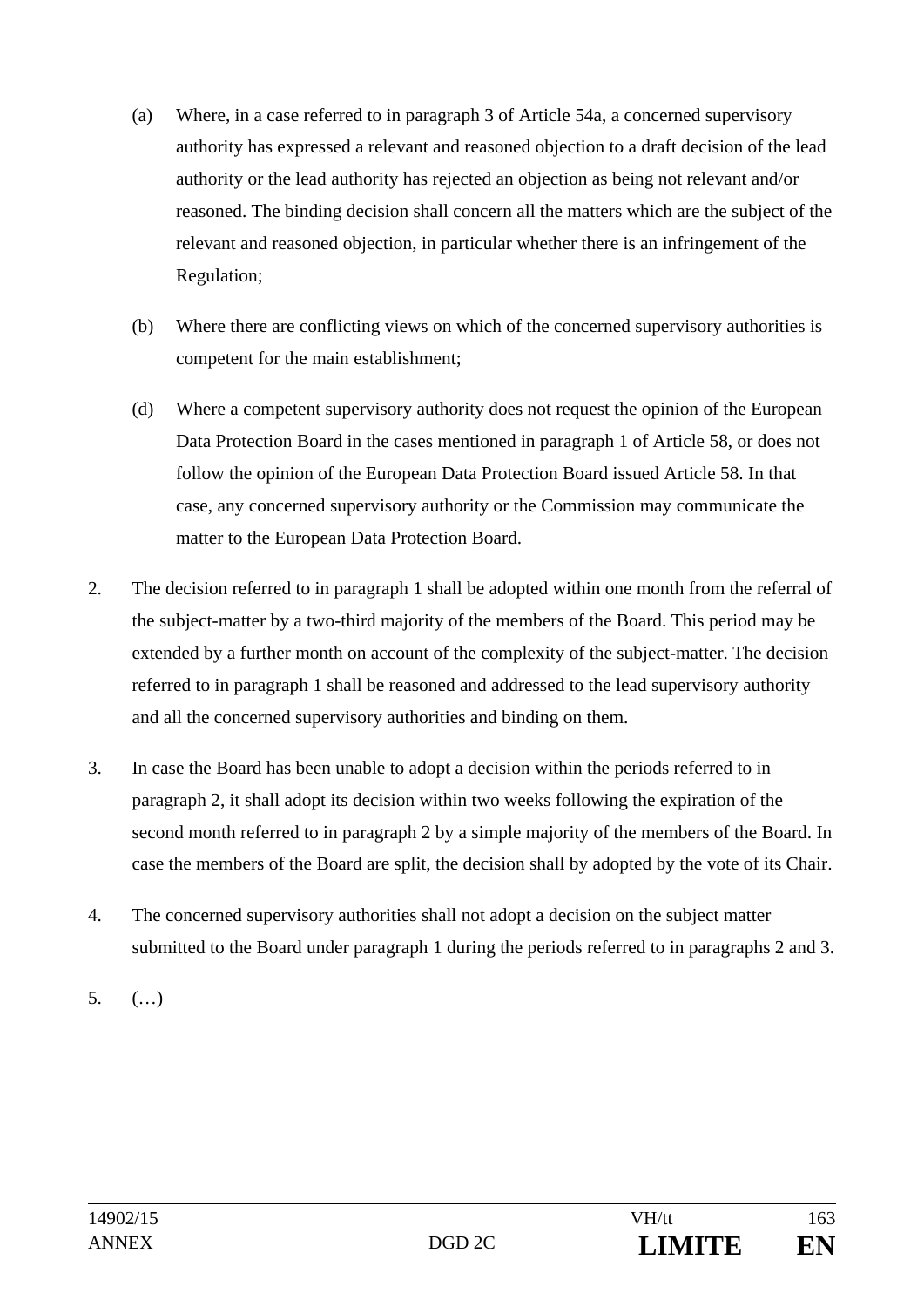- 6. The Chair of the European Data Protection Board shall notify, without undue delay, the decision referred to in paragraph 1 to the concerned supervisory authorities. It shall inform the Commission thereof. The decision shall be published on the website of the European Data Protection Board without delay after the supervisory authority has notified the final decision referred to in paragraph 7.
- 7. The lead supervisory authority or, as the case may be, the supervisory authority to which the complaint has been lodged shall adopt its final decision on the basis of the decision referred to in paragraph 1, without undue delay and at the latest by one month after the European Data Protection Board has notified its decision. The lead supervisory authority or, as the case may be, the supervisory authority to which the complaint has been lodged, shall inform the European Data Protection Board of the date when its final decision is notified respectively to the controller or the processor and the data subject. The final decision of the concerned supervisory authorities shall be adopted under the terms of Article 54a, paragraph 4a, 4b and 4bb. The final decision shall refer to the decision referred to in paragraph 1 and shall specify that the decision referred to in paragraph 1 will be published on the website of the European Data Protection Board in accordance with paragraph 6. The final decision shall attach the decision referred to in paragraph 1.

# *Article 59 Opinion by the Commission*

#### *(…)*

# *Article 60 Suspension of a draft measure*

*(…)*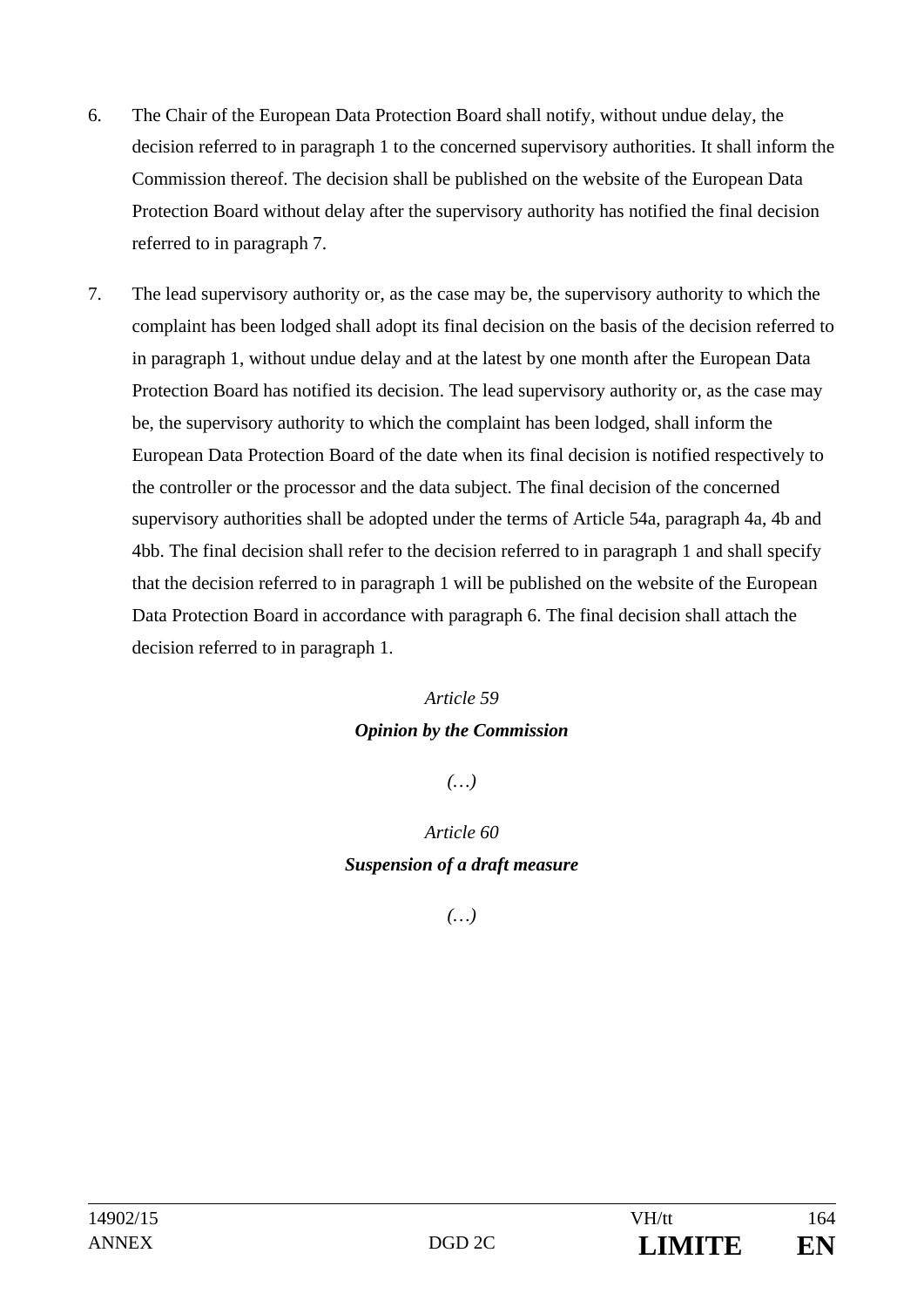### *Urgency procedure*

- 1. In exceptional circumstances, where a concerned supervisory authority considers that there is an urgent need to act in order to protect the rights and freedoms of data subjects, it may, by way of derogation from the consistency mechanism referred to in Articles 57, 58 and 58a or the procedure referred to in Article 54a, immediately adopt provisional measures intended to produce legal effects on its own territory with a specified period of validity which shall not exceed three months. The supervisory authority shall, without delay, communicate those measures and the reasons for adopting them, to the other concerned supervisory authorities, the European Data Protection Board and to the Commission.
- 2. Where a supervisory authority has taken a measure pursuant to paragraph 1 and considers that final measures need urgently be adopted, it may request an urgent opinion or an urgent binding decision from the European Data Protection Board, giving reasons for requesting such opinion or decision.
- 3. Any supervisory authority may request an urgent opinion or an urgent binding decision, as the case may be, from the European Data Protection Board where a competent supervisory authority has not taken an appropriate measure in a situation where there is an urgent need to act, in order to protect the rights and freedoms of data subjects, giving reasons for requesting such opinion or decision, including for the urgent need to act.
- 4. By derogation from paragraph 3 of Article 58 and paragraph 2 of Article 58a, an urgent opinion or an urgent binding decision referred to in paragraphs 2 and 3 of this Article shall be adopted within two weeks by simple majority of the members of the European Data Protection Board.

## *Article 62*

## *Implementing acts*

- 1. The Commission may adopt implementing acts of general scope for:
	- $(a)$   $($ ... $)$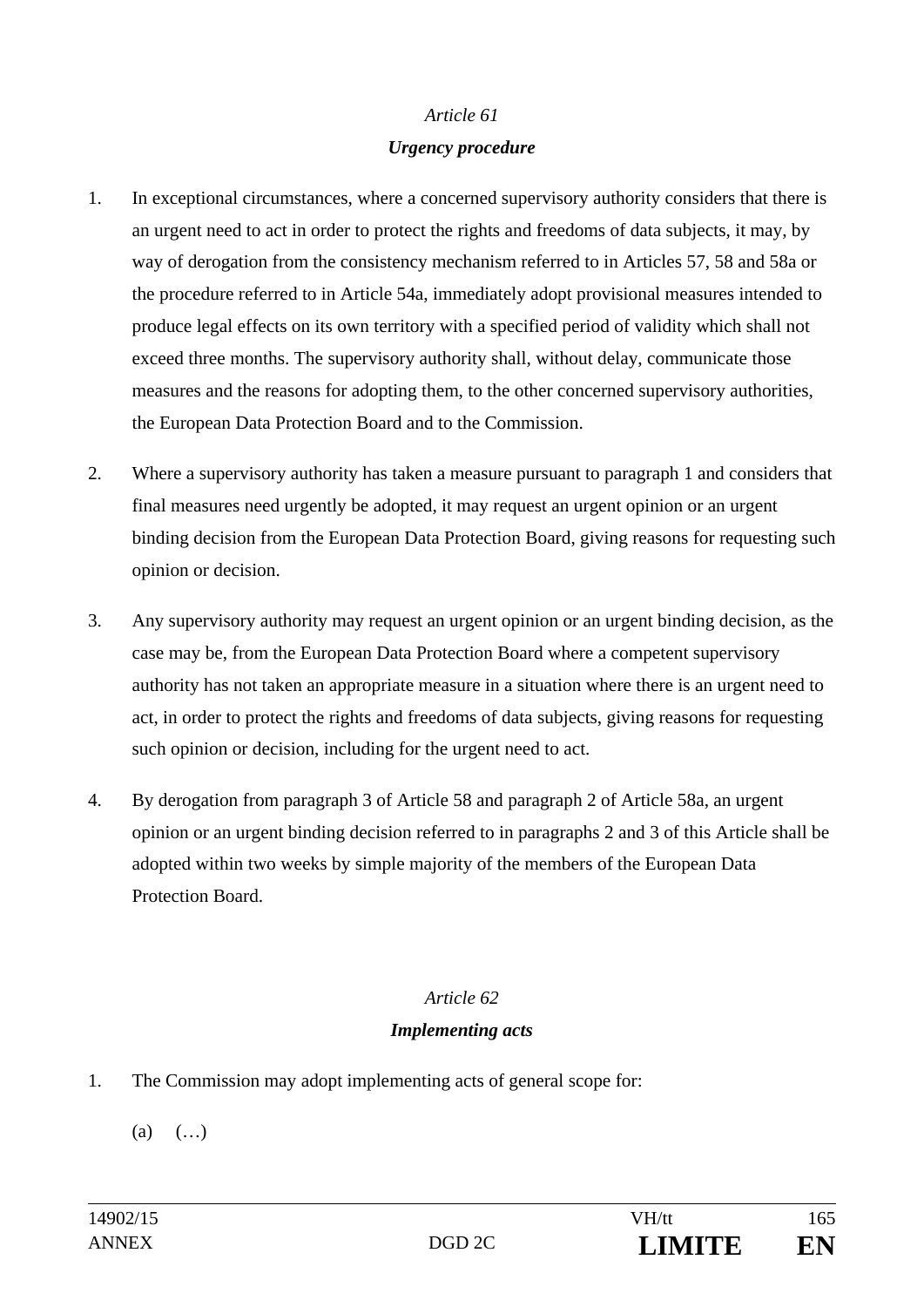- (b) (…)
- $(c)$   $(...)$
- (d) specifying the arrangements for the exchange of information by electronic means between supervisory authorities, and between supervisory authorities and the European Data Protection Board, in particular the standardised format referred to in Article 58.

Those implementing acts shall be adopted in accordance with the examination procedure referred to in Article 87(2).

- $2. \quad (\ldots)$
- 3. (…)

# *Article 63 Enforcement*

 $(\ldots)$ 

#### **SECTION 3**

#### **EUROPEAN DATA PROTECTION BOARD**

#### *Article 64*

#### *European Data Protection Board*

- 1a. The European Data Protection Board is hereby established as body of the Union and shall have legal personality.
- 1b. The European Data Protection Board shall be represented by its Chair.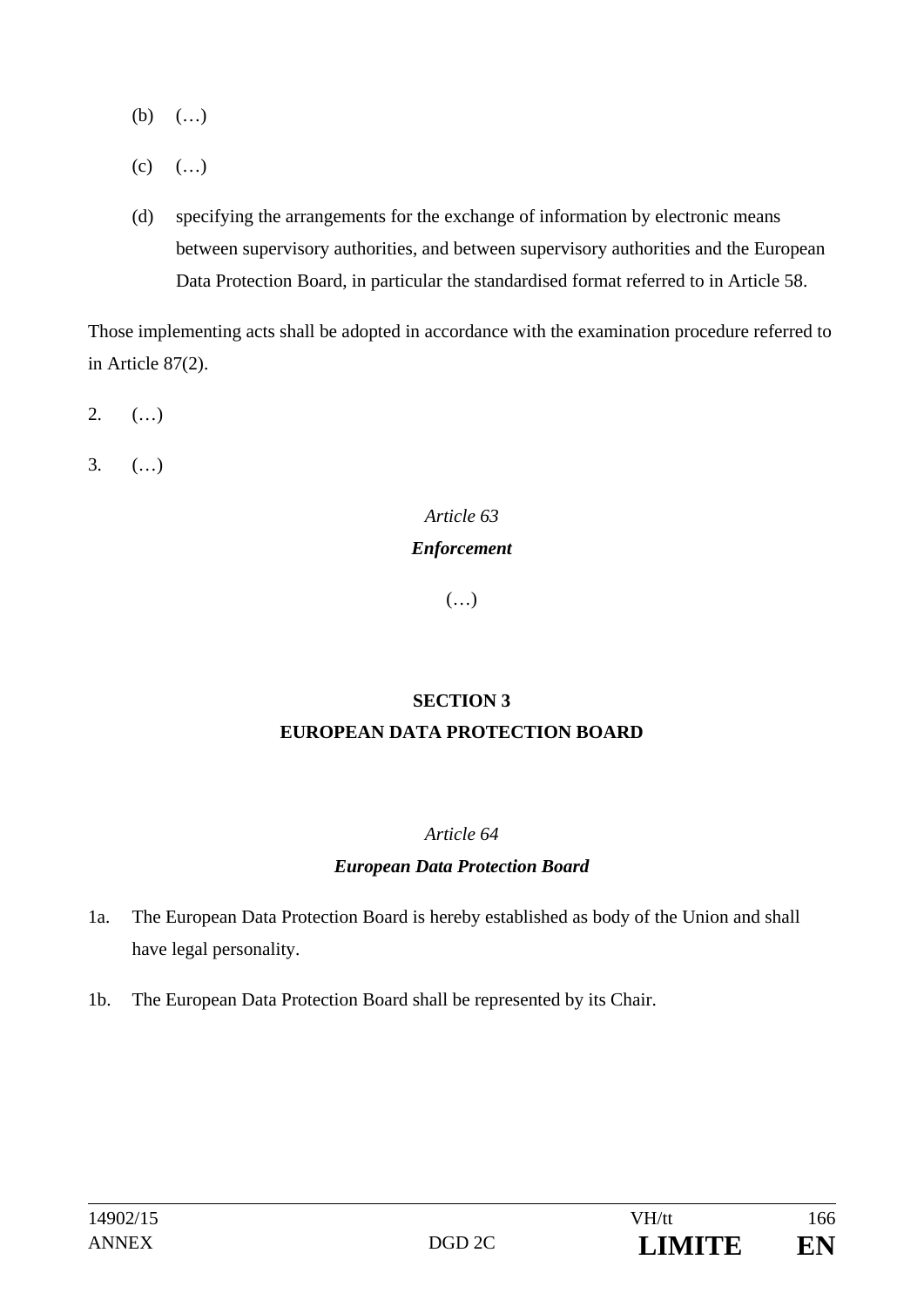- 2. The European Data Protection Board shall be composed of the head of one supervisory authority of each Member State and of the European Data Protection Supervisor, or their respective representatives.
- 3. Where in a Member State more than one supervisory authority is responsible for monitoring the application of the provisions pursuant to this Regulation, a joint representative shall be appointed in accordance with the national law of that Member State.
- 4. The Commission shall have the right to participate in the activities and meetings of the European Data Protection Board without voting right. The Commission shall designate a representative. The chair of the European Data Protection Board shall, communicate to the Commission the activities of the European Data Protection Board.
- 5(new). In cases related to Article 58a, the European Data Protection Supervisor shall have voting rights only on decisions which concerns principles and rules applicable to the Union institutions, bodies, offices, and agencies which are identical to those of this Regulation.

## *Article 65 Independence*

- 1. The European Data Protection Board shall act independently when performing its tasks or exercising its powers pursuant to Articles 66 and 67.
- 2. Without prejudice to requests by the Commission referred to in point (b) of paragraph 1 and in paragraph 2 of Article 66, the European Data Protection Board shall, in the performance of its tasks or the exercise of its powers, neither seek nor take instructions from anybody.

## *Article 66 Tasks of the European Data Protection Board*

1. The European Data Protection Board shall ensure the consistent application of this Regulation. To this effect, the European Data Protection Board shall, on its own initiative or, where relevant, at the request of the Commission, in particular: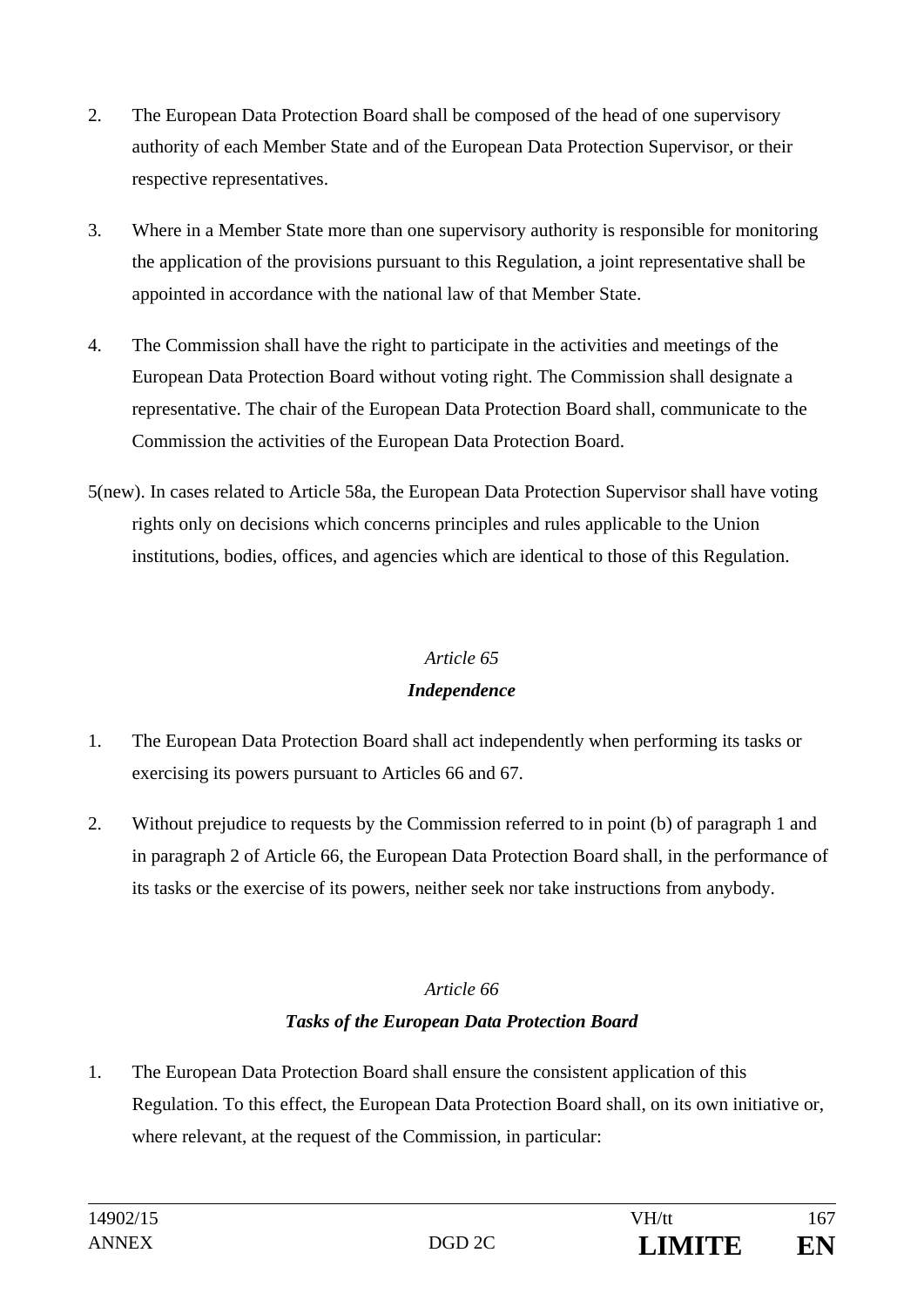- (aa) monitor and ensure the correct application of this Regulation in the cases provided for in Article 57(3) without prejudice to the tasks of national supervisory authorities;
- (a) advise the Commission on any issue related to the protection of personal data in the Union, including on any proposed amendment of this Regulation;
- (aa) advise the Commission on the format and procedures for the exchange of information between controllers, processors and supervisory authorities for binding corporate rules;
- (ab) (new) issue opinions on procedures for deleting links, copies or replications of personal data from publicly available communication services as referred to in Article 17 paragraph 2;
- (b) examine, on its own initiative or on request of one of its members or on request of the Commission, any question covering the application of this Regulation and issue guidelines, recommendations and best practices in order to encourage consistent application of this Regulation;
- (ba)(new) issue guidelines, recommendations and best practices in accordance with point (b) of Article 66(1) for further specifying the criteria and conditions for decisions based on profiling pursuant to Article 20(2);
- (bb)(new) issue guidelines, recommendations and best practices in accordance with point (b) of Article 66(1) for establishing the data breaches and determining the undue delay referred to in paragraphs 1 and 2 of Article 31 and for the particular circumstances in which a controller or a processor is required to notify the personal data breach;
- (bc)(new) issue guidelines, recommendations and best practices in accordance with point (b) of Article 66(1) as to the circumstances in which a personal data breach is likely to result in a high risk for the rights and freedoms of the individuals referred to in Article 32(1).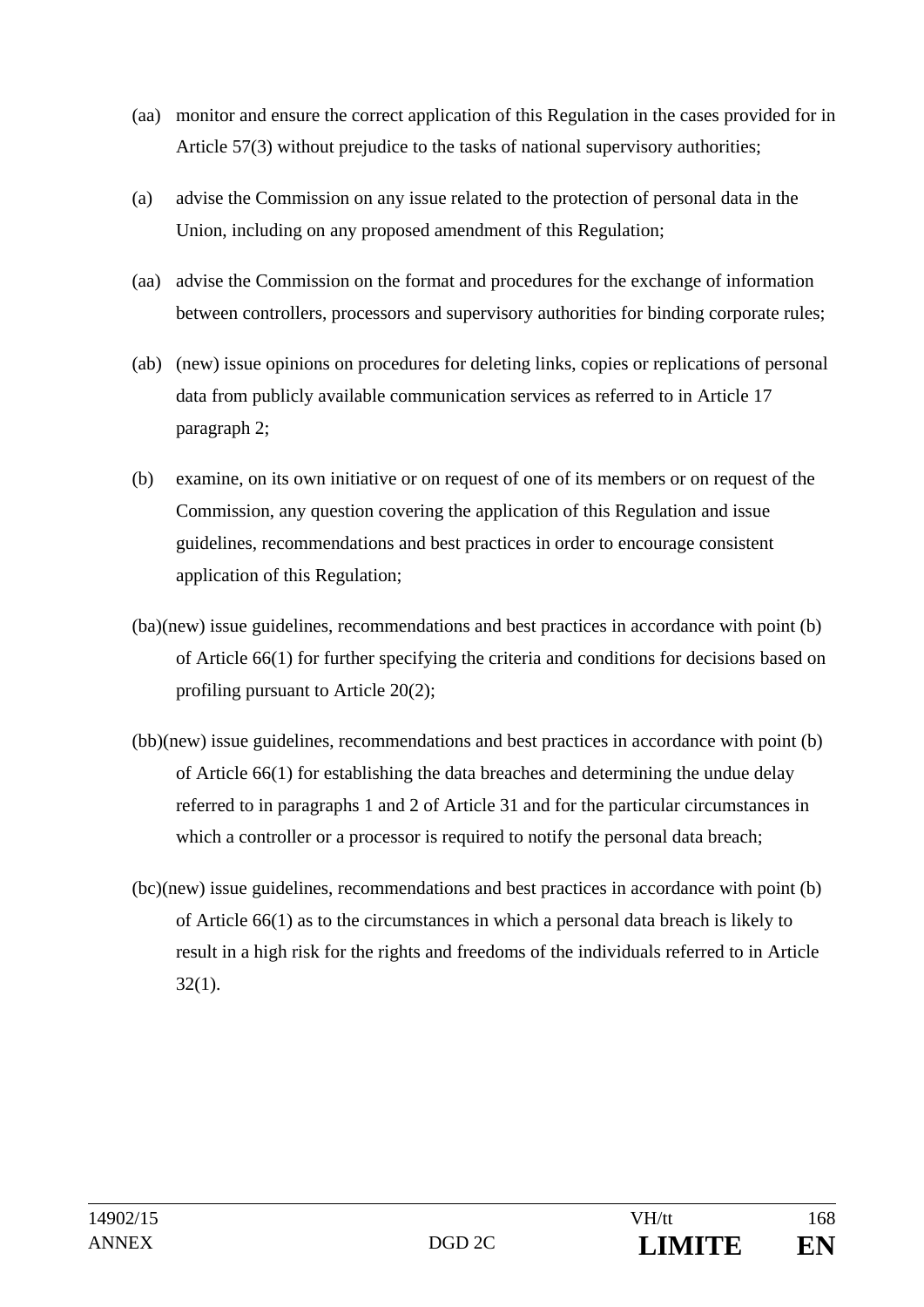- (bd)(new) issue guidelines, recommendations and best practices in accordance with point (b) of Article 66(1) for the purpose of further specifying the criteria and requirements for data transfers based on binding corporate rules adhered to by controllers and binding corporate rules adhered to by processors and on further necessary requirements to ensure the protection of personal data of the data subjects concerned referred to in Article 43;
- (be)(new) issue guidelines, recommendations and best practices in accordance with point (b) of Article 66(1) for the purpose of further specifying the criteria and requirements for the data transfers on the basis of Article 44(1);
- (ba) draw up guidelines for supervisory authorities concerning the application of measures referred to in paragraph 1, 1b and 1c of Article 53 and the fixing of administrative fines pursuant to Articles 79;
- (c) review the practical application of the guidelines, recommendations and best practices referred to in point (b) and (ba);
- (ca) encourage the drawing-up of codes of conduct and the establishment of data protection certification mechanisms and data protection seals and marks pursuant to Articles 38 and 39;
- (cb) carry out the accreditation of certification bodies and its periodic review pursuant to Article 39a and maintain a public register of accredited bodies pursuant to paragraph 6 of Article 39a and of the accredited controllers or processors established in third countries pursuant to paragraph 4 of Article 39;
- (cd) specify the requirements mentioned in paragraph 3 of Article 39a with a view to the accreditation of certification bodies under Article 39;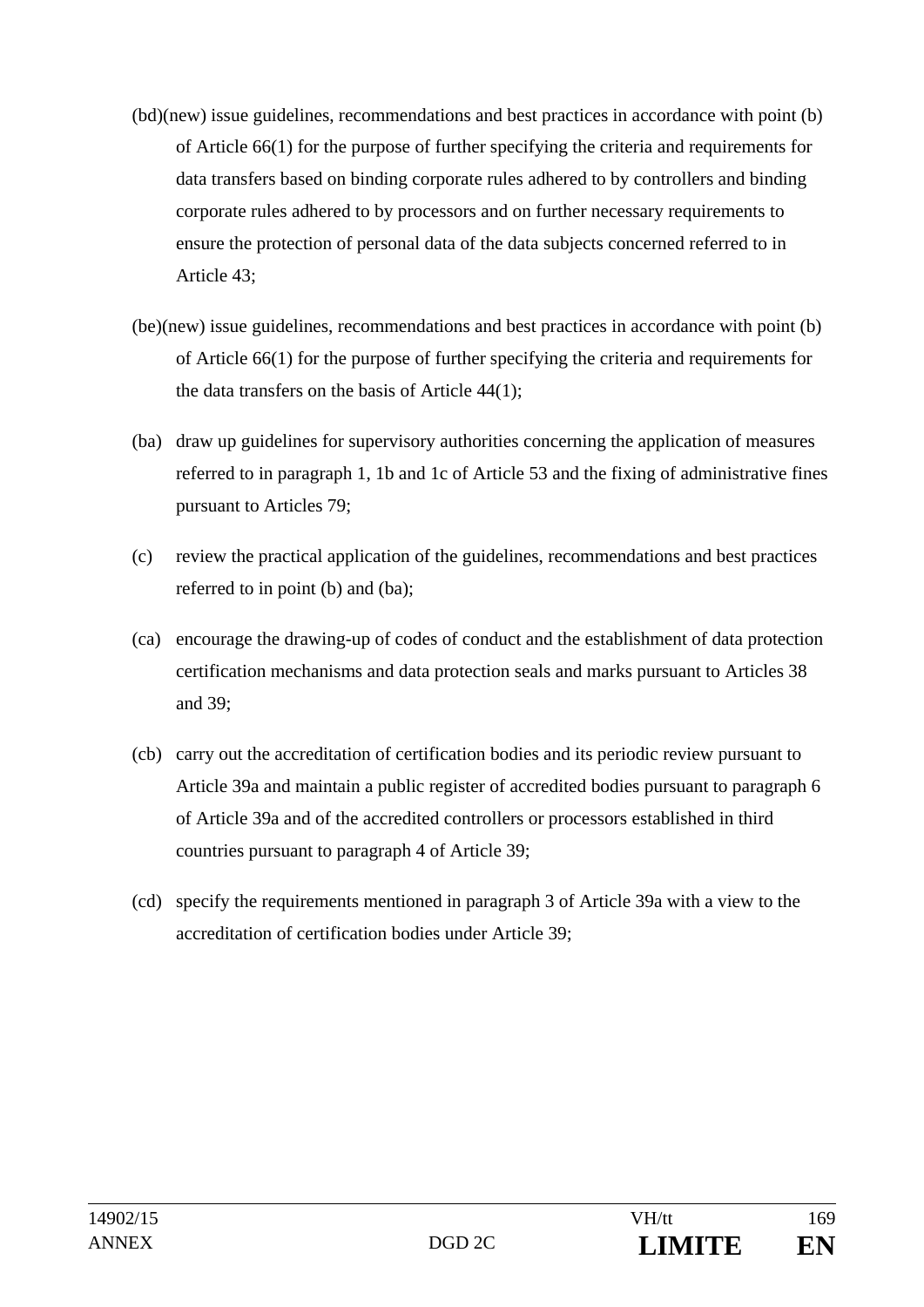- (ce) give the Commission an opinion for the assessment of the adequacy of the level of protection in a third country or international organization, including for the assessment whether a third country or the territory or the international organization or the specified sector no longer ensures an adequate level of protection. To that end, the Commission shall provide the European Data Protection Board with all necessary documentation, including correspondence with the government of the third country, territory or processing sector within that third country or the international organisation.
- (d) issue opinions on draft decisions of supervisory authorities pursuant to the consistency mechanism referred to in paragraph 2 and on matters submitted pursuant to paragraph 4 of Article 57;
- (e) promote the co-operation and the effective bilateral and multilateral exchange of information and practices between the supervisory authorities;
- (f) promote common training programmes and facilitate personnel exchanges between the supervisory authorities, as well as, where appropriate, with the supervisory authorities of third countries or of international organisations;
- (g) promote the exchange of knowledge and documentation on data protection legislation and practice with data protection supervisory authorities worldwide.
- (gb) issue opinions on codes of conduct drawn up at Union level pursuant to Article 38(4);
- (i) maintain a publicly accessible electronic register of decisions taken by supervisory authorities and courts on issues dealt with in the consistency mechanism.
- 2. Where the Commission requests advice from the European Data Protection Board, it may indicate a time limit, taking into account the urgency of the matter.
- 3. The European Data Protection Board shall forward its opinions, guidelines, recommendations, and best practices to the Commission and to the committee referred to in Article 87 and make them public.
- 4. (…)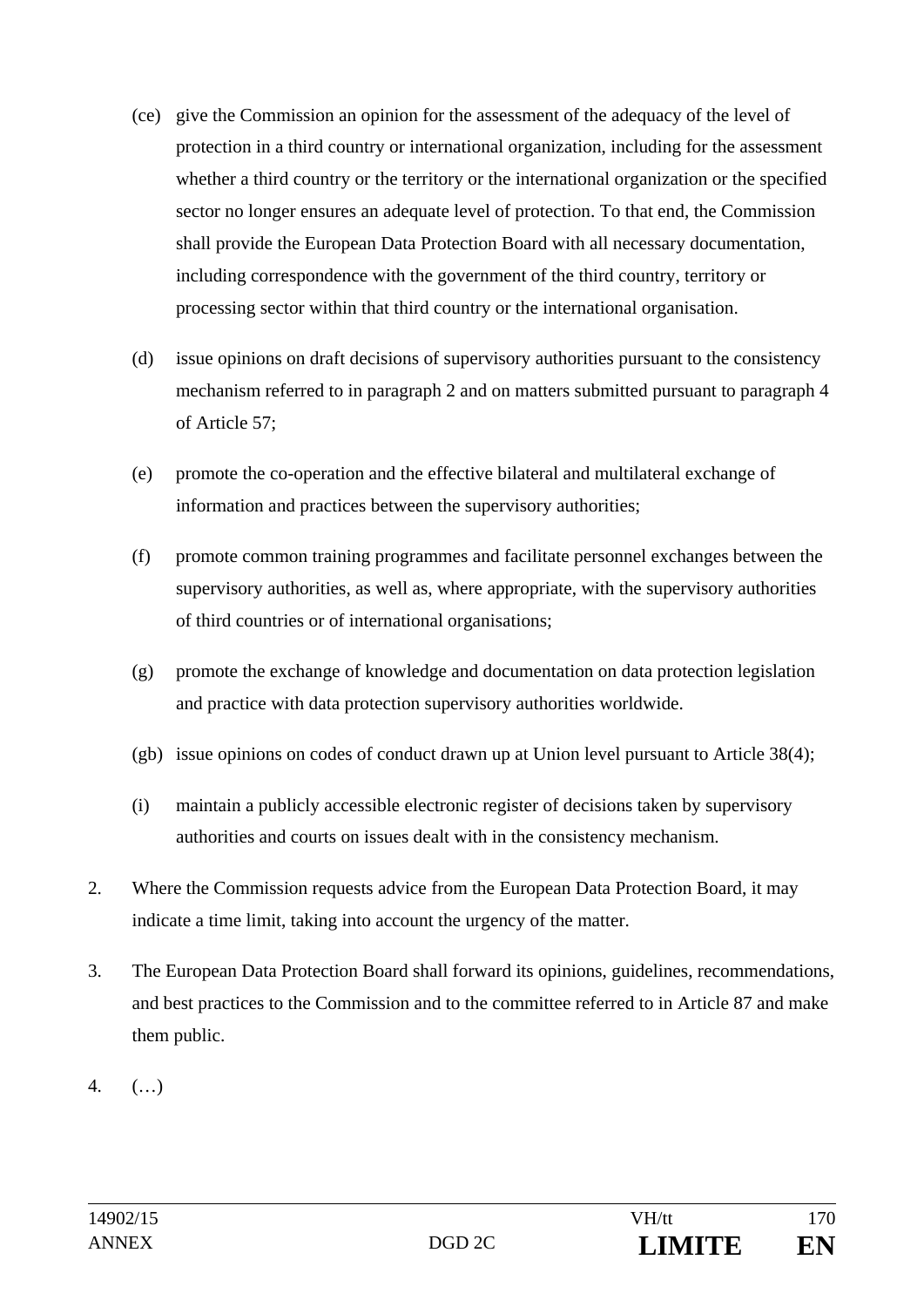4a. The European Data Protection Board shall, where appropriate, consult interested parties and give them the opportunity to comment within a reasonable period. The European Data Protection Board shall, without prejudice to Article 72, make the results of the consultation procedure publicly available.

# *Article 67 Reports*

 $1.$   $($ ...)

- 2. The European Data Protection Board shall draw up an annual report regarding the protection of natural persons with regard to the processing of personal data in the Union and, where relevant, in third countries and international organisations. The report shall be made public and be transmitted to the European Parliament, the Council and the Commission.
- 3. The annual report shall include a review of the practical application of the guidelines, recommendations and best practices referred to in point (c) of Article 66(1) as well as of the binding decisions referred to in paragraph 3 of Article 57.

# *Article 68*

## *Procedure*

- 1. The European Data Protection Board shall take decisions by a simple majority of its members, unless otherwise provided for in this Regulation.
- 2. The European Data Protection Board shall adopt its own rules of procedure by a two-third majority of its members and organise its own operational arrangements.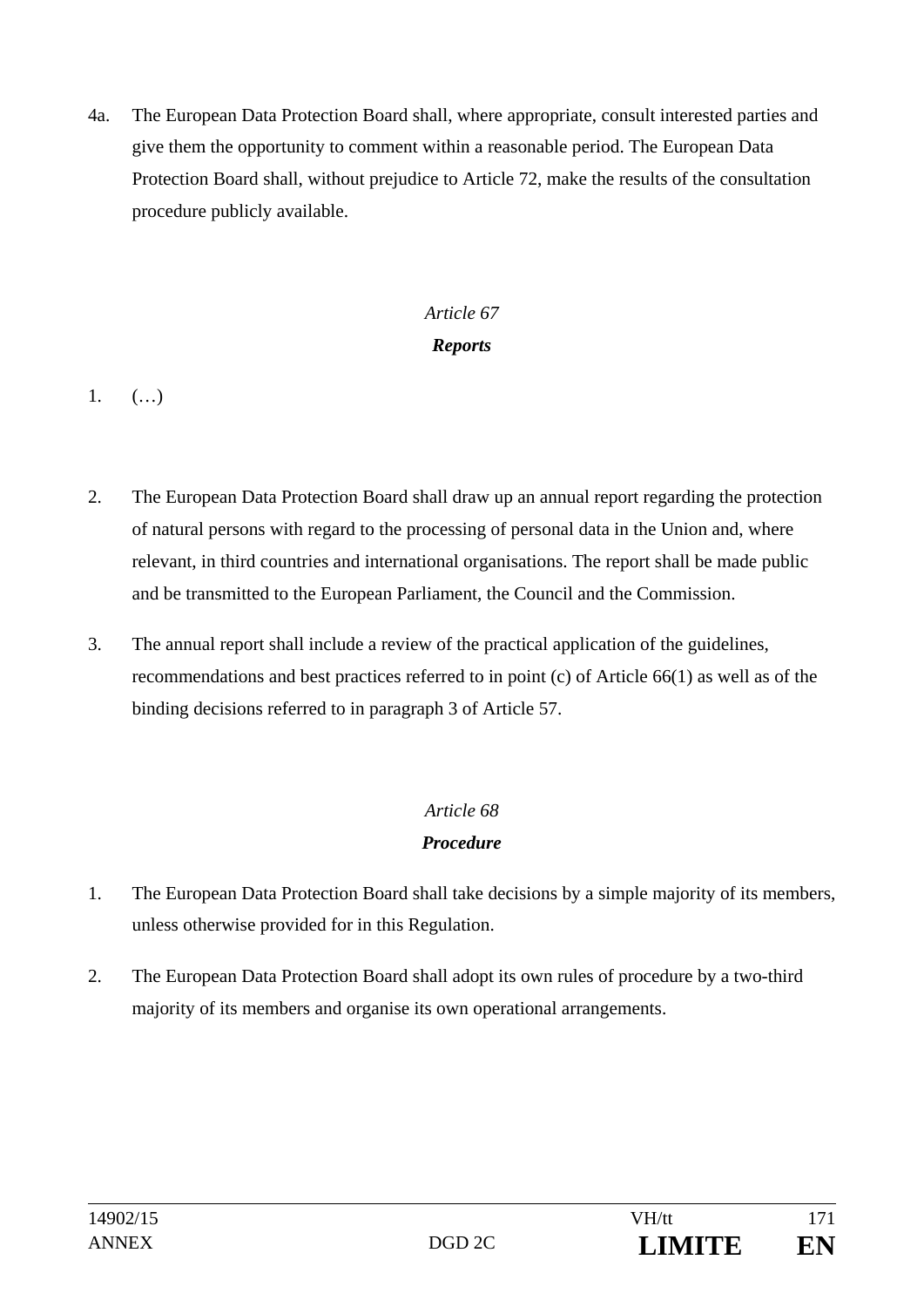## *Article 69 Chair*

- 1. The European Data Protection Board shall elect a chair and two deputy chairs from amongst its members by simple majority.
- 2. The term of office of the Chair and of the deputy chairs shall be five years and be renewable once.

### *Article 70*

#### *Tasks of the chair*

- 1. The chair shall have the following tasks:
	- (a) to convene the meetings of the European Data Protection Board and prepare its agenda;
	- (aa) to notify decisions adopted by the European Data Protection Board pursuant to Article 58a to the lead supervisory authority and the concerned supervisory authorities;
	- (b) to ensure the timely performance of the tasks of the European Data Protection Board, in particular in relation to the consistency mechanism referred to in Article 57.
- 2. The European Data Protection Board shall lay down the attribution of tasks between the chair and the deputy chairs in its rules of procedure.

## *Article 71*

#### *Secretariat*

- 1. The European Data Protection Board shall have a secretariat, which shall be provided by the European Data Protection Supervisor.
- 1a. The secretariat shall perform its tasks exclusively under the instructions of the Chair of the European Data Protection Board.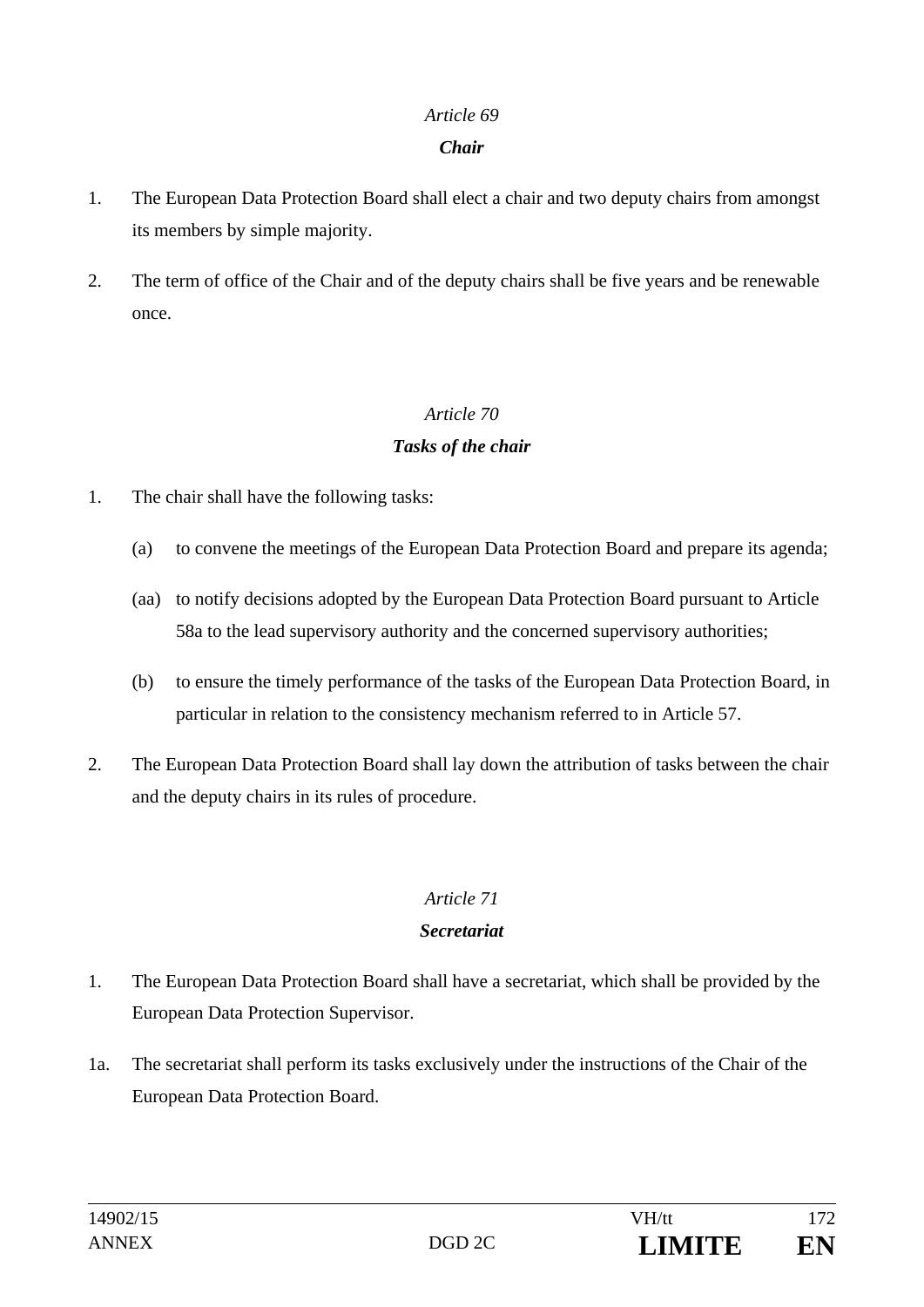- 1b. The staff of the European Data Protection Supervisor involved in carrying out the tasks conferred on the European Data Protection Board by this Regulation shall be subject to separate reporting lines from the staff involved in carrying out tasks conferred on the European Data Protection Supervisor.
- 1c. Where appropriate, the European Data Protection Board and the European Data Protection Supervisor shall establish and publish a Memorandum of Understanding implementing this Article, determining the terms of their cooperation, and applicable to the staff of the European Data Protection Supervisor involved in carrying out the tasks conferred on the European Data Protection Board by this Regulation.
- 2. The secretariat shall provide analytical, administrative and logistical support to the European Data Protection Board.
- 3. The secretariat shall be responsible in particular for:
	- (a) the day-to-day business of the European Data Protection Board;
	- (b) the communication between the members of the European Data Protection Board, its chair and the Commission and for communication with other institutions and the public;
	- (c) the use of electronic means for the internal and external communication;
	- (d) the translation of relevant information;
	- (e) the preparation and follow-up of the meetings of the European Data Protection Board;
	- (f) the preparation, drafting and publication of opinions, decisions on the settlement of disputes between supervisory authorities and other texts adopted by the European Data Protection Board.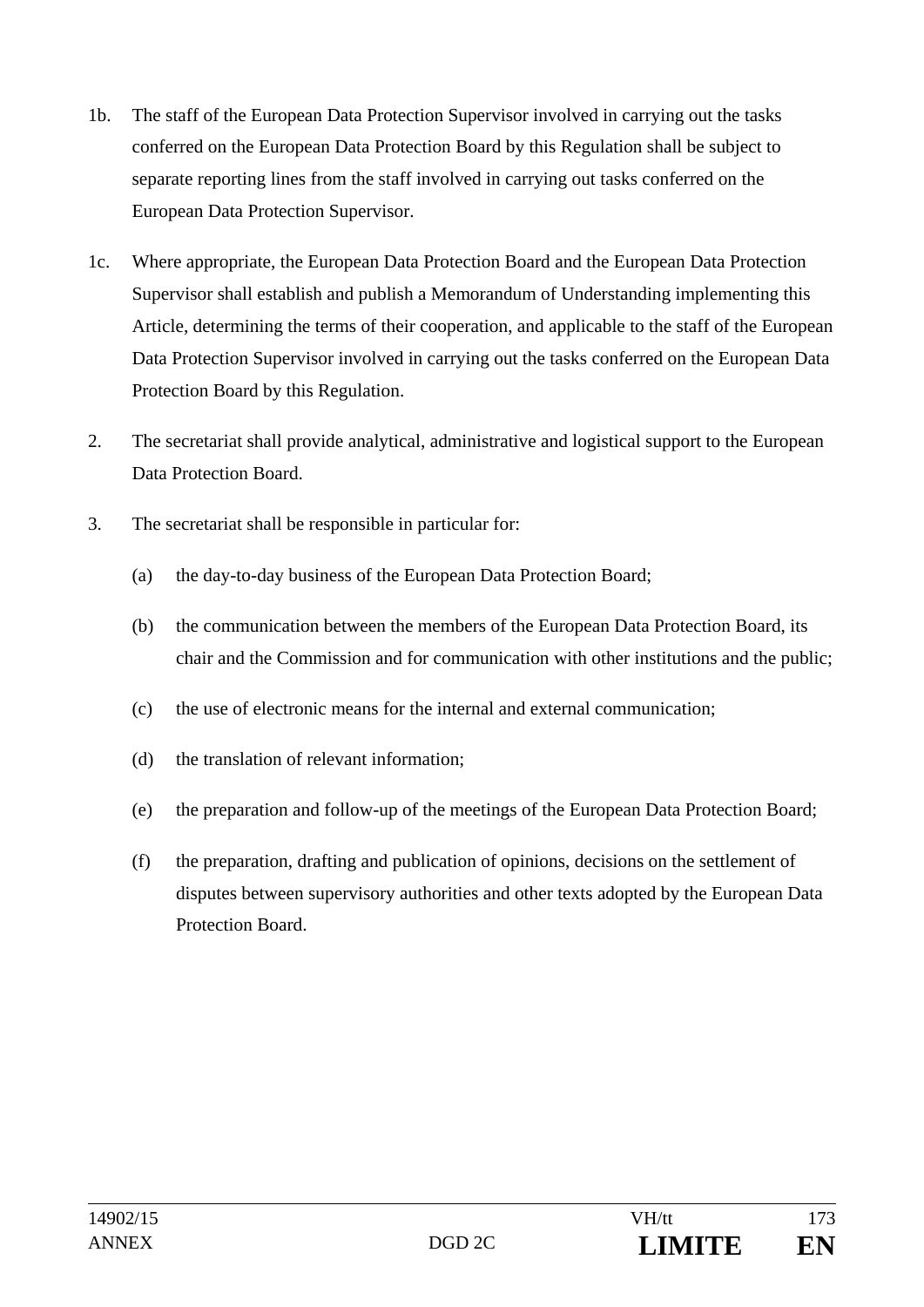## *Confidentiality*

- 1. The discussions of the European Data Protection Board shall be confidential, unless otherwise provided in its rules of procedure.
- 2. Access to documents submitted to members of the European Data Protection Board, experts and representatives of third parties shall be governed by Regulation (EC) No 1049/2001.

3. (…)

# **CHAPTER VIII**

# **REMEDIES, LIABILITY AND SANCTIONS**

## *Article 73*

## *Right to lodge a complaint with a supervisory authority*

- 1. Without prejudice to any other administrative or judicial remedy, every data subject shall have the right to lodge a complaint with a supervisory authority, in particular in the Member State of his or her habitual residence, place of work or place of the alleged infringment if the data subject considers that the processing of personal data relating to him or her does not comply with this Regulation.
- 2.  $(...)$
- 3. (…)
- 4. (…)
- 5. The supervisory authority to which the complaint has been lodged shall inform the complainant on the progress and the outcome of the complaint including the possibility of a judicial remedy pursuant to Article 74.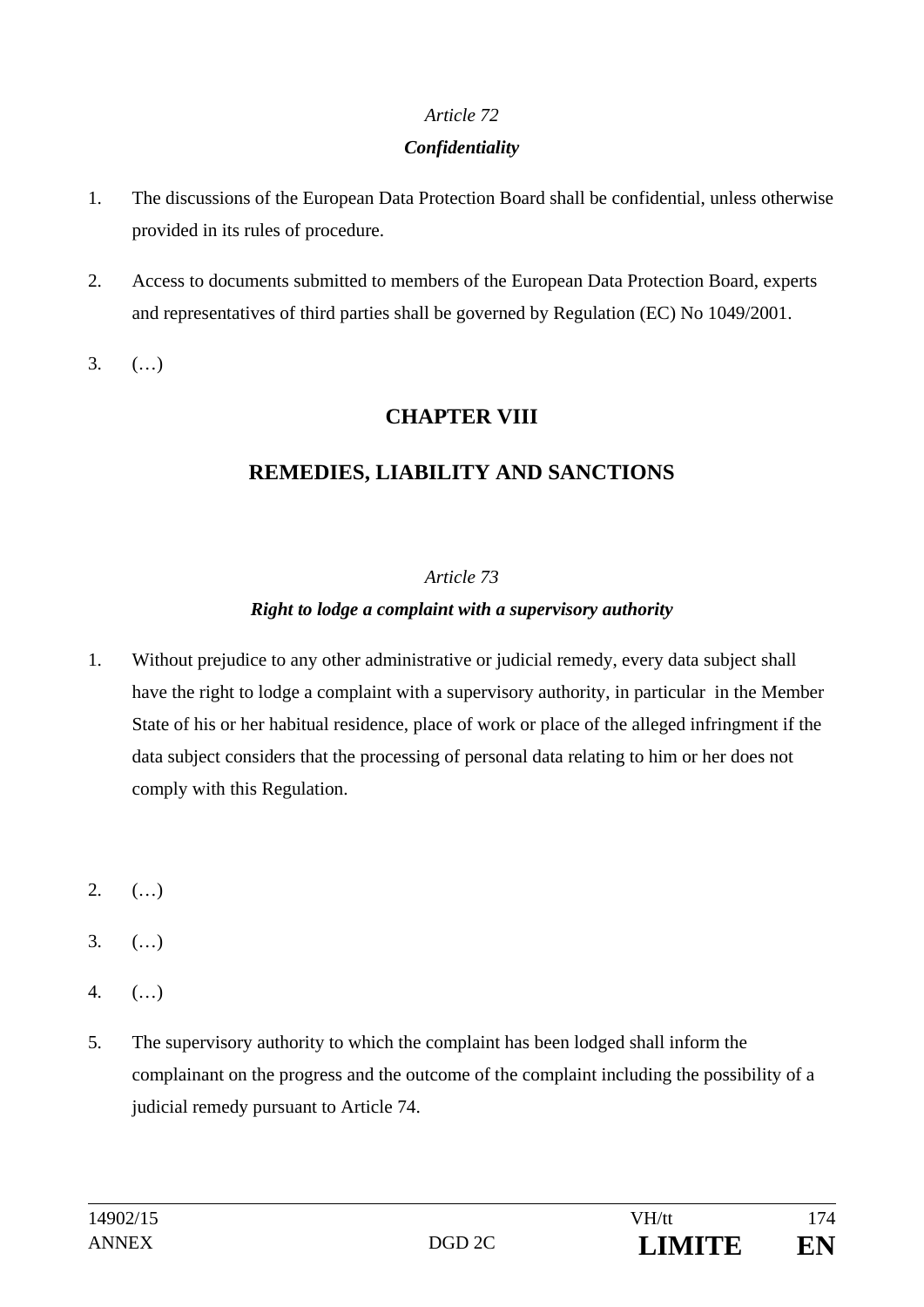### *Right to a judicial remedy against a supervisory authority*

- 1. Without prejudice to any other administrative or non-judicial remedy, each natural or legal person shall have the right to an effective judicial remedy against a legally binding decisions of a supervisory authority concerning them.
- 2. Without prejudice to any other administrative or non-judicial remedy, each data subject shall have the right to a an effective judicial remedy where the supervisory authority competent in accordance with Article 51 and Article 51a does not deal with a complaint or does not inform the data subject within three months on the progress or outcome of the complaint lodged under Article 73.
- 3. Proceedings against a supervisory authority shall be brought before the courts of the Member State where the supervisory authority is established.
- 3a. Where proceedings are brought against a decision of a supervisory authority which was preceded by an opinion or a decision of the European Data Protection Board in the consistency mechanism, the supervisory authority shall forward that opinion or decision to the court.
- 4. (…)
- 5. (…)

## *Article 75*

## *Right to an effective judicial remedy against a controller or processor*

1. Without prejudice to any available administrative or non-judicial remedy, including the right to lodge a complaint with a supervisory authority under Article 73, each data subject shall have the right to an effective judicial remedy if they consider that their rights under this Regulation have been infringed as a result of the processing of their personal data in noncompliance with this Regulation.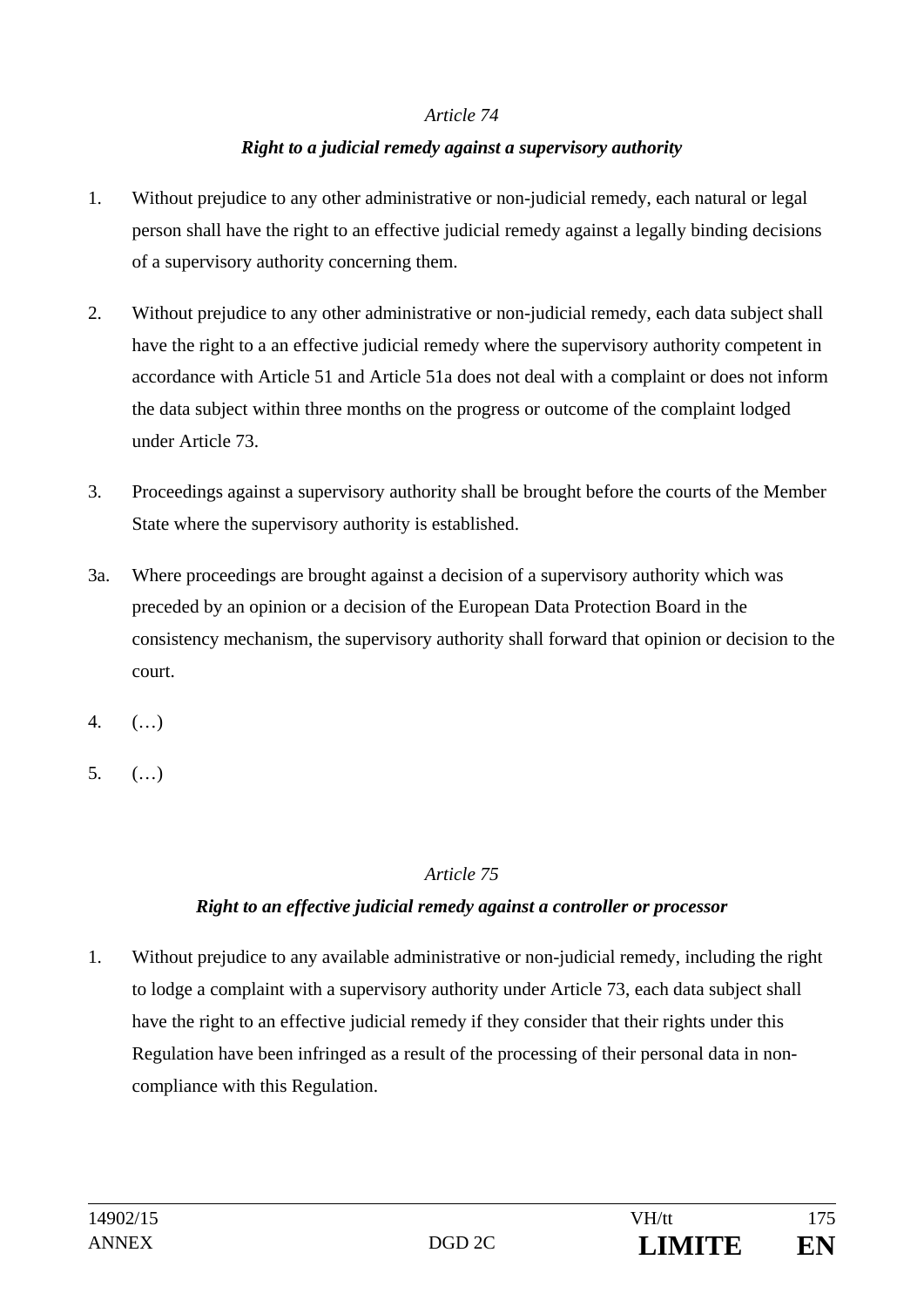- 2. Proceedings against a controller or a processor shall be brought before the courts of the Member State where the controller or processor has an establishment. Alternatively, such proceedings may be brought before the courts of the Member State where the data subject has his or her habitual residence, unless the controller or processor is a public authority of a Member State acting in the exercise of its public powers.
- 3. (…)
- 4. (…)

# *Article 76 Representation of data subjects*

- 1. The data subject shall have the right to mandate a body, organisation or association, which has been properly constituted according to the law of a Member State, which is of non-profit making character, and whose statutory objectives are in the public interest and include the protection of data subject's rights and freedoms with regard to the protection of their personal data to lodge the complaint on his or her behalf and to exercise the rights referred to in Articles 73, 74 and 75 on his or her behalf and to exercise the right to receive compensation referred to in Article 77 on his or her behalf if provided for by Member State law.
- 2. Member States may provide that any body, organisation or association referred to in paragraph 1, independently of a data subject's mandate, shall have in such Member State the right to lodge a complaint with the supervisory authority competent in accordance with Article 73 and to exercise the rights referred to in Articles 74 and 75 if it considers that the rights of a data subject have been infringed as a result of the processing of personal data that is not in compliance with this Regulation.
- 3. (…)
- 4. (…)
- 5. (…)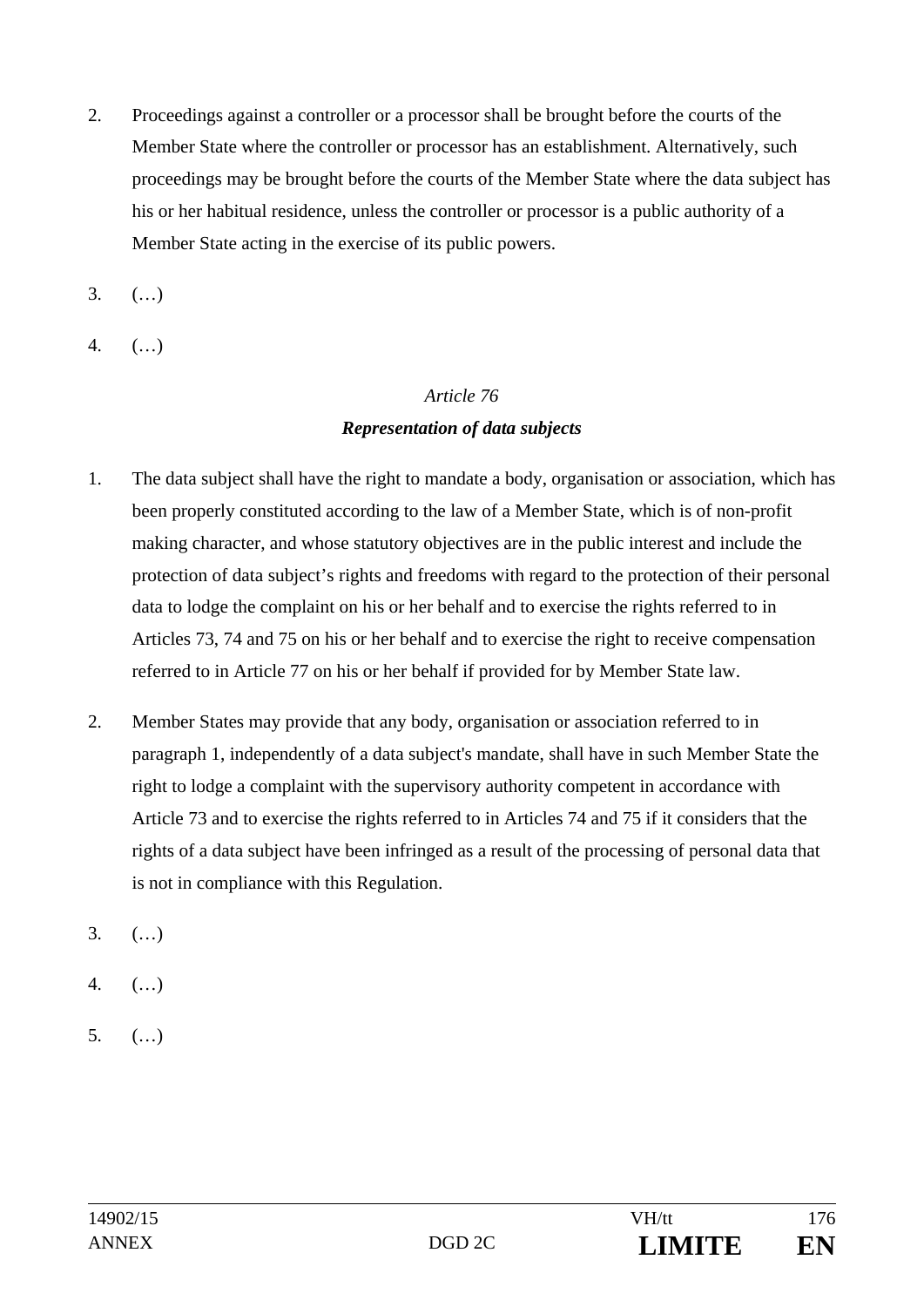#### *Article 76a*

### *Suspension of proceedings*

- 1. Where a competent court of a Member State has information on proceedings concerning the same subject matter as regards processing of the same controller or processor are pending in a court in another Member State, it shall contact that court in the other Member State to confirm the existence of such proceedings.
- 2. Where proceedings concerning the same subject matter as regards processing of the same controller or processor are pending in a court in another Member State, any competent court other than the court first seized may suspend its proceedings.
- 2a. Where these proceedings are pending at first instance, any court other than the court first seized may also, on the application of one of the parties, decline jurisdiction if the court first seized has jurisdiction over the actions in question and its law permits the consolidation thereof.

# *Article 77 Right to compensation and liability*

- 1. Any person who has suffered material or immaterial damage as a result of an infringement of the Regulation shall have the right to receive compensation from the controller or processor for the damage suffered.
- 2. Any controller involved in the processing shall be liable for the damage caused by the processing which is not in compliance with this Regulation. A processor shall be liable for the damage caused by the processing only where it has not complied with obligations of this Regulation specifically directed to processors or acted outside or contrary to lawful instructions of the controller.
- 3. A controller or processor shall be exempted from liability in accordance with paragraph 2 if it proves that it is not in any way responsible for the event giving rise to the damage.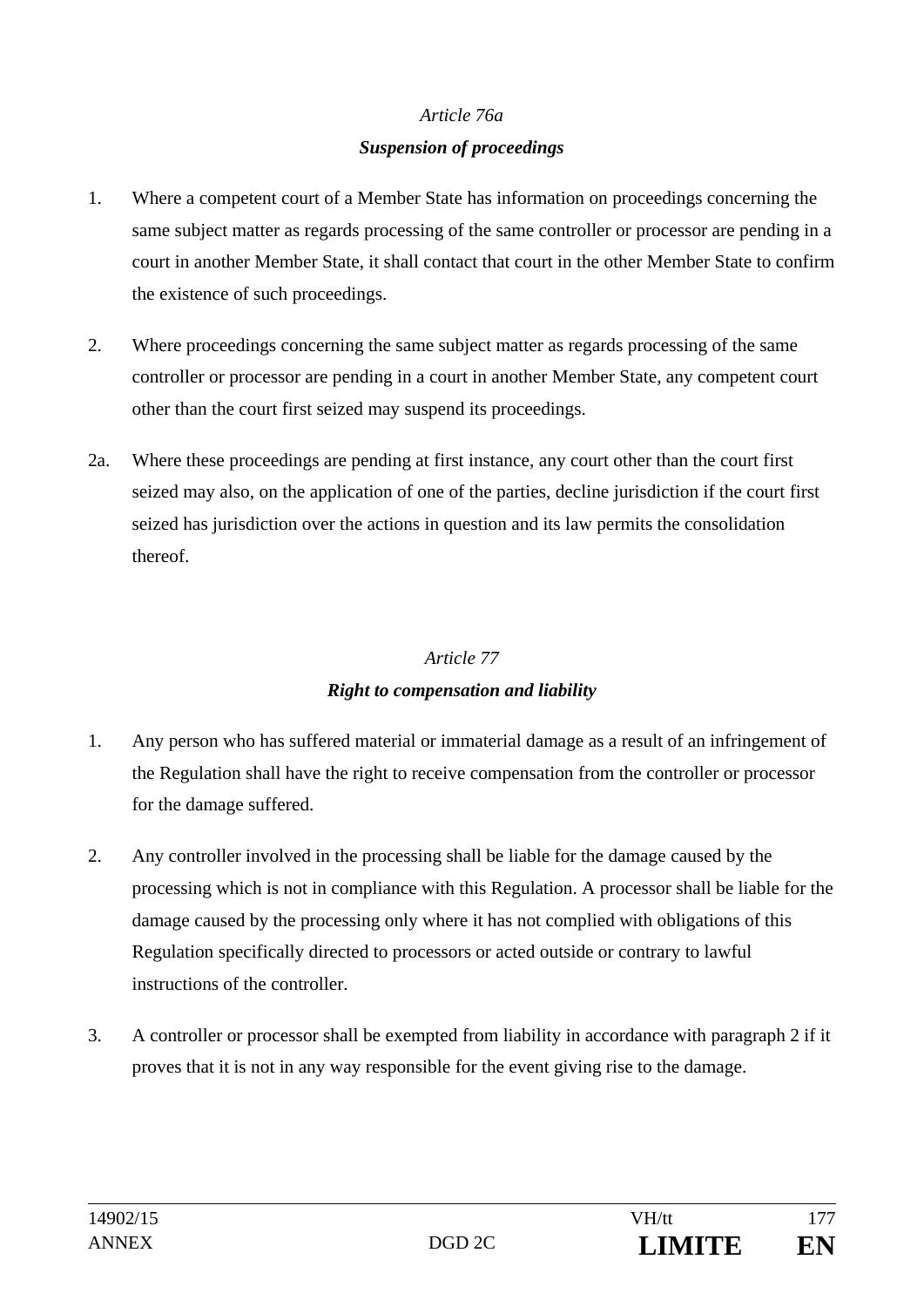- 4. Where more than one controller or processor or a controller and a processor are involved in the same processing and, where they are, in accordance with paragraphs 2 and 3, responsible for any damage caused by the processing, each controller or processor shall be held liable for the entire damage in order to ensure effective compensation of the data subject.
- 5. Where a controller or processor has, in accordance with paragraph 4, paid full compensation for the damage suffered, that controller or processor shall be entitled to claim back from the other controllers or processors involved in the same processing that part of the compensation corresponding to their part of responsibility for the damage in accordance with the conditions set out in paragraph 2.
- 6. Court proceedings for exercising the right to receive compensation shall be brought before the courts competent under national law of the Member State referred to in paragraph 2 of Article 75.

# *Article 78 Penalties*

(…)

## *Article 79*

# *General conditions for imposing administrative fines*

- 1a. Each supervisory authority shall ensure that the imposition of administrative fines pursuant to this Article in respect of infringements of this Regulation referred to in paragraphs 3 (new), 3a (new), 3aa (new) shall in each individual case be effective, proportionate and dissuasive.
- $2.$   $($ ...)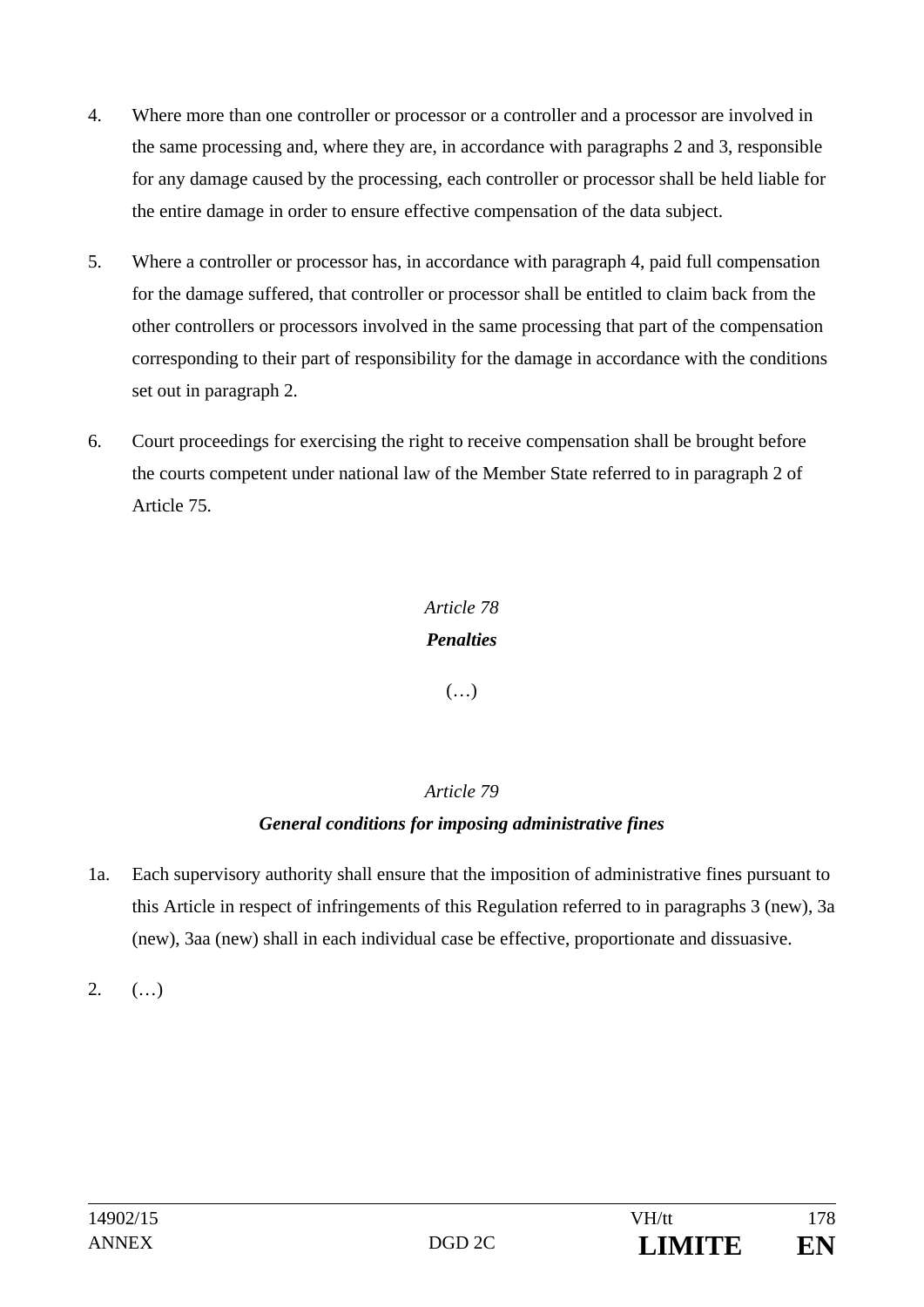- 2a. Administrative fines shall, depending on the circumstances of each individual case, be imposed in addition to, or instead of, measures referred to in points (a) to (f) and(h) of paragraph 1b of Article 53. When deciding whether to impose an administrative fine and deciding on the amount of the administrative fine in each individual case due regard shall be given to the following:
	- (a) the nature, gravity and duration of the infringement having regard to the nature scope or purpose of the processing concerned as well as the number of data subjects affected and the level of damage suffered by them;
	- (b) the intentional or negligent character of the infringement;
	- $(c)$   $($ ...)
	- (d) action taken by the controller or processor to mitigate the damage suffered by data subjects;
	- (e) the degree of responsibility of the controller or processor having regard to technical and organisational measures implemented by them pursuant to Articles 23 and 30;
	- (f) any relevant previous infringements by the controller or processor;
	- (g) (new) the degree of co-operation with the supervisory authority, in order to remedy the infringement and mitigate the possible adverse effects of the infringement;
	- (ga) (new) the categories of personal data affected by the infringement;
	- (h) the manner in which the infringement became known to the supervisory authority, in particular whether, and if so to what extent, the controller or processor notified the infringement;
	- (i) in case measures referred to in paragraph 1b of Article 53, have previously been ordered against the controller or processor concerned with regard to the same subject-matter, compliance with these measures;
	- (j) adherence to approved codes of conduct pursuant to Article 38 or approved certification mechanisms pursuant to Article 39;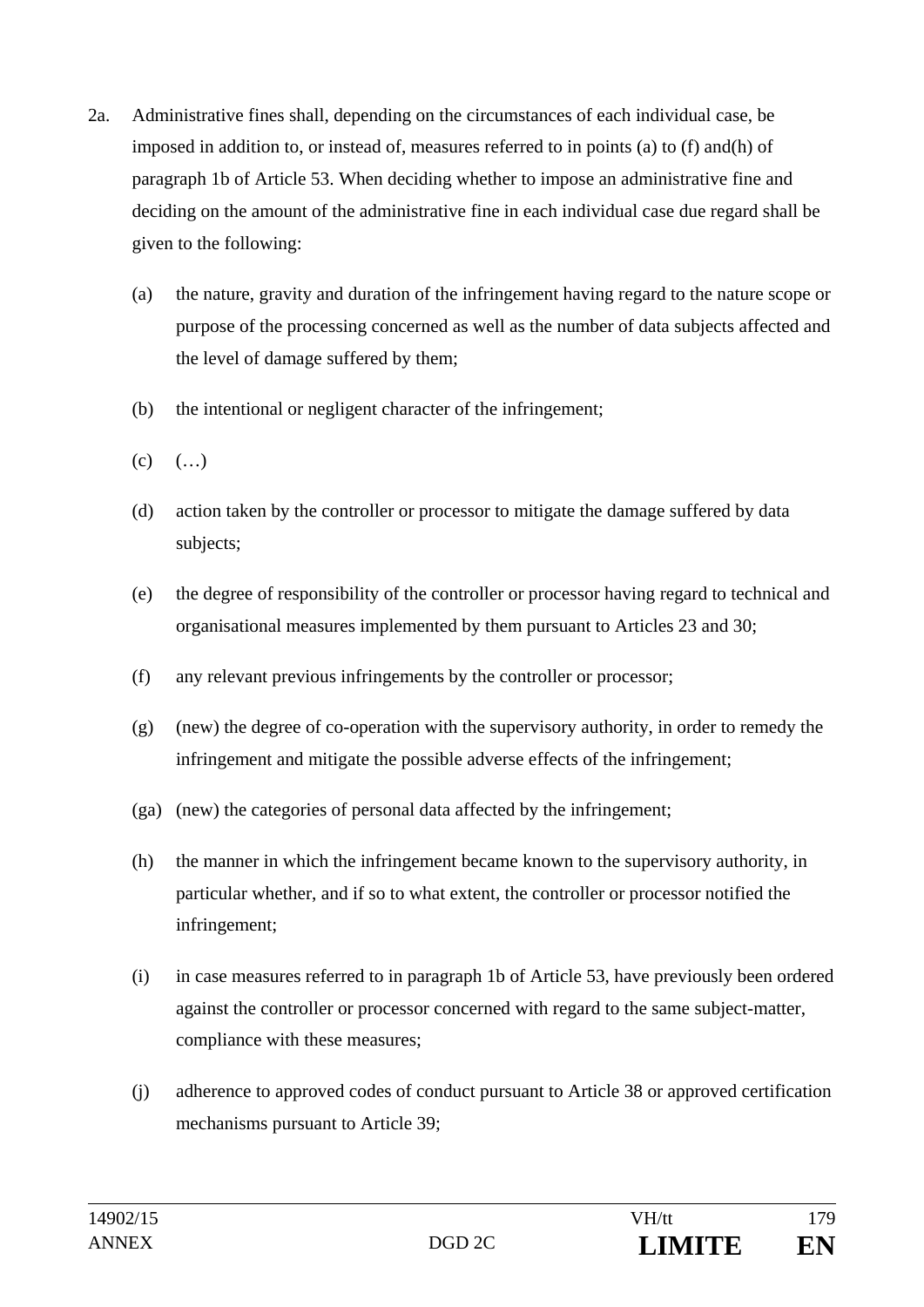- (m) any other aggravating or mitigating factor applicable to the circumstances of the case.
- 2b. If a controller or processor intentionally or negligently violates several provisions of this Regulation, the total amount of the fine may not exceed the amount specified for the gravest violation.
- 3. (…)
- 3(new). Each supervisory authority may impose administrative fines up to [XX] EUR, or in case of an undertaking, up to [XX]% of the total worlwide annual turnover of the preceding financial year, whichever is higher, for infringements of the following provisions:
	- (a) the obligations of the controller and the processor pursuant to Articles 22, 24, 25, 26, 28, 30, 31, 32, 33, 34, 38a, 39 and 39a;
	- (b) the transfers of personal data to a recipient in a third country or an international organisation pursuant to Articles 40-44.
- 3a(new). Each supervisory authority may impose administrative fines up to [XX] EUR, or in case of an undertaking, up to [XX]% of the total worlwide annual turnover of the preceding financial year, whichever is higher, for infringements of the following provisions:
	- (a) the basic principles for processing, including conditions for consent, pursuant to Articles 6, 7 and 9;
	- (b) the data subjects' rights pursuant to Articles 12-20;
	- (c) does not comply with an order or a temporary or definite limitation on processing or the suspension of data flows by the supervisory authority pursuant to Article 53 (1b) or does not provide access in violation of Article 53(1).
- 3aa (new). Each supervisory authority may impose administrative fines up to [XX] EUR, or in case of an undertaking, up to [XX]% of the total worldwide annual turnover of the preceding financial year, whichever is higher, for non-compliance with an order by the supervisory authority as referred to in Article 53(1b(d)).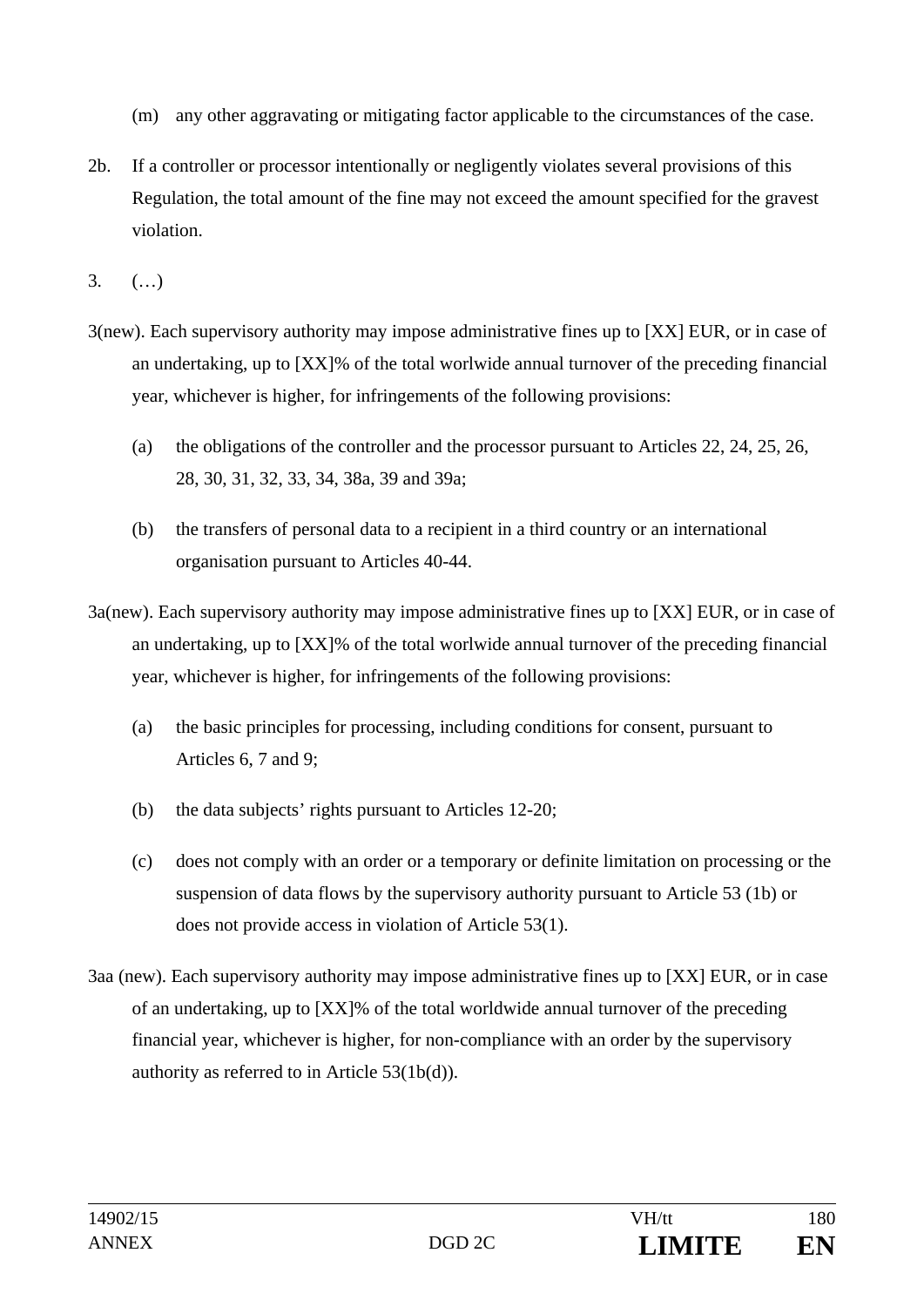- 3b. Without prejudice to the corrective powers of supervisory authorities pursuant to Article 53(1b), each Member State may lay down the rules on whether and to what extent administrative fines may be imposed on public authorities and bodies established in that Member State.
- 4. The exercise by the supervisory authority of its powers under this Article shall be subject to appropriate procedural safeguards in conformity with Union law and Member State law, including effective judicial remedy and due process.
- 5. Where the legal system of the Member State does not provide for administrative fines, Article 79 may be applied in such a manner that the fine is initiated by the competent supervisory authority and imposed by competent national courts, while ensuring that these legal remedies are effective and have an equivalent effect to the administrative fines imposed by supervisory authorities. In any event, the fines imposed shall be effective, proportionate and dissuasive.

 These Member States shall notify to the Commission those provisions of their laws by the date specified in Article 91(2) at the latest and, without delay, any subsequent amendment law or amendment affecting them.

- 6.  $($ ...)
- 7. (…)

## *Article 79b*

### *Penalties*

- 1. Member States shall lay down the rules on penalties applicable to infringements of this Regulation in particular for infringements which are not subject to administrative fines pursuant to Article 79, and shall take all measures necessary to ensure that they are implemented. Such penalties shall be effective, proportionate and dissuasive.
- 2. (…)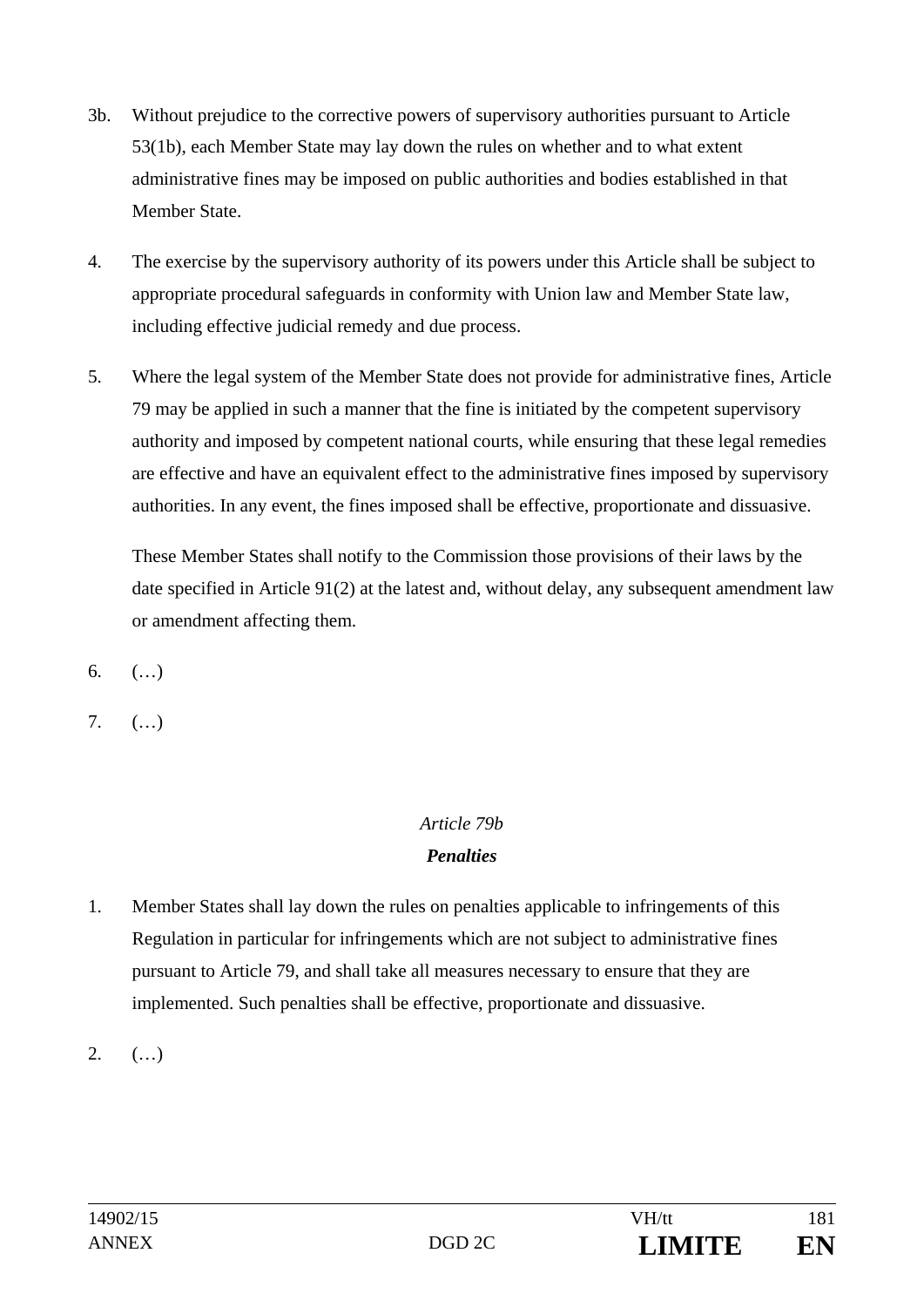3. Each Member State shall notify to the Commission those provisions of its law which it adopts pursuant to paragraph 1, by the date specified in Article 91(2) at the latest and, without delay, any subsequent amendment affecting them.

# **CHAPTER IX PROVISIONS RELATING TO SPECIFIC DATA PROCESSING SITUATIONS**

#### *Article 80*

### *Processing of personal data and freedom of expression and information*

- 1. The national law of the Member State shall reconcile the right to the protection of personal data pursuant to this Regulation with the right to freedom of expression and information, including the processing of personal data for journalistic purposes and the purposes of academic, artistic or literary expression.
- 2. For the processing of personal data carried out for journalistic purposes or the purpose of academic artistic or literary expression, Member States shall provide for exemptions or derogations from the provisions in Chapter II (principles), Chapter III (rights of the data subject), Chapter IV (controller and processor), Chapter V (transfer of personal data to third countries or international organizations), Chapter VI (independent supervisory authorities), and Chapter VII (co-operation and consistency) and Chapter IX (specific data processing situations) if they are necessary to reconcile the right to the protection of personal data with the freedom of expression and information.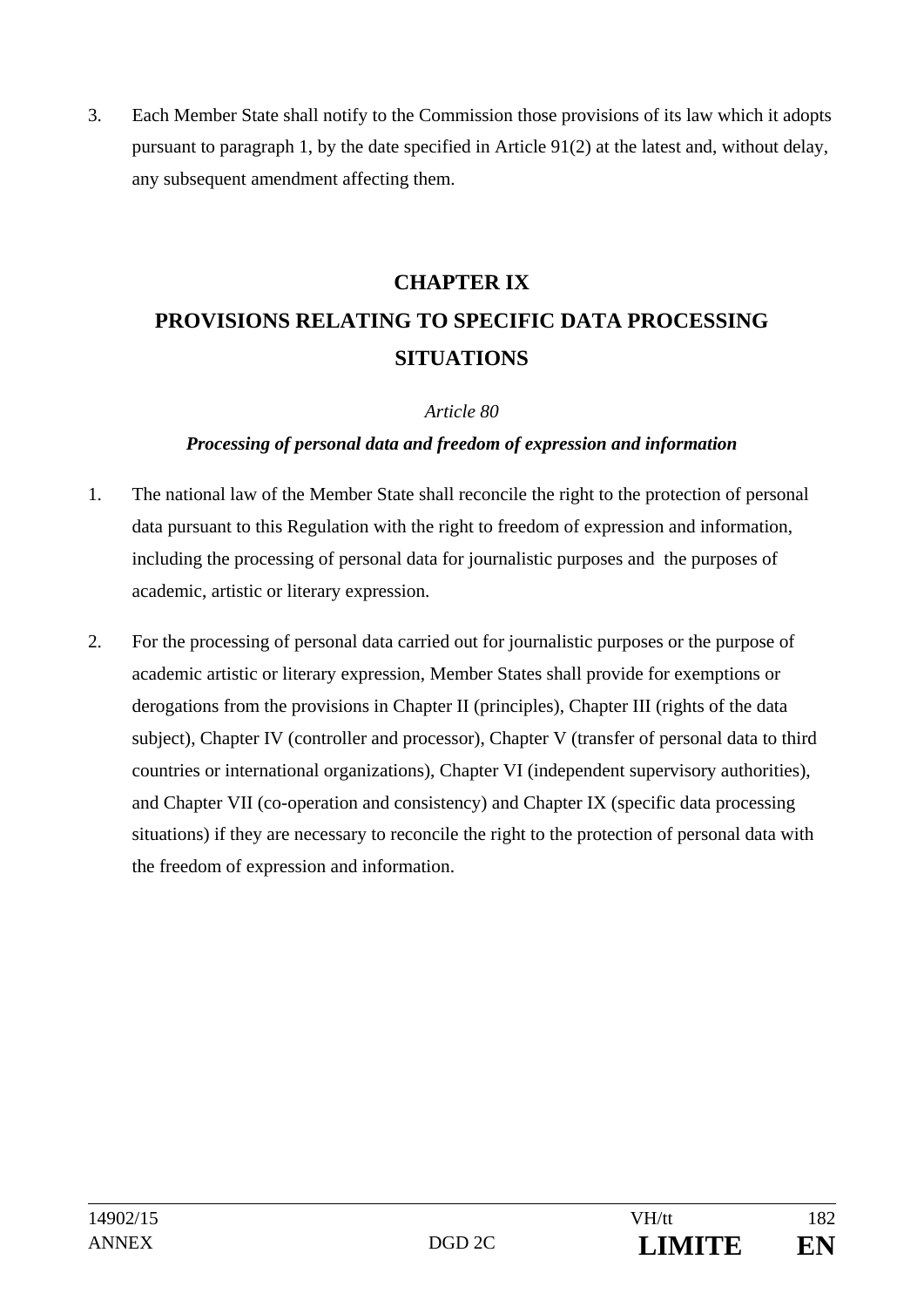#### *Article 80a*

#### *Processing of personal data and public access to official documents*

Personal data in official documents held by a public authority or a public body or a private body for the performance of a task carried out in the public interest may be disclosed by the authority or body in accordance with Union law or Member State law to which the public authority or body is subject in order to reconcile public access to official documents with the right to the protection of personal data pursuant to this Regulation.

#### *Article 80aa*

#### *Processing of personal data and reuse of public sector information*

(…)

# *Article 80b Processing of national identification number*

Member States may further determine the specific conditions for the processing of a national identification number or any other identifier of general application. In this case the national identification number or any other identifier of general application shall be used only under appropriate safeguards for the rights and freedoms of the data subject pursuant to this Regulation.

# *Article 81 Processing of personal data for health - related purposes*

 $(\ldots)$ 

### *Article 81a*

### *Processing of genetic data*

(…)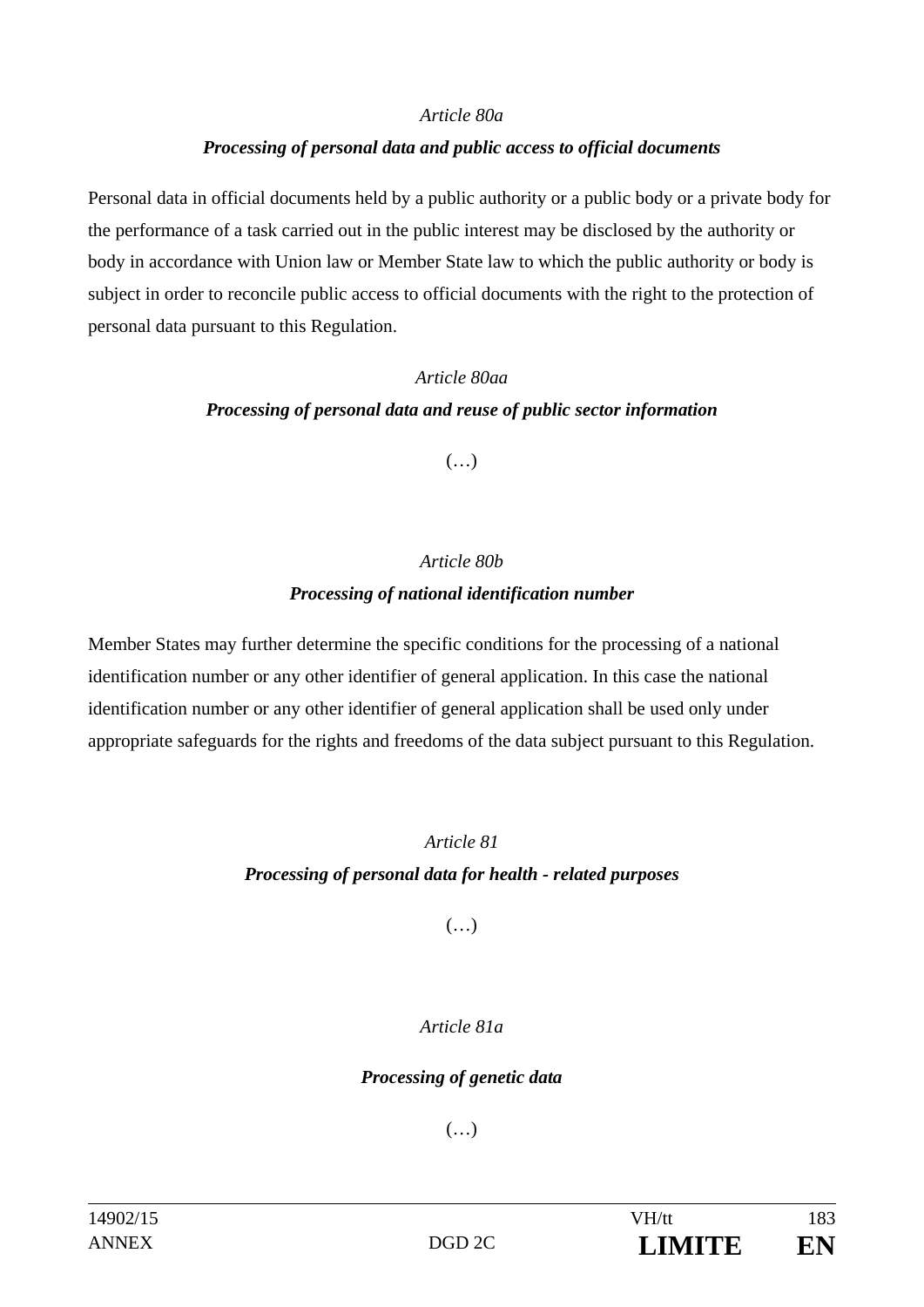#### *Processing in the employment context*

- 1. Member States may, by law or by collective agreements, provide for more specific rules to ensure the protection of the rights and freedoms in respect of the processing of employees' personal data in the employment context, in particular for the purposes of the recruitment, the performance of the contract of employment, including discharge of obligations laid down by law or by collective agreements, management, planning and organisation of work, equality and diversity in the workplace, health and safety at work, protection of employer's or customer's property and for the purposes of the exercise and enjoyment, on an individual or collective basis, of rights and benefits related to employment, and for the purpose of the termination of the employment relationship.
- 2. These rules shall include suitable and specific measures to safeguard the data subject's human dignity, legitimate interests and fundamental rights, with particular regard to the transparency of processing, the transfer of data within a group of undertakings or group of entreprises and monitoring systems at the work place.
- 2a. Each Member State shall notify to the Commission those provisions of its law which it adopts pursuant to paragraph 1, by the date specified in Article 91(2) at the latest and, without delay, any subsequent amendment affecting them.
- 3. Member States may by law determine the conditions under which personal data in the employment context may be processed on the basis of the consent of the employee.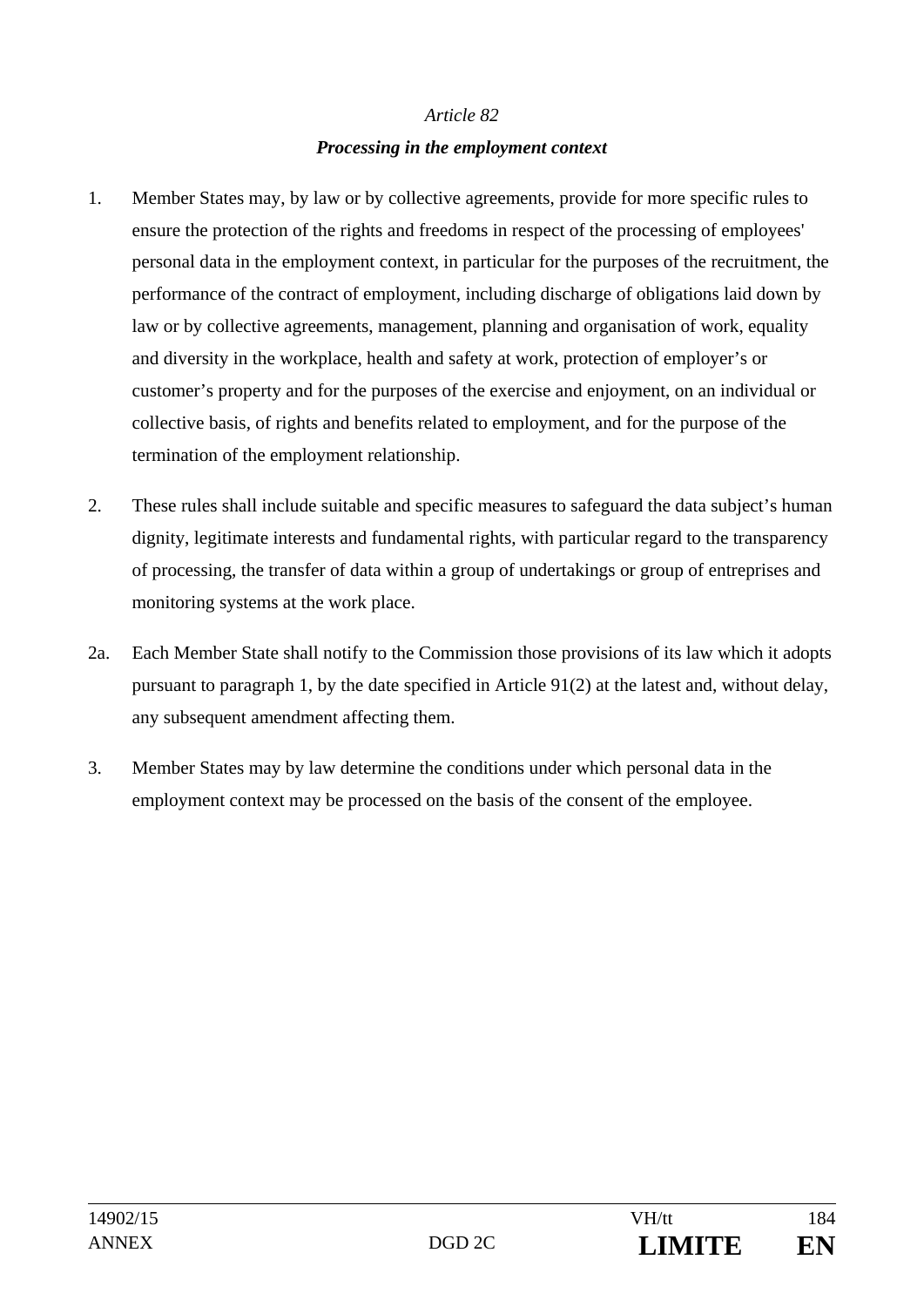## *[Derogations applying to processing of personal data for archiving purposes in the public interest or for scientific, statistical or historical purposes*

- 1.Where personal data are processed for scientific, statistical or historical purposes, or for archiving purposes in the public interest, this Regulation provides for derogations from data subjects' rights in so far as such right is likely to render impossible or seriously impair the achievement of the objectives of the scientific or historical research purposes, statistical purposes, or for archiving purposes in the public interest. These safeguards shall in particular rule out the use of the data in support of measures or decisions regarding any particular individual.
- 2.Where personal data are processed for scientific, statistical or historical purposes, or for archiving purposes in the public interest, Union or Member State law may provide for derogations from Articles 15, 16, and 19 subject to the conditions and safeguards referred to in paragraph 1.
- 3.Where processing referred to in paragraph 1 serves at the same time another purpose, the derogations referred to in paragraph 1 apply only to the processing for the purposes referred to in paragraph 1.]

#### *Article 84*

#### *Obligations of secrecy*

1. Member States may adopt specific rules to set out the powers by the supervisory authorities laid down in points (da) and (db) of Article 53(1) in relation to controllers or processors that are subjects under Union or Member State law or rules established by national competent bodies to an obligation of professional secrecy or other equivalent obligations of secrecy where this is necessary and proportionate to reconcile the right of the protection of personal data with the obligation of secrecy. These rules shall only apply with regard to personal data which the controller or processor has received from or has obtained in an activity covered by this obligation of secrecy.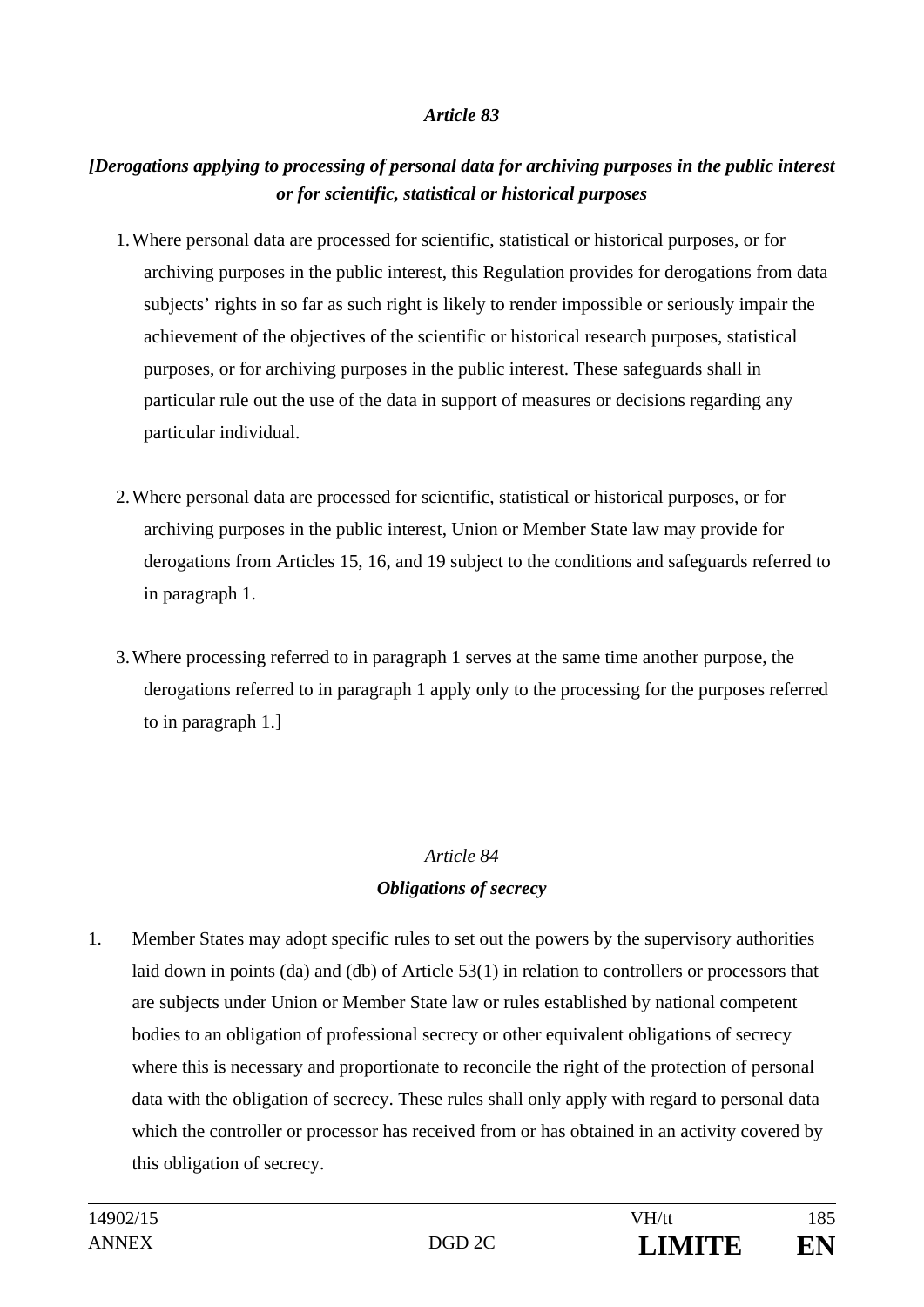2. Each Member State shall notify to the Commission the rules adopted pursuant to paragraph 1, by the date specified in Article 91(2) at the latest and, without delay, any subsequent amendment affecting them.

#### *Article 85*

### *Existing data protection rules of churches and religious associations*

- 1. Where in a Member State, churches and religious associations or communities apply, at the time of entry into force of this Regulation, comprehensive rules relating to the protection of individuals with regard to the processing of personal data, such rules may continue to apply, provided that they are brought in line with the provisions of this Regulation.
- 2. Churches and religious associations which apply comprehensive rules in accordance with paragraph 1, shall be subject to the control of an independent supervisory authority which may be specific, provided that fulfils the conditions laid down in Chapter VI of this Regulation.

# **CHAPTER X DELEGATED ACTS AND IMPLEMENTING ACTS**

### *Article 86*

### *Exercise of the delegation*

1. The power to adopt delegated acts is conferred on the Commission subject to the conditions laid down in this Article.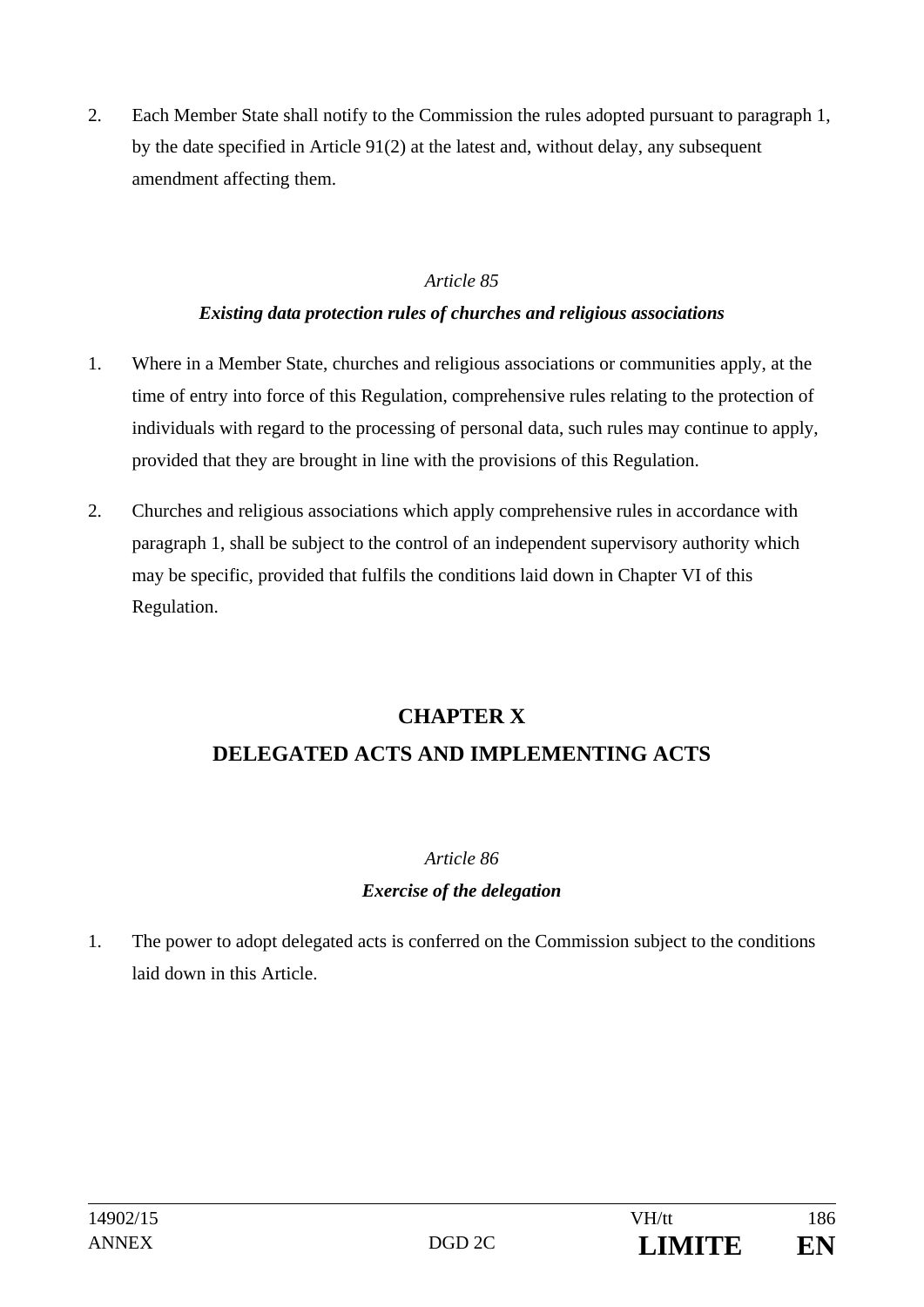- 2. The delegation of power referred to in Article 12(4c) and Article 39a(7) shall be conferred on the Commission for an indeterminate period of time from the date of entry into force of this Regulation.
- 3. The delegation of power referred to in Article 12(4c) and Article 39a(7) may be revoked at any time by the European Parliament or by the Council. A decision of revocation shall put an end to the delegation of power specified in that decision. It shall take effect the day following the publication of the decision in the Official Journal of the European Union or at a later date specified therein. It shall not affect the validity of any delegated acts already in force.
- 4. As soon as it adopts a delegated act, the Commission shall notify it simultaneously to the European Parliament and to the Council.
- 5. A delegated act adopted pursuant to Article 12(4c) and Article 39a(7) shall enter into force only if no objection has been expressed either by the European Parliament or the Council within a period of two months of notification of that act to the European Parliament and the Council or if, before the expiry of that period, the European Parliament and the Council have both informed the Commission that they will not object. That period shall be extended by two months at the initiative of the European Parliament or the Council.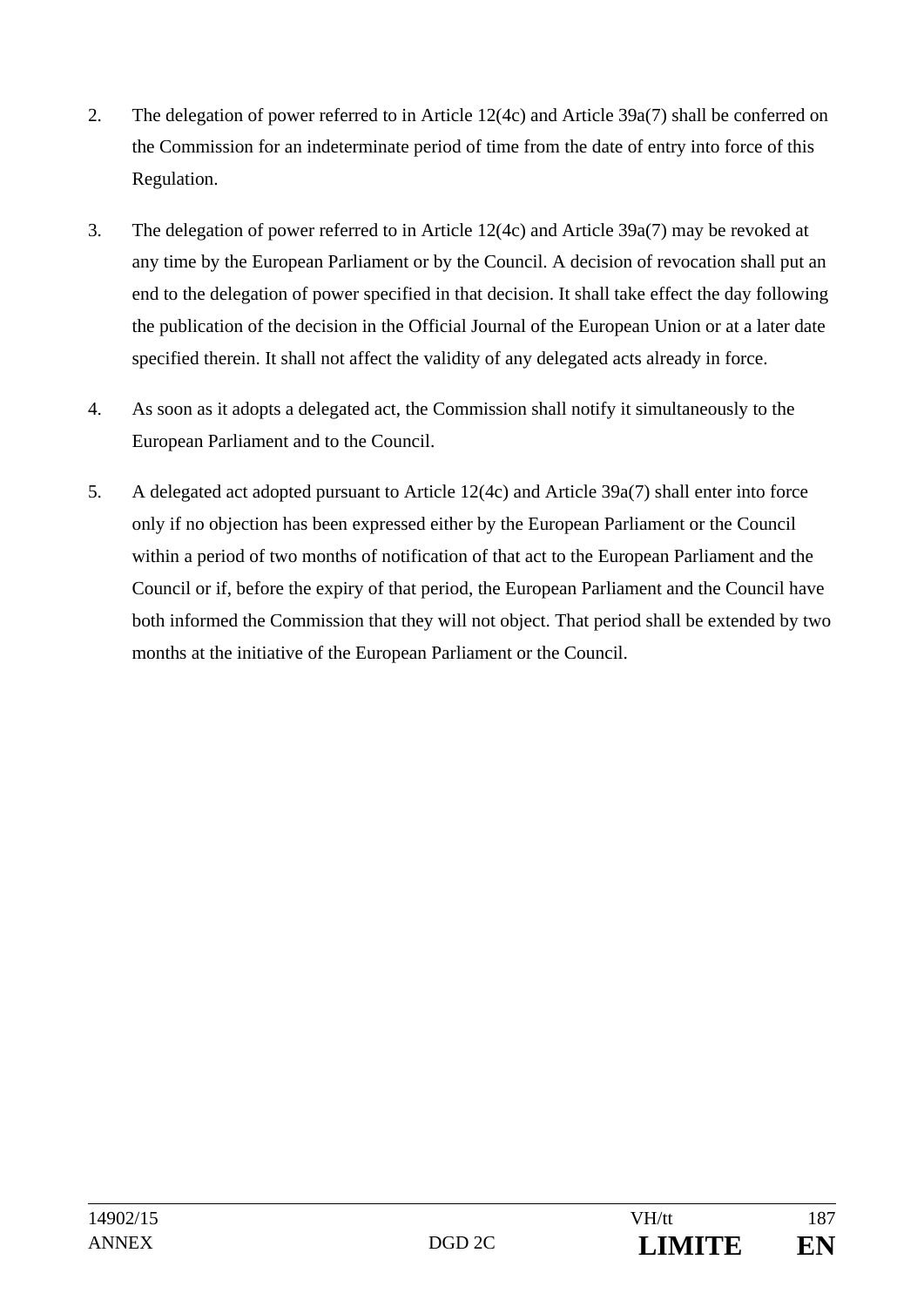### *Committee procedure*

- 1. The Commission shall be assisted by a committee. That committee shall be a committee within the meaning of Regulation (EU) No 182/2011.
- 2. Where reference is made to this paragraph, Article 5 of Regulation (EU) No 182/2011 shall apply.
- 3. Where reference is made to this paragraph, Article 8 of Regulation (EU) No 182/2011, in conjunction with Article 5 thereof, shall apply.

# **CHAPTER XI**

# **FINAL PROVISIONS**

# *Article 88 Repeal of Directive 95/46/EC*

- 1. Directive 95/46/EC is repealed on the date specified in Article 91(2).
- 2. References to the repealed Directive shall be construed as references to this Regulation. References to the Working Party on the Protection of Individuals with regard to the Processing of Personal Data established by Article 29 of Directive 95/46/EC shall be construed as references to the European Data Protection Board established by this Regulation.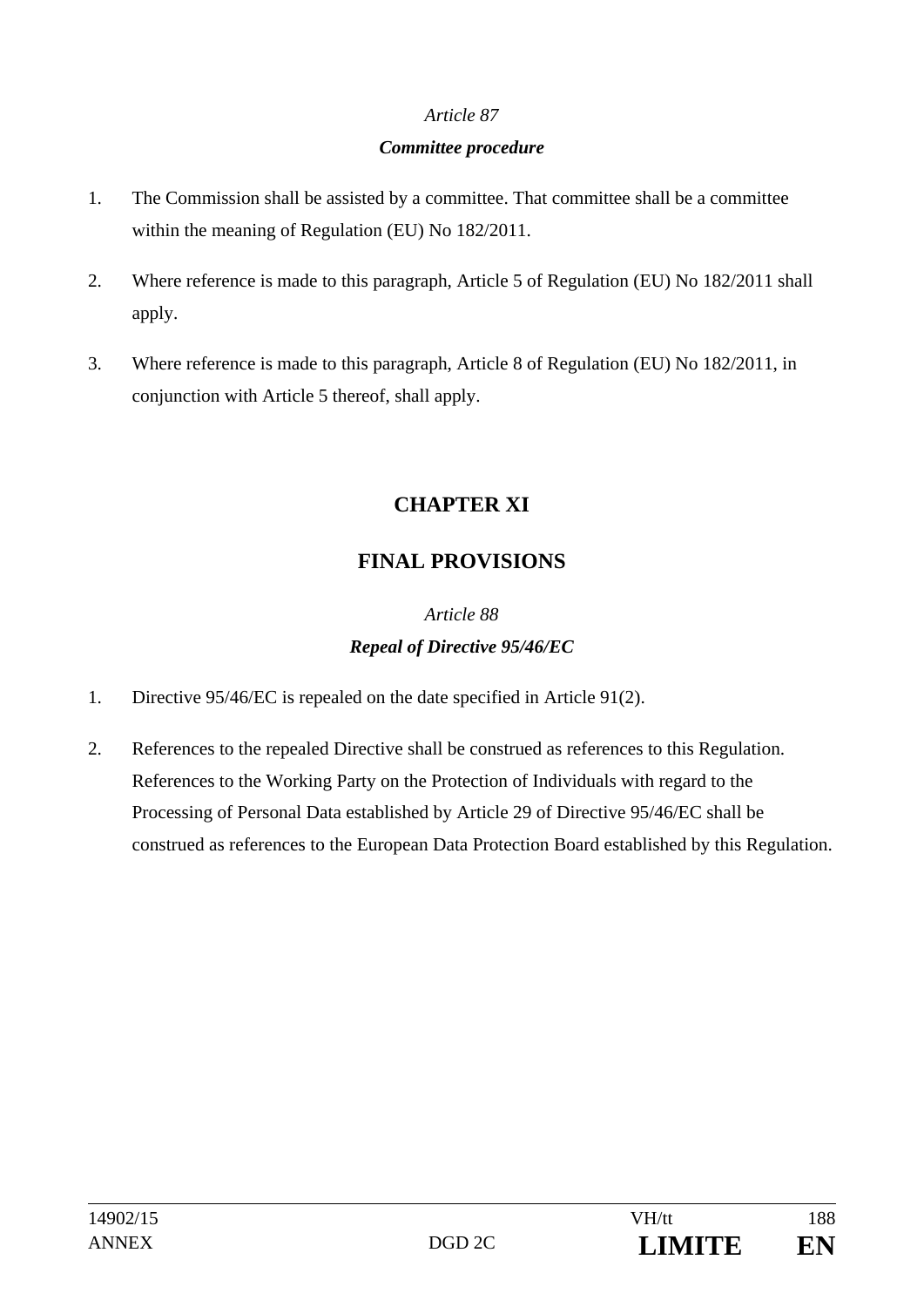#### *Relationship to and amendment of Directive 2002/58/EC*

1. This Regulation shall not impose additional obligations on natural or legal persons in relation to the processing of personal data in connection with the provision of publicly available electronic communications services in public communication networks in the Union in relation to matters for which they are subject to specific obligations with the same objective set out in Directive 2002/58/EC.

 $2.$  (...)

#### *Article 89a*

### *Relationship to previously concluded Agreements*

International agreements involving the transfer of personal data to third countries or international organisations which were concluded by Member States prior to the entry into force of this Regulation, and which are in compliance with Directive 95/46/EC, shall remain in force until amended, replaced or revoked.

#### *Article 90*

#### *Evaluation*

- 1. The Commission shall submit reports on the evaluation and review of this Regulation to the European Parliament and the Council at regular intervals.
- 2. In the context of these evaluations the Commission shall examine, in particular, the application and functioning of the provisions of:
	- (a) Chapter V on the transfer of personal data to third countries or international organisations with particular regard to decisions adopted pursuant to article 41, paragraph 3 and decisions adopted on the basis of Article 25, paragraph 6 of Directive 95/46/EC;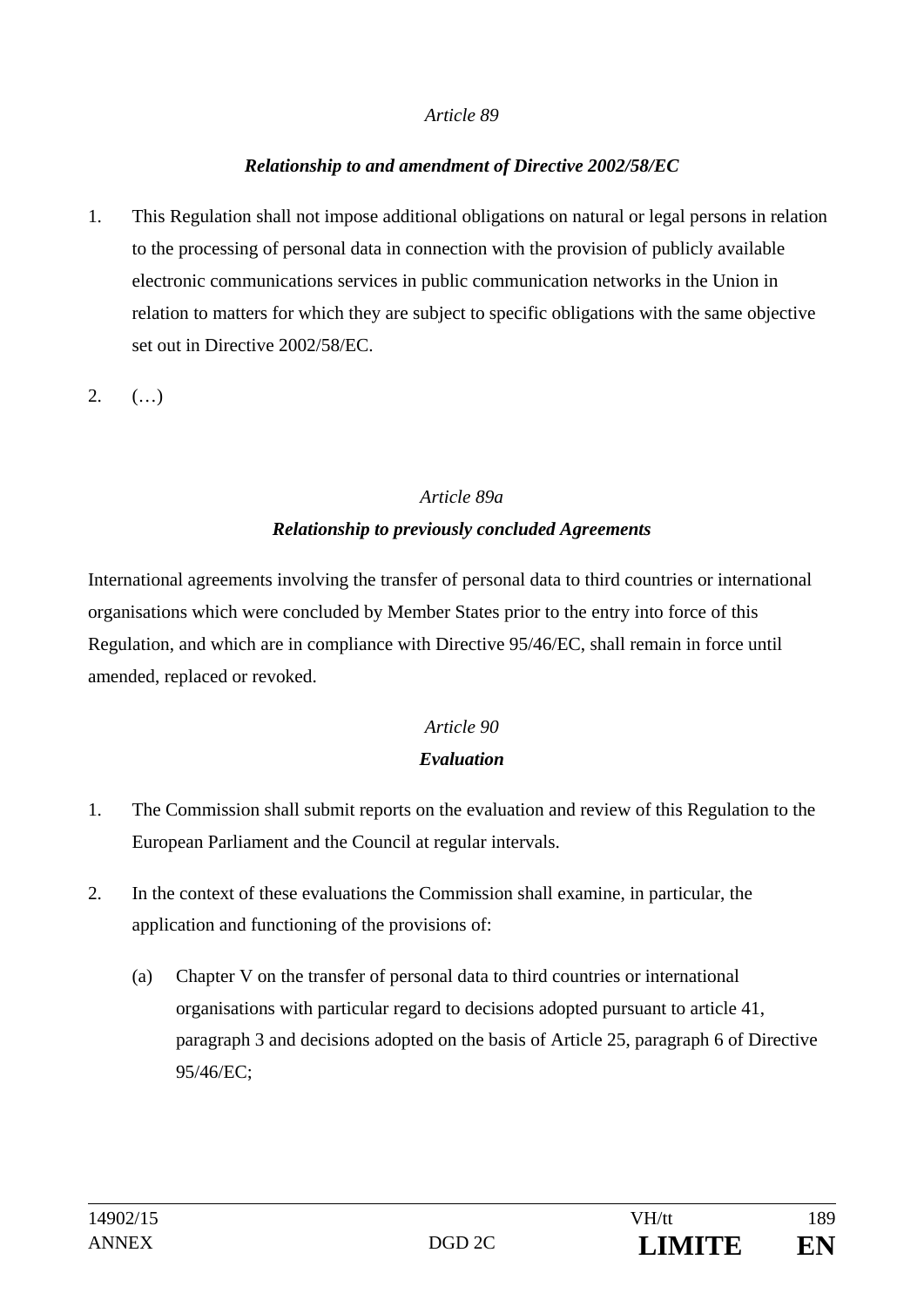- (b) Chapter VII on Co-operation and Consistency.
- 2a. For the purpose referred to in paragraphs 1 and 2, the Commission may request information from Member States and supervisory authorities, in particular as regards Articles 80(1), 80a and 80b.
- 2b. In carrying out the evaluations and reviews referred to in paragraphs 1 and 2, the Commission shall take into account the positions and findings of the European Parliament, the Council as well as other relevant bodies or sources.
- 3. The first report shall be submitted no later than four years after the entry into force of this Regulation. Subsequent reports shall be submitted every four years thereafter. The reports shall be made public.
- 4. The Commission shall, if necessary, submit appropriate proposals with a view to amending this Regulation, in particular taking into account of developments in information technology and in the lightof the state of progress in the information society.

# *Article 90a new Review of other EU data protection instruments*

The Commission shall, if appropriate, submit legislative proposals with a view to amending other EU legal instruments on the protection of personal data, in order to ensure uniform and consistent protection of individuals with regard to the processing of personal data. This shall in particular concern the rules relating to the protection of individuals with regard to the processing of personal data by Union institutions, bodies, offices and agencies and on the free movement of such data.